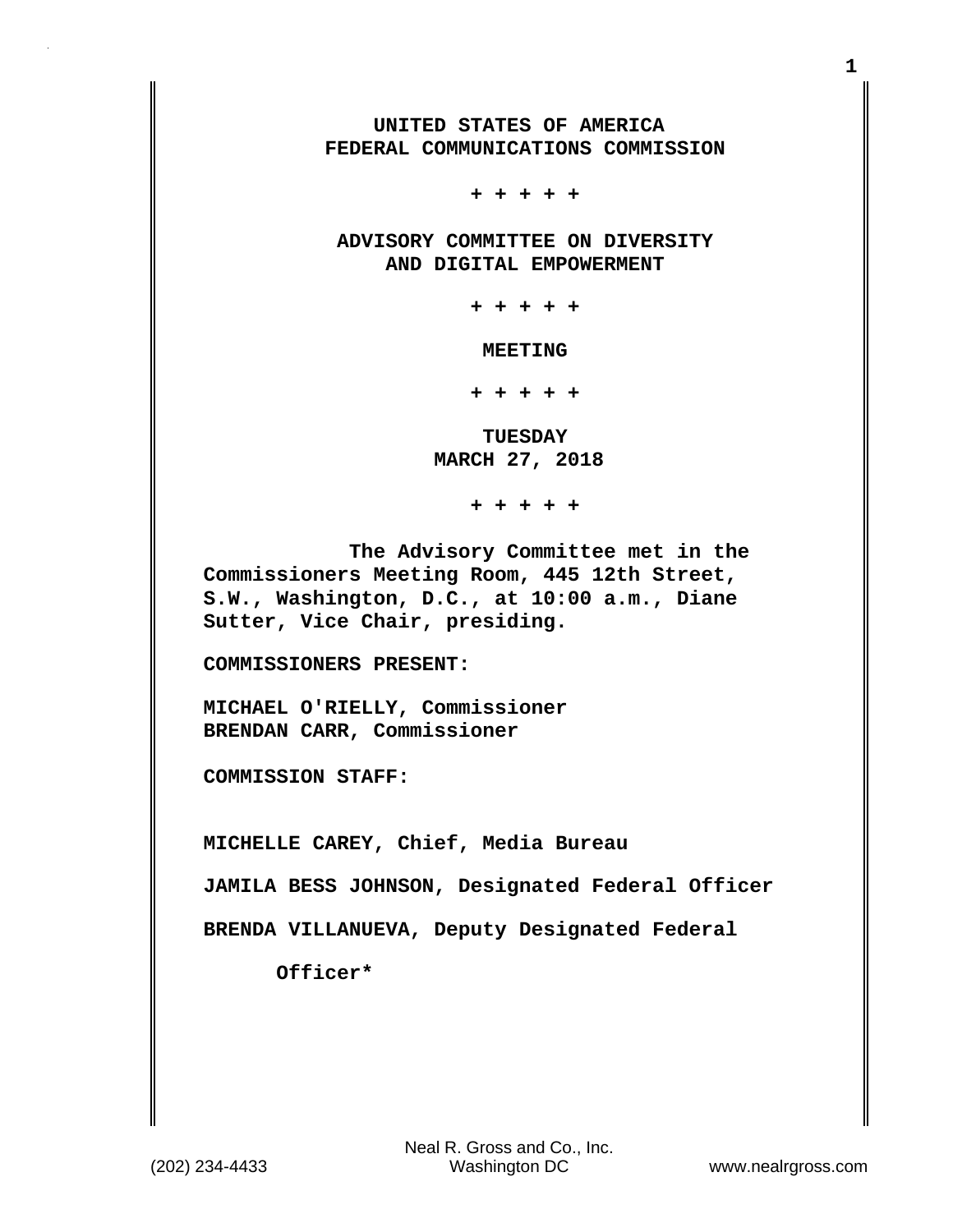**COMMITTEE MEMBERS PRESENT:** 

**DIANE SUTTER, Committee Vice Chair KATHLEEN Q. ABERNATHY, Wilkinson Barker Knauer, LLC, SME/SGE SHELLIE BLAKENEY, alternate for Marie Sylla- Dixon, T-Mobile USA, Inc. MARIA BRENNAN, Women in Cable Telecommunications RUDY BRIOCHE, Comcast Corporation MAURITA COLEY FLIPPIN, Multicultural Media, Telecom and Internet Council HARIN J. CONTRACTOR, Socrata, SME/SGE BRIGITTE F. DANIEL, Wilco Electronic Systems, Inc. JANNETTE L. DATES, Howard University School of Communications, SME/SGE DONNA M. EPPS, Verizon HEATHER GATE, Connected Nation DAVID HONIG, JulGlo Productions RONALD JOHNSON, The Wireless Infrastructure Association\* SHERMAN K. KIZART, Kizart Media Partners FATEMA KOTHARI, San Francisco Bay Area Internet Society\* MARIO LOPEZ, Hispanic Leadership Fund MARC H. MORIAL, National Urban League GAVIN LOGAN, NUL Washington Bureau MONICA G. PARHAM, Diversity, Inclusion and Talent Consulting HENRY RIVERA, Emma Bowen Foundation ALFREDO RODRIGUEZ, DishLATINO BRIAN SCARPELLI, ACT/The App Association CINDY (XIN) SHAO, Asian American Chamber of Commerce NICOL TURNER-LEE, Brookings Institution Center for Technology Innovation - Governance Studies JAMES L. WINSTON, National Association of Black Owned Broadcasters CHRIS WOOD, LGBT Technology Partnership & Institute**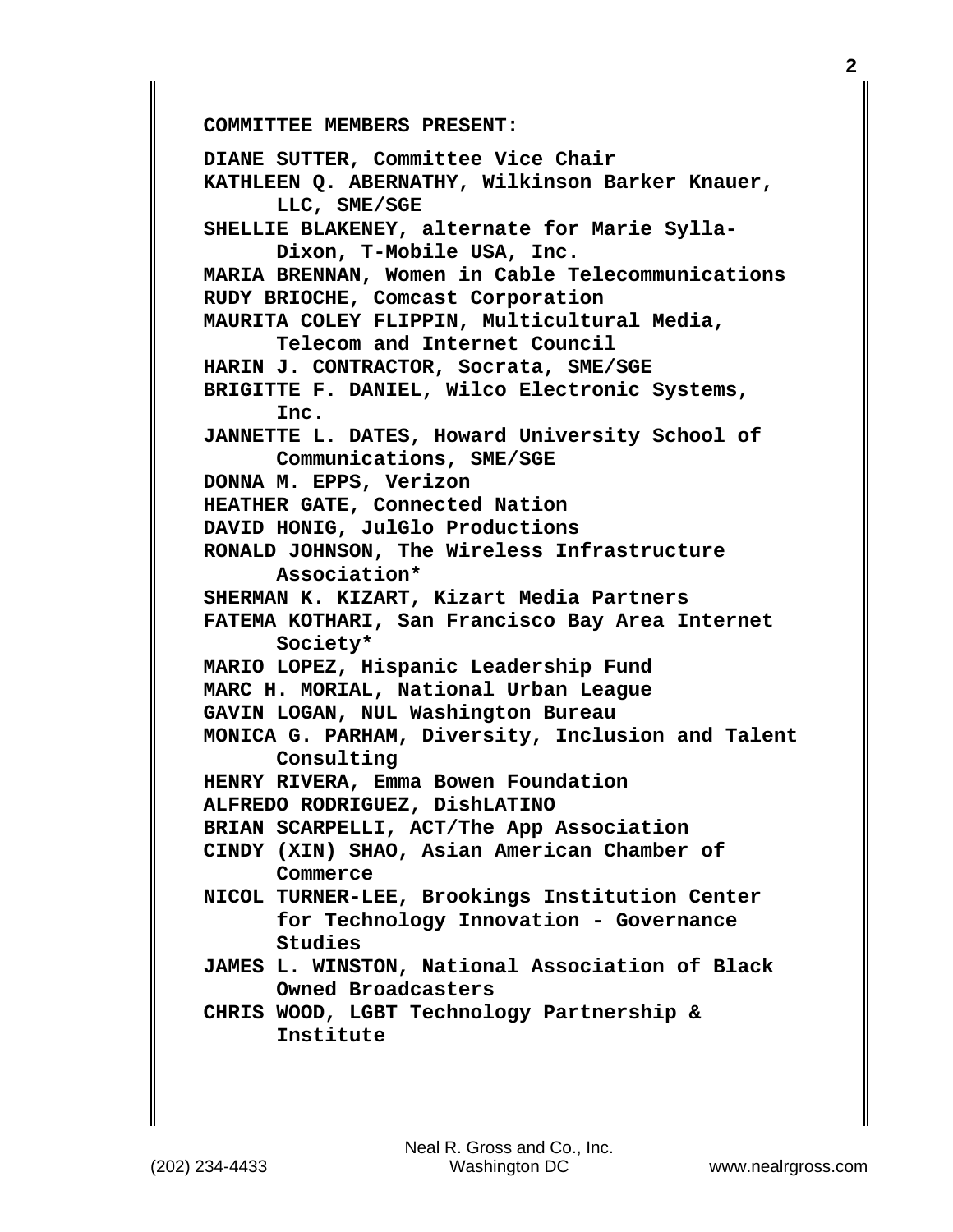**WORKING GROUP MEMBERS PRESENT:**

**SUSAN AU ALLEN, U.S. Pan Asian American Chamber of Commerce LAURA BERROCAL, Charter Communications CHRIS JAMES, National Center for American Indian Enterprise Development ELIZABETH LINDSEY, Byte Back SARA LOMAX-REESE, WURD Radio DUJUAN MCCOY, Bayou City Broadcasting KOY MILLER, alternate for Brooke Oberwetter, Facebook STEVE ROBERTS, The Roberts Companies**

**\*Present by teleconference**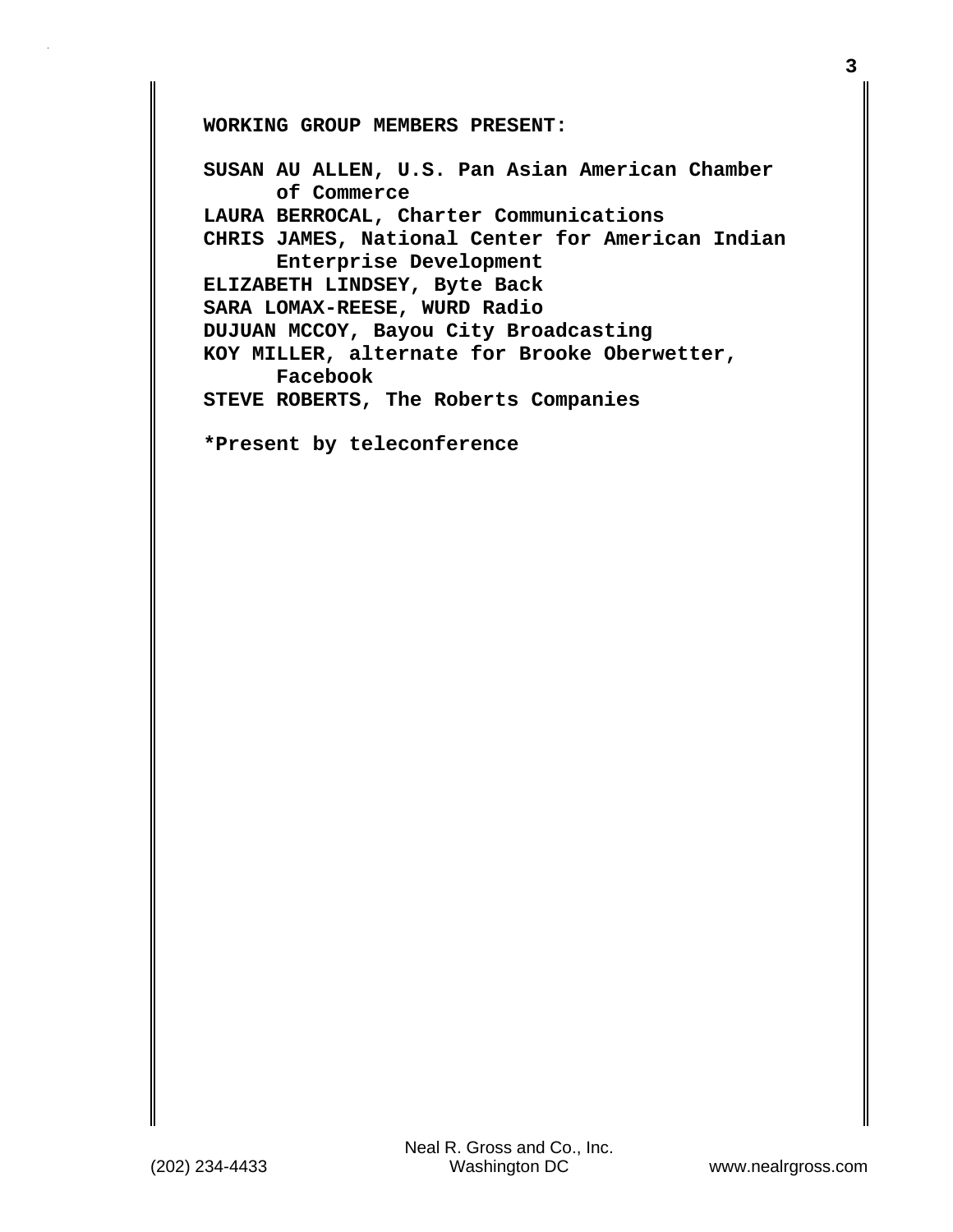## **CONTENTS**

| Welcome.<br>. 5                                                      |
|----------------------------------------------------------------------|
| Welcome Remarks<br>Commissioner O'Rielly. 8<br>Commissioner Carr. 14 |
| Call to Order. 22                                                    |
| ACDDE Vice Chair Remarks 24                                          |
|                                                                      |
| ACDDE Working Group Reports. 28                                      |
| Broadcast Development and Diversity<br>Working Group. 30             |
| Meeting Break                                                        |
| Digital Empowerment and Inclusion                                    |
| Working Group.<br>. 76                                               |
| Diversity and Tech Working Group 182                                 |
| Comments from the Public 224                                         |
|                                                                      |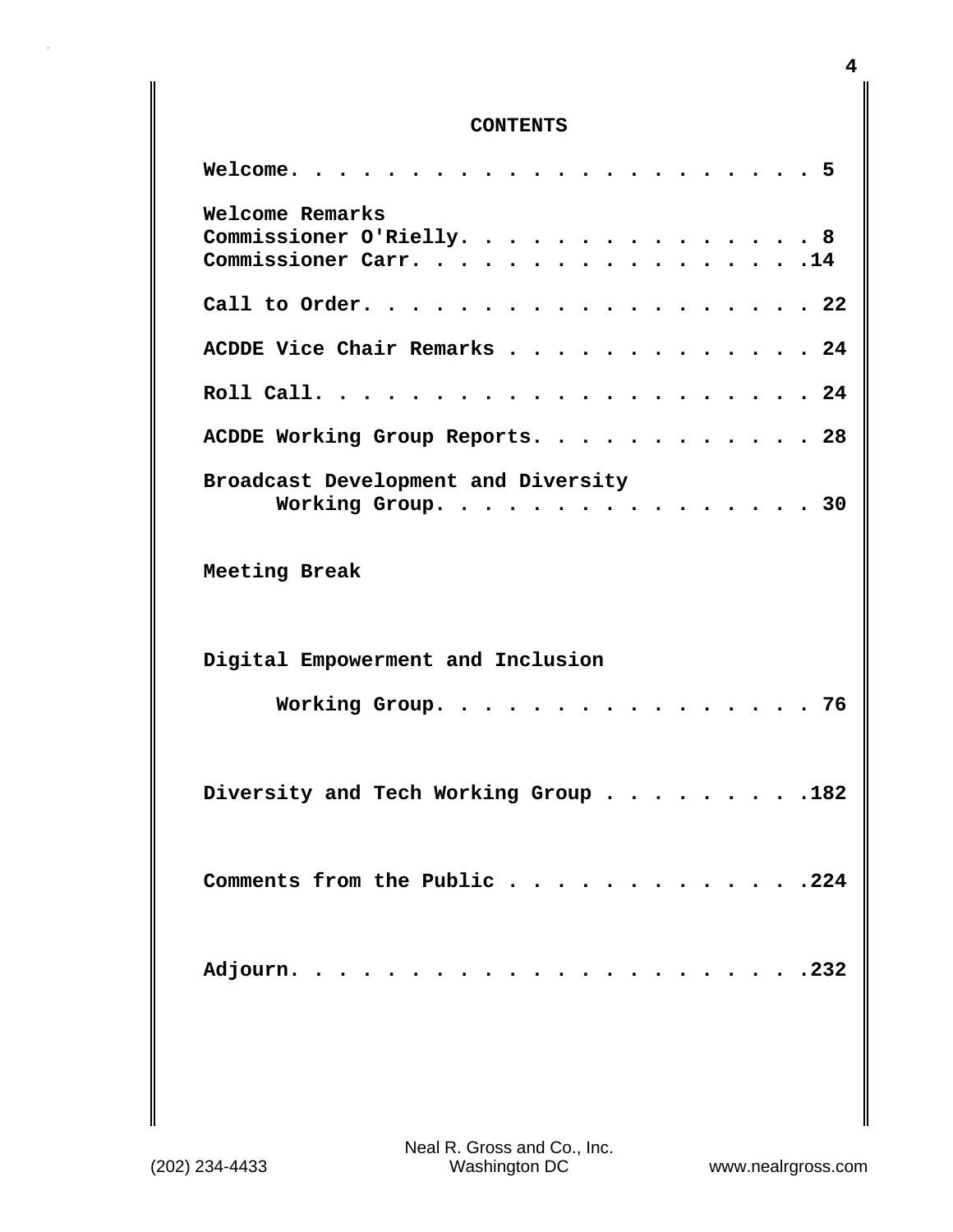| 1  | $P-R-O-C-E-E-D-I-N-G-S$                           |
|----|---------------------------------------------------|
| 2  | (10:00 a.m.)                                      |
| 3  | MS. CAREY: Good morning. Thanks                   |
| 4  | everybody for coming today. I'd like to welcome   |
| 5  | you to the second meeting of the Commission's     |
| 6  | Advisory Committee on Diversity and Digital       |
| 7  | Empowerment. I know that since we last met in     |
| 8  | September, a lot has happened. The Commission in  |
| 9  | November adopted new media ownership rules, and   |
| 10 | as a part of that proceeding, we announced our    |
| 11 | commitment to get an incubator program up and     |
| 12 | running, and we issued an NPRM.                   |
| 13 | As you know, the comment cycle is                 |
| 14 | running on that right now. The Third Circuit has  |
| 15 | allowed our new rules to go into effect.          |
| 16 | However, they have asked for a status report on   |
| 17 | our incubator program, and we are looking to this |
| 18 | Committee to inform us and provide us some good,  |
| 19 | lawful ideas on how we can move forward. I know   |
| 20 | you'll be talking about that today.               |
| 21 | I also wanted to thank all of the sub-            |
| 22 | groups for all of the work you've been doing the  |

**5**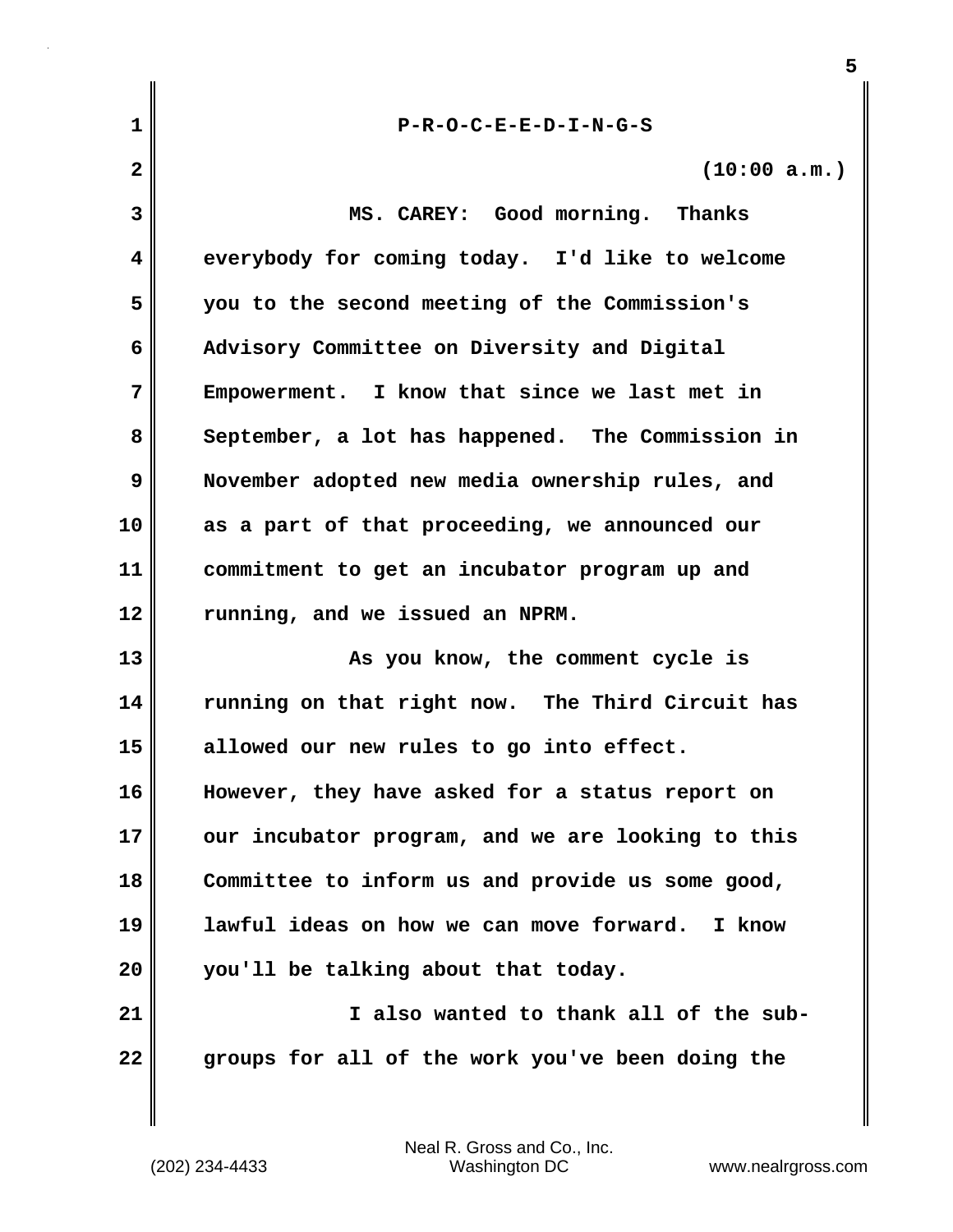**1 past six months. I know that each of the three 2 working groups has been working very hard, and I 3 look forward to hearing about some of the 4 thoughts that you have and some of the 5 recommendations that you're going to be making to 6 us. 7 Before we get started, I wanted to let 8 you know that our fearless leader, Julia Johnson, 9 is unfortunately sick, so she was not able to 10 make the trip here this morning, but we have our 11 other fearless leader, Diane Sutter, here, and 12 she has graciously agreed to step in the shoes as 13 Chair to keep the meeting running today. 14 And I also wanted to just take a 15 moment and thank Jamila. These meetings do not 16 happen magically. There is a lot of 17 orchestration that happens behind the scenes. So 18 I wanted to thank our DFO, Jamila, our Deputy 19 DFO, Brenda, and their team for pulling 20 everything together today. 21** So, without further ado, I wanted to **22 introduce the Commissioners that are here to say**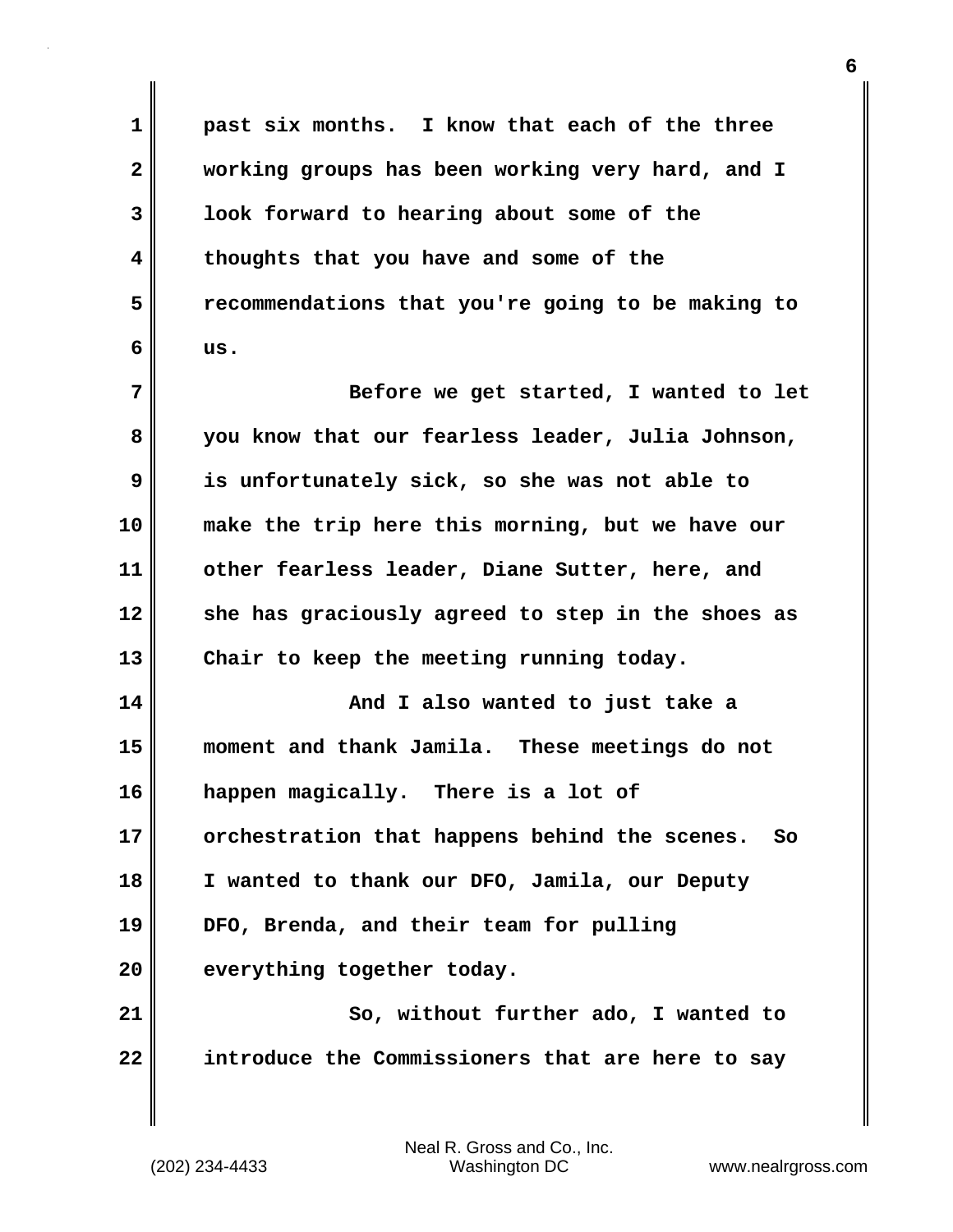**1 a few words. First, I'd like to introduce 2 Commissioner O'Rielly. 3 COMMISSIONER O'RIELLY: Well, thank 4 you, Michelle. I appreciate the introduction, 5 and welcome to everybody. I hope you don't mind 6 I've prepared remarks. My staff says I should 7 stay to the script, so I will. 8 It's a real honor to speak before you 9 again, such a distinguished group of individuals. 10 I've worked or met with many of you on so many 11 occasions, on issues before the Commission. You 12 know my door will always remain open to hear your 13 views, whether we initially agree or disagree on 14 any particular topic. 15 Whenever I think of FCC Advisory 16 Committees, I'm reminded of comments that 17 comedian Jim Gaffigan, one of my favorites, said 18 about parenthood, and I think it applies here as 19 well. He said, raising kids may be a thankless 20 job with ridiculous hours, but at least the pay 21 sucks. 22 (Laughter.)**

(202) 234-4433 Washington DC www.nealrgross.com Neal R. Gross and Co., Inc.

**7**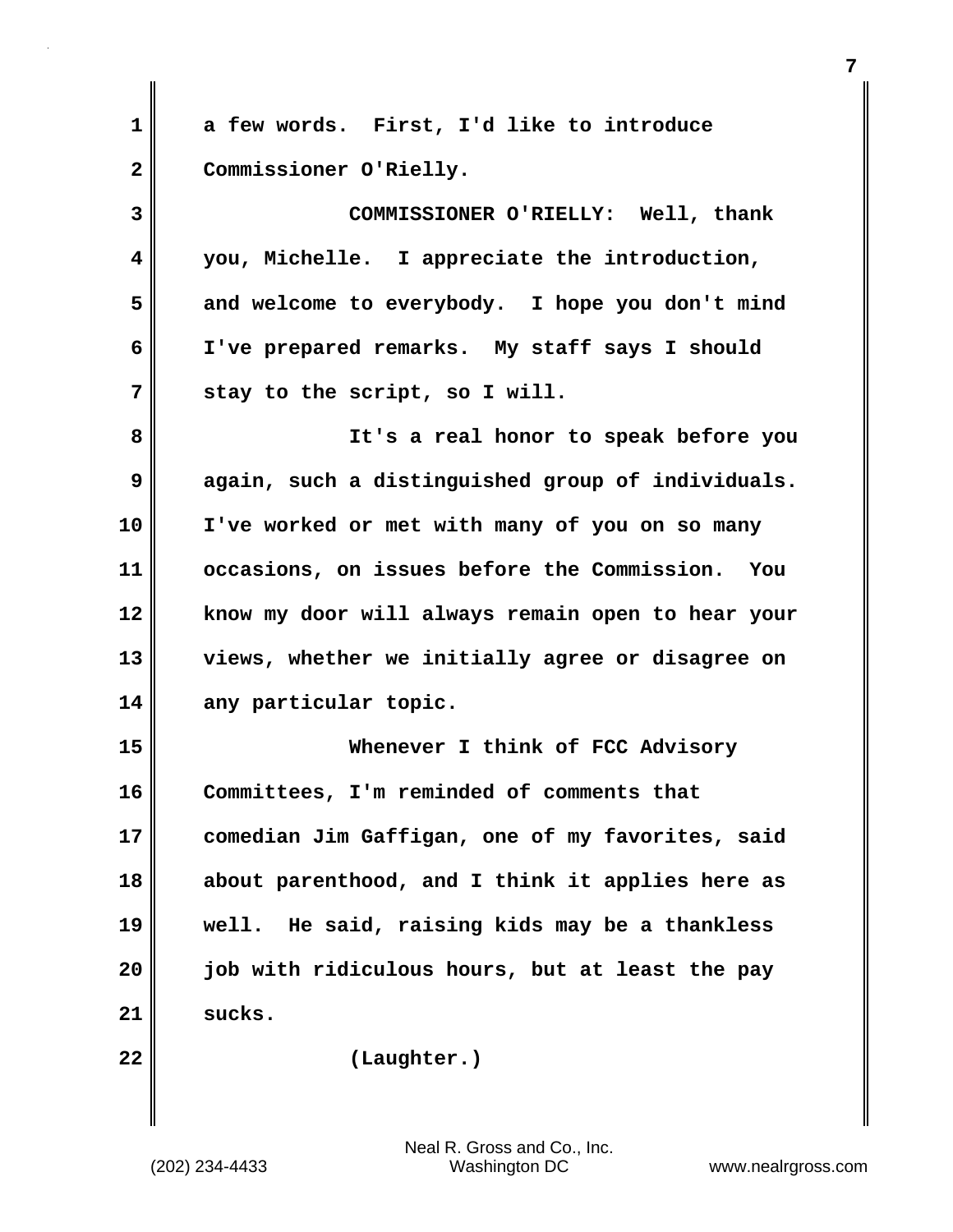**1 COMMISSIONER O'RIELLY: So, I want to 2 reiterate my appreciation to you for your 3 willingness to serve as I know it takes time away 4 from your families and your professional 5 responsibilities. At least the coffee is free, 6 right? Maybe not. 7 As some of you may recall, I spoke**

**8 before this group's inaugural meeting in 9** September, just after Chairman Pai reconstituted **10 it. In my September comments, I implored the 11 Committee to stay focused on those issue areas in 12 which the Commission actually has authority to 13 commence action. If it's not in this book, or 14 firmly constituted within its requirements, then 15 you're likely to have a difficult time convincing 16 me of a specific recommendation no matter how 17 brilliant or revolutionary it may be. 18 That guidance still applies, in my**

**19 opinion, so I hope you will keep it with you as 20 the Committee proceeds with its work.**

**21 The main reason I am here and why I am 22 so pleased to accept the Committee's invitation**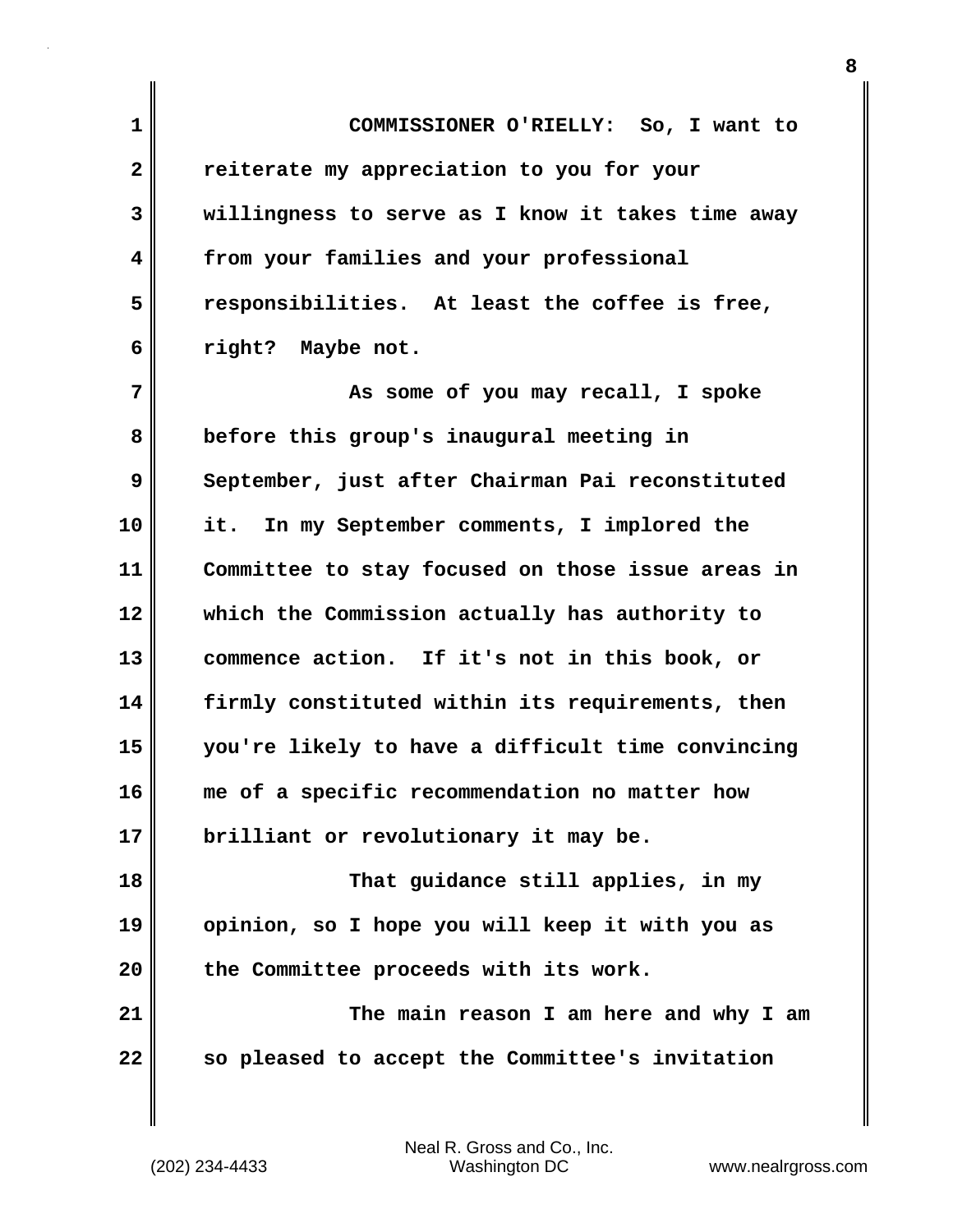**1 to say a few words this morning is to reinforce 2 the importance of the Commission's proceeding to 3 create a small entity broadcaster incubator 4 program.**

**5 Let me be abundantly clear. The lead 6 proponent of this idea is the Chairman, and I've 7 been happy to support his work on the topic. My 8 goal today is not to step on the Chairman's toes, 9 but as a fill-in, seek for you to redouble your 10 efforts on the issue and emphasize our collective 11 interest in seeing a fulsome record and your 12 robust recommendations on how best to go about 13 creating an incubator program.**

**14 We should all remember that the intent 15 of the incubator program is to address the 16 lackluster ownership of broadcast stations by 17 smaller entities, which includes women and 18 minority groups.**

**19 All relevant data highlights the fact 20 that our current media ownership limitations and 21 prohibitions are not working. The television 22 numbers remain in the single digits, and radio is**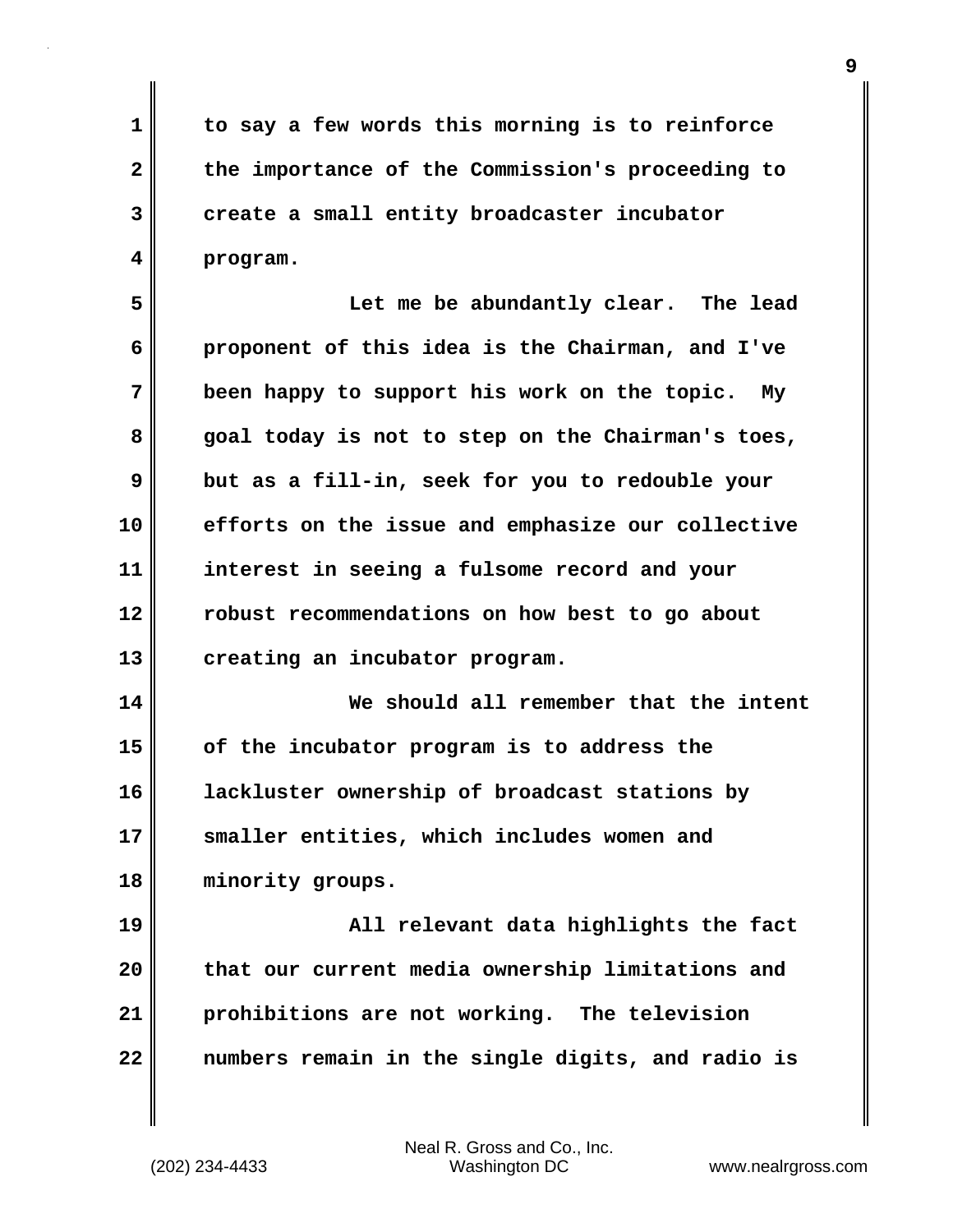**1 not much better. Whether once well-meaning or 2 done for protectionist reasons, many of our media 3 ownership rules, crafted in the '60s and '70s, 4 have led us to the abysmal state we find 5 ourselves in today.** 

**6 In a recent Congressional Oversight 7 hearing, the Chairman and I were asked if our 8 newly-proposed rules at the time would improve 9 the small-entity ownership situation. My answer 10 then, and remains now, that I think they are 11 thoughtful efforts to develop workable solutions 12 that are consistent with the law, and recognize 13 today's market realities.**

**14 If you believe in a diverse makeup of 15 station owners, then doubling-down on failed 16 policies makes no sense.**

**17 We all know that some outside groups 18 want the incubator program to fail. We should 19 recognize that their ultimate goal is not to 20 improve the small-entity broadcaster ownership. 21 Instead, it is a cynical and destructive play to 22 undermine our media ownership rule changes,**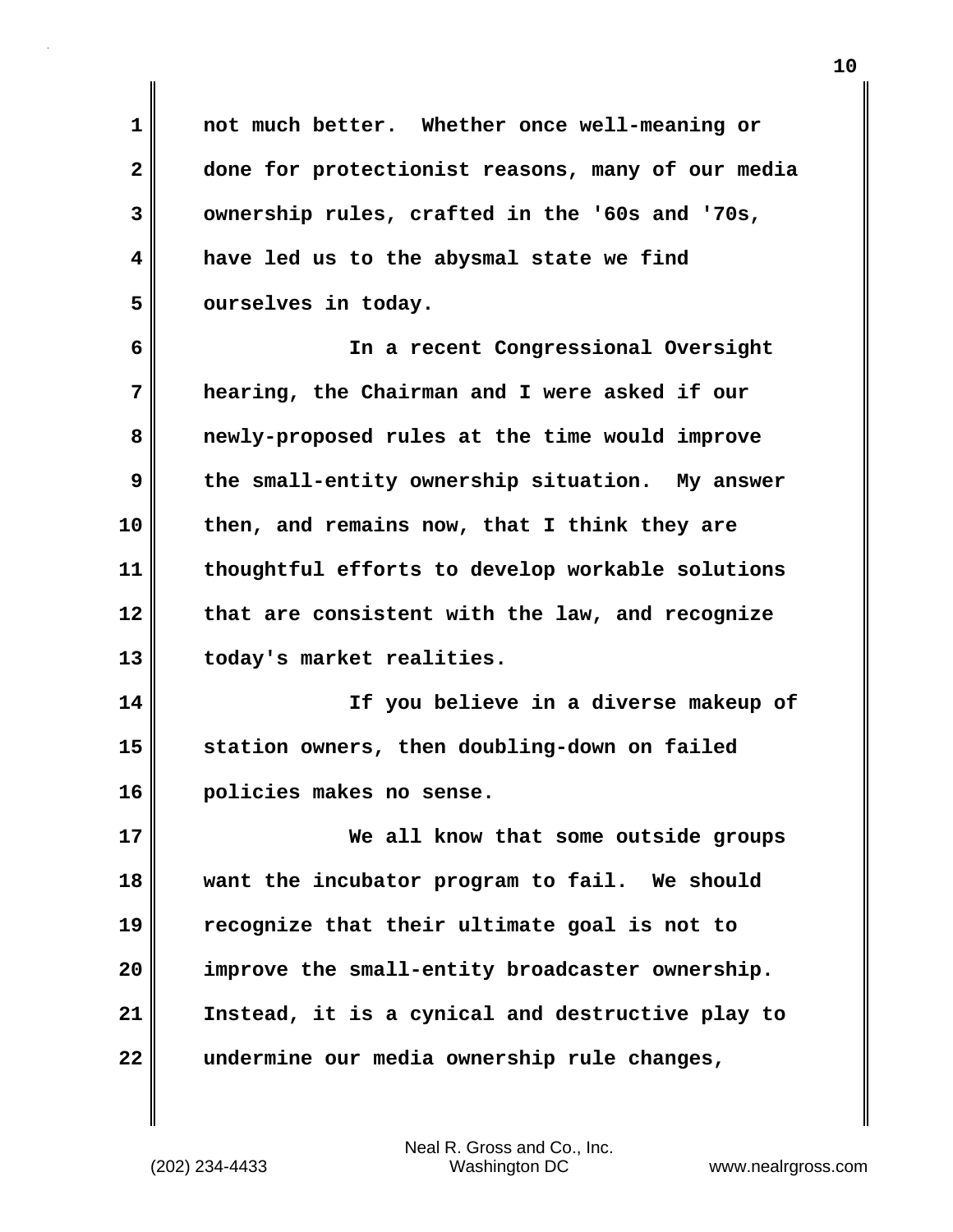**1 currently under court review. They see this as a 2 lynchpin to reserve those outdated rules that are 3 not working. The Commission should not be 4 sidelined by such efforts.** 

**5 With that in mind, I would like to 6 take a moment to highlight a few of my concerns 7 with your draft proposal that I had a chance to 8 look at yesterday afternoon. I want to be clear. 9 I have long believed that advisory committees 10 should be left from interference and free from 11 too much direction from the Commission.** 

**12 That said, because I so strongly want 13 this program to work, I feel like I must provide 14 some initial feedback now before it's too late to 15 make changes needed to garner my support later.** 

**16 First, let's search for new ideas. As 17 I stated earlier, our old policies have not 18 worked. That includes the reestablishment of a 19 tax certificate program. Such a program will be 20 a heavy lift to get passed into law, especially 21 in the near future.**

**22** Second, I have concerns with the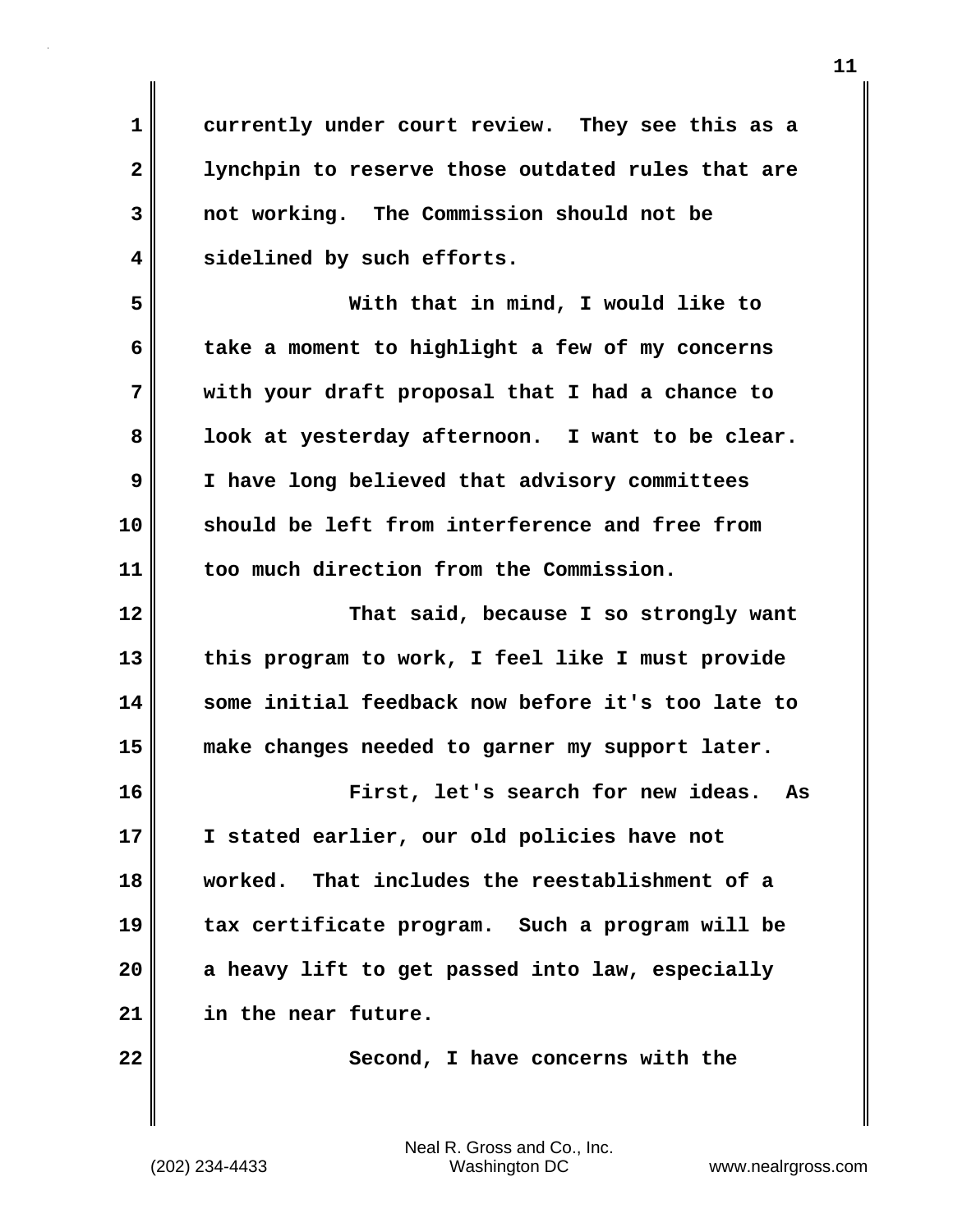**1 proposed three categories eligible for the 2 incubator program. At this time, they seem too 3 arbitrary and ripe for abuse.** 

**4 Third, I believe the Committee's time 5 would be best served focusing on ideas based on 6 regulatory relief for existing stations willing 7 to participate, and capital and training 8 assistance for those interested in obtaining 9 stations. Maybe take a closer look at Diane's 10 program and how she operates it.**

**11 As it currently stands, the draft 12 proposal is missing some of this focus. I'm 13 confident though, with the exceptional experience 14 and background of the members of this Committee, 15 you are more than capable of working through all 16 of these issues to build a successful incubator 17 program that can be adopted by the Committee and 18 the Commission.** 

**19 This topic remains among the top of 20 your priorities, so I hope you'll consider my 21 feedback and come up with some additional ideas. 22 Thank you again for the opportunity to speak**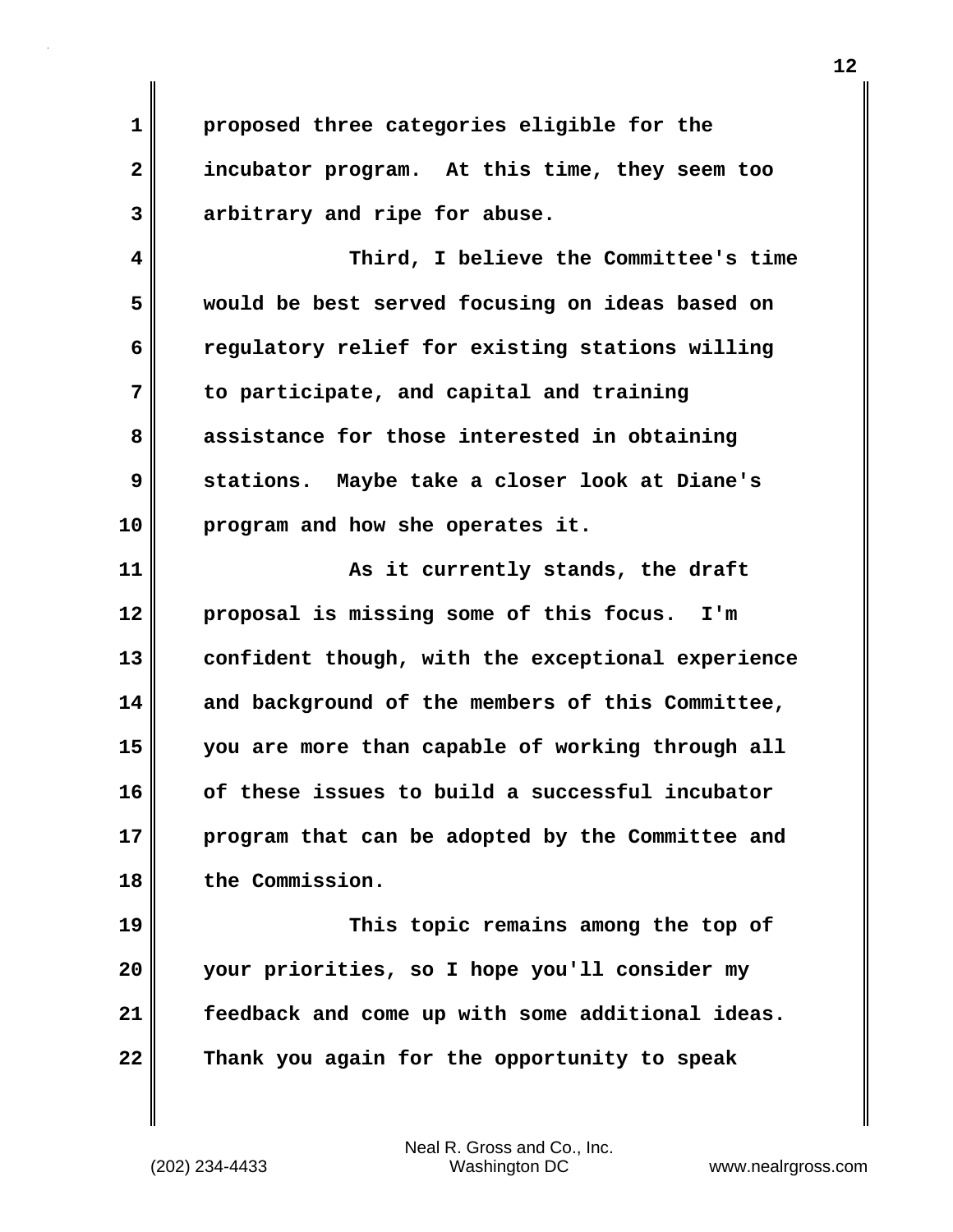**1 before you, and I wish you well with the rest of 2 your work today. 3 MS. CAREY: Thank you, Commissioner 4 O'Rielly. Commissioner Carr would like to say a 5 few words. 6 COMMISSIONER CARR: Absolutely, 7 thanks. Well, thanks so much for the invitation 8 to get to say a couple quick words, and thank you 9 all for your service on this committee. It's 10 tremendously important. 11 Picking up on Commissioner O'Rielly's 12 point about unpaid work, kind of like being 13 parents, this morning, I could not locate the 14 shoes for my four-year-old after about 45 minutes 15 of searching, so he went to school with snow 16 boots this morning. Which was better, I guess, 17 than no shoes at all. But it's questionable, 18 yeah. 19 But it is really great and heartening 20 to see all of you here today. So many good and 21 long-term friends, starting with Henry Rivera to 22 David Honig to Chris Wood. I mean, everyone**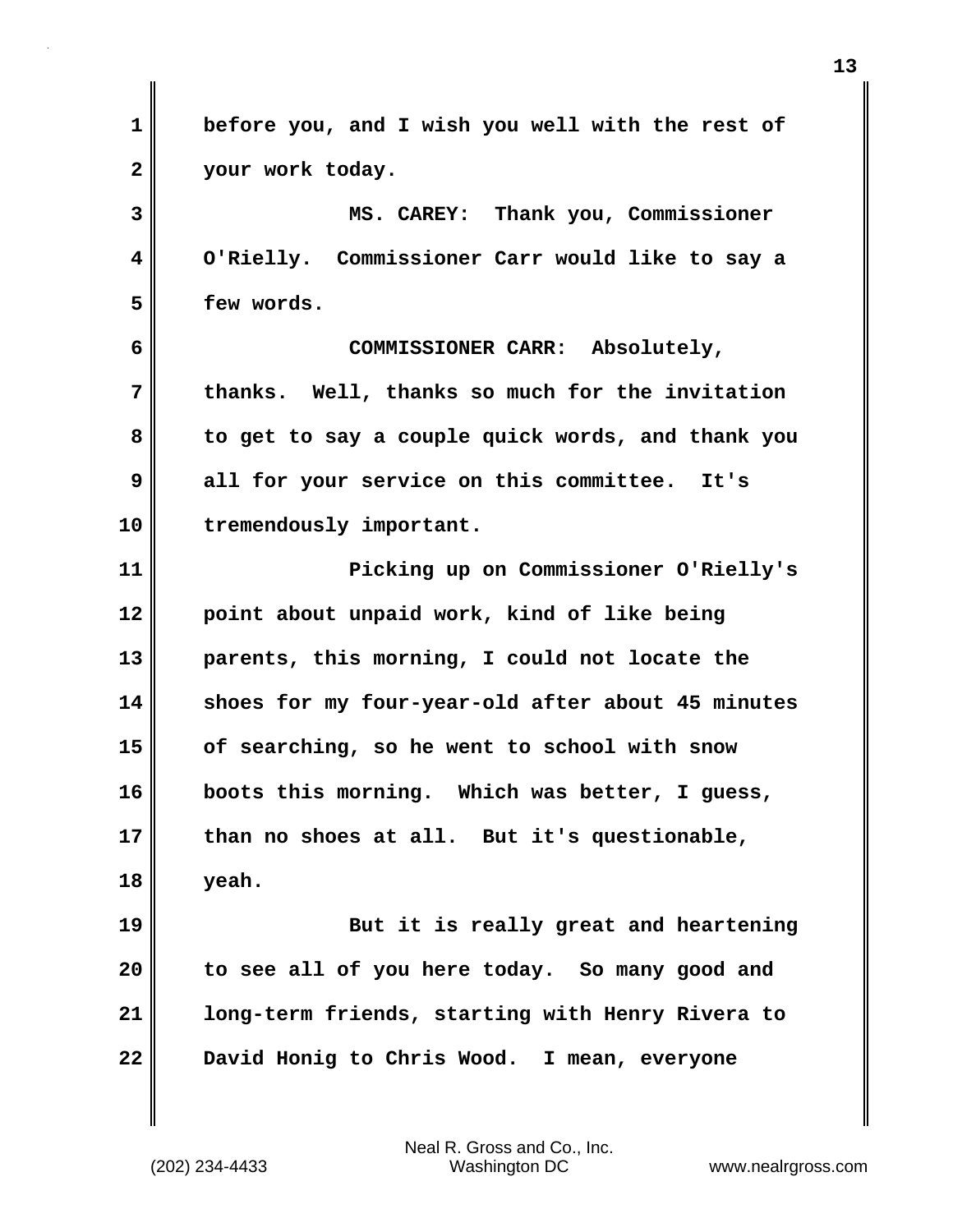**1 that's here, I think most of you I've had some 2 sort of personal interaction with and history 3 with.** 

**4 Henry in particular, when I was very 5 baby lawyer, just out of law school, at a law 6 firm, Henry was a partner there, and he took a 7 tremendous and inordinate amount of time out of 8 his schedule to talk with me, to mentor me, to 9 help me along. And so anything good or bad had 10 happened since then, I think the muster received 11 for it was those early discussions with Henry.**

**12 But the work that this Committee is 13 doing is incredibly important. I mean, it's 14 really the core of what we're about at the 15 Commission, whether it's broadband or 16 broadcasting. We have a job to help make it 17 easier to get this infrastructure out there. But 18 to what end?**

**19 You know, the most important end that 20 I can think of is to give more communities a fair 21 shot, whether it's online opportunity, digital 22 empowerment as this committee talks about. This**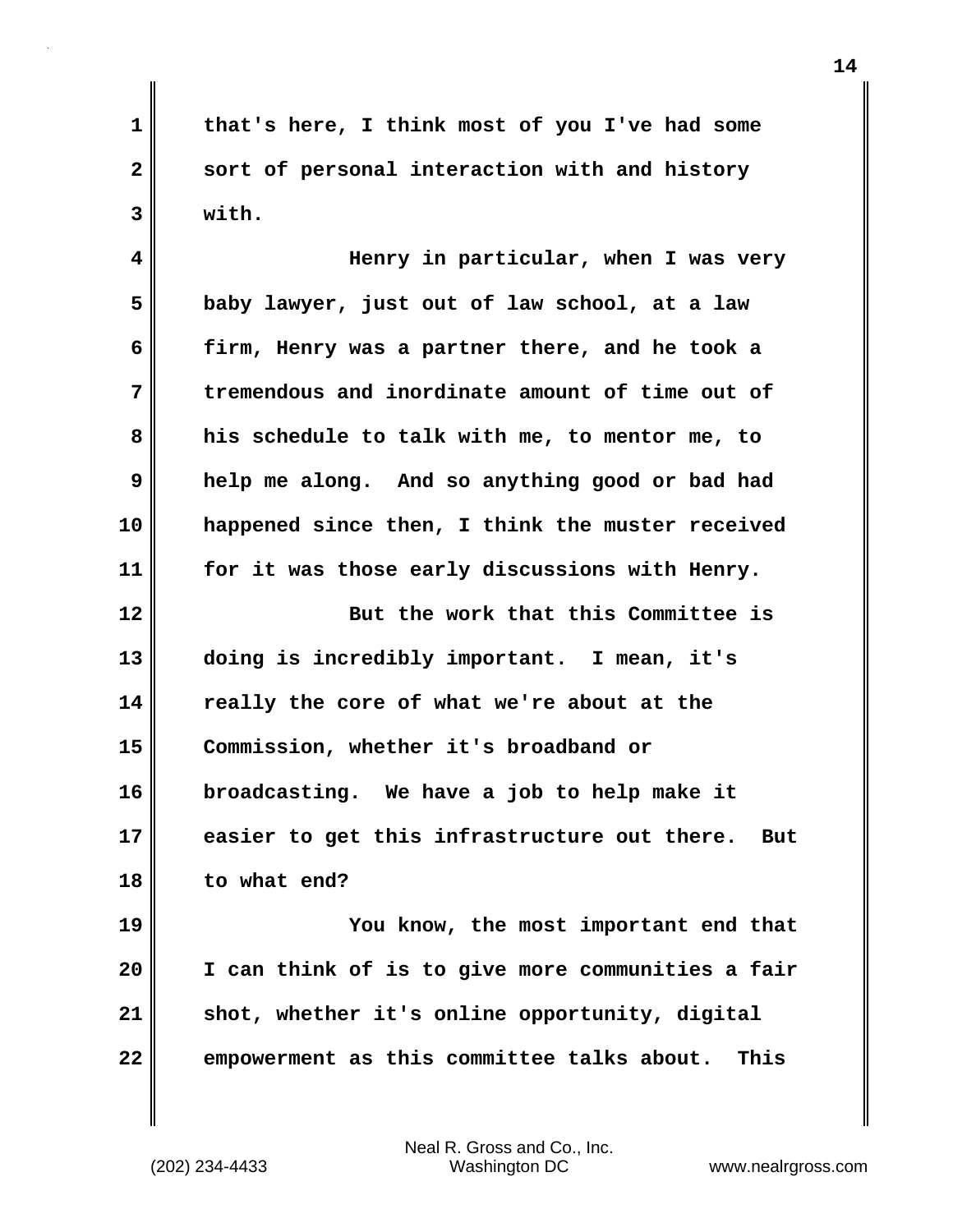**1 is really the core of everything we do at the 2 Commission. It's not just about, you know, pipes 3 and tubes and getting the hardware, the 4 infrastructure out there. 5 It's for a particular purpose. And 6 it's to give more people more opportunities. And 7 so the input that you're providing into that 8 process is incredibly important. It's something 9 that I really look forward to embracing the work 10 product that comes out of this. 11 And as I've gotten outside of D.C., a 12 couple weeks ago I was with Chris Wood. I will 13 call it his grand opening of the LGBT tech 14 headquarters in Stanton, Virginia. For those of 15 you that don't know, Stanton is obviously in a 16 very rural part of Virginia in the Shenandoah 17 Valley. But because of broadband connections 18 being there, he's able to launch his business 19 there. 20 We were able to talk to some people 21 that were able to start their own businesses 22 thanks to online connectivity. And it's stories**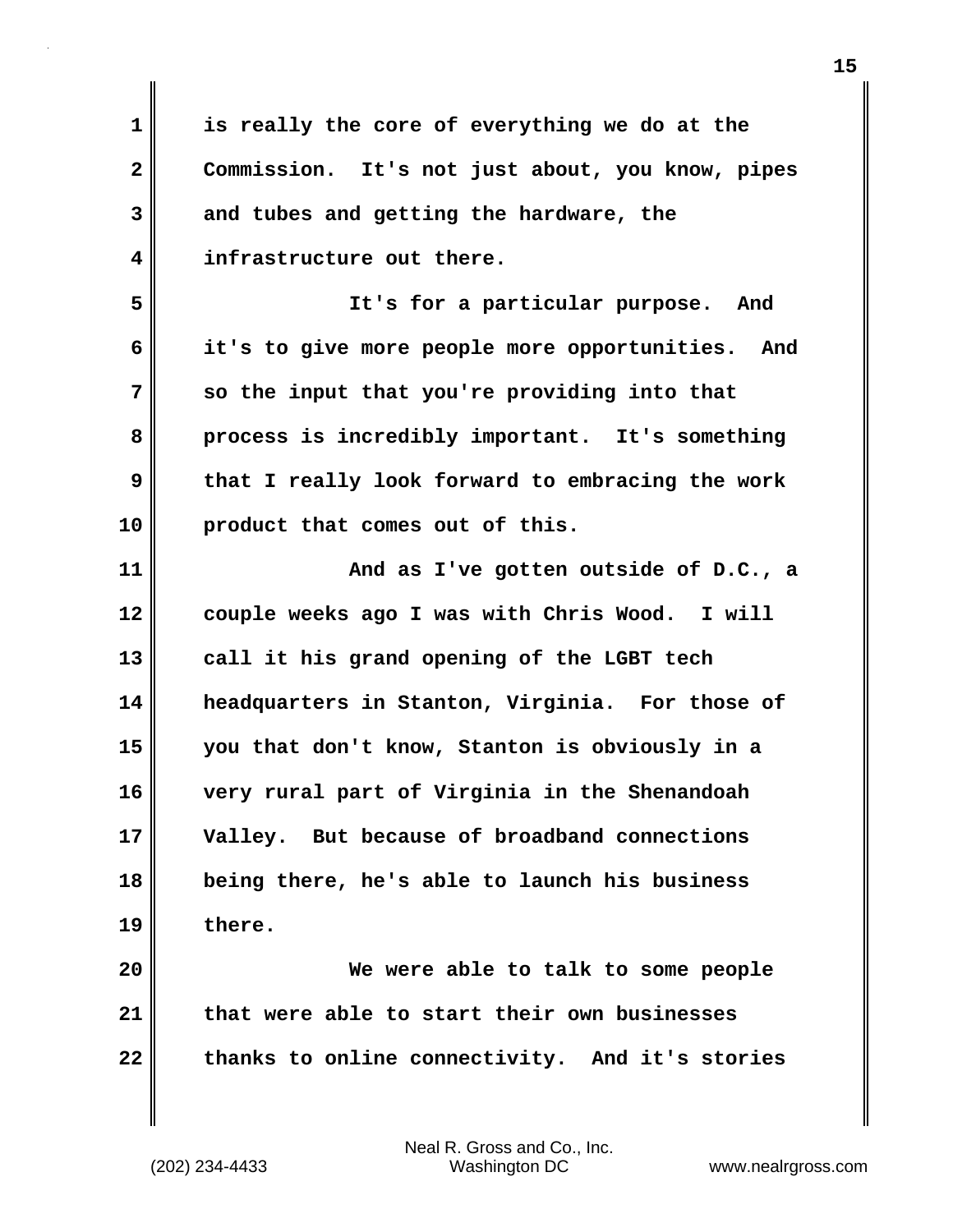**1 like that, it's changes like that that come from 2 getting broadband out to what had been or could 3 be under-served communities. 4 Just up the road from there, we went**

**5 to a small high school, rural high school in 6 Woodstock, Virginia, and there's kids there that 7 have an opportunity now to do anything because of 8 a broadband connection.** 

**9 There was a provider that had just 10 installed a new small cell outside of the school. 11 The kids are getting iPads. We met with two or 12 three junior or seniors that are interested in 13 careers in STEM. And all that has been enabled 14 because they had broadband connectivity at** 15 school, and their horizons are really limitless **16 because of that opportunity.** 

**17 A week later, I got a chance to go to 18 East Baltimore. A community that is on the 19 upswing. There's new after-school programs that 20 are sprouting up. There's community gardens that 21 are going in. And to me, one of the most 22 important things, there's new small cells that**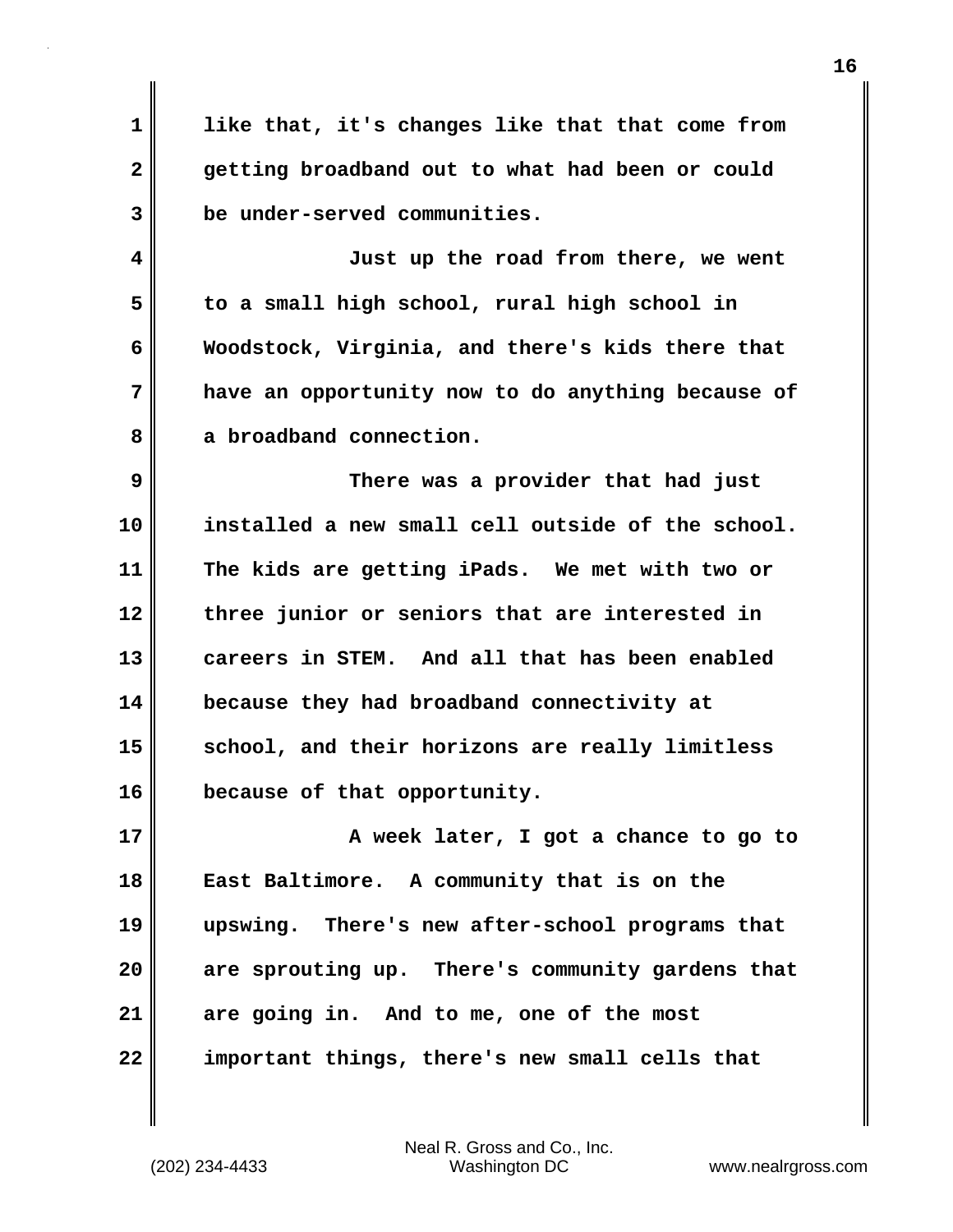| $\mathbf 1$  | are being deployed in this neighborhood.          |
|--------------|---------------------------------------------------|
| $\mathbf{2}$ | And for a lot of communities,                     |
| 3            | particularly in those neighborhoods, mobile       |
| 4            | access, mobile internet is often the only on-ramp |
| 5            | they have to the internet and to digital          |
| 6            | opportunities. So it's great to see these new     |
| 7            | small cells going in and helping to spur some     |
| 8            | more economic development in that area.           |
| 9            | And all that's why it's so important,             |
| 10           | going back to where we started, that we get more  |
| 11           | broadband infrastructure out there so we can      |
| 12           | replicate these results across many different     |
| 13           | communities.                                      |
| 14           | And last week, the FCC voted on an                |
| 15           | important decision. There's this new technology   |
| 16           | of wireless on the horizon, as many of you know.  |
| 17           | It's known as 5G. It's supposed to be faster,     |
| 18           | and it's going to enable a lot of interesting     |
| 19           | next-generation opportunities from autonomous     |
| 20           | cars to the internet of things to remote surgery. |
| 21           | And for me, the key to success with 5G            |
| 22           | roll-out is that it happen as ubiquitously as     |

 $\mathbf{I}$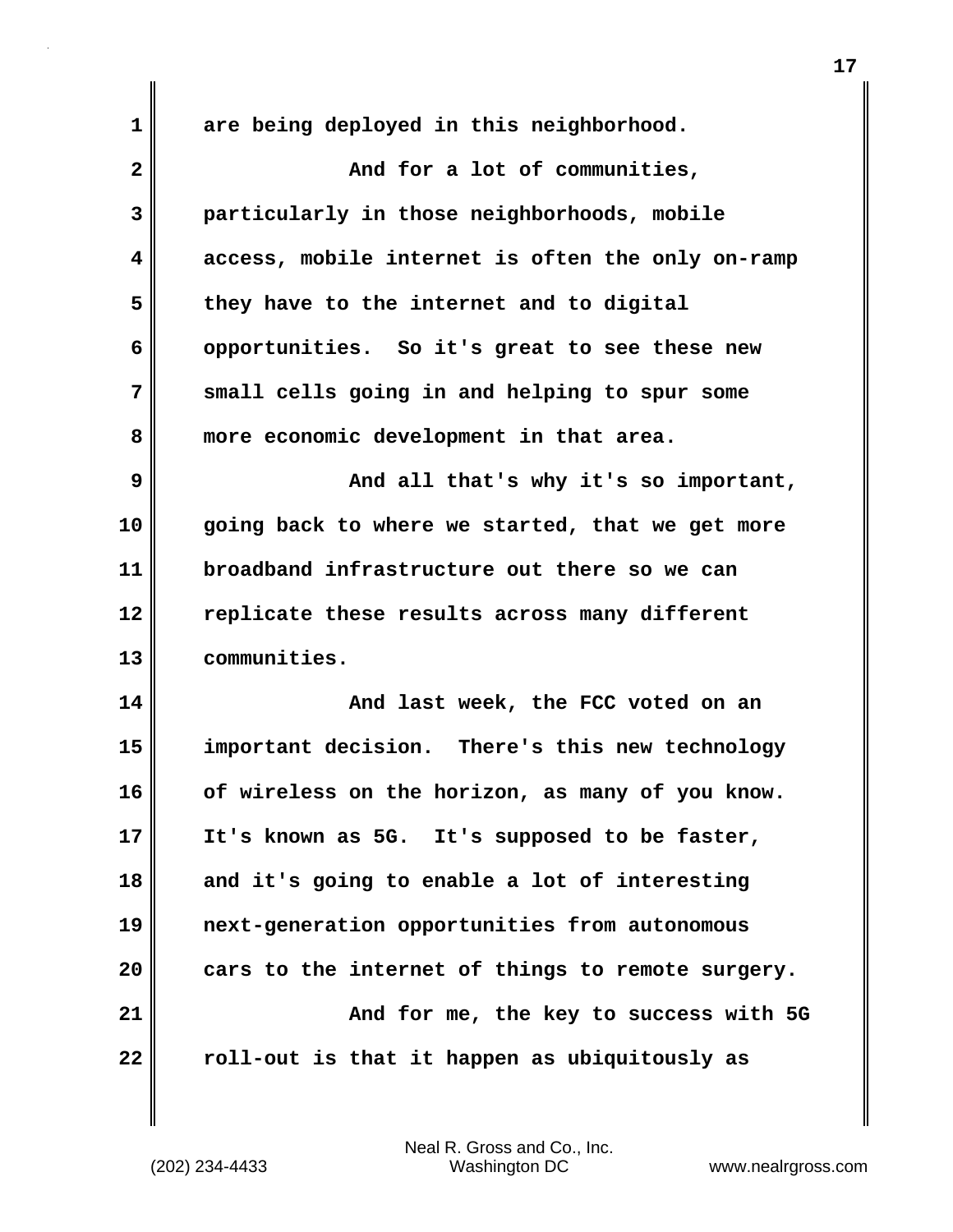**1 possible. If 5G ends up being, you know, an 2 urban affluent play, whether it's New York or San 3 Francisco, we're limited to those types of 4 deployments, that's not success. 5 One of the things that we saw in our 6 rulemaking is that regulation, on the broadband 7 side, is what's holding back a lot of 8 deployments. We've talked about the economics of 9 deployment. Well, we saw that 30 percent of the 10 total cost of deploying small cells was going to 11 this regulatory red tape. 12 By cutting that red tape, we're going 13 to flip the business case for entire communities 14 so that we'll get more 5G, get more broadband, to 15 more Americans. 16 We say the same thing on the 17 broadcasting side. I think we need to take a 18 fresh look and a fresh start with our approach to 19 broadcasting. The more regulatory red tape that 20 we erect in terms of you -- of people getting 21 into the business, of people staying in business,** 22 that narrows the potential people that can be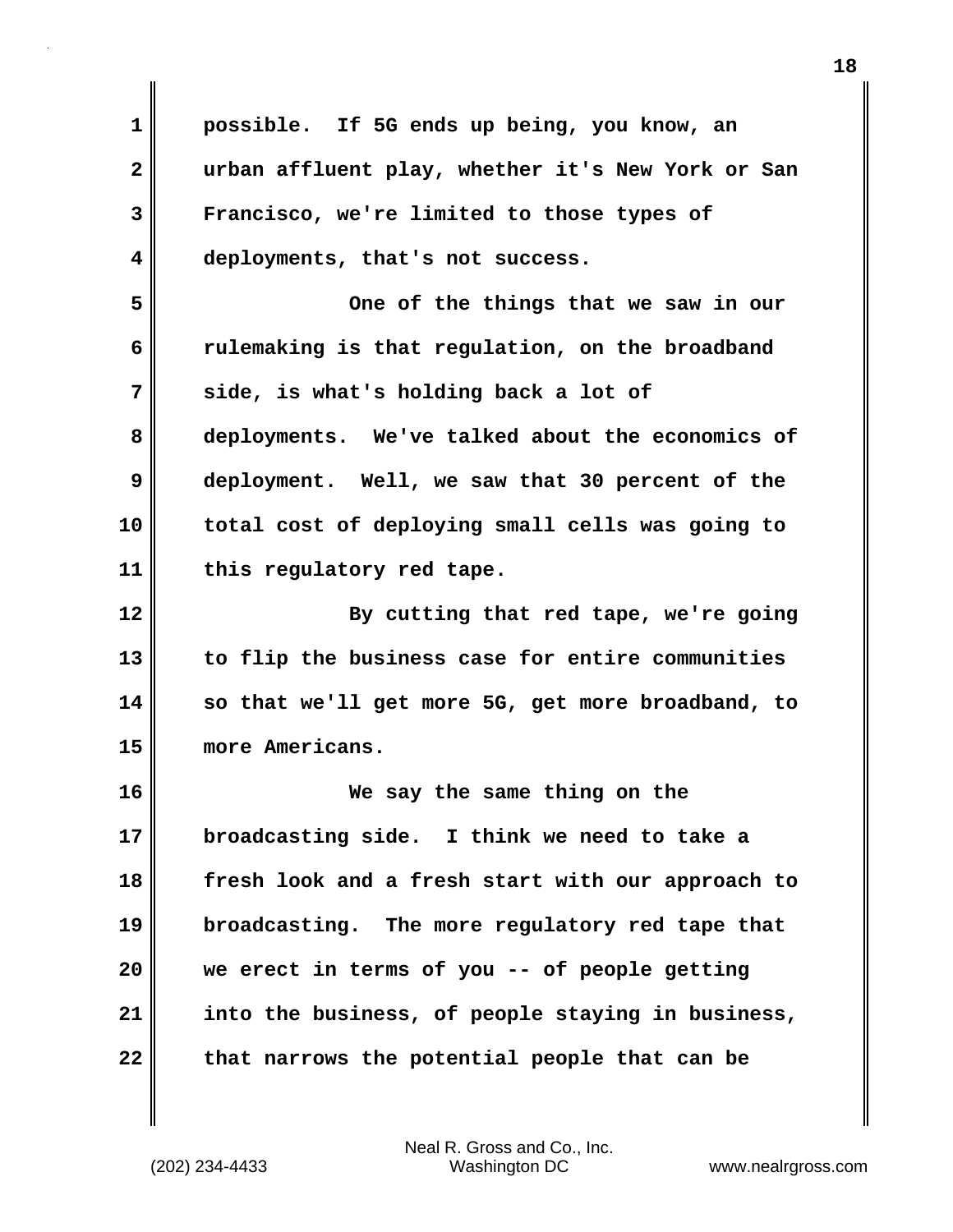**1 successful, and it tends to narrow it to people** 2 that have significant financial backing. **3** So, how do we cut the requlatory **4 costs? The Commission has been engaged in a 5 number of important efforts, everything from 6 streamlining reporting obligations to looking at 7 our media ownership rules to JSAs, to SSAs. 8 Things that can bring down the cost of getting 9 and to staying in this business. And I think 10 that's going to be one thing that gets more 11 opportunity for people in this space. 12 And then finally, another issue that's 13 important to me is workforce development, whether 14 it's, you know, owning and operating a station or 15 the actual jobs associated with broadband 16 deployment. There's tremendous opportunity 17 there. When we look at 5G for instance, that's 18 estimated to require a \$275 billion investment in 19 network deployment, which can create three 20 million jobs. 21 So one of the things I've bene focused 22 on here is how do I work? This is not something**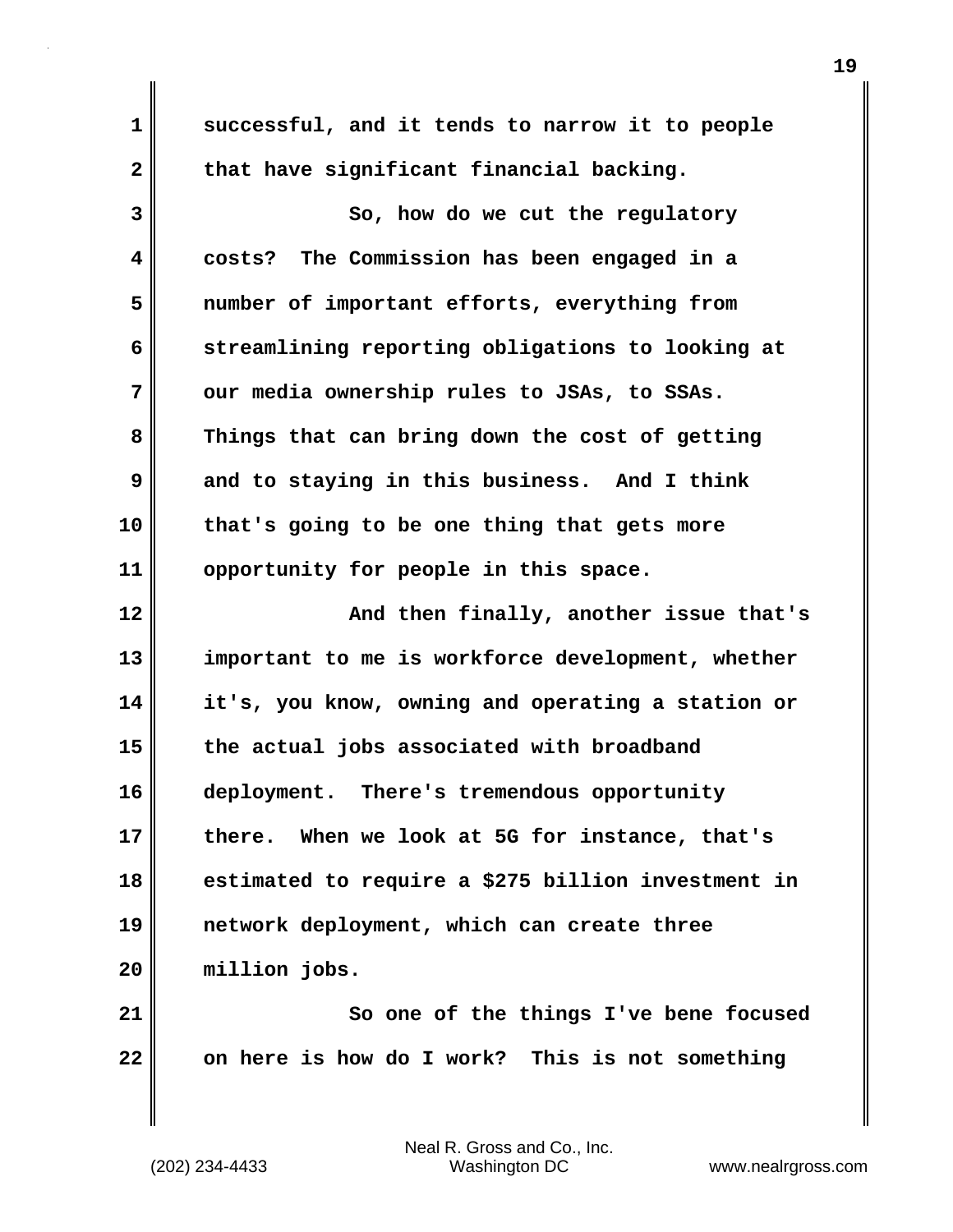**1 in my regulatory bailiwick at the Commission. 2 But how do we work with Department of Labor? How 3 do we work with other groups that can help create 4 and improve apprenticeship programs so that we 5 can put more people to work deploying these 6 networks? 7** So, these are all the issues that I've **8 been thinking a lot about recently, and it's why 9 I think the work that you all are doing is so 10 important. And I really will take a hard look 11 and take to heart the recommendations that this 12 great group puts together. So, thank you. 13 MS. CAREY: Thank you, Commissioner 14 Carr. And Chairman Pai sends his regrets. 15 Unfortunately he's unable to be here today 16 because he is traveling. However, I see that a 17 few members of his staff, including Alison 18 Nemeth, his Media Advisor, are here. So 19 hopefully you can chat with them during the 20 break. 21 Okay, without further ado, I will turn 22 it over to Jamila Bess Johnson, our DFO.**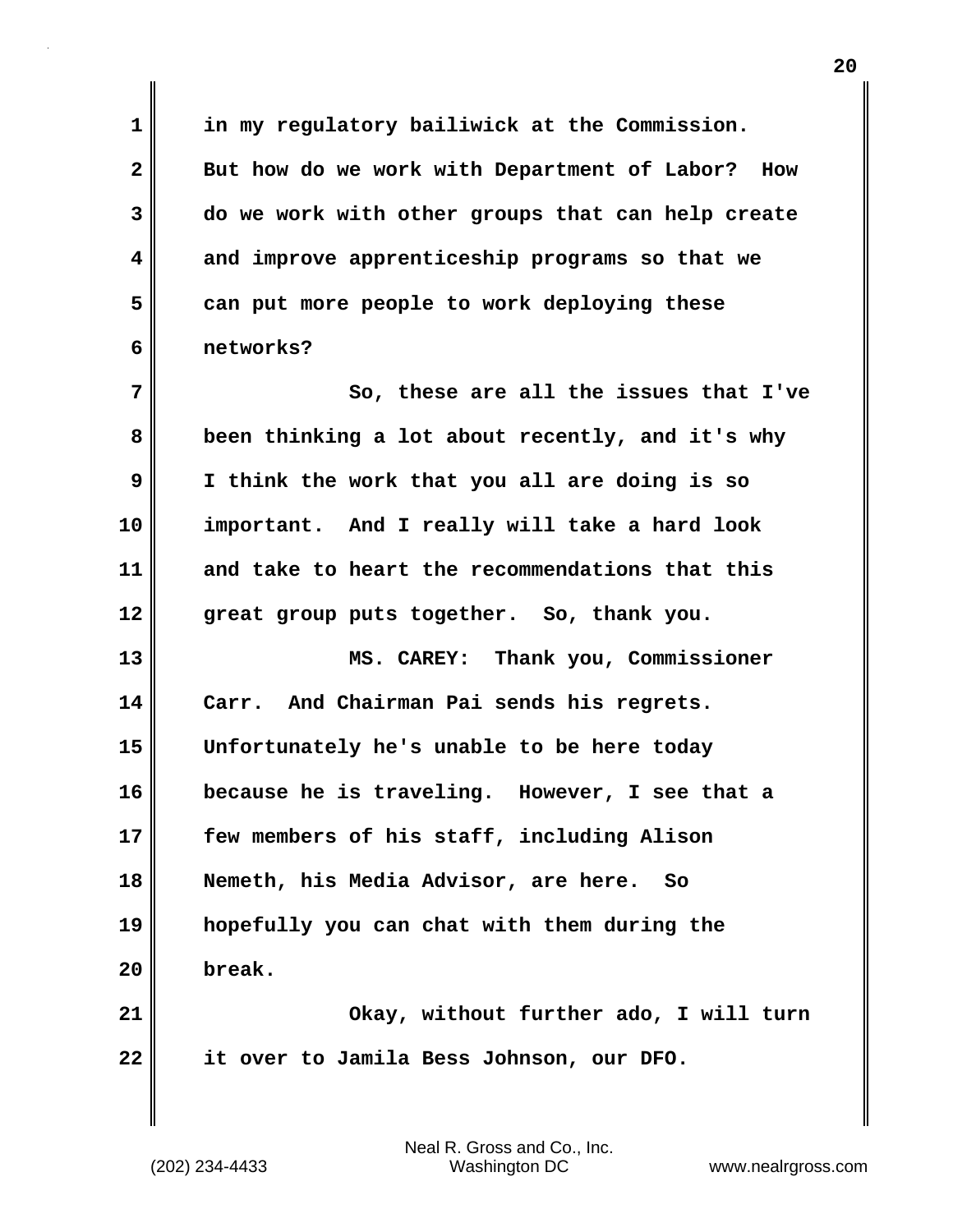| 1            | MS. JOHNSON: Thank you, Michelle.                 |
|--------------|---------------------------------------------------|
| $\mathbf{2}$ | Thank you, Commissioner O'Rielly, thank you,      |
| 3            | Commissioner Carr, for coming this morning.       |
| 4            | Good morning, advisory committee                  |
| 5            | members, working group members, members of the    |
| 6            | public who are attending online or by the phone.  |
| 7            | We're excited about today's agenda. It does       |
| 8            | reflect a tremendous amount of work on behalf of  |
| 9            | everyone associated with this advisory committee. |
| 10           | This group had its initial meeting in             |
| 11           | September 2017, and at that time, Chairman Pai    |
| 12           | charged you all to roll up your sleeves and dive  |
| 13           | into some very complicated issues. Well, today's  |
| 14           | meeting will demonstrate just how diligent this   |
| 15           | group has been examining issues of broadcast      |
| 16           | ownership, ubiquitous broadband service, and      |
| 17           | equity and access to tech jobs. So, we're         |
| 18           | looking forward to a very full meeting today.     |
| 19           | We certainly want to thank T-Mobile               |
| 20           | for sharing their gratuities with us today.<br>We |
| 21           | have coffee and breakfast treats because of them, |
| 22           | and they're also sponsoring our lunch. So, thank  |

 $\mathbf{I}$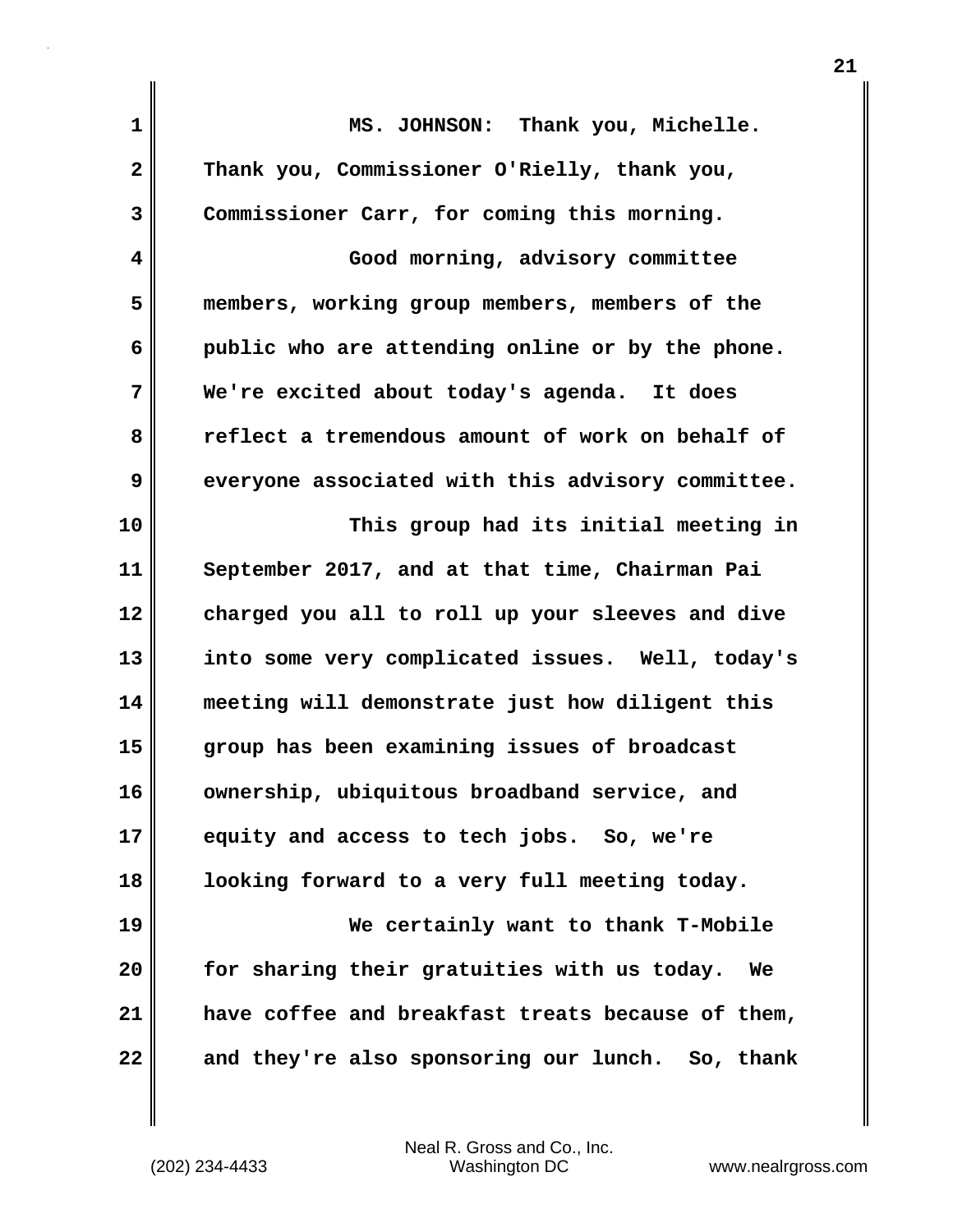**1 you very much to T-Mobile, Marie, and to Shellie. 2 And I would be remiss if I did not 3 thank all of the FCC staffers who helped to 4 organize and support this meeting today. I won't 5 call anyone's name, because I certainly would 6 forget someone, and I don't want to do that. 7 But this is the result of many hours** 8 of long, hard work by FCC staffers, including our **9** Office of General Counsel, who clears many of you **10 to participate as working group members. 11** Our Deputy Designated Federal Officer, **12 Brenda Villanueva, is attending via phone this 13 morning, and I hope we can get Brenda on the line 14 to say her welcome remarks. Brenda? 15 MS. VILLANUEVA: Yes, good morning 16 Commissioners, Chairs, and members of the 17 advisory committee and working groups. I want to 18 also express my thanks to all of you for all your 19 active participation during these last few 20 months. 21 Several of you have spent countless 22 hours thinking about and also working on**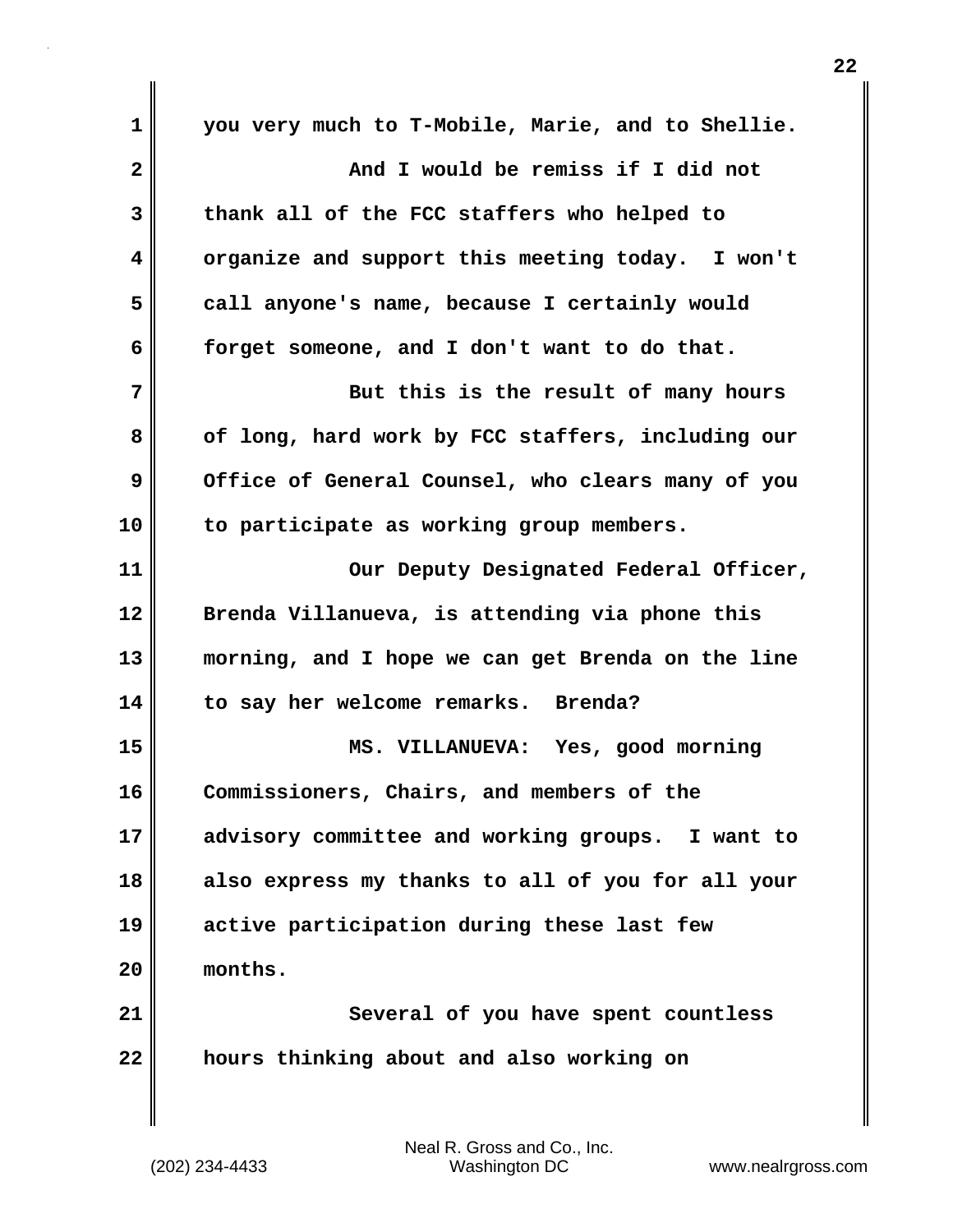**1 important topics and the proposals that will be 2 discussed today. So I want to also express my 3 thanks for all your hard work to date and for 4 what is to come. I apologize for not being able 5 to be there in person, and I look forward to the 6 active discussions today. Thank you.** 

**7 MS. JOHNSON: Thank you so much, 8 Brenda. As Michelle mentioned, Julia Johnson is 9 under the weather, and so we certainly wish her a 10 speedy and a complete recovery. But our Deputy 11 Chair, Diane Sutter, is going to ably chair this 12 meeting today. And so without further ado, we 13 turn it over to Diane for the calling of the role 14 and the official opening of this meeting. Diane? 15 VICE CHAIR STUTTER: Thank you, 16 Jamila. And thank you, Commission, for your 17 comments. We appreciate your support of this 18 group. 19 We'll take the roll now, so if you'll 20 please just acknowledge your presence. Kathleen**

**21 Abernathy.** 

**22 MEMBER ABERNATHY: Here.**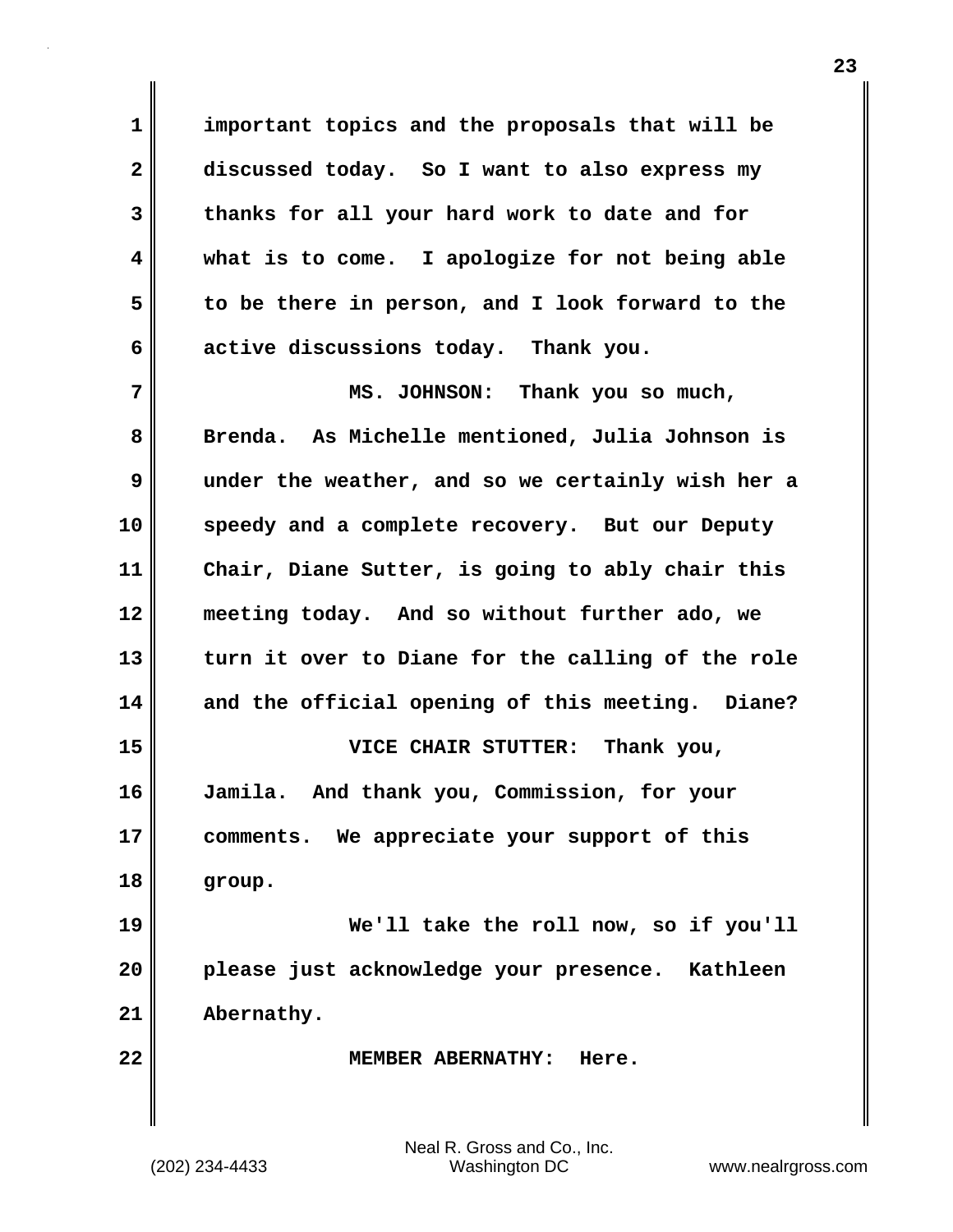| $\mathbf 1$             | VICE CHAIR STUTTER: Maria Brennan.   |
|-------------------------|--------------------------------------|
| $\overline{\mathbf{2}}$ | MEMBER BRENNAN: Here.                |
| 3                       | VICE CHAIR STUTTER: Rudy Brioche.    |
| $\overline{\mathbf{4}}$ | MEMBER BRIOCHE: Here.                |
| 5                       | VICE CHAIR STUTTER: Ron Busby.       |
| 6                       | Victor Cerda. Harin Contractor.      |
| 7                       | MEMBER CONTRACTOR: Here.             |
| 8                       | VICE CHAIR STUTTER: Brigitte Daniel. |
| 9                       | MEMBER DANIEL: Here.                 |
| 10                      | VICE CHAIR STUTTER: Jannette Dates.  |
| 11                      | MEMBER DATES: Here.                  |
| 12                      | VICE CHAIR STUTTER: Donna Epps.      |
| 13                      | MEMBER EPPS: Here.                   |
| 14                      | VICE CHAIR STUTTER: Maurita Coley.   |
| 15                      | MEMBER COLEY FLIPPIN: Here.          |
| 16                      | VICE CHAIR STUTTER: Heather Gate.    |
| 17                      | MEMBER GATES: Here.                  |
| 18                      | VICE CHAIR STUTTER: David Honig.     |
| 19                      | MEMBER HONIG: Here.                  |
| 20                      | VICE CHAIR STUTTER: Janice Bryant    |
| 21                      | Howroyd. Ron Johnson.                |
| 22                      | MEMBER JOHNSON: On the conference    |
|                         |                                      |

 $\blacksquare$ 

 $\mathbf{I}$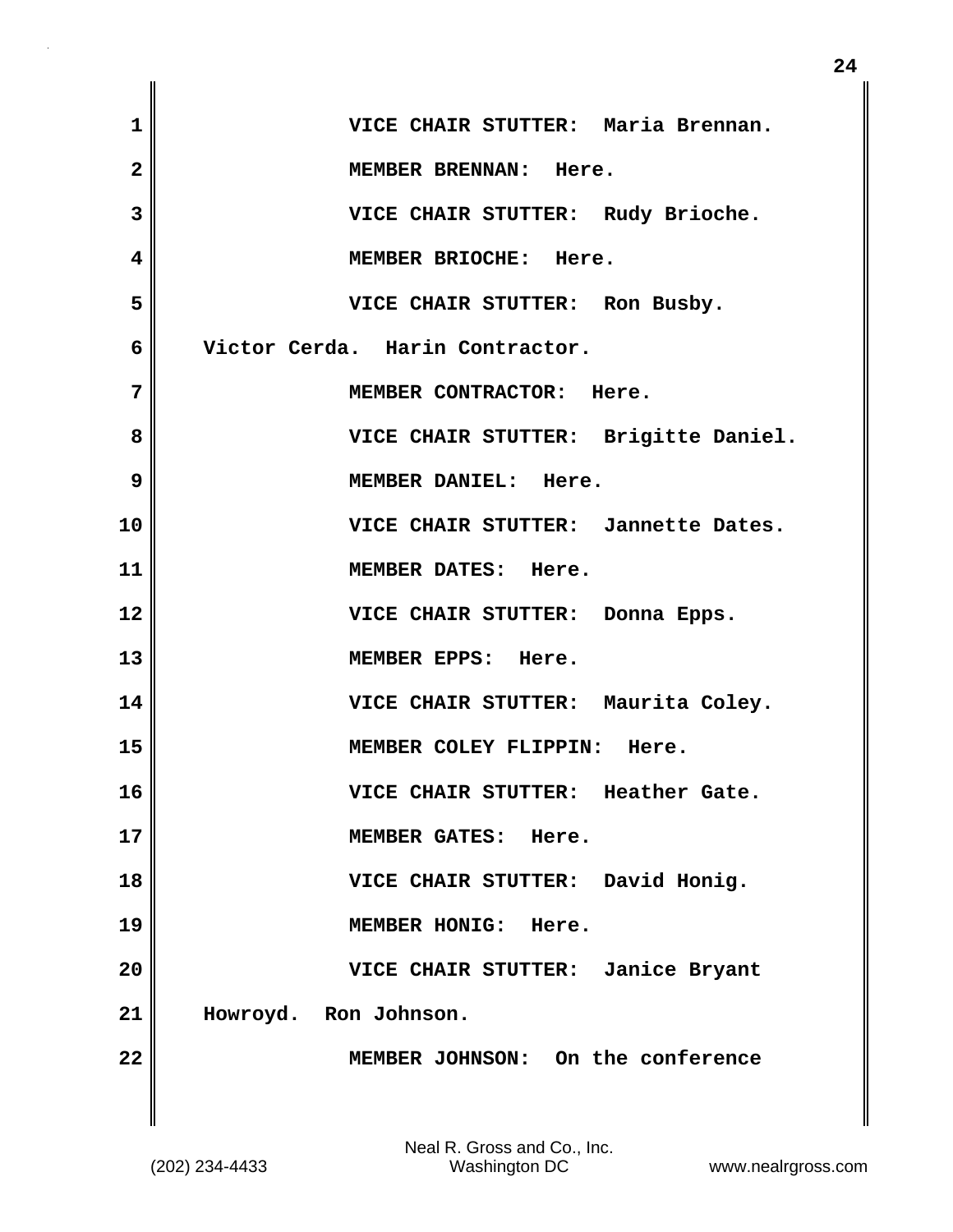**1 call. 2 VICE CHAIR STUTTER: Thank you. 3 Sherman Kizart. 4 MEMBER KIZART: Here. 5 VICE CHAIR STUTTER: Fatema Kothari. 6 MEMBER KOTHARI: I'm here via phone. 7 Hello, everyone. 8 VICE CHAIR STUTTER: Thank you. Maria 9 Lopez. 10 MEMBER LOPEZ: Is that Mario? 11 VICE CHAIR STUTTER: Mario, excuse me. 12 MEMBER LOPEZ: Yeah. 13 VICE CHAIR STUTTER: Marc Morial. 14 Gavin Logan. 15 MEMBER LOGAN: Here. 16 VICE CHAIR STUTTER: Henry Rivera. 17 MEMBER RIVERA: Yes. 18 VICE CHAIR STUTTER: Alfredo 19 Rodriguez. 20 MEMBER RODRIGUEZ: Here. 21 VICE CHAIR STUTTER: Brian Scarpelli. 22 MEMBER SCARPELLI: Here.** 

**25**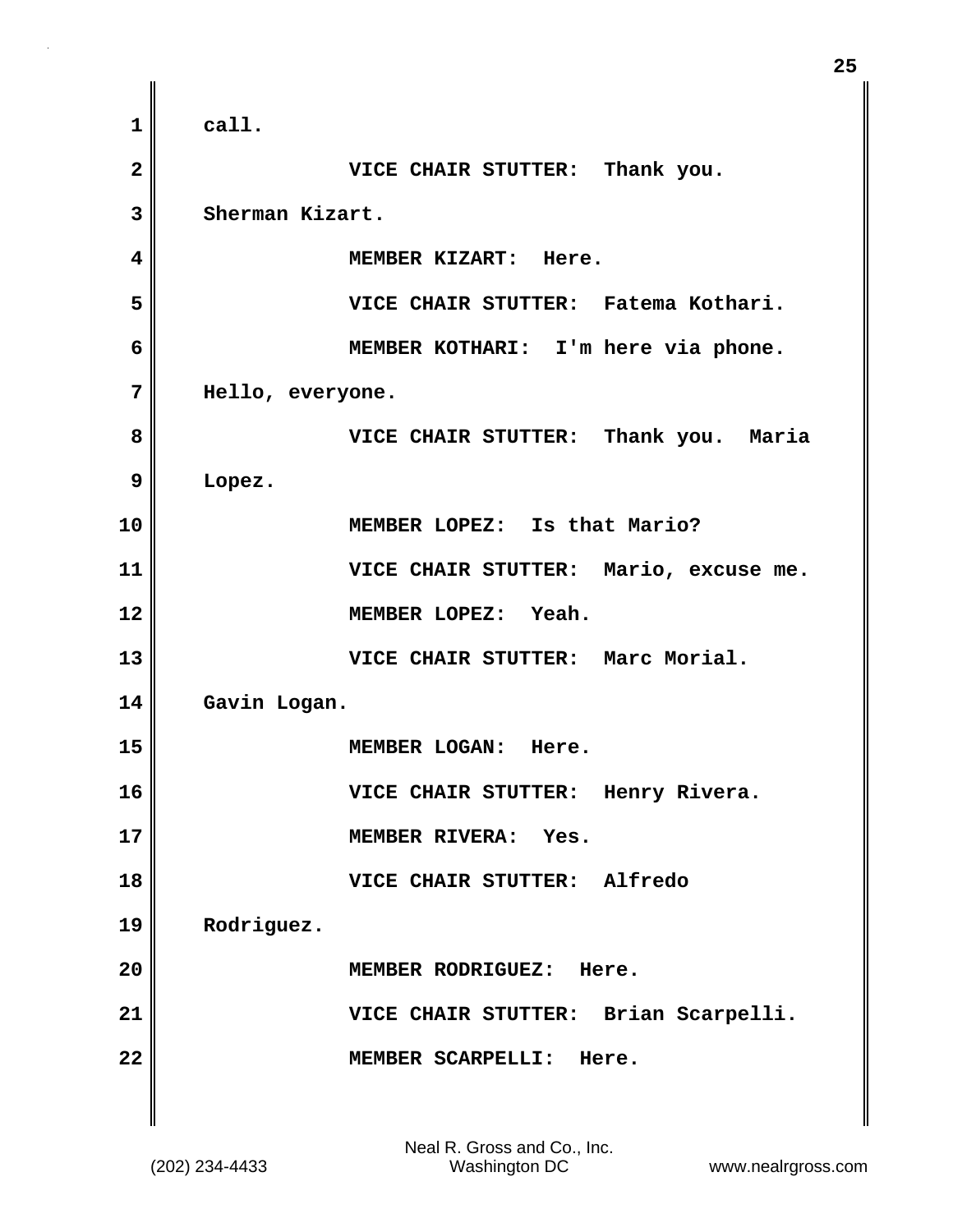| 1            | VICE CHAIR STUTTER: Cindy Shao.                  |
|--------------|--------------------------------------------------|
| $\mathbf{2}$ | Marie Sylla-Dixon. Nicol Turner-Lee. James       |
| 3            | Winston.                                         |
| 4            | MEMBER WINSTON: Here.                            |
| 5            | VICE CHAIR STUTTER: Chris Wood.                  |
| 6            | MEMBER WOOD: Here.                               |
| 7            | VICE CHAIR STUTTER: Is there anyone              |
| 8            | who is present whose name I did not call? All    |
| 9            | right, would you please state your name for the  |
| 10           | record?                                          |
| 11           | MEMBER BLAKENEY: Shellie Blakeney, T-            |
| 12           | Mobile. I'm alternate to Marie Sylla-Dixon.      |
| 13           | Thank you.                                       |
| 14           | VICE CHAIR STUTTER: Thank you.                   |
| 15           | MS. LINDSEY: Elizabeth Lindsey, I'm              |
| 16           | with Byte Back.                                  |
| 17           | MS. BERROCAL: Laura Berrocal, Charter            |
| 18           | Communications.                                  |
| 19           | MS. MILLER: Good morning.<br>Koy                 |
| 20           | Miller, Facebook, subbing for Brooke Oberwetter. |
| 21           | VICE CHAIR SUTTER: Excuse me.<br>I               |
| 22           | think some of you are actually working group     |

**26**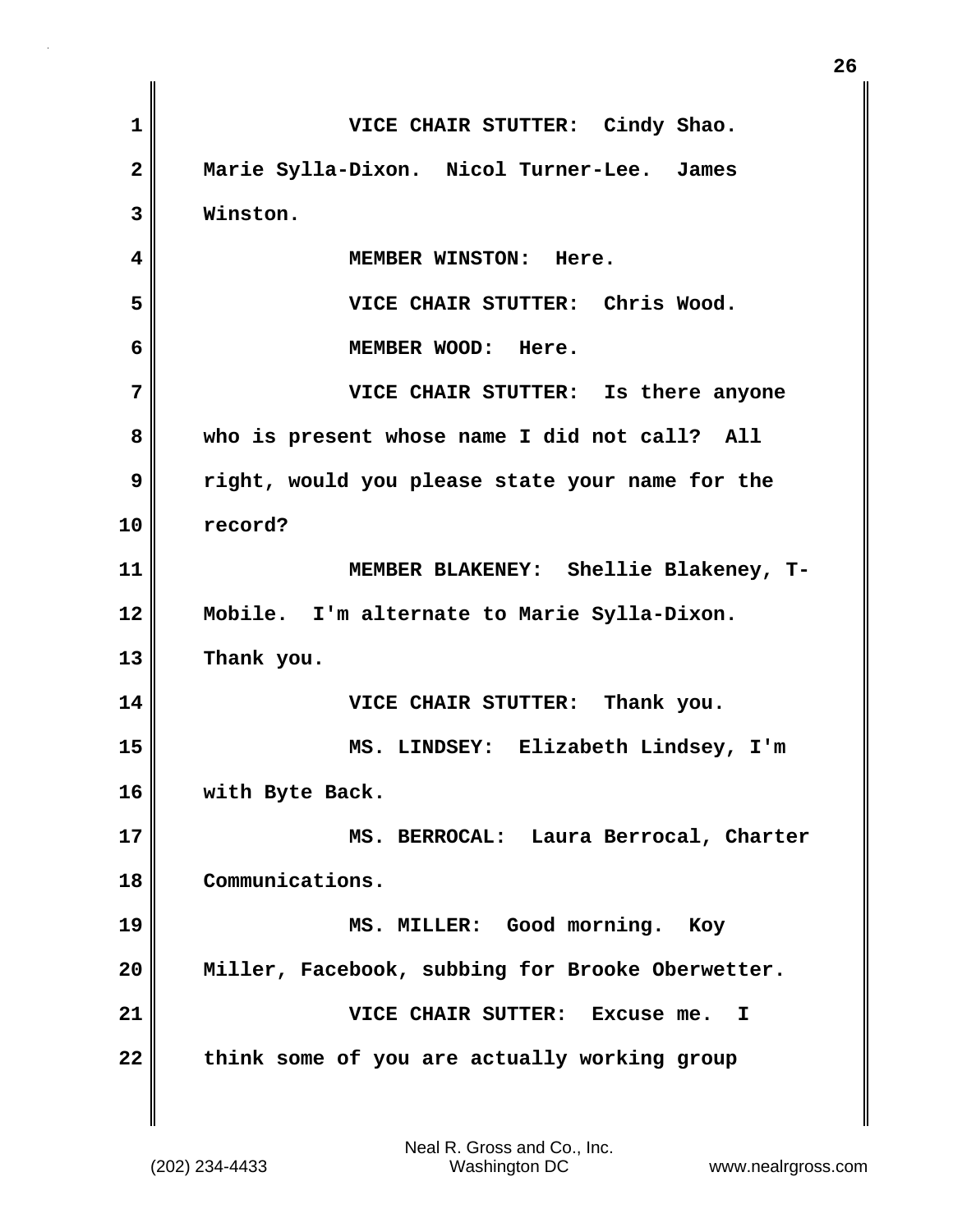| 1  | members as opposed to members of the Commission,  |
|----|---------------------------------------------------|
| 2  | the FACA group. So we appreciate your             |
| 3  | participation, and we will acknowledge you at a   |
| 4  | later time. So thank you.                         |
| 5  | But those of you with yellow name                 |
| 6  | tags, is there anyone else who we did not --      |
| 7  | Cindy has just arrived. Thank you. Anyone else?   |
| 8  | And do we have everyone who's on the phone? All   |
| 9  | right.                                            |
| 10 | MEMBER JOHNSON: Yes.                              |
| 11 | VICE CHAIR SUTTER: Thank you very                 |
| 12 | I believe we have a quorum?<br>much.              |
| 13 | MS. JOHNSON: Yes, we do.                          |
| 14 | VICE CHAIR SUTTER: Excellent. So, we              |
| 15 | will proceed. I know if Julia were here, and I    |
| 16 | know she regrets not being able to be here, she   |
| 17 | would want to thank everyone for the work that    |
| 18 | you have done.                                    |
| 19 | Both she and I have been following                |
| 20 | what you have been working on, and we have sat in |
| 21 | on many of your conference calls and know they    |
| 22 |                                                   |

 $\mathbf{I}$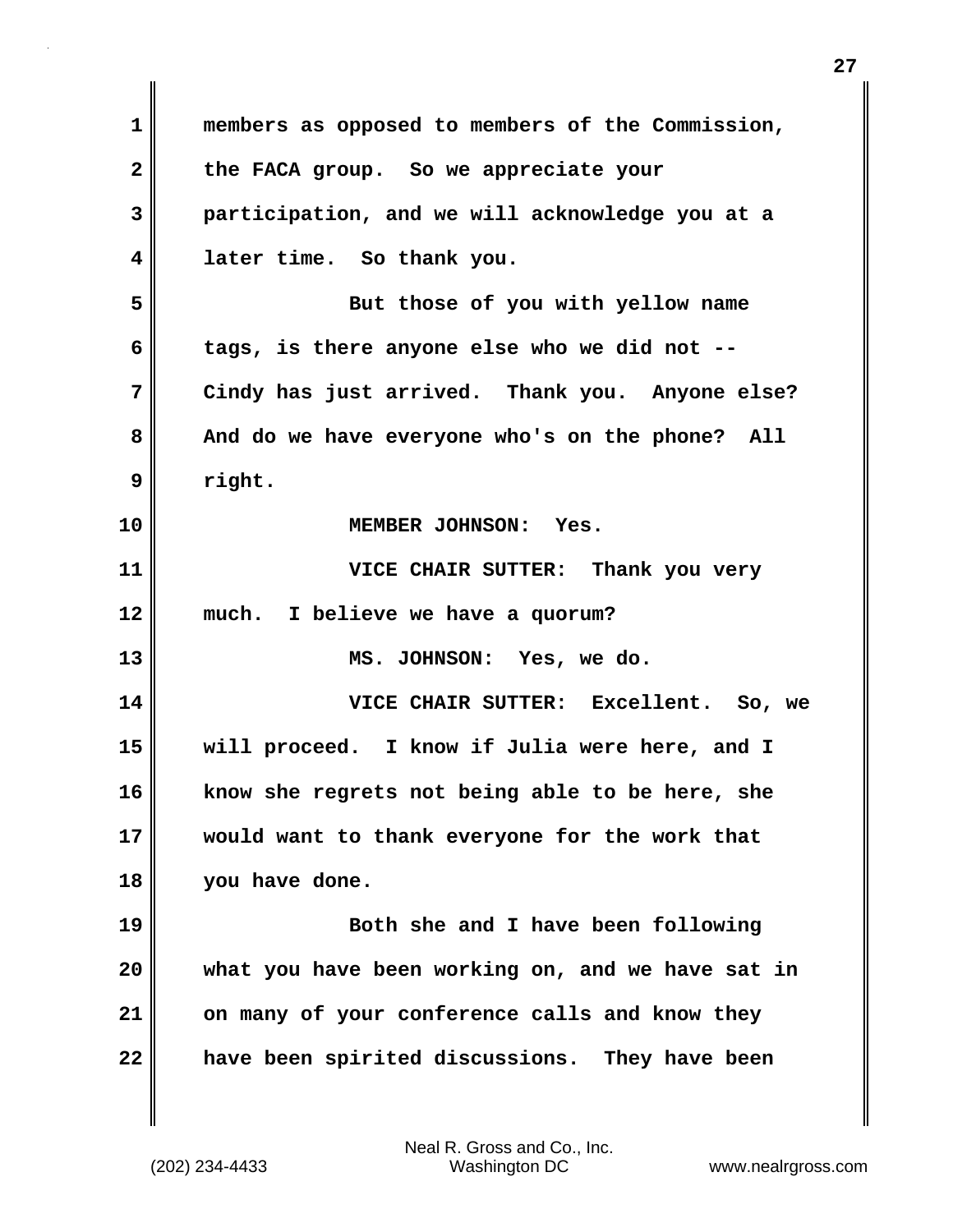**1 full of great comments. And certainly a lot of 2 work and input on the part of everyone at this 3 table.** 

**4 I appreciate everything that you have 5 done to get us to this point, and look forward, I 6 think, to hearing some very interesting things 7 from each of these groups to show you how much 8 they have been working toward the goals that have 9 been set by the Commission for us.** 

**10 As we begin to have these reports, I 11 would ask the Chairman if you would also 12 introduce those from your working group who are 13 here with us so that we may thank you for your 14 participation, because not only do we have the 15 members of the committee itself, but we have 16 others who have contributed to this and become 17 part of the working group and have contributed 18 greatly to those things that we have been doing. 19 So, we're going to start with the 20 Broadcast Development and Diversity Work Group. 21 Henry, as the chair, would you please take over 22 from this point?**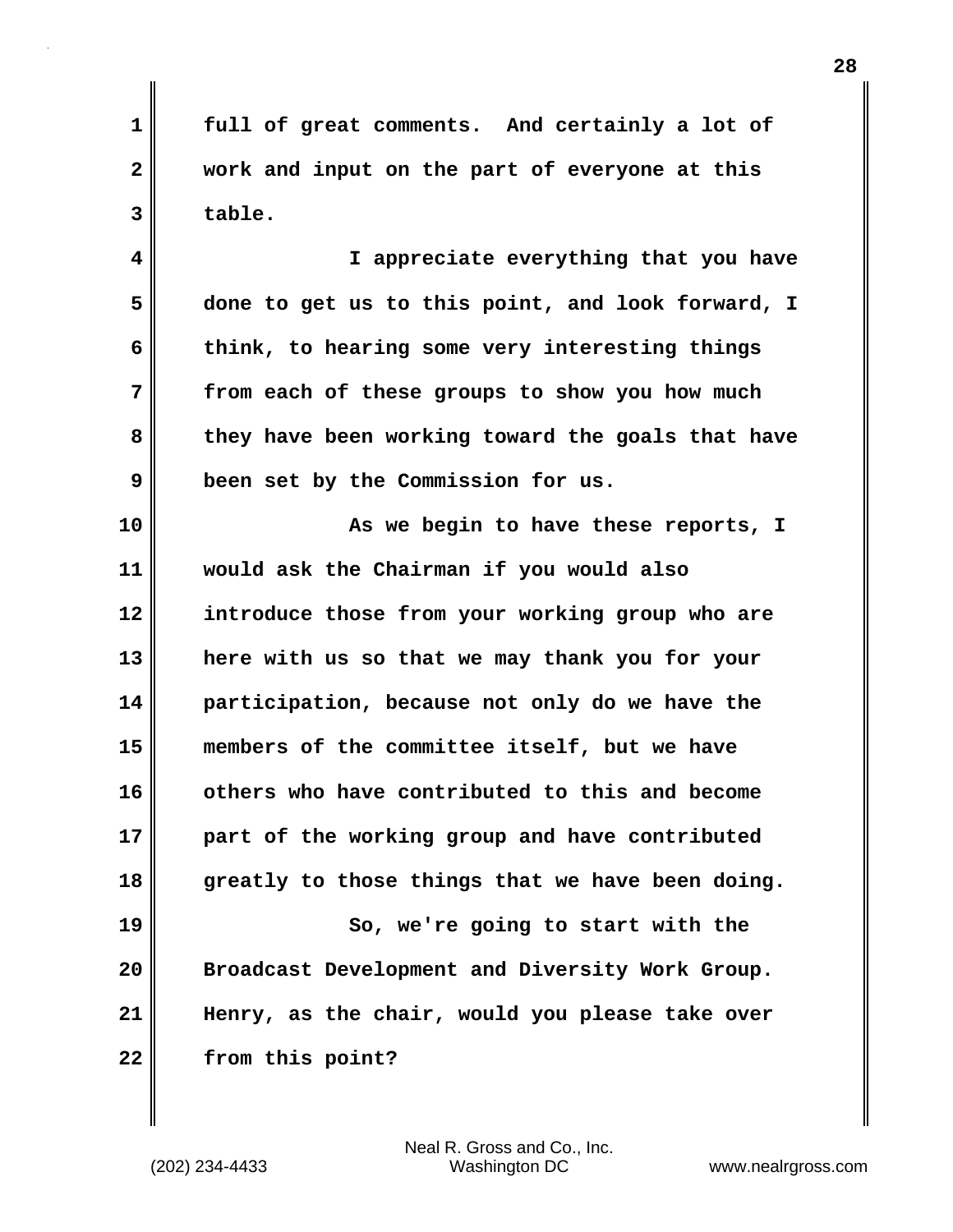| $\mathbf 1$  | MEMBER RIVERA: Thank you, Diane.                 |
|--------------|--------------------------------------------------|
| $\mathbf{2}$ | VICE CHAIR SUTTER: Thank you.                    |
| 3            | MEMBER RIVERA: So, November of last              |
| 4            | year, as Michelle mentioned, the Commission      |
| 5            | issued an NPRM proposing the adoption of an      |
| 6            | incubator program. The NPRM noted that the       |
| 7            | Commission anticipated that this advisory        |
| 8            | committee would assist it in developing such a   |
| 9            | program.                                         |
| 10           | Chair Johnson believed the working               |
| 11           | group on broadcast, diversity, and development   |
| 12           | was the appropriate one to assume the            |
| 13           | responsibility for drafting the comments to      |
| 14           | assist the Commission. And the working group     |
| 15           | agreed, and we set out to respond to all or most |
| 16           | of the questions the Commission asked in the     |
| 17           | NRPM.                                            |
| 18           | Given the enormity of the task, I                |
| 19           | deemed it best to divide the working group into  |
| 20           | three task forces, each to address a discrete    |
| 21           | portion of the NPRM. Every member of the working |
| 22           | group self-selected into one of the three task   |
|              |                                                  |

 $\mathbf{I}$ 

**29**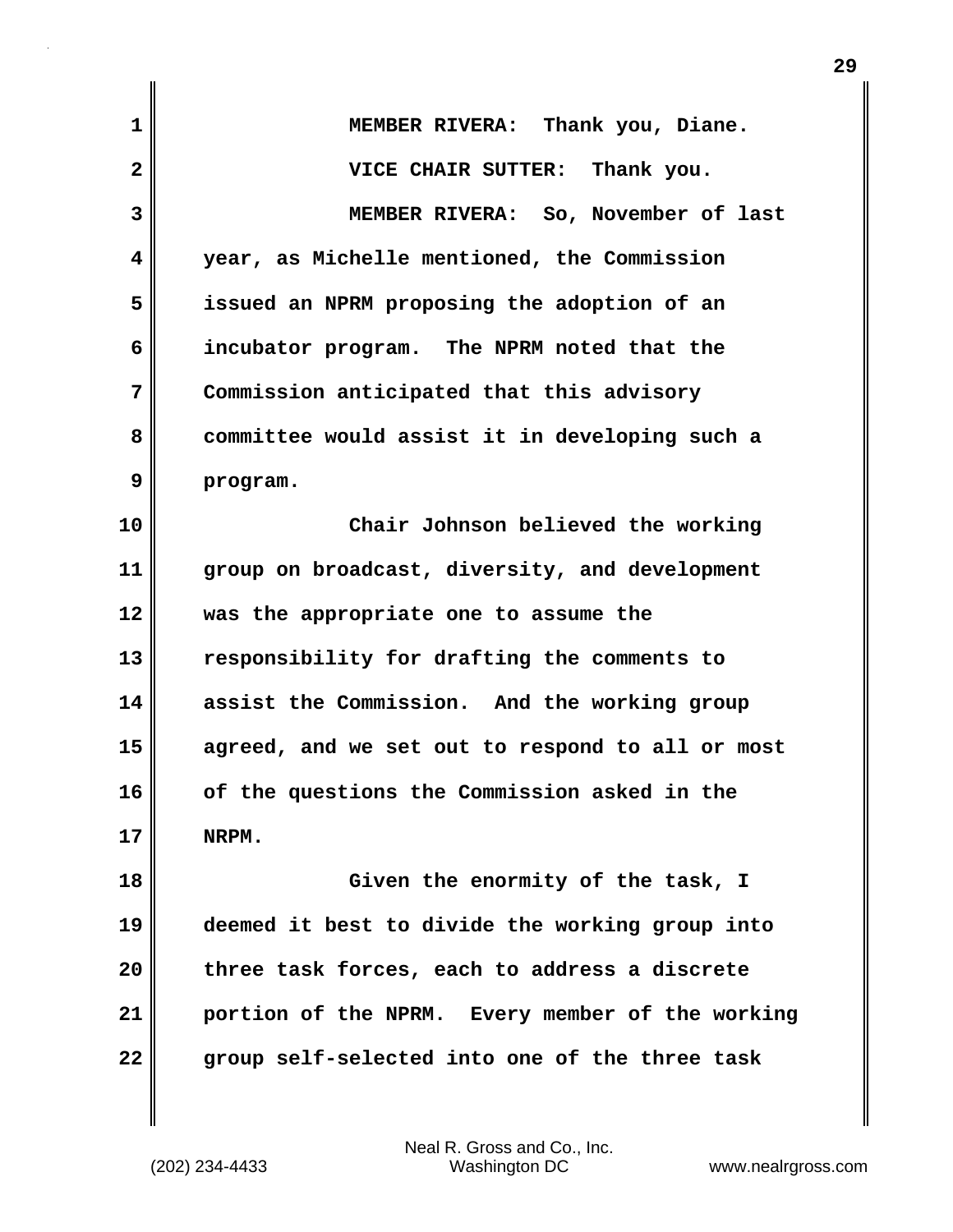**1 forces.**

| $\mathbf{2}$ | Task force A, chaired by Maria                    |
|--------------|---------------------------------------------------|
| 3            | Brennan, addressed those portions of the NRPM     |
| 4            | dealing with eligibility for incubation, and      |
| 5            | covered overcoming the disadvantages, preference, |
| 6            | new entrance, revenue-based eligible entities,    |
| 7            | and mission-based educational institutions.       |
| 8            | Task force B was chaired by Jim                   |
| 9            | Winston --- excuse me, by Dr. Jann Dates, and     |
| 10           | those addressed -- that task force addressed      |
| 11           | those portions of the NPRM that were dealing with |
| 12           | the incubation activities and incentives for      |
| 13           | incubating stations.                              |
| 14           | Task force C was chaired by Jim                   |
| 15           | Winston. They addressed those portions of the     |
| 16           | NPRM dealing with the integrity of an incubator   |
| 17           | program such as independence of the incubated     |
| 18           | entity and review of the incubation proposals,    |
| 19           | and compliance assessment.                        |
| 20           | David Honig agreed to serve as a                  |
| 21           | working group rapporteur and set in all the task  |
| 22           | force meetings, took notes, and ultimate drafted  |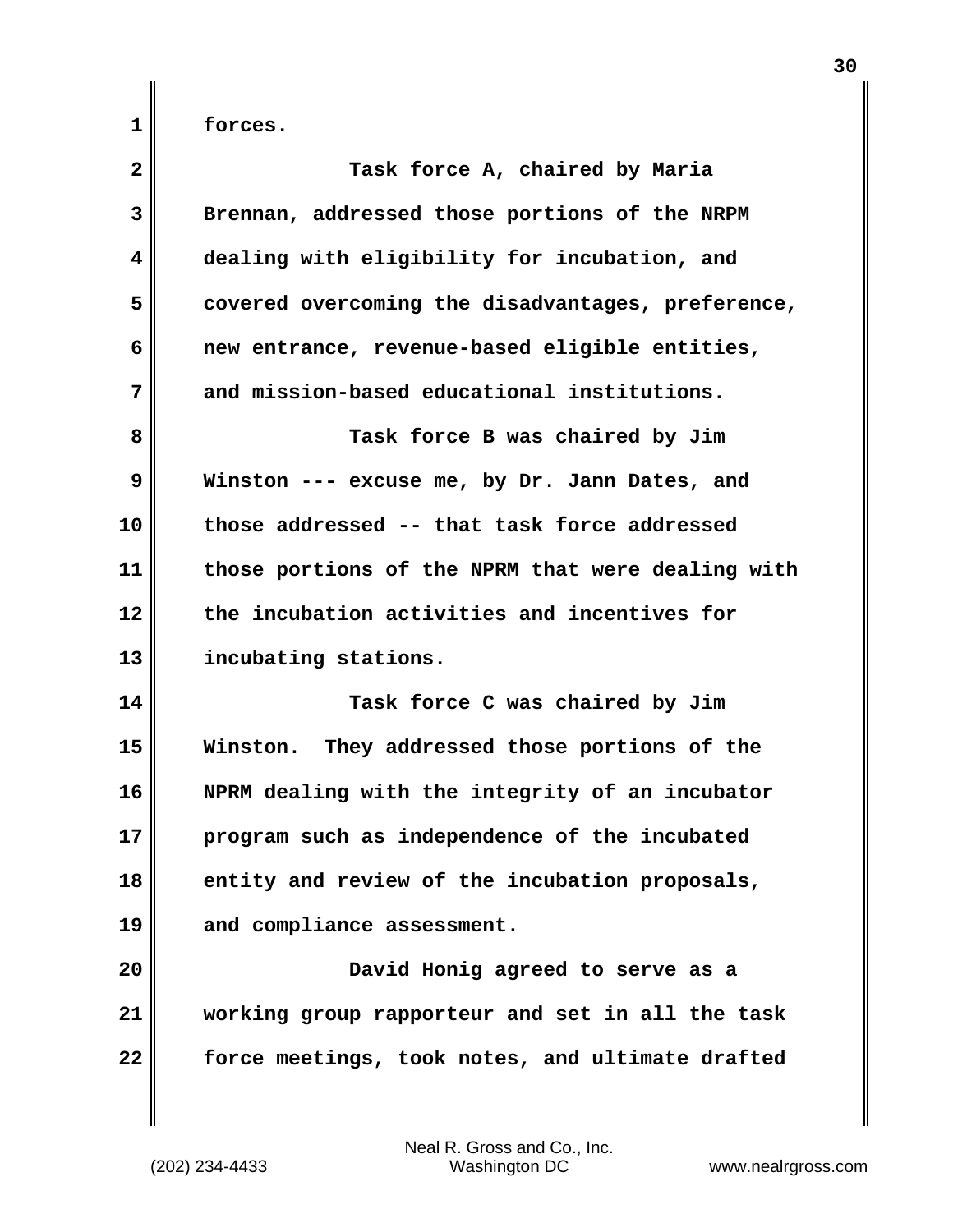**1 the comments.**

| $\overline{2}$ | Each task force had two or three                  |
|----------------|---------------------------------------------------|
| 3              | meetings prior to the end of last year. The       |
| 4              | entire working group met early this year to year  |
| 5              | the task force chair's report on their work and   |
| 6              | conclusions. This was to give everyone an         |
| 7              | opportunity to offer input to the work of those   |
| 8              | task forces of which they were not members.       |
| 9              | David then began the arduous task of              |
| 10             | drafting the comments. He and I traded many       |
| 11             | drafts, and the 16th iteration went to the entire |
| 12             | working group for review and comment. Several     |
| 13             | suggested edits were received and incorporated,   |
| 14             | and version 18 was sent to the working group for  |
| 15             | a final review before sending the document to     |
| 16             | Chair Johnson for distribution to you.            |
| 17             | Chair Johnson sent the draft to you               |
| 18             | for review on March 14th. No comments or          |
| 19             | suggested edits were received, and the document   |
| 20             | you received on March 14th is the one in your     |
| 21             | packets, and it's the one that we will be voting  |
| 22             | on today.                                         |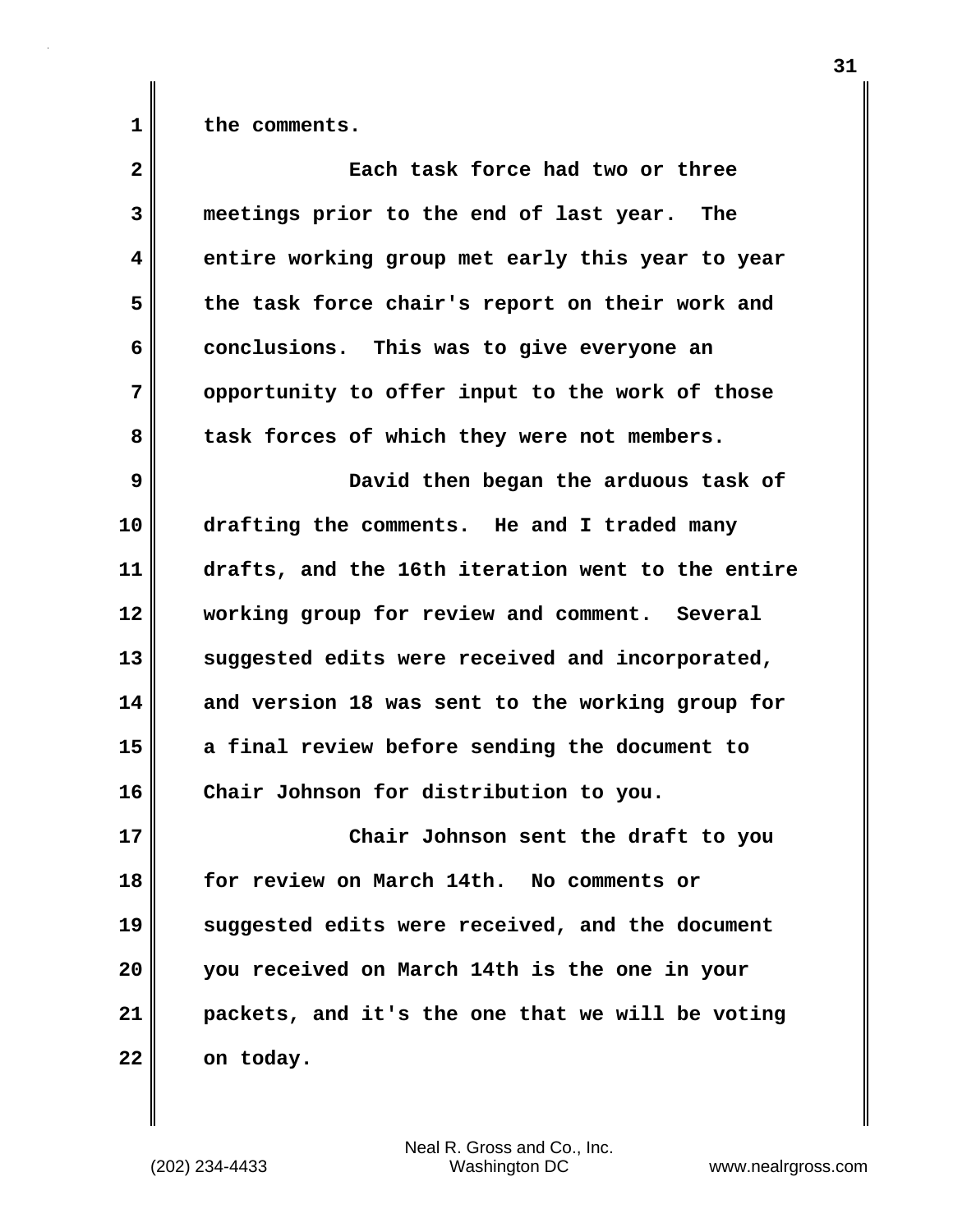| $\mathbf 1$    | So my thanks to the task force chairs             |
|----------------|---------------------------------------------------|
| $\mathbf{2}$   | and all our working group members for all their   |
| $\overline{3}$ | hard work producing these comments. Particular    |
| 4              | thanks to David for all of his efforts. Without   |
| 5              | David, I have no doubt that we would not have     |
| 6              | been able to produce the comments that are before |
| 7              | you for your consideration.                       |
| 8              | And the working group does recommend              |
| 9              | that you approve these comments and that we file  |
| 10             | them in the proceeding that was initiated with    |
| 11             | the NPRM in November.                             |
| 12             | I will now turn it over to David to               |
| 13             | provide you with a very brief overview of the     |
| 14             | document and to respond to any questions you may  |
| 15             | have. Since you've had the comments since March   |
| 16             | 14th, and in the interest of time, David will     |
| 17             | provide a brief summary as opposed to a line-by-  |
| 18             | line review of the document. David?               |
| 19             | MEMBER HONIG: Thank you, Henry and                |
| 20             | Diane, for your very kind words. Members of the   |
| 21             | advisory committee, the draft you have reviewed   |
| 22             | reflects well on the reason we have Federal       |

 $\mathbf{I}$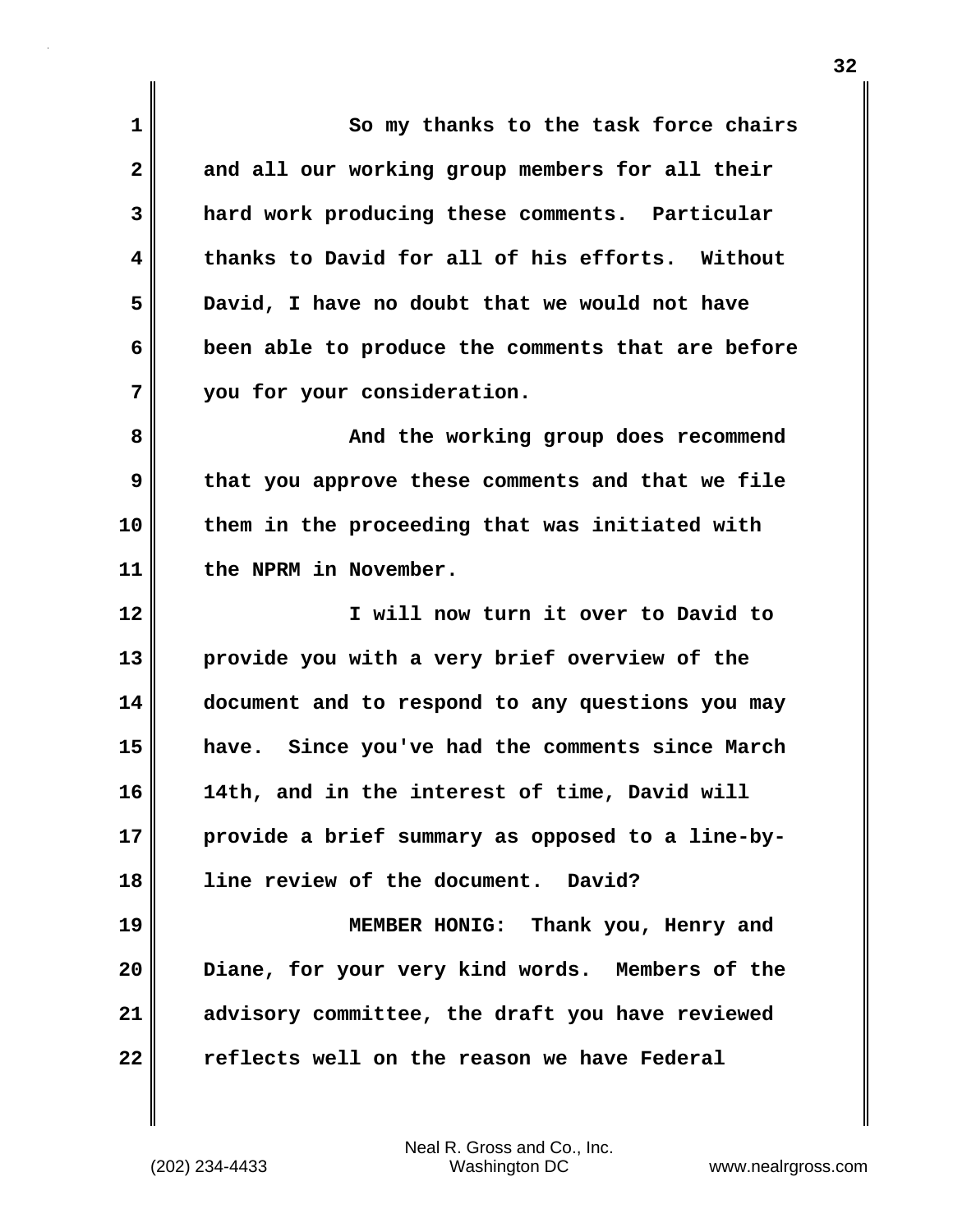**1 Advisory Committees. An advisory committee pulls 2 together some of the best minds in non-profit 3 sector, the industry, and academia to tackle 4 issues that have defied resolution, sometimes for 5 decades.**

**6 In the case of broadcast incubators, 7 there's a very long history. A broadcast 8 incubator program was first proposed by Jim 9 Winston, seated to my left, of NABOB in 1990, 28 10 years ago, through FCC Chairman Alfred Sikes 11 Minority Ownership Task Force, which I had the 12 privilege of co-chairing with the late Zora 13 Brown.** 

**14 Several different incarnations of the 15 incubator program have been proposed since 1990 16 in seven dockets. But none of these proposals 17 became law. So the broadcast development working 18 group, on whose behalf I speak today, decided to 19 start over and create our own model.**

**20 We began by establishing these goals. 21 First, to create a pathway for entrepreneurs with 22 management experience, including minority and**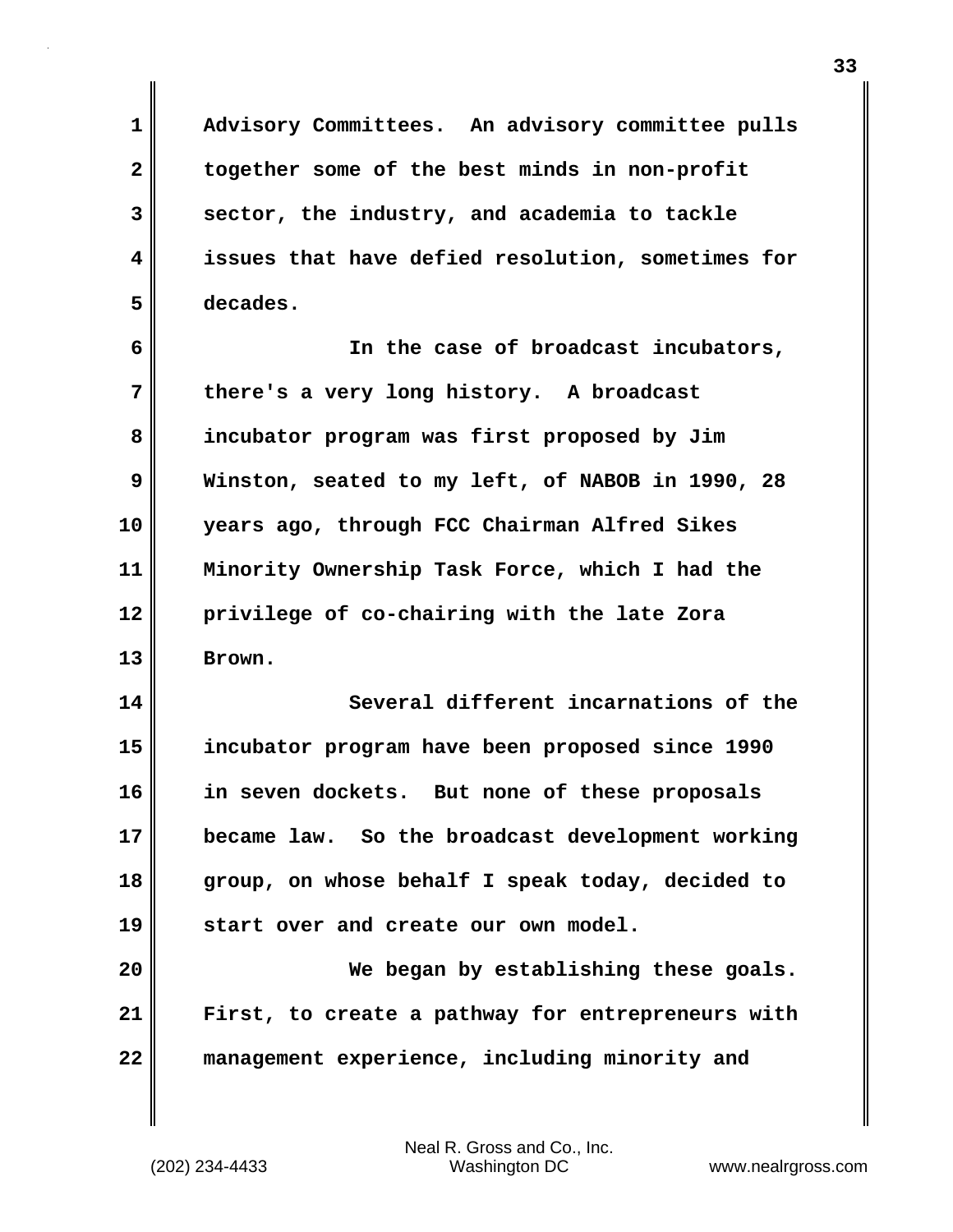**1 women entrepreneurs, and especially those who 2 have overcome disadvantages to acquire broadcast 3 ownership experience, and ultimate become owners. 4 Second, to create a sufficient 5 incentive for industry leaders to create 6 incubators, allowing these industry leaders to 7 grow their businesses while sharing with others 8 opportunities these leaders enjoyed earlier in 9 their careers. 10 Third, to avoid creating ownership 11 consolidation and instead bring about de-12 consolidation and deliver new voices to the 13 airways. 14 And fourth, to design a program that 15 would operate with the highest integrity and with 16 minimal potential for abuse, and lend itself to 17 monitoring and classical cost-benefit analysis. 18 The need to incubate new voices is 19 especially urgent now in light of profound 20 changes in market demographics since the last 21 time congress calibrated the broadcast ownership 22 rules. Demographic changes since the 1990s**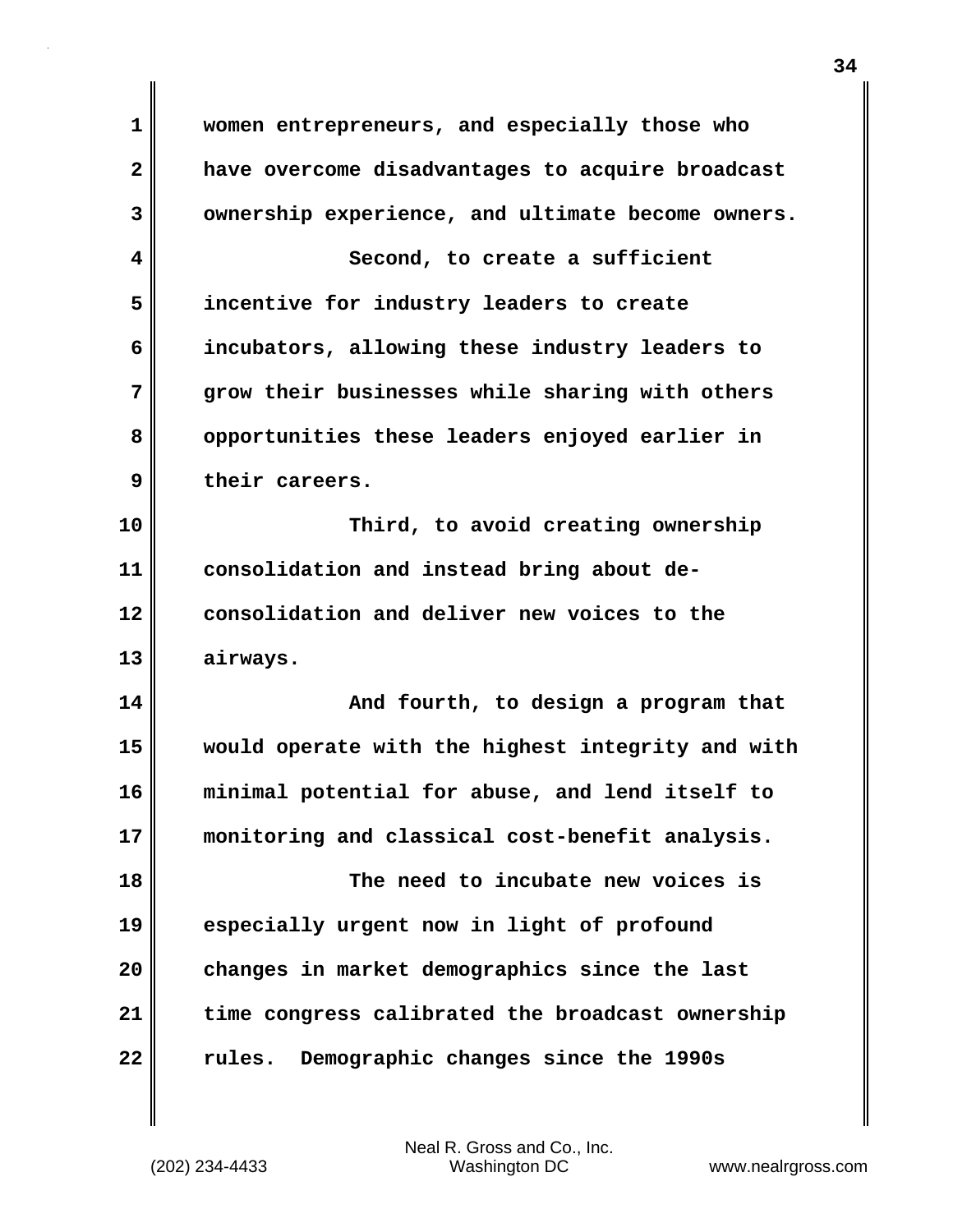**1 underscores the need to provide more broadcast** 2 outlets for new voices, and especially for voices **3 speaking in a variety of languages.** 

**4 In particular, between the 1990 census 5 and the 2016 census estimates, our population has 6 grown from 248.7 million to 323.1 million. 7 That's 30 percent. The number of ethnic 8 minorities, including Hispanics of any race, has 9 grown from 49 million to 88.4 million. That's 80 10 percent.** 

**11 And the number of primary speakers of 12 languages other than English has grown from 31.8 13 percent to 64.7 percent. That's 109 percent 14 increase in just a generation. Few issues of 15 communications policy are more urgent than the 16 need to incubate a new generation of diverse 17 broadcast owners to serve our much larger and 18 much more diverse population.** 

**19 Our draft comments are unavoidably 20 long because the Commission gave us 57 questions 21 to answer, and we tried to answer all of them. 22 The Commission asked us to address, quote,**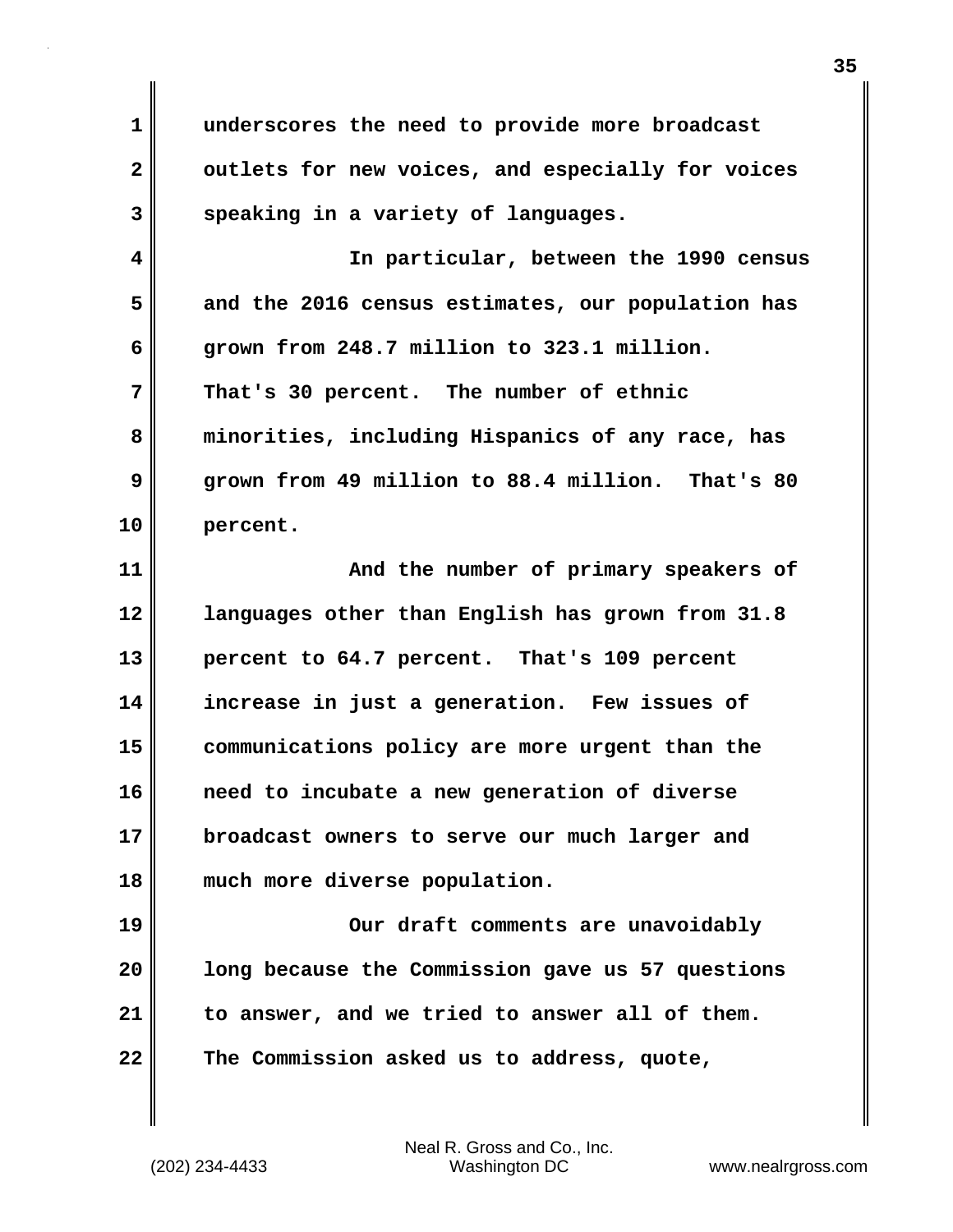**1 eligibility criteria for the incubated entity, 2 appropriate incubating activities, benefits to 3 the incubating entity, how such a program would 4 be reviewed, monitored, and enforced, and the 5 attendant costs and benefits, unquote.**

**6 First, what are the eligible entities 7 that would become the incubated companies? We 8 examined several potential definitions of an 9 eligible entity, and recommended three types of 10 eligible entities that appeared constitutionally 11 permissible, easy to administer, not susceptible 12 to abuse, and not so dilute that minorities and 13 women would barely be included.** 

**14 The three types of eligible entities 15 that we recommend for incubation are, first, 16 individuals who have overcome significant 17 disadvantages. This is called the overcoming 18 disadvantages preference, or ODP, a race-neutral 19 concept recommended to the Commission unanimously 20 in 2010 by the Advisory Committee on Diversity 21 for Communications in the Digital Age, our 22 predecessor body initially chartered in 2004 by**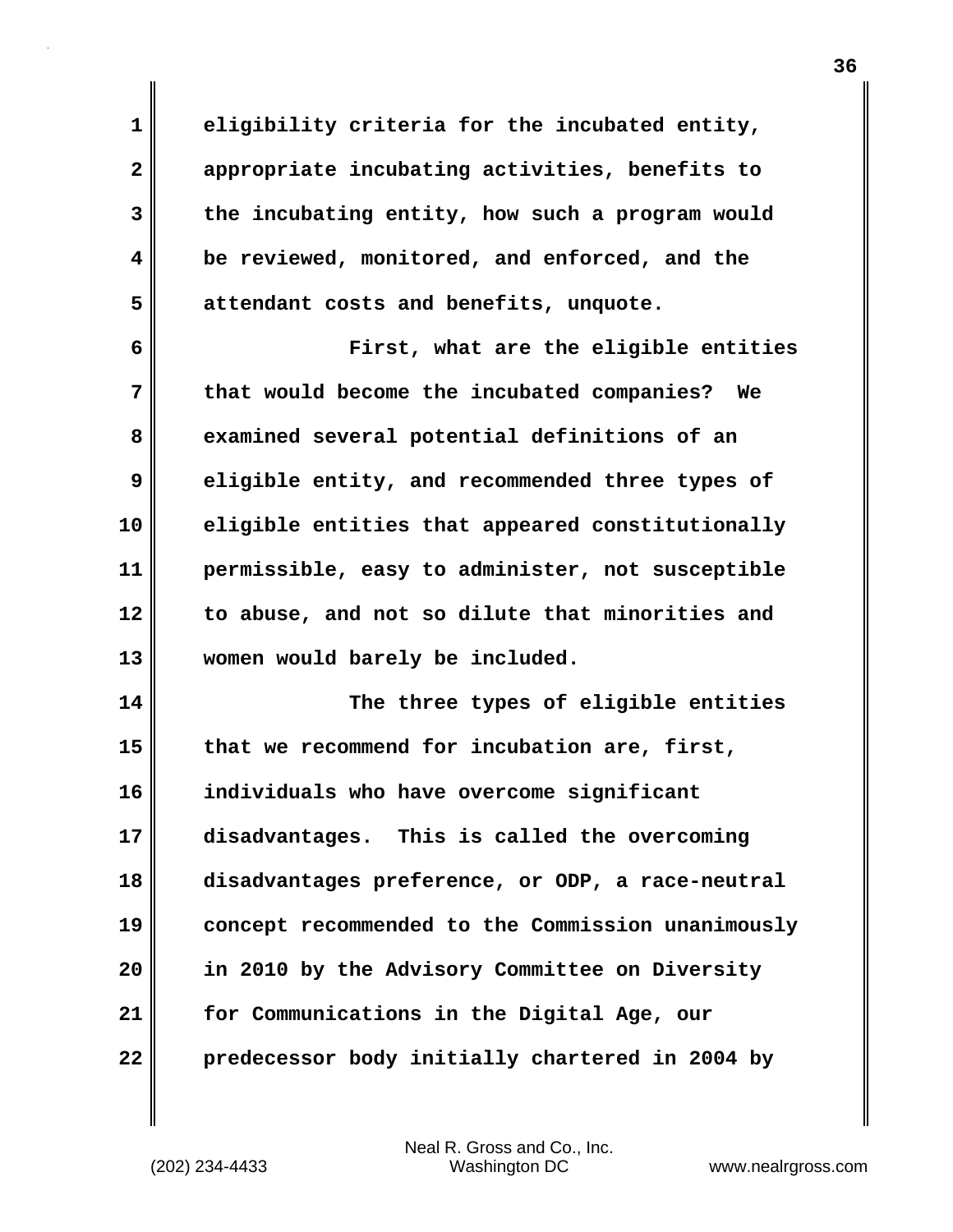**1 Chairman Michael Powell. 2 Second, mission-based entities, such 3 as historically-black colleges and universities, 4 HBCUs, that are defined by their mission and not 5 by race. 6 And third, Native American nations 7 which are recognized by treaties and thus are not 8 defined by race. 9 Next, we asked how incubation would 10 work in practice. We arrived at two models that 11 seemed to have great potential for success. The 12 first we call joint ventures, and here's how it 13 would work. 14 An incubating company and an incubated 15 company would jointly own and operate a full-16 service radio or television station for a period 17 to be determined by the Commission, a length of 18 time called the incubation period. 19 We do not recommend a specific time 20 period, although we generally felt that three 21 years would work in most cases. Here's how the 22 joint venture model would operate. During the**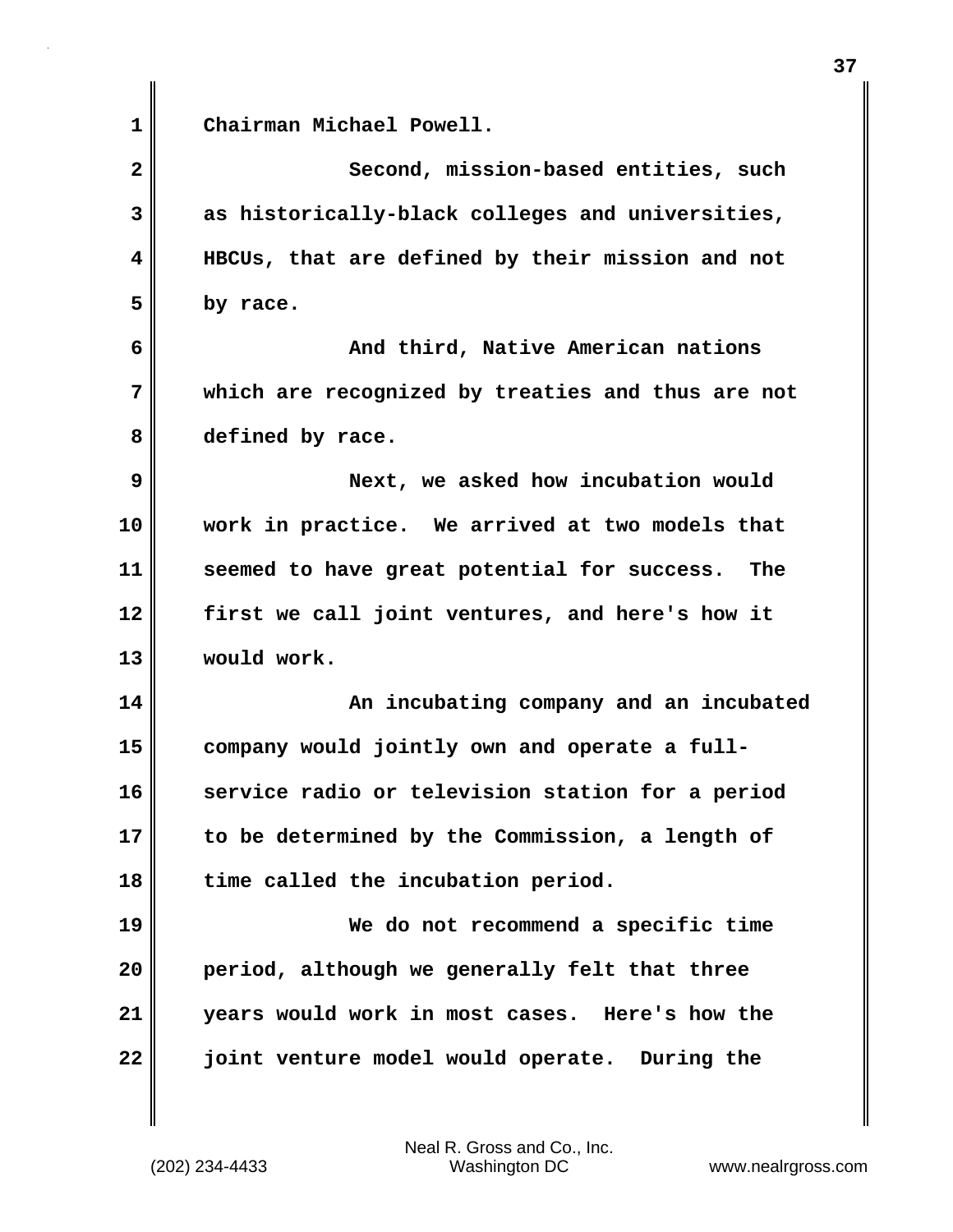**1 incubation period, the incubated company would 2 exercise control while its principles are being 3 trained by the incubating company for long-term 4 ownership.**

**5 Most of the financing would be 6 provided by the incubating company, but some of 7 the financing, most likely through a line of** 8 credit, would be contributed by the incubated **9 company. At the conclusion of the incubation 10 period, the incubated company would exercise a 11 call option to acquire full-equity ownership of 12 the station.** 

**13 Upon the closing of that transaction, 14 if Congress passes authorizing legislation, the 15 incubating company would receive a tax 16 certificate entitling it to deferral of capital 17 gains taxes upon reinvestment in comparable 18 property.**

**19 There are four distinct advantages of 20 the joint venture approach. First, because it is 21 built around a specific station, there can be no 22 disparity between the assets subject to a tax**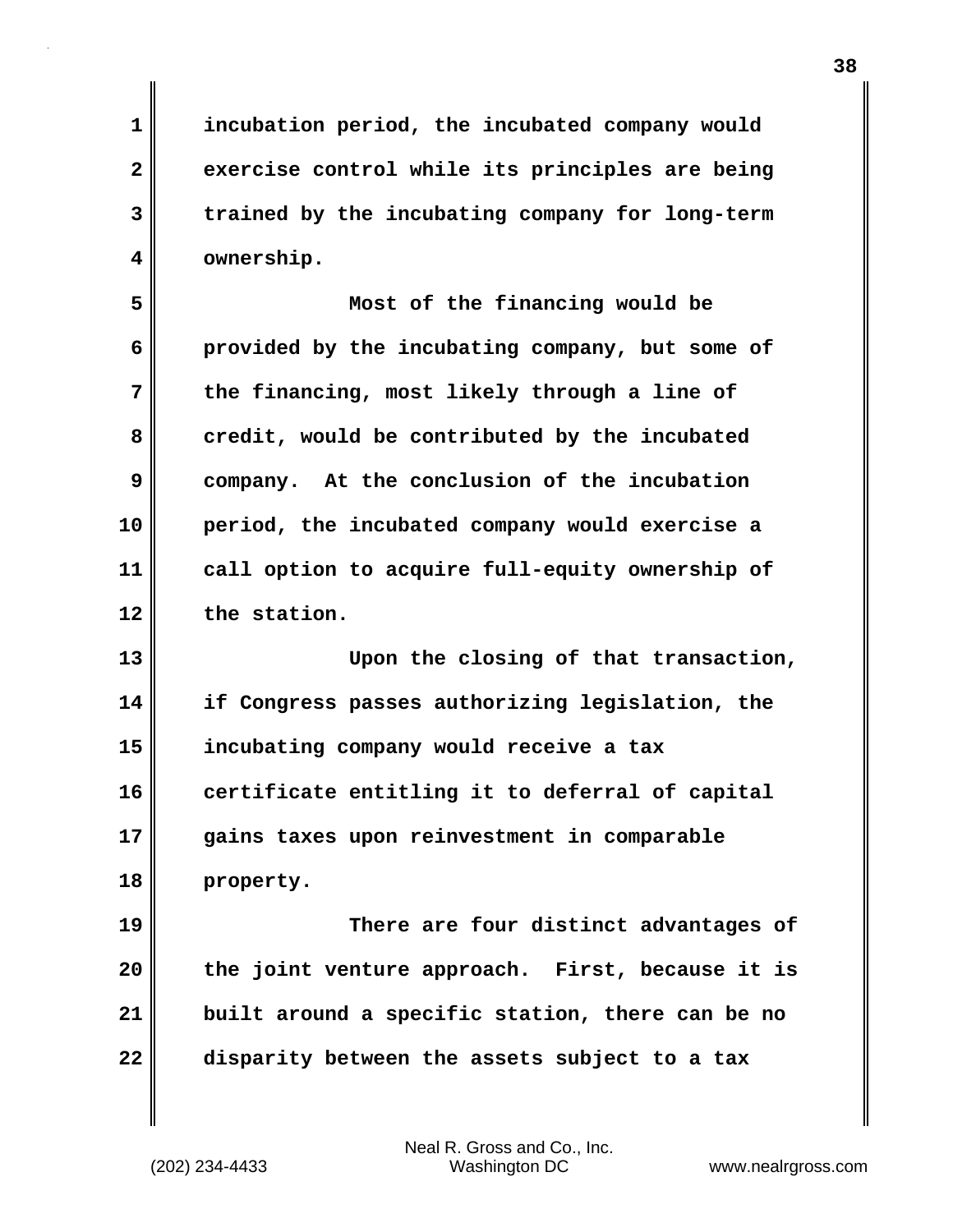**1 benefit and the assets subject to incubation. 2** Second, because both parties have **3 resources at risk, the structure of the 4 relationship itself will dis-incentivize 5 gamesmanship. Further protection from fraud 6 would be provided by strict requirements, the 7 Joint Sales Agreements, JSAs, and Shared Services 8 Agreements, SSAs, would be employed only in 9 exceptional circumstances for the first year of 10 operation, for startup training, and only upon 11 proof of need. 12 Remember, that was the original 13 purpose of those tools. They must be used only 14 to assist in and never to substitute for 15 incubation. 16 Third, the joint venture approach is 17 not premised on waivers, thus not only with the 18 joint venture approach create new voices, it 19 would not create an exception to the multiple 20 ownership rules. Its entire effect would be to 21 bend toward deconsolidation. 22 Fourth, because the assets that could**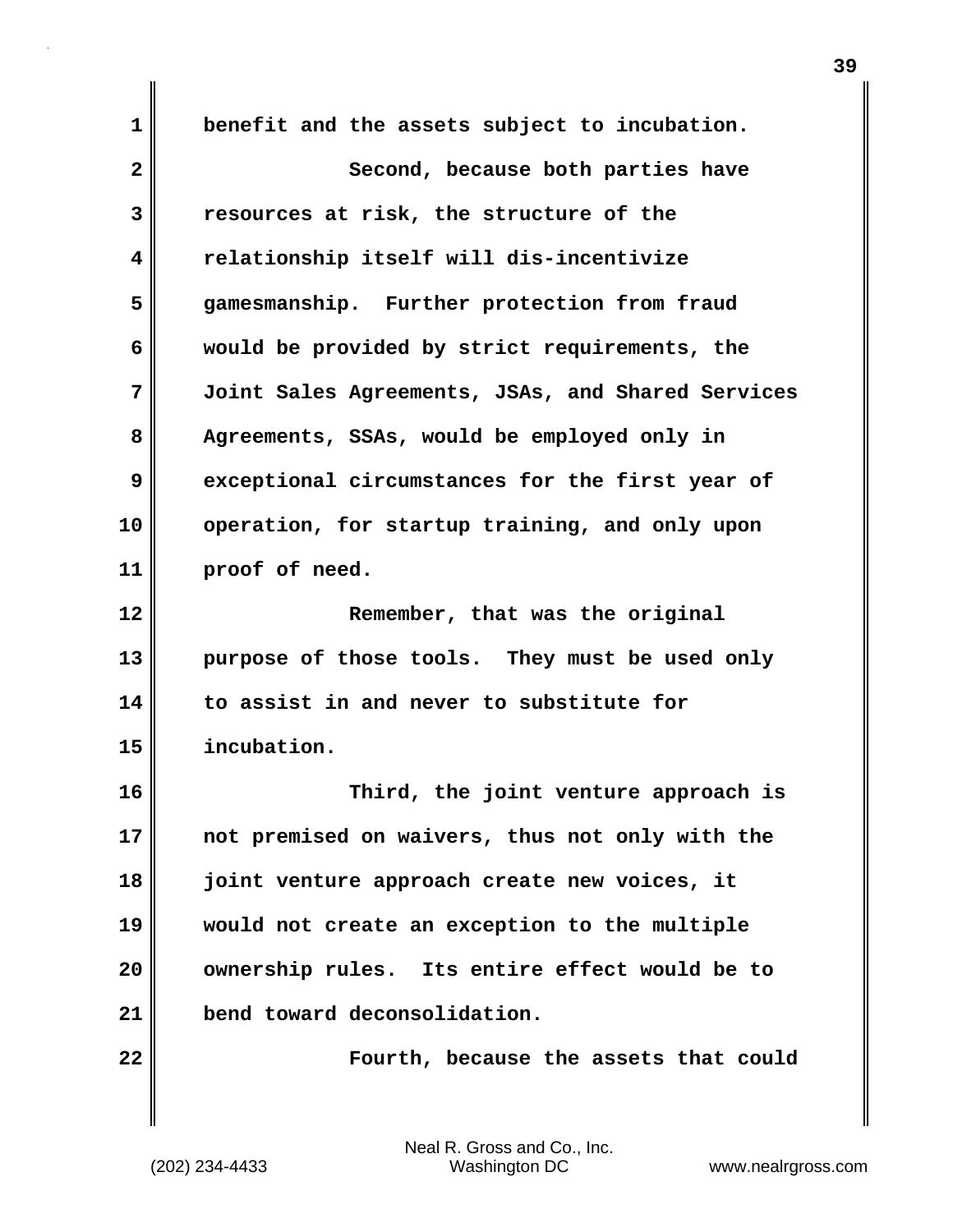**1 give rise to a tax certificate are likely to be 2 high-value properties, such as full-power TV 3 stations or major market FM stations, there will 4 be strong incentives to operate these incubators 5 with high-performing managers who will graduate 6 and become high-performing owners.**

**7 In addition to joint ventures, the 8 other model that we think works well is a major 9 institutional gift of a station to a mission-10 based entity, such as an HBCU, or a Native-11 American nation, upon the making of a major 12 institutional gift, the incubating company would 13 be entitled to a tax deduction or, even better, 14 if Congress so authorizes, a tax credit in an 15 amount equal to the apprised fair-market value of 16 the donated station.**

**17 For both of these models, joint 18 ventures and major institutional gifts, the 19 incentives to incubating companies would be 20 grounded in tax policy. History teaches us that 21 this would be a sound choice in light of the 22 FCC's highly-successful history operating the tax**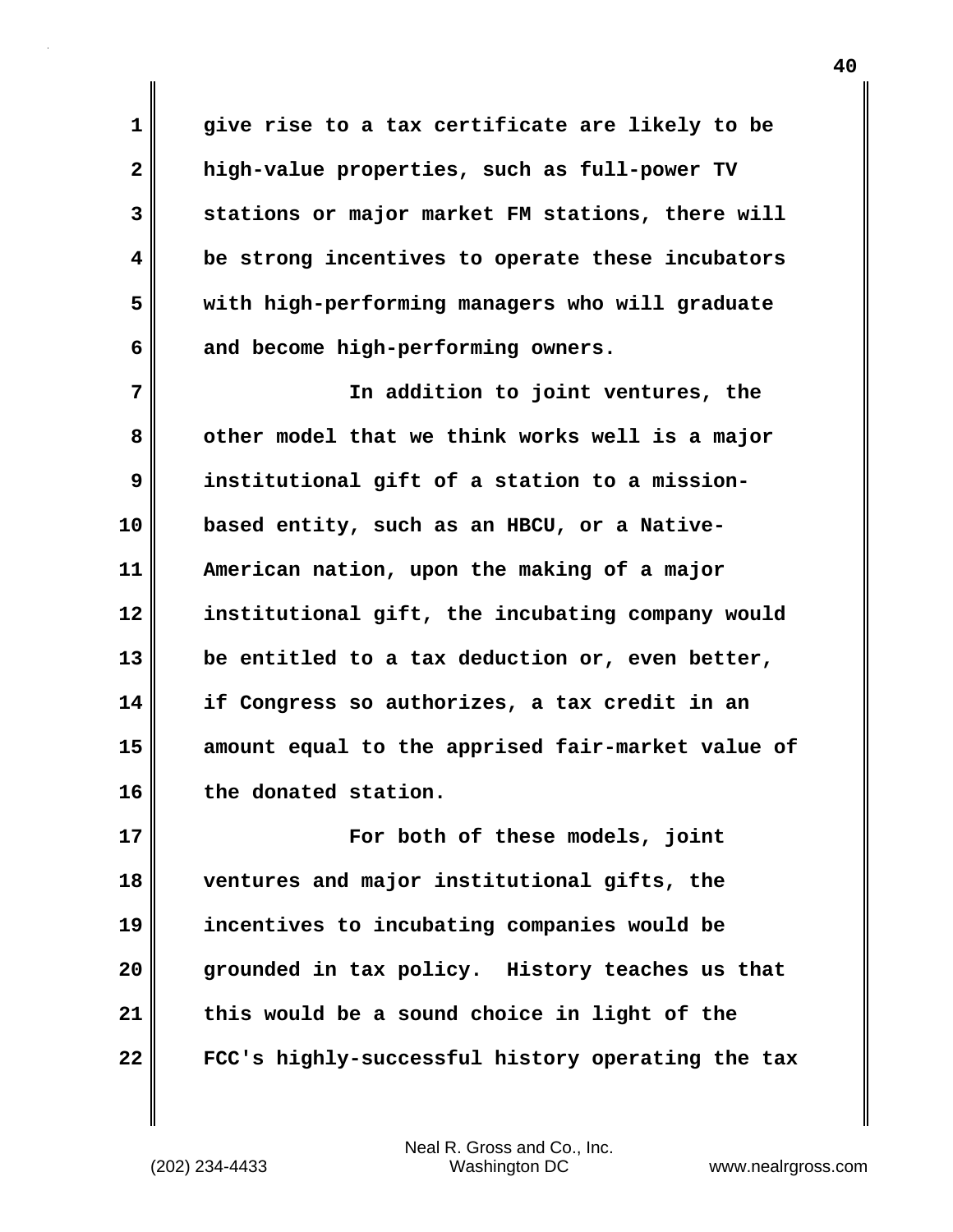**1 certificate policy from 1978 to 1995, during 2 which time the policy quintupled minority 3 broadcast ownership.**

**4 We have concluded that an incubated 5 program that draws from the best elements of the 6 tax certificate policy has an excellent chance 7 for success both in impact and in ease of 8 execution.** 

**9 Further, we believe that our incubator 10 proposal offers the best opportunity in years for 11 Congress to authorize a program that would have 12 an impact comparable to the original tax 13 certificate policy.**

**14 Under our model, only incubators would 15 trigger tax relief to the seller or donor. Thus, 16 when analyzed from the point of view of national 17 tax policy, our model would be scored by the CBO, 18 Congressional Budget Office, as modest in size 19 and narrowly focused. For every qualifying 20 transaction, the taxpayers would be underwriting 21 something of great value to all Americans. 22 In closing, the Broadcast Development**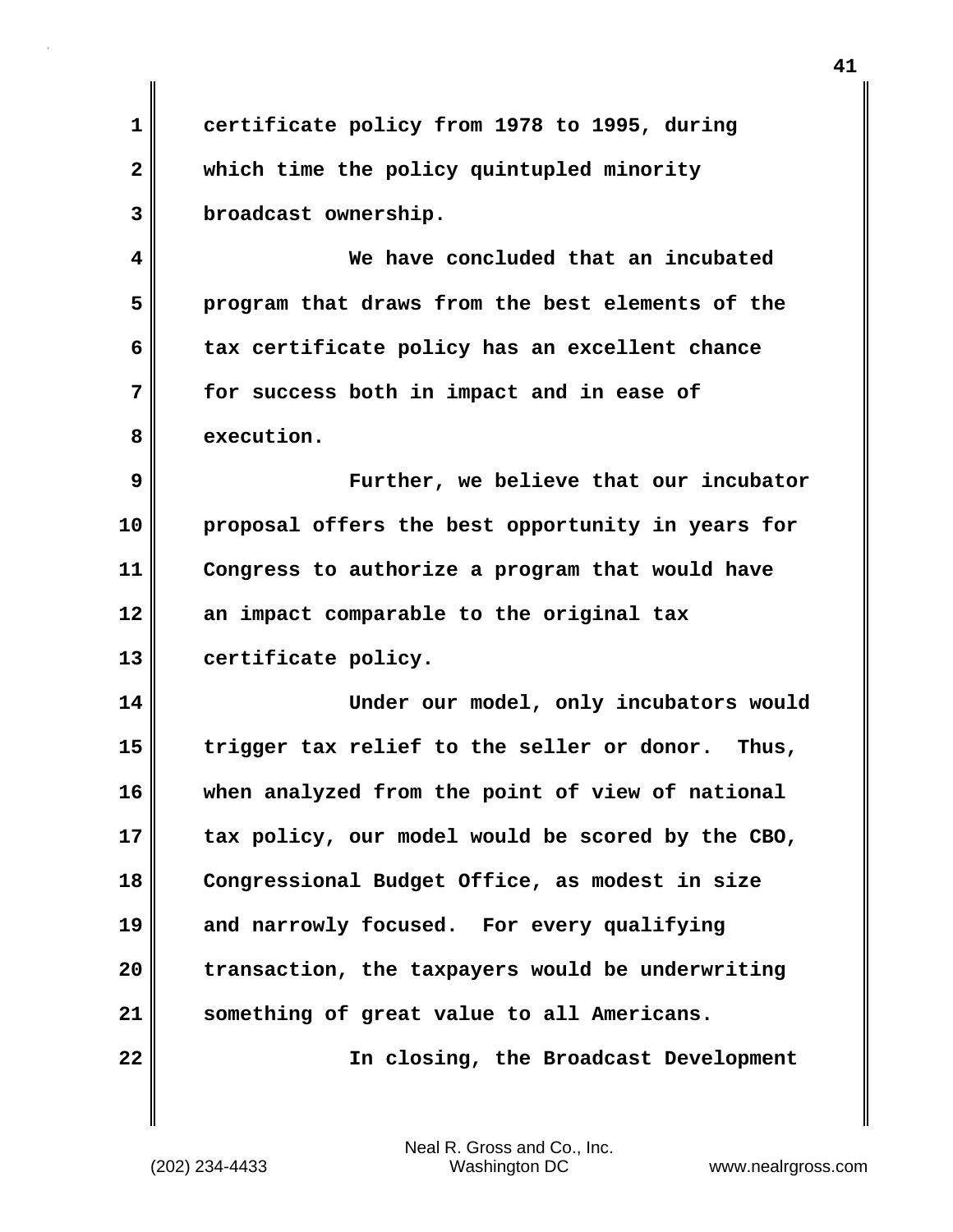**1 Working Group commends this proposed incubator 2 program to the full committee as a reasonable 3 method of advancing diversity and inclusion in 4 the nation's most important and influential 5 industries.** 

**6 We believe it would serve the public 7 interest and could make a profound difference in 8 the lives of broadcasters, entrepreneurs, and 9 consumers of all backgrounds.**

**10 I would like to particular acknowledge 11 the many hours of editing and analysis 12 contributed by Committee Chair Julia Johnson, our 13 working group Chair Henry Rivera, and our Task 14 Force Leaders Maria Brennan, Dr. Jannette Dates, 15 and Jim Winston, as well as the pro bono service 16 provided through MMTC on the Overcoming 17 Disadvantages Preference by Covington and 18 Burling's Jonathan Blake and Harris, Wiltshire's 19 Christopher Wright, who is here with us today. 20** Muslem 20 Muslem and by Broadcast Development Working **21 Group member and television station owner DuJuan**

**22 McCoy, who is here as well, who conceived of the**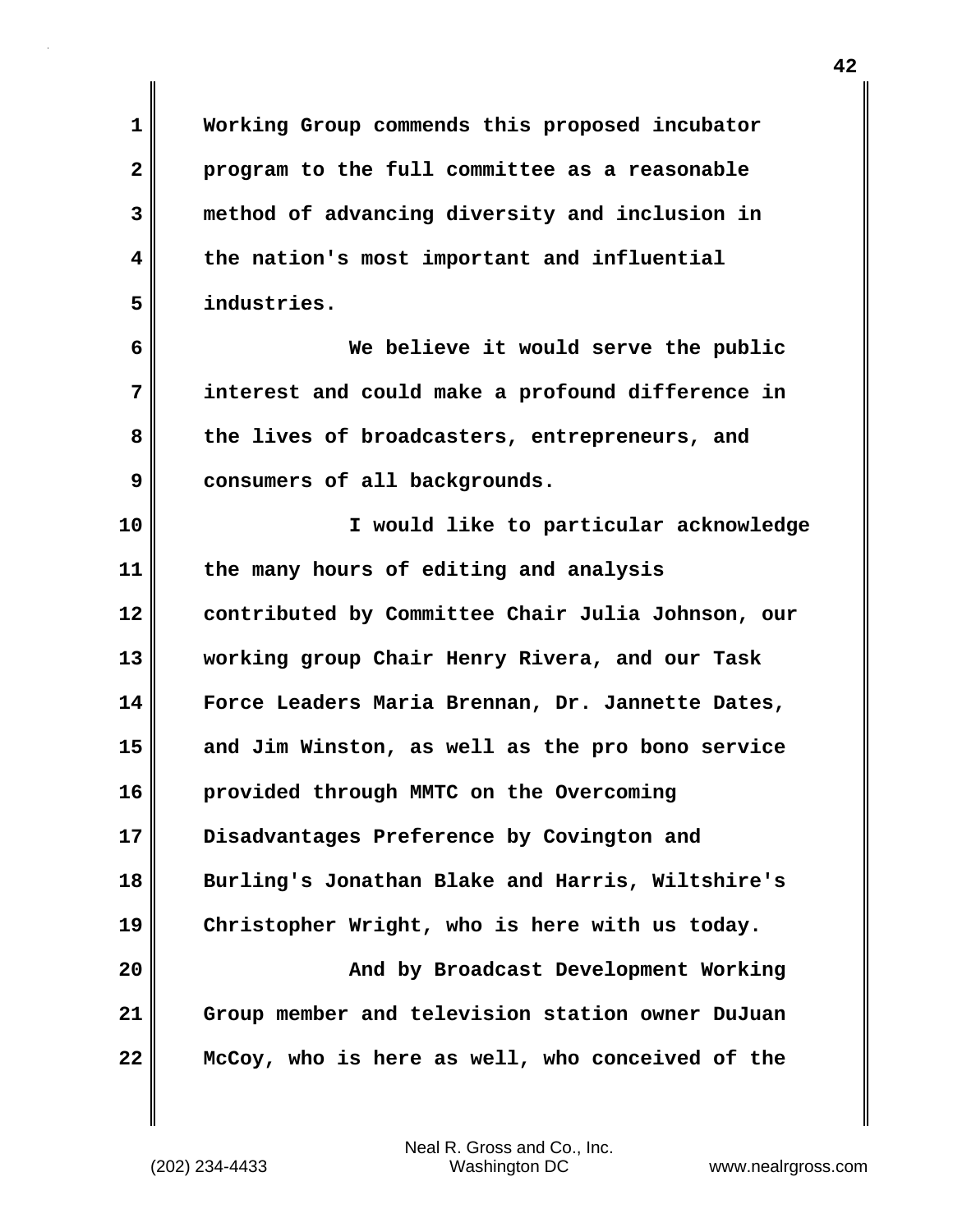**1 joint venture concept that the working group 2 adopted.** 

**3 If these comments are approved, minor 4 non-substantive editorial privileges are 5 respectfully requested in advance of their formal 6 submission on ECFS. I'd be glad to respond to 7 questions at this time. Thank you. 8 VICE CHAIR SUTTER: Thank you very 9 much, Henry and David, and to the whole 10 committee. Before we go to comments, I would 11 just like to acknowledge those members who are 12 additions to the members of the committee 13 themselves that have volunteered their time to be 14 part of that. 15 That includes Sarah Lomax-Reese from 16 WURD Radio, DuJuan McCoy, Bayou City 17 Broadcasting, Steve Roberts from the Roberts 18 Companies who has previously served on this FACA 19 prior to this, and Michelle Duke from the 20 National Association of Broadcasters. 21 So, we thank you all for being here as 22 well as for your participation in helping to form**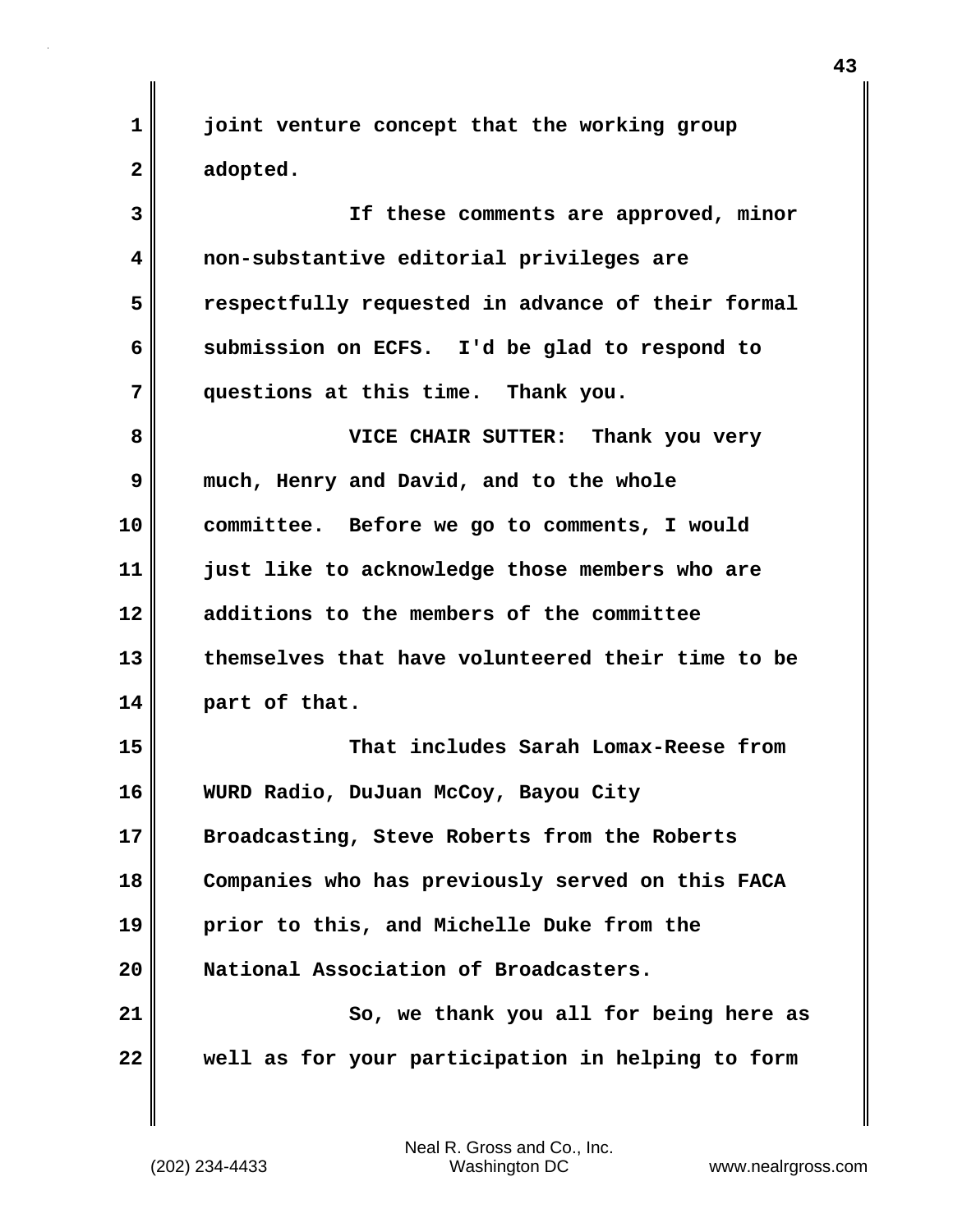| 1                       | this. So, thank you very much. We're going to     |
|-------------------------|---------------------------------------------------|
| $\overline{\mathbf{2}}$ | open the floor to questions and comments. I       |
| 3                       | would ask that when you do speak, you would       |
| 4                       | provide your name and your organization so that   |
| 5                       | for the record we may keep a good record of this. |
| 6                       | And I would just like to start by                 |
| 7                       | perhaps asking the Committee, we just heard the   |
| 8                       | Commissioner mention that he was hoping that this |
| 9                       | would not require any kind of regulatory approval |
| 10                      | beyond the FCC, and the group has suggested a     |
| 11                      | waiver.                                           |
|                         |                                                   |
|                         | Could you address that that waiver                |
| 12<br>13                | would have to come from -- I'm sorry, it is a     |
| 14                      | minority tax certificate, which would be coming   |
| 15                      | from Congress. How do we work with what we can    |
| 16                      | do in the FCC versus what would be necessary to   |
| 17                      | get Congressional action on it?                   |
| 18                      | MEMBER HONIG: Well, there's a portion             |
| 19                      | of this, the portion that relates to major        |
| 20                      | institutional gifts, that could be implemented    |
| 21                      | now that involve -- in which the incentive is     |

(202) 234-4433 Washington DC www.nealrgross.com Neal R. Gross and Co., Inc.

 $\mathbf{l}$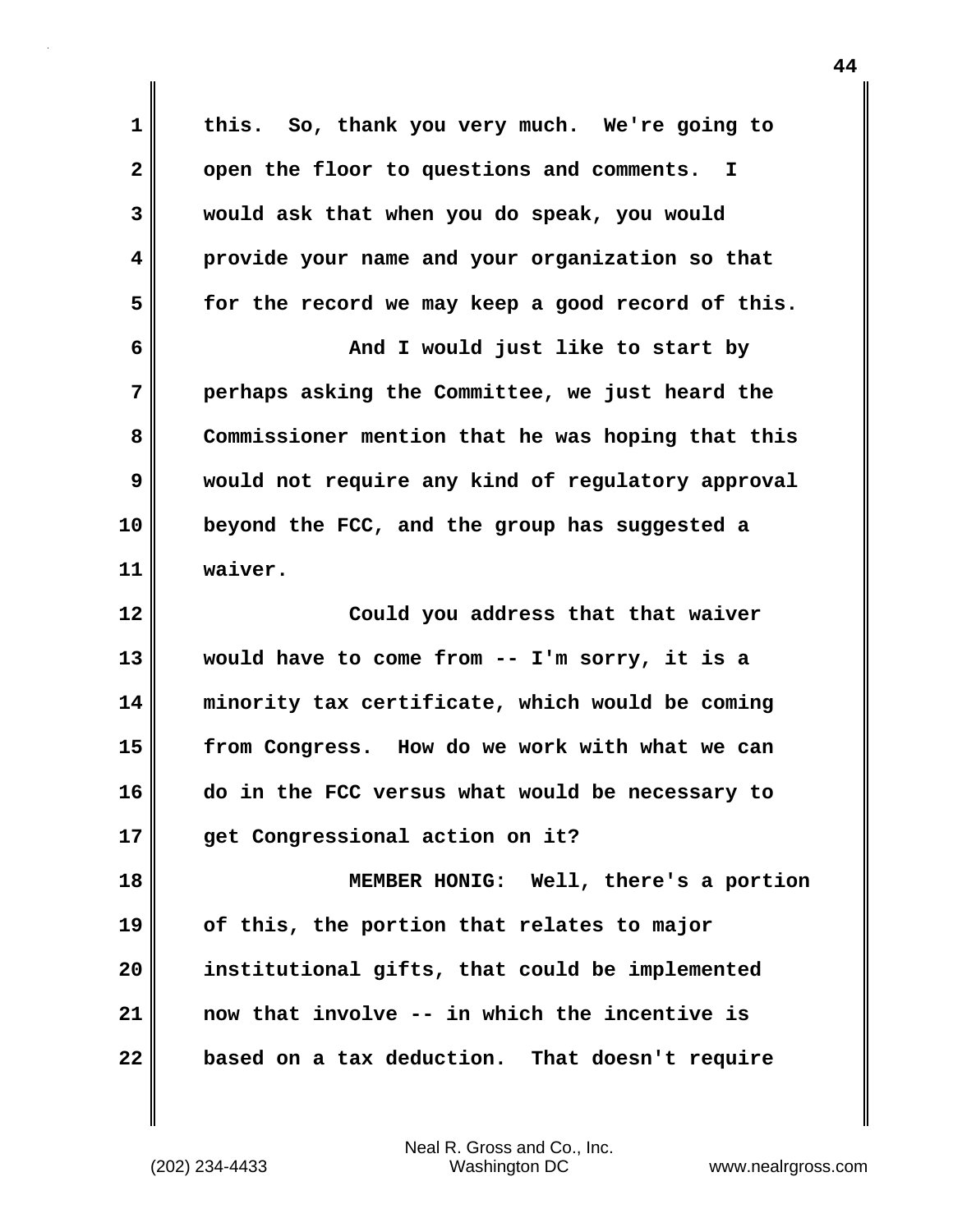**1 Congressional approval. But most of the rate 2 value would require Congressional intervention. 3 We're very fortunate that the 4 Commission has a good relationship with Congress. 5 Much of what the Commission asks for does require 6 Congressional approval. So it's accustomed to 7 making proposals that Congress has to act in 8 order for them to take effect. So this is not an 9 unusual entreaty. 10** And in this case, what the difficulty **11 in getting tax certificate or something like it 12 back has been the fact that as under the previous 13 paradigm, virtually any transaction to a small 14 business that's not an incubator would have been 15 eligible, and thus the taxpayers have been asked 16 in effect into that paradigm to approve virtually 17 every transaction so it would be --- and then 18 you'd hit a cap. 19 So it's just who files in January. 20 That's been the hang-up. But if only an 21 incubator is before the Commission for approval, 22 that's a much narrower, much more focused**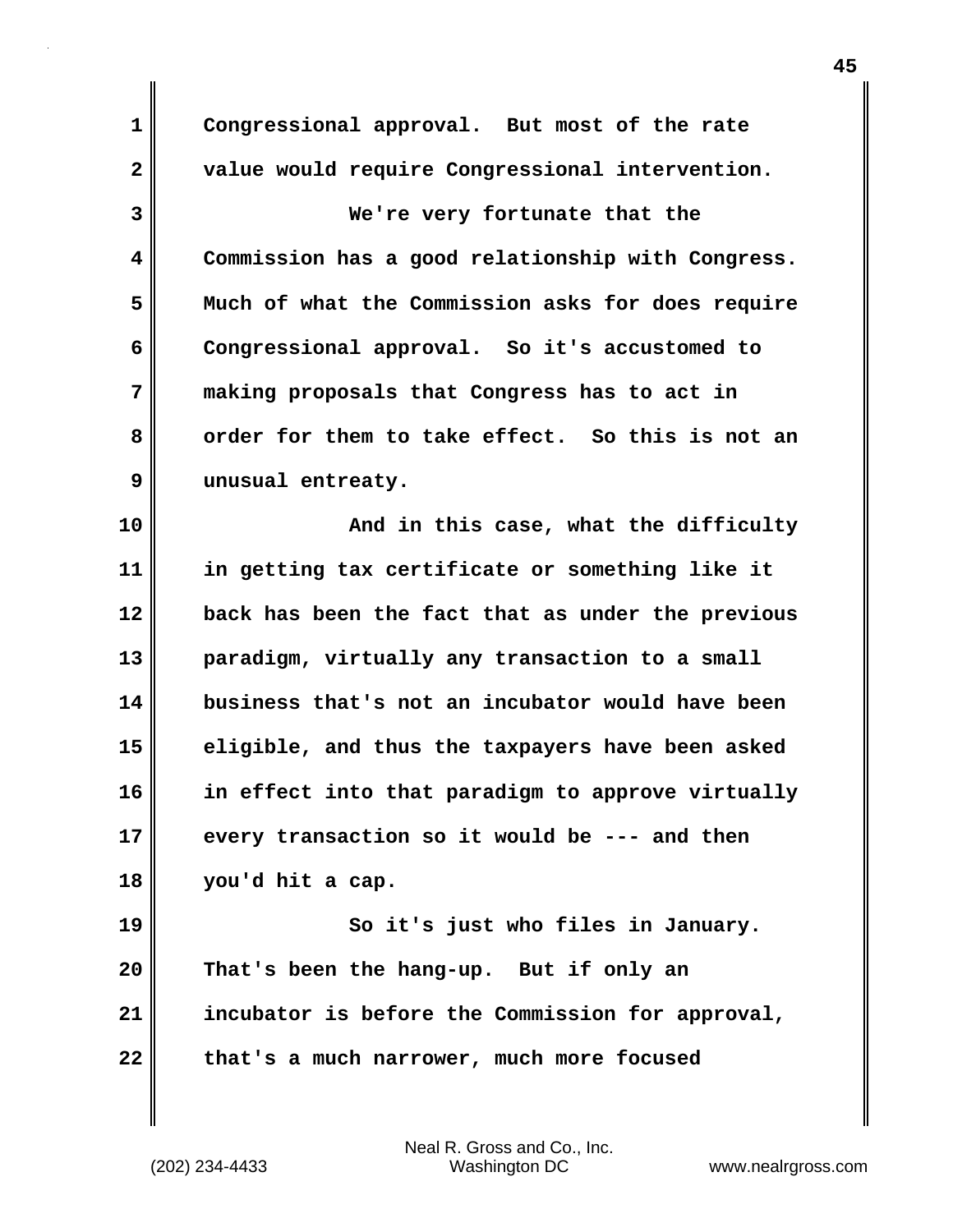| $\mathbf 1$  | program. I really think having been involved in   |
|--------------|---------------------------------------------------|
| $\mathbf{2}$ | trying to get Congress' attention for the last    |
| 3            | many, many years, that this solves that problem.  |
| 4            | And that Congress would be, I think,              |
| 5            | quite favorably look at this, this kind of        |
| 6            | proposal, much more favorably than it has, and    |
| 7            | thus allowing them the opportunity to not bring   |
| 8            | back what is apparently never going to come back, |
| 9            | but to deliver something that when scored would   |
| 10           | deliver as a matter of tax policy a new model     |
| 11           | that works much better than what they've had      |
| 12           | before, and much better than what we would do if  |
| 13           | we had something based on waivers.                |
| 14           | You can't -- it was just fortunate,               |
| 15           | frankly, that we came up with this, because it I  |
| 16           | think solves that problem. So, we view this as a  |
| 17           | good thing.                                       |
| 18           | VICE CHAIR SUTTER: Thank you, David.              |
| 19           | Are there other comments from members of the      |
| 20           | group? Sherman, I'm sorry, did you have a         |
| 21           | comment? Jim, please. And please just state       |
| 22           | your name and organization, please.               |

 $\mathbf l$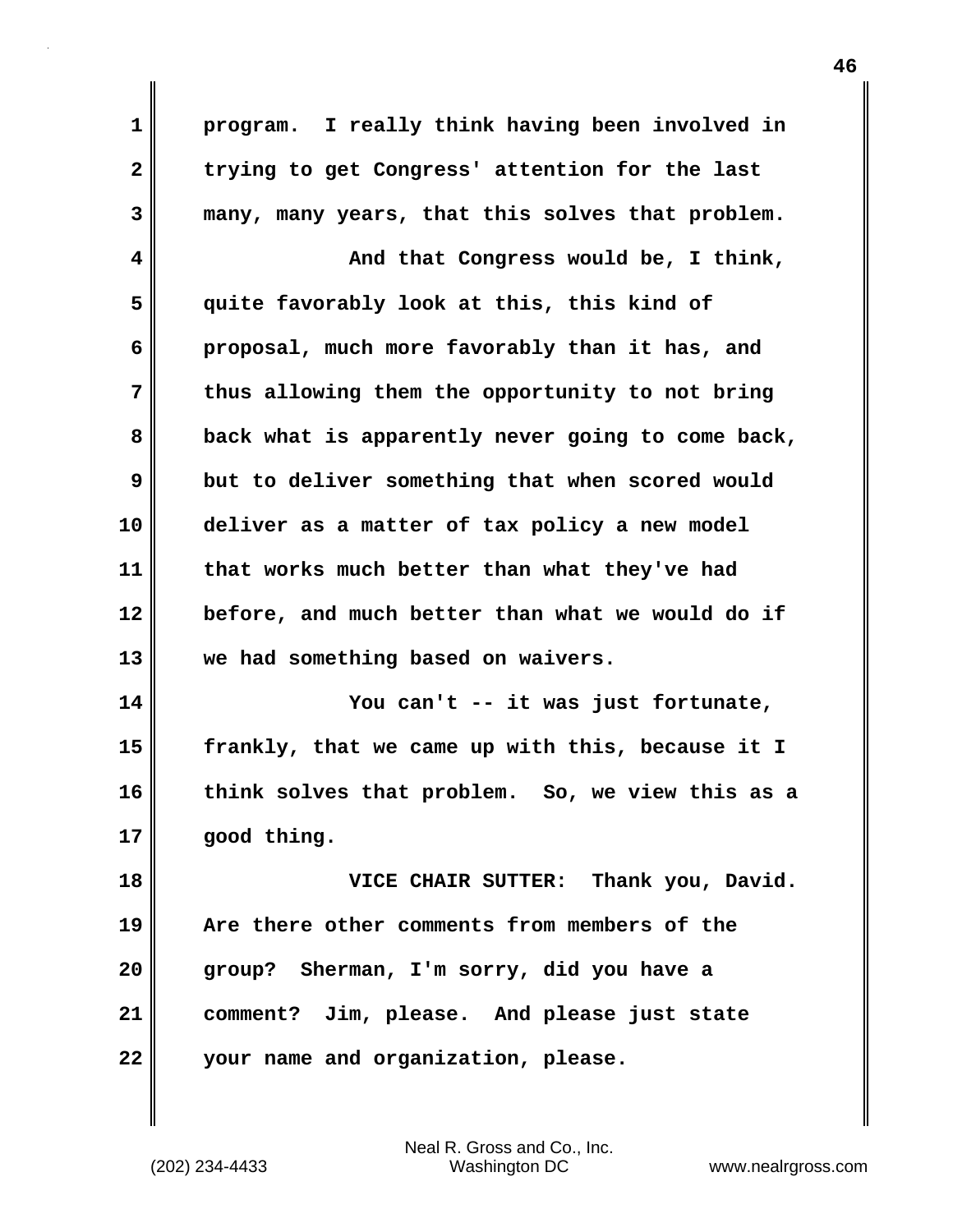| 1              | MEMBER WINSTON: Jim Winston,                      |
|----------------|---------------------------------------------------|
| $\overline{2}$ | President, National Association of Black Owned    |
| 3              | Broadcasters. Yes, we did hear Commissioner       |
| 4              | O'Rielly make some comments about the proposal    |
| 5              | that includes a proposal for the tax certificate, |
| 6              | and I wanted to respond to his comments, because  |
| 7              | he said two things.                               |
| 8              | He said one, it would be a heavy lift             |
| 9              | in Congress. I agree with him fully there.        |
| 10             | Getting legislation through is always a heavy     |
| 11             | lift. But he also said he thought it was wrong    |
| 12             | to propose a previously-failed policy, like the   |
| 13             | tax certificate. And that is clearly incorrect.   |
| 14             | And I take issue with him on that point.          |
| 15             | As David pointed out, minority                    |
| 16             | ownership quadrupled during the time that the tax |
| 17             | certificate was in effect. I had the privilege    |
| 18             | of serving at the FCC when the tax certificate    |
| 19             | policy was adopted. I was legal advisor to        |
| 20             | Commissioner Robert E. Lee at the time. And then  |
| 21             | I went on to become President -- well, Executive  |
| 22             | Record for a while and now President of NABOB     |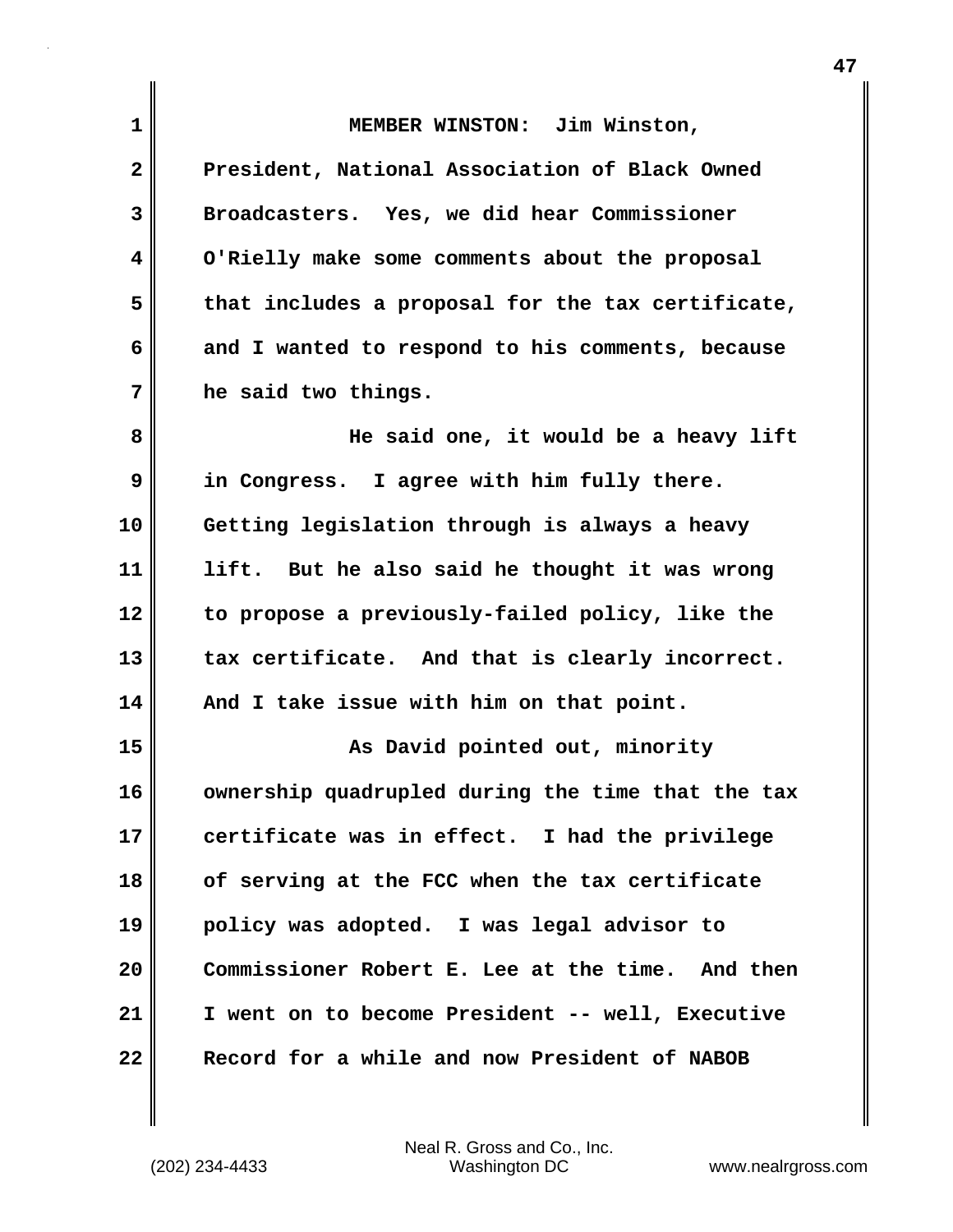**1 beginning in 1982.** 

| $\mathbf{2}$            | And so I can testify to how well the              |
|-------------------------|---------------------------------------------------|
| 3                       | tax certificate operated from the time it was     |
| $\overline{\mathbf{4}}$ | adopted in 1978 until 1995. And what happened     |
| 5                       | was one bad transaction caused Congress to        |
| 6                       | eliminate the policy in 1995 after dozens of very |
| 7                       | successful tax certificate proposals were adopted |
| 8                       | and granted by the Commission.                    |
| 9                       | It was an unfortunate situation,                  |
| 10                      | because the proposal that came in in 1995 was so  |
| 11                      | clearly inappropriate for the grant of a tax      |
| 12                      | certificate that the Commission could have denied |
| 13                      | a tax certificate and saved the policy. But by    |
| 14                      | not acting at all, the Commission left the issue  |
| 15                      | open as if it was going to be granted, and so     |
| 16                      | Congress killed the whole policy at that time.    |
| 17                      | So I think David has given you                    |
| 18                      | excellent explanations to why the tax certificate |
| 19                      | policy was proposed by the Committee, and I think |
| 20                      | that a review of the history of that policy would |
| 21                      | support that bringing it back would be the most   |
| 22                      | effective way of increasing ownership in this     |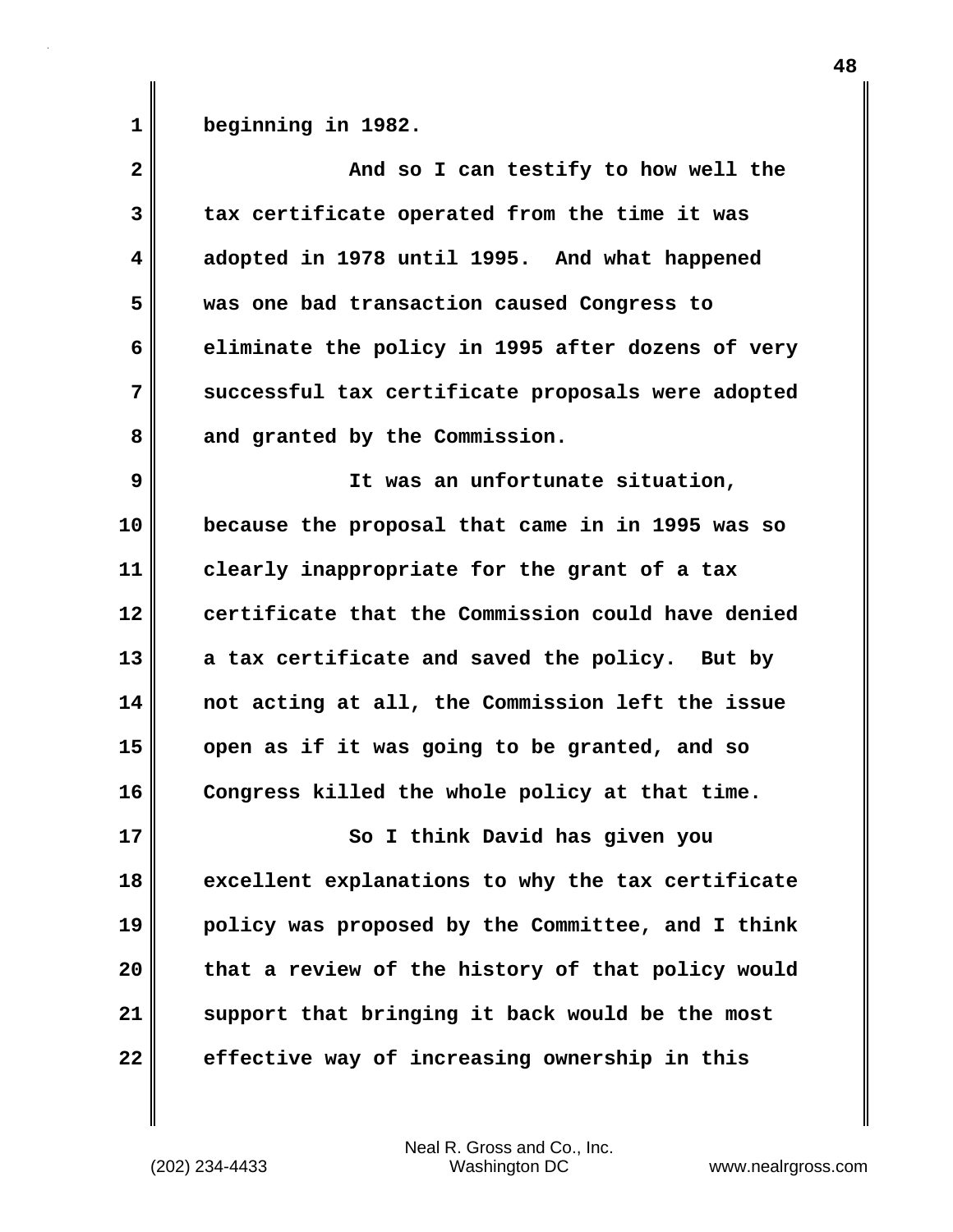| $\overline{\mathbf{2}}$ | VICE CHAIR SUTTER: And in your                    |
|-------------------------|---------------------------------------------------|
| 3                       | proposal also proposes to include women in this,  |
| 4                       | which the original tax certificate did not.       |
| 5                       | MEMBER WINSTON: Absolutely. It's                  |
| 6                       | neither gender nor race based.                    |
| 7                       | VICE CHAIR SUTTER: Thank you. Are                 |
| 8                       | there other comments from the group? Yes,         |
| 9                       | please.                                           |
| 10                      | MEMBER COLEY FLIPPIN: Hi. Maurita                 |
| 11                      | Coley, CEO of MMTC, Multicultural Media, Telecom, |
| 12                      | and Internet Council.                             |
| 13                      | And I'd like to echo what Jim Winston             |
| 14                      | said in terms of I think the Committee's done an  |
| 15                      | exceptional job, and particularly, any iteration  |
| 16                      | of the tax certificate is something that I        |
| 17                      | personally support and on behalf of MMTC, because |
| 18                      | it has been the single-most effective tool for    |
| 19                      | ensuring minority ownership in media.             |
| 20                      | And as Jim indicated, I was a young               |
| 21                      | communications lawyer back in the day, and we     |
| 22                      | vetted dozens of tax certificate transactions     |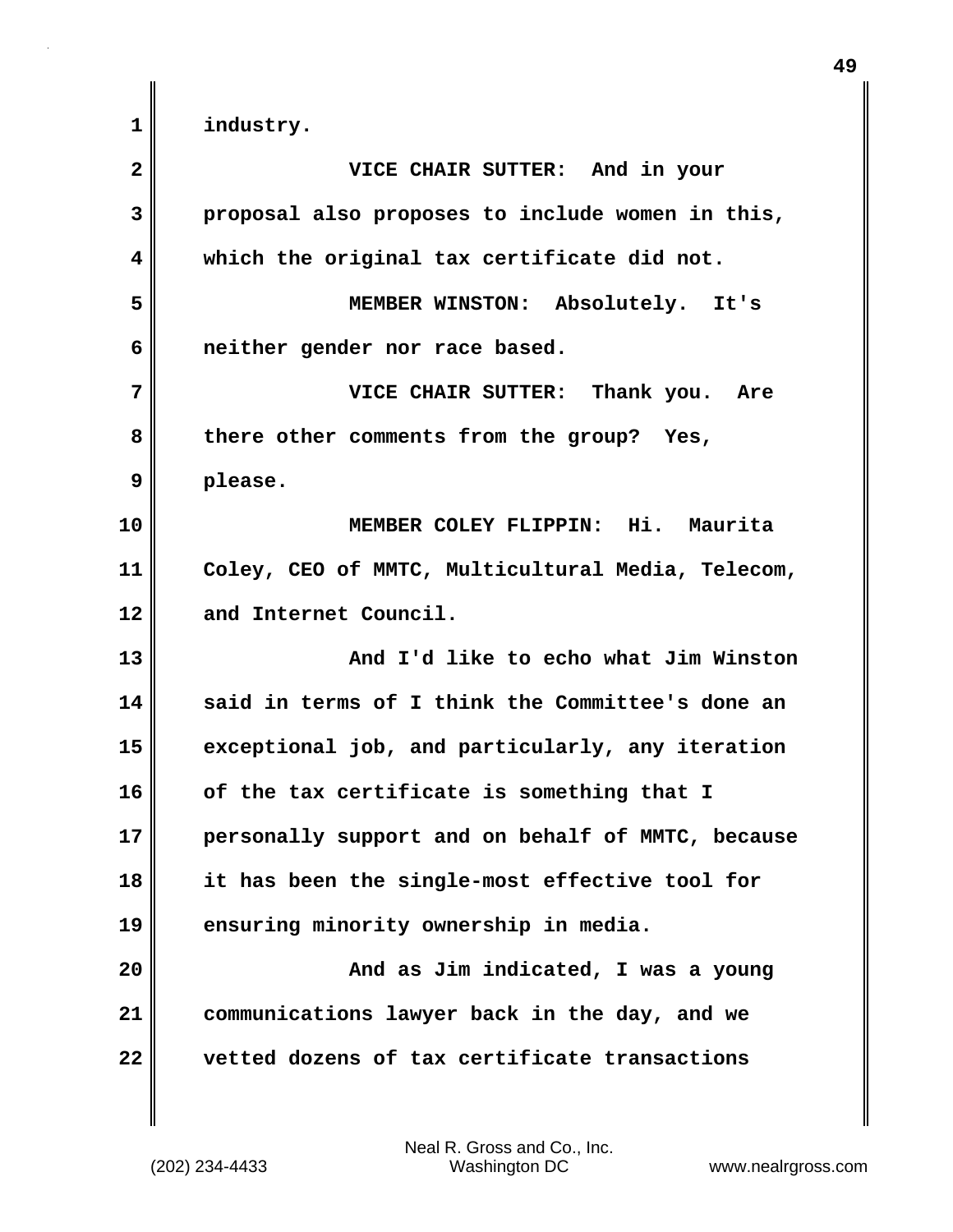**1 before the Commission even saw them and used our 2 expertise to ensure that they were in compliance 3 with the Commission's tax certificate policy. 4 And I agree that just one quote-unquote bad 5 transaction or failed transaction tainted the 6 entire program, and that was totally unfair. 7** So, I'd like -- I appreciate the **8 Committee's work, and I'm glad to see the tax 9 certificate coming back, hopefully coming back in 10 some iteration. 11 VICE CHAIR SUTTER: Thank you. Other 12 comments? Yes, Sherman? 13 MEMBER KIZART: David, given 14 Commissioner O'Rielly's comments and concerns, 15 does that create a potential hurdle for our 16 recommendation kind of moving forward with the 17 full Commission, and if so, what would be the 18 best way to address that? 19 MEMBER HONIG: Well, I think he 20 expressed three concerns. One we've just 21 discussed relating to tax policy. The second 22 concern was whether these models lend themselves**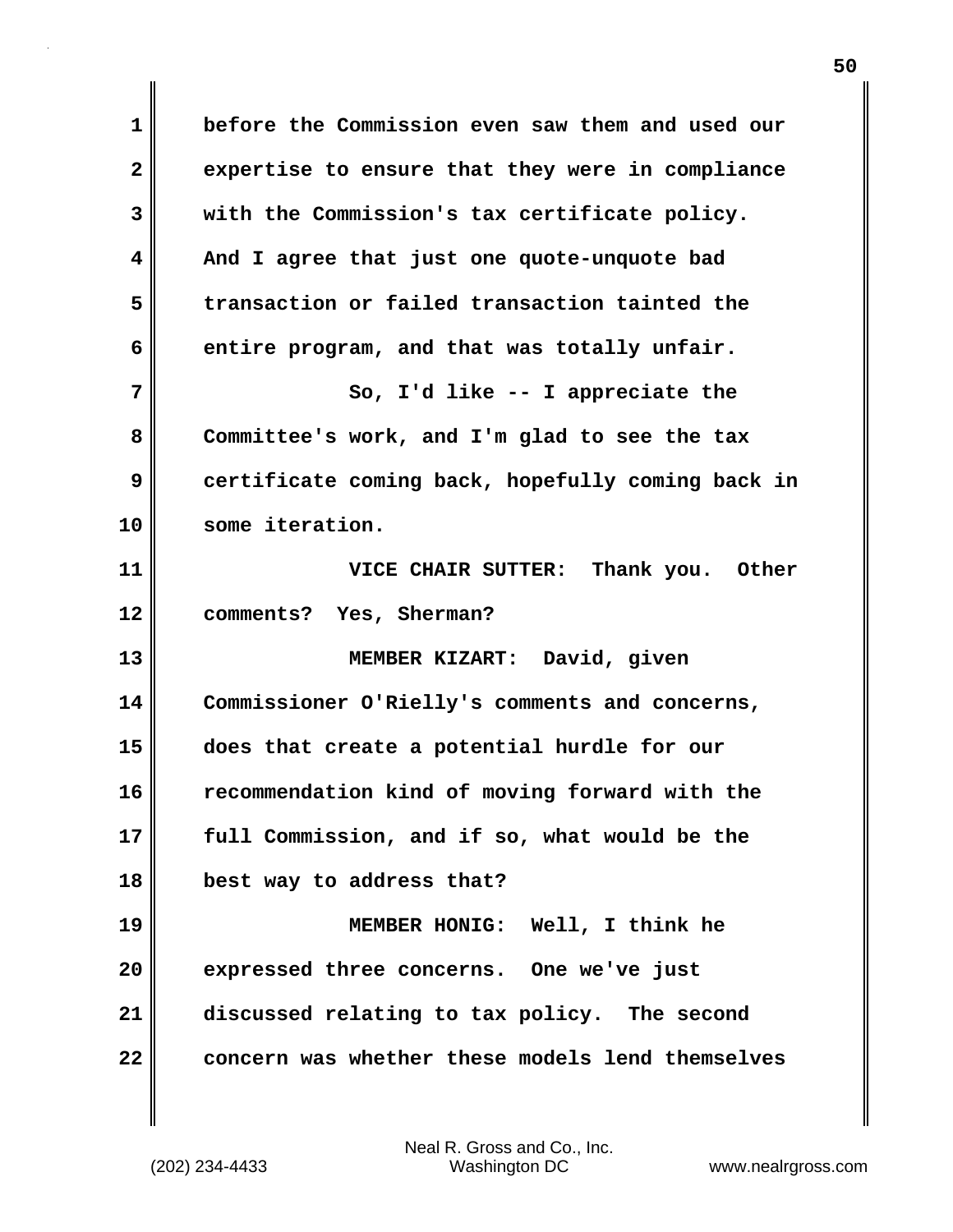**1 to abuse.** 

| $\overline{\mathbf{2}}$ | Two of them relating to Native                    |
|-------------------------|---------------------------------------------------|
| 3                       | American nations, that's defined in the law.      |
| 4                       | It's not susceptible to abuse. HBCUs is defined   |
| 5                       | in the law. It's not susceptible to abuse.        |
| 6                       | Overcoming disadvantages was approved unanimously |
| 7                       | by our predecessor body, has been well-defined,   |
| 8                       | and I think the proposals have not been one of    |
| 9                       | the -- I've never seen an attack on it based on   |
| 10                      | the possibility of abuse.                         |
| 11                      | I've seen questions raised as to                  |
| 12                      | whether it is subjective, but I think in the      |
| 13                      | comments, it answers very well the question of    |
| 14                      | how to deal with any subjectivity, which is a     |
| 15                      | different question than abuse.                    |
| 16                      | So, the other objection that he raised            |
| 17                      | was whether the program sufficiently permits,     |
| 18                      | emphasizes training. And the joint venture        |
| 19                      | model, and I would ask if it's permissible, Madam |
| 20                      | Chairwoman, for DuJuan McCoy, who came up with    |
| 21                      | this model of joint ventures, to speak to how     |
| 22                      | that works as far as incentivizing training and   |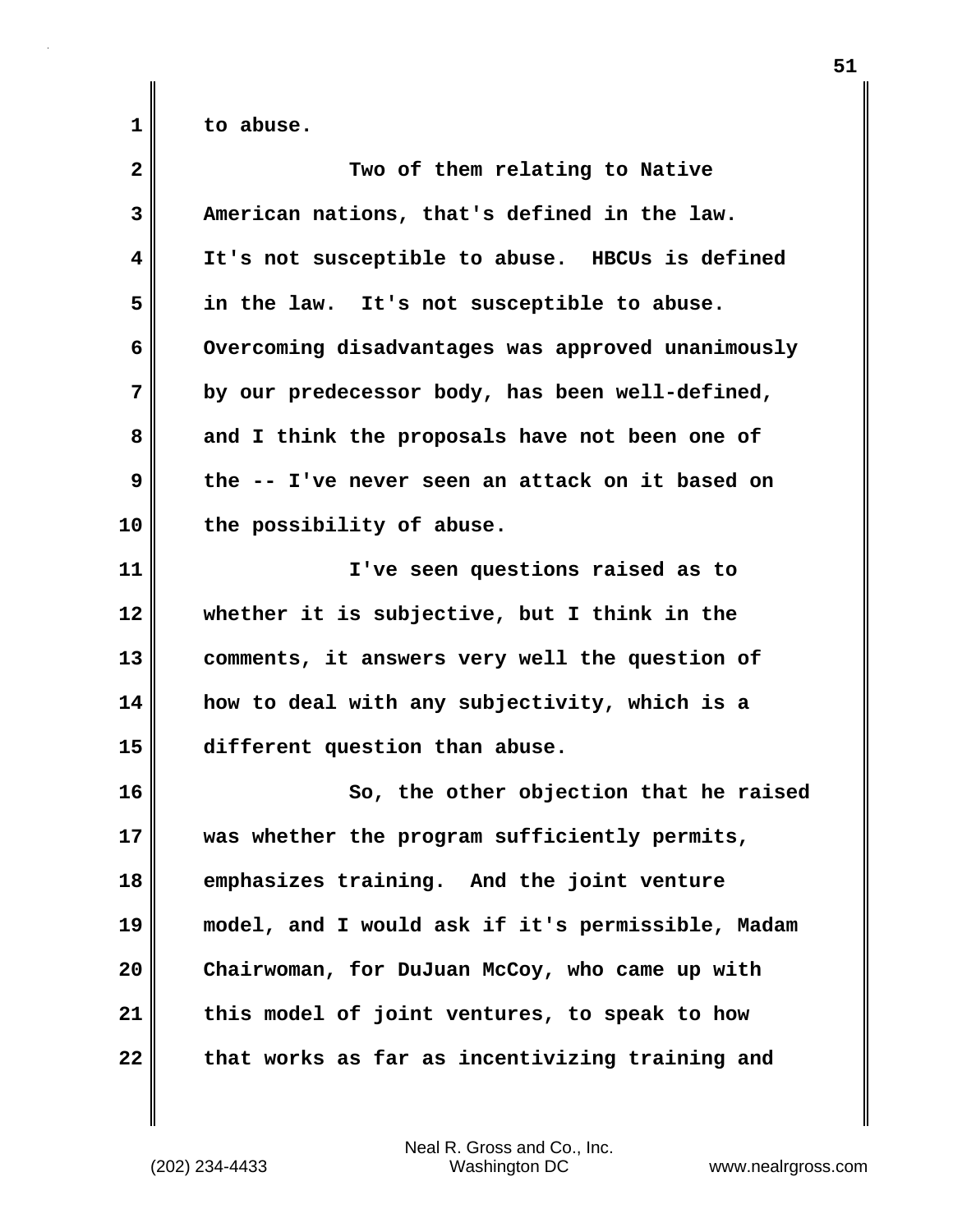| 1            | the type of training that the program that you     |
|--------------|----------------------------------------------------|
| $\mathbf{2}$ | started at the NAB, which the Commissioner         |
| 3            | mentioned, incentivizes training.                  |
| 4            | MR. MCCOY: So DuJuan McCoy, Bayou                  |
| 5            | City Broadcasting.                                 |
| 6            | VICE CHAIR SUTTER: Thank you.                      |
| 7            | MR. MCCOY: I'm a product of a program              |
| 8            | out of the NAB called the National Association of  |
| 9            | Broadcasters' Leadership Training Program. It's    |
| 10           | called BLT, okay? And the purpose of BLT is to     |
| 11           | train, educate, and teach senior-level             |
| 12           | broadcasters how to operate, own, and purchase     |
| 13           | broadcast TV stations.                             |
| 14           | I participated in the program in 2007              |
| 15           | and immediately bought seven TV stations out in    |
| 16           | West Texas which included two Fox affiliates.<br>I |
| 17           | divested those television stations in order to     |
| 18           | purchase larger-market stations and ended up       |
| 19           | buying five more TV stations, two in Evansville,   |
| 20           | Indiana, and three in Lafayette, Louisiana.        |
| 21           | So, the program has currently 220 .                |
| 22           | Eighty-nine.<br>VICE CHAIR SUTTER:                 |

(202) 234-4433 Washington DC www.nealrgross.com Neal R. Gross and Co., Inc.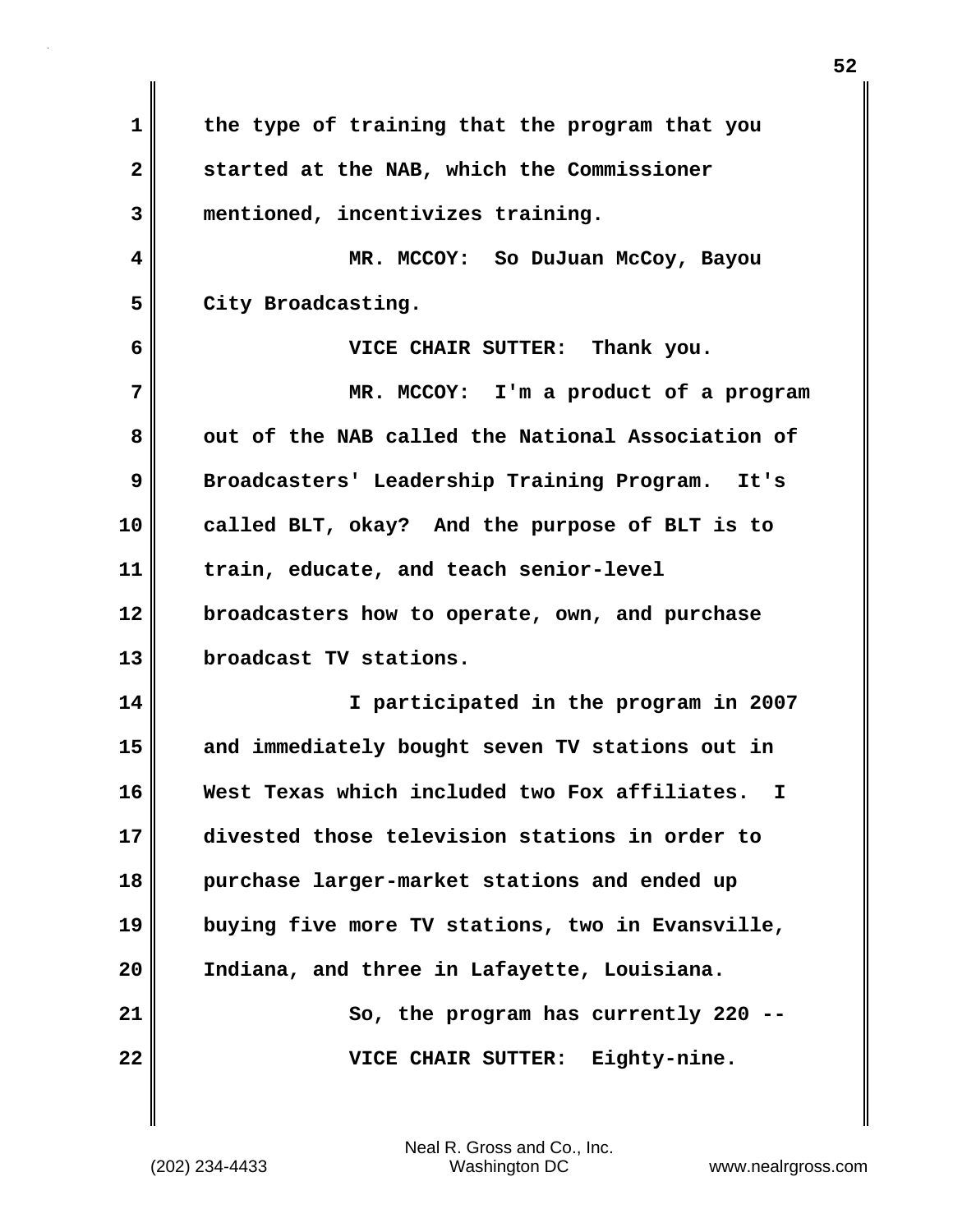| 1            | MR. MCCOY: Two hundred and eighty-                |
|--------------|---------------------------------------------------|
| $\mathbf{2}$ | nine graduates that are prepared to be            |
| 3            | incubators.                                       |
| 4            | VICE CHAIR SUTTER: And 18 in this                 |
| 5            | years' class.                                     |
| 6            | MR. MCCOY: And 18 in this years'                  |
| 7            | class prepare to be incubators in both radio and  |
| 8            | television. And it is probably -- not probably.   |
| 9            | It is the most renowned and respected program in  |
| 10           | America for people who that are interested in     |
| 11           | purchasing television stations and radio          |
| 12           | stations.                                         |
| 13           | MEMBER HONIG: If I could just add. I              |
| 14           | think when you have a joint venture and both      |
| 15           | parties in it therefore have invested money, have |
| 16           | skin in the game, that -- as the comments point   |
| 17           | out, that's a pretty good incentive to be sure    |
| 18           | that the party in control is going to be          |
| 19           | receiving training that will enable them to run a |
| 20           | profitable business, because the party that is    |
| 21           | providing the most of the money is going to want  |
| 22           | to be sure that it's getting its return.          |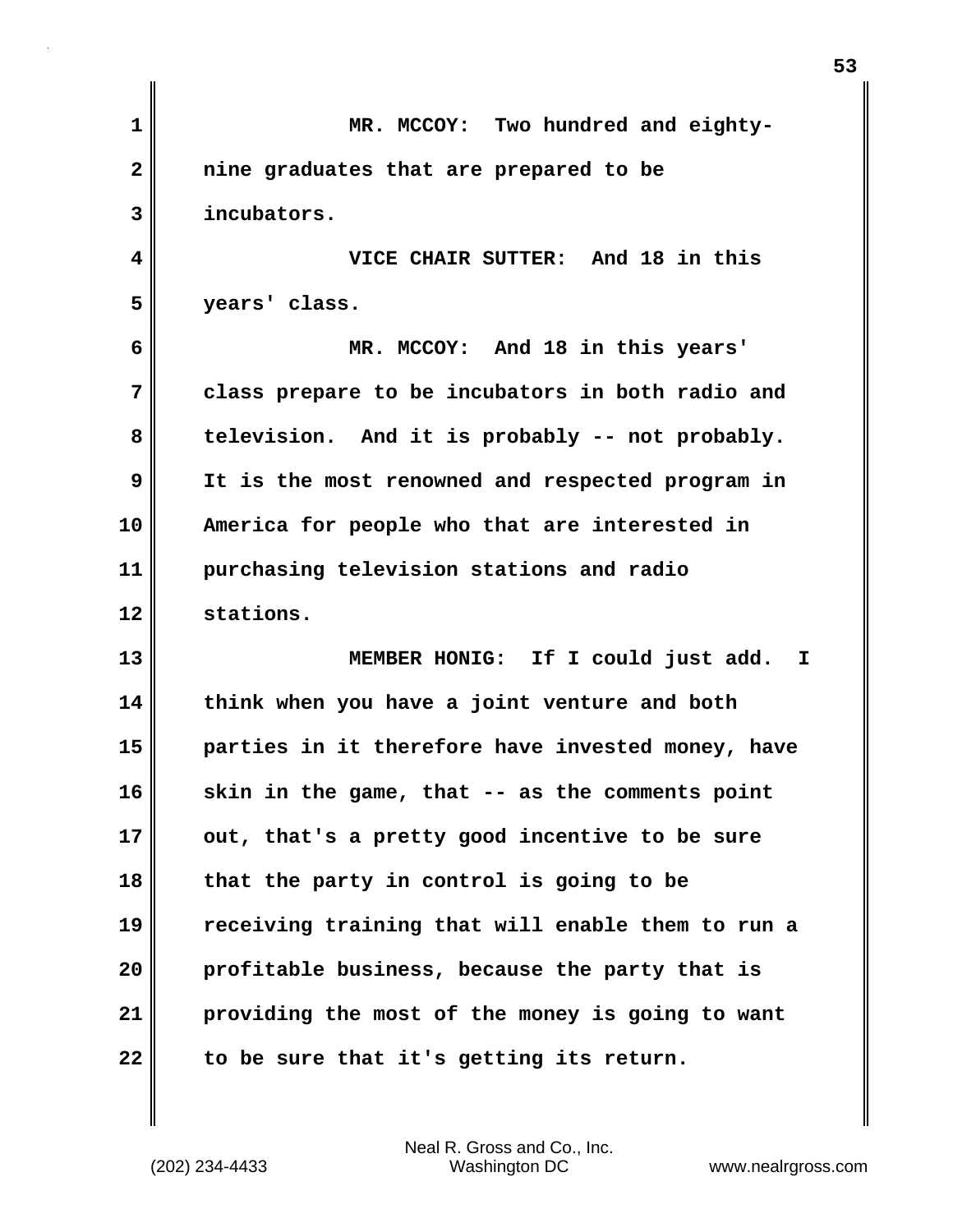**1 So the structure of the venture itself 2 incentivizes the doing of the training much more 3** So than perhaps the giving of a gift would. That **4 was what appealed to the working group. 5 MR. MCCOY: Yeah, I was -- being part 6 of the working group, I was able to provide a 7 perspective from the current ownership standpoint 8 or viewpoint. Not only was I thinking from my 9 perspective, but I talked to a lot of owners in 10 America. 11 I talked to the biggest group owners 12 in America, and I've thrown out tea leaves to see 13 what would be of interest to them. And I've got 14 to tell you, there's no consensus, okay? There 15 are large operators in America that are more 16 interested in tax certificate, okay? There are 17 some operators that are more interested in 18 waivers, okay? 19 There's no consensus amongst the 20 broadcasters that will be the incubating 21 companies, okay? And from my standpoint and from 22 an owner's standpoint, if there's no incentive**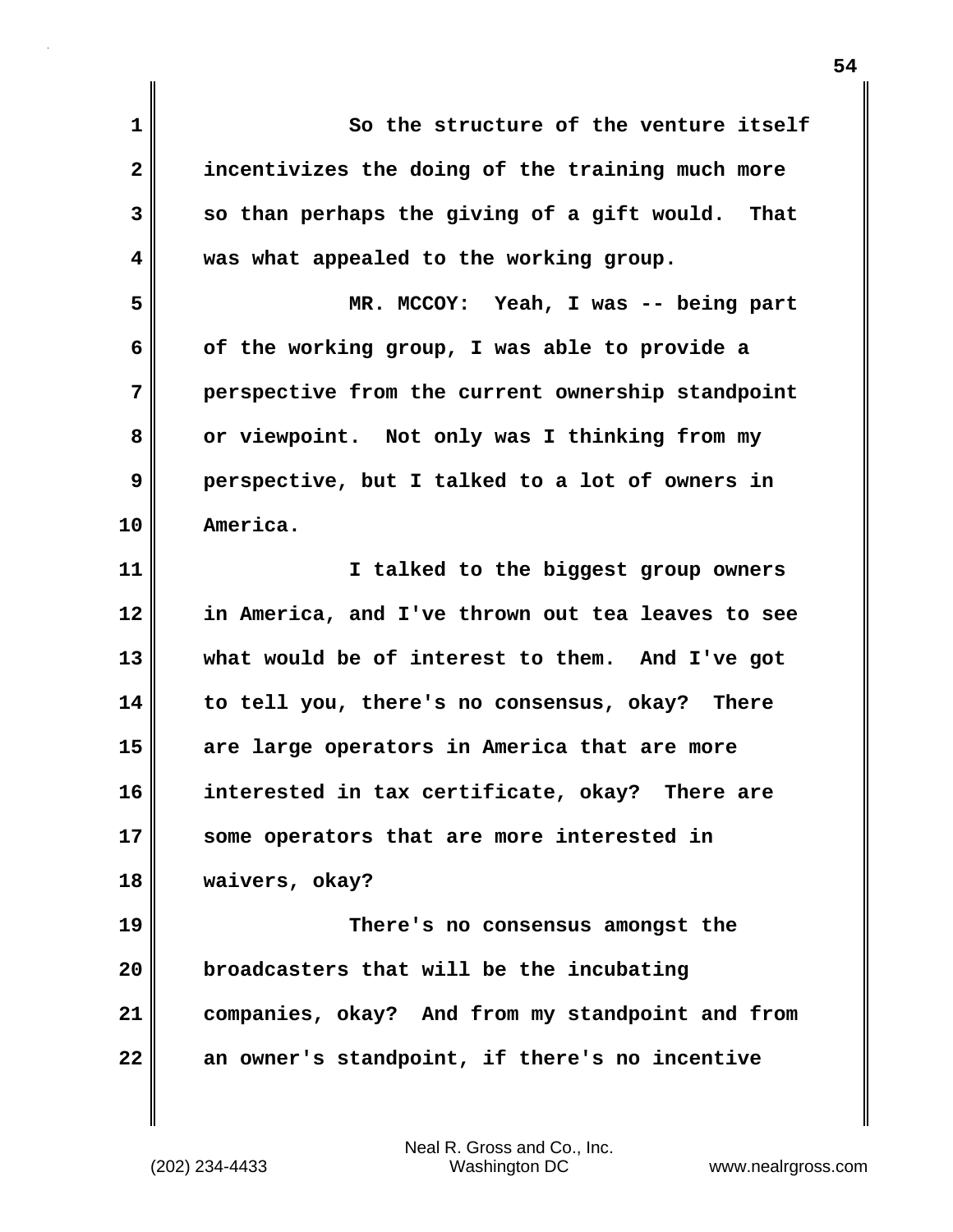| 1            | for the incubating company to be an incubator,    |
|--------------|---------------------------------------------------|
|              |                                                   |
| $\mathbf{2}$ | this program won't happen, okay?                  |
| 3            | Because they have to be the leaders,              |
| 4            | and they have to be incented to want to           |
| 5            | participate to grow women, minorities, small      |
| 6            | businesses as it relates to broadcasting. Most    |
| 7            | of these incubating companies are public          |
| 8            | companies.                                        |
| 9            | And what's important to public                    |
| 10           | companies is that bottom line and what's in it    |
| 11           | for them. And if they can't share with their      |
| 12           | shareholders what benefit of doing an incubating  |
| 13           | program would mean to their company, more than    |
| 14           | likely, they will not do it. Okay?                |
| 15           | So while on the working group,                    |
| 16           | throughout the six months that we worked          |
| 17           | together, a lot of that was taken into            |
| 18           | consideration from a lot of different people, not |
| 19           | just the working group.                           |
| 20           | VICE CHAIR SUTTER: Thank you.                     |
| 21           | MEMBER MORIAL: I'm Marc Morial of the             |
| 22           | National Urban League. And I want to compliment   |
|              |                                                   |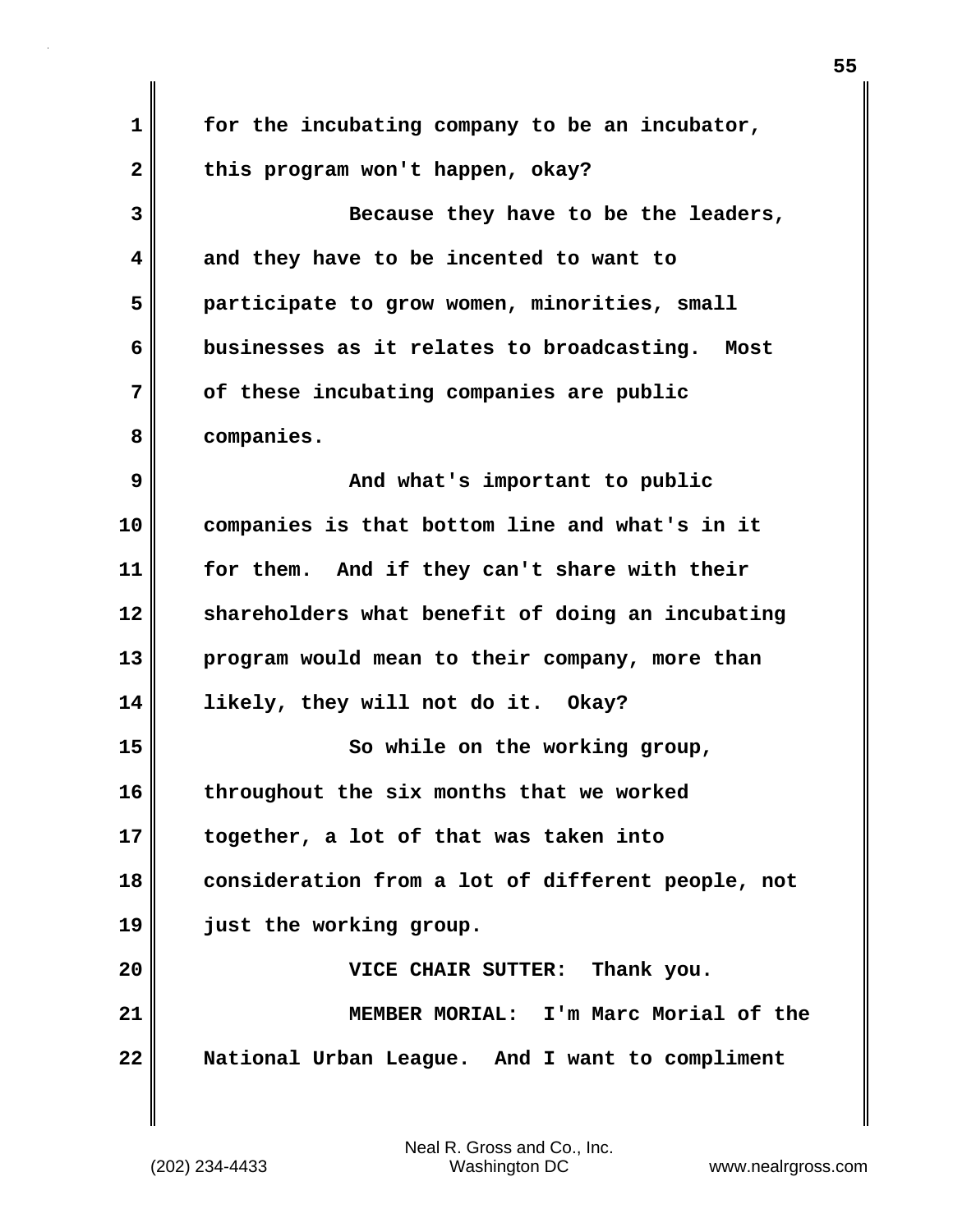**1 the working group for coming up with this idea 2 and this concept and just offer this perspective. 3 You know, we -- I joined this advisory committee 4 because I wanted to lean into doing something 5 about ownership.** 

**6 We've lost tremendous ground when it 7 comes to minority ownership of broadcast and 8 communication assets over the last 25, 30. And 9 all we hear is excuses, rhetoric about something 10 that happened 25 years ago. And I think that we 11 have an obligation that this working group is 12 going to be true to what we've been established 13 to, if you will, advance ideas that will address 14 this problem.** 

**15 Because while minority ownership has 16 declined, media ownership has become more 17 concentrated. And the reality, that's the 18 reality of the here and the now. And so in 19 complimenting it, I think we at the National 20 Urban League support it, and certainly there's a 21 lesson that those that object have to learn. 22 Good can never be the enemy of perfect.**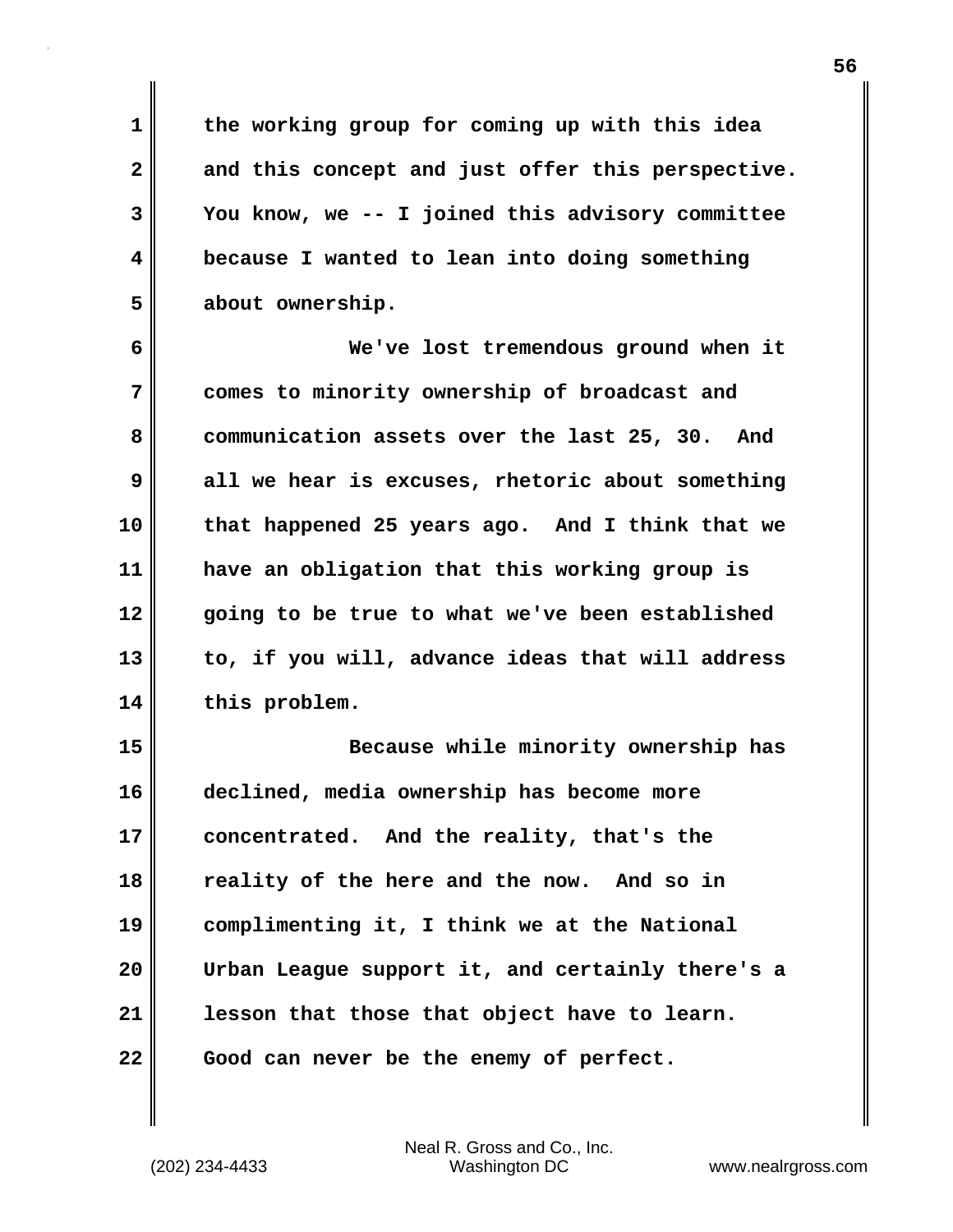| $\mathbf 1$  | And if we held the standard up to                 |
|--------------|---------------------------------------------------|
| $\mathbf{2}$ | federal programs, that a problem here or even a   |
| 3            | scandal there is a reason to toss the program     |
| 4            | out, every program would get tossed out. That's   |
| 5            | the real deal around how this works.              |
| 6            | So I strongly support it and know it              |
| 7            | could probably be tweaked and improved, but --    |
| 8            | and I also don't think -- my views is that we     |
| 9            | ought to think of things the Commission could do. |
| 10           | But I also don't think we should just sit there   |
| 11           | and shake because we think Congress might not do  |
| 12           | anything.                                         |
| 13           | Congress is an evolving institution.              |
| 14           | Who sits today might not sit a year from now.     |
| 15           | Who sits a year from now might not be sitting     |
| 16           | three years from now. I mean, we have to address  |
| 17           | the problem of diversity, and one of the most     |
| 18           | important problems of diversity that we face is   |
| 19           | ownership.                                        |
| 20           | So I support it. I'd like us to think             |
| 21           | bigger. I'd like us to think broader. This is a   |
| 22           | modest proposal to try to reignite, if you will,  |
|              |                                                   |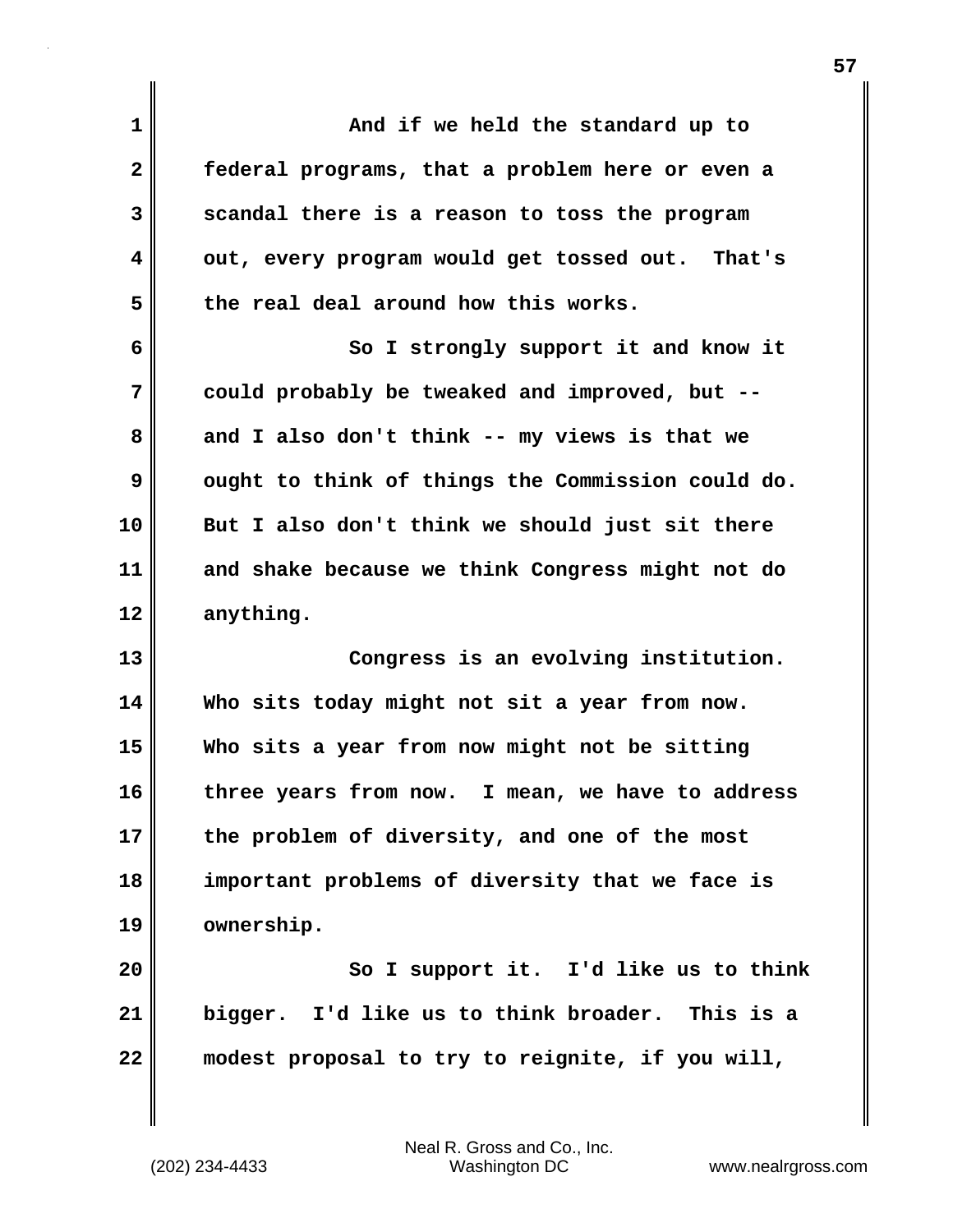**1 and put something out there that could try to 2 address this huge, huge challenge that we have, 3 which is ownership in media assets in this 4 country.** 

**5 So I just want to say that and really 6 appeal to all of us to think. But we're an 7 advisory committee. We can't make policy. But 8 we have to, in good faith, recommend the policies 9 that we think will make a different and not sit 10 and shake like a leaf because we think someone 11 might object or someone might have a problem or 12 someone might not like it.** 

**13 I'd rather go sit down with the person 14 who has an objection, face to face, and talk to 15 them candidly about what we face. And I always 16 put the -- say, okay, if you don't like this 17 idea, come up with a better one. But to sit and 18 do nothing is just not an option for me as a 19 member of this working group.** 

**20 VICE CHAIR SUTTER: Thank you. Yes? 21 MEMBER CONTRACTOR: So, speaking as an 22 economist, you kind of see -**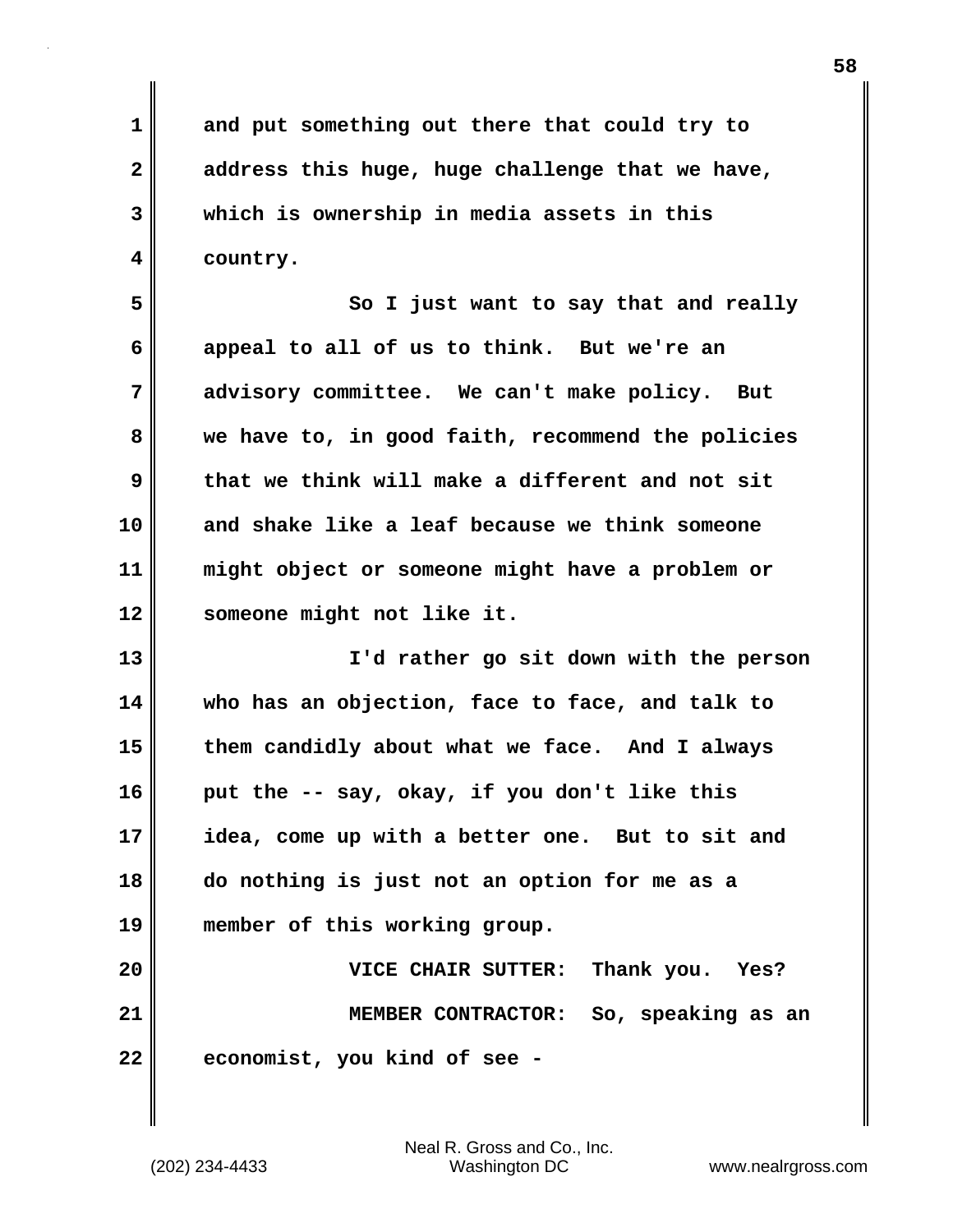| 1  | VICE CHAIR SUTTER: Would you give                  |
|----|----------------------------------------------------|
| 2  | your name and your organization?                   |
| 3  | MEMBER CONTRACTOR: Oh, Harin                       |
| 4  | Contractor. I'm supposedly a subject matter        |
| 5  | expert on this group. So, speaking as an           |
| 6  | economist, you see the demographics of the         |
| 7  | country changing, but as Marc pointed out,         |
| 8  | there's increasing consolidation.                  |
| 9  | And the consolidation by these                     |
| 10 | companies may not reflect the changing             |
| 11 | demographics of society at large and what the      |
| 12 | content or these people want to see in the         |
| 13 | communities.                                       |
| 14 | So this makes sense because it's good              |
| 15 | business sense. You want to have people who look   |
| 16 | like society start owning these media companies,   |
| 17 | start reflecting the content that is demanded.     |
| 18 | They keep saying, oh, people aren't going to go    |
| 19 | watch this, people aren't going to watch a         |
| 20 | superhero film with a lead actor that's African-   |
| 21 | That clearly was not the case, right?<br>American. |
| 22 | (Laughter.)                                        |
|    |                                                    |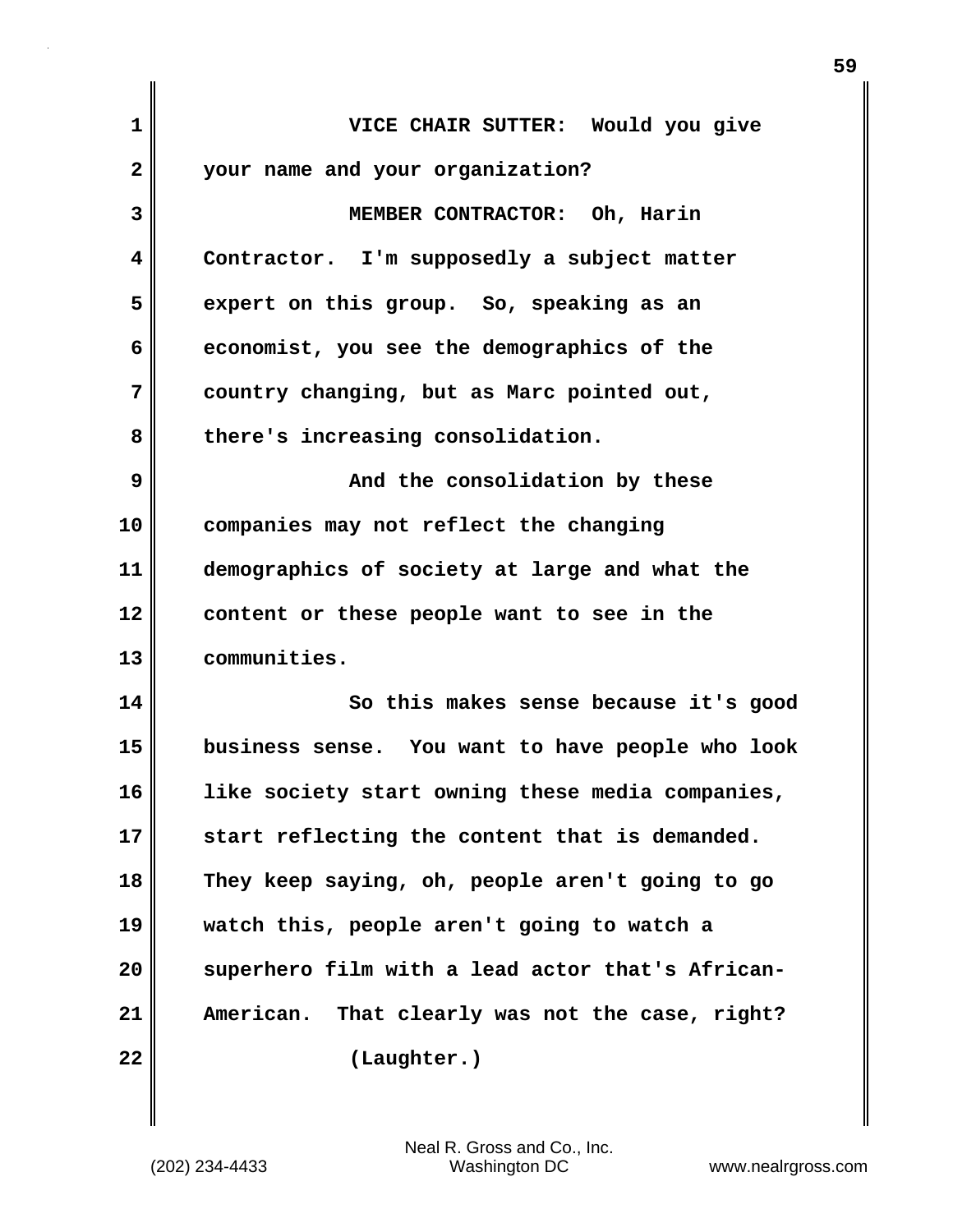| $\mathbf 1$  | MEMBER CONTRACTOR: They've been                   |
|--------------|---------------------------------------------------|
| $\mathbf{2}$ | saying this for so long. People aren't going to   |
| 3            | watch a woman lead actress, you know? That        |
| 4            | clearly wasn't the case last year. So when you    |
| 5            | start making these changes to these, you know,    |
| 6            | current establishments and start seeing these     |
| 7            | things change, then you start reflecting the new  |
| 8            | side that's coming about. And that is a hard      |
| 9            | fact, and it's something we cannot run away from. |
| 10           | VICE CHAIR SUTTER: Thank you. Yes?                |
| 11           | MEMBER DANIEL: Brigitte Daniel, Wilco             |
| 12           | Electronic Systems. Just to echo Marc and         |
| 13           | Harin's comments, I love this proposal, and I     |
| 14           | think it's modest, like Marc said. We sit on the  |
| 15           | Diversity and Tech Working Group. It'd be         |
| 16           | interesting, if it goes through, if we could see  |
| 17           | this as a pilot.                                  |
| 18           | Because that type of incubator could              |
| 19           | easily traverse across the Access Working Group   |
| 20           | and the Diversity and Tech Working Group.         |
| 21           | Ownership is needed in all of those three areas.  |
| 22           | Technology companies definitely need incubation.  |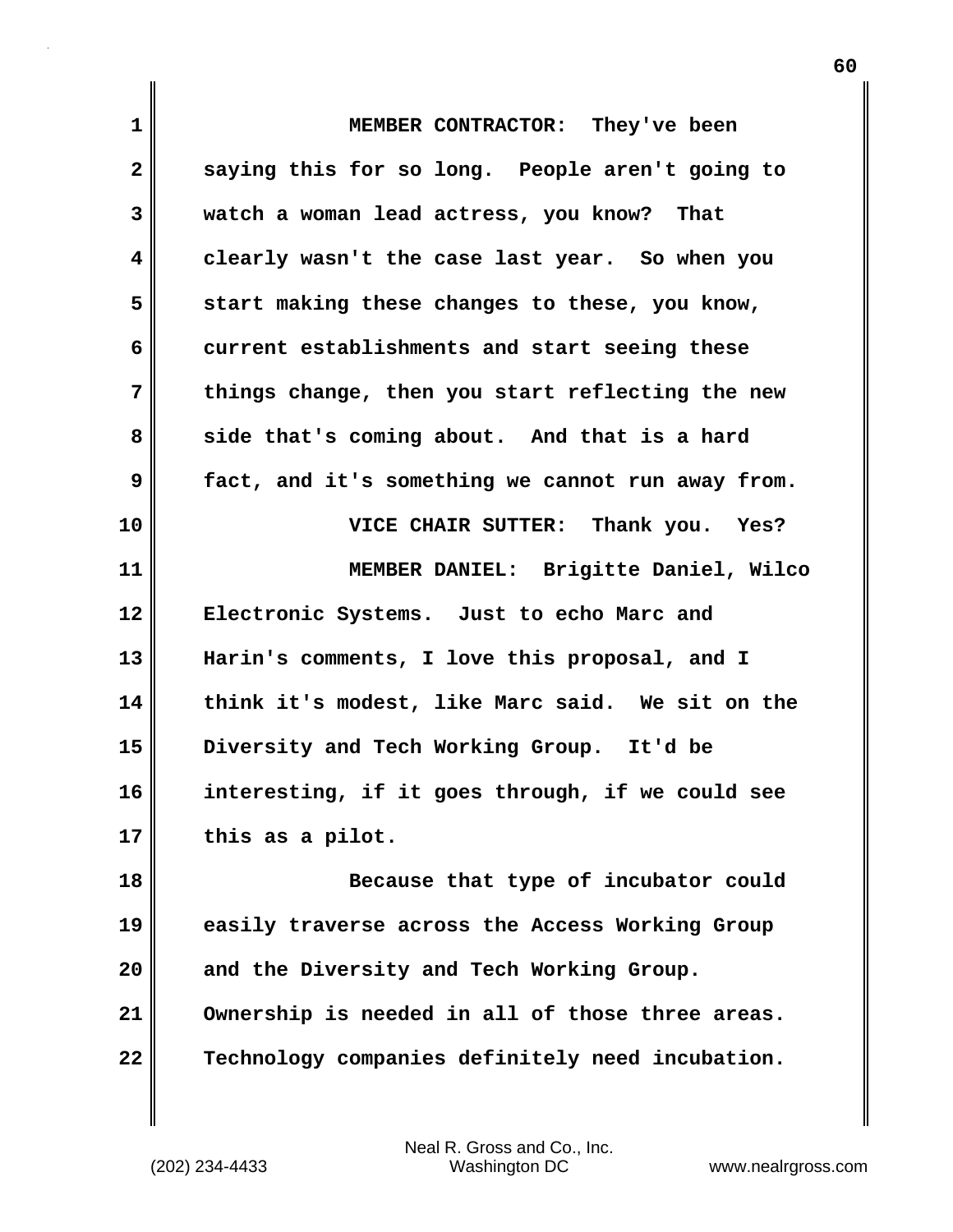1 They need access to capital.

| $\overline{\mathbf{2}}$ | They need tutoring and they need                 |
|-------------------------|--------------------------------------------------|
| 3                       | mentoring just like broadcast stations and just  |
| 4                       | like broadcast owners. This is a pilot that I    |
| 5                       | think could be very interesting to watch.        |
| 6                       | And if we're able to get the backing             |
| 7                       | to support it, I think we could easily -- at     |
| 8                       | least not easily, but at least with some context |
| 9                       | and some putting our heads together see how we   |
| 10                      | can do this and look at the model, if we can at  |
| 11                      | least create a model around it, around the other |
| 12                      | working groups, because I think it can easily be |
| 13                      | just traversed in language to all of the various |
| 14                      | needs that we have for diversity in tech and     |
| 15                      | diversity of ownership in technology.            |
| 16                      | VICE CHAIR SUTTER: Thank you. Yes,               |
| 17                      | Kathleen?                                        |
| 18                      | MEMBER ABERNATHY: One minor last                 |
| 19                      | point to respond to the question is that the     |
| 20                      | Commission specifically asked for input.<br>The  |
| 21                      | Commission is specifically asking how do we      |
| 22                      | improve and gain some traction to deal with this |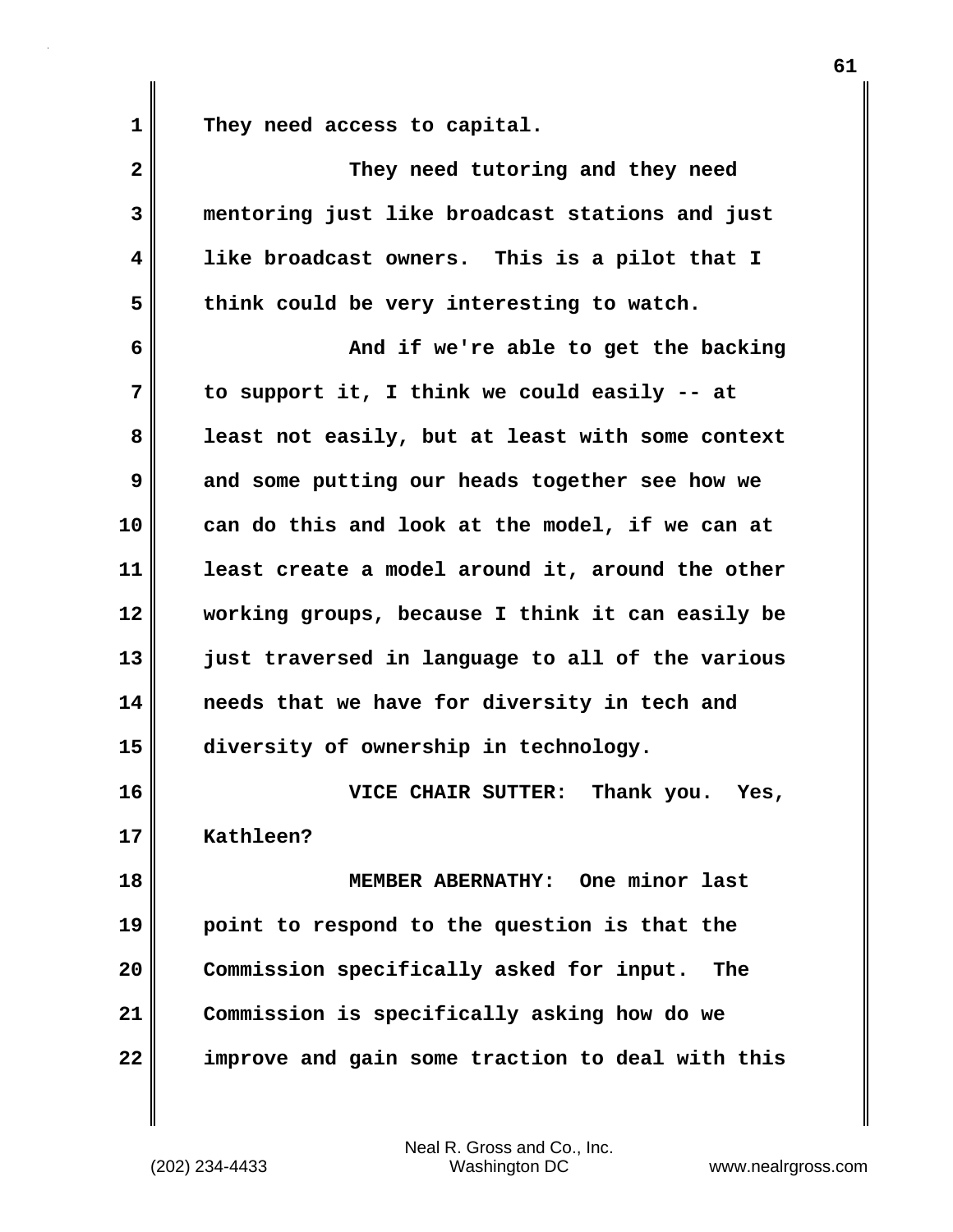| $\mathbf 1$  | fact about media ownership and consolidation.     |
|--------------|---------------------------------------------------|
| $\mathbf{2}$ | So I don't $--$ I think the whole point           |
| 3            | is to put some really creative ideas in front of  |
| 4            | the FCC, and then you don't stop at that point.   |
| 5            | There will be follow-up, there will be questions, |
| 6            | there will probably be replies.                   |
| 7            | But the first step is to get creative             |
| 8            | and put specific information in front of the FCC, |
| 9            | because they specifically asked for that          |
| 10           | information. And I think it says a lot that so    |
| 11           | many people around this table have devoted their  |
| 12           | time and resources to what is a very well thought |
| 13           | out, well-developed proposal that addresses a lot |
| 14           | of the very thorny back-end issues that led to    |
| 15           | the collapse of the first tax credit.             |
| 16           | And hopefully there is a new path                 |
| 17           | forward. So I think this is great that people     |
| 18           | put their thinking caps on, coordinated. I can't  |
| 19           | thank David enough, because I know how committed  |
| 20           | he's been over the years, and Jim and Henry. So   |
| 21           | this is a great first step.                       |
| 22           | VICE CHAIR SUTTER: Thank you.                     |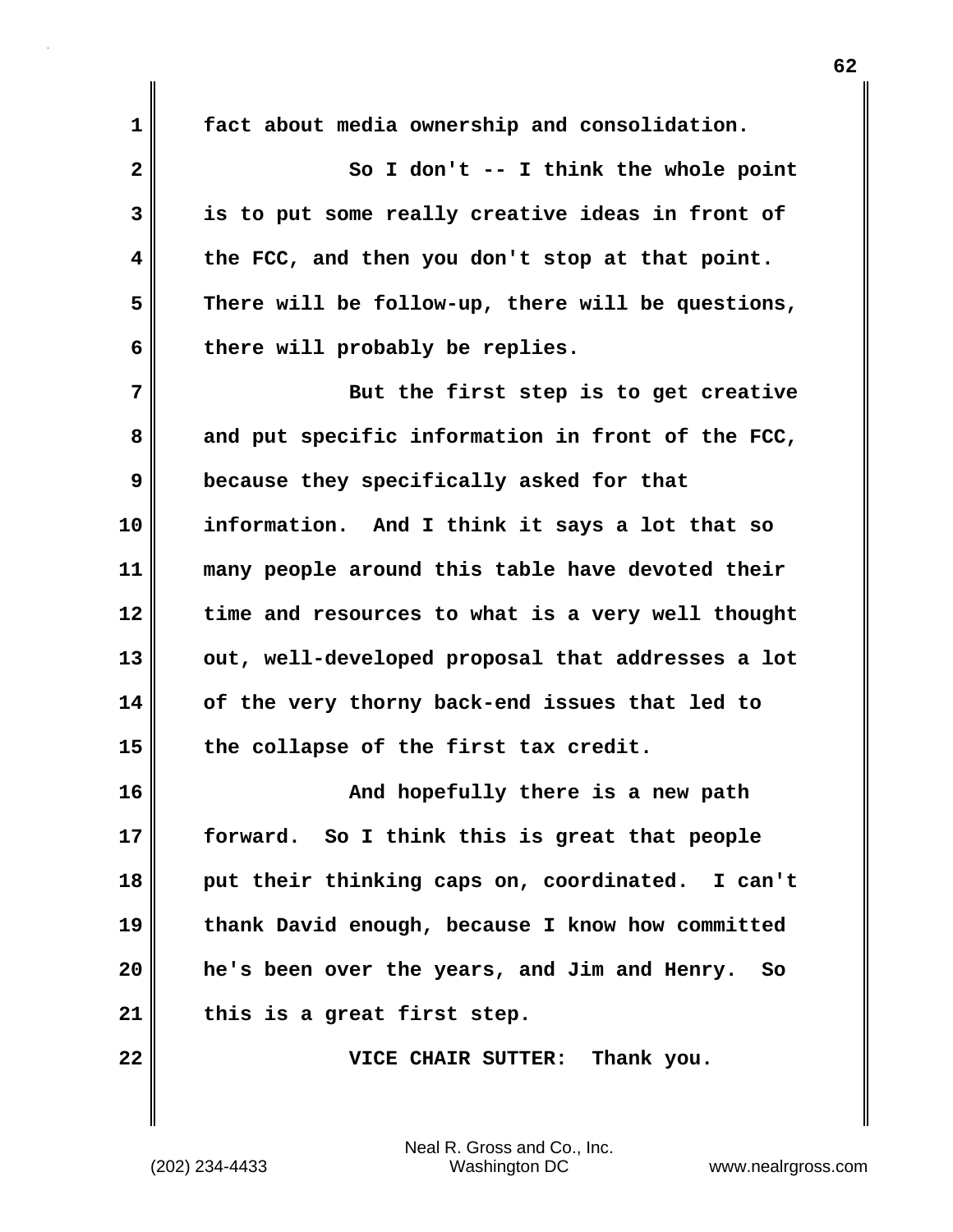**1 MR. MCCOY: Diane, can I say one last 2 thing? Just to dovetail on what Marc talked 3 about on ownership, a lot of times when you do 4 these working group programs and we talk about 5 the incubator, okay? The incubator is not the 6 end goal, okay? The incubator is a step to get 7 to the end goal. 8 And I think it's important to keep in 9 mind that we're not trying to get an incubator 10 program started here. Okay? We're trying to get 11 ownership in the hands of women, small business, 12 people of color, not the incubator program. So I 13 think it has to be measured, and I think we have 14 to start it and we have to see it all the way 15 through. 16 VICE CHAIR SUTTER: Thank you. Yes? 17 MEMBER DATES: Jannette Dates, Howard 18 University, retired. I think one of the things 19 we are concerned about, which causes some of the 20 fear that is discussed, is fear of failure. Fear 21 that the whole pot that we're so concerned about 22 somehow is going to get dragged down.**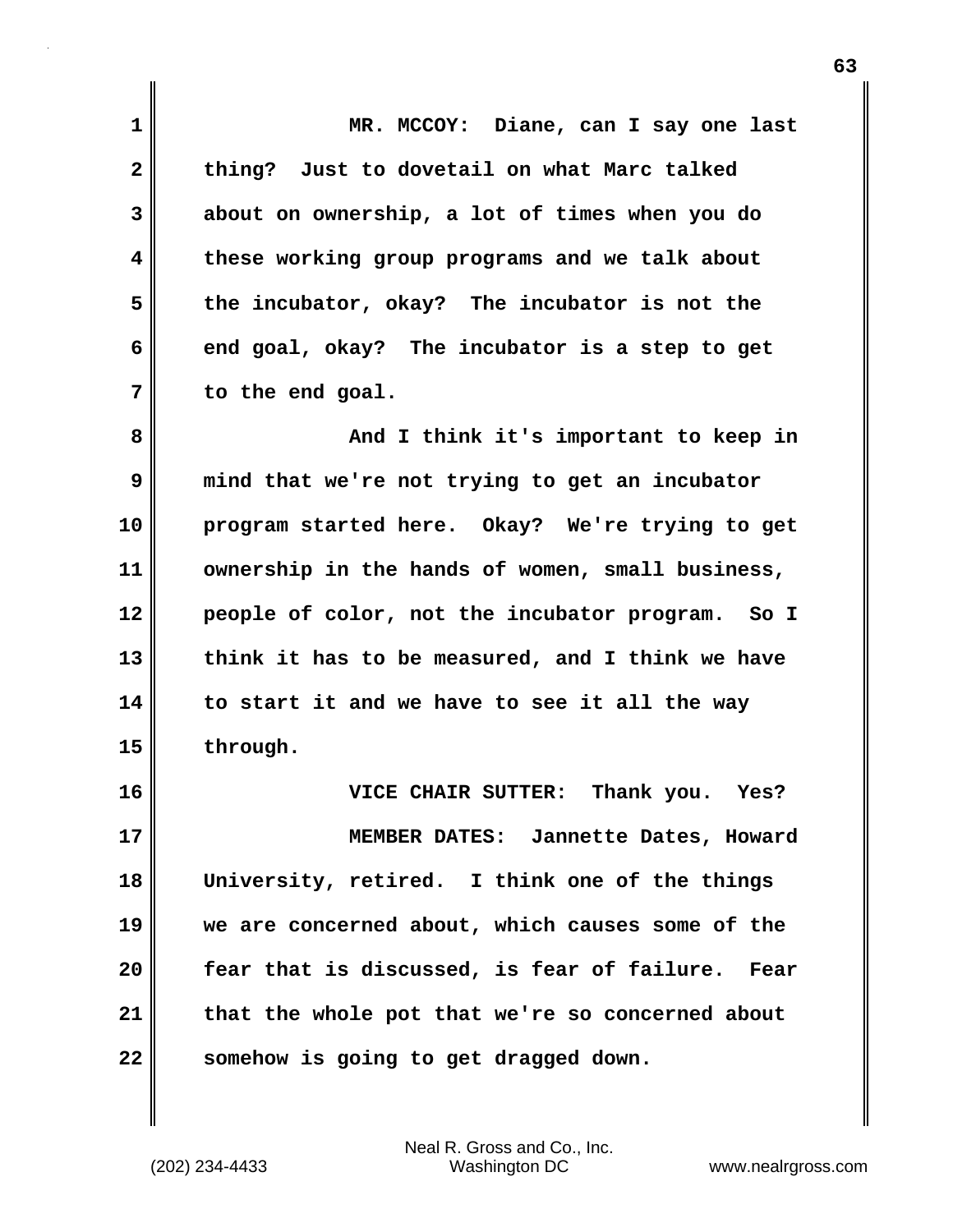**1 And I think it's very important for** 2 those who think strategically to strategize and **3 figure out ways to work with some of the 4 reluctant people who can be pulled over to help 5 make this succeed. I just think it's very 6 important to strategize carefully. 7 VICE CHAIR SUTTER: Thank you. Other 8 comments from around the table? Are there any 9 that are sitting in the audience that would have 10 a comment? Yes, please. There's a microphone 11 right there, and please identify yourself. Thank 12 you. 13 MR. MORGAN: Just briefly. Good 14 afternoon. For the record, my name is David 15 Morgan, and I'm here today in my capacity as 16 President and Co-Founder of the Multicultural 17 Media Correspondents Association, a non-profit 18 organization that has created a common ground 19 environment for strategic engagement and 20 consensus problem-solving by media stakeholders 21 and supporters committed to increasing media 22 diversity ownership.**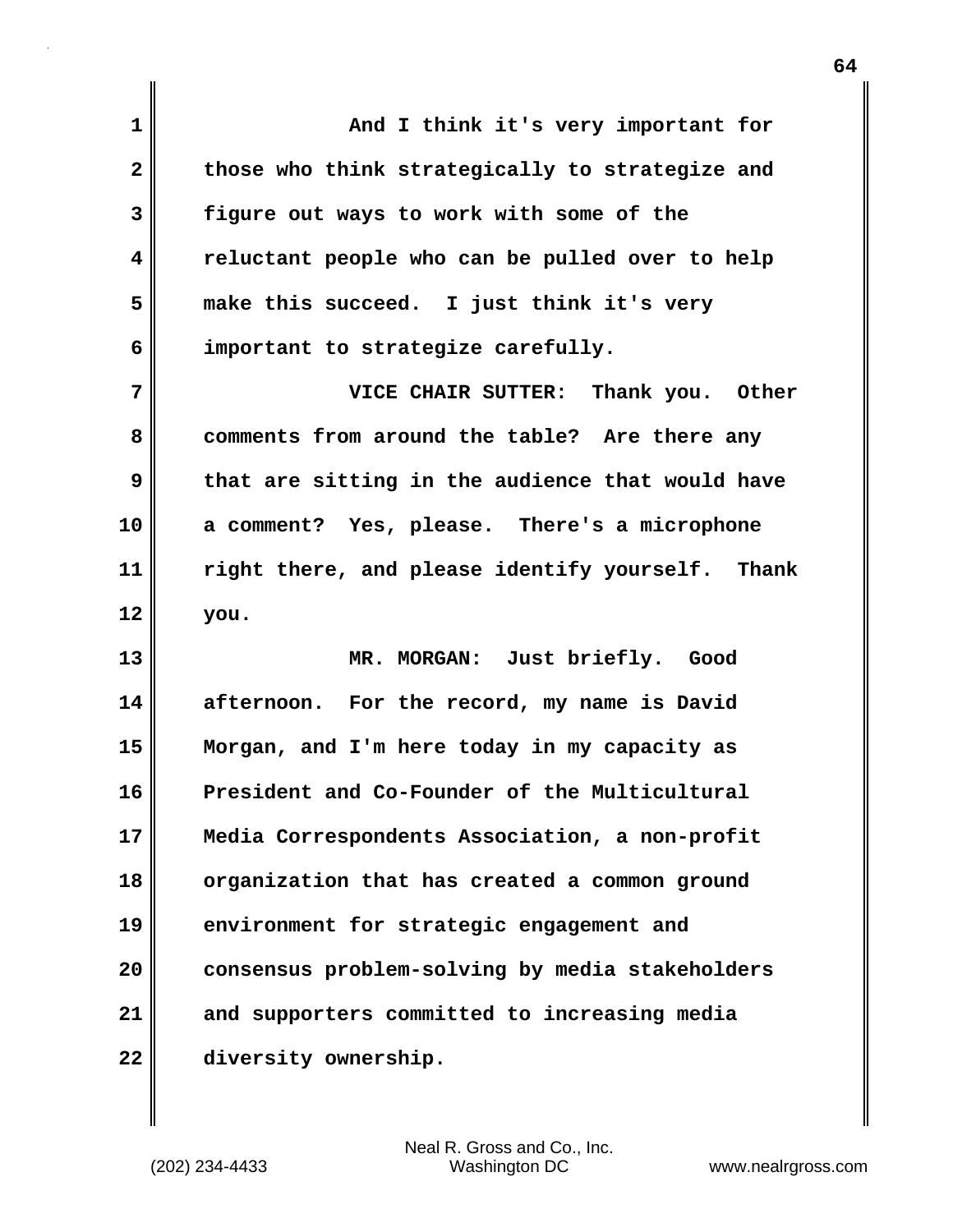**1 First, let me say thank you to the 2 Committee for all your hard work in crafting this 3 proposal. I, too, agree that it's exceptional. 4 I would especially like to acknowledge the 5 leadership of Chairwoman Julia Johnson and Vice 6 Chair Diane Sutter that are leading the charge on 7 this effort. 8 My comments are brief. I just want to 9 express my desire on behalf of the MMCA to 10 support this Committee's efforts. Specifically, 11 we'd like to take the opportunity to share the 12 work you are doing to our community, which I 13 think will be very happy to see what you're 14 doing, and to sort of allow them to engage. 15 I'm sure that the thousands of diverse 16 media stakeholders that are looking for an 17 opportunity to enter and to get a foothold in a 18 market will welcome this proposal. Our website, 19 the MMCADC.ORG will be the vehicle that we would 20 like to use. 21 Conversely, we would like to work with** 22 this Committee to provide ideas from our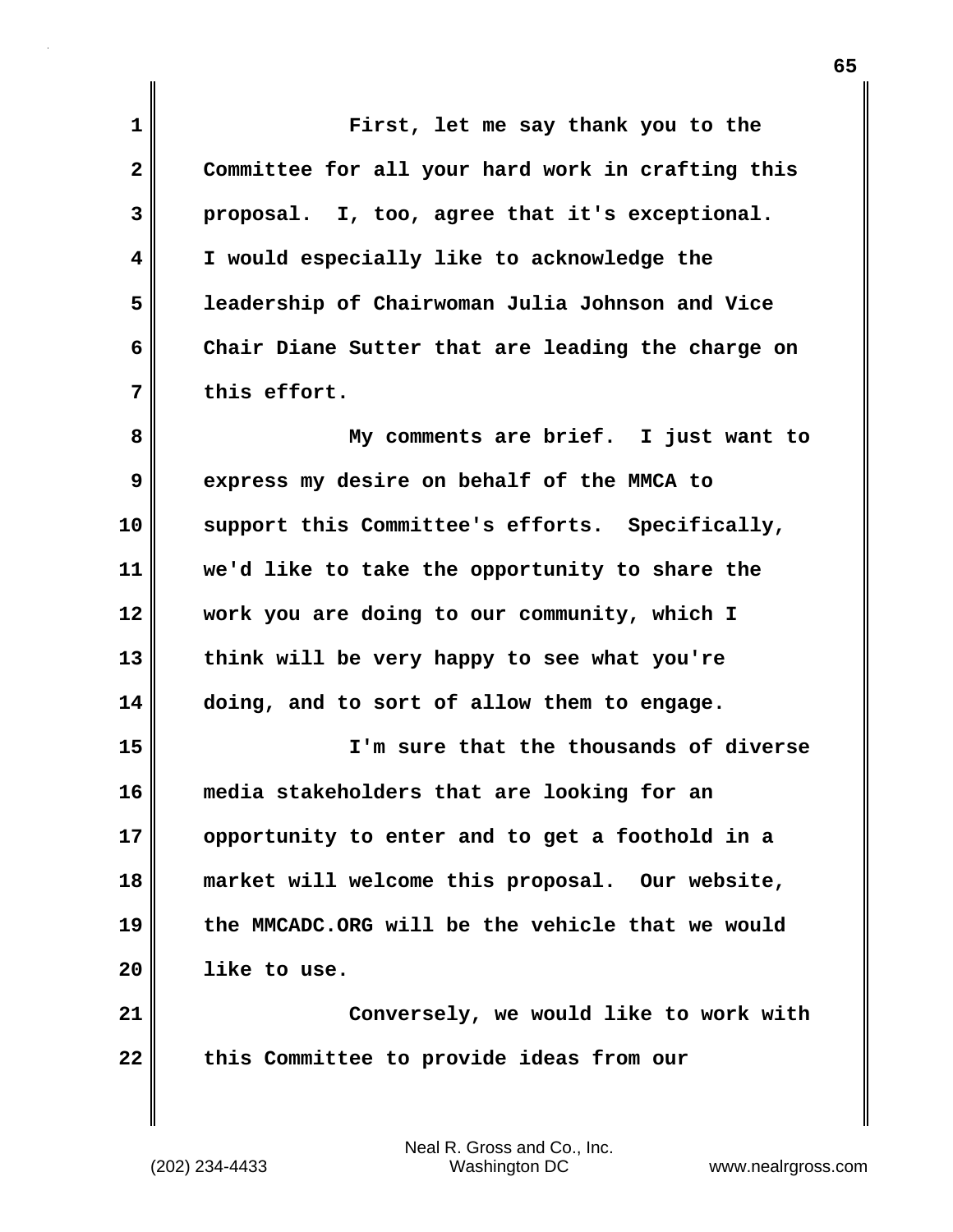**1 community of diverse media stakeholders that I** 2 think could be helpful.

**3 For instance, with regards to the tax 4 incentive, we encourage the Committee to continue 5 pursuing that, and also to look to the recently-6 enacted Investment and Opportunity Act as a 7 potential way to structure those incentives in a 8 way that Congress might find palatable.** 

**9 This could potentially be a powerful 10 tool to help these disadvantaged companies raise 11 capital and the incentive we might need to get 12 the companies to engage.**

**13 I would also like the Committee to -- 14 encourage the Committee to learn more about what 15 we're doing at the MMCA has underway. We plan to 16 host panels and get folks together to sort of 17 engage and look at some of these issues.** 

**18 And on May 24th, we'll be hosting a 19 specific panel looking at sort of unconscious 20 bias and other issues that are affecting media 21 ownership. And that dinner, as many of you know, 22 will be hosting our third annual Multiculture**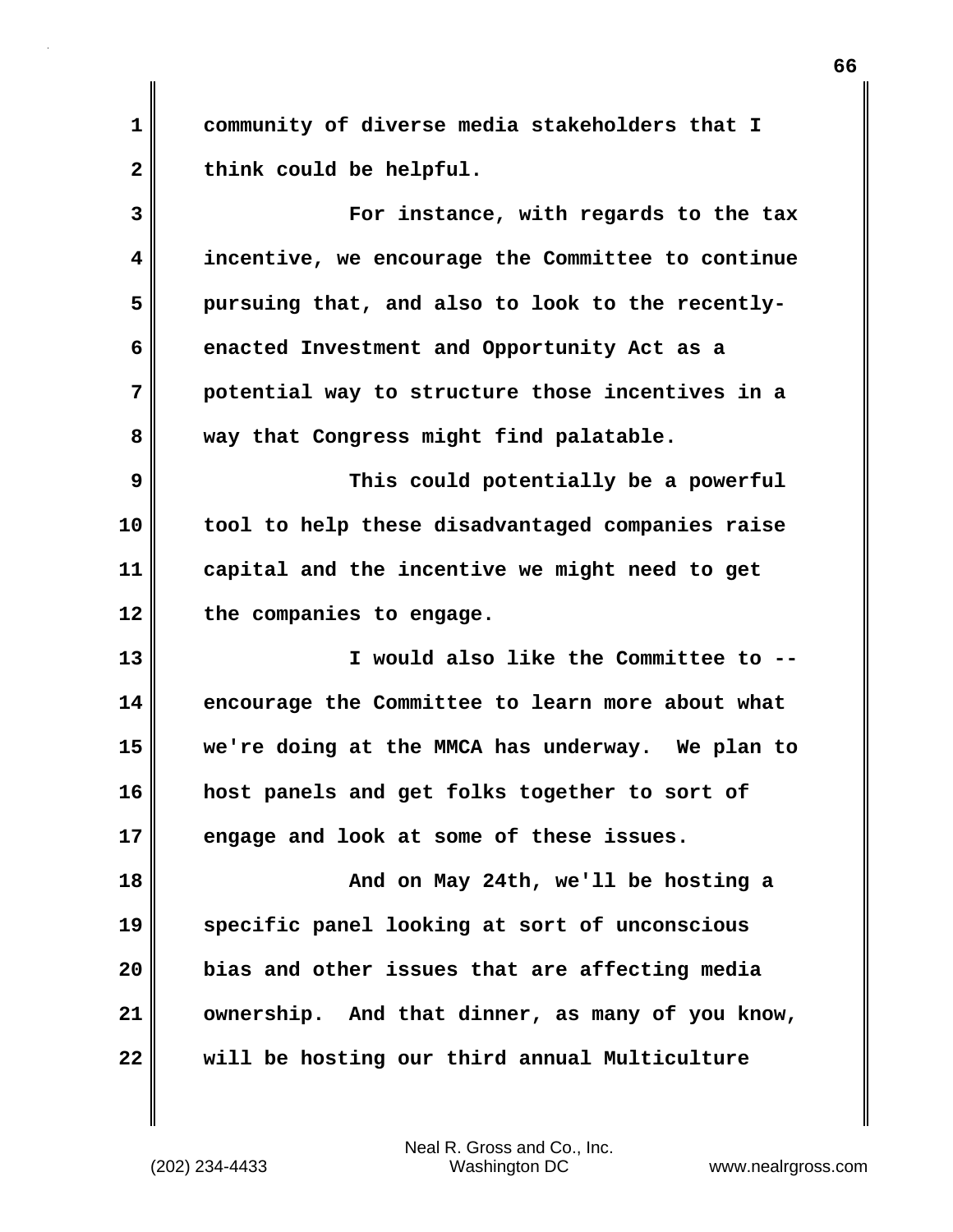| together for engagement and to support and to<br>really bring the -- elevate this issue.<br>In fact, we'll be calling in May for<br>the entire month to be focused on media diversity |
|---------------------------------------------------------------------------------------------------------------------------------------------------------------------------------------|
|                                                                                                                                                                                       |
|                                                                                                                                                                                       |
|                                                                                                                                                                                       |
|                                                                                                                                                                                       |
| ownership and Congress to elevate this as a                                                                                                                                           |
|                                                                                                                                                                                       |
| So I'm interested in sharing with the                                                                                                                                                 |
| subcommittee as we go forward more about what                                                                                                                                         |
| we're doing and ways that we can support and                                                                                                                                          |
| engage your efforts. Thank you for your time,                                                                                                                                         |
|                                                                                                                                                                                       |
| VICE CHAIR SUTTER: Thank you for your                                                                                                                                                 |
| comments. Anyone else from the public that would                                                                                                                                      |
| like to address this group? And are there any                                                                                                                                         |
| comments from those on the phone?<br>All right.                                                                                                                                       |
| Henry, would you like to propose the                                                                                                                                                  |
|                                                                                                                                                                                       |
| recommendation? Which all of you, by the way,                                                                                                                                         |
| have the recommendation in your packet. You may                                                                                                                                       |
|                                                                                                                                                                                       |
| MEMBER RIVERA: The working group                                                                                                                                                      |
|                                                                                                                                                                                       |

**67**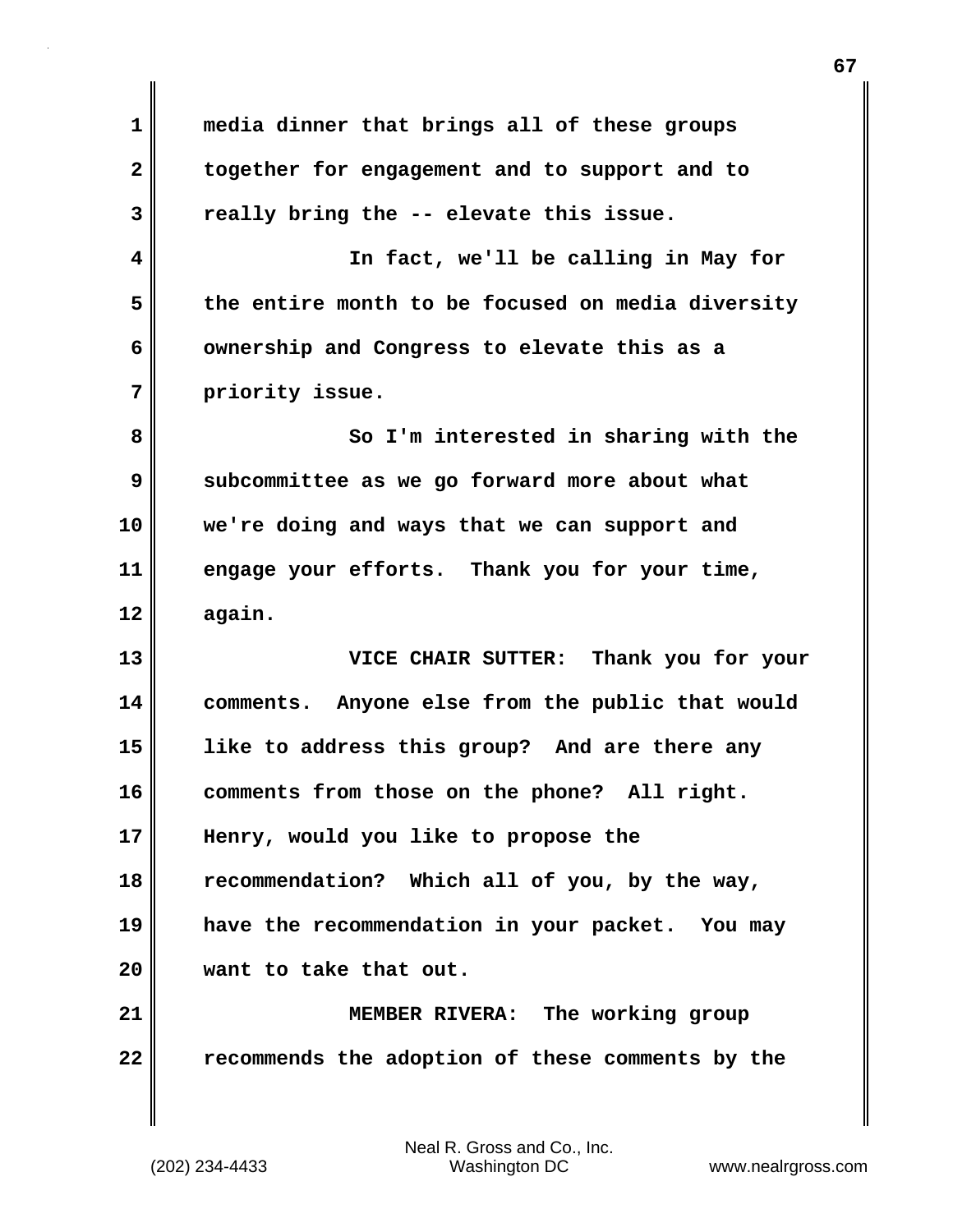| $\mathbf 1$             | Advisory Committee and the filing of those         |
|-------------------------|----------------------------------------------------|
| $\overline{\mathbf{2}}$ | comments in the NPRM incubator proceeding.         |
| 3                       | VICE CHAIR SUTTER: All right, thank                |
| $\overline{\mathbf{4}}$ | So, you've moved that, Henry?<br>you.              |
| 5                       | MEMBER RIVERA: Yes.                                |
| 6                       | VICE CHAIR SUTTER: And do we have a                |
| 7                       | second?                                            |
| 8                       | MR. MCCOY: Second.                                 |
| 9                       | VICE CHAIR SUTTER: Thank you.                      |
| 10                      | MEMBER RIVERA: We need editorial                   |
| 11                      | privileges by the way.                             |
| 12                      | VICE CHAIR SUTTER: Is there any                    |
| 13                      | discussion? Then I'd like to call the question.    |
| 14                      | All in favor of supporting the recommendation      |
| 15                      | made by the Broadcast Diversity and Development    |
| 16                      | Working Group that we have in front of us today,   |
| 17                      | please say aye.                                    |
| 18                      | (Chorus of aye.)                                   |
| 19                      | VICE CHAIR SUTTER:<br>Opposed?                     |
| 20                      | Abstentions? All right, thank you very much.<br>It |
|                         |                                                    |
| 21                      | appears we have the majority of the group, so we   |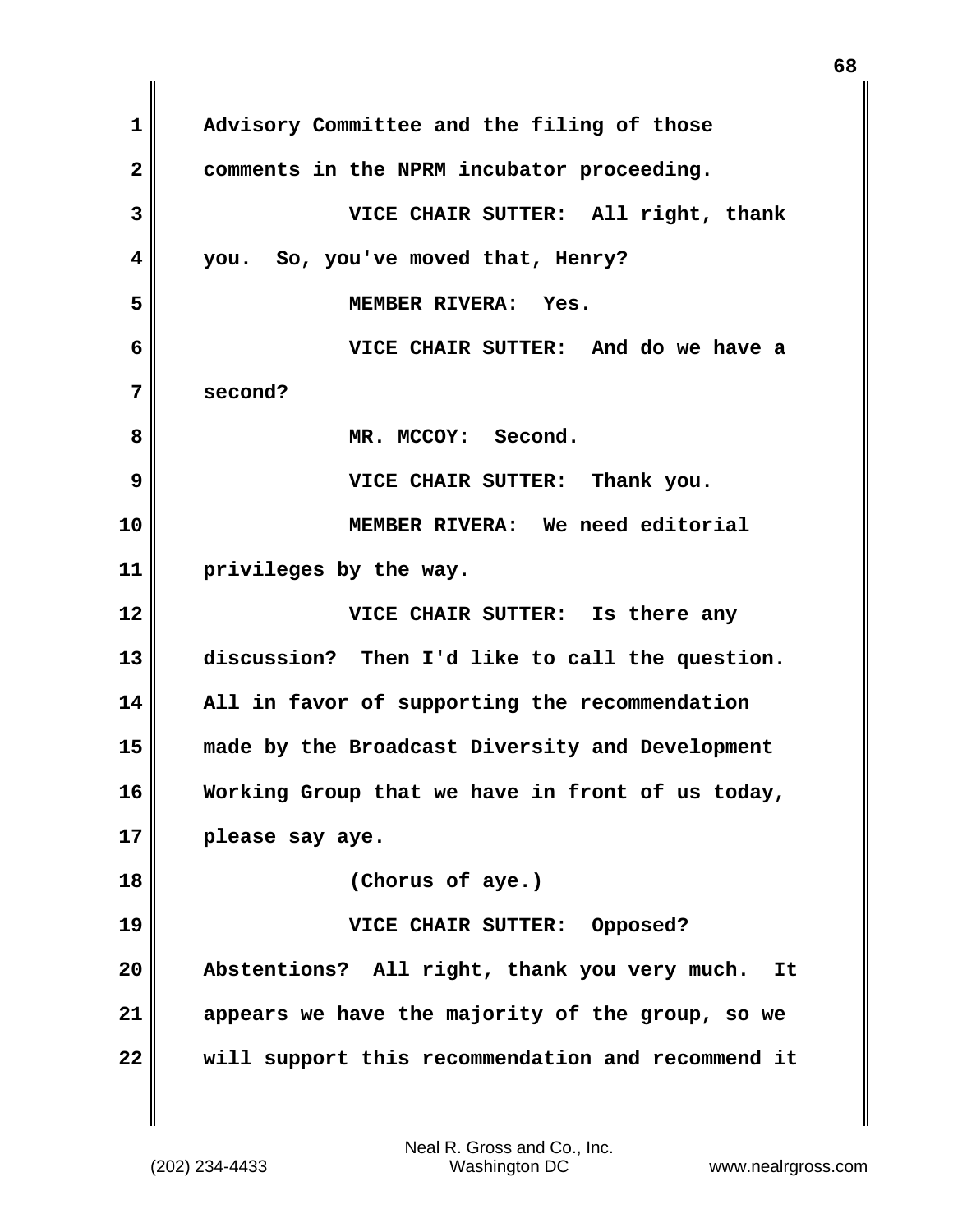| to the Commission itself. And thank you very    |
|-------------------------------------------------|
| much for a lot of very hard work. We appreciate |
| it. Thank you.                                  |
| (Applause.)                                     |
| MEMBER WINSTON: Diane, just for                 |
| clarification, is it fair to say it was a       |
| unanimous vote as opposed to a majority vote?   |
| VICE CHAIR SUTTER: Does anyone have             |
| any objection to that, since I didn't hear any  |
| objections? Then I ---                          |
| MEMBER WINSTON: That would be                   |
| unanimous consent.                              |
| VICE CHAIR SUTTER: Then I think                 |
| that's fair. We can let the record reflect that |
| it was a unanimous support of the proposal.     |
| Thank you. Thank you for that clarification,    |
| James.                                          |
| I'd like to take a small deviation              |
| from our agenda. Marc, who has comments for us, |
| has to leave prior to his group being able to   |
| present their recommendations, and so we are    |
| going to ask him if he would make his comments  |
|                                                 |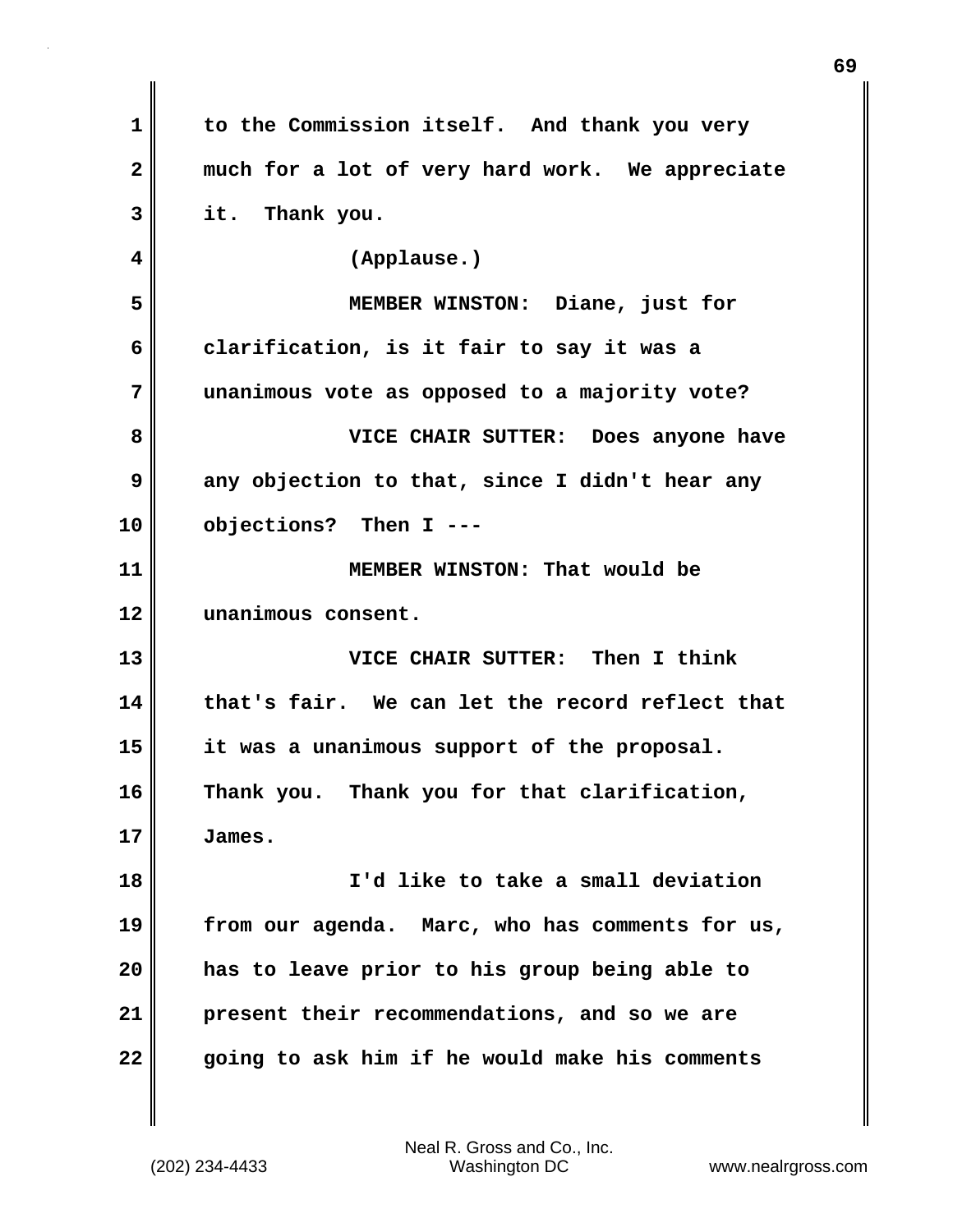| $\mathbf{1}$ | now, and then we will come back and go back on    |
|--------------|---------------------------------------------------|
| $\mathbf{2}$ | our agenda for the day as it goes.                |
| 3            | MEMBER MORIAL: Thank you very, very               |
| 4            | much, and thank you for agreeing to take me out   |
| 5            | of turn. And good morning. On behalf of the       |
| 6            | Diversity and Tech Working Group, I want to thank |
| 7            | and acknowledge the members of the working group, |
| 8            | many of whom are here with us today.              |
| 9            | We have Cindy, Maurita, Brian. Raise              |
| 10           | your hands. Brigitte, Kathleen, Ron I think is    |
| 11           | on the phone. Brooke, Claudia, Faith, Chris,      |
| 12           | Raquel, Monica, and Gavin. Raise your hands.      |
| 13           | All right. Tech Working Group. And I want to      |
| 14           | thank you for all your efforts and all of your    |
| 15           | work.                                             |
| 16           | What I'll do is just give some opening            |
| 17           | comments, and later on in the meeting, Kathleen   |
| 18           | is going to flesh out the specifics of our        |
| 19           | recommendation. But this is what's important.     |
| 20           | In the tech sector, in executive leadership       |
| 21           | positions, 83 percent of those positions are held |
| 22           | by whites, ten percent by Asian-Americans, 3.1    |

 $\mathbf{l}$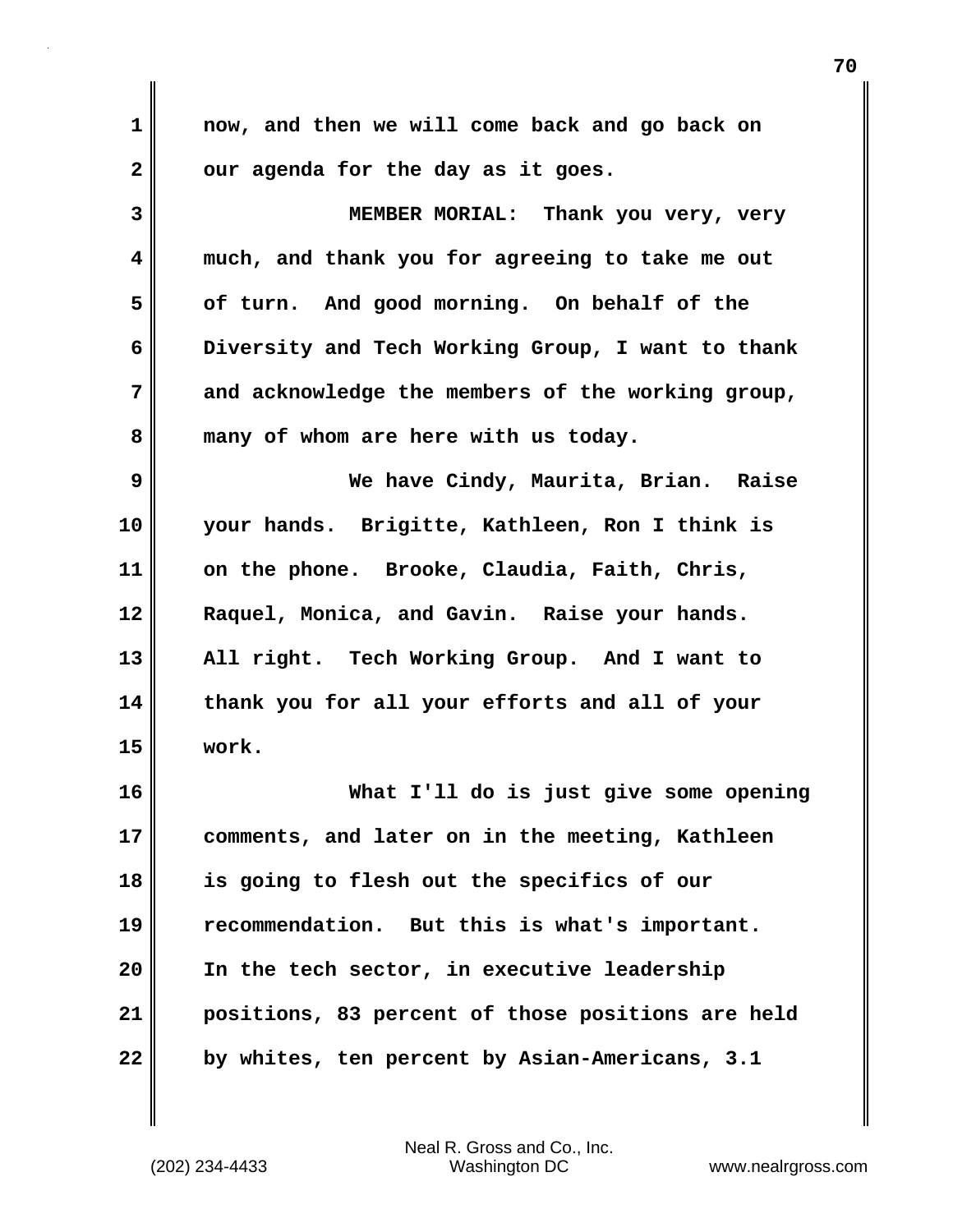**1 percent by Latinos and Hispanics, 1.9 for 2 African-Americans.** 

**3 If you compare the tech sector to all 4 industries in the U.S., tech has a larger share 5 of white workers, 68 percent to 63 percent, a 6 larger share of Asian-American workers, 14 versus 7 five, and other groups are less represented than 8 the tech sector than the general economy of the 9 United States.** 

**10 And our working group has identified 11 that as one element, one very important element, 12 of the need for there to be more diversity in 13 what we broadly understand as tech. Now, a 14 couple of important challenges we believe we need 15 to tackle, and one is there needs to be a clear 16 definition of a tech company, because technology 17 is so pervasive in American business today.**

**18 That focuses on what the core 19 functions of the company are, not simply whether 20 the company uses technology to facilitate those 21 core functions. So we want to, if you will, 22** suggest a definition, and then that will give us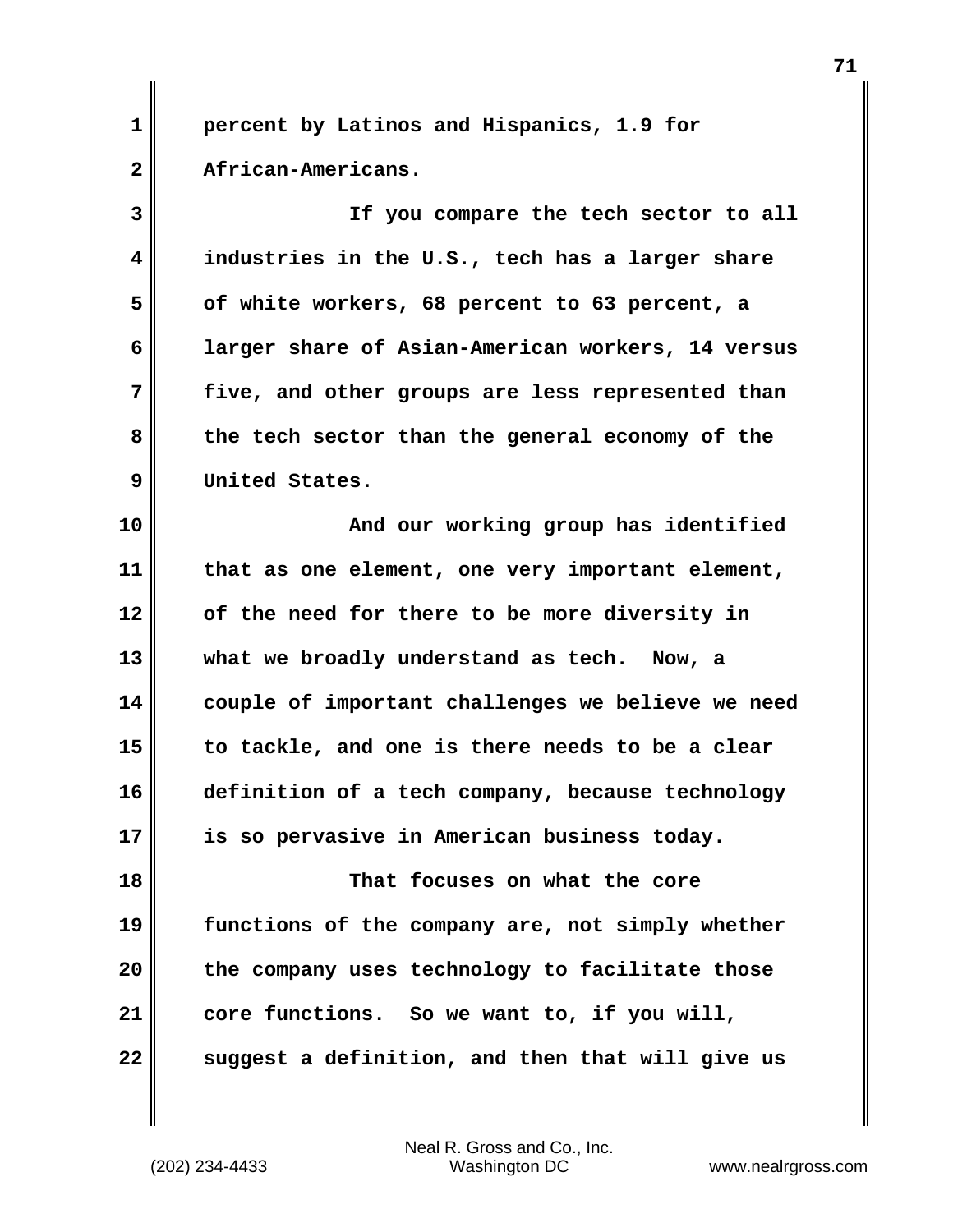**1 a clearer sense of who is a tech company. 2** Secondly, while tech-centered **3 diversity data is becoming increasingly 4 available, there is very little qualitative data 5 or information on diversity in tech. There are 6 many reports out there, but there's no real 7 baseline of data, and we think this is very 8 important if we're going to credibly tackle this 9 issue. 10 And we think that if we're going to 11 tackle this issue, we as a working group, and the 12 Federal Communications Commission, can best, if 13 you will, tackle this issue by creating an 14 environment that encourages participation and 15 cooperation. And our proposal will suggest ways 16 in which this can be undertaken. 17 We think this is a very crucial issue. 18 It is as crucial as any issue in the American 19 economy. Because the tech sector is a growth 20 sector, and will continue to grow in the years 21 that come. 22 All we need look at the market**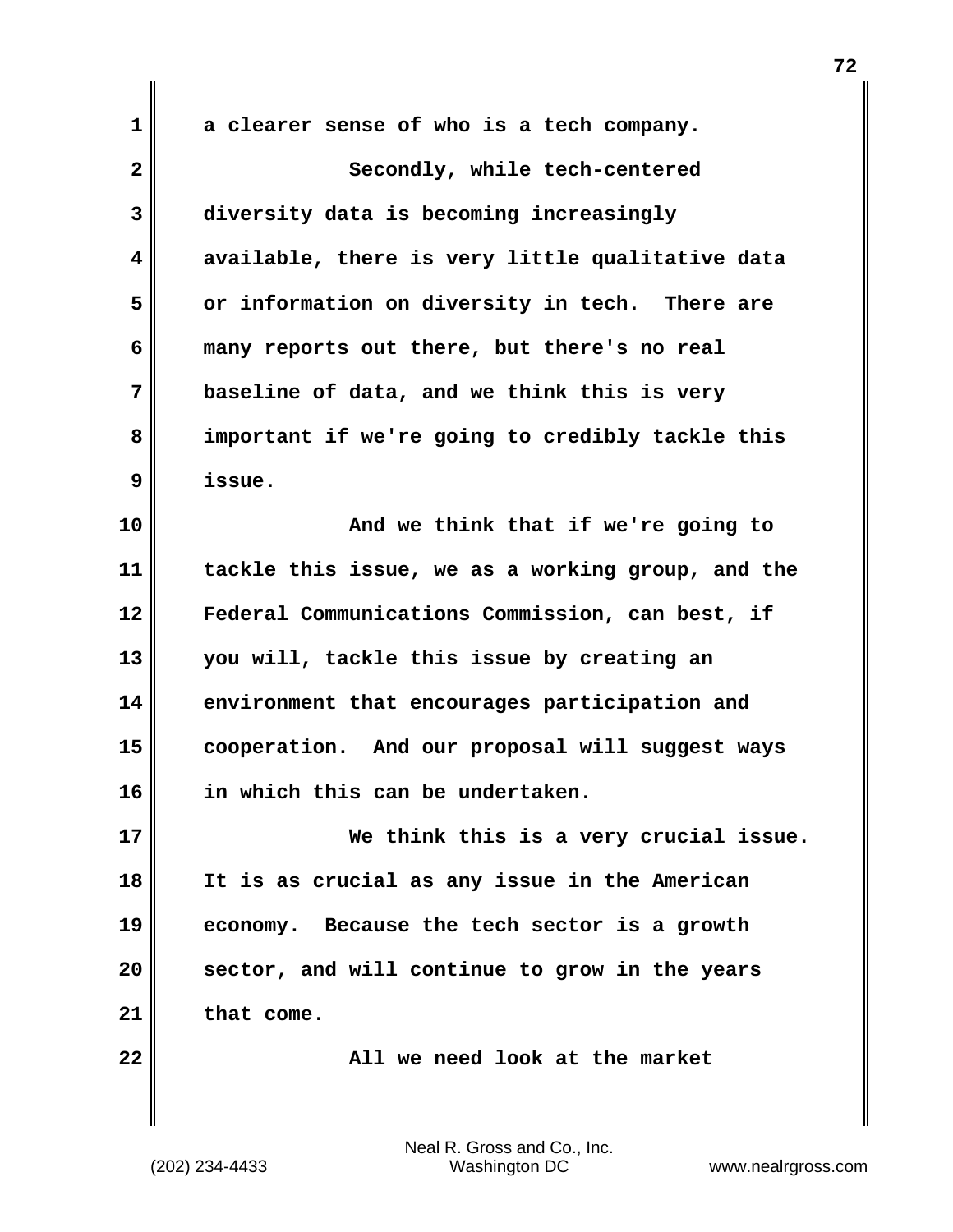**1 capitalization of major tech companies in America 2 today and understand the driving forces of this 3 industry in American life. Our interdependency 4 on them and our dependency on them and the 5 necessity for us to be on the side of creating 6 greater opportunity in those sectors.** 

**7 I might add, and this is not part of 8 the working group's proposal, but we've also, in 9 the work that we've done, looked at the tech 10 sector and the diversity not only in its 11 executive ranks, but the diversity on its 12 governing boards. Not only people of color, but 13 also women.** 

**14 And there have been a few steps 15 recently in that direction by some companies. 16 And we also think that it is fair to look at the 17 diversity of their philanthropic efforts, which 18 is a really important part of what big companies 19 do in this country today.**

**20 So we want to thank all of the 21 workers, and I certainly want to thank Gavin 22 Logan, who has been so important to keeping us**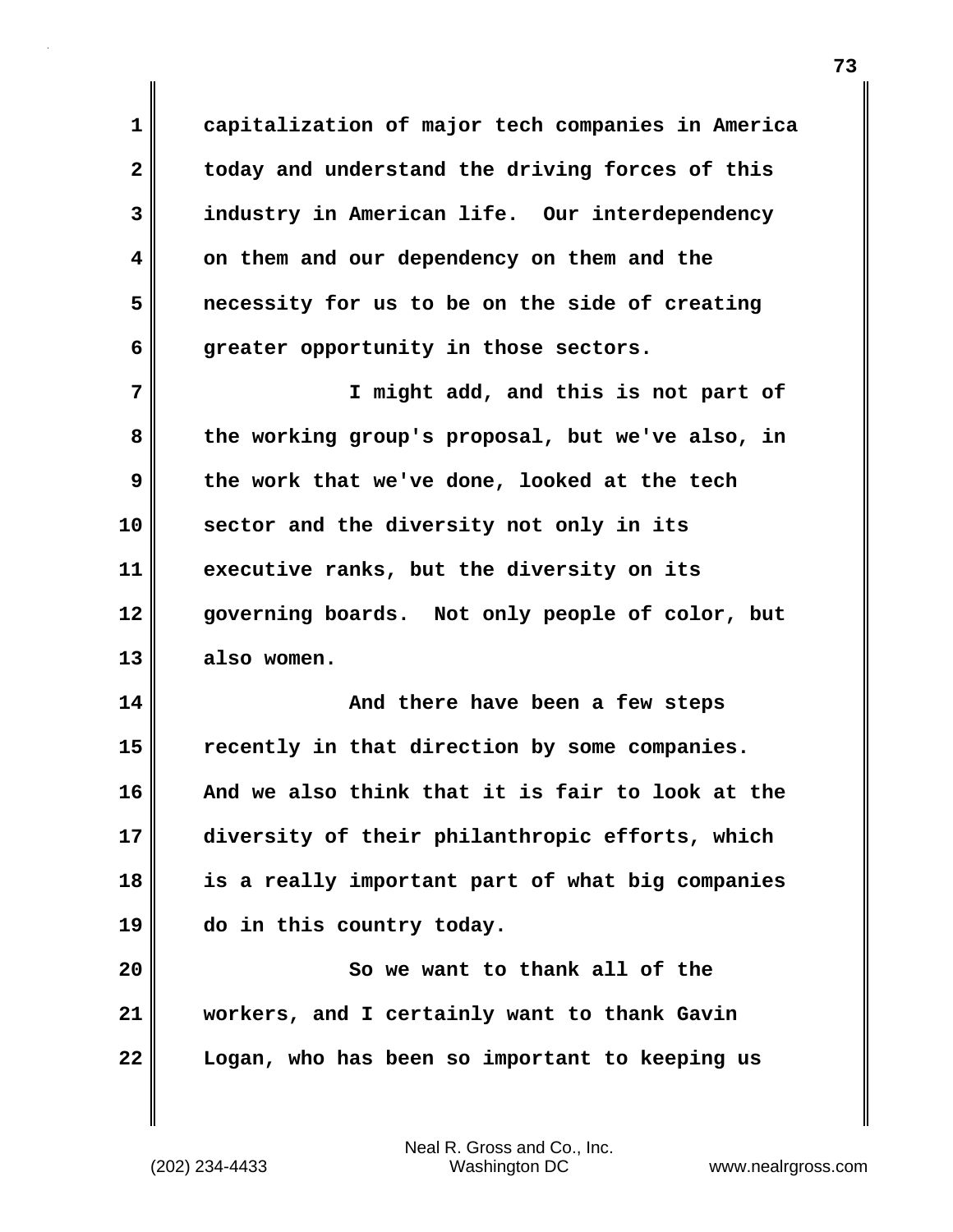**1 all focus, organized, and together, for his 2 tremendous participation. 3 And hopefully you will be impressed 4 with and that our proposal, when you hear about 5 it, will also earn a unanimous consent, because a 6 precedent's been set today. The standard has 7 been set. So, thank you all very much. 8 VICE CHAIR SUTTER: Thank you, Marc, 9 for your comments. I would like to ask the group 10 if we can convene for lunch a little early. It's 11 ten after eleven now. We have lunch, which I 12 want to thank T-Mobile again for your generosity 13 and support for providing us with breakfast and 14 lunch. So, thank you very much to keep 15 everyone's focus on the meeting, not on their 16 stomachs. So, thank you. 17 The food is over there to the right on 18 the table. We would ask that you would stay in 19 this room for the working group that will be -- 20 for whom the food is provided for you. I would 21 ask you to be back here at 12:15. So, we will**

**22 start again at 12:15 and will then begin with**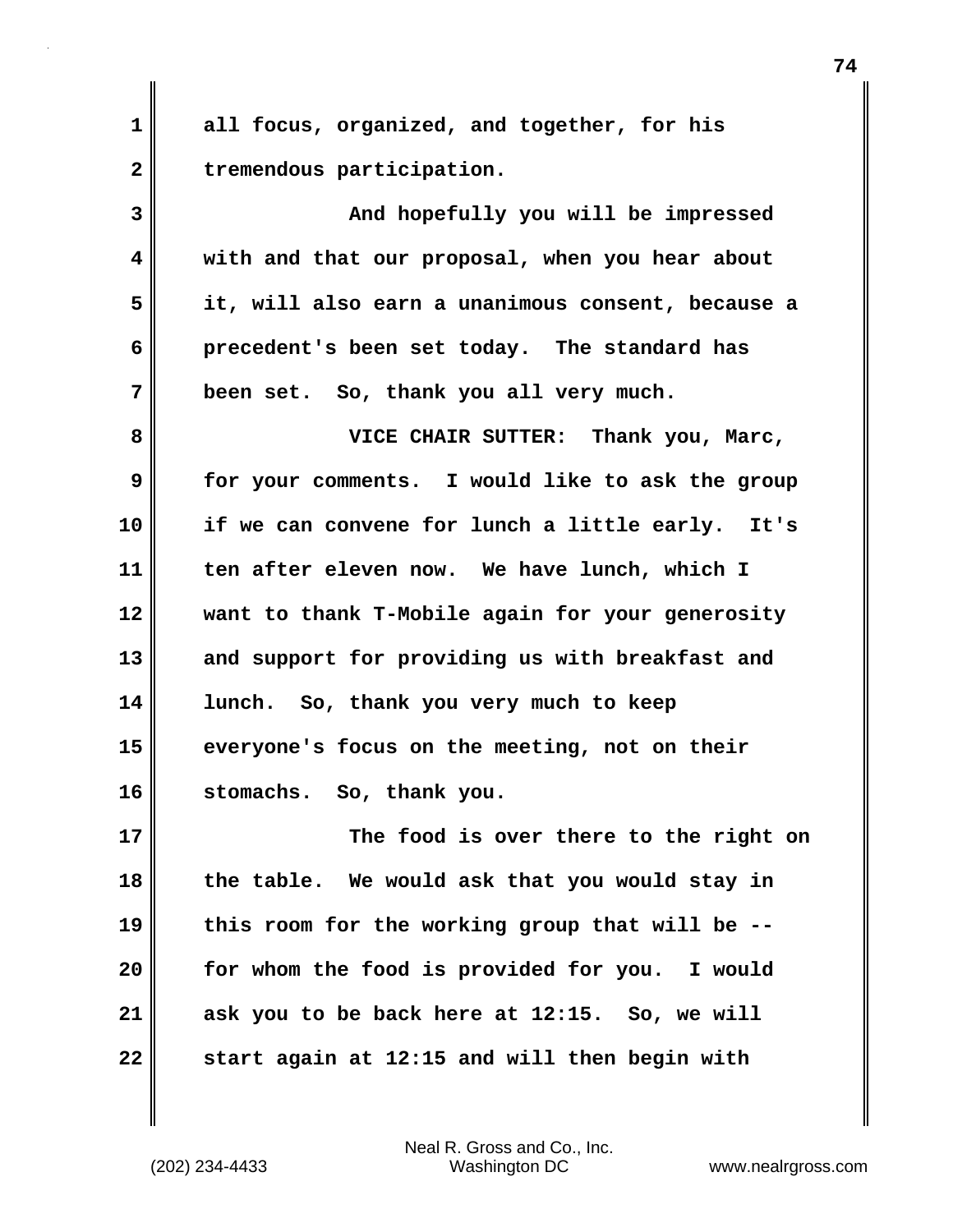**1 Heather and your group's work and proposals. 2** So, we will come back again here at **3 12:15, and thank you all for your participation 4 this morning, and I look forward to good and 5 continued discussion this afternoon. Thank you. 6 (Whereupon, Part 1 of the above-7 entitled matter went off the record at 11:12 a.m. 8 and resumed at 12:18 p.m.) 9 VICE CHAIR SUTTER: Thank you again to 10 T-Mobile. You have made the afternoon session 11 much better. So -- 12 (Applause.) 13 VICE CHAIR SUTTER: You got us through 14 the morning and also the afternoon. So we thank 15 you very, very much for your support and thank 16 you. 17 We're going to continue on in our 18 agenda. And we're going to ask the Digital 19 Empowerment and Inclusion Working Group. And, 20 Heather Gate, would you please share with us your 21 organization and what your group has been doing? 22 MEMBER GATE: Okay. My name is**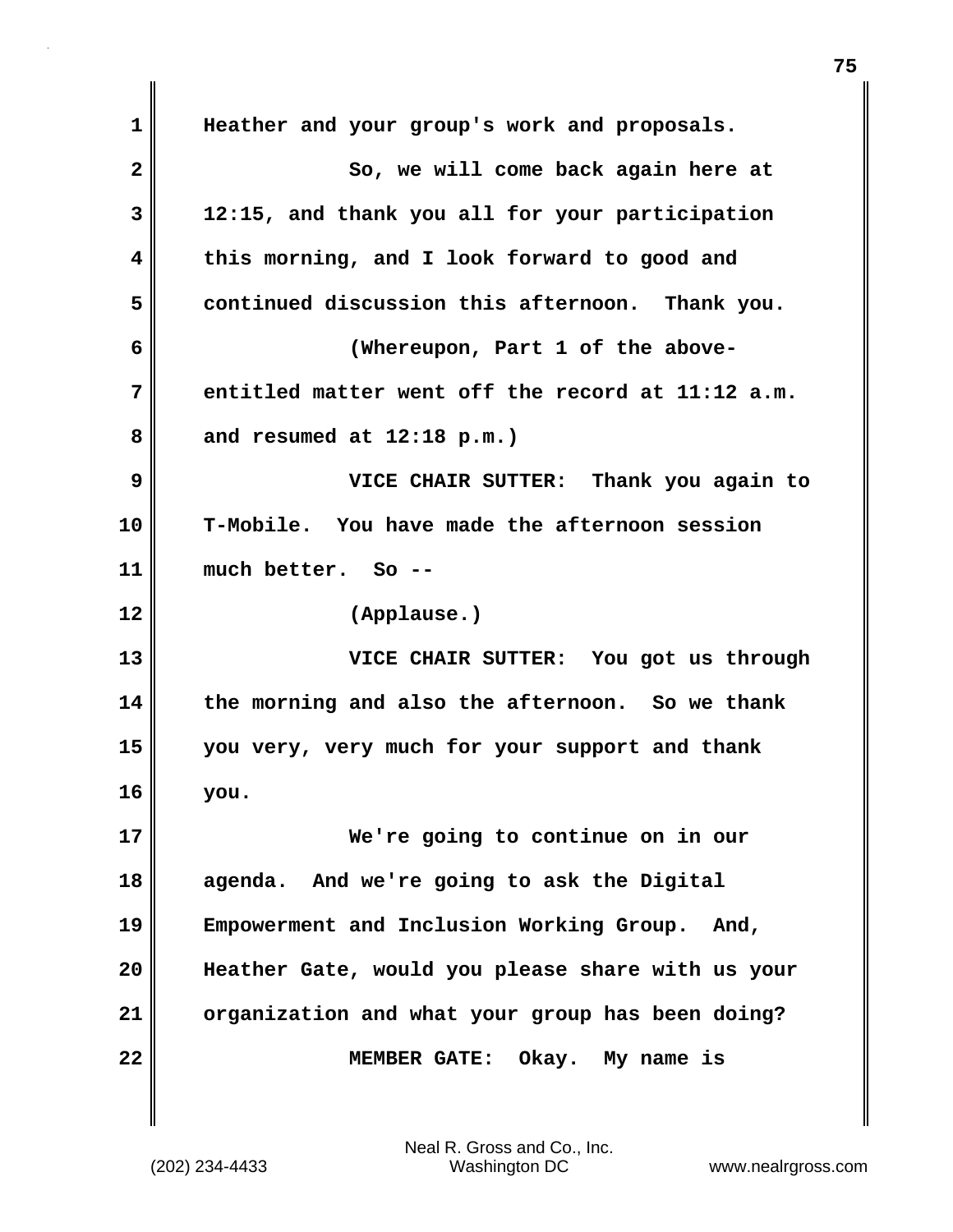**1 Heather Gate, and I'm with Connected Nation. So** 2 thank you, Madam Chair. **3 Good afternoon, committee members, 4 working group members, commission staff, and 5 members of the public. On behalf of the Digital 6 Empowerment and Inclusion Working Group, I would 7 like to thank you for this opportunity to serve** 8 on this working group. **9 During our inaugural meeting on 10 September 27th, we were tasked with two critical 11 objectives aligned with the committee's mission. 12 Our PowerPoint presentation, there you go. 13 Our first objective is to identify new 14 approaches to expanding access to emerging 15 technologies in underserved and underconnected 16 communities. 17 The second objective is to provide 18 recommendations on ways to ensure disadvantaged 19 communities are not denied a wide range of access 20 to opportunities awarded by next generation 21 networks. 22 In pursuant of this objective, the**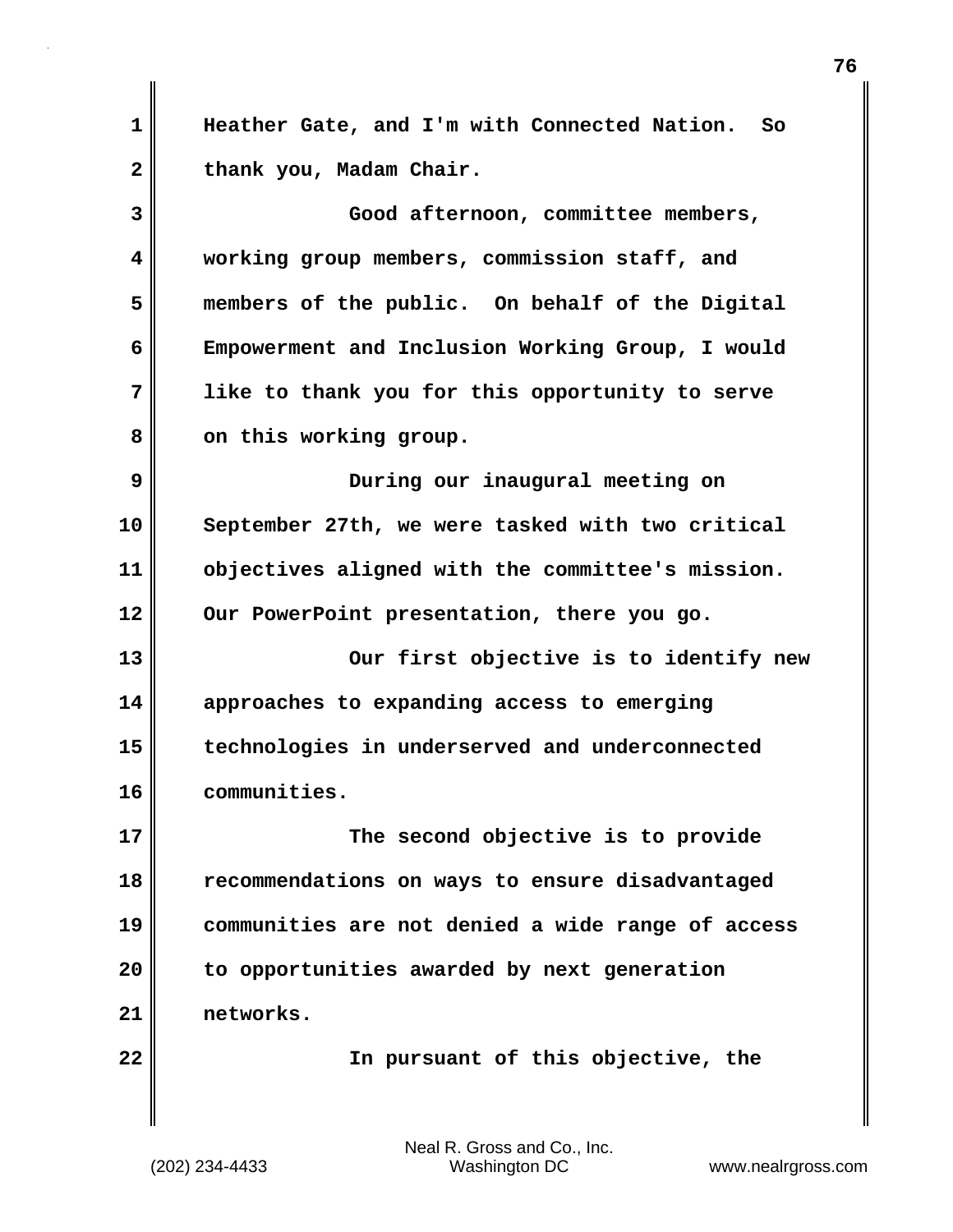**1 committee assembled a wonderful group of thought 2 leaders and subject matter experts who together 3 have more than 100 years of experience 4 championing causes for diverse communities across 5 the country.**

**6 They come from the telecommunications 7 industry, non-profit sector, research. They are 8 from groups that champion for minorities, the 9 LGBT community, low-income communities, women, 10 children, and our workforce.**

**11 More importantly, this group is 12 committed to meeting the objectives that have 13 been placed before us.**

**14 Without further ado, I'd like to 15 welcome the members of the Digital Empowerment 16 and Inclusion Working Group. So just raise your 17 hands if I say your name.**

**18 Is Susan Allen here yet? Susan Allen 19 is with the U.S. Pan Asian American Chamber of 20 Commerce. And she may be joining us later. 21 Laura Berrocal with Charter 22 Communications, Rudy Brioche with Comcast NBC**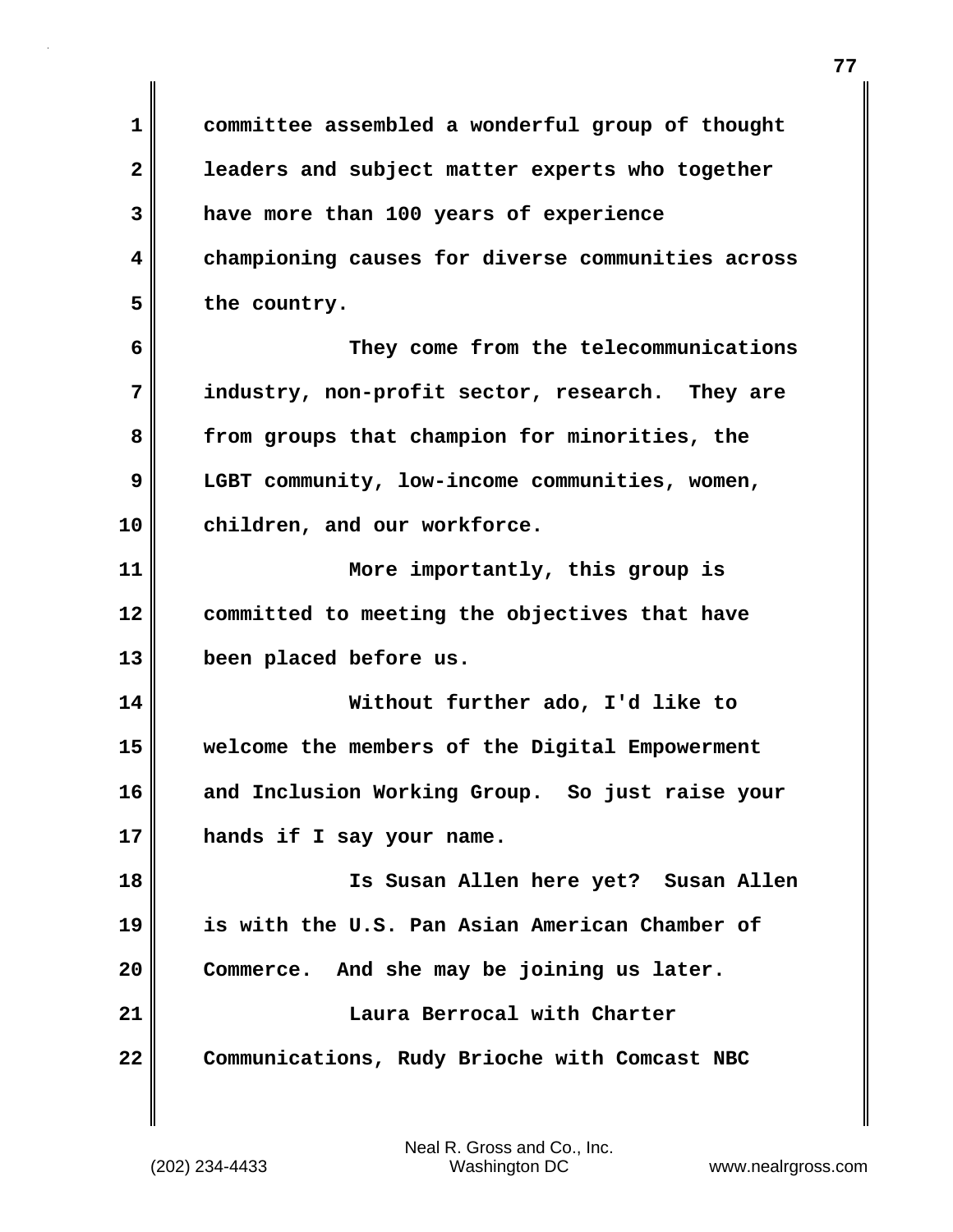**1 Universal, Donna Epps with Verizon, Harin 2 Contractor with SME, Anna Gomez with Wiley Rein 3 Telecommunications, Media and Technology 4 Practice. I don't believe she's with us today. 5 Elizabeth Lindsey with Byte Back, Mario Lopez 6 with Hispanic Leadership Fund. He stepped out. 7 (Laughter.) 8 MEMBER GATE: Shellie Blakeney is our 9 alternate from T-Mobile, and representing Marie 10 Sylla-Dixon from T-Mobile, Dr. Nicol Turner-Lee 11 with Brookings Institute, Chris Wood with the 12 LGBT Technology Partnerships and Institute. 13 On the phone I think we have Fatema 14 Kothari. Are you with us? Fatema is with San 15 Francisco Bay Area Internet Society. 16 And then we have two members that are 17 not present due to previous engagements. And 18 that is Janice Bryant Howroyd with ACT-1 Group 19 and Jenell Trigg with Lerman Senter. 20 Our working group meets on a biweekly 21 basis. And as I stated before, we're committed 22 to working together and offering recommendations**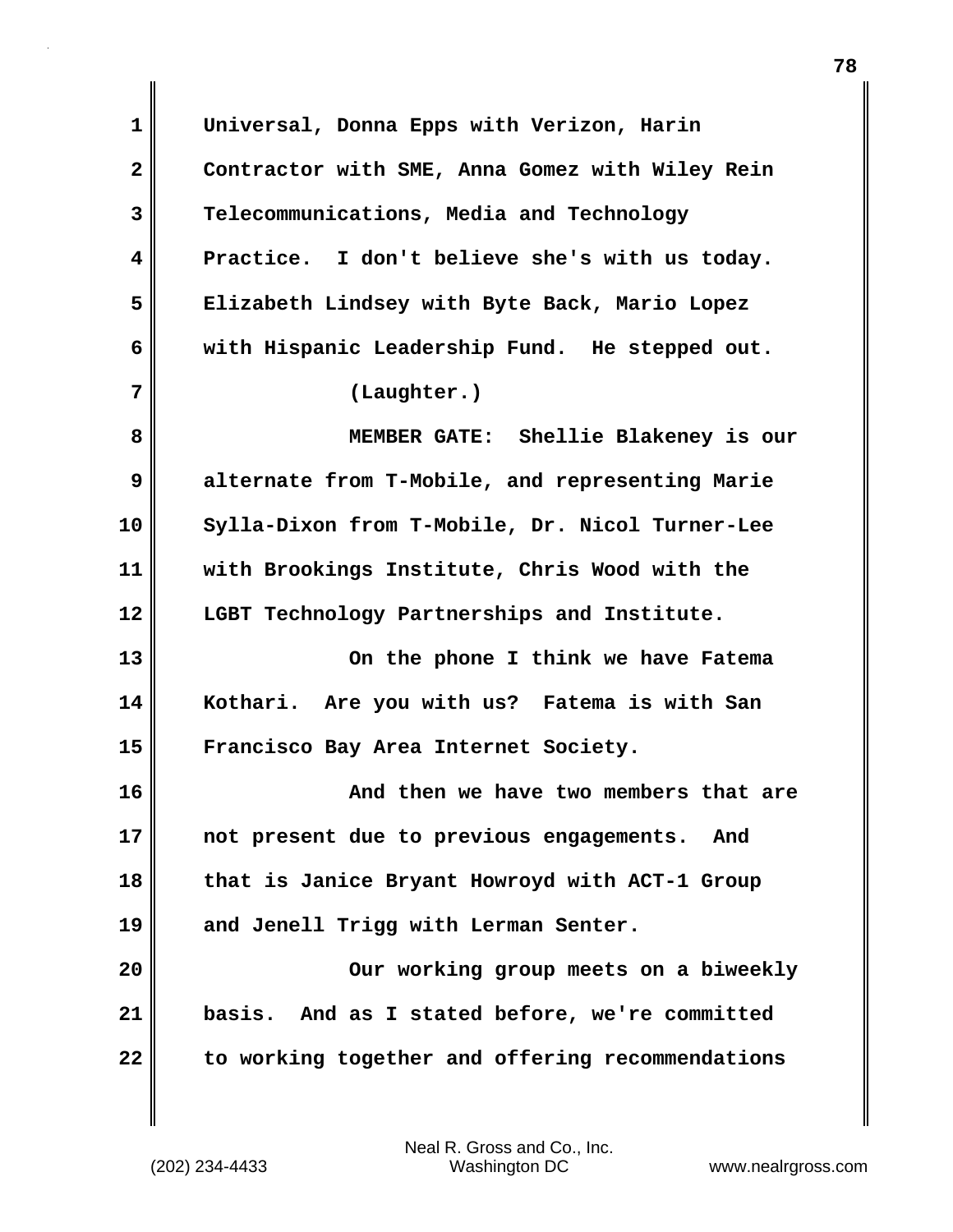**1 to the FCC over the next 18 months.**

| $\overline{\mathbf{2}}$ | So, in order to adequately address the            |
|-------------------------|---------------------------------------------------|
| 3                       | challenges related to the digital divide, we      |
| 4                       | thought it was important to approach our work     |
| 5                       | along three critical spaces that encompass        |
| 6                       | digital divide. That is access, adoption, and     |
| 7                       | use.                                              |
| 8                       | So, accordingly, we've formed three               |
| 9                       | subgroups. The access or the deployment subgroup  |
| 10                      | explores policies connected concerning            |
| 11                      | deployment, availability of broadband networks    |
| 12                      | and technologies to disadvantaged and underserved |
| 13                      | communities.                                      |
| 14                      | While the deployment subgroup explores            |
| 15                      | matters related to broadband networks, the        |
| 16                      | adoption subgroup addresses the human aspect of   |
| 17                      | the digital divide, that is working to help       |
| 18                      | diverse communities overcome barriers to adopting |
| 19                      | new technologies.                                 |
| 20                      | The use and digital readiness subgroup            |
| 21                      | addresses the application aspect of the digital   |
| 22                      | divide challenge for diverse communities.<br>Are  |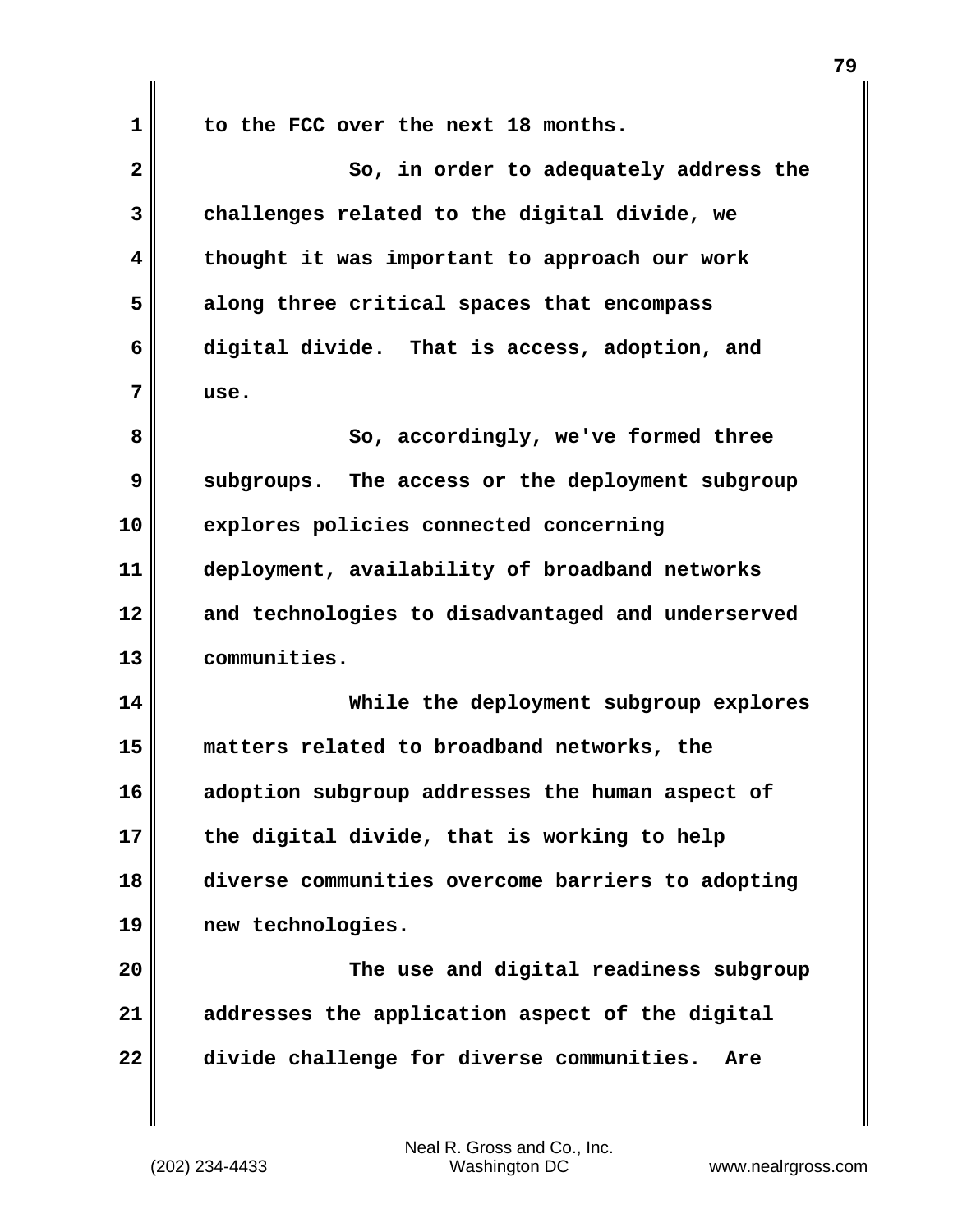| 1  | diverse communities ready to meaningfully adopt   |
|----|---------------------------------------------------|
| 2  | these technologies? And what are the              |
| 3  | implications of this use for the economy and      |
| 4  | quality of life?                                  |
| 5  | Now, Madam Chair and fellow committee             |
| 6  | members, I would like to invite Dr. Turner-Lee,   |
| 7  | our resident data expert, to talk a little about  |
| 8  | the status of the digital divide and to set stage |
| 9  | for our subgroup reports that will follow.        |
| 10 | So, Nicol, would you like to take                 |
| 11 | over?                                             |
| 12 | MEMBER TURNER-LEE: Thank you. Thank               |
| 13 | you, Heather. And thank you to the esteemed       |
| 14 | members of this committee and to the members of   |
| 15 | my subgroup. I appreciate all of you.             |
| 16 | First, let me just pivot and just say             |
| 17 | before I go into this presentation that these     |
| 18 | opinions and the research that I present today    |
| 19 | are my own. And they're based on a body of        |
| 20 | research that is actually existing out there that |
| 21 | most of you have read. But to avoid any type of   |
| 22 | questions around the data and data sources and    |

 $\mathbf{I}$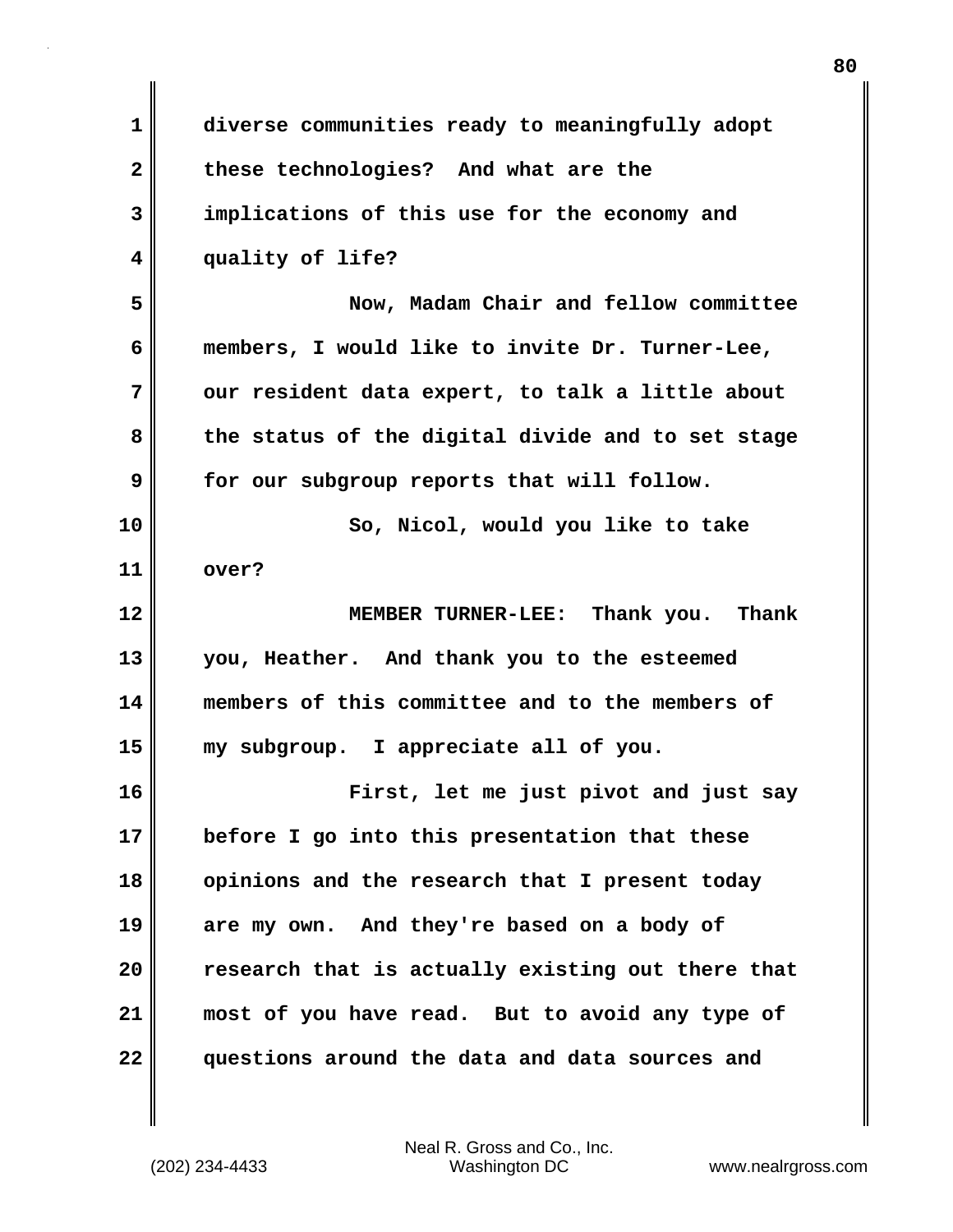**1 interpretation, I want to put that out there. 2** So let me speak a little bit about **3 what Heather sort of indicated has been the goal 4 of our committee, which is what does it mean when 5 we talk about the digital divide. And so our 6 group has spent some time really encroaching 7 upon, in our subgroups, how that gets sort of 8 teased out in terms of policy recommendations. 9** But before we get started, I think **10 it's important for the committee to sort of get a 11 general understanding of how the digital divide 12 has been defined and how it has changed. 13** So many of us know Larry Irving when **14 he put on the table the concept of the digital 15 divide, which at that time was representative of 16 the haves and the have-nots, who had internet 17 access, who didn't have internet access, who had 18 access to a device, who didn't have access to a 19 device. 20 And what I would actually argue, what 21 Larry started has pretty much transformed itself 22 given the emergent and disruptive use of**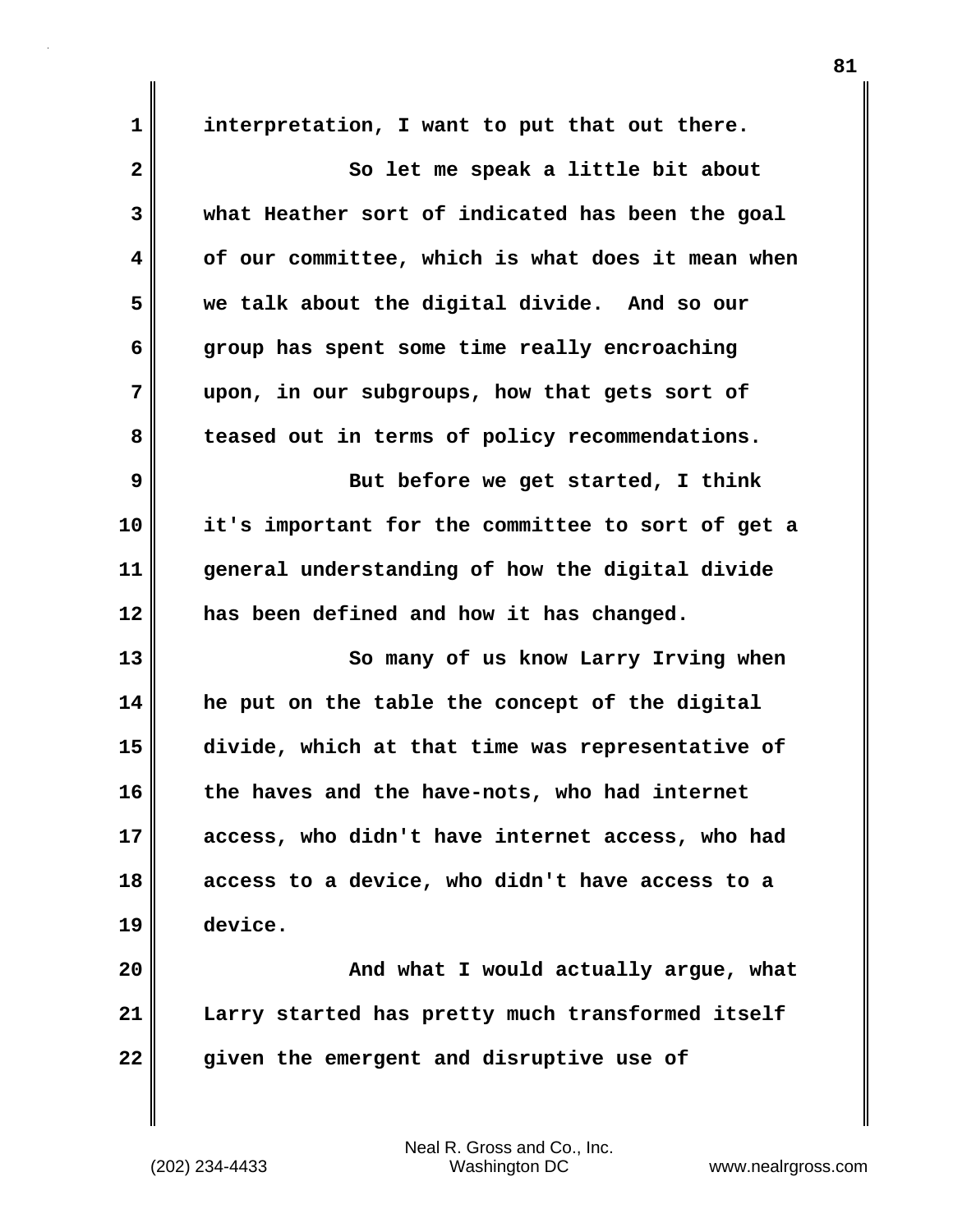| $\mathbf 1$  | technology. And so now the digital divide is      |
|--------------|---------------------------------------------------|
| $\mathbf{2}$ | quickly becoming something that is less binary    |
| 3            | and much more within the context of how we're     |
| 4            | seeing technology grow and evolve.                |
| 5            | And so, as you see in the slide, this             |
| 6            | definition of constraint around binary            |
| 7            | definitions of it may also constrain the solution |
| 8            | to the problem, which I think our committee also  |
| 9            | did quite well.                                   |
| 10           | I also want to put out there, it also             |
| 11           | makes it somewhat difficult when the data is      |
| 12           | somewhat outdated, which is one of the challenges |
| 13           | that we all have. But I think we're going to get  |
| 14           | there in terms of coming to a more robust         |
| 15           | understanding of what digital access means.       |
| 16           | So today the context of digital access            |
| 17           | for underserved groups is within that backdrop of |
| 18           | automation and fast-moving innovation.<br>And     |
| 19           | issues related to infrastructure, jobs, economic  |
| 20           | development, and 21st century service provision   |
| 21           | and delivery are critical elements of closing the |
| 22           | digital divide.                                   |

 $\mathbf{I}$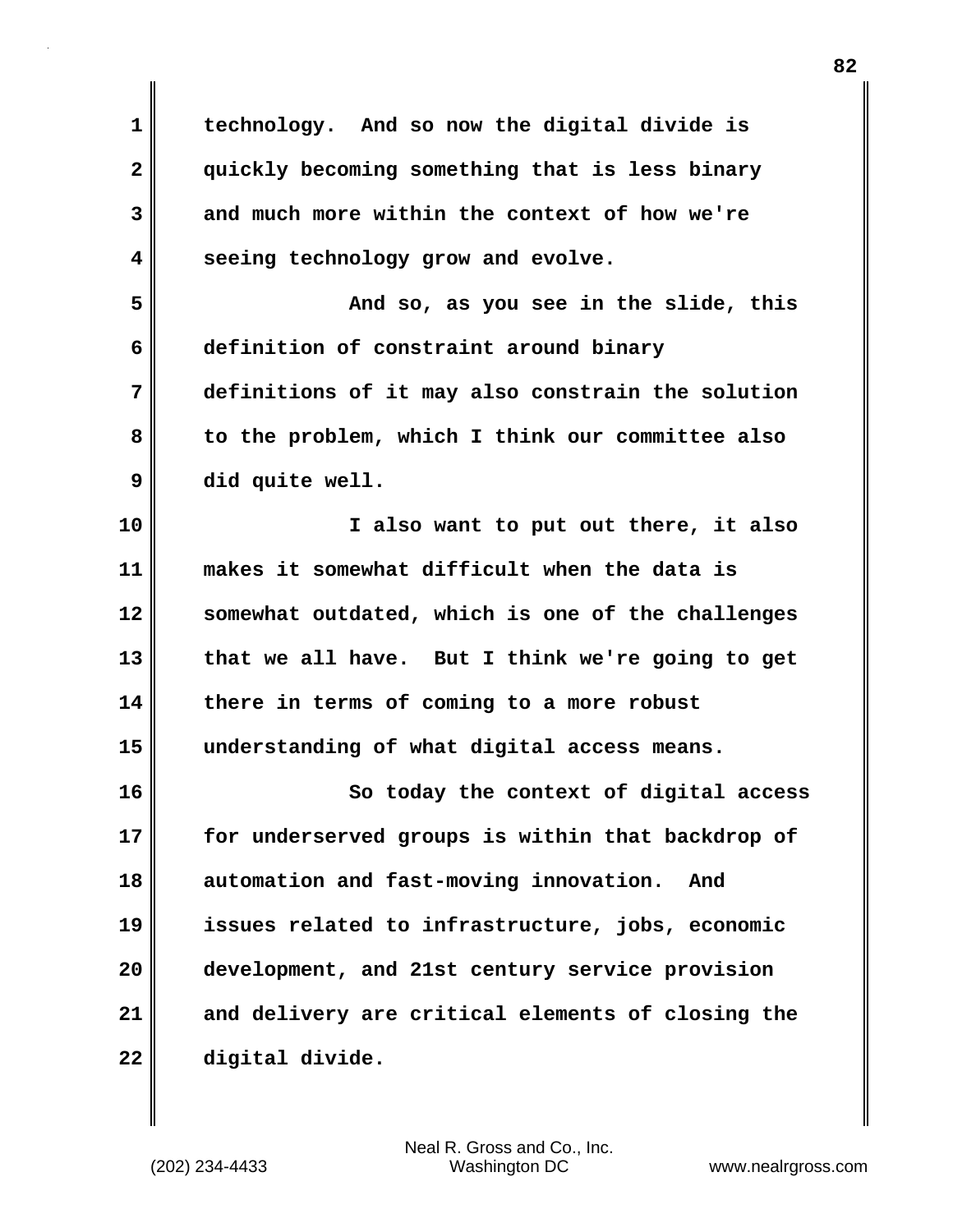| 1                       | And again, that's something that our              |
|-------------------------|---------------------------------------------------|
| $\overline{\mathbf{2}}$ | committee paid a lot of attention to. And it was  |
| 3                       | some of the rationale for why we have those       |
| 4                       | subgroups.                                        |
| 5                       | Let me go to the next slide. And some             |
| 6                       | of you may know this, but I want to just shock    |
| 7                       | you today, because I think it's important for you |
| 8                       | to see this.                                      |
| 9                       | Here is what we know today. The                   |
| 10                      | number of internet users in the United States is  |
| 11                      | increasing. For those of us -- I have my glasses  |
| 12                      | on. Pardon me if you can't see the slide          |
| 13                      | clearly.                                          |
| 14                      | But the slide to my left is basically             |
| 15                      | indicating the trajectory from 2000 to 2018 and   |
| 16                      | where we have seen internet access, which is at   |
| 17                      | approximately 90 percent. So people are getting   |
| 18                      | online.                                           |
| 19                      | When I was at the Joint Center and we             |
| 20                      | did the first national minority broadband         |
| 21                      | adoption study, that number was much lower.       |
| 22                      | Today we're actually seeing that trend increase.  |
|                         |                                                   |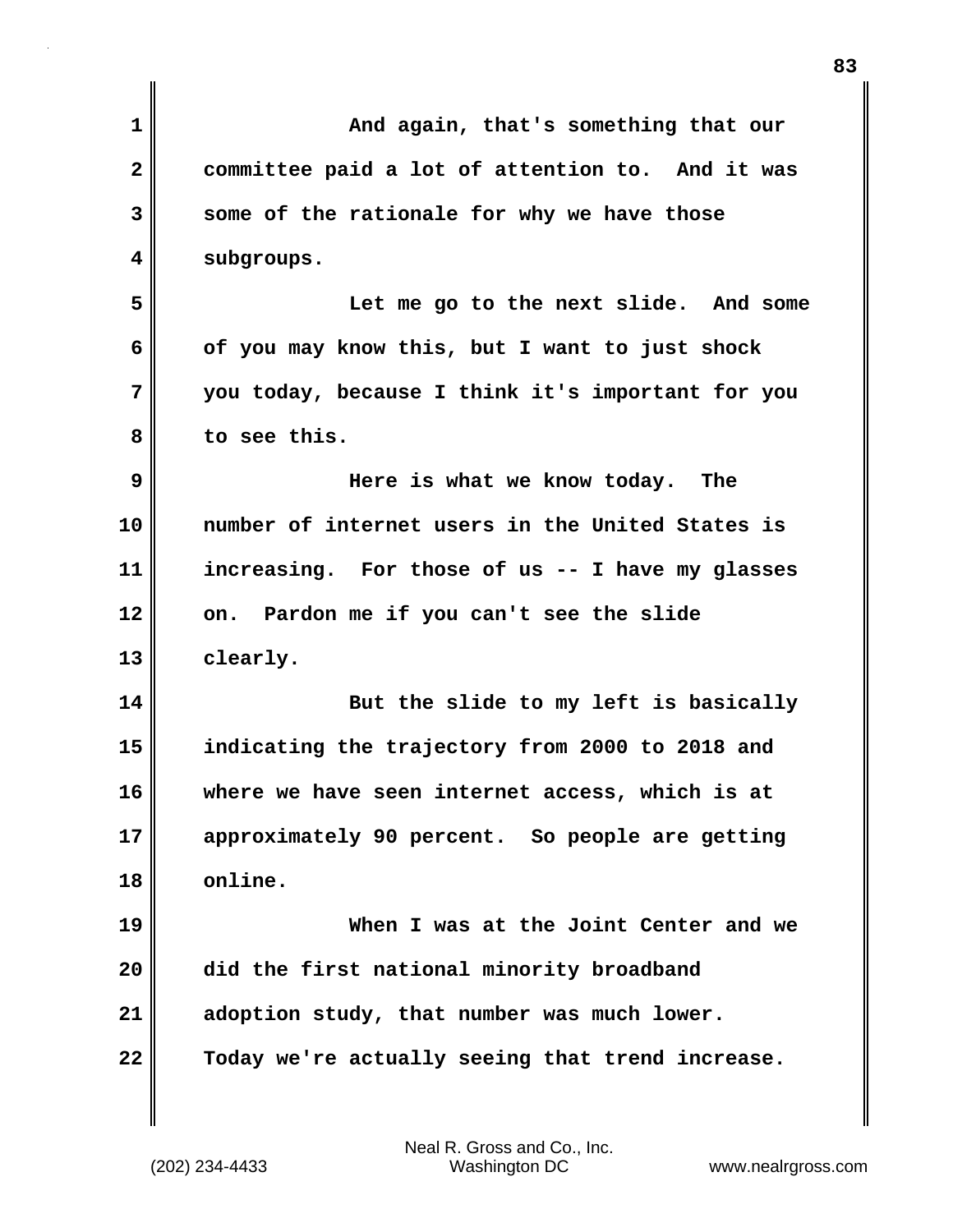**1 And if you look at the slide to my 2 right, that is by race. And so, when you look at 3 the numbers and the lines as they converge, 4 particularly around 2016 to 2018, we're seeing 5 more people of color actually engage the internet 6 in different ways. And that's a good news story 7 for a variety of reasons. 8 Where the distribution becomes 9 unequal, and, Heather, we'll go to the next 10 slide, is when we start to look at particular 11 demographic categories that have negative impacts 12 when you look at internet usage. 13** Older Americans, particularly those **14 over the age of 50, the research has pretty much 15 been settled on the fact that they are 16 significantly lower than the rest of the 17 population when it comes to internet access. And 18 that would be the slide on the left, right? 19 So the older you are, the less likely 20 you are to be online, which in and of itself sets 21 up a quagmire, particularly for aging in place 22 and other benefits that the committee will be**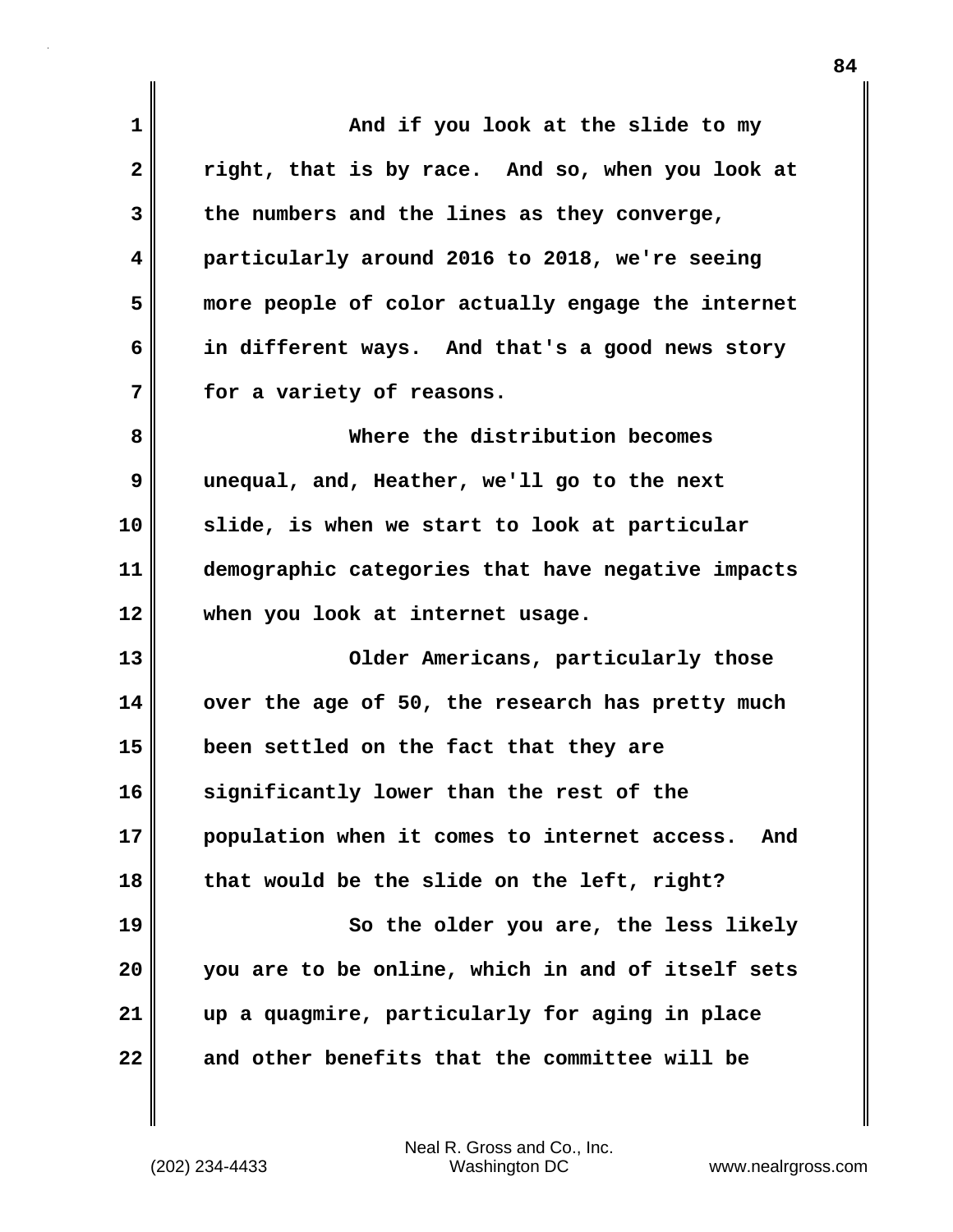**1 looking at.**

| $\overline{\mathbf{2}}$ | If you look at the right side of it,              |
|-------------------------|---------------------------------------------------|
| 3                       | when you look at income, the bottom line, and     |
| 4                       | that's the line that you draw your attention      |
| 5                       | which is blue, are low income people in this      |
| 6                       | country that are not online.                      |
| 7                       | By income categories, those making                |
| 8                       | under 30,000 have severely lower access and are   |
| 9                       | stagnated in their adoption growth. For all of    |
| 10                      | us, that should raise the alarm of concern.       |
| 11                      | When we look at educational                       |
| 12                      | attainment, as well as geographic residence,      |
| 13                      | again, the slide on the left shows educational    |
| 14                      | attainment, again, from 2000 to 2018. This is     |
| 15                      | based on recent Pew data. High school is the      |
| 16                      | blue line.                                        |
| 17                      | So those with less than a high school             |
| 18                      | education are, again, showing some level of       |
| 19                      | increase as a researcher, but now some levels     |
| 20                      | where that is topping off and declining.<br>- So  |
| 21                      | there's something happening there that we have to |
| 22                      | pay attention to.                                 |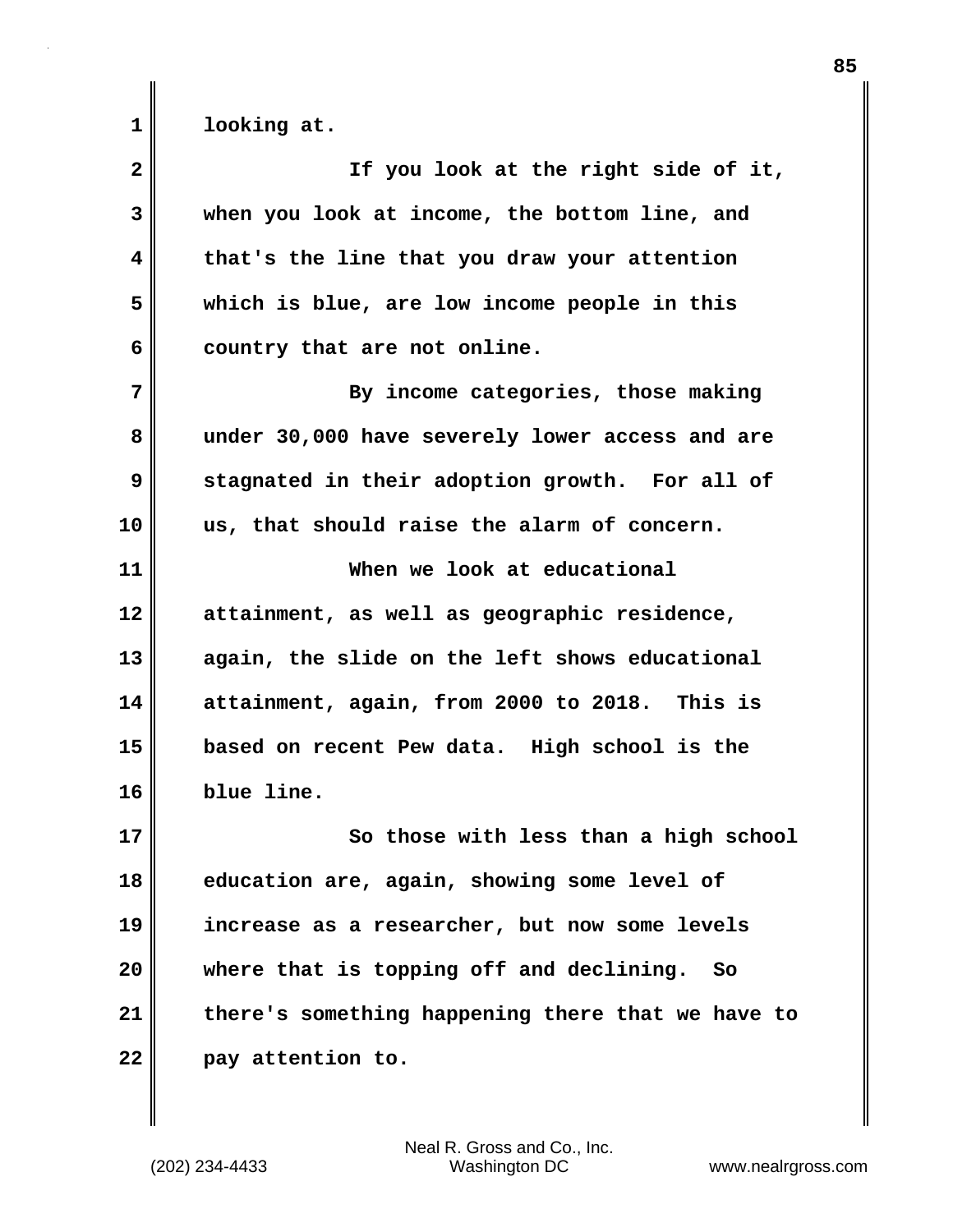| 1            | And obviously, most of us, if you look            |
|--------------|---------------------------------------------------|
| $\mathbf{2}$ | at the slide to the right, know, and that blue    |
| 3            | line represents rural communities, rural          |
| 4            | communities and rural residents are less likely   |
| 5            | to take part in the digital economy.              |
| 6            | Now, without posturing my further                 |
| 7            | interpretation of these findings, what I think    |
| 8            | this indicates for the diversity committee at     |
| 9            | large and our subcommittee specifically is that   |
| 10           | we have work to do when we still look at these    |
| 11           | numbers.                                          |
| 12           | When you compound race, age,                      |
| 13           | education, rural residence, what that's basically |
| 14           | indicating that an African American that lives    |
| 15           | below in the Black Belt or a Latino is less       |
| 16           | likelv to be online. And that is something that   |
| 17           | should be cause for concern as we look at how to  |
| 18           | bridge the digital divide.                        |
| 19           |                                                   |
| 20           | Now, without being so pessimistic,                |
|              | there are opportunities that do exist within the  |
| 21           | digital ecosystem that I think are worth noting.  |

(202) 234-4433 Washington DC www.nealrgross.com Neal R. Gross and Co., Inc.

 $\mathbf{I}$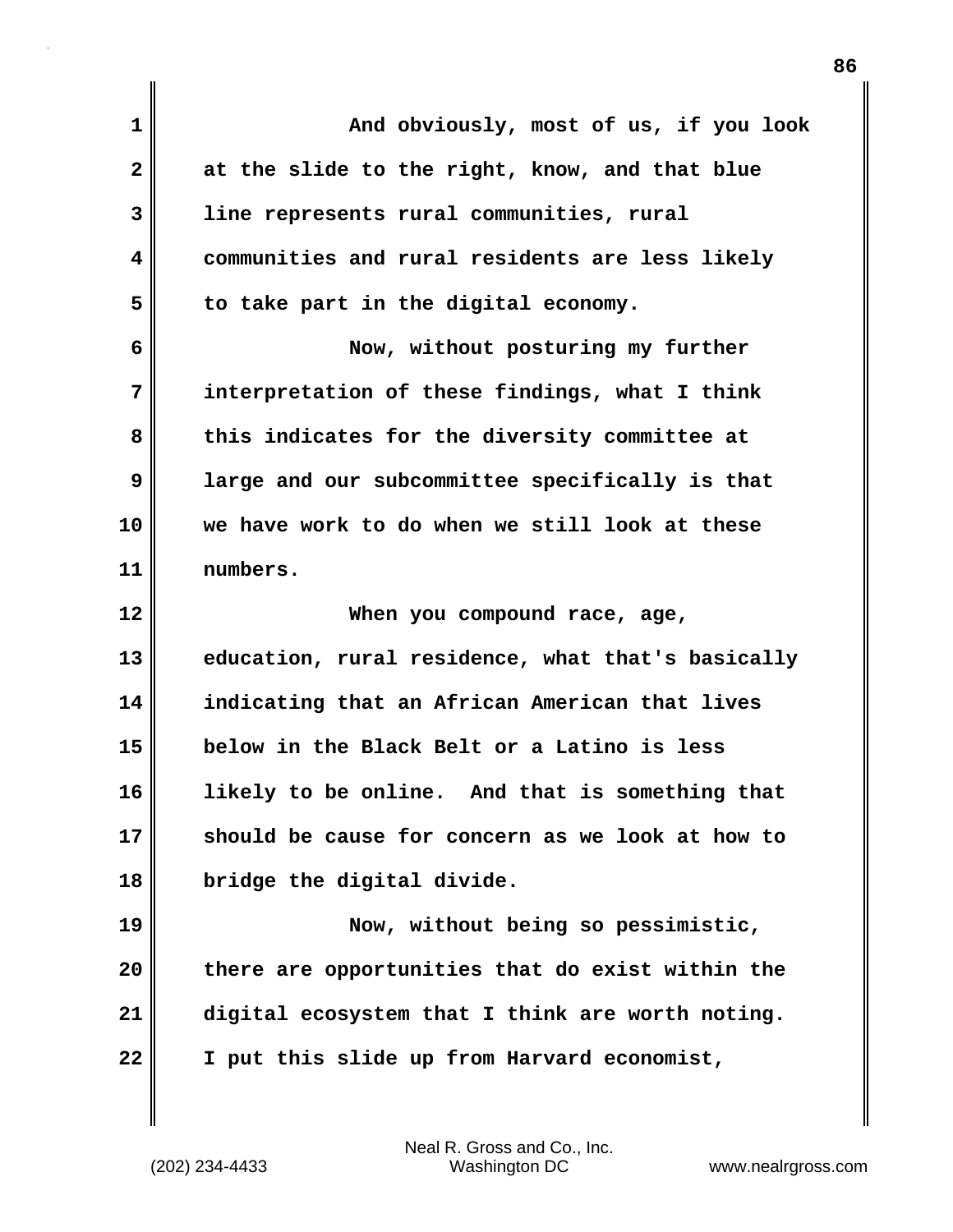**1 Khuong Vu, who talked about the higher level of 2 ICT capital stock per capita in terms of allowing 3 the economy to be much more robust. 4 All of us in this room would not 5 disagree that having access to high-speed 6 advanced information communications technology is 7 certainly a driver for the economy. It creates 8 first for social mobility. It allows us to be 9 more efficient. 10 | CONDERGY And without having deference to one 11 industry or another, what I did want to indicate 12 the rate of mobile data growth is obviously 13 toppling. The last bar on the blue slide in 2019 14 shows an incremental leap in the amount of mobile 15 data that will be available, thus suggesting the 16 movement towards 5G technologies is probably 17 properly situated. 18 On the other side, cable is 19 interestingly enough increasing and advancing 20 their technical architecture. We're actually 21 going to see faster cable speeds.**

**22** Currently, the rate of upload and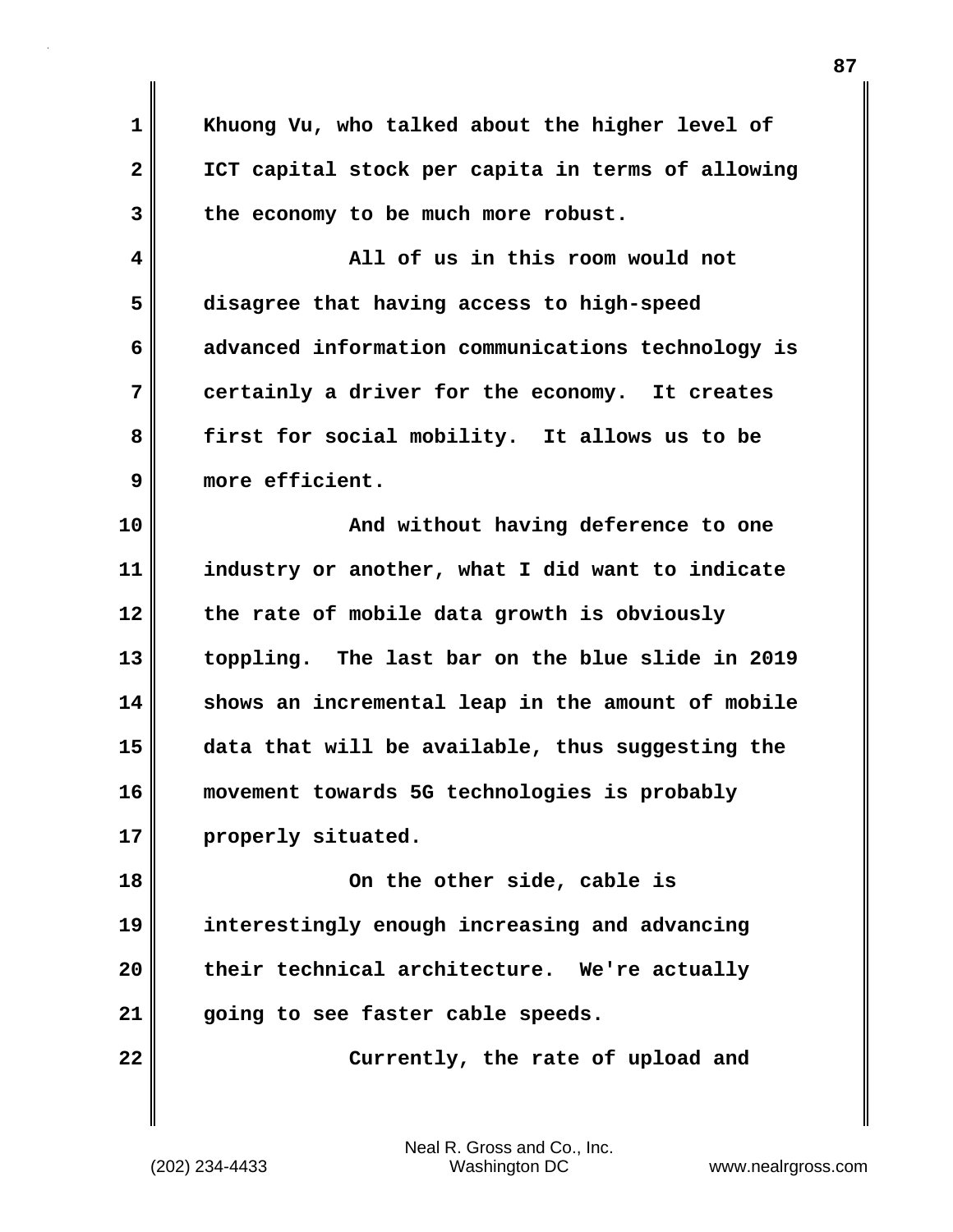**1 download through cable connections is as 2 competitive, if not more competitive, in terms of 3 what users are expecting, in terms of content, 4 and access. So those internet downloads and 5 upload speeds are actually being very competitive** 6 on the wireline side.

**7 And obviously I didn't have enough 8 room on the slide to indicate the other 9 technologies. But you all get my point, that 10 there is something about the deployment of 11 broadband that ties into the general ecosystem of 12 where the digital universe is actually going. 13 Given what I've laid out, however,**

**14 with regards to what the demographic data does 15 show us, the barriers to adoption do still exist. 16 So it doesn't necessarily mean if you build it, 17 they will come.**

**18 Again, much of this is settled. This 19 comes from Maureen Lewis at NTIA's report, 20 Digitally Unconnected in the U.S.: Who's Online 21 and Who's Not. It's the lack of interest in 22 getting connected according to her report.**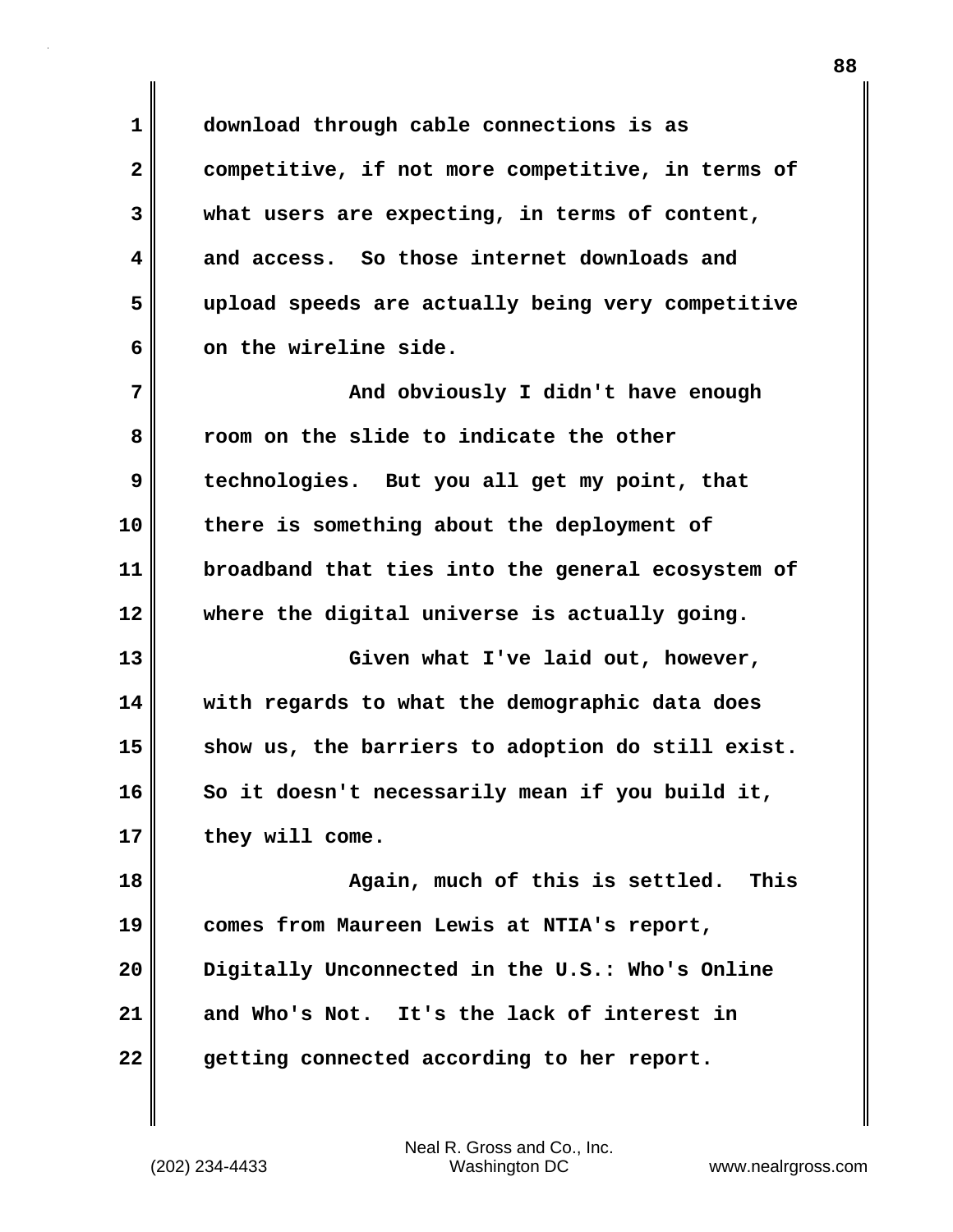| 1            | In 2001, it was 51 percent, and in                |
|--------------|---------------------------------------------------|
| $\mathbf{2}$ | 2015, which was where her data stopped for the    |
| 3            | ACS, it was 55 percent. The cost of broadband     |
| 4            | service, which is interesting, it's actually gone |
| 5            | down a point. It started in 2001 at 25 percent.   |
| 6            | In 2015, it went down to 24 percent.              |
| 7            | And the lack of access to a computer              |
| 8            | or a device, which still remains in single-digit  |
| 9            | numbers, but it's still one of those drivers that |
| 10           | if you don't have it, it makes it much more       |
| 11           | difficult.                                        |
| 12           | These barriers, as I go to the last               |
| 13           | slide in just a moment, are really significant I  |
|              |                                                   |
| 14           | think for the committee in terms of a backdrop,   |
| 15           | the broader committee, because they facilitate    |
| 16           | further digital marginalization. And they make    |
| 17           | people who are already on the margins of society  |
| 18           | further invisible within the context of an        |
| 19           | ecosystem that is supposed to help them solve     |
| 20           | problems versus alienate them, which leads to the |
| 21           | final slide that I will present in terms of       |

 $\mathbf{I}$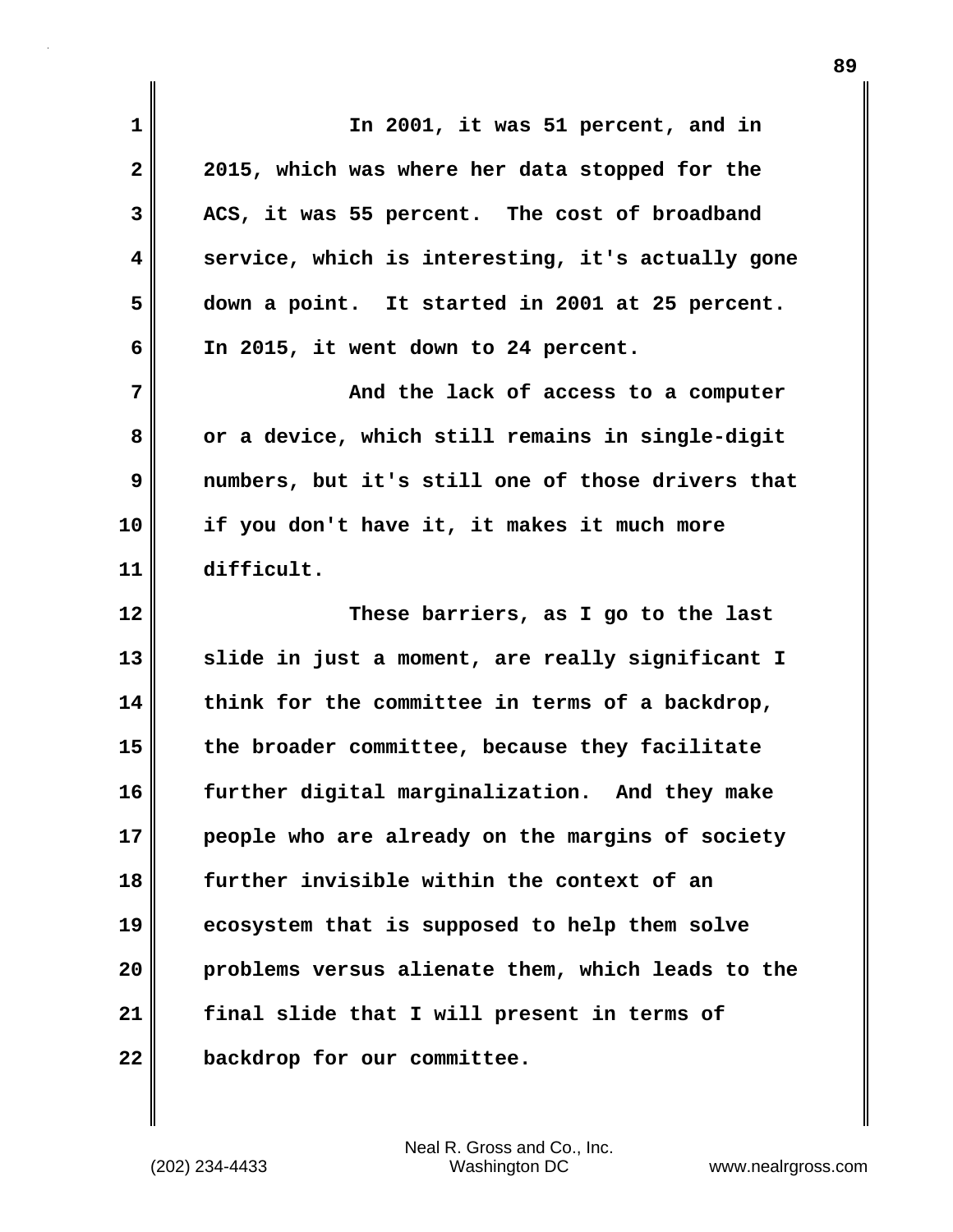| $\mathbf 1$             | And again, a lot of these opinions are            |
|-------------------------|---------------------------------------------------|
| $\overline{\mathbf{2}}$ | my own. You know, the digital economy has sort    |
| 3                       | of shifted from this increased application and    |
| 4                       | use of information to leveraged to solve          |
| 5                       | problems. And so that's a little different.       |
| 6                       | And I'm not going to age myself,                  |
| 7                       | although, I probably will. When I was first in    |
| 8                       | technology, we started out with this great        |
| 9                       | software application called Encarta. We replaced  |
| 10                      | the Encyclopedia Britannica for the Encarta CD,   |
| 11                      | and my house was high cotton as a result of that. |
| 12                      | Everybody wanted to come by.                      |
| 13                      | Today our young people have replaced              |
| 14                      | that with new technology and the internet. And    |
| 15                      | those use cases are actually driving this digital |
| 16                      | marginalization that I actually spoke of.         |
| 17                      | So, if you look at the vertical of                |
| 18                      | education, as Commissioner Rosenworcel said, five |
| 19                      | million households with school-age children lack  |
| 20                      | broadband access. That's a problem.               |
| 21                      | When you look at workforce                        |
| 22                      | development, 78 percent of millennials now use    |
|                         |                                                   |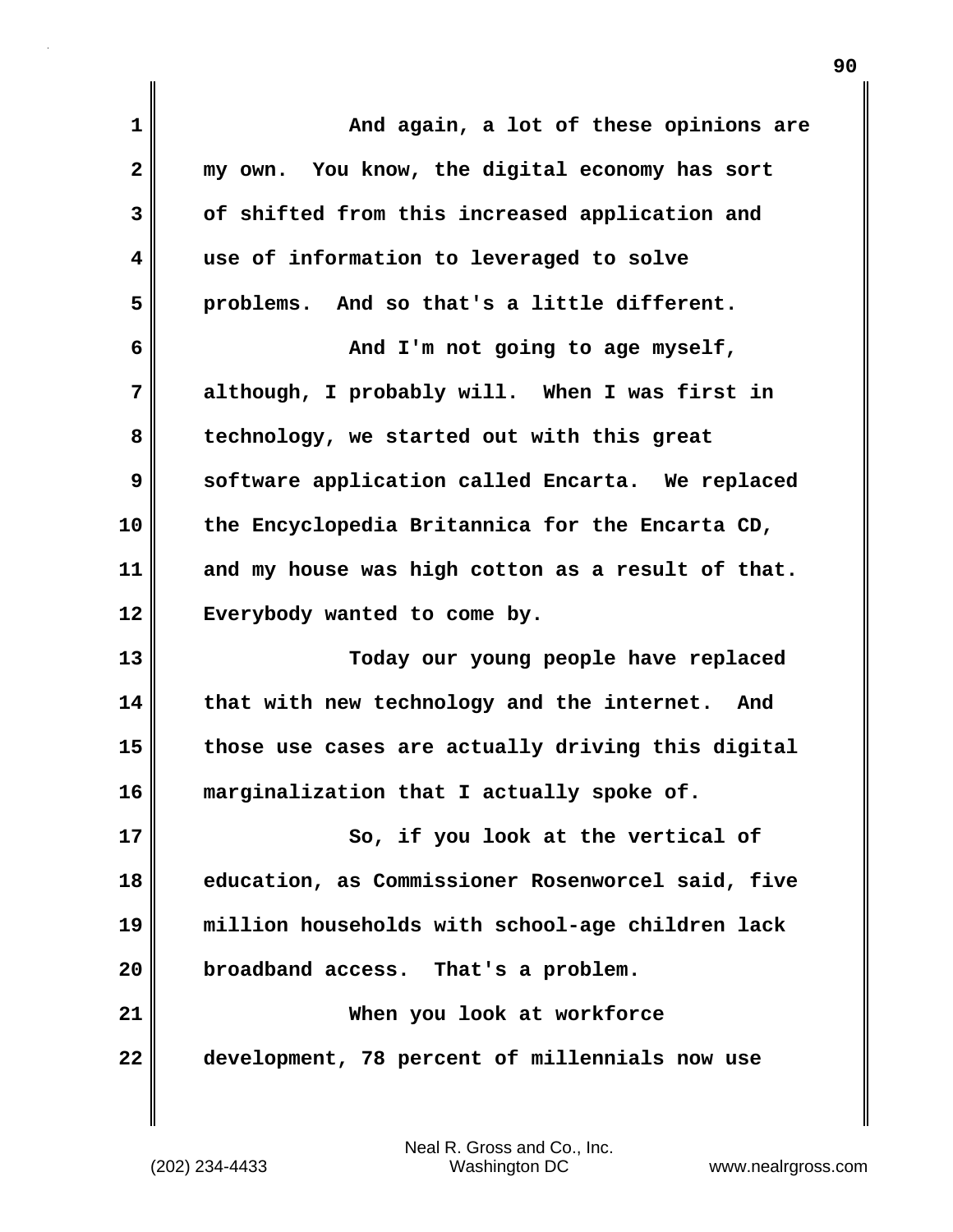**1 the internet to find jobs. Just a few years ago 2 in John Horrigan's report it was 50 percent. 3 That number continues to increase. And baby 4 boomers have now topped out over 57 percent when 5 it comes to using the internet to find work. 6 That's an opportunity.**

**7 When you look at public safety, 8 digital solutions like digital policing, text-to-9 911, improved emergency management communications 10 are driving the effective use of the internet. 11 And finally, social media, 66 percent 12 of Americans in this country use social media to 13 engage in civic or political activities. Just 14 look at what happened last week or this weekend. 15** So all of that stuff compiled actually **16 shows a use case for where the internet is 17 actually moving, again, from a very binary,**

**18 static community that has been driven by who's on 19 and who's not to something whereas people who 20 remain disconnected will potentially suffer the 21 consequence of digital exclusion in a way that 22 automation and future innovations of AI and**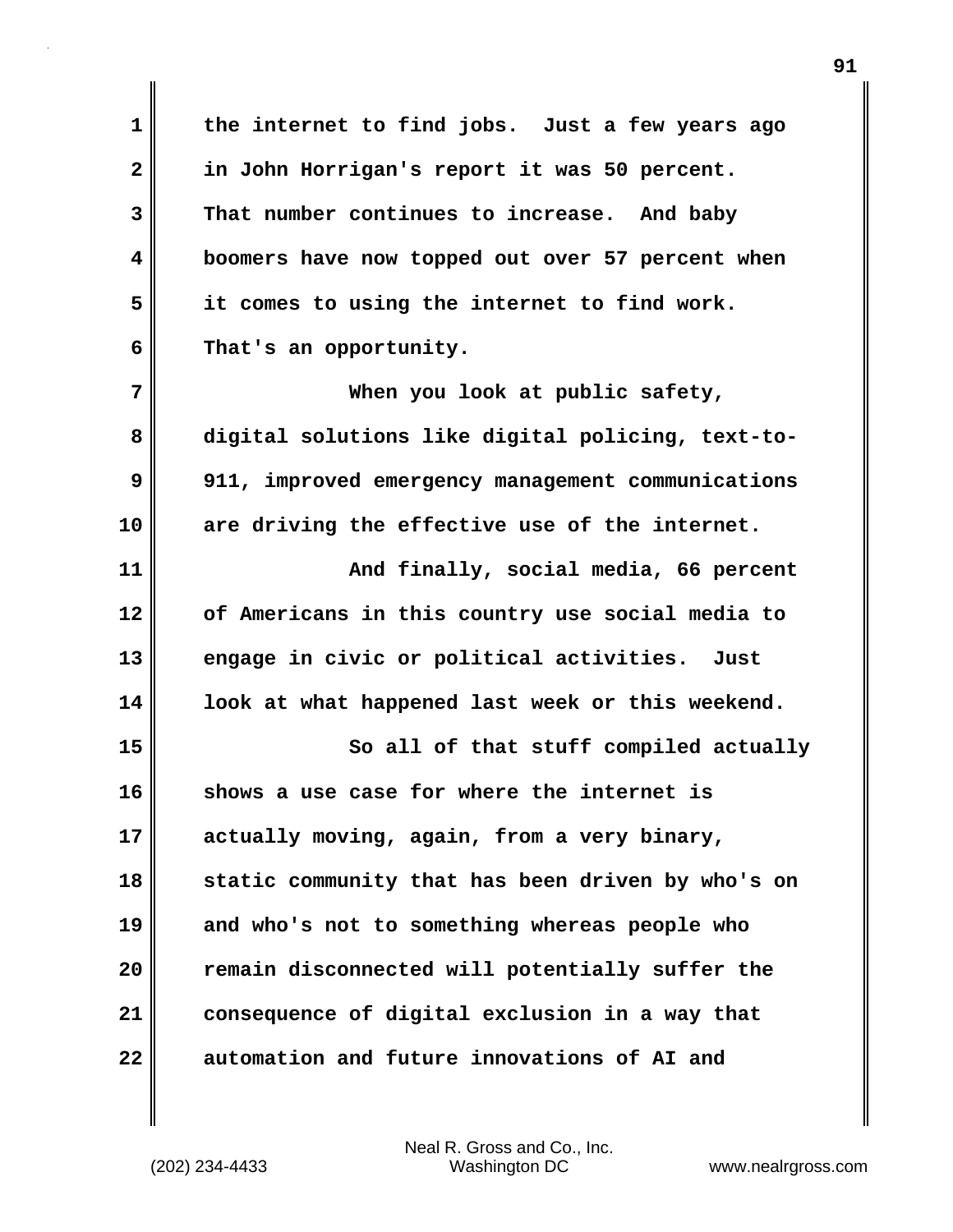**1 machine learning will further alienate them and 2 place them at the margins of this digital 3 conversation.**

**4 So I will leave it at that and pass it 5 back to Heather. But I share that data, because 6 often times we don't remind ourselves what the 7 context and the construct for these digital 8 problems have been and how they can be turned 9 into opportunities for public policy to actually 10 eradicate, eliminate, or reduce the impact to 11 vulnerable populations, particularly those that 12 are diverse.**

**13 MEMBER GATE: Thank you, Nicol. 14 MEMBER TURNER-LEE: Thank you, 15 Heather.**

**16 MEMBER GATE: Thank you again, Nicol. 17 And just to echo what Nicol said, we have work to 18 do. And we recognize the responsibility that we 19 have as more new technologies continue to emerge 20 year after year.**

**21** So now that Nicol has helped us set **22 the stage, I would like to begin our subgroup**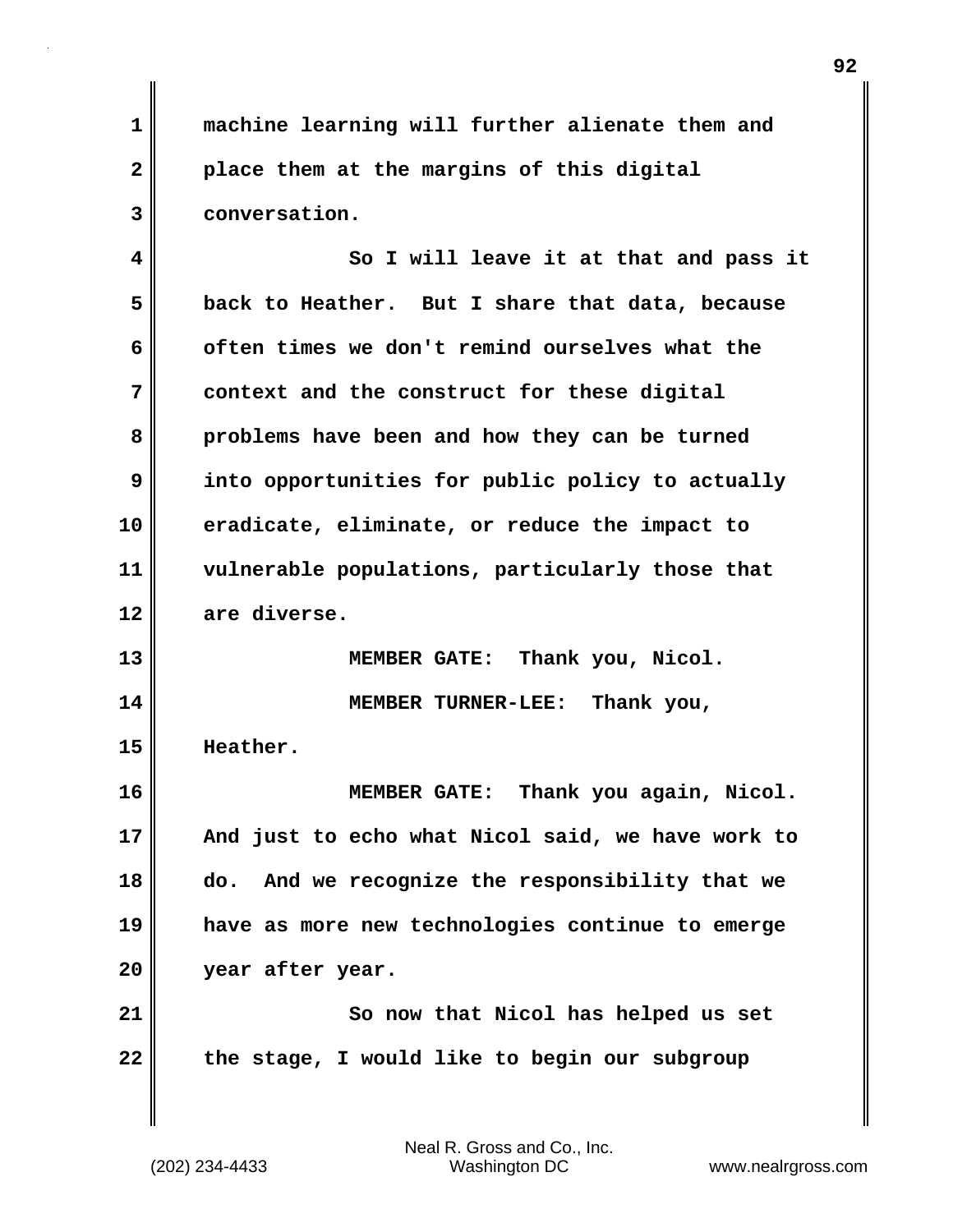**1 presentations. And we're going to begin with the 2 deployment subgroup, which is led by Rudy 3 Brioche. So, Rudy, can you kick us off? 4 MEMBER BRIOCHE: Absolutely. Thank 5 you very much. Really appreciated and enjoyed 6 Nicol's presentation because, like no one else, 7 it really lays out the issues before us. 8 One of the good things is that at 9 least here sitting at the FCC there's no place 10 where we've talked about deployment issues more 11 than at the FCC. Indeed, the Agency is, you 12 know, charged with, you know, that, you know, 13 specific responsibility. 14 In terms of the relative resources 15 that both, you know, the industry, civil society, 16 academics have actually put into it, deployment 17 has been one of the places where we, in fact, 18 have been able to collect a great deal of 19 information. And there's been many advances. 20** But yet, despite these advances over **21 the many years, it's just not enough, because 22 that digital divide that Nicol references still**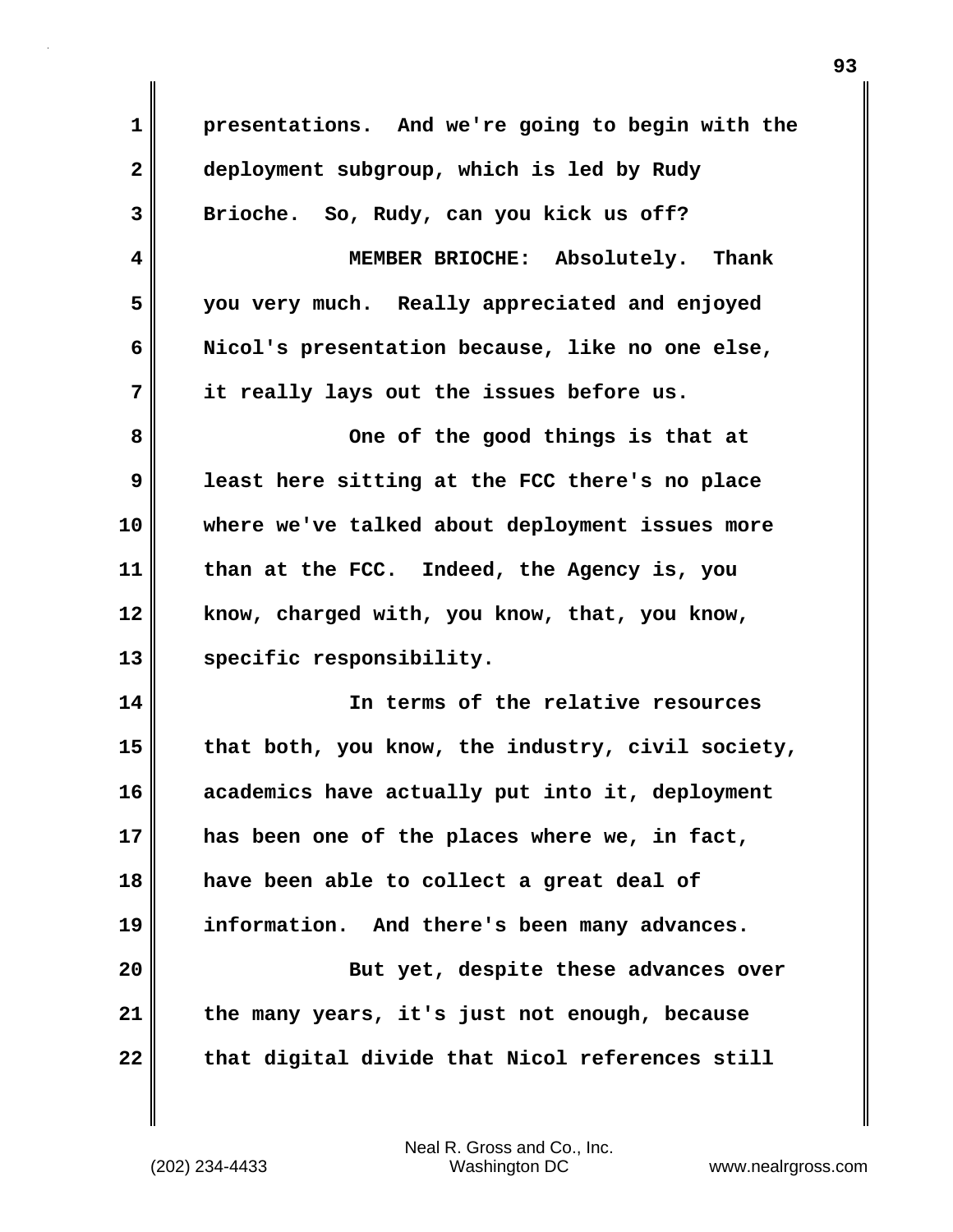**1 exists. It's having its impact.**

| $\overline{\mathbf{2}}$ | So this has been a very robust                    |
|-------------------------|---------------------------------------------------|
| 3                       | subgroup, a lot of conversation. Although I am    |
| 4                       | the chair, along with my co-chair, Donna Epps     |
| 5                       | from Verizon, this has been a working group where |
| 6                       | there's been no shortage of conversation,         |
| 7                       | comments, and perspectives, which has been very   |
| 8                       | healthy, because we understand that these are     |
| 9                       | very thorny and very difficult issues and very    |
| 10                      | challenging issues.                               |
| 11                      | So deployment has been one of the                 |
| 12                      | spaces where we've had a lot of input. There is   |
| 13                      | a lot that's been happening there.                |
| 14                      | And the question is how do we not                 |
| 15                      | necessarily repeat what has been done before.     |
| 16                      | How do we not repeat what the FCC is currently    |
| 17                      | reviewing as well? And how do we not compete      |
| 18                      | with areas where, in fact, you know, whether it's |
| 19                      | at Brookings or it's at other centers, where some |
| 20                      | of these issues are being tackled?                |
| 21                      | So we thought that it was important               |
| 22                      | first for us to lay out the many issues that are  |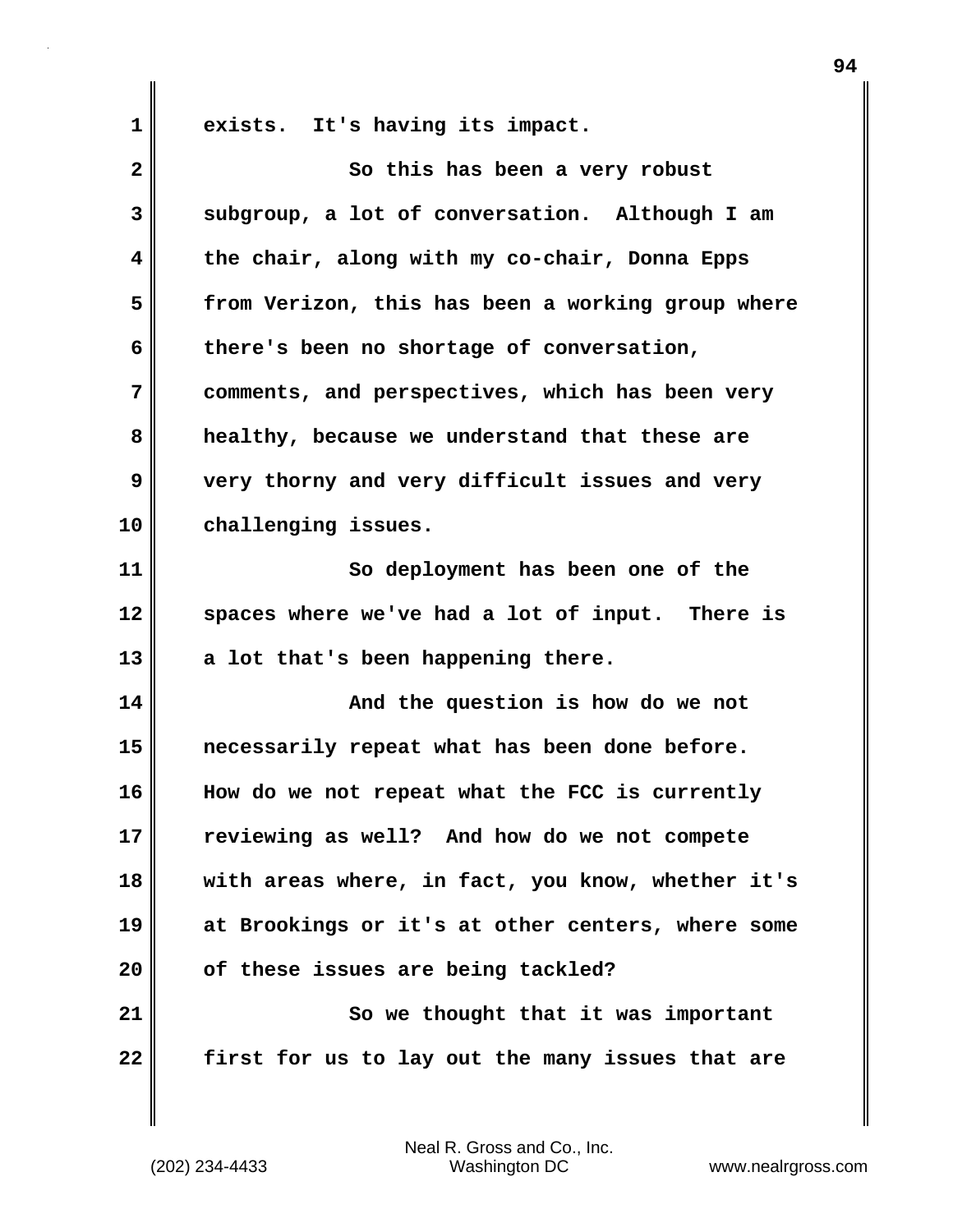**1 impacting deployment of broadband and various 2 advanced technologies and see where we could 3 actually add some type of value. 4 And based on the actual layout of the 5 people who were there from, you know, Susan 6 Allen, who isn't here, Jenell and others -- 7 MS. ALLEN: I'm here. 8 MEMBER BRIOCHE: You're here? Great. 9 Fabulous. Perfect timing, perfect timing. 10 It's been very helpful for us to get 11 that cross range of perspectives for us to be 12 able to come up with at least identifying what 13 are the areas that we're going to tackle. 14** So just the effort of getting to how **15 are we going to add some type of, you know, value 16 to what is really, which is already an area 17 that's been quite discussed heavily has been, you 18 know, part of the significant effort we've put 19 forth thus far. 20 So let me at least highlight the areas 21 that we've identified, the three areas that we've 22 identified that we're going to focus in terms of**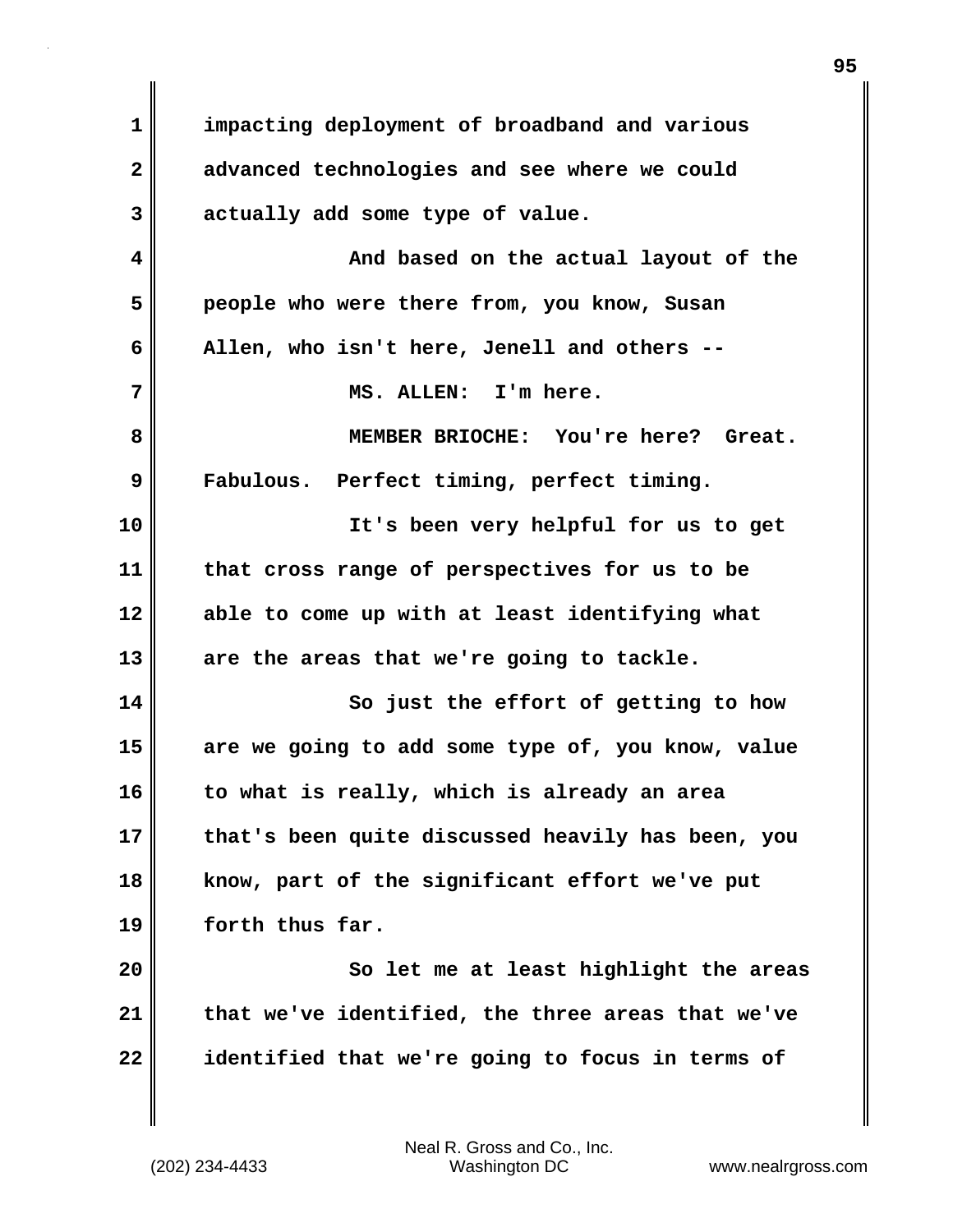1 the scope of the working group.

| $\overline{\mathbf{2}}$ | The first workstream is to examine,               |
|-------------------------|---------------------------------------------------|
| 3                       | you know, infrastructure policy barriers to a     |
| 4                       | nationwide deployment. This is the classic        |
| 5                       | problem of how do you get broadband networks and  |
| 6                       | advanced technologies to diverse communities.     |
| 7                       | And we specifically state diverse                 |
| 8                       | communities because we're looking at the full     |
| 9                       | range, underserved communities, communities where |
| 10                      | not served at all.                                |
| 11                      | And the charge of the diversity                   |
| 12                      | committee is to ensure that we're closing that    |
| 13                      | digital divide. And that digital divide is        |
| 14                      | defined in many different ways, whether it's by   |
| 15                      | class, it's by race, or it's even by region.      |
| 16                      | So we want to embrace it in a much                |
| 17                      | more holistic sense. But at the same time, the    |
| 18                      | specific work product itself is going to be quite |
| 19                      | specific because there's a lot to handle in this  |
| 20                      | space of deployment.                              |
| 21                      | The second is examining opportunities             |
| 22                      | for broadband deployment and participation in the |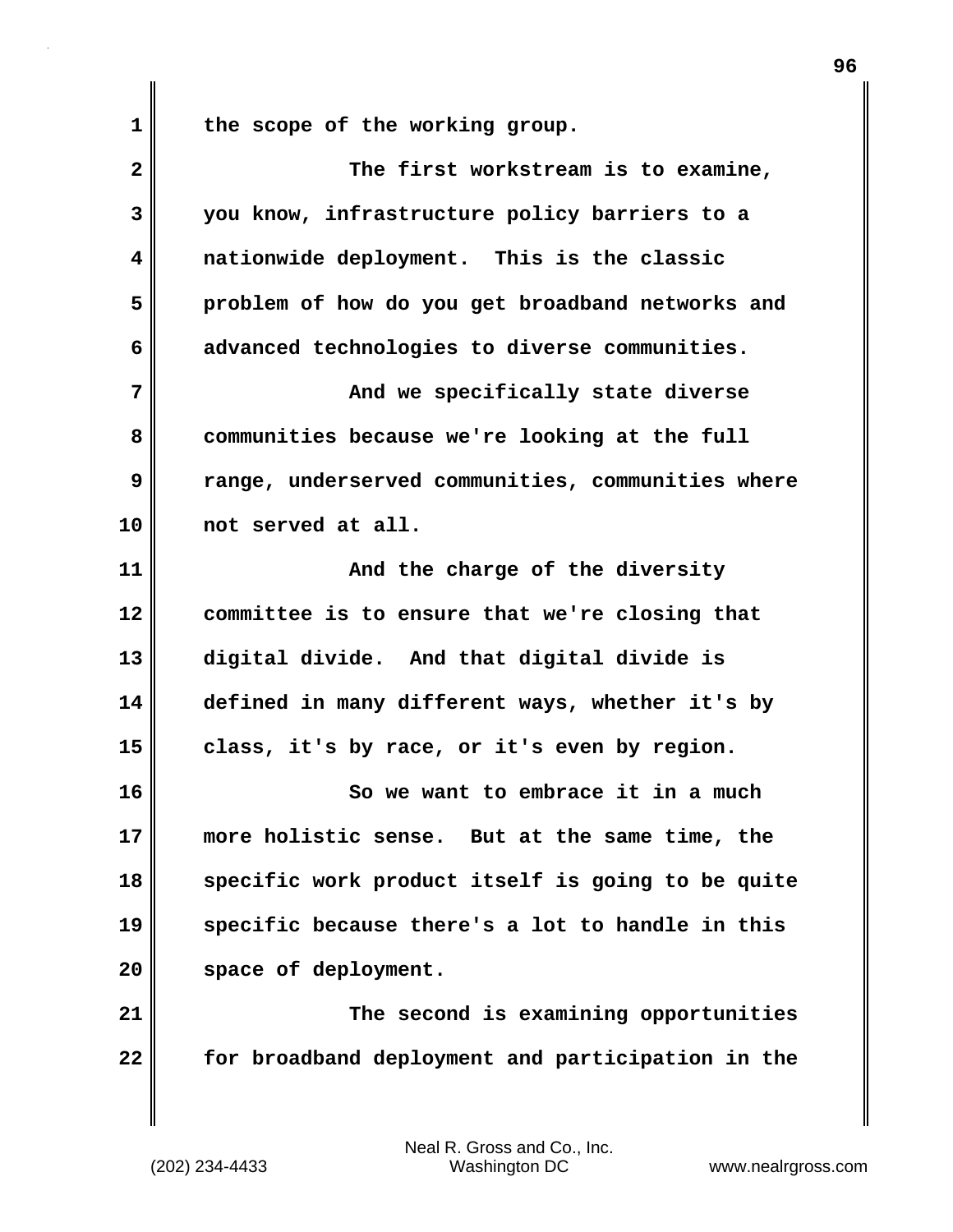**1 digital economy. And this concept ties in with** 2 this view of digital equity. **3 It's an area that we're actually going 4 to dig in more deeply, because we generally have 5 a good understanding of where certain broadband 6 services end and others begin and how you 7 identify that gap. 8** But equality is a much broader **9 concept. Equality is a concept of broad 10 distribution of resources, distribution of 11 opportunity, distribution of benefits. And as a 12 result, you have this, you know, misallocation of 13 resources as well. 14 How do we embrace that term in a much 15 more holistic way in order for us to get beyond 16 not just the digital divide itself, but to ensure 17 that all communities, people have access, use, 18 and are able to take the advantages of the 19 digital economy in a similar way? 20 And the very last is more specific 21 than the prior two, and that is how do we help 22 facilitate economic growth and entrepreneurial**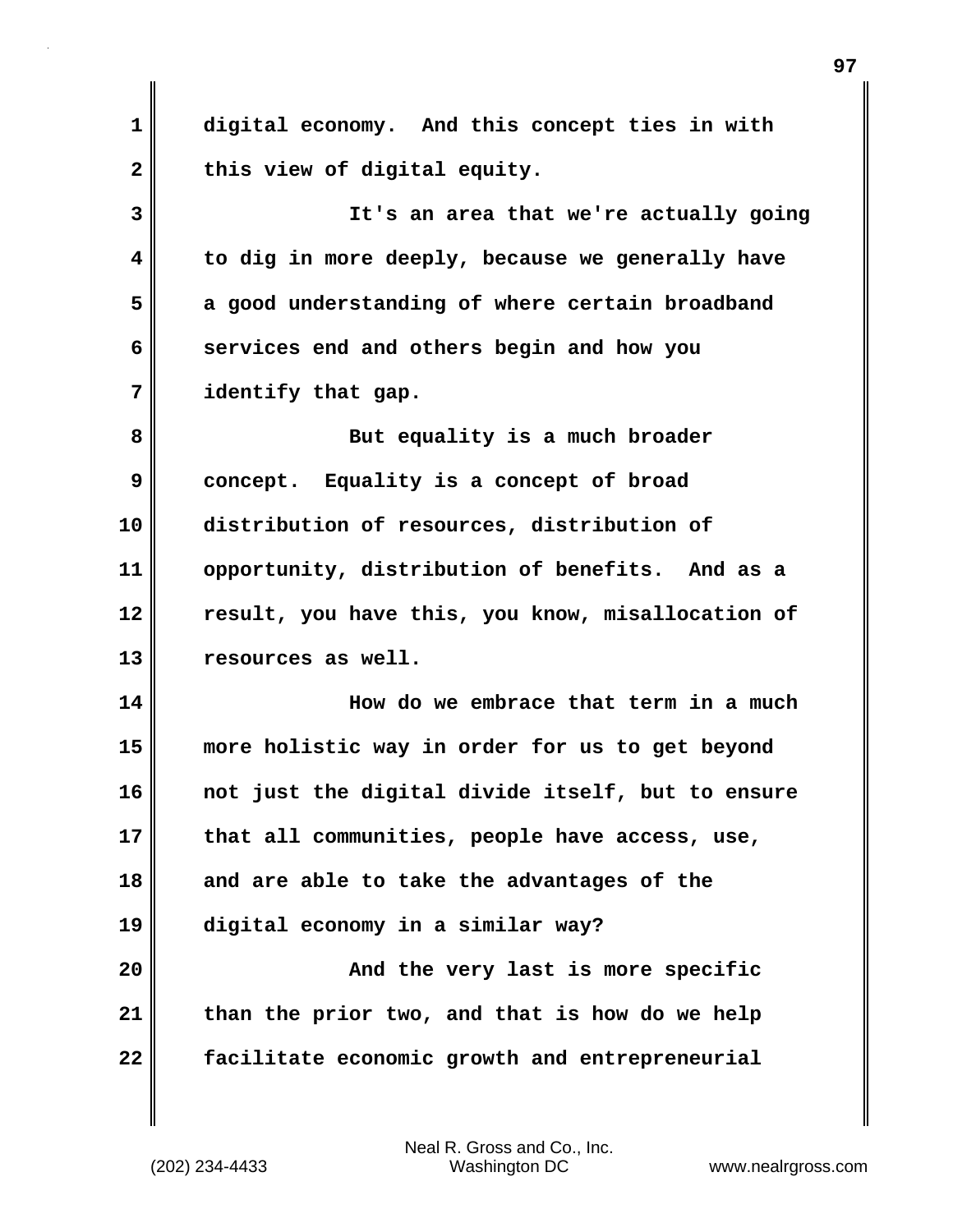**1 participation in the digital economy.**

| $\overline{\mathbf{2}}$ | And this is an area, again, where the             |
|-------------------------|---------------------------------------------------|
| 3                       | FCC has a strong track record. It has the         |
| 4                       | infrastructure in place for us to able to reach   |
| 5                       | out to, you know, certain entrepreneurs who may   |
| 6                       | or may not have adequate access to these economic |
| 7                       | opportunities and that, where we can actually     |
| 8                       | deliver a very concrete and very specific         |
| 9                       | proposal.                                         |
| 10                      | So that's the overall makeup of the               |
| 11                      | subgroup. The issues themselves are broad. In     |
| 12                      | many ways, they're overlapping. But we think      |
| 13                      | that with focusing on specific key projects we'll |
| 14                      | be able to at least provide value in each.        |
| 15                      | But let's start with probably the                 |
| 16                      | biggest bucket. And this is a bucket where we     |
| 17                      | add a lot of issues into it. So the actual        |
| 18                      | workstream itself is one that is under formation. |
| 19                      | And that is the digital equities bucket.          |
| 20                      | There we're attempting to identify, to            |
| 21                      | promote digital equity in deployment availability |
| 22                      | of broadband network and technologies in the      |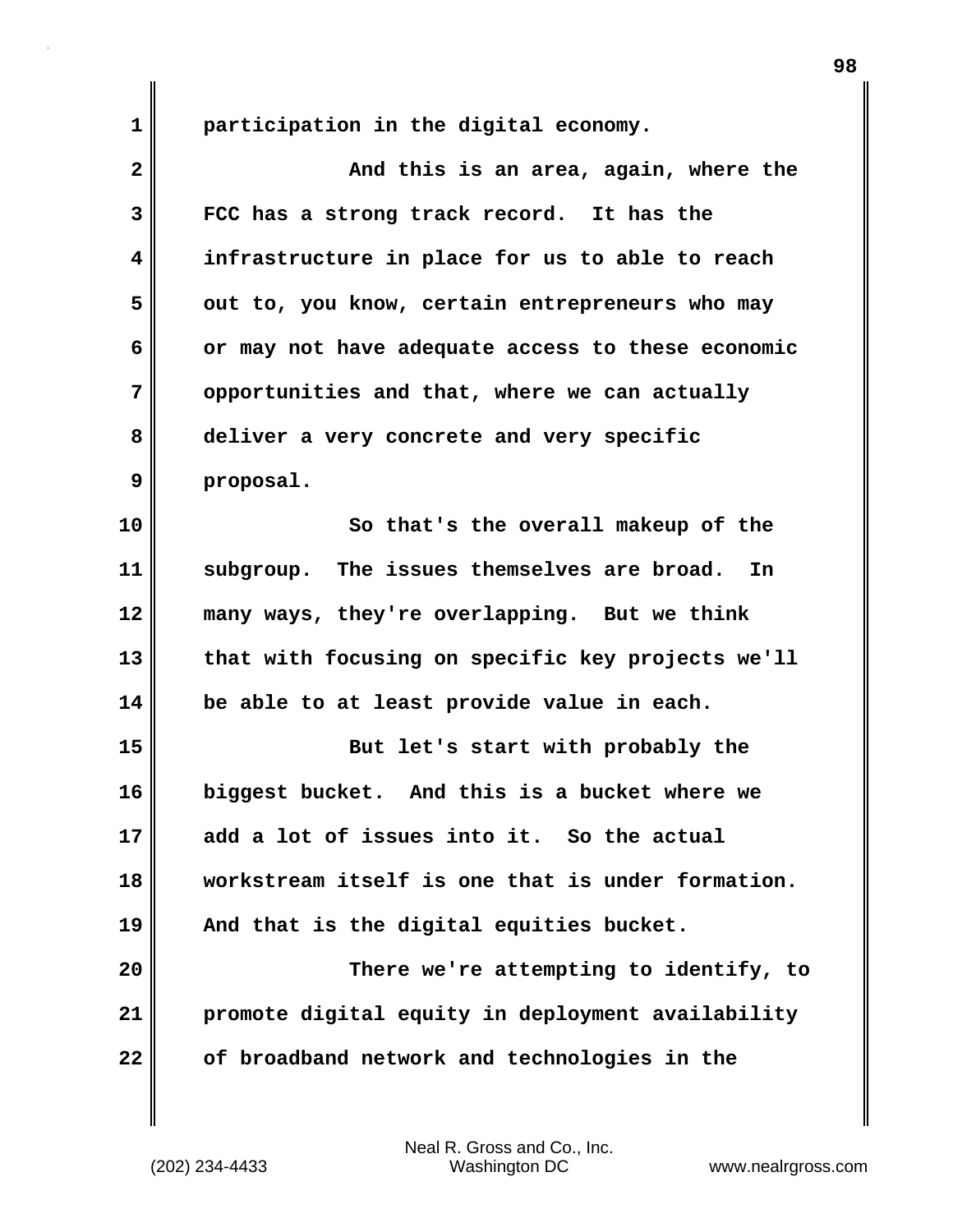**1 digital age.**

| The first task is really to help us               |
|---------------------------------------------------|
| define exactly what do we mean by digital equity. |
| We're quite sure that Nicol will be able to write |
| at least, you know, a master's thesis on the      |
| issue for us. But we're going to actually try to  |
| define it in a way that can really help advance   |
| the mission of the FCC. So, at the end of the     |
| day, we had to come up with recommendations that  |
| make sense for the Commission itself.             |
| So that will be the first task that we            |
| take on is helping to define it in a way in which |
| we can hopefully, you know, next steps as far as  |
| next, you know, iterations of this committee to   |
| at least look into further. But we hope to, the   |
| goal is to help to at least, you know, set the    |
| stage for that.                                   |
| What are the best opportunities to                |
| identify and to address the nature of the scope   |
| of systemic problems? What is -- you know, in     |
| this particular area, there are many examples,    |
| many anecdotes.                                   |
|                                                   |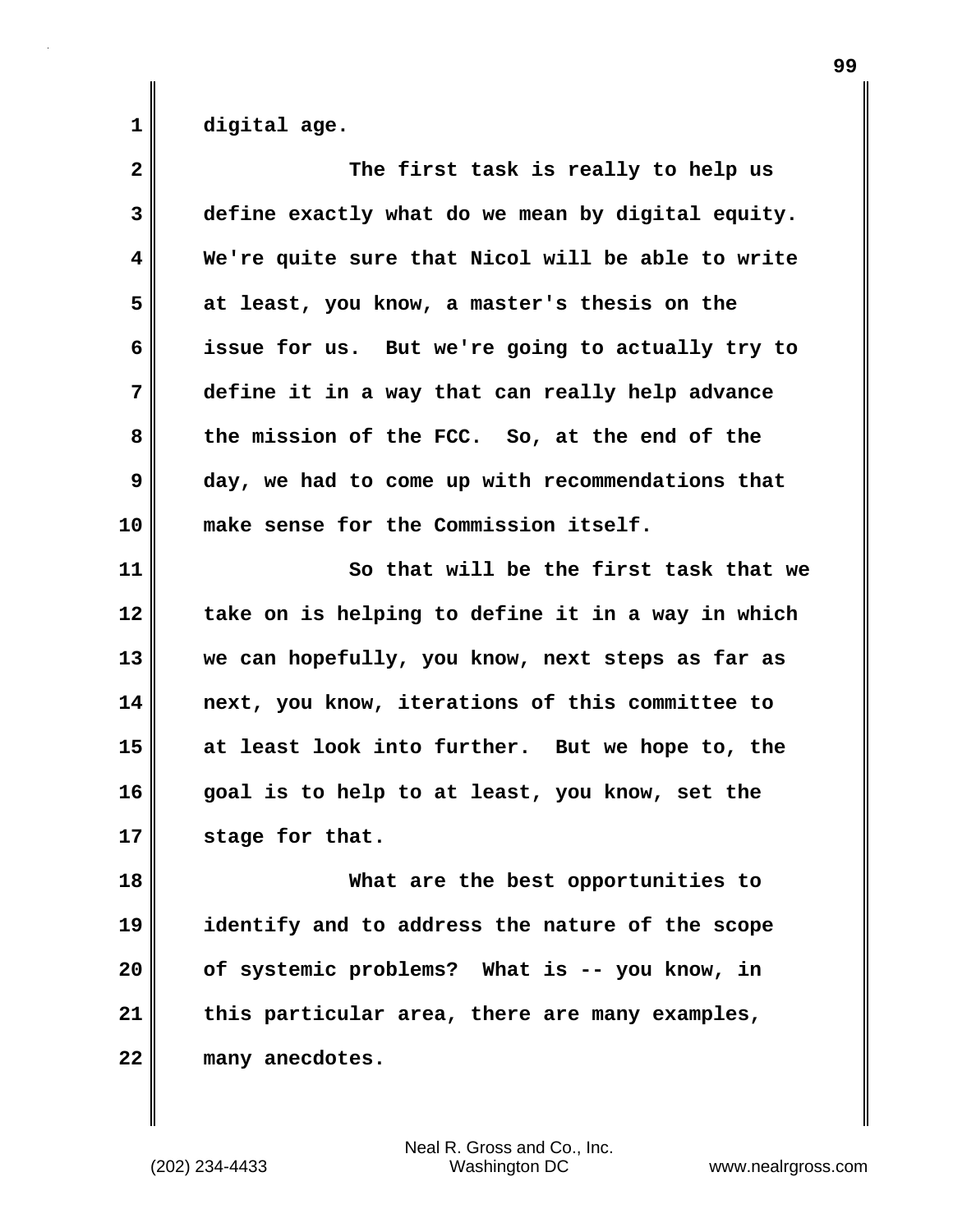| 1            | But the focus of this group is to                 |
|--------------|---------------------------------------------------|
| $\mathbf{2}$ | focus on what are the systemic problems, because  |
| 3            | we believe that by focusing on systemic problems, |
| 4            | that's the area where the FCC, and by extension   |
| 5            | this committee, can provide maximum value. So     |
| 6            | our focus will be, you know, specifically on what |
| 7            | are systemic problems as opposed to individual    |
| 8            | one-offs here and there.                          |
| 9            | Another key question that this                    |
| 10           | particular workstream is looking into is how do   |
| 11           | we examine and enhance, you know, various areas   |
| 12           | that are currently being reviewed. So the         |
| 13           | Lifeline program is a pretty hefty proceeding     |
| 14           | that the FCC is engaged in.                       |
| 15           | Rather than jumping in and being part             |
| 16           | of the comments that were filed recently, instead |
| 17           | we're actually going to examine many of the key   |
| 18           | comments filed and see where are the areas where  |
| 19           | we could actually provide some value, or even     |
| 20           | better, where can we take some of the ideas that  |
| 21           | are presented and offered in many of these        |
| 22           | comments and to see how those can relate to       |

 $\mathbf{I}$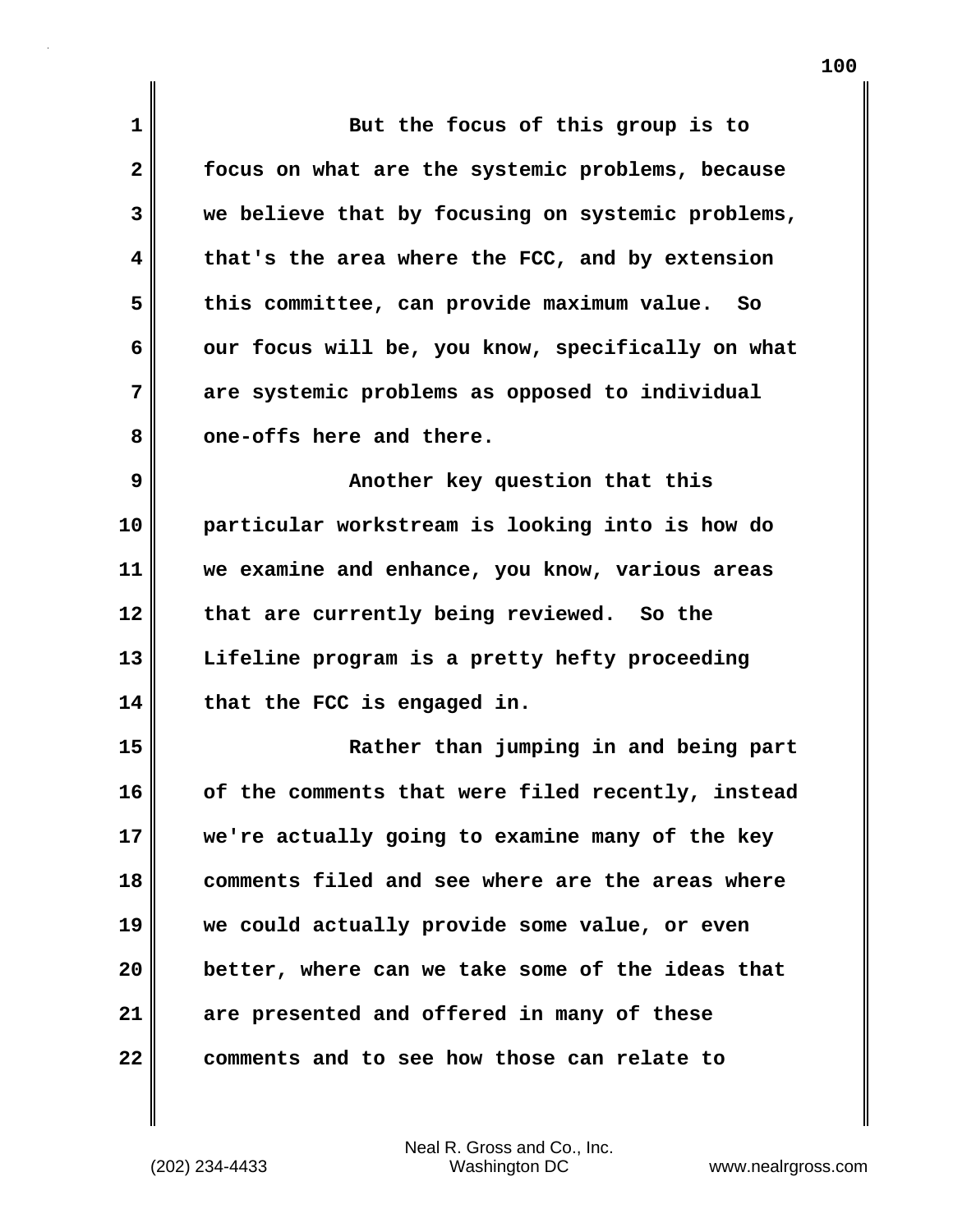**1 helping us address systemic problems that we 2 identify.**

**3 The Lifeline proceeding is just one of 4 many others that are ongoing that we think that 5 we could add or find some value from. So we'll 6 be doing that over the course of the next couple 7 of months.**

**8 And the very last one is what other 9 incentives that can be developed to deploy and 10 deploy to enhance universal service. And there 11 we know that Congress is looking into many other 12 proposals, one of which is the Gigabit 13 Opportunity Zones.**

**14 That and, you know, several others are 15 concepts that we're going to review, not to 16 develop legislative proposals but instead to look 17 at these legislative proposals as documents that 18 at least enshrine a certain set of ideas that 19 have been commonly accepted. And once again, how 20 do we pull good value out of that, or how can we 21 add value to that through the Commission and to 22 advise the Commission accordingly?**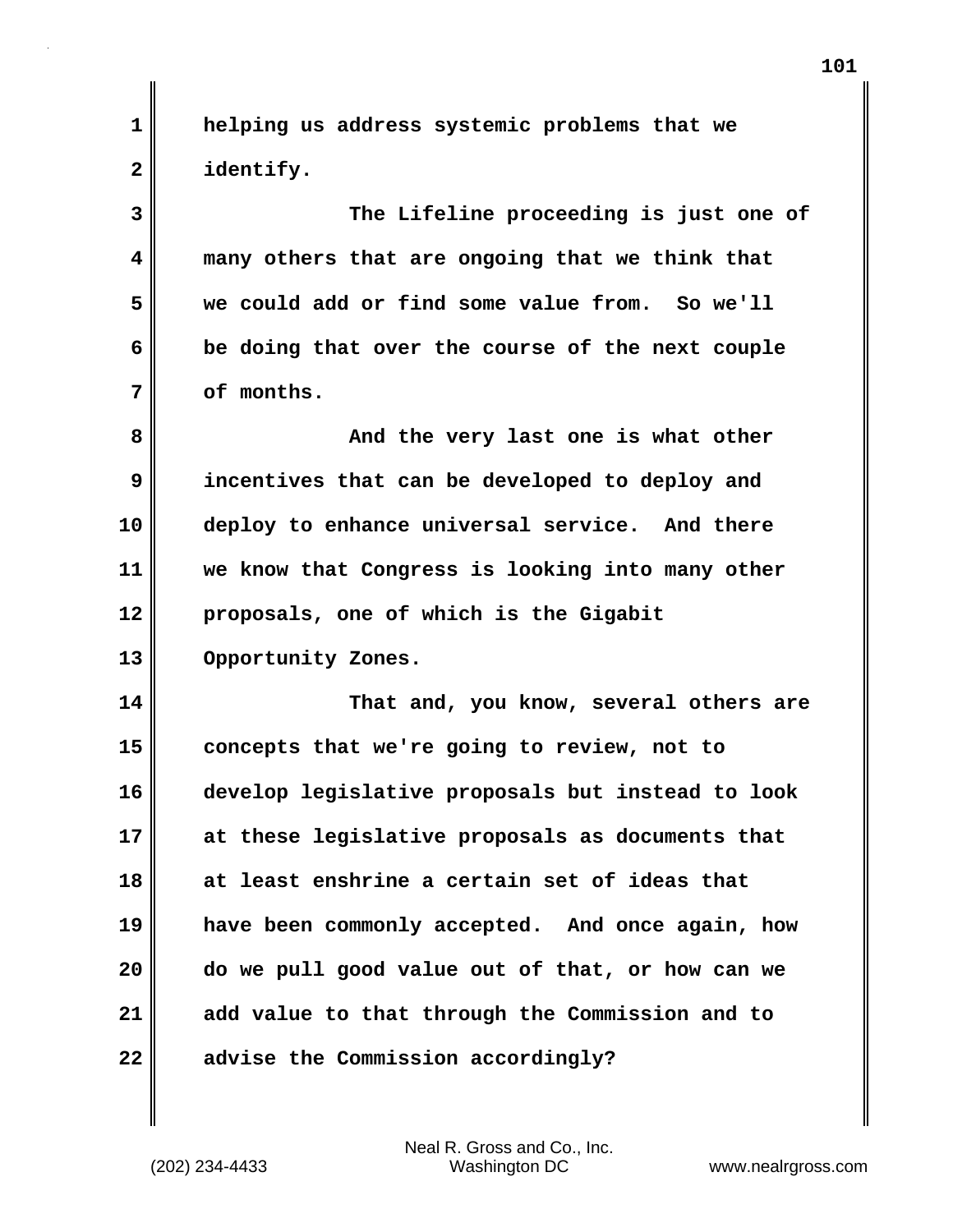| 1              | So that's the first workstream, which             |
|----------------|---------------------------------------------------|
| $\overline{2}$ | is probably the biggest and one that we're        |
| 3              | actually in the process of ongoing review.        |
| 4              | As we work through the next two, we               |
| 5              | get more specifics. And at the end, we conclude   |
| 6              | with a specific recommendation to the committee.  |
| 7              | So next we'll turn to the second                  |
| 8              | workstream. And that workstream is to remove      |
| 9              | barriers of deployment of broadband networks.     |
| 10             | That sits squarely in the area of what Nicol was  |
| 11             | just talking about. So we'll turn it back to      |
| 12             | Nicol to talk more about this particular          |
| 13             | workstream.                                       |
| 14             | MEMBER TURNER-LEE: Thank you, Rudy.               |
| 15             | So I think Rudy has set up the first part of what |
| 16             | this subgroup will be looking at. But obviously,  |
| 17             | as it was outlined in some of the data shared,    |
| 18             | that the removal of barriers to deployment of     |
| 19             | networks is key.                                  |
| 20             | Our objectives here is to define,                 |
| 21             | analyze, identify, and analyze historic, systemic |
| 22             | and infrastructure policy barriers to universal   |
|                |                                                   |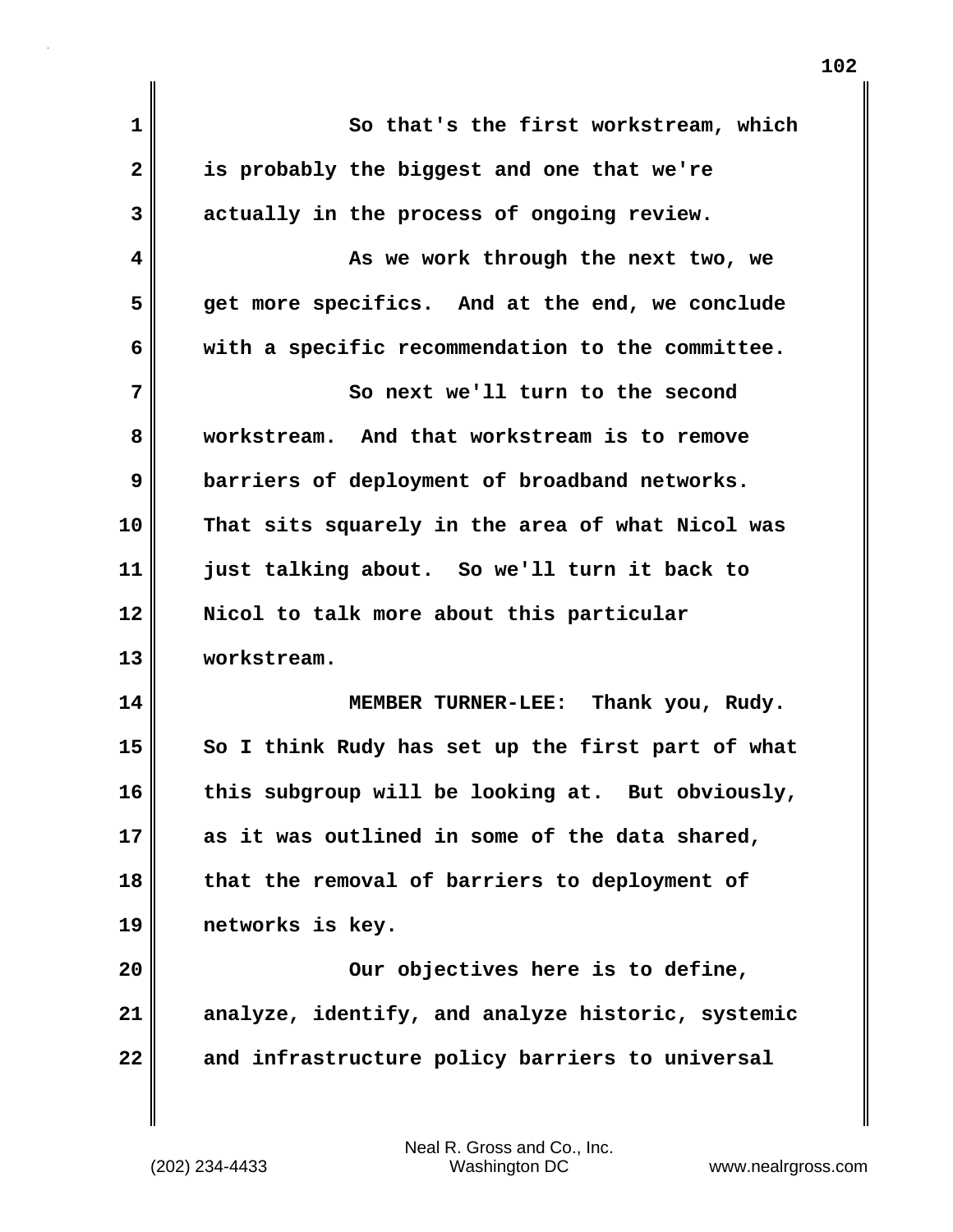| 1  | nationwide deployment and the availability of    |
|----|--------------------------------------------------|
| 2  | broadband infrastructure and technologies to     |
| 3  | historically disadvantaged, underserved, and     |
| 4  | unserved communities.                            |
| 5  | It's a powerful statement right there.           |
| 6  | But I think it's one that's necessary to sort of |
| 7  | unpack for our committee what does that mean.    |
| 8  | Key questions that the committee has             |
| 9  | put front and center is how should digital       |
| 10 | redlining be defined. We recognize in our        |
| 11 | committee that the argument in and of itself is  |
| 12 | not quite settled on even the definition of      |
| 13 | redlining looks like.                            |
| 14 | And so we're going to take this as an            |
| 15 | opportunity to go dive deeper to provide some    |
| 16 | insight into what that conversation looks like,  |
| 17 | what is the current debate on that conversation. |
| 18 | And, you know, if there is a systemic solution,  |
| 19 | we'll definitely explore that.                   |
| 20 | What unique barriers to deployment of            |
| 21 | broadband and other advanced communication       |
| 22 | services are experienced by historically         |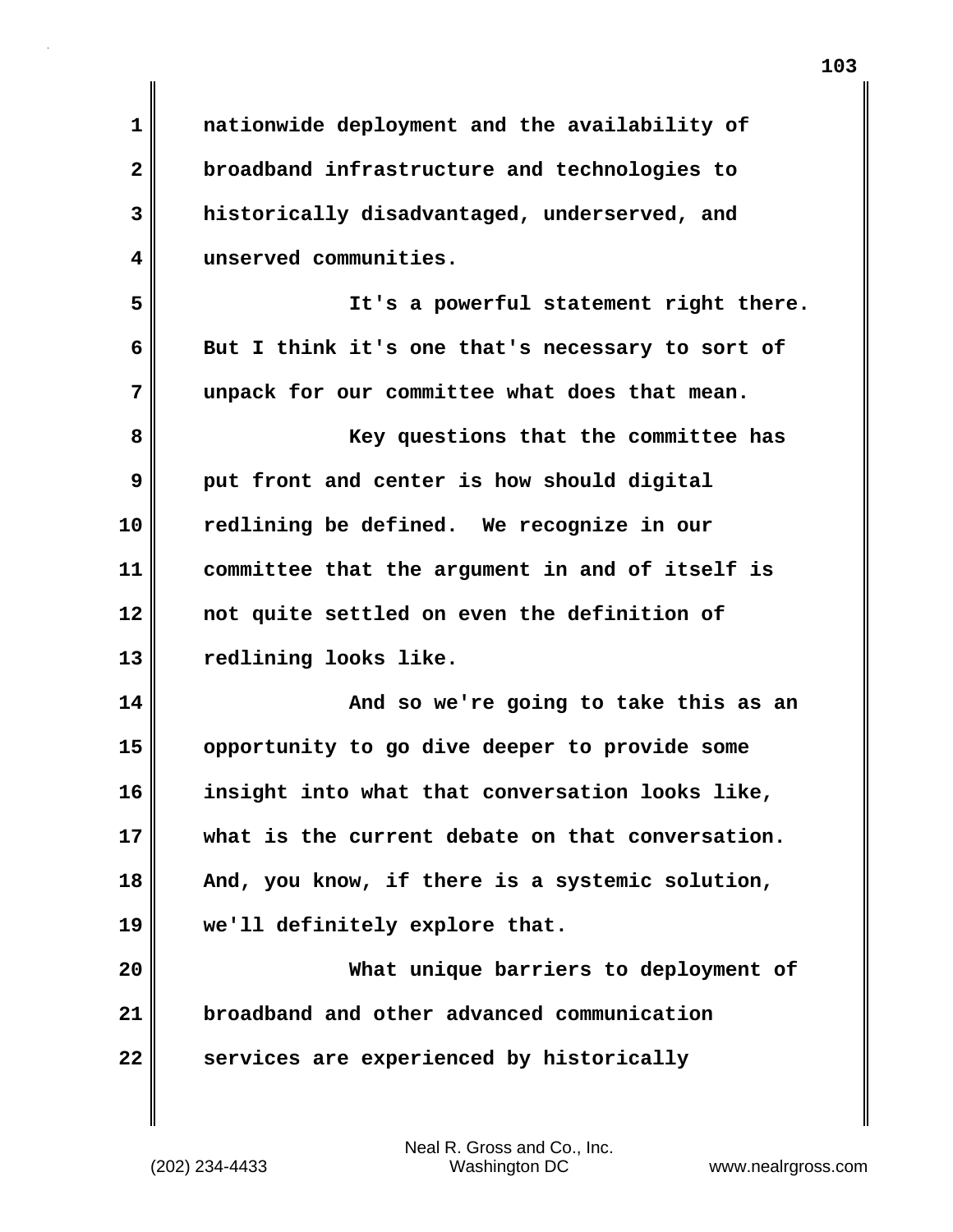| 1                       | disadvantaged, underserved, and unserved         |
|-------------------------|--------------------------------------------------|
| $\overline{\mathbf{2}}$ | communities?                                     |
| 3                       | This one is, takes the question of               |
| 4                       | barrier to a more micro level and gets more      |
| 5                       | granular to understand what are communities that |
| 6                       | are typically on this other side of the digital  |
| 7                       | divide really experience when it comes to        |
| 8                       | deployment.                                      |
| 9                       | Many of us in this room have discussed           |
| 10                      | it in our committee as well. And so we want to   |
| 11                      | get out what those barriers may be and what the  |
| 12                      | metrics may be for success.                      |
| 13                      | And then, finally, given the FCC's               |
| 14                      | work through the Broadband Deployment Advisory   |
| 15                      | Committee, the BDAC, we hope to figure out the   |
| 16                      | opportunities that exist that can supplement and |
| 17                      | amplify BDAC recommendations to address those    |
| 18                      | unique barriers to infrastructure for            |
| 19                      | historically disadvantaged, underserved, and     |
| 20                      | unserved communities.                            |
| 21                      | So just a quick lesson on this, the              |
| 22                      | Commission chartered the BDAC. The BDAC has been |
|                         |                                                  |

 $\mathbf{I}$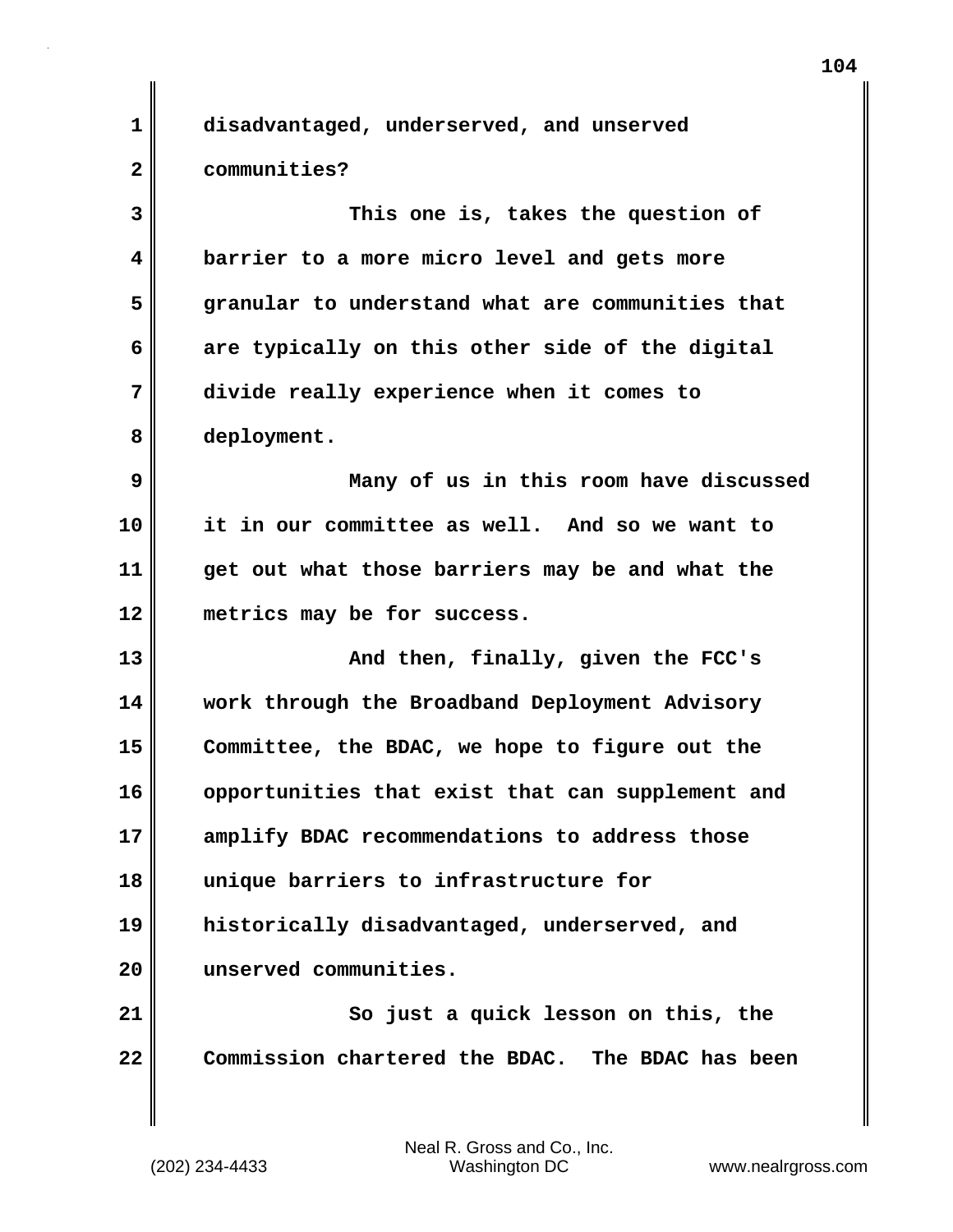**1 engaged in work for the last few months. Several 2 recommendations have come before the Commission.**  3 Some have been voted on and approved. **4 We feel in our committee that it is 5 upon our representation in our subgroup and the 6 committee at large to see which of those 7 recommendations will have a particular effect on 8 infrastructure within communities that are 9 underserved. 10 That will take it from the broad to 11 allow us to come up with tailored solutions that 12 fit for our constituent groups. We've started 13 that conversation, and we hope to complete it. 14 And so, in terms of addressing these 15 three areas, we see this as a bottom-up issue. 16 We hope to meet with BDAC reps to get educated on 17 what those recommendations and proposals are, ask 18 questions in terms of their relevancy to the 19 communities that we are concerned about, explore 20 the opportunities for small and medium-sized 21 businesses and enterprises within the BDAC 22 recommendations, because some of the proposals**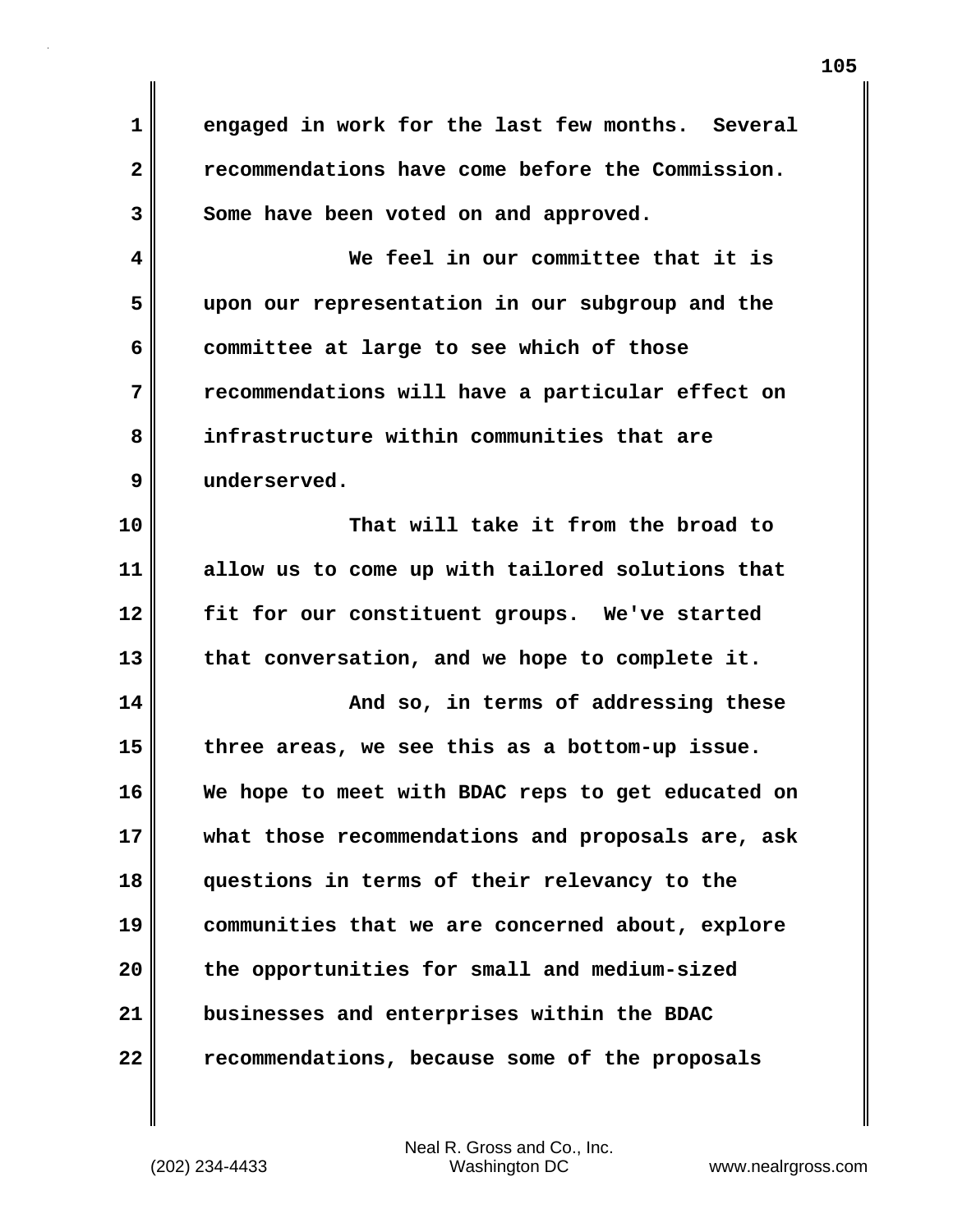**1 will foster additional work in contracts, et** 2 cetera, and we'd like to be a part of it. **3 We also hope to talk to a variety of 4 stakeholders on the redlining issue and ensure 5 that we have a work plan that encompasses the 6 views from various stakeholders so that we can 7 come up with a definition potentially. 8 We're not sure if we can do it in the 9 two-year appointment. But we're going to try to 10 see what we could actually come up with in terms 11 of a definition or fundamental understanding of 12 the problem, as well as the unique barriers to 13 deployment. 14 Thank you, Rudy. 15 MEMBER BRIOCHE: Thank you. Then our 16 other workstream is being led by Donna and Susan. 17 MEMBER EPPS: Thanks, Rudy. Is this 18 on? Okay. 19 The third workstream really focuses on 20 economic empowerment and making sure that we have 21 diverse businesses engaged in and participate in 22 and, frankly, benefitting from the tremendous**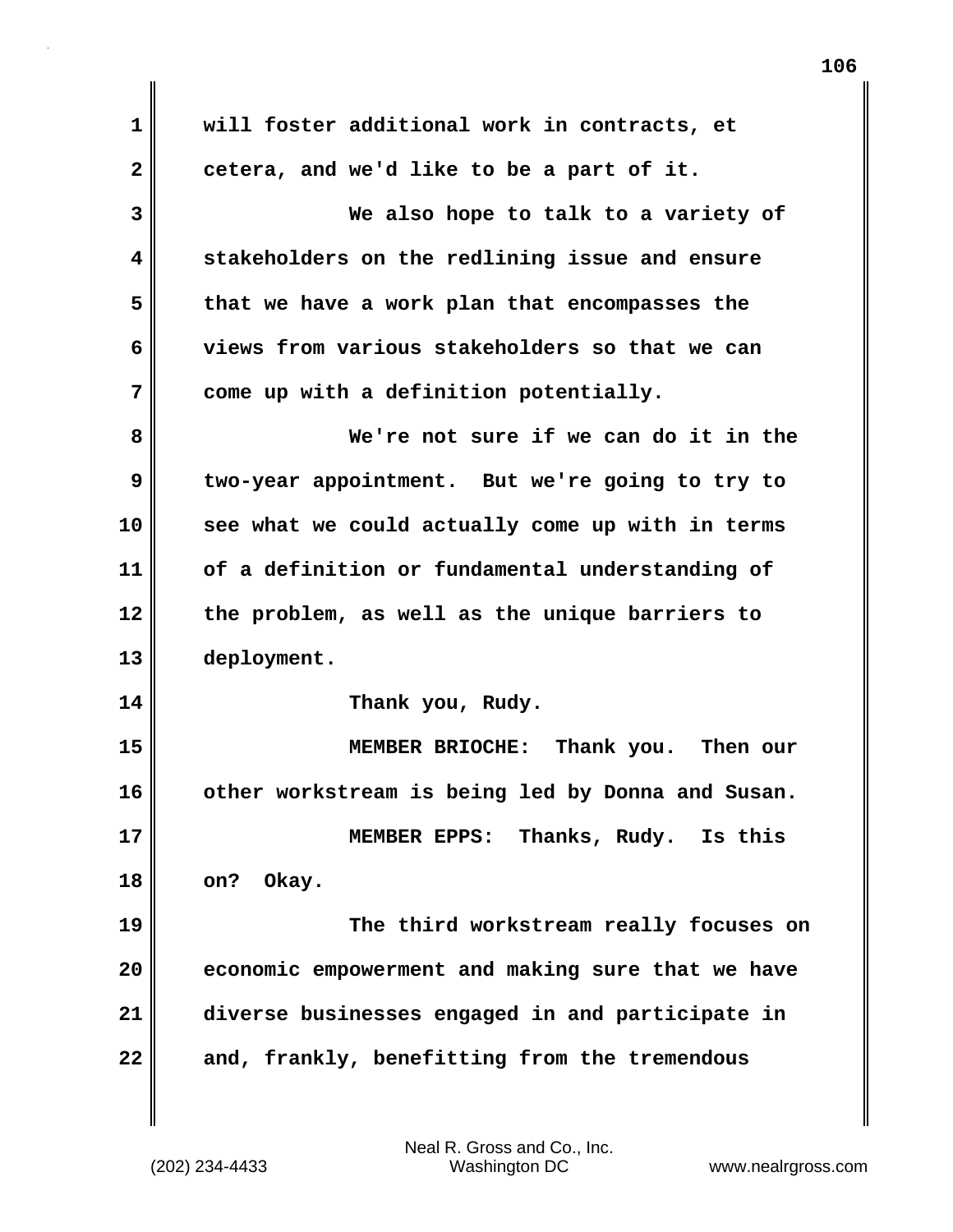**1 economic opportunities that broadband and 2 technology more broadly are bringing to bear on 3 our economy.**

**4 There are a lot of different 5 directions we could have gone with this because 6 there are so many opportunities. Obviously, tech 7 and broadband are disrupting almost every sector 8 of the economy.**

**9 But we decided to focus on procurement 10 precisely because there is so much deployment of 11 next generation networks that will take place 12 over the next decade. As Commissioner Carr 13 mentioned, experts estimate that \$275 billion 14 will be spent over the next three to five years 15 on the rollout of 5G. And that's just one sector 16 of next generation networks.**

**17 So we decided to focus on how can we 18 enhance and create opportunities for diverse 19 businesses to participate in not just deployment 20 but on a number of the sort of offshoots of the 21 deployment, because clearly once next generation 22 networks are deployed, there will be a multiplier**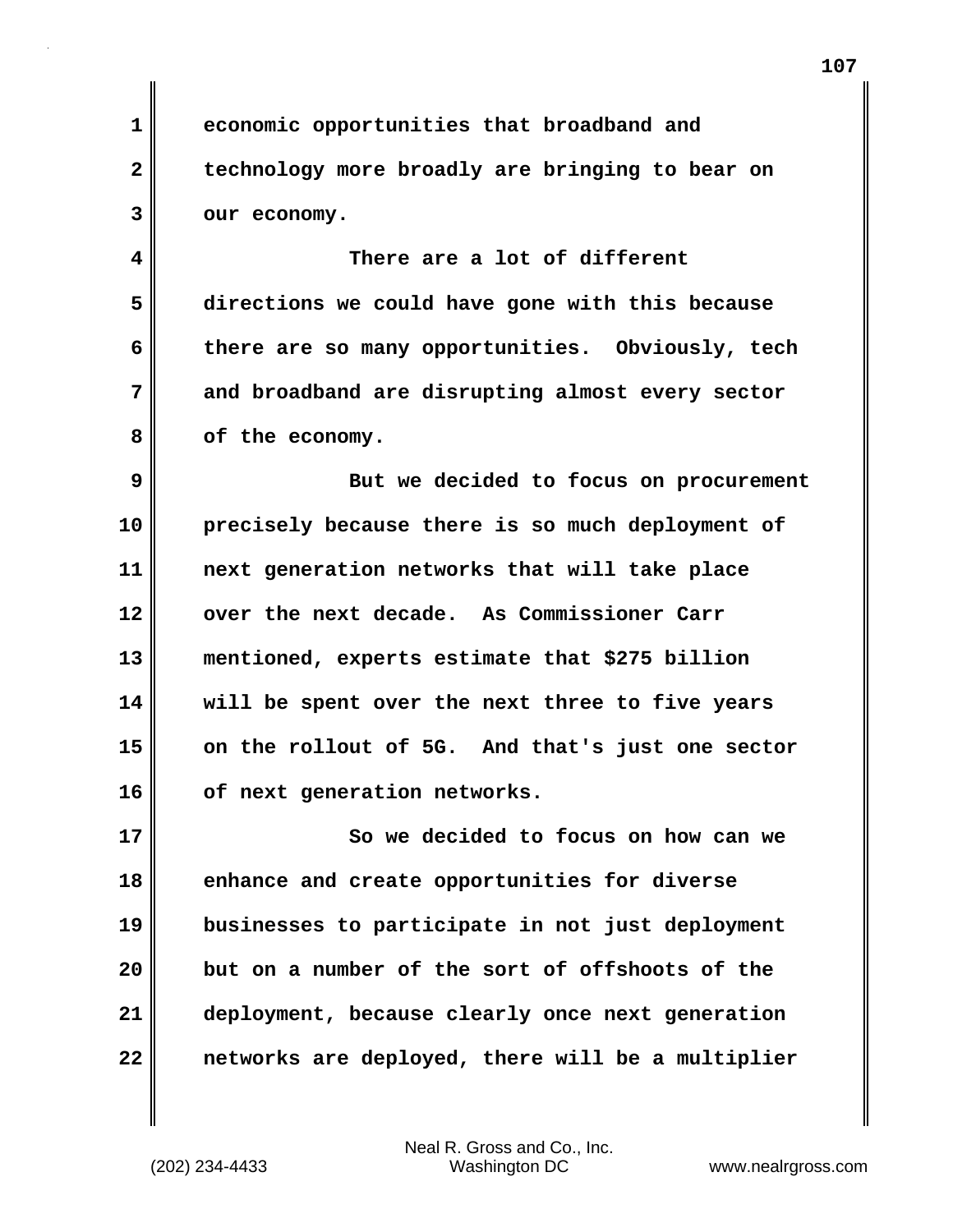**1 effect. And a number of different economic 2 opportunities will stem from those networks being 3 available. 4 So the primary proposal here is to put 5 together a one-day supplier diversity workshop 6 for small, minority-owned, women-owned, and other 7 diverse businesses to help facilitate information** 8 sharing and networking about the various **9 opportunities. 10 First, obviously we want to facilitate 11 information sharing about the long-term and 12 short-term private sector business opportunities 13 that will be available. We also want to educate 14 diverse suppliers about how to navigate corporate 15 supplier diversity programs. 16 And third, we want to enable 17 networking between companies to increase their 18 awareness about the nature of the opportunities 19 and, frankly, just to do some introductions and 20 some relationship building, because we all know 21 that often times opportunities arise because of 22 relationships and just being aware of the**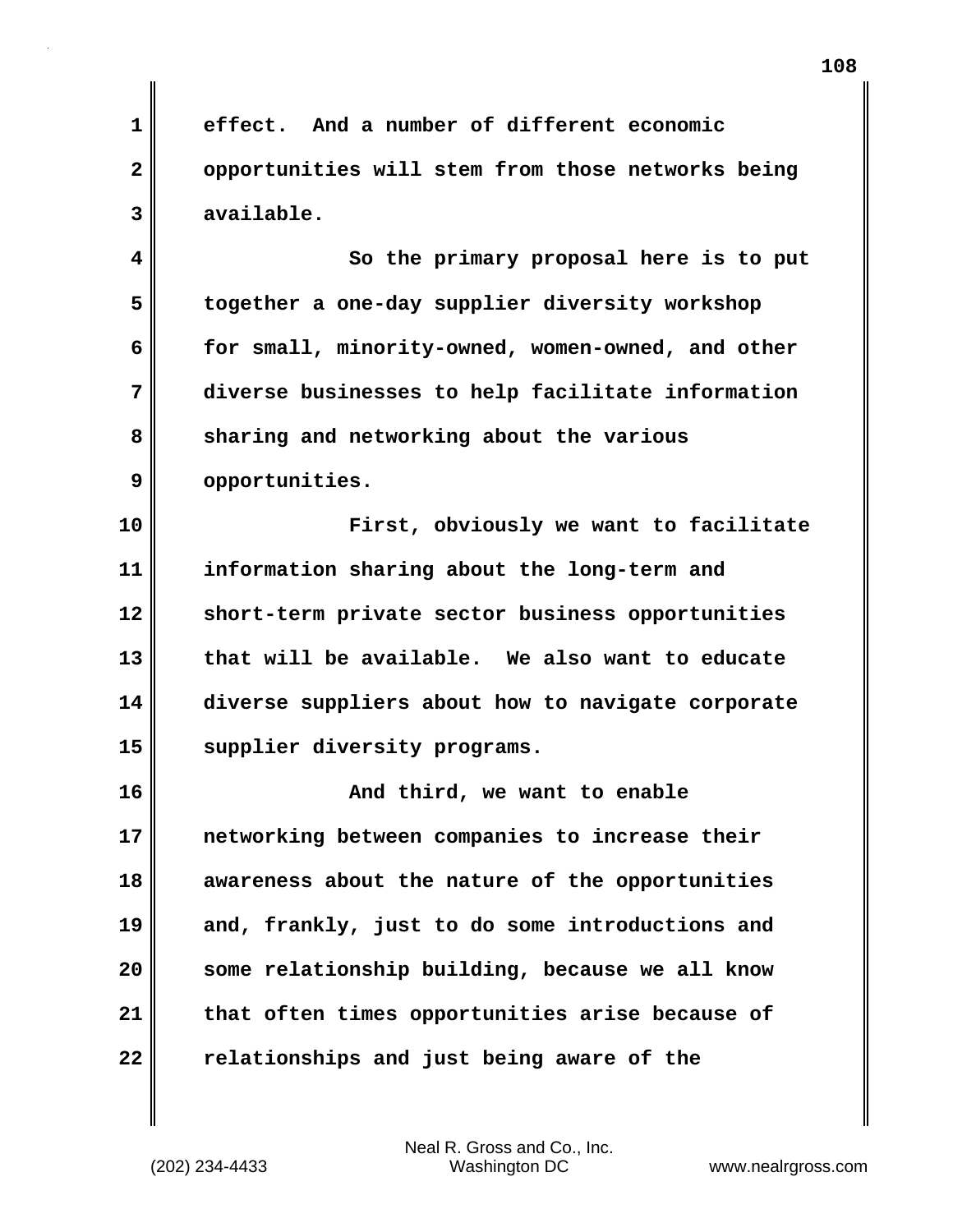**1 information that you need to plug into the 2 business opportunities. So that's the primary 3 objective.**

**4 But I'd say a secondary objective is 5 for our subgroup to hear from the diverse 6 suppliers themselves, to hear from the challenges 7 that they face, to hear from some of the best 8 practices, what works for them, what doesn't so 9 that we can raise awareness amongst private 10 sector employers about what they can do to help 11 address any obstacles or barriers that may exist 12 for more diverse businesses becoming engaged in 13 the workforce.**

**14 So I'm going to stop here and turn it 15 over to Susan to talk a little more granularly 16 about this.**

**17 But I do want to say that this is an 18 area that the FCC's Office of Business 19 Opportunities has been a leader in. And we hope 20 to build on what's been really a terrific track 21 record of facilitating engagement of diverse 22 businesses and the economic aspects of the**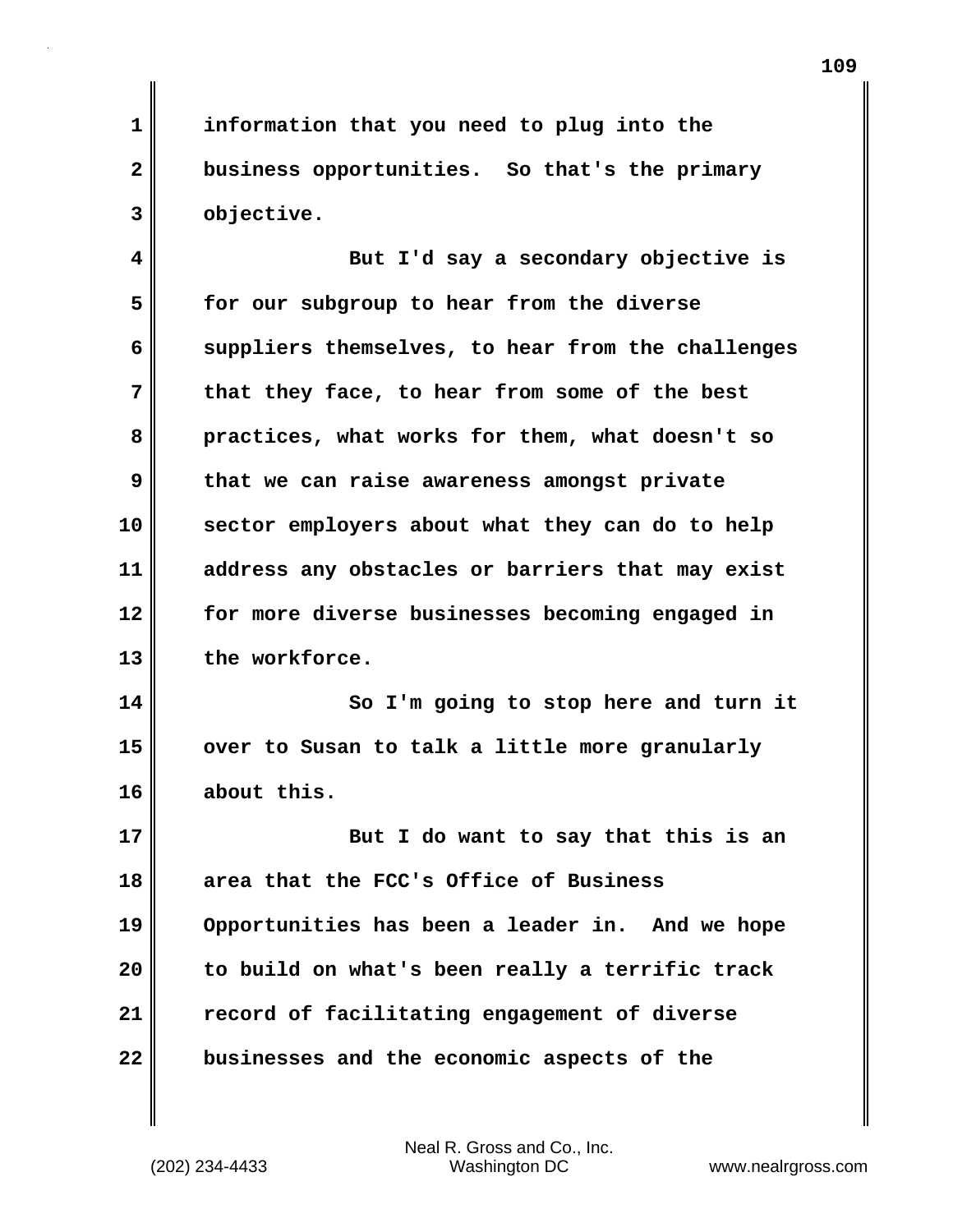**1 digital economy. 2 MS. ALLEN: Thank you, Donna. I'm 3 Susan Au Allen. Sorry I'm late. I got food 4 poisoning last night. So I had to cleanse myself 5 -- 6 But I'm glad to be here. I've been 7 looking forward to talking to you about this. I 8 represent the Pan Asian American business 9 community in the country. 10 Our organization is 33 years old this 11 year. I'm the National President and CEO. We 12 have an office in Washington D.C. with full-time 13 staff and six regional chapters that are located 14 in the sweet spots or touch pinpoints of the 15 Asian American business community. 16 I'm very pleased to be here, to be 17 working in the trenches and work with the FCC in 18 terms of how do the men and women in the 19 neighborhoods, in the forgotten areas benefit 20 from this \$275 billion worth of spending. 21 Asian Americans have been very active 22 in the technology area, as well as the low-tech**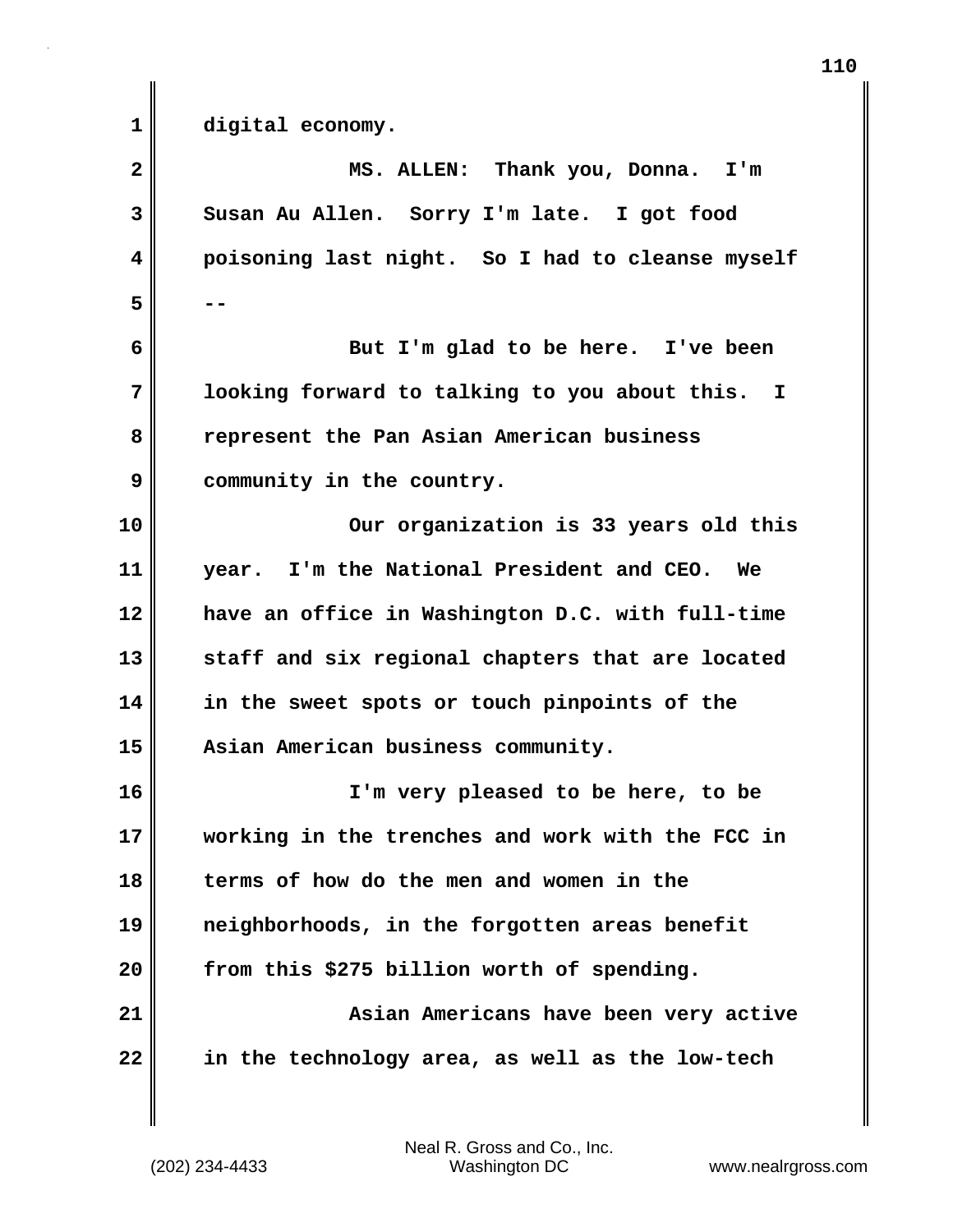| 1              | area. So I'm here to present all of them.          |
|----------------|----------------------------------------------------|
| $\overline{2}$ | I may be a lone dissent voice here in              |
| 3              | terms of whether the FCC is doing well with        |
| 4              | respect to reaching, empowering those who have     |
| 5              | not been served or underserved. And that is why    |
| 6              | I look forward to talking about this today.        |
| 7              | Under Dodd-Frank, the FCC is obligated             |
| 8              | to spend a certain amount of money in the small    |
| 9              | business community. Twenty-three or twenty-five    |
| 10             | percent of the spend, of every agency's spend      |
| 11             | should be spent on the small business community,   |
| 12             | and out of that, three percent to the minority     |
| 13             | business community, five percent to women and all  |
| 14             | that.                                              |
| 15             | just got those statistics from last<br>I.          |
| 16             | year. Out of the 32 agencies, the FCC ranked       |
| 17             | 25th on spending, number 8 from the bottom.<br>And |
| 18             | it doesn't even spend one percent of its           |
| 19             | expenditure on the underserved community.          |
| 20             | And I hope that my bringing this to                |
| 21             | your attention will create a more conscious        |
| 22             | effort from the FCC's Commissioner to use it as    |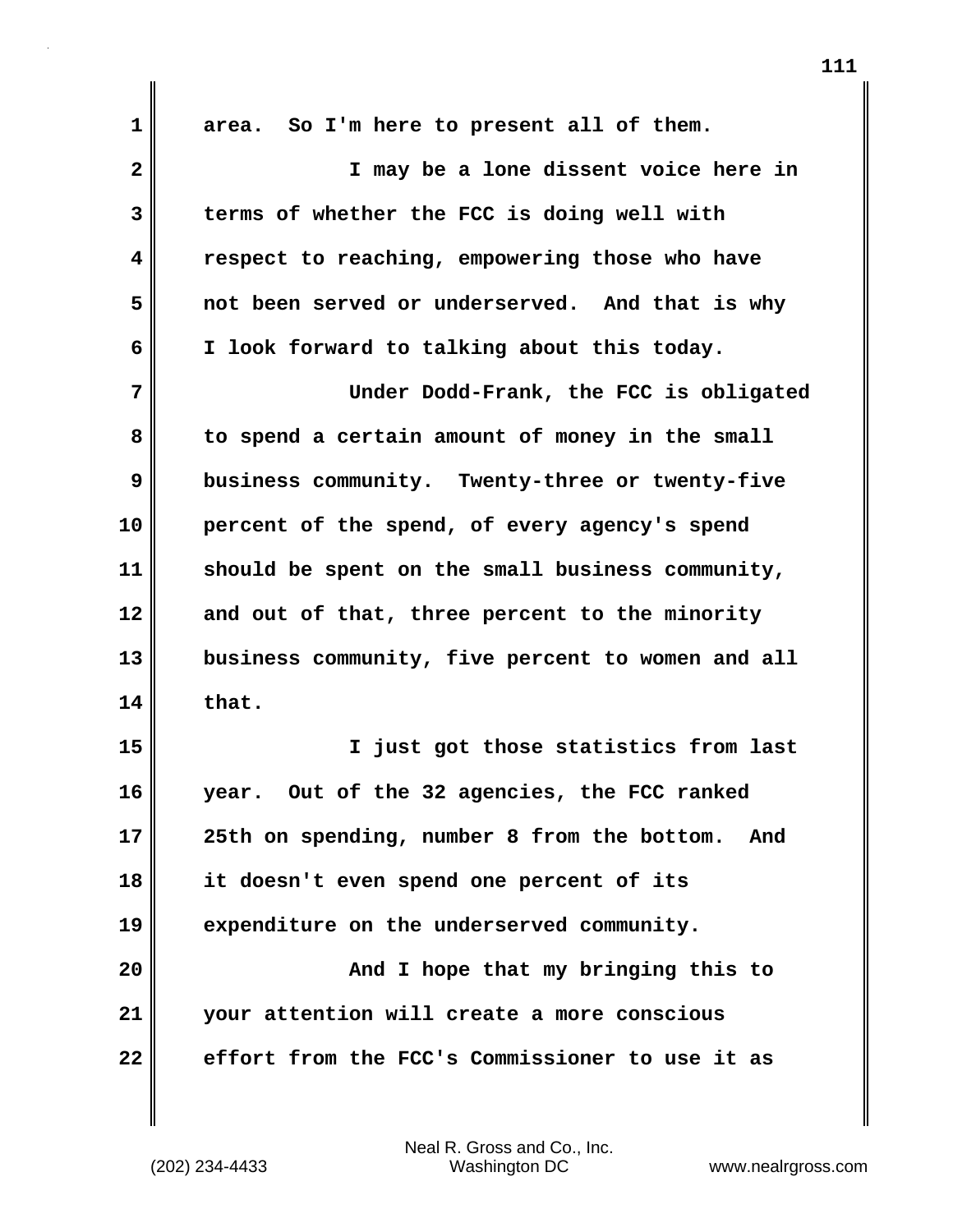**1 a, for the public and advocate for greater and 2 wider and deeper utilization of the smaller and 3 larger business community.**

**4 I am sitting at this working group 5 here with those who represent the Asian. And I 6 do represent the largest and most established 7 Asian American organization in the country with 8 33 years of experience. And I am a full-time, 9 paid CEO.**

**10 We have the LGBT here. We have the 11 Hispanic here. We have the African American here 12 and women as well. So I'd like to ask the FCC to** 13 take note of that.

**14 That said, I understand that supplier 15 diversity, which means utilizations of 16 historically underused vendors, suppliers, the 17 small businesses who aspire to work with the 18 federal government, which has spent \$350 billion 19 a year. And out of that, under Dodd-Frank, they 20 should spend sufficient percentage of the spend 21 in the community.**

**22 And because the FCC work is so**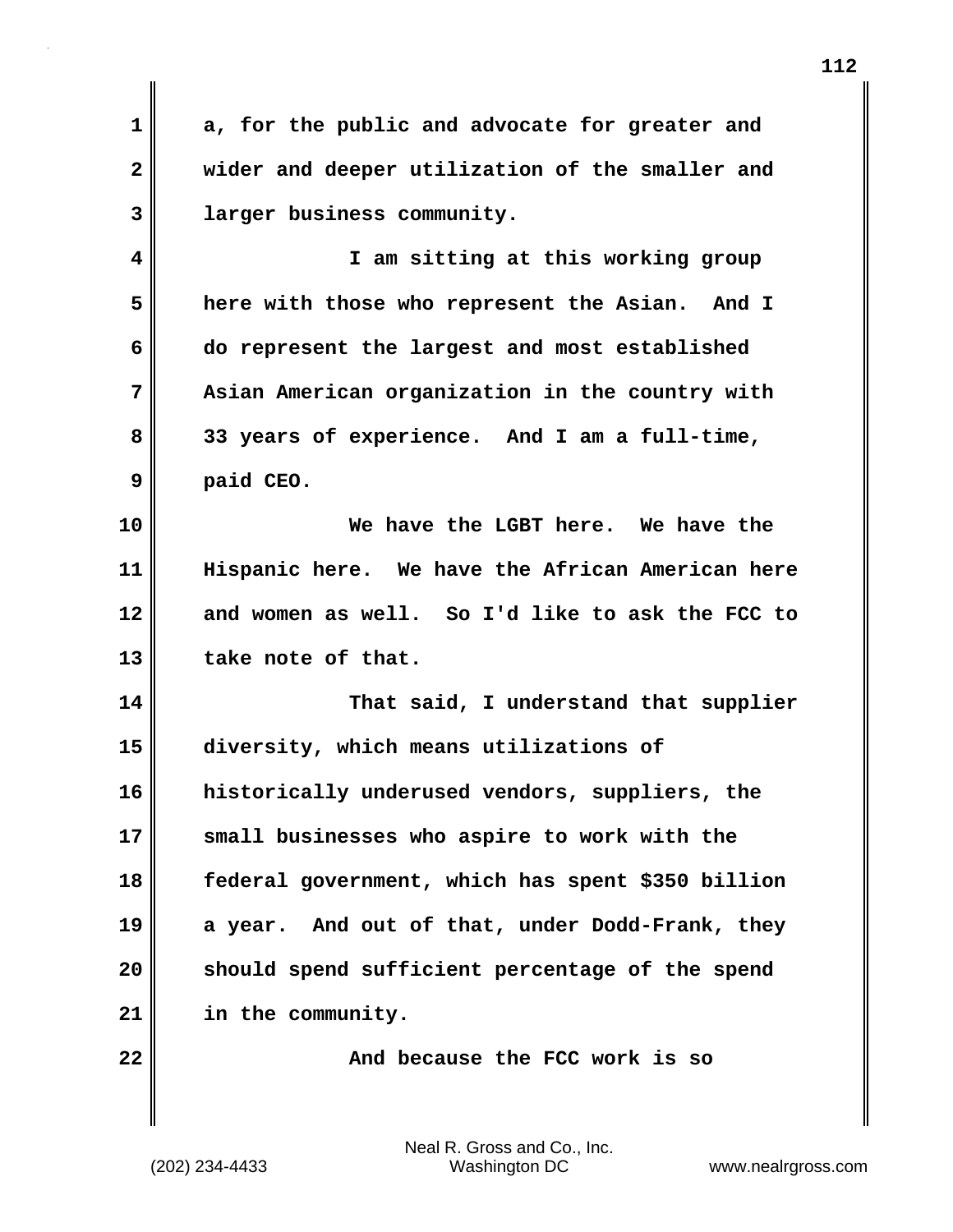**1 technical, a lot of the work that we talked in 2 deployment do not reach those who do not have the 3 technical know-how. So, therefore, at this 4 working group, we talk about educating, bringing 5 education to the next generation. 6 But the time is now. We are spending 7 money now. Don't always look to the future and** 8 say tomorrow, next year. **9 When my employee, a new employee comes 10 to work with me and I say I hired you, I pay you 11 what you want, and you say you're experienced, 12 deliver now. Hit the ground running. But they 13 begin to say next year. I hesitate. 14 And so I hope that our approach to the 15 FCC's work in terms of deployment and closing the 16 digital divide will really look at the present. 17 And how do you do that? You do that through 18 economics, bringing real activities to the 19 neighborhood so that they actually can benefit 20 from it now.** 21 || So I understand supplier diversity was **22 like a footnote before. And after I entered this**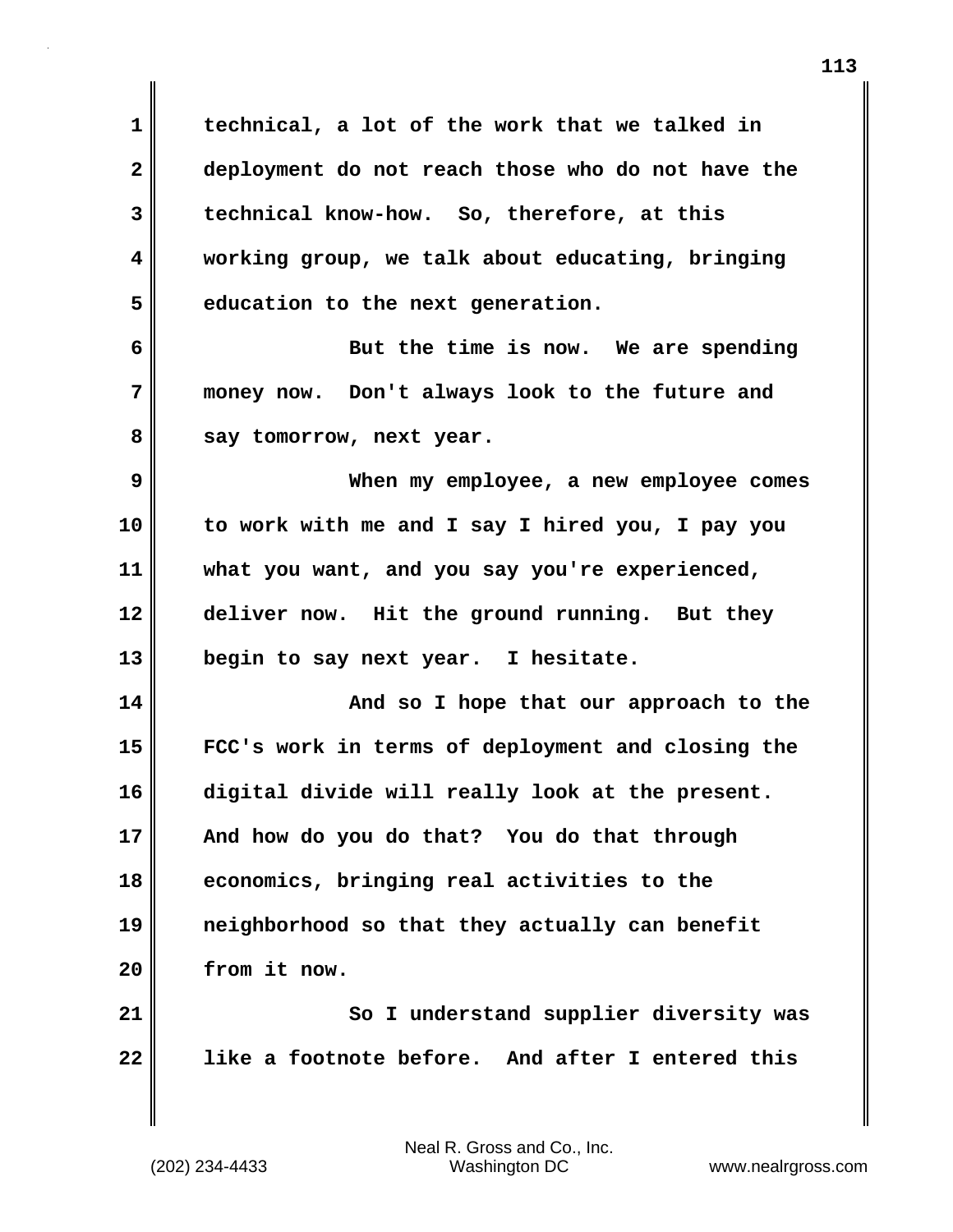**1 working group, I kicked up some dust. I may not 2 be the most popular person. But I would not be 3 here, I should be fired if I do not speak out the 4 way I do. And that is my legend in the future. 5 And that is my mission here. 6 I want to just supplement what Donna 7 has so eloquently shared with you, that the 8 objective of this working group is to improve 9 small and diverse business participation. 10 And I said small and diverse, not just 11 diverse, because there are some diverse 12 businesses like African American, Hispanic, Asian 13 who are large. They're well taken care of. 14 Take care of the ones below them. You 15 got to take care -- let the money dribble down, 16 small and diverse business participation and 17 expand the opportunities to contract for 18 information and communications technology sector 19 associated with the deployment of the next 20 generation networks and technologies. 21 There is a lot of money to be spent. 22 With this internet world, the world is our**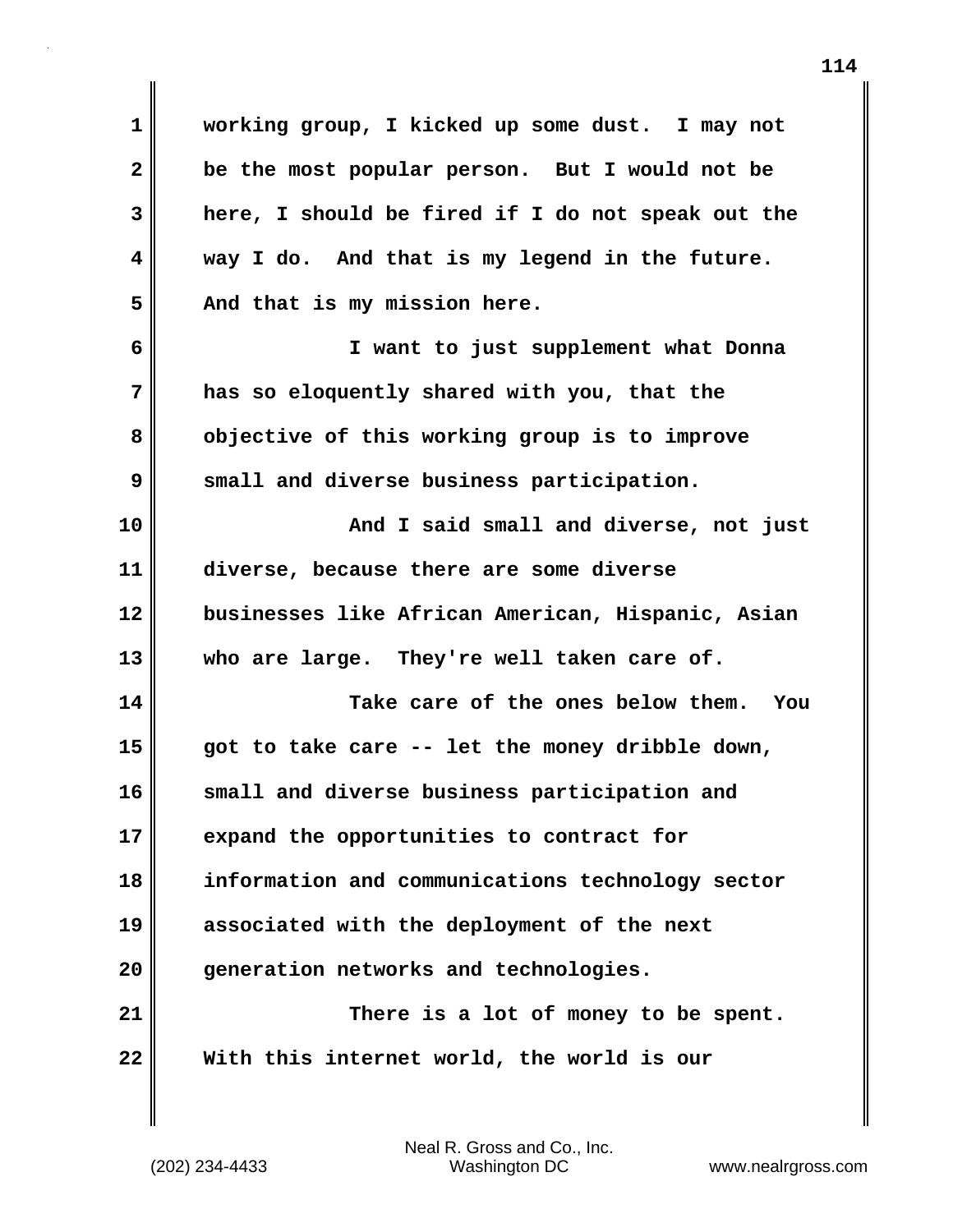**1 oyster, everybody's. With all that technology, a 2 small business could do it in the suburbs, in the 3 middle of nowhere, on the beach. So remember 4 that.**

**5 What they need is the door open to 6 them. What they need is to be part of that 7 network, the old boys' and old girls' network. 8 What they need is connections, who, when, what, 9 where. They do not need how. They just need to 10 be told when you need it, where do you need it, 11 and who do they talk to.**

**12 And some of my members -- and my 13 members and support is not just Pan Asian 14 Americans. They are Hispanic, African American, 15 LGBTs as well. They said, if you tell me that, 16 I'll walk on my knees up the hill, because I knew 17 I could do that.**

**18 We want to create opportunities for 19 small and diverse businesses to network, to share 20 information about business opportunities, who 21 wants what, and best practices. Learn from other 22 people's mistake. Don't let them hit their head**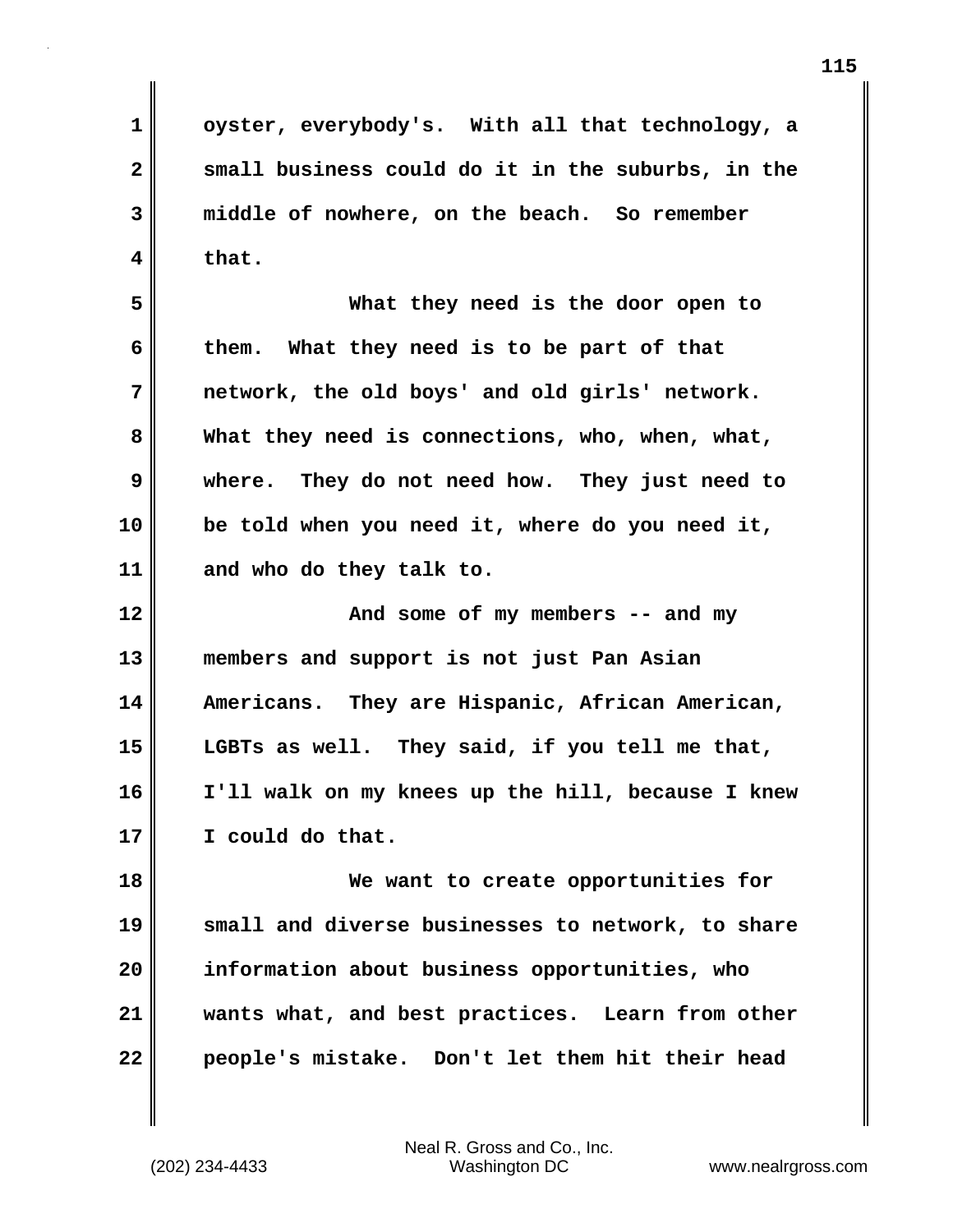**1 on the wall. Show them, because if they win, 2 everybody wins. 3** And for the corporate supplier **4 executive, many folks in a corporation, they yell 5 and they complain, they brag about how much they 6 spend. You have to drill down on the annual 7 report. 8 If they say they spent so many 9 percent, so much money on small and minority 10 businesses, make them hold accountable. If they 11 -- so they stand there probably and say we are 12 the best company published by this and this 13 magazine. We got this award and that award. 14 Ask their CEO would you stand by those 15 numbers. Would you come to Congress, come to the 16 Commission and testify and say that we spend X 17 number of dollars and we spend ten percent of our 18 annual expenditure on purchases on XYZ community? 19 I bet they won't. And that's the truth. 20**  $\parallel$  **20** Only when we get them, to hold them **21 accountable, make them explain how do they come 22 up with those numbers, then do we, will we be**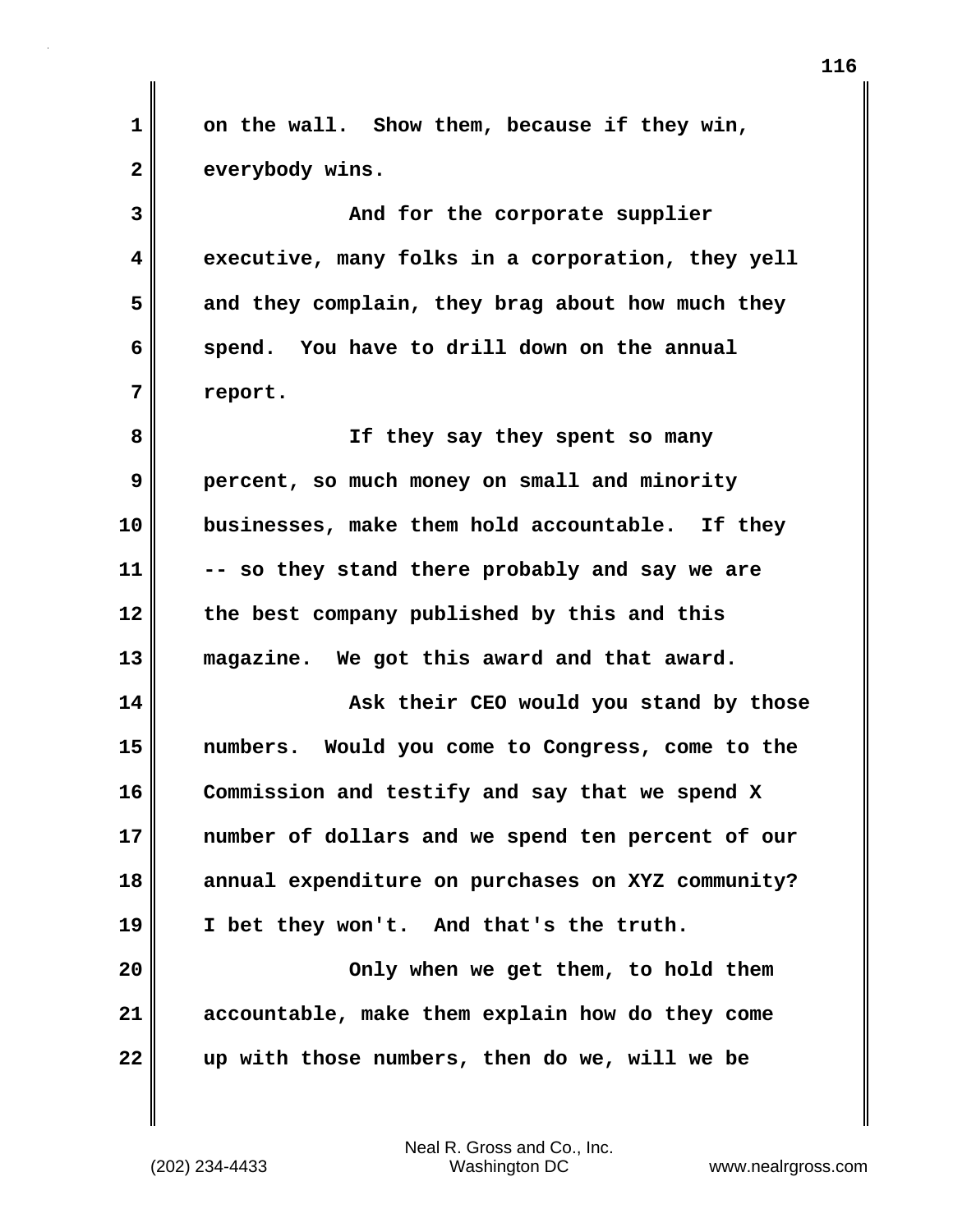**1 able to really help the underserved community. 2 So what is our recommendation? As 3 Donna said, we're going to start, and I say 4 start, this is just the beginning, with a one-day 5 workshop with the Office of -- OCBO, which is in 6 the large agency they call it OSDBU, Office of 7 Small and Disadvantaged Business Utilization. 8 That office will hold -- the last time 9 they held a public event like what we're 10 proposing to do later this year, a few years ago. 11 Now, you tell me the Commission is doing a good 12 job? No. They have not done a good job. They 13 have got to be held accountable. 14 So we're going to start with a one-day 15 workshop where we're going to bring the 16 corporate, corporations like Verizon, Comcast, 17 all the other companies in and say this is how 18 you do business with us. Okay? 19 These are prime contractors, tier one 20 contractors. I want you to meet them. And you 21 encourage the prime contractors to talk to 22 smaller ones.**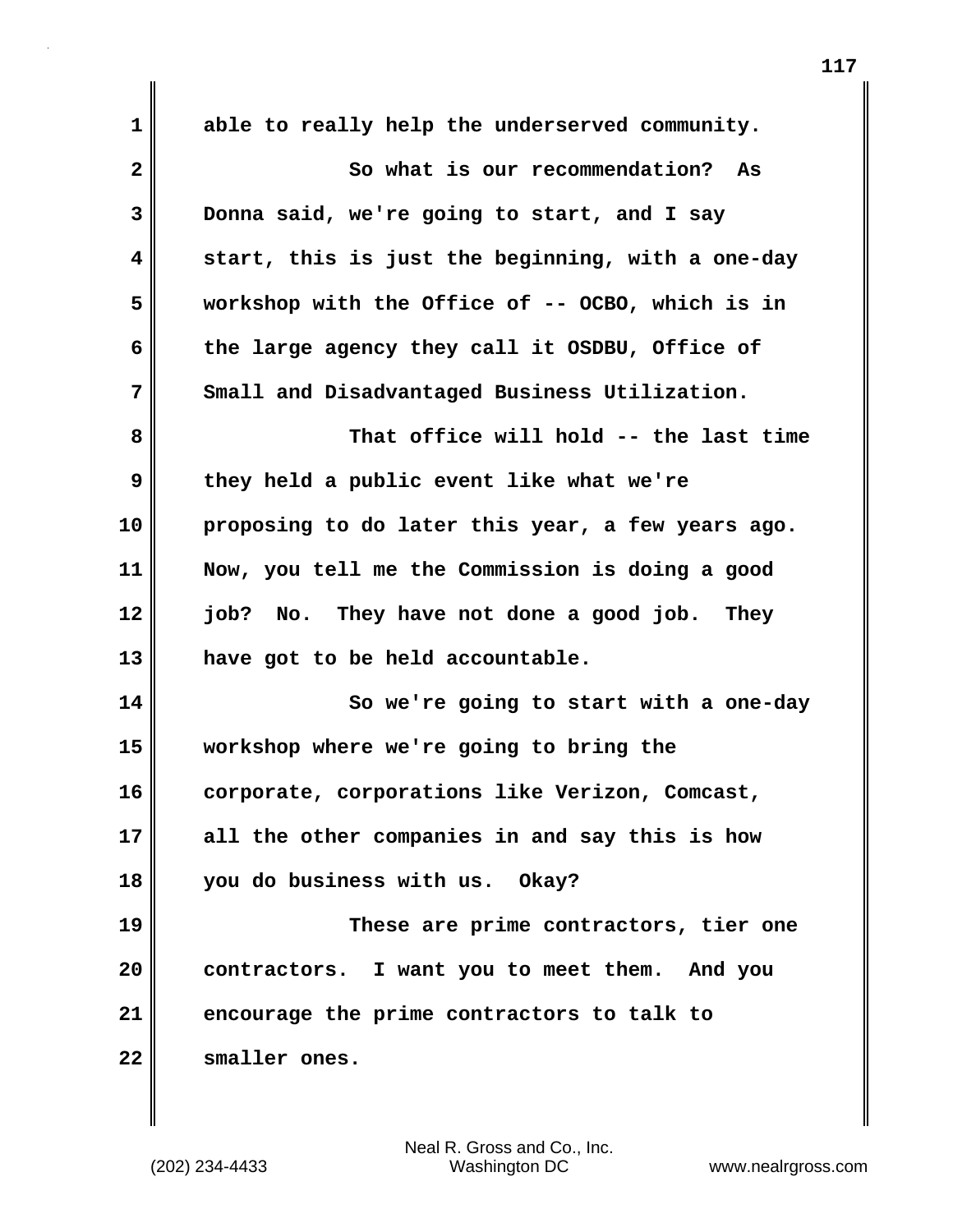**1 After having done that, because 2 different companies have different nuances, 3 different practices, then we, folks like us, the 4 Chamber of Commerce, who actually are on the 5 ground digging the trenches, how funny 6 deployment, digging the trenches, will come in 7 and share our success stories, our challenges,** 8 our sweats and tears, and the problems we have **9 trying to access, reach up and try to get a piece 10 of the American pie. 11 And I think that this is just only the 12 beginning. And I hope that we will not just stop 13 with one small, little event sometime this year 14 to introduce the corporations who are in this 15 marketplace, who are in a position to say as a 16 public policy, as a corporate, responsible 17 person, we will reach out and do better than what 18 we have done. 19 And then for the Commission to truly, 20 the Commissioners to truly use your position, 21 your influence, and your knowledge, and your 22 personal interests. You would not be here unless**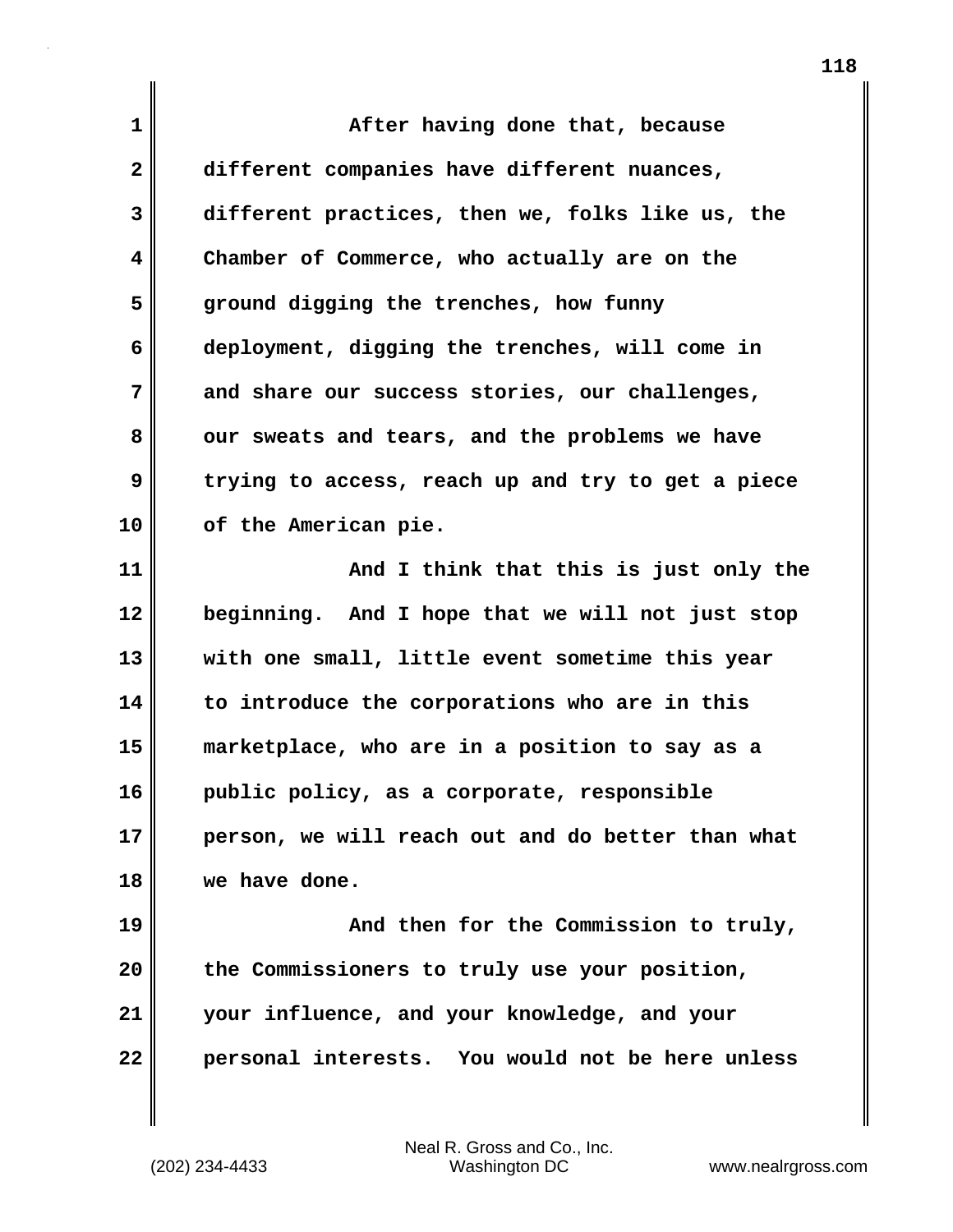| 1            | you're interested in doing what we are trying to  |
|--------------|---------------------------------------------------|
| $\mathbf{2}$ | do, to teach and preach and tell the country that |
| 3            | the Commission is in business. Thank you.         |
| 4            | (Applause.)                                       |
| 5            | MEMBER GATE: Thank you, Rudy and the              |
| 6            | deployment subgroup. As you can see, we have      |
| 7            | more than 100 years of experience, and we are     |
| 8            | passionate about what we're talking about today.  |
| 9            | So, Madam Chair, that constitutes the             |
| 10           | end of the deployment group's presentation. We    |
| 11           | would like to open for comments and remarks       |
| 12           | before we offer our recommendation.               |
| 13           | VICE CHAIR SUTTER: Certainly.<br>Are              |
| 14           | there comments? Yes, Harin.                       |
| 15           | MEMBER CONTRACTOR: Harin.                         |
| 16           | VICE CHAIR SUTTER:<br>Harin, excuse me.           |
| 17           | MEMBER CONTRACTOR: No worries.<br><b>To</b>       |
| 18           | echo my esteemed colleague's comments about, you  |
| 19           | know, communities and businesses getting left     |
| 20           | behind, when I was at USAC, they gave out \$5     |
| 21           | billion for every school and library across the   |
| 22           | country for broadband deployment.                 |

 $\mathbf{I}$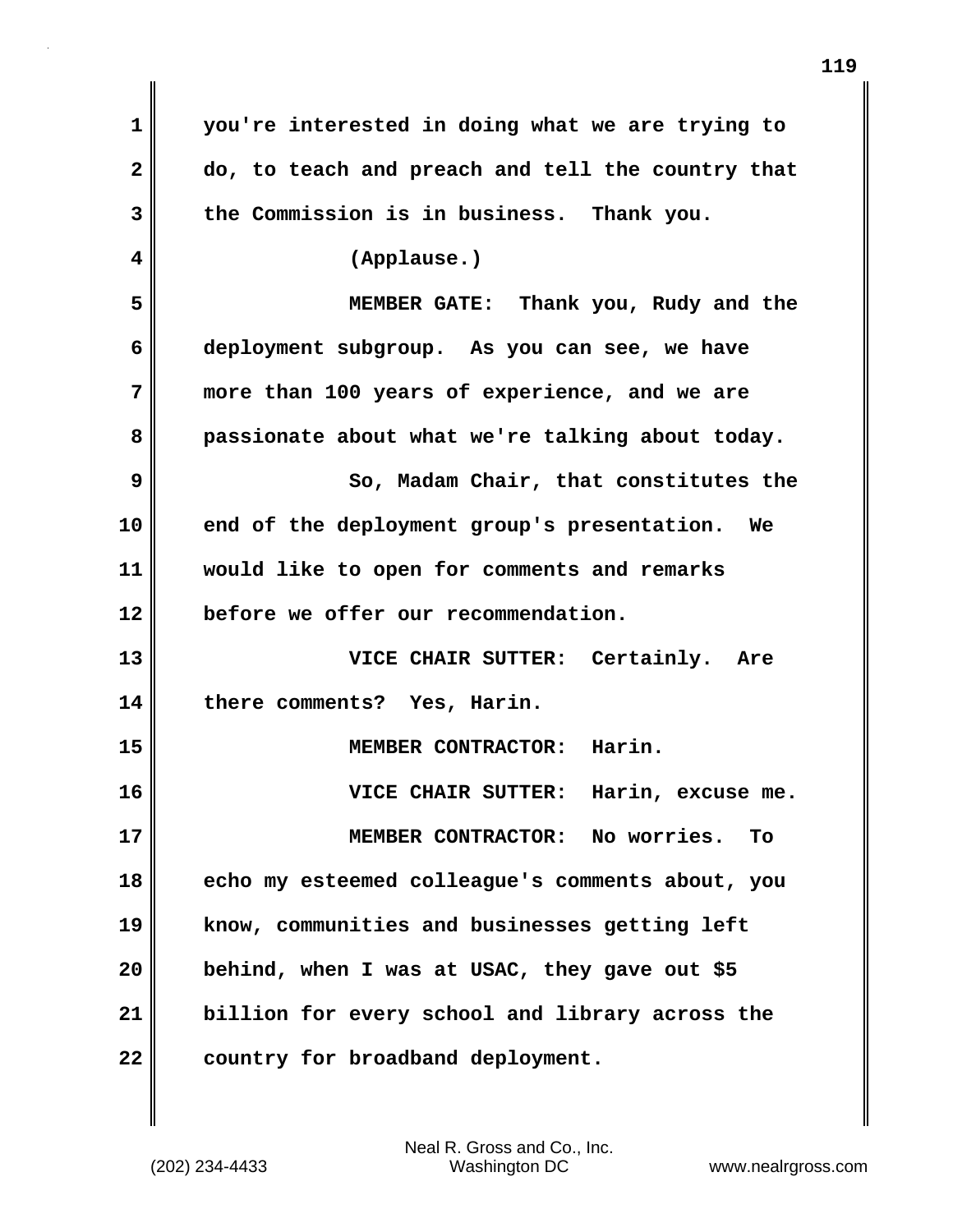| $\mathbf 1$ | Has anyone in this room ever filled               |
|-------------|---------------------------------------------------|
| 2           | out one of those e-rate forms and how difficult   |
| 3           | it is? I got a master's degree, and I can't even  |
| 4           | fill out that form. I was there for a year and a  |
| 5           | half, and I did not understand a lot of this.     |
| 6           | And I think some of these structural,             |
| 7           | you know, infrastructure delays or inhibits other |
| 8           | communities from getting involved.                |
| 9           | So we've heard this from a lot of                 |
| 10          | commissioners and previous chairmans in the past, |
| 11          | simplifying the process to create a more          |
| 12          | inclusive environment.                            |
| 13          | And that's something that we could                |
| 14          | definitely recommend and move forward, because    |
| 15          | there are a lot of Asian American, African        |
| 16          | American, LGBT small businesses that could be     |
| 17          | part of that pie to help drive economic growth in |
| 18          | local areas, but they're not able to because it's |
| 19          | controlled by a small consortium of like          |
| 20          | consultants who understand, who wrote those       |
| 21          | rules, and now manage those rules.                |
| 22          | And they're the only ones to be able              |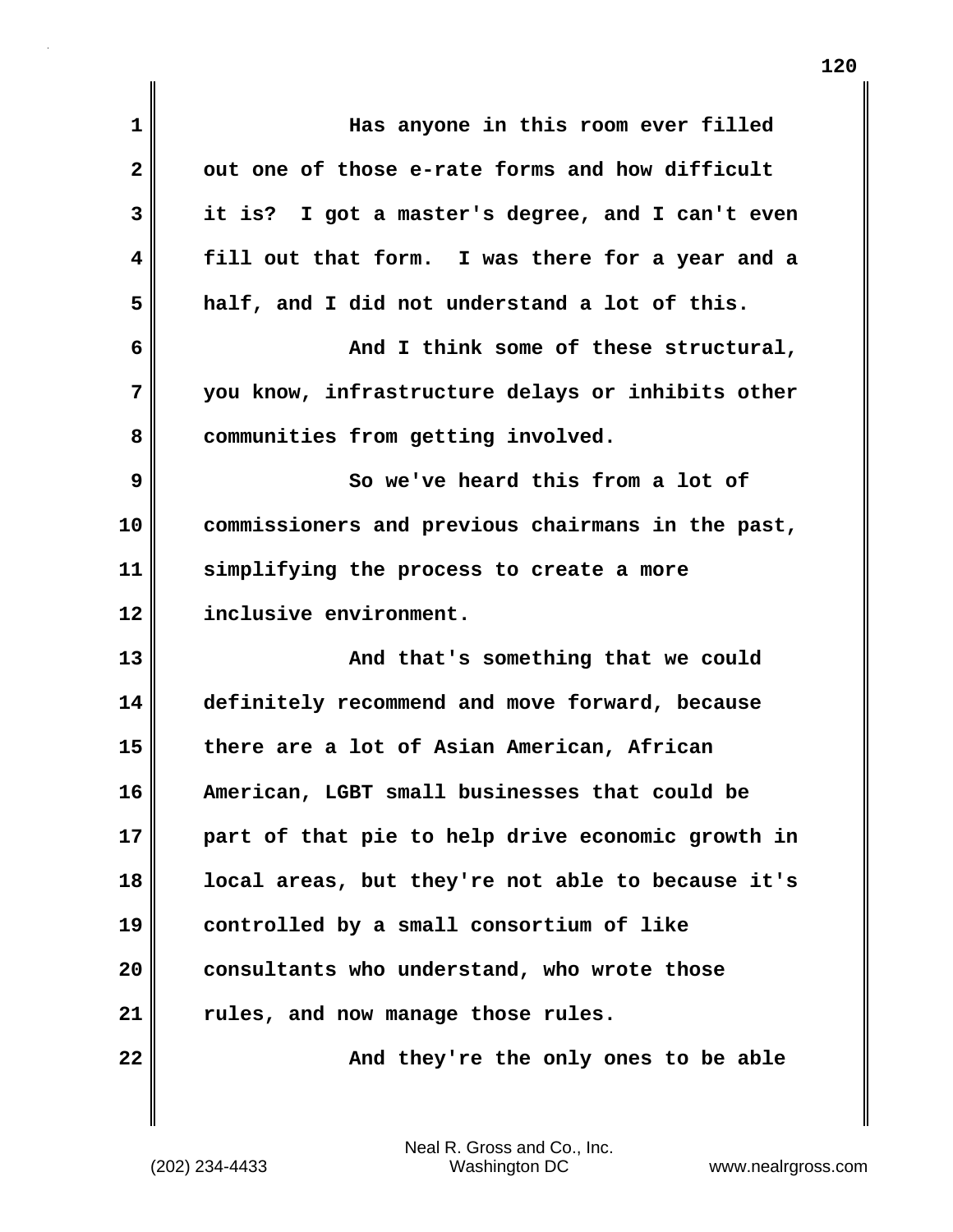**1 to be the middle person from these schools to be 2 able to get this funding to build out broadband. 3 And that's unfair. 4 So I just want to echo her comments so 5 we get a more inclusive environment. 6 VICE CHAIR SUTTER: Thank you. Other 7 comments? Yes, Jim. 8 MEMBER WINSTON: Thank you all. I 9 really appreciated your comments about the 10 opportunities in 5G. 11 And I had a thought when I was 12 listening, because often times the small 13 businesses and individuals who might be able to 14 take advantage of these opportunities don't know 15 anything about them. 16 And it occurred to me, as I looked 17 around the room and I've got Verizon, Comcast, T-18 Mobile, Charter, AT&T, I figured I should make 19 this recommendation. Consider advertising 20 information about these things on African 21 American and other minority-owned businesses. 22 I think there, you know, there is a**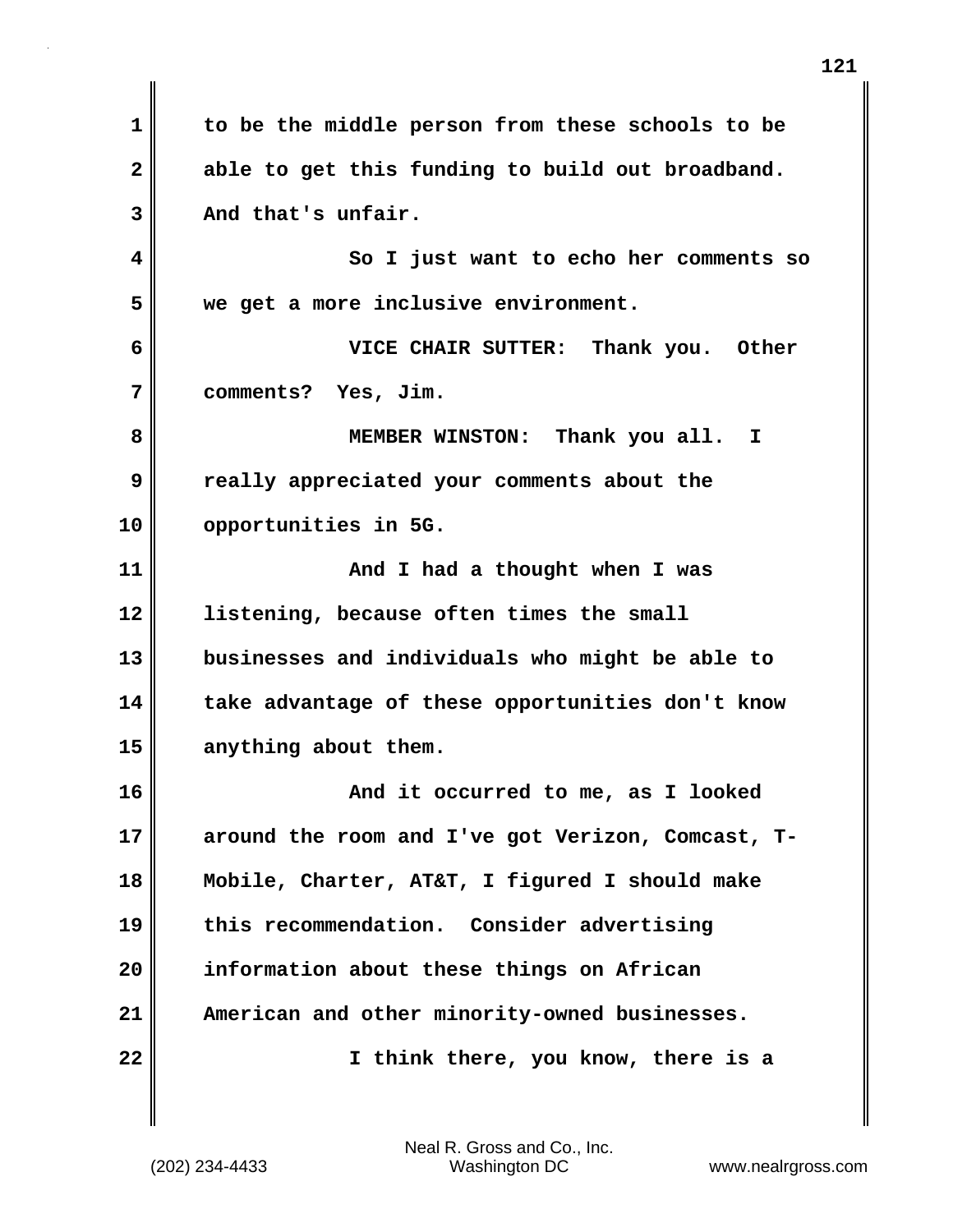**1 lack of information that filters down to the 2 people who could actually step in and sort of, in 3 the employment side in particular and certainly 4 in the small business side as well. 5 I think that's something that, you 6 know, is obviously not an activity for this 7 committee. But individually you might want to 8 discuss that within your companies about how to 9 get that word out to the people who might take 10 advantage of it. 11 VICE CHAIR SUTTER: One of the things 12 that I think we are hearing around the table is 13 for us to do a better job of communicating what 14 are the opportunities to those people to whom 15 we're trying to reach. 16 So perhaps part of what we can be 17 focusing on is how do we take the information 18 that may exist and how do we get it shared to the 19 people that need to hear it. 20 We seem to have a gap there, if you 21 will, between those that have the resources that 22 are looking to spend them, getting the**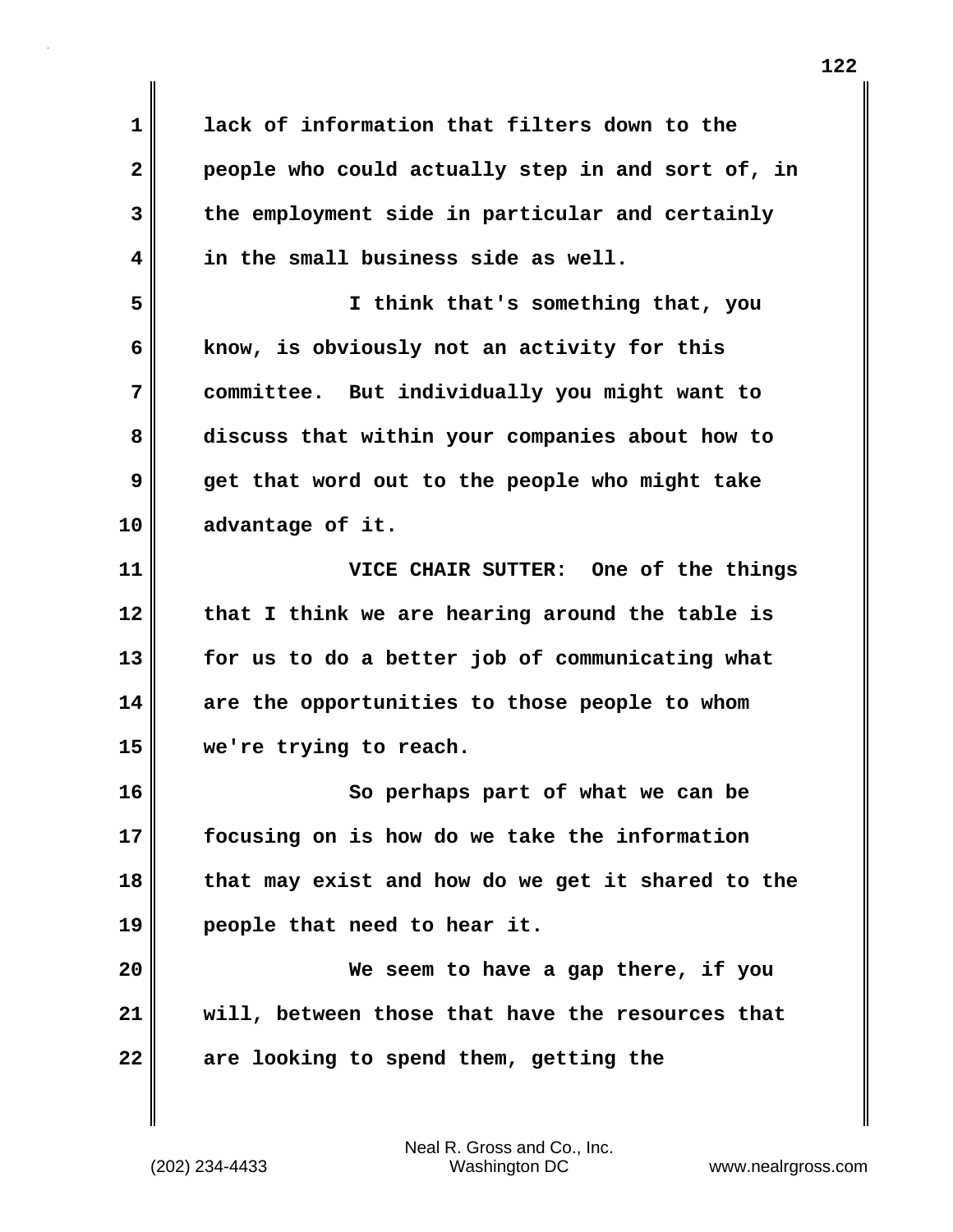**1 information to the people who are likely to be** 2 the ones that could step up and actually benefit **3 from this.**

**4 So I'm hearing that throughout some of 5 these comments. And perhaps that's something we 6 can look to.**

**7 Certainly, Jim, that's what you were 8 talking about with these particular companies and 9 all the other companies that we might involve and 10 something that perhaps, you know, the Commission 11 could be some sort of a gathering place for 12 information where we could then provide a single 13 place where people could come to get that kind of 14 information going forward so that we can reach 15 the people who have the opportunity to answer 16 some of these RFPs that are out there but just 17 don't know how to get through the maze, if you 18 will, to get that done. 19 MEMBER EPPS: Diane, can I add on to**

**20 that --**

**21 VICE CHAIR SUTTER: Yes, Donna. 22 MEMBER EPPS: -- you know, part of the**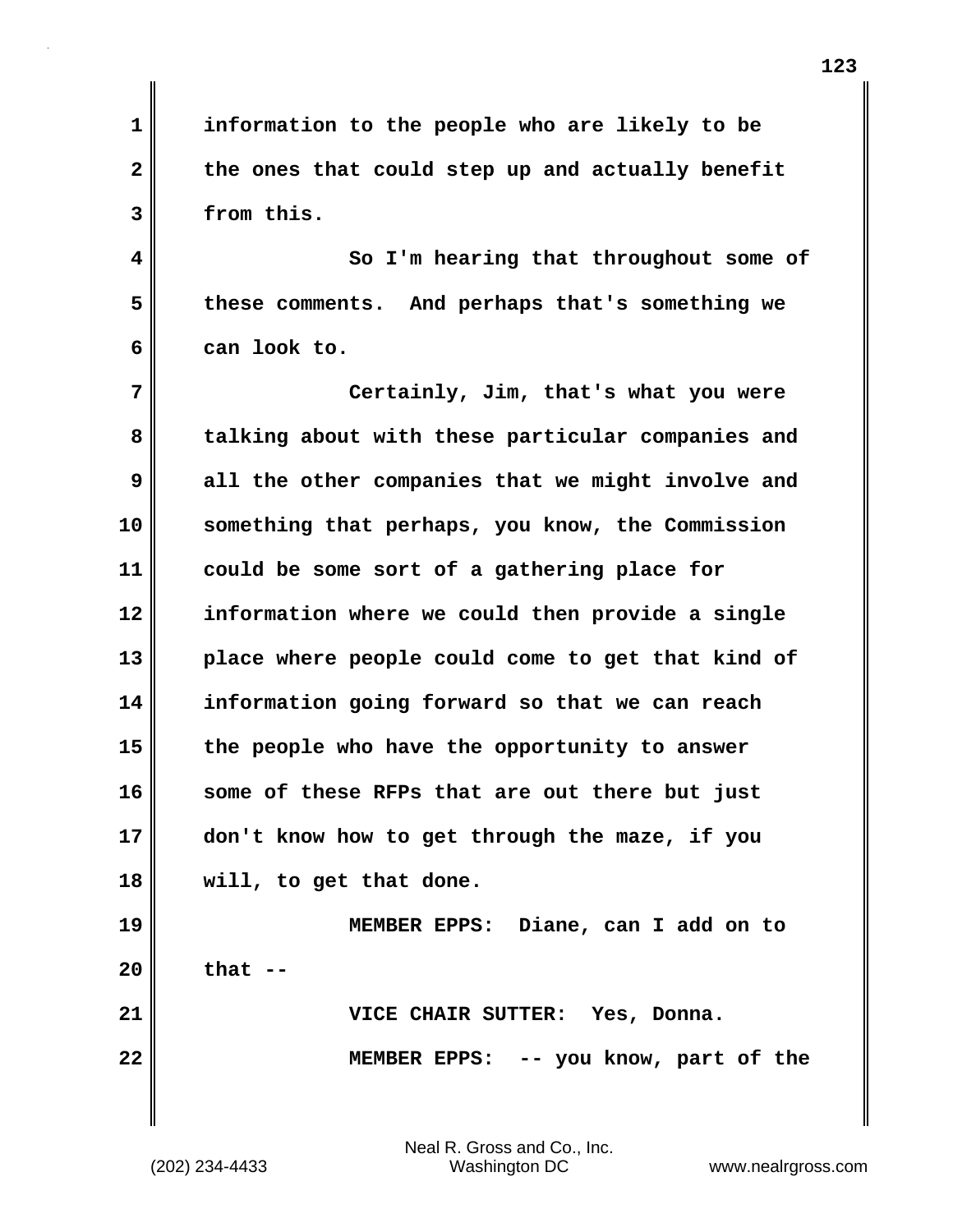**1 proposal was to start to try to address that, to 2 provide some information, but recognizing that 3 the vast number of diverse businesses will not be 4 in the room at our workshop. 5 So part of what we hope comes out of 6 this is an identification of key stakeholders 7 that can also help us get the word out. And I** 8 think minority Chambers of Commerce have **9 certainly been a valuable partner in doing that. 10 But I think there are other 11 stakeholders as well that have relationships. 12 And I love Jim's suggestion, too. 13 You know, often times there are ads 14 about a product or service and really utilizing 15 all communication channels to get out information 16 about opportunities, apprenticeships, for 17 example, and how supplier diversity programs 18 work. 19 I do think that we have to rely on 20 really a network approach to try to get the 21 information out to the various folks that will 22 benefit from it, because it really is a win-win**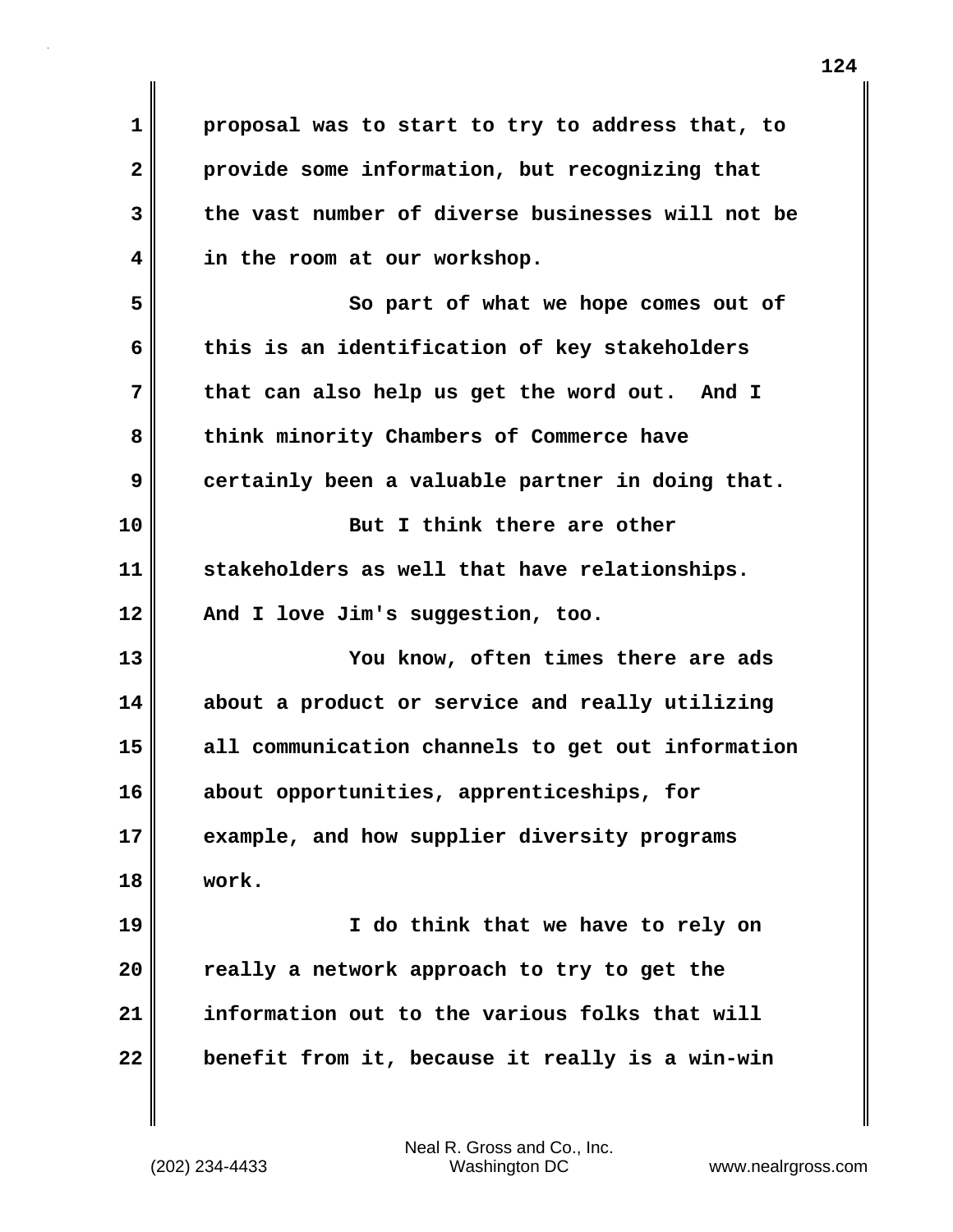**1 situation when that happens.**

**2 VICE CHAIR SUTTER: Well, and I think 3 what we're talking about is going to the places 4 where the people who we're trying to reach 5 frequent.**

**6 So whether that's trade publications, 7 whether it's Chambers of Commerce, perhaps non-8 traditional places that might have been used in 9 the past to try and reach those people and 10 organizations and companies that have services to 11 provide but might not know that the opportunity 12 even exists to do it.**

**13 MS. ALLEN: I agree. But you got to 14 show up, right? If you don't show up, they don't 15 get to meet the people. There's no connection 16 there. So the businesses should have the 17 opportunity to meet the larger, the big boys and 18 the big girls and put them together.**

**19 So I truly believe that the folks who 20 are in a position to spend the money, okay, need 21 to spend money in the community and not only to 22 send them, buy an ad. That has not worked. It**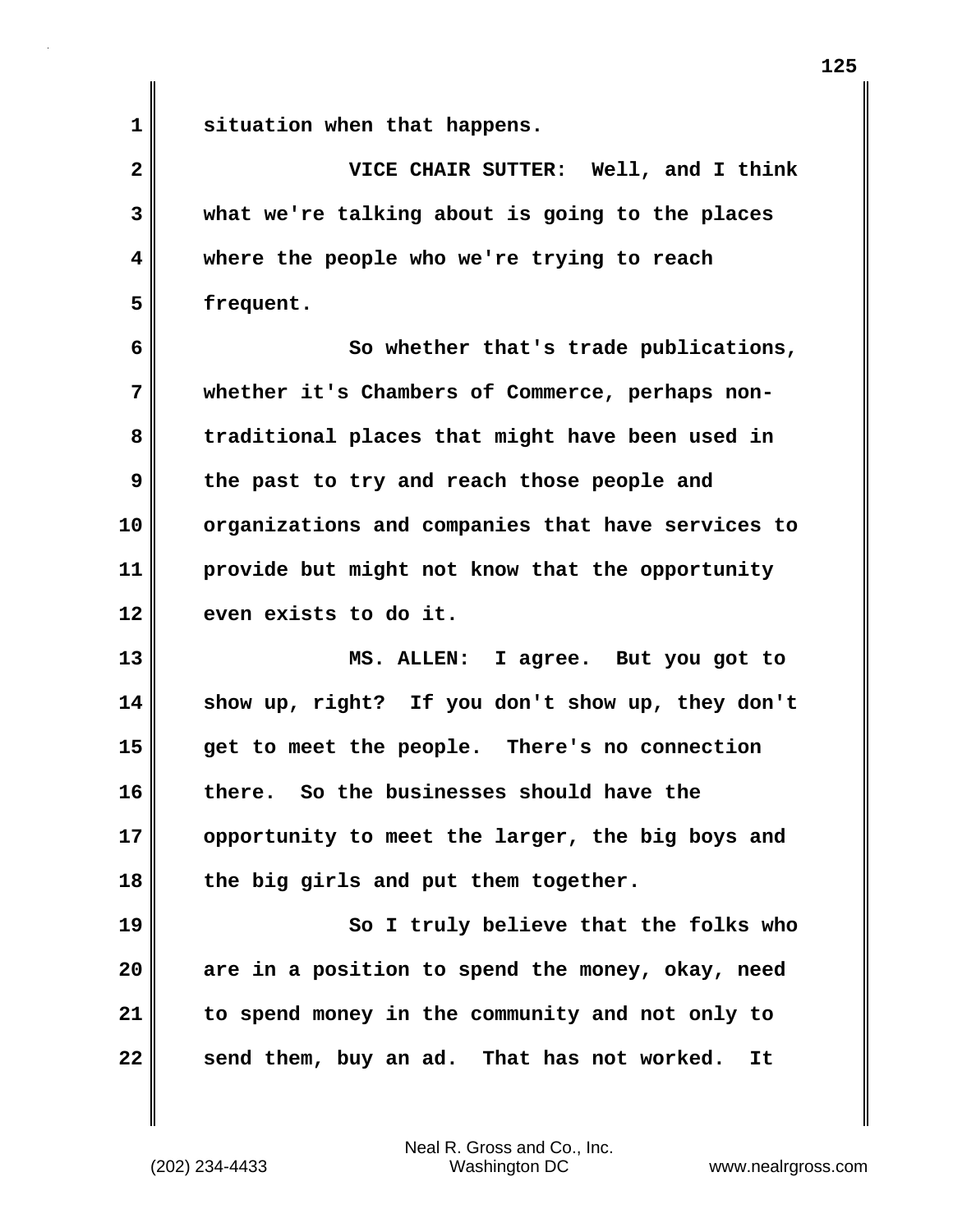**1 has been time immemorial is putting an ad in a 2 magazine has not worked. 3 Nowadays with the -- nobody's printing 4 things anymore. It's going to be going on the, 5 on social media. We got to find other ways to 6 get them engaged. And we said to use all means, 7 absolutely. 8 But the community feels so forgotten, 9 so left out. There are two worlds in 10 procurement, in federal and commercial. I've got 11 public and commercial. They are so disconnected. 12 Those who've made it are on top, 13 whether it's a corporation, the larger -- to 14 accomplish and get bigger. And the even minority 15 and diverse businesses, those get, the big get 16 bigger. They're left behind. 17 Combined with contract bundling, do 18 you know about that? Contract consolidation, 19 that has been a major problem for the federal 20 government. And they now have, they bundle many 21 contracts unless they have no other choice but to 22 put all ten contracts together and make it into**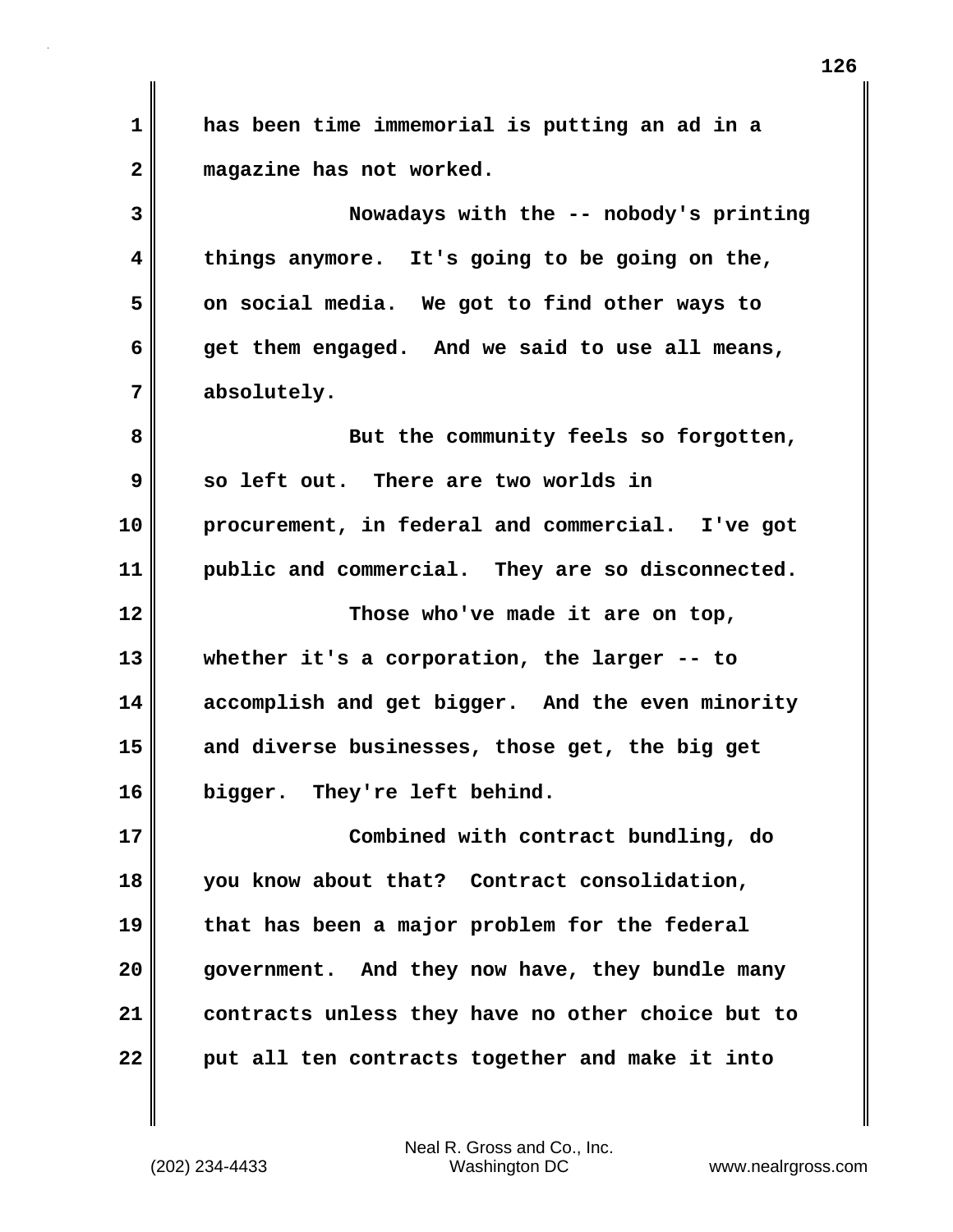| $\mathbf 1$ | a, make a contract and let it out for bid.       |
|-------------|--------------------------------------------------|
| 2           | Small business cannot take it. Even              |
| 3           | given that, they would choke to death. They      |
| 4           | cannot.                                          |
| 5           | So a corporation do the same thing,              |
| 6           | they are, they call it supply rationalization.   |
| 7           | Before they used to use 500 suppliers. Now they  |
| 8           | use three. Well, what about the other 497?       |
| 9           | VICE CHAIR SUTTER: I know --                     |
| 10          | MS. ALLEN: There's got to be                     |
| 11          | something that can be done about it. I don't     |
| 12          | know what it is. Everybody has a pecuniary       |
| 13          | interest in making sure that they get better and |
| 14          | better.                                          |
| 15          | But as a Chamber of Commerce, as folks           |
| 16          | who are in the non-profit sector, we have, we    |
| 17          | wear a different hat. Maybe we have a different  |
| 18          | heart. Maybe we have a different heart. And,     |
| 19          | but the Commission has that heart here.          |
| 20          | VICE CHAIR SUTTER: One of the things             |
| 21          | that I think we've learned through the BLT       |
| 22          | program over 18 years is the fact that most      |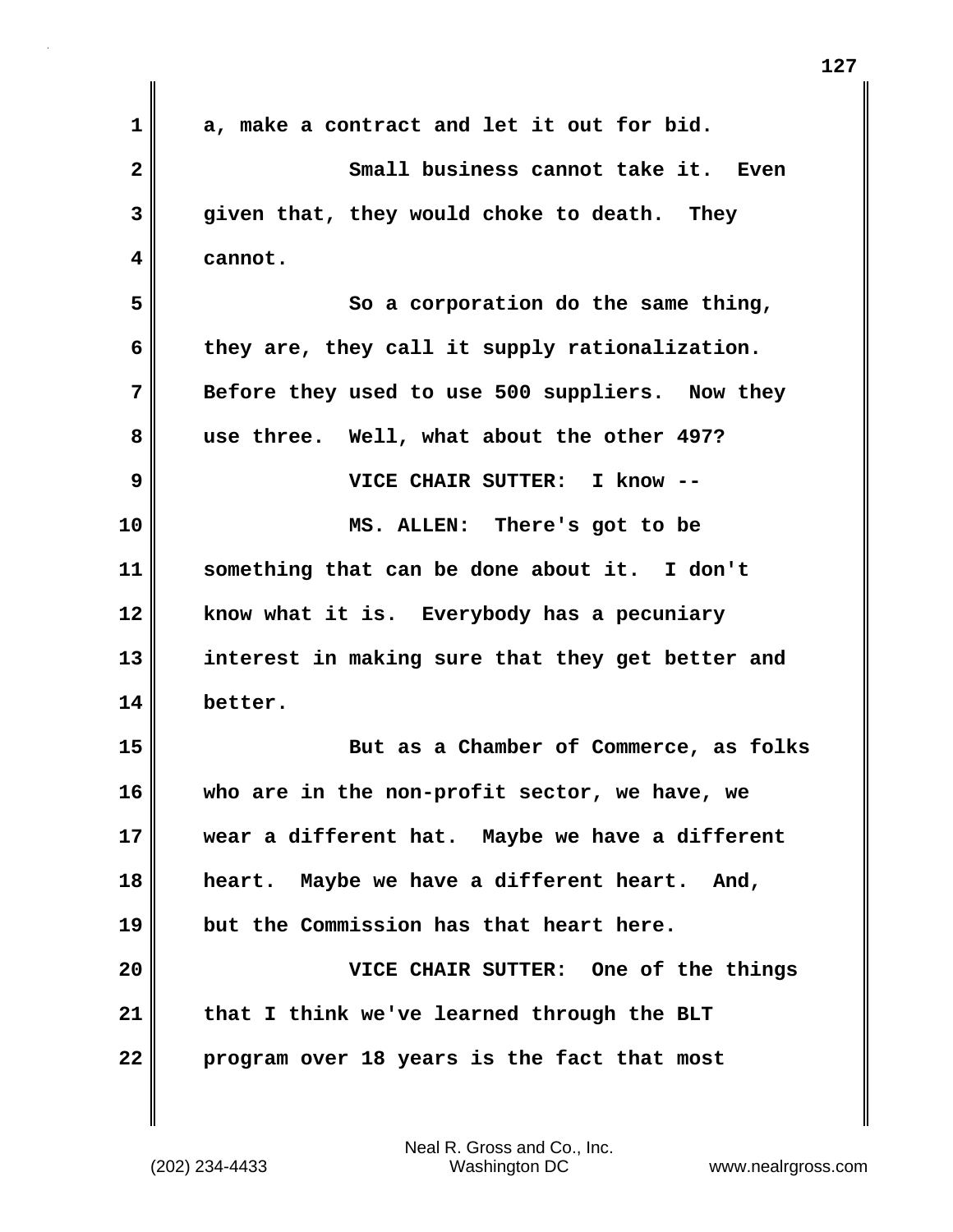**1 things get handled through relationships. And 2 what we teach them in the class is you need to 3 build the relationship. Before you actually have 4 a business relationship with someone, you need to 5 have a personal relationship with someone. You 6 need to know who they are. They need to know who 7 you are.**

**8** So perhaps what we can focus on is **9 helping these corporations and these 10 organizations to start getting to know one 11 another before the time when a contract is put** 12 out, because that's how we've gotten 49 owners, **13 if you will, out of the BLT program, is that they 14 have relationships and have been building 15 relationships before they actually needed to do 16 business with someone.**

**17 And that was how I bought my first 18 station, was I already knew the bankers because 19 of my previous employer.**

**20 So I think your point is well taken. 21 But we can be thinking about how do we start 22 building those relationships with each other,**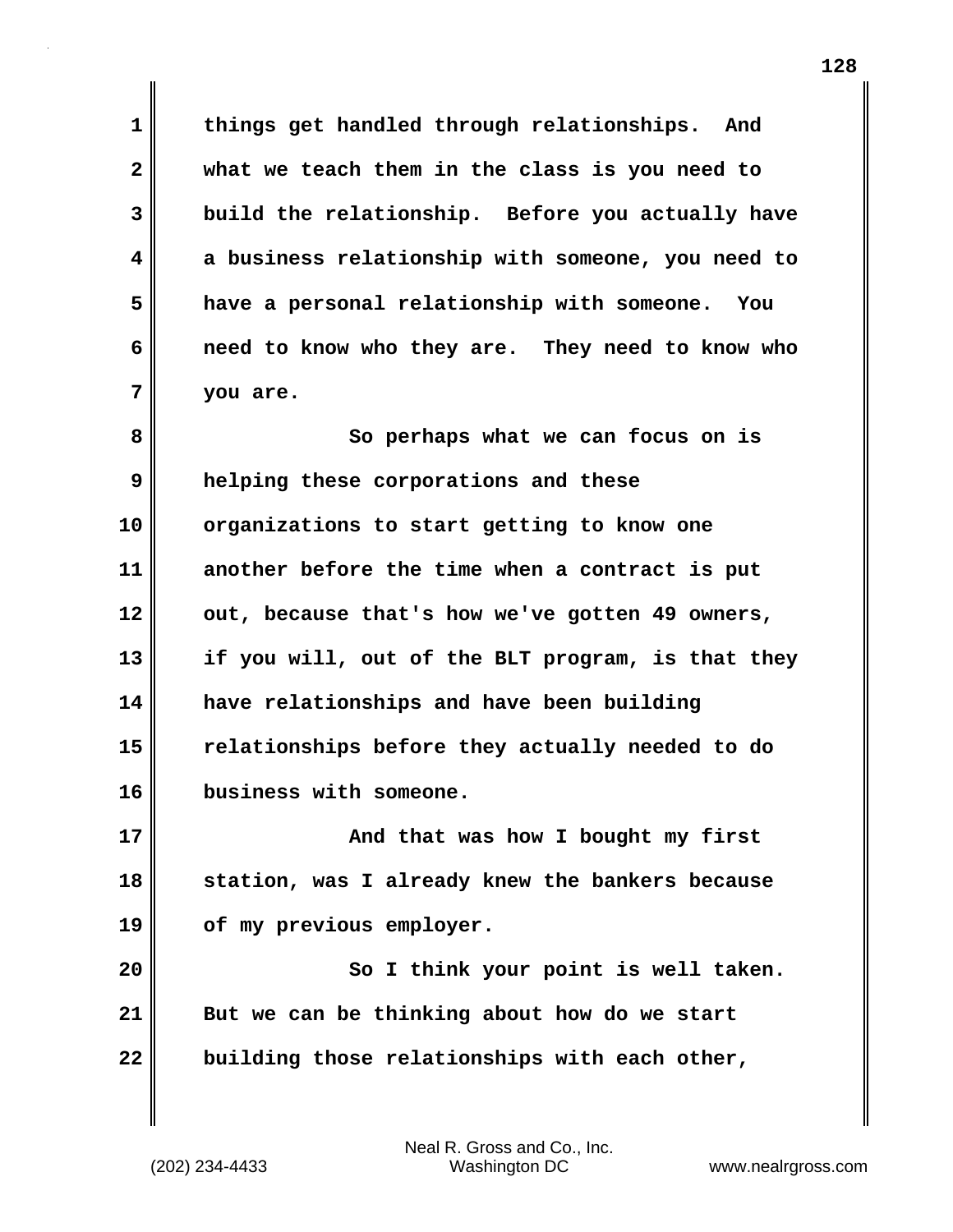**1 inviting each other to each other's events and 2 having panels and whatnot.**

**3 When we invite someone in to come and 4 speak to the BLT, they have a chance to meet the 5 class. And then the class follows up with them, 6 if we've trained them properly.**

**7** They are following up with them and **8 getting to establish a relationship with them and 9 looking for other opportunities to meet with them 10 so that they have begun to establish that 11 relationship, because my experience has been that 12 you do business with the people that you know. 13 So, if you don't know, you don't get to do 14 business. 15 So, Rudy, you had a comment. 16 MEMBER BRIOCHE: Yes, just to kind of**

**17 add on to that, I very much agree with all the 18 comments made.**

**19 But one of the things we're trying to 20 do is to really view this as how do we have an 21 impact from a systemic perspective, because it's 22 not about just the one touch and then, you know,**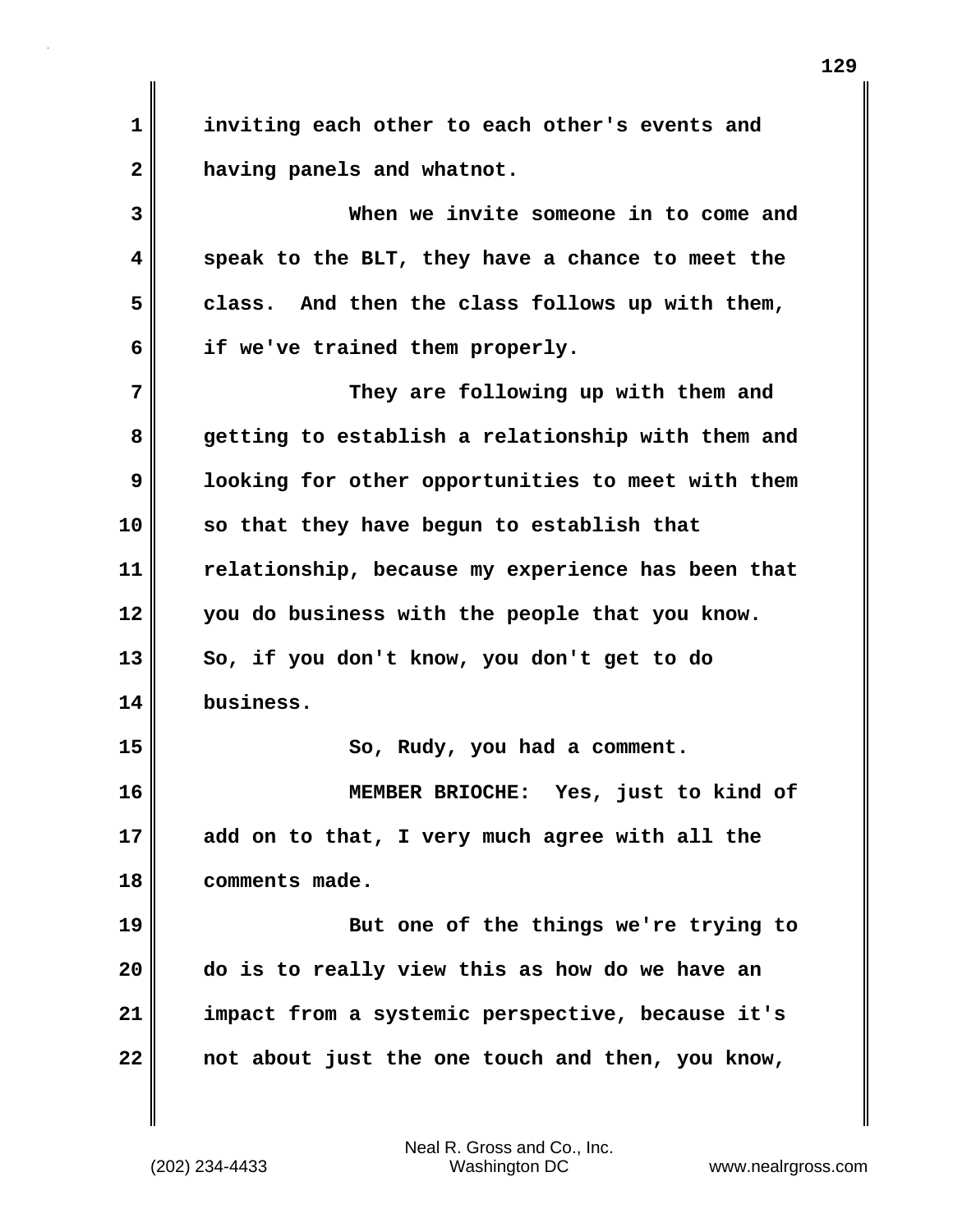**1 problem solved or we just walk away.**

**2** So the next phase of the working group **3 is to really have a collaboration with OCBO to 4 get a clear sense of what are the current 5 infrastructure and systems they have in place, 6 how can we enhance that, how can we view the fact 7 is that we're not just looking at, you know, the 8 various companies mentioned because these 9 companies, in fact, have, you know, programs in 10 place. 11 Communication is, in fact, necessary. 12 How can OCBO be served as a vehicle that would 13 actually provide some type of repeatable process 14 where they can either help these firms 15 communicate to the various vendors who are out 16 there, or how do you actually, you know, increase 17 the pie, because often times, particularly in the 18 communication space, we focus on the Comcast, 19 Verizon, AT&T, the T-Mobiles? 20 But the fact is it's a broader pie. 21 And in fact, it's broader even beyond -- 22 VICE CHAIR SUTTER: It's much larger.**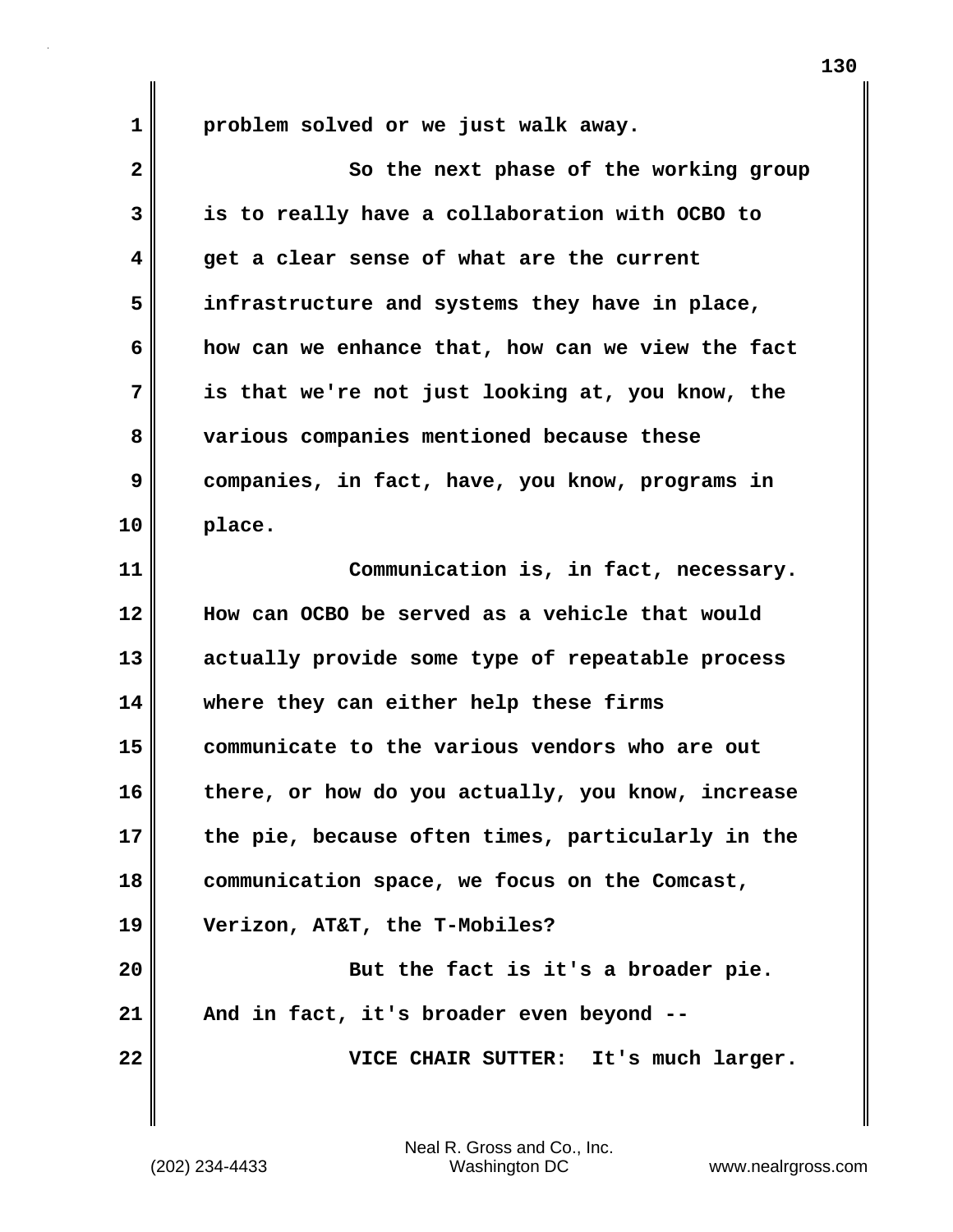| $\mathbf{1}$            | MEMBER BRIOCHE: It's a much larger                |
|-------------------------|---------------------------------------------------|
| $\overline{\mathbf{2}}$ | pie. In fact, it's even broader beyond            |
| 3                       | communications as well.                           |
| 4                       | The next working group is going to                |
| 5                       | talk about technology. And I think that how do    |
| 6                       | we actually access that as part of this supplier  |
| 7                       | diversity discussion is probably going to be one  |
| 8                       | of the more, I think, greater challenges.         |
| 9                       | But at the same time, I think long                |
| 10                      | term it would be one of the greatest benefits     |
| 11                      | that if we could actually have a system where, in |
| 12                      | fact, we have a process through OCBO that invites |
| 13                      | both communication and technology firms to be     |
| 14                      | part of this process to help increase the pie,    |
| 15                      | but yet at the same time, to help increase or to  |
| 16                      | develop, you know, systems that we can share in   |
| 17                      | order to find a way in a more systematic basis to |
| 18                      | communicate opportunities that may exist in the   |
| 19                      | private sector to the various, you know, vendors  |
| 20                      | and others who may, you know, be able to take     |
| 21                      | advantage of them.                                |
| 22                      | VICE CHAIR SUTTER: Jamila, how do you             |

**131**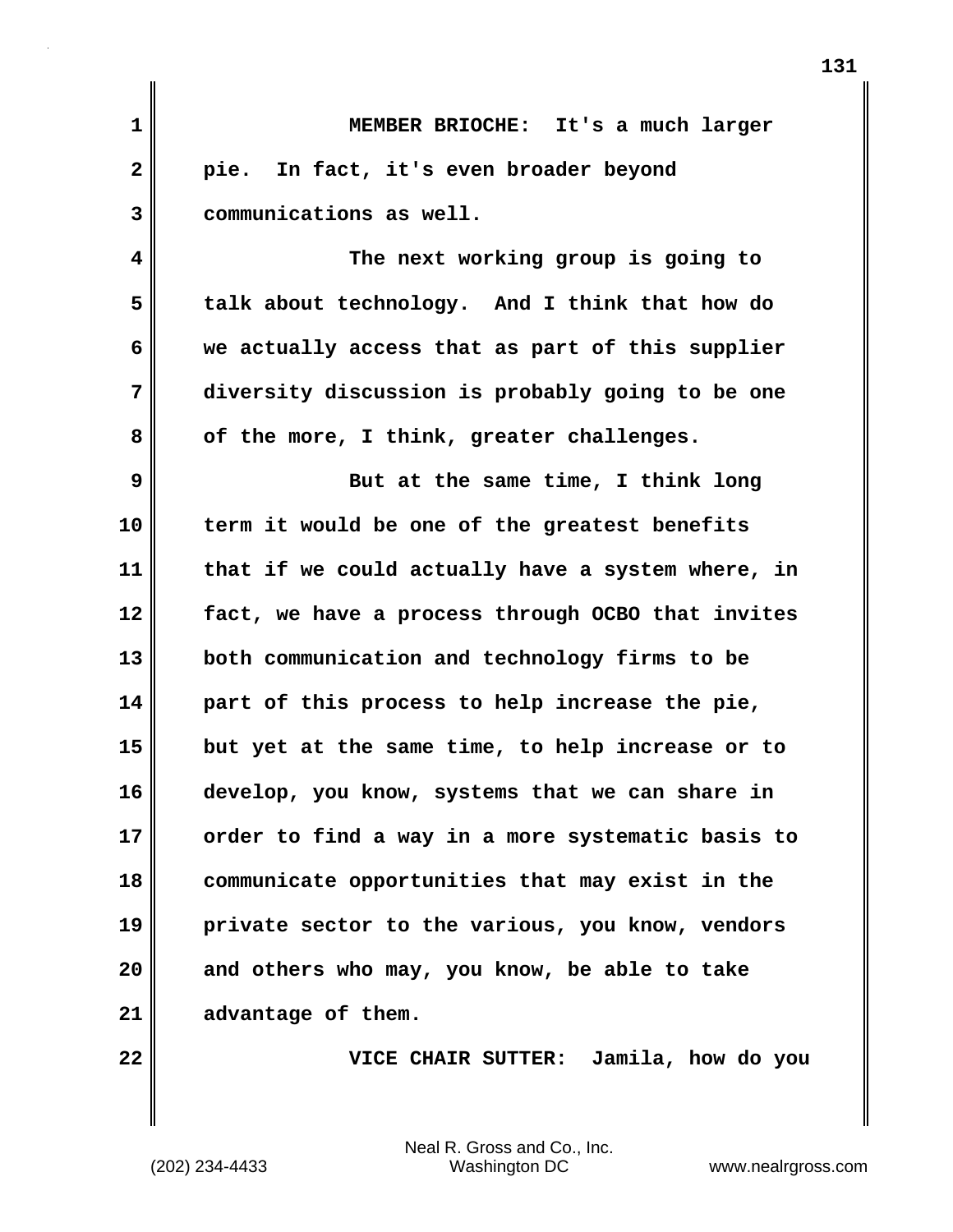**1 think we might best work with OCBO? And given 2 the fact that there is actually some new 3 leadership, can you perhaps give us some 4 background on where you see OCBO now and how 5 these groups might work in a more proactive way 6 with OCBO to see if we can't find ways to work 7 together?**

**8 MS. JOHNSON: Sure. I think this is 9 an excellent beginning of the conversation. And 10 I think this particular working group is going to 11 launch us maybe into the next phase of what OCBO 12 can do and what OCBO can be for this particular 13 community.**

**14 VICE CHAIR SUTTER: Does everyone know 15 what we're talking about with OCBO? Sometimes we 16 use all these initials.**

**17 MS. JOHNSON: Right, Office of 18 Communication Business Opportunities.**

**19 And so we're going to be putting OCBO 20 together with the principles out of this working 21 group. And they're going to start to build this** 22 one-day event.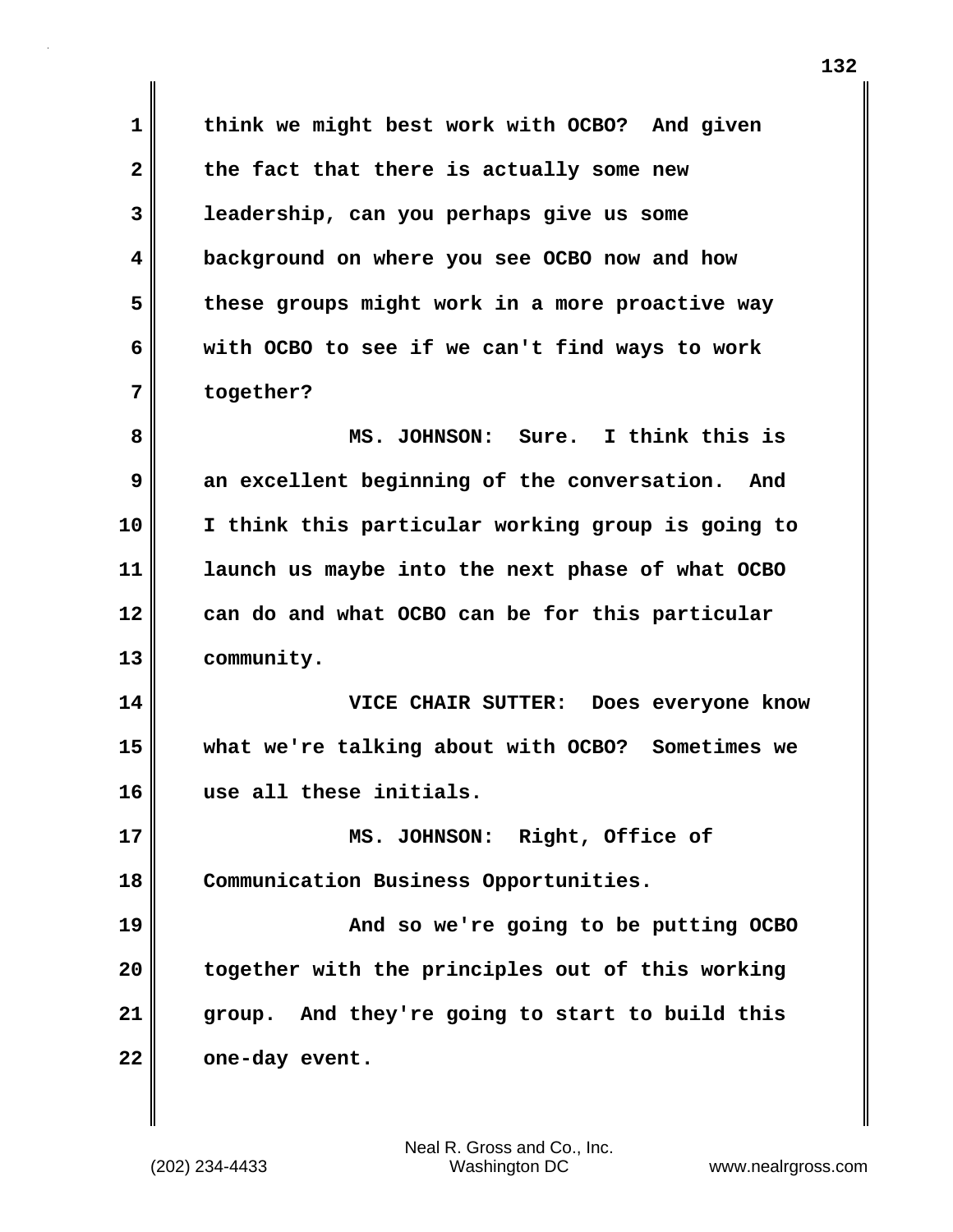| 1            | But I think, to Jim's point, what                |
|--------------|--------------------------------------------------|
| $\mathbf{2}$ | we're going to be looking for is for the people  |
| 3            | in this room to populate and pack the house on   |
| 4            | that day. So we're going to be looking for you   |
| 5            | all to talk to your constituent groups and make  |
| 6            | sure they're here.                               |
| 7            | So, if we're talking about                       |
| 8            | broadcasters who need better access to           |
| 9            | advertising, we would expect on that day to see  |
| 10           | some sales managers, some general managers from  |
| 11           | minority-owned radio stations talking to these   |
| 12           | people about who do I need to see in your office |
| 13           | so that you use me for advertising to reach      |
| 14           | particular communities.                          |
| 15           | And that's an ongoing conversation.              |
| 16           | So those people need to be in the room. The LGBT |
| 17           | groups, they need to be in this room on that day |
| 18           | making those relationships happen.               |
| 19           | And if what you're thinking about long           |
| 20           | term is some sort of clearinghouse in OCBO to    |
| 21           | connect these people, then that's certainly a    |
| 22           | conversation that we can begin to happen if we   |

(202) 234-4433 Washington DC www.nealrgross.com Neal R. Gross and Co., Inc.

 $\mathbf{I}$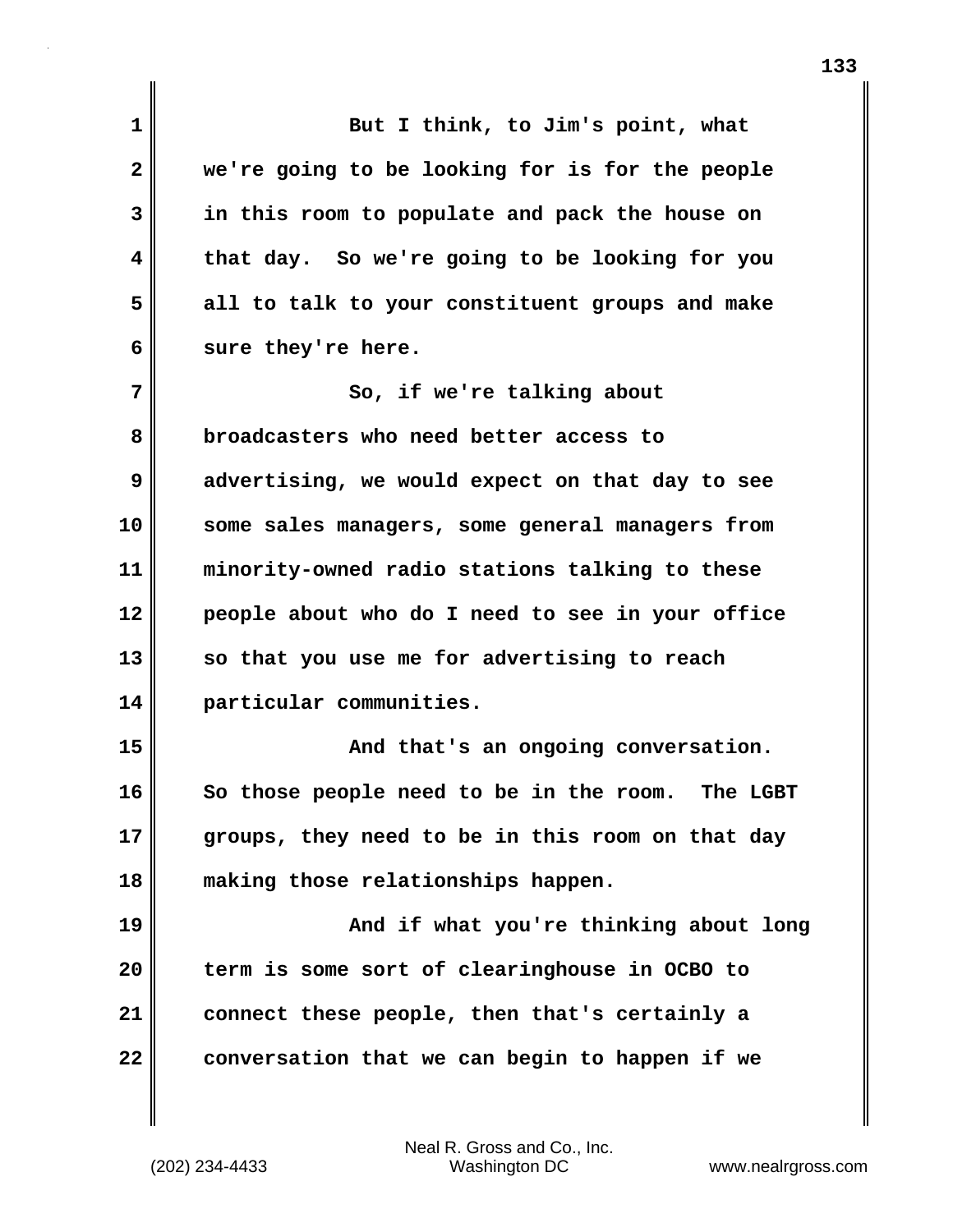**1 can see a real fertile, organic sort of thing 2 happen on that one-day event. I think OCBO would 3 be willing to talk about that and how they put 4 those groups together. 5 VICE CHAIR SUTTER: Well, and we, in**

**6 the last diversity committee, the media issue 7 subcommittee actually made recommendations of 8 things to do with OCBO to create both educational 9 plans. The Commissioner referenced the BLT 10 program.**

**11 We actually had been talking with OCBO 12 about the possibility of creating some sort of a 13 venue through the FCC, because if everything 14 we're talking about here really does seem like it 15 flows through what OCBO has been designed to do. 16 MS. JOHNSON: That's right. And I 17 would encourage these three working groups to 18 kind of cross-fertilize and make sure that maybe 19 there's a recommendation that will come out of 20 all three groups about OCBO and new things that 21 OCBO can do given the digital economy and the way**

22 **things have changed.**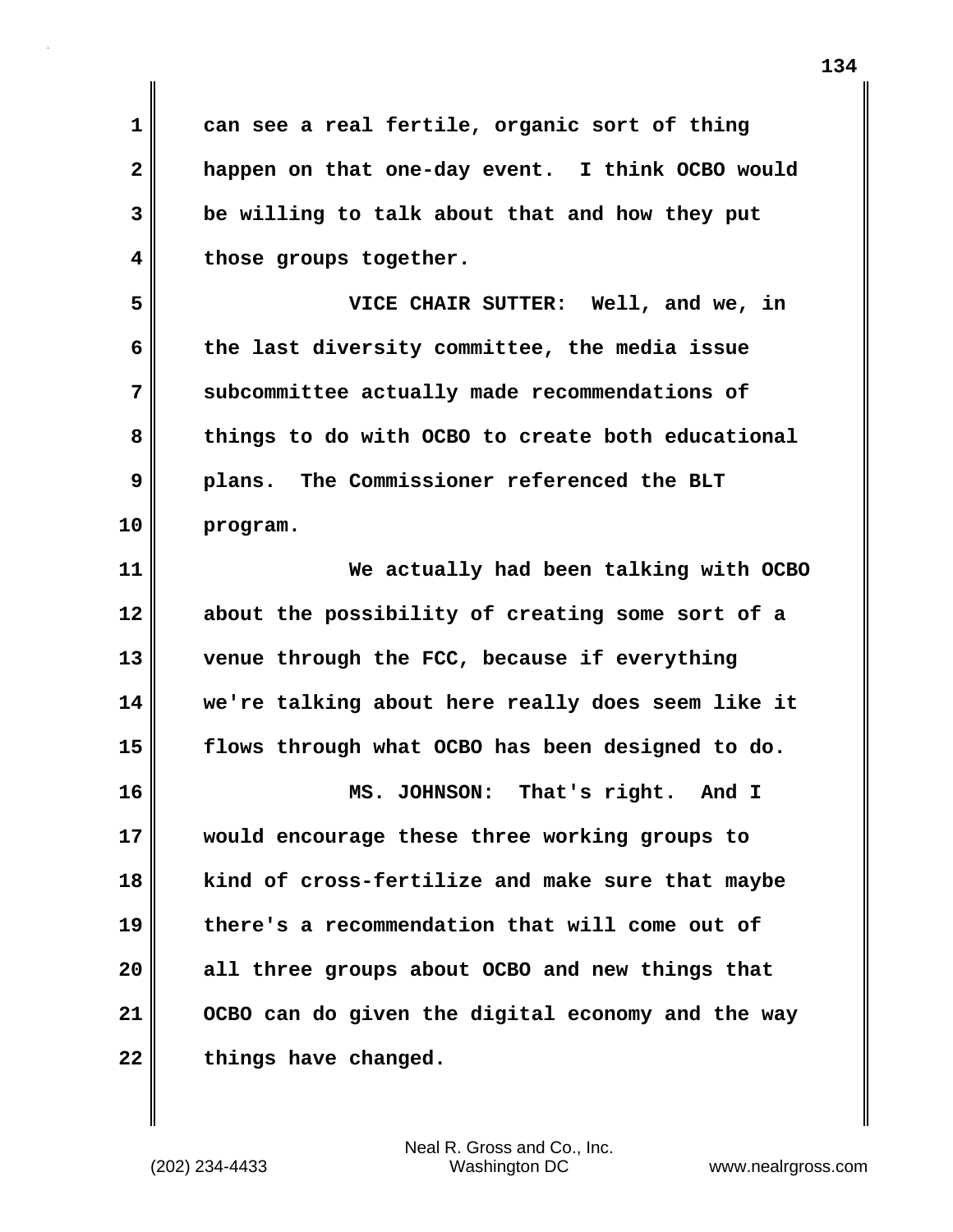| 1  | (Off mic comments.)                               |
|----|---------------------------------------------------|
| 2  | VICE CHAIR SUTTER: Would it make                  |
| 3  | sense at the -- I'm sorry. Please, go ahead,      |
| 4  | Kathleen.                                         |
| 5  | MEMBER ABERNATHY: There is one other              |
| 6  | piece of the puzzle to this that is difficult,    |
| 7  | but I think can be wrapped into this.             |
| 8  | And that is that -- and having been in            |
| 9  | a company where I was very committed and a number |
| 10 | of very senior people in the company were very    |
| 11 | committed to pursuing these relationships, we     |
| 12 | fought and encountered numerous hurdles           |
| 13 | internally with the procurement people. And that  |
| 14 | sounds crazy that you could be at such a high     |
| 15 | level and constantly get pushback.                |
| 16 | And so I think that, as you're working            |
| 17 | through and you have this one-day meeting, it     |
| 18 | wouldn't hurt to get public statements from the   |
| 19 | leaders of the various companies making it very   |
| 20 | clear that this is important to them, that they   |
| 21 | want to see numbers that reflect their            |
| 22 | willingness to have these kinds of procurements,  |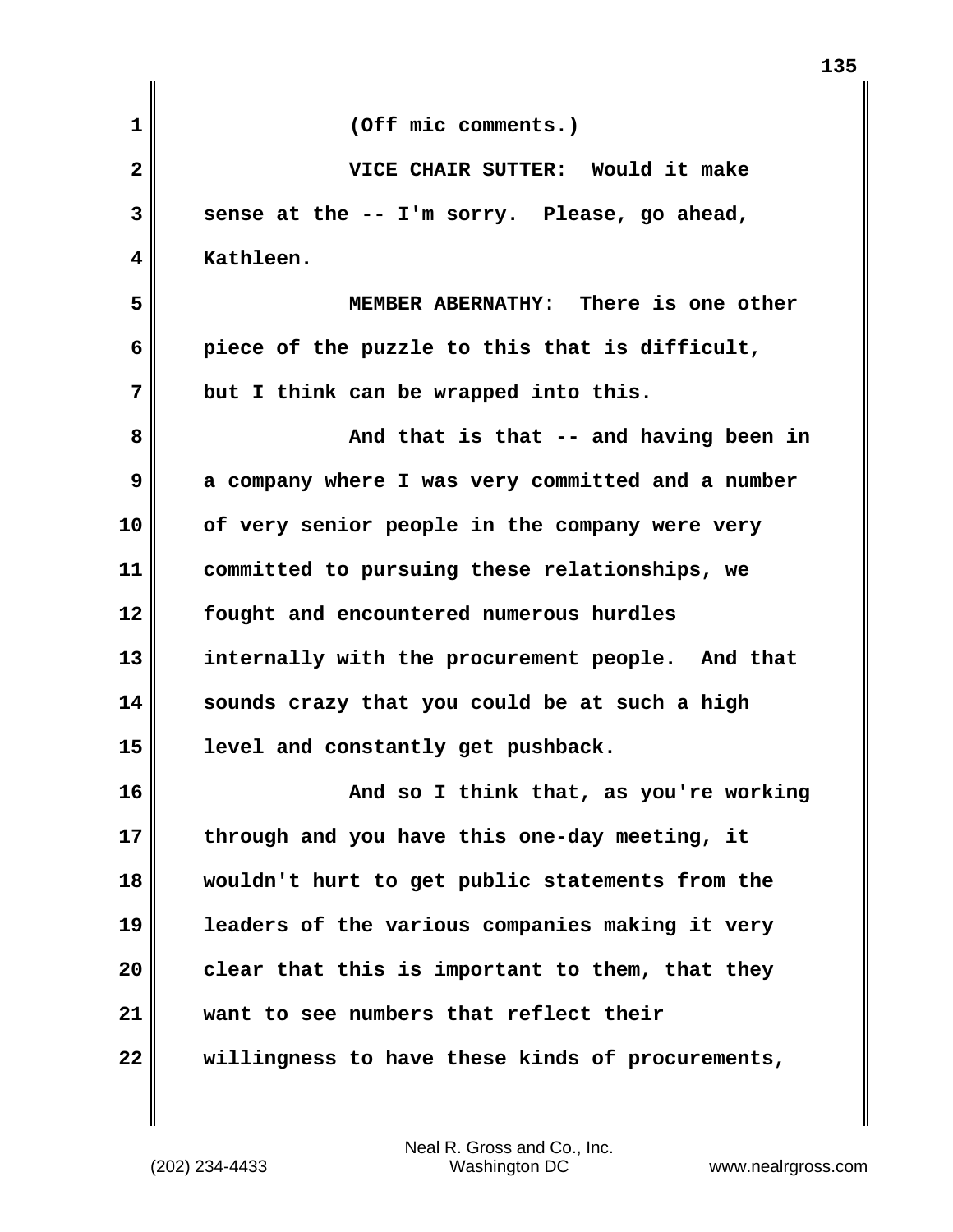| 1            | even though, and this is the pushback I always    |
|--------------|---------------------------------------------------|
| $\mathbf{2}$ | got, even though it is less efficient than having |
| 3            | a single provider for all of your widgets across  |
| 4            | the entire country.                               |
| 5            | And I get that. But this is a                     |
| 6            | different issue. And I worry that if we miss      |
| 7            | that messaging from on high, then in many         |
| 8            | companies you'll hit a brick wall regardless of   |
| 9            | how hard you push.                                |
| 10           | MEMBER TURNER-LEE: Just a quick pivot             |
| 11           | as a Committee member just on that point. I       |
| 12           | think that's why we've also wrapped this OCBO     |
| 13           | convening around the unique barriers to           |
| 14           | deployment, right, because there are now several  |
| 15           | opportunities that exist through the              |
| 16           | recommendations of BDAC and the acceleration of   |
| 17           | technology that make turning a blind eye no       |
| 18           | longer appropriate because the opportunities are  |
| 19           | actually going to expand in all of these spaces.  |
| 20           | So I think that was really intent, to have the    |
| 21           | workshop be one of those drivers that legitimizes |
| 22           | the reason why this is even more necessary today. |

 $\mathbf{I}$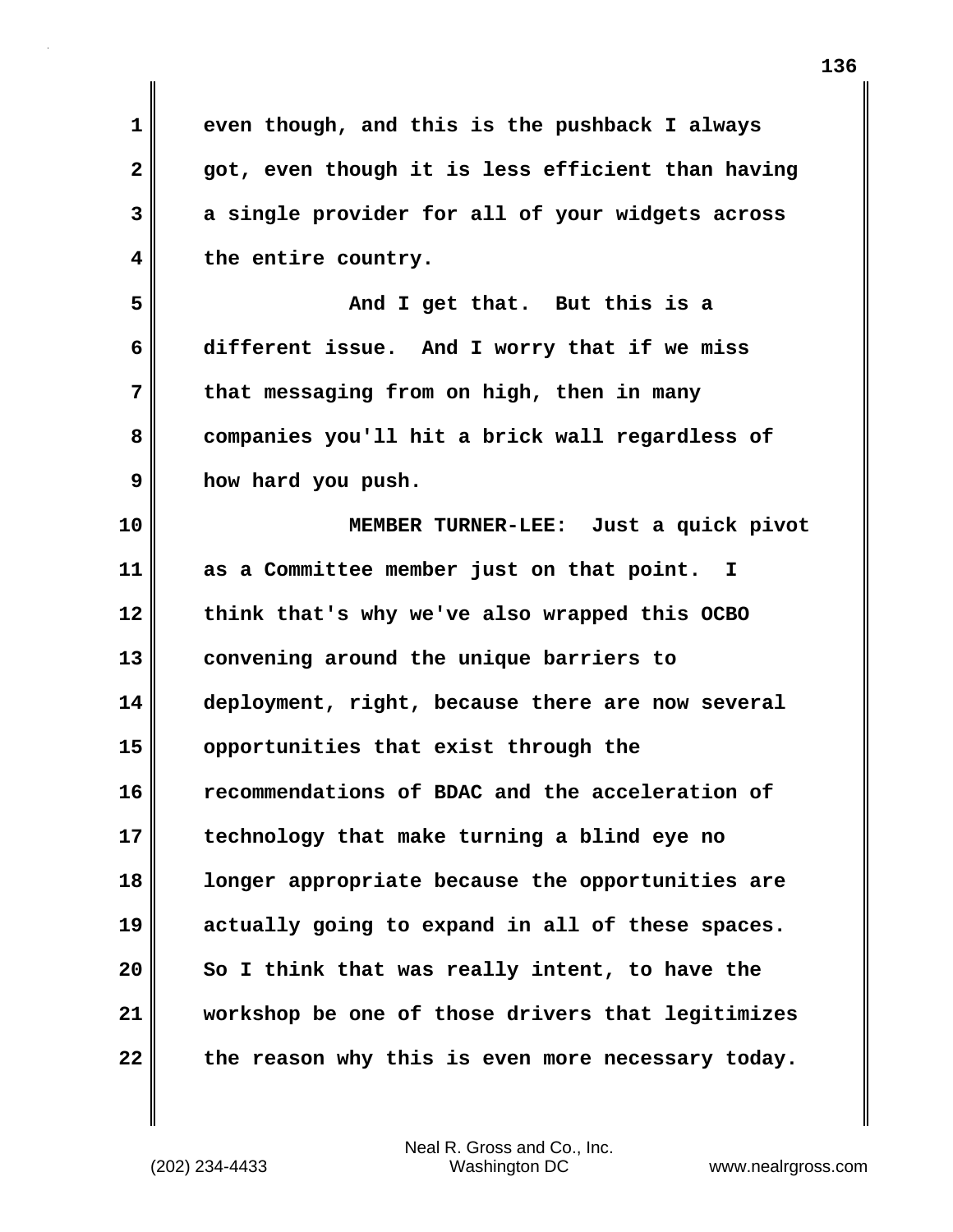| $\mathbf{1}$            | VICE CHAIR SUTTER: Yes?                           |
|-------------------------|---------------------------------------------------|
| $\overline{\mathbf{2}}$ | MR. JAMES: Hi, I'm Christ James. I'm              |
| 3                       | with the National Center for American Indian      |
| $\overline{\mathbf{4}}$ | Enterprise Development. That's a long acronym, I  |
| 5                       | know.                                             |
| 6                       | I commend the working group. I think              |
| 7                       | that's an excellent -- all the points that have   |
| 8                       | been made and the work shop is an excellent way   |
| 9                       | to engage not only corporate, but I would also    |
| 10                      | say Federal Government as well.                   |
| 11                      | I would make just a couple of                     |
| 12                      | suggestions: One, there are 68 SBA district       |
| 13                      | offices around the country, so wherever you       |
| 14                      | decide to put on the work shop I would engage     |
| 15                      | I would also engage the Minority Business<br>SBA. |
| 16                      | -- MBDA as well.                                  |
| 17                      | And then for the actual business, for             |
| 18                      | the invitees I would suggest maybe a fact sheet   |
| 19                      | or a webinar ahead of time before they -- so they |
| 20                      | actually are prepared. Because one of the things  |
| 21                      | that you don't want to do is have all the         |
| 22                      | companies and all the OSDBUs and people that can  |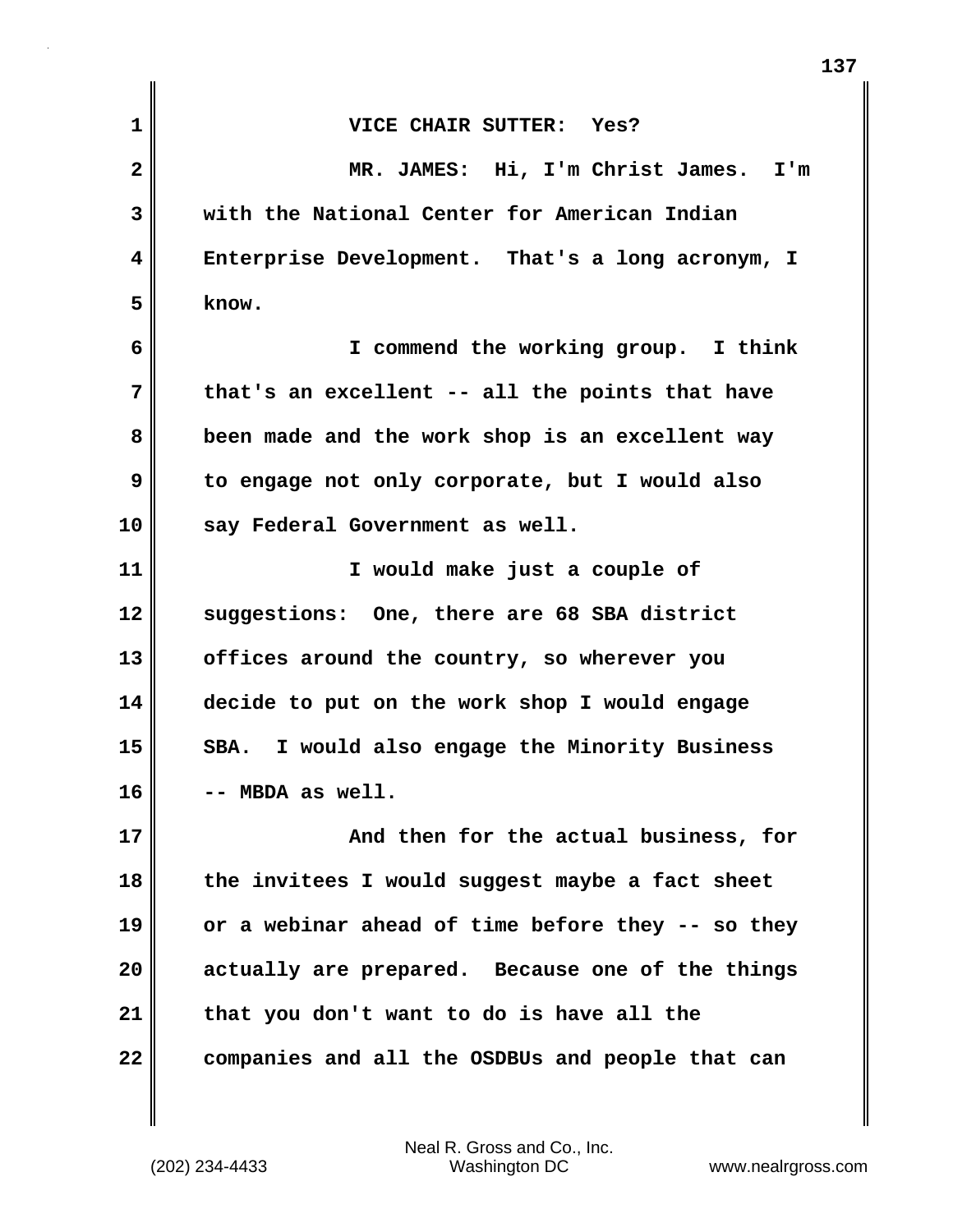**1 make -- decision makers to the table, but yet 2 they don't find the businesses that they're 3 looking for. So therefore a lot of times they're 4 like, well, we tried it once. We're not going to 5 do it again. 6 So making sure that those businesses 7 when they show up to the table that they have a 8 capacity statement that they're able to do the 9 businesses, at least show that, hey, I do have 10 the capacity to do this. And at least with my 11 organization I'm happy to promote and help and 12 bring resources to the table. Thank you. 13 MS. ALLEN: And I have a lot of 14 experience with that. About 18 years ago, 1999, 15 we launched the One-on-One Business Matchmaking 16 meeting, and since then it has become very 17 popular all over the country from -- the SBA took 18 note of that and partnered with HP and American 19 Express and made it bigger, but they can't do 20 that because it's all the devils in the details. 21 You can do a very good -- brain pick** 22 the corporation of government together and folks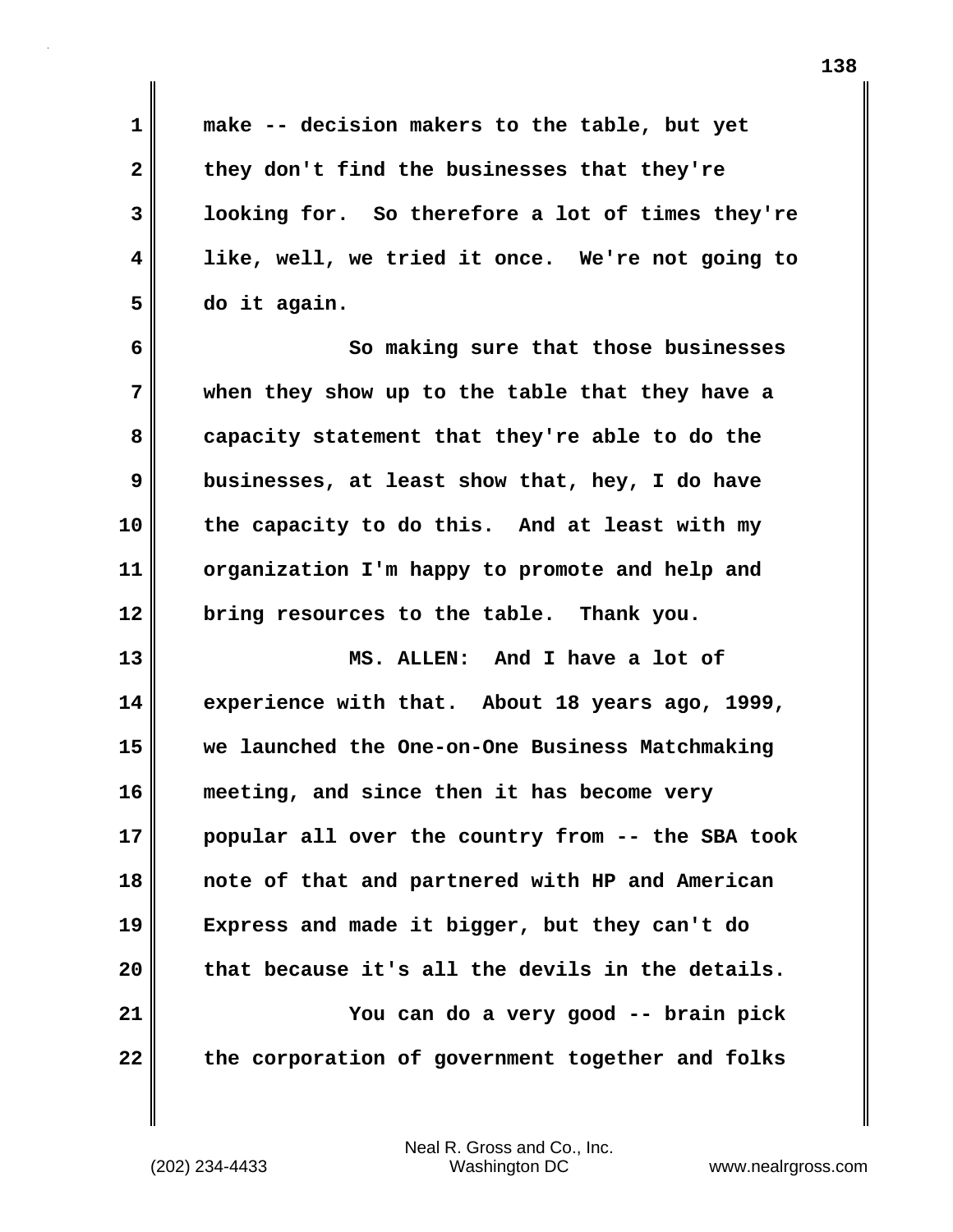**1 coming in and wait in line, but you do not match 2 them. They will go back home and say we can't 3 find anyone in this small or minority business 4 community who can do what we do.** 

**5 So with us, what we do is -- and I 6 welcome -- invite you all on my -- as my guest to 7 my conference down the street in Bethesda on -- 8 in May -- the end of May and beginning of June. 9 We have an annual conference, 33rd anniversary. 10 We have the One-on-One Matchmaking meeting. The 11 difficulty is you go to the -- whether the 12 Government's OSDBU Office or the Corporation's 13 Supplier Diversity Office, most of the people who 14 run that office or work there are outreach 15 specialists. They don't do the buying. They are 16 advocates. They've got to go back inside and 17 sell the idea to the buyers, the program managers 18 in the Federal Government and the end users in 19 the private sector.**

**20 So the folks who are in front line 21 sometime have difficult doing that job because 22 they're just going through the motion. I**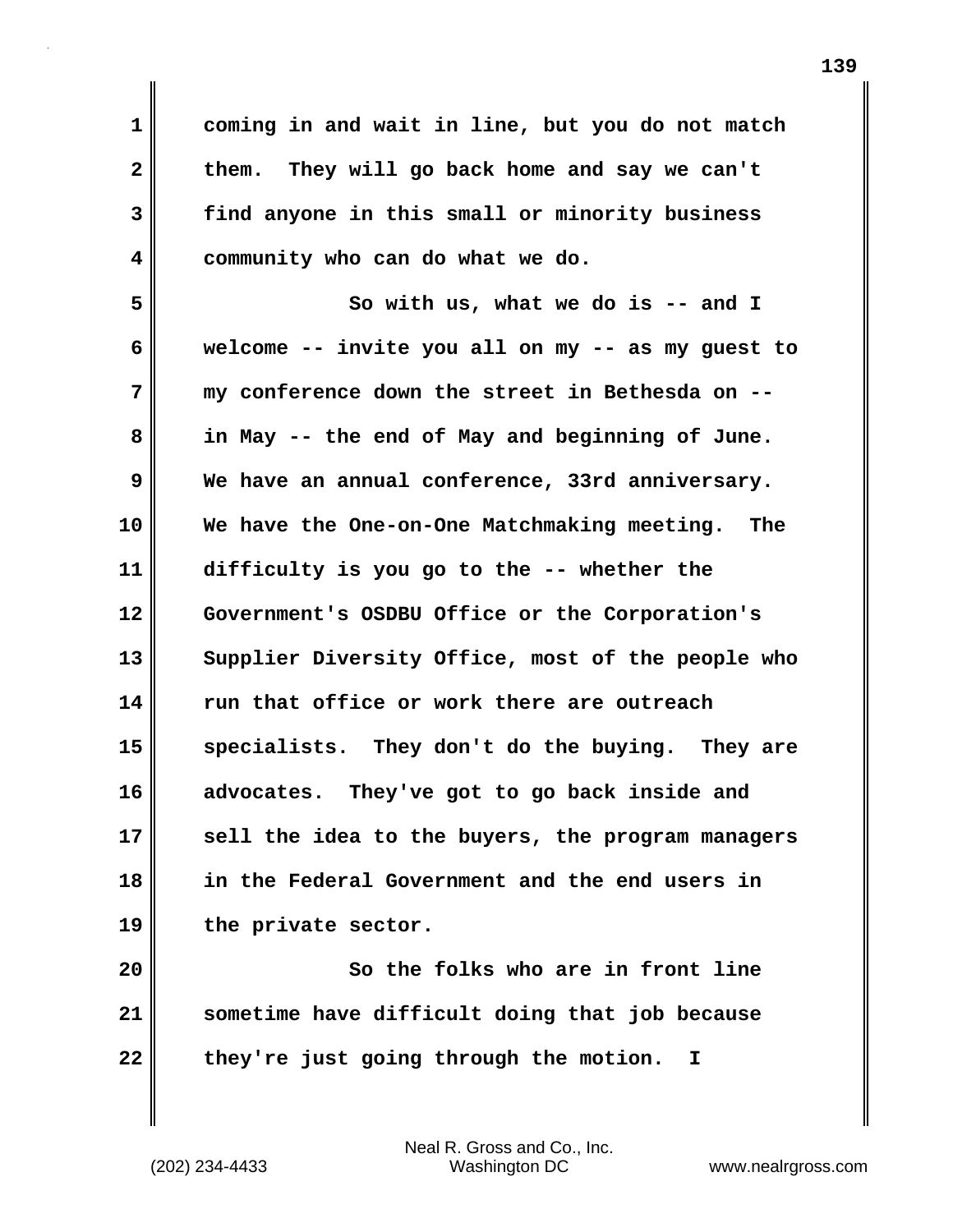**1 sometime feel sorry for them because they're at** 2 the front and they got hit.

**3 What we have to do, empower those 4 people with the ability, the status to go inside 5 and actually advocate for the business and, hey, 6 you need to come to this conference because you 7 are going to see the people who are anxious, who 8 walk up the hill on their knees to come and see 9 you and see what you want so they can learn the 10 -- learn about your business.**

**11 And then the internal bias. Say we do 12 not have this evidence. Well, I've been working 13 with this company and I'd like this and that. No. 14 I don't like that. I don't want you to touch. 15 No, I don't want. Or I tried it once. They 16 fail. I never use this ethnic group again. What 17 we have to do is empower the front line people 18 with ability, with authority and the endorsement 19 from the top, say I want to come and talk to you 20 about this particular event. I think you ought 21 to go.**

**22** Don't just go there on that day. Tell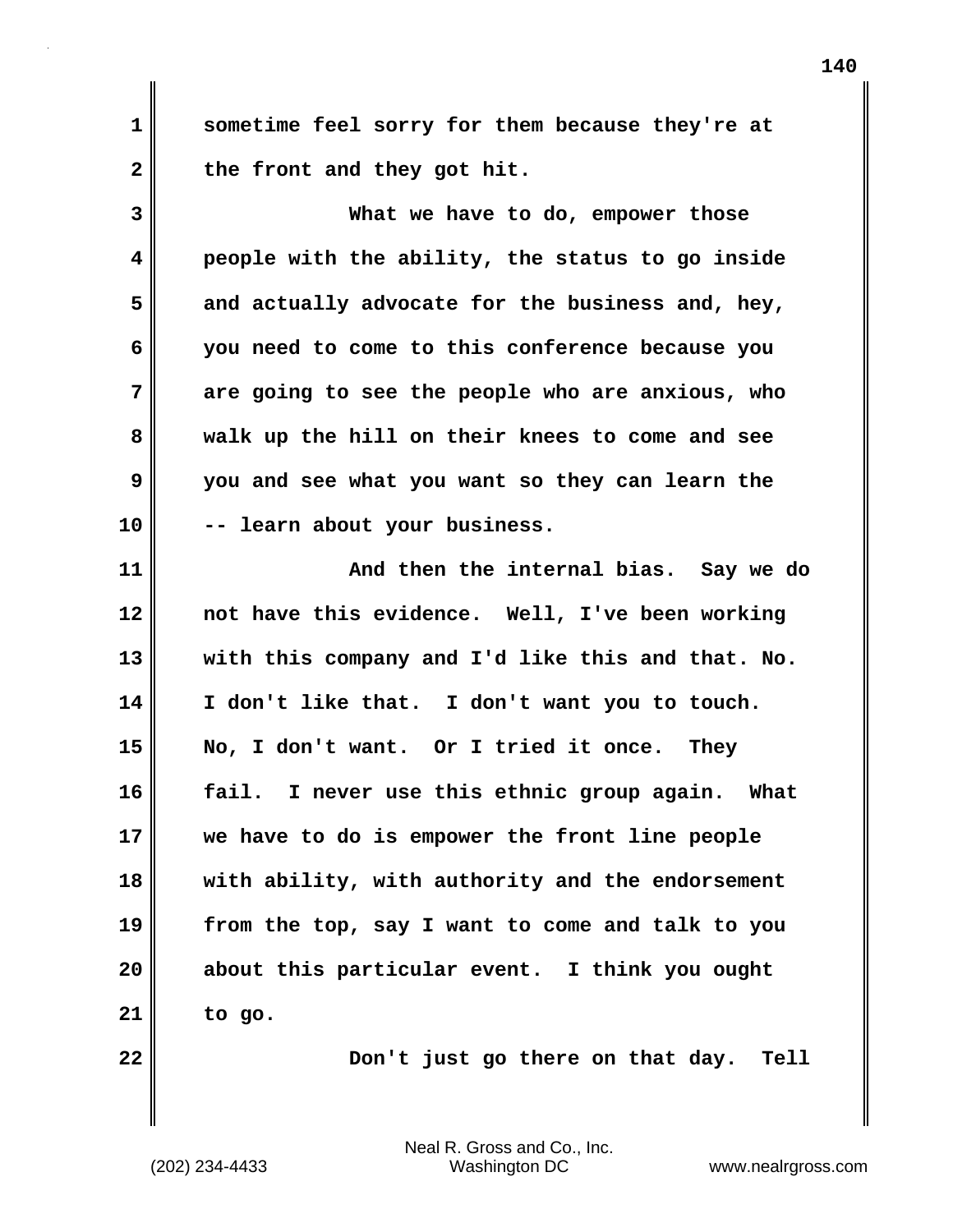**1 me what you are buying in the next 18 to 24 2 months. Then I can go to organization like U.S. 3 PAC and say this is what we want. Do you have 4 suppliers and businesses who fit in that? If you 5 do, bring them to that meeting and I will bring 6 my managers, my program managers and my end users 7 to come and meet them.** 

**8 Then they would never -- they will not 9 really go back and say I tried it. It's not 10 worth it because it's waste of my time. I'd 11 rather sit in the office, sit in my desk and do 12 my work. You see, go there and waste -- I 13 travel. I wasted my day. Never work again. And 14 that's the internal culture that we got to 15 change. We've got to get the folks inside to buy 16 into that and provide the top secret.** 

**17 What are you buying? When's the next 18 time you need something? And then give it to the 19 community like us so that we know, oh, so and so 20 are going to have an opportunity to buy 21 something. They may have an incumbent, but every 22 buying organization want to get things at best**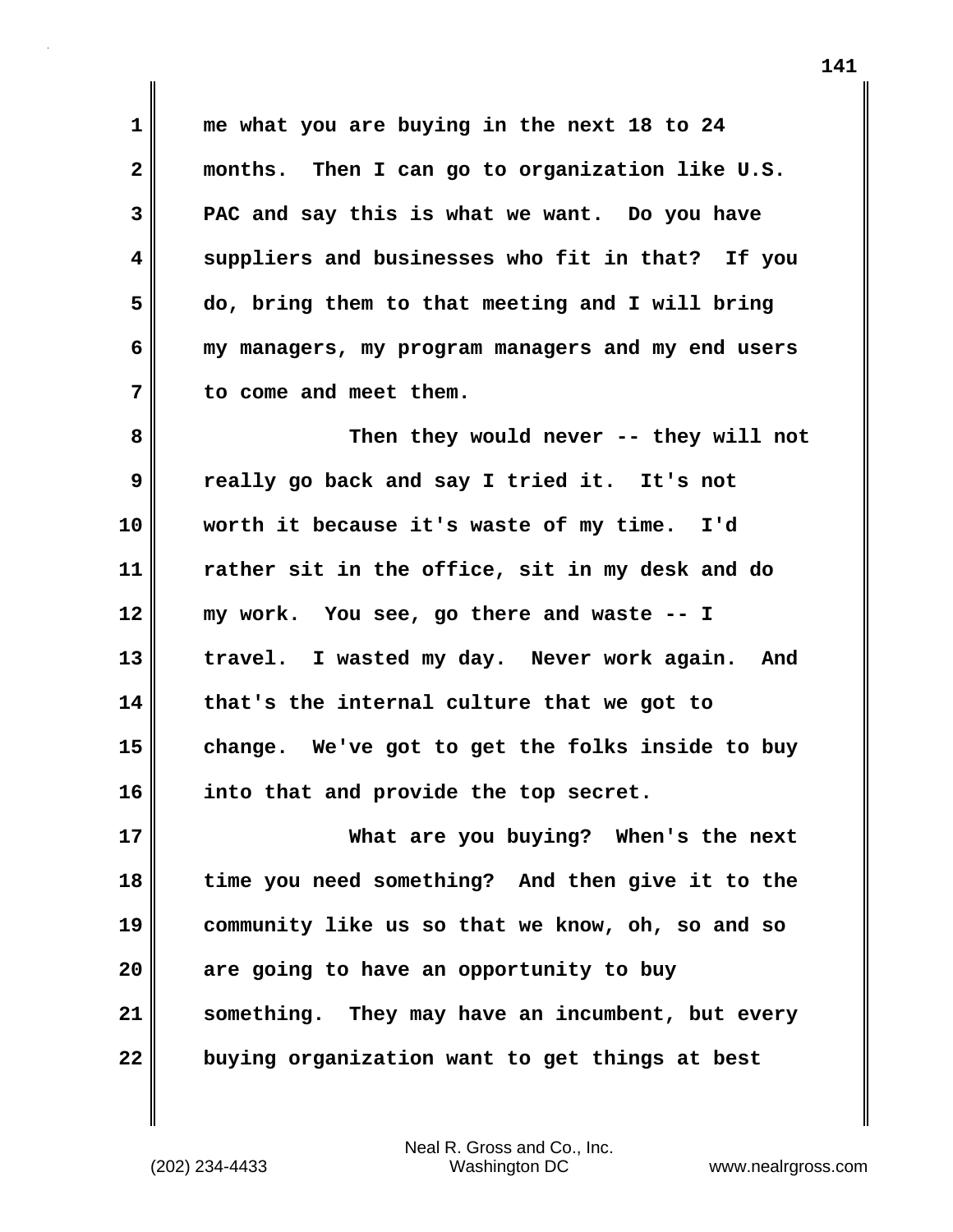**1 price, the best quality, the best after-sale 2 customer service. And I think we can get that 3 from the small and minority business community. 4 So work internally. Just giving them 5 -- coming to the meeting is just going through 6 the motion. It won't work. It would discourage 7 both parties. The small business, I'm not going 8 there because they give me a business card. I 9 call. I email. They never return my phone call. 10 VICE CHAIR SUTTER: Well, the nice 11 thing about the comments that we've heard today 12 is I think they run a wide range of opportunity. 13 Heather, I know that you and Nicol and 14 Rudy and all of the Committee have participated 15 in this discussion, but I think we've had some 16 good input in terms of making sure that the 17 community itself is prepared for what they're 18 going to find when they get there, getting to the 19 right people in order to make the right people 20 there, setting up relationships before we 21 actually are asking for the orders, if you will. 22 So it seems like there's a lot of**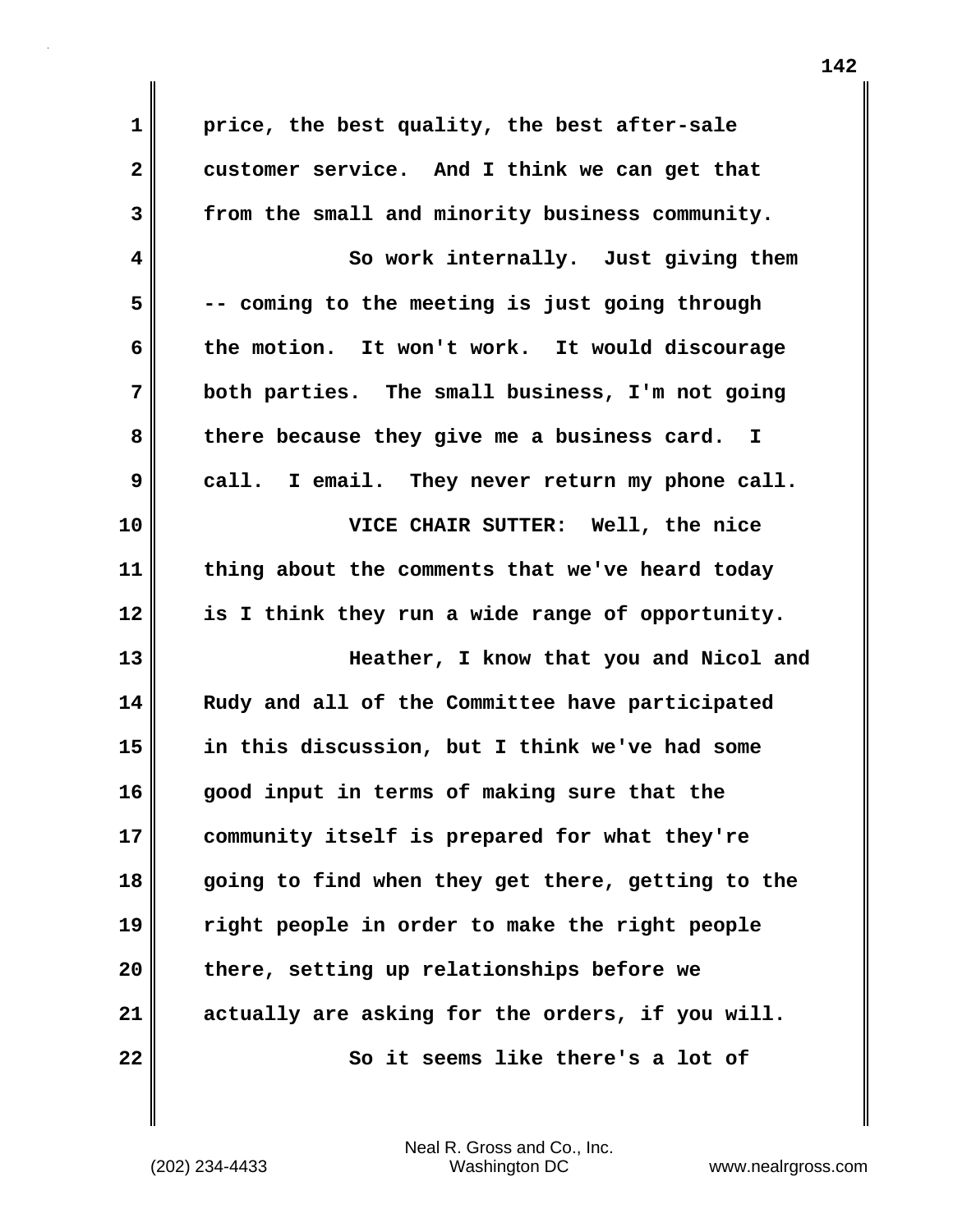| 1                       | great discussion that has come from around the  |
|-------------------------|-------------------------------------------------|
| $\overline{\mathbf{2}}$ | table. So I thank all of you for your           |
| 3                       | contributions to this. It's been a helpful      |
| 4                       | discussion.                                     |
| 5                       | Harin?                                          |
| 6                       | MEMBER CONTRACTOR: Sorry. Just one              |
| 7                       | last question then we can move on.              |
| 8                       | I think language access is also very            |
| 9                       | important in this issue, whether it's languages |
| 10                      | that are traditionally Asian-American or having |
| 11                      | like Office of the OCBO. I'm not saying they do |
| 12                      | this, but not use Google Translate to do things |
| 13                      | in like the Spanish language. I've had previous |
| 14                      | employers do that and there's like huge         |
| 15                      | mistranslation there. So language access is a   |
| 16                      | pretty big important way to reach underserved   |
| 17                      | communities.                                    |
| 18                      | VICE CHAIR SUTTER: Excellent. Yes,              |
| 19                      | Henry?                                          |
| 20                      | MEMBER RIVERA: Yes, I just had a                |
| 21                      | comment and a question. The comment is previous |
| 22                      | advisory committees have had ideas about work   |

 $\mathbf{I}$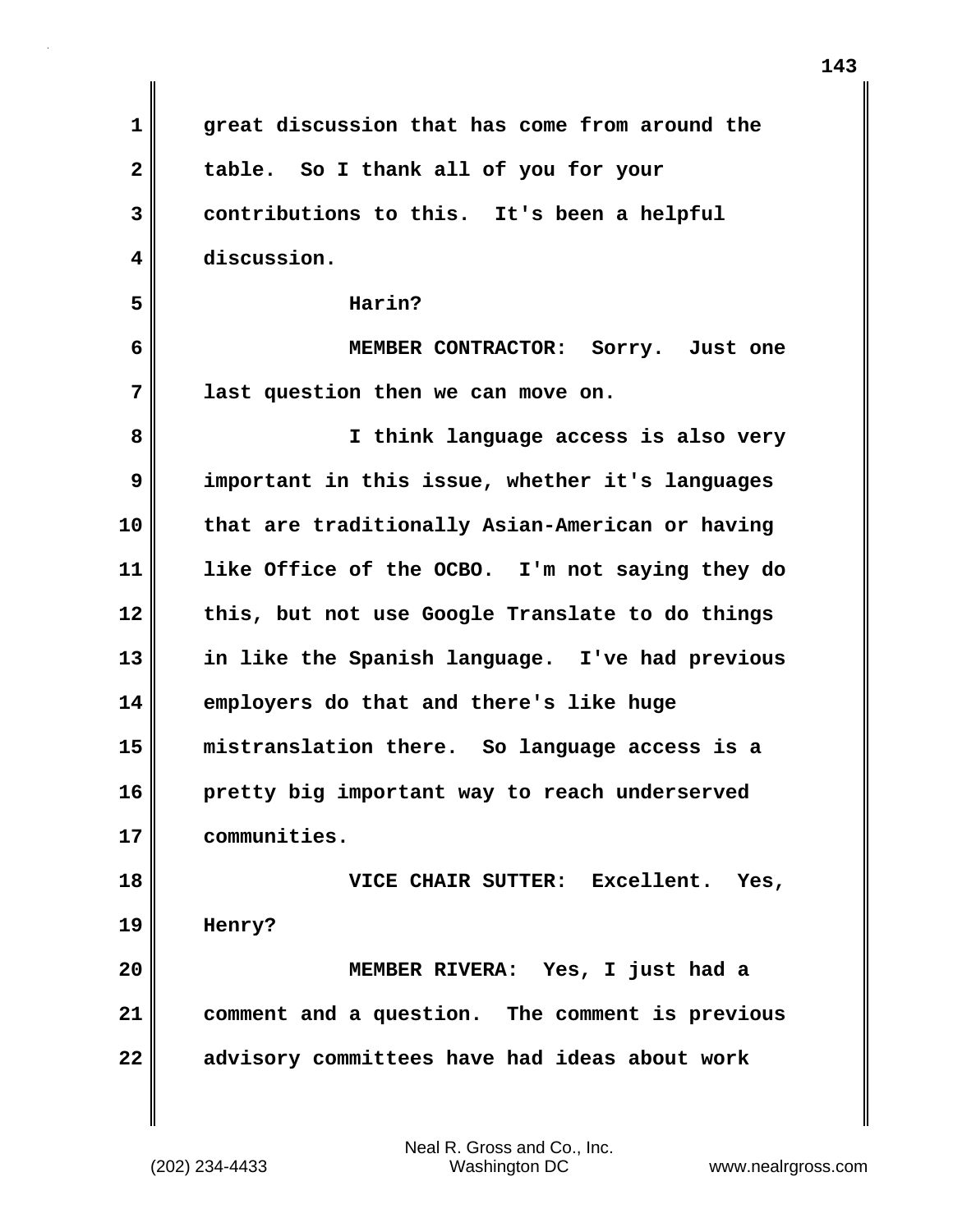**1 shops, and in fact those work shops have come 2 off, but I will tell you that unless there's a 3 follow-up mechanism embodied in the plan for the 4 work shop it doesn't work. So the work shop is 5 the easy part. The follow-up and coming up with 6 the infrastructure mechanism to facilitate 7 continuing conversations is the hard part. 8 VICE CHAIR SUTTER: And being clear on 9 what the goal is. 10 MEMBER RIVERA: Yes. 11 VICE CHAIR SUTTER: I mean, because we 12 have previous -- Henry's right. I mean, we have 13 done this in the past. We have made 14 recommendations, but it's that being the first 15 step. Then what comes next? What is the goal? 16 Yes. 17 MEMBER WOOD: My name is Christopher 18 Wood, LGBT Tech. I think one of the areas -- 19 I've previously worked with chambers, LGBT 20 Chambers, specifically, and I think really making 21 sure that they are at the table, whether -- 22 whatever chamber it may be representing those**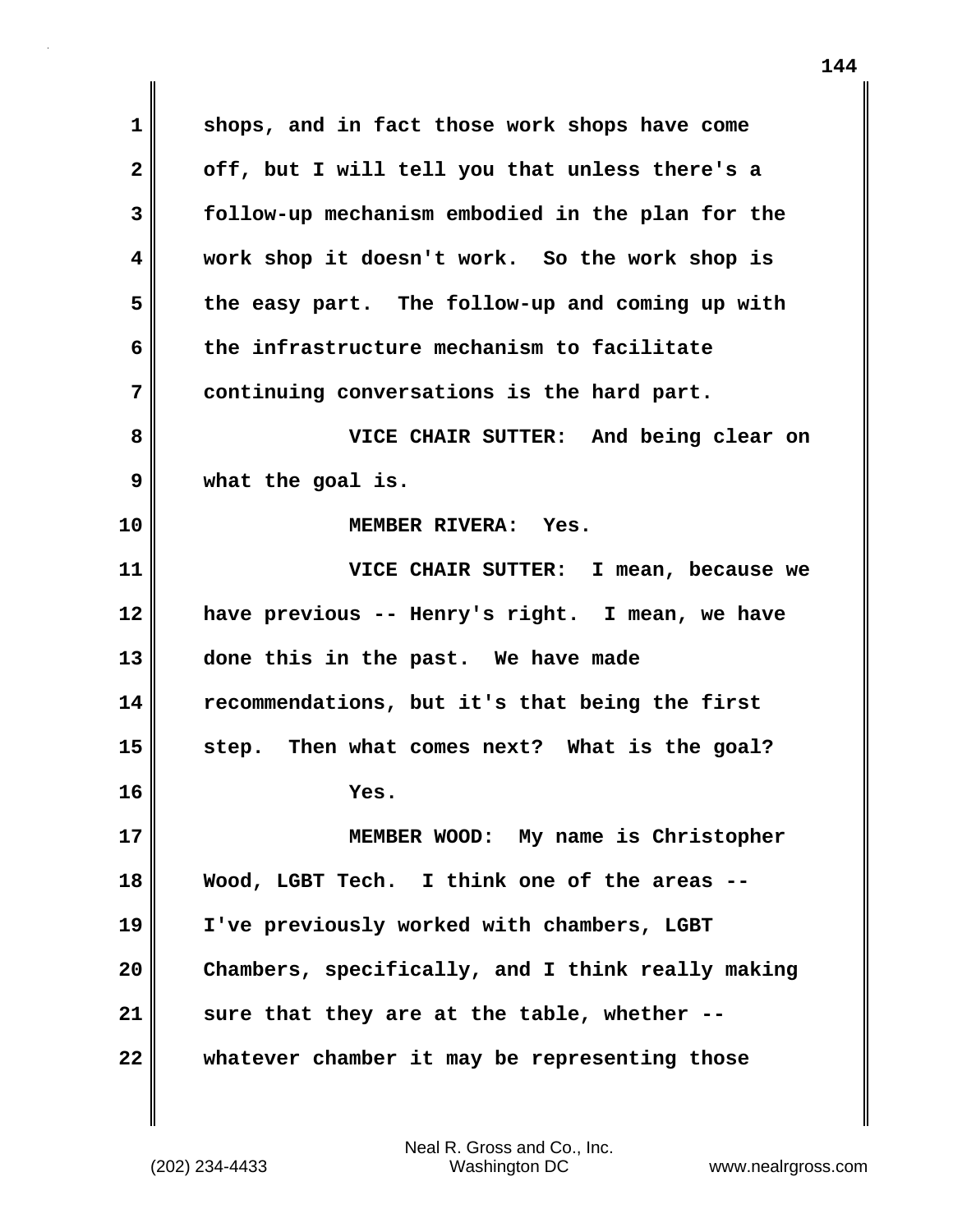**1 small business, small minority community 2 businesses, and making they understand the 3 process, because they are the ones that are going 4 to be that resource for those small businesses. 5 Living in a rural community myself I'm 6 telling you that the small -- those individuals 7 that may be deploying or putting up the various 8 communication towers or tools, they're not 9 looking at this because they're trying to keep 10 their business afloat. They're trying to keep it 11 on a day-to-day basis. 12 And so it really is on our chambers. 13 It's on us to make sure that those chambers are 14 educated on the process and making sure that 15 we're advocating for them. And then it's those 16 chambers' responsibilities to make sure that they 17 are passing that information to their members. 18 And I think that is the follow-up 19 piece that is so important. Yes, you can hold a 20 day meeting, but I think it's not necessarily 21 here's the suppliers and here are the large 22 companies or the medium-size companies. It's**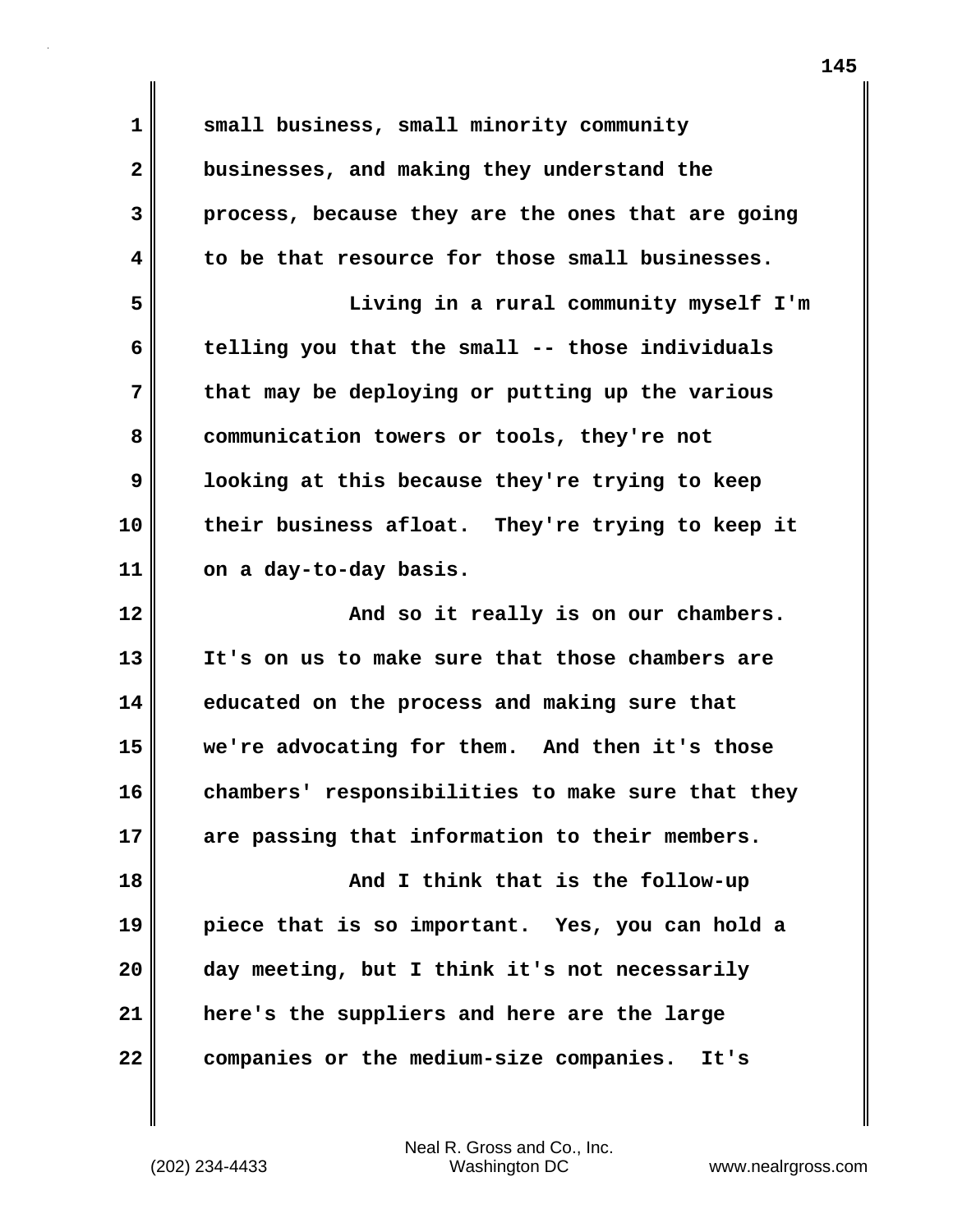| $\mathbf 1$  | here's the process. Here's the areas that we can  |
|--------------|---------------------------------------------------|
| $\mathbf{2}$ | really help you get to from point A to point B,   |
| 3            | and then allow them to really help and drive      |
| 4            | their communities.                                |
| 5            | VICE CHAIR SUTTER: And making sure                |
| 6            | that people are prepared --                       |
| 7            | MEMBER WOOD: Yes.                                 |
| 8            | VICE CHAIR SUTTER: -- when they come              |
| 9            | to that so that they know how the game is played, |
| 10           | which is really what we're talking about and      |
| 11           | being prepared to be able to address that.        |
| 12           | Yes, Henry?                                       |
| 13           | MEMBER RIVERA: I had a question, and              |
| 14           | that is I was struck by the potential overlap     |
| 15           | between what you're doing and the other advisory  |
| 16           | committee. And I guess my question is -- I have   |
| 17           | two questions: One, are you concerned about       |
| 18           | that? And (B) if so, what are you doing about     |
| 19           | it?                                               |
| 20           | MEMBER TURNER-LEE: And that's the                 |
| 21           | <b>BDAC</b>                                       |
| 22           | (Simultaneous speaking.)                          |
|              |                                                   |
|              |                                                   |

 $\mathbf{I}$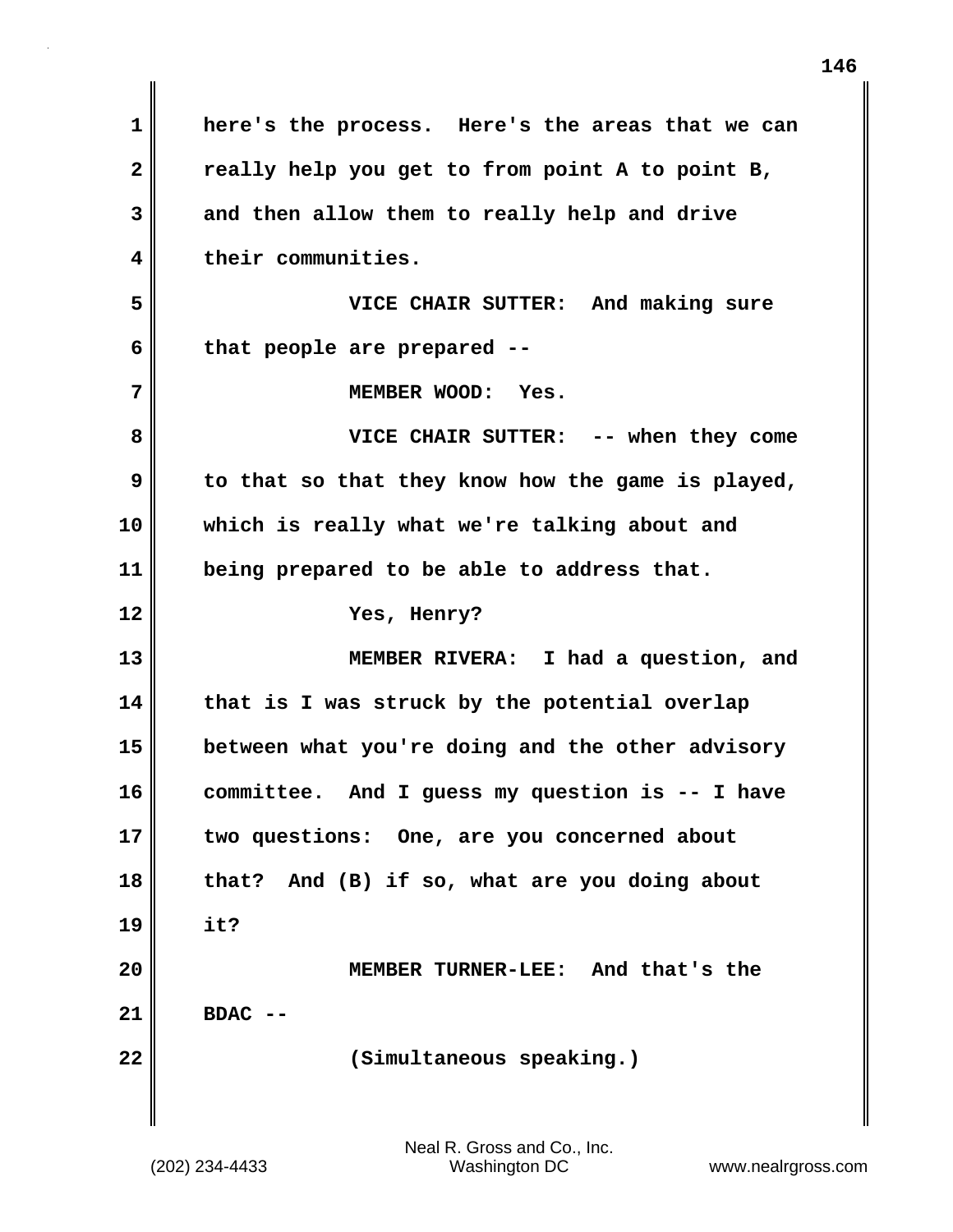| 1            | MEMBER RIVERA: Yes.                               |
|--------------|---------------------------------------------------|
| $\mathbf{2}$ | MEMBER TURNER-LEE: Okay. So in the                |
| 3            | interest -- we have a couple other committees.    |
| 4            | If it would be okay, Madam Chair, Vice-           |
| 5            | Chairwoman, if we can parking lot that question   |
| 6            | until we hear from the other two groups, and then |
| 7            | we'll bring it back. Okay?                        |
| 8            | VICE CHAIR SUTTER: Okay.                          |
| 9            | MEMBER TURNER-LEE: All right. Thank               |
| 10           | you.                                              |
| 11           | VICE CHAIR SUTTER: All right.                     |
| 12           | MEMBER COLEY FLIPPIN: I just had one              |
| 13           |                                                   |
| 14           | VICE CHAIR SUTTER: Yes, Maurita?                  |
| 15           | MEMBER COLEY FLIPPIN: -- thing that I             |
| 16           | wanted to add. To the group, I commend you.<br>I. |
| 17           | really like the emphasis on procurement and       |
| 18           | supplier diversity. And actually Donna Epps       |
| 19           | mentioned it during her presentation and          |
| 20           | Commissioner Carr earlier mentioned               |
| 21           | apprenticeships as something that could be        |
| 22           | included within the umbrella of ownership,        |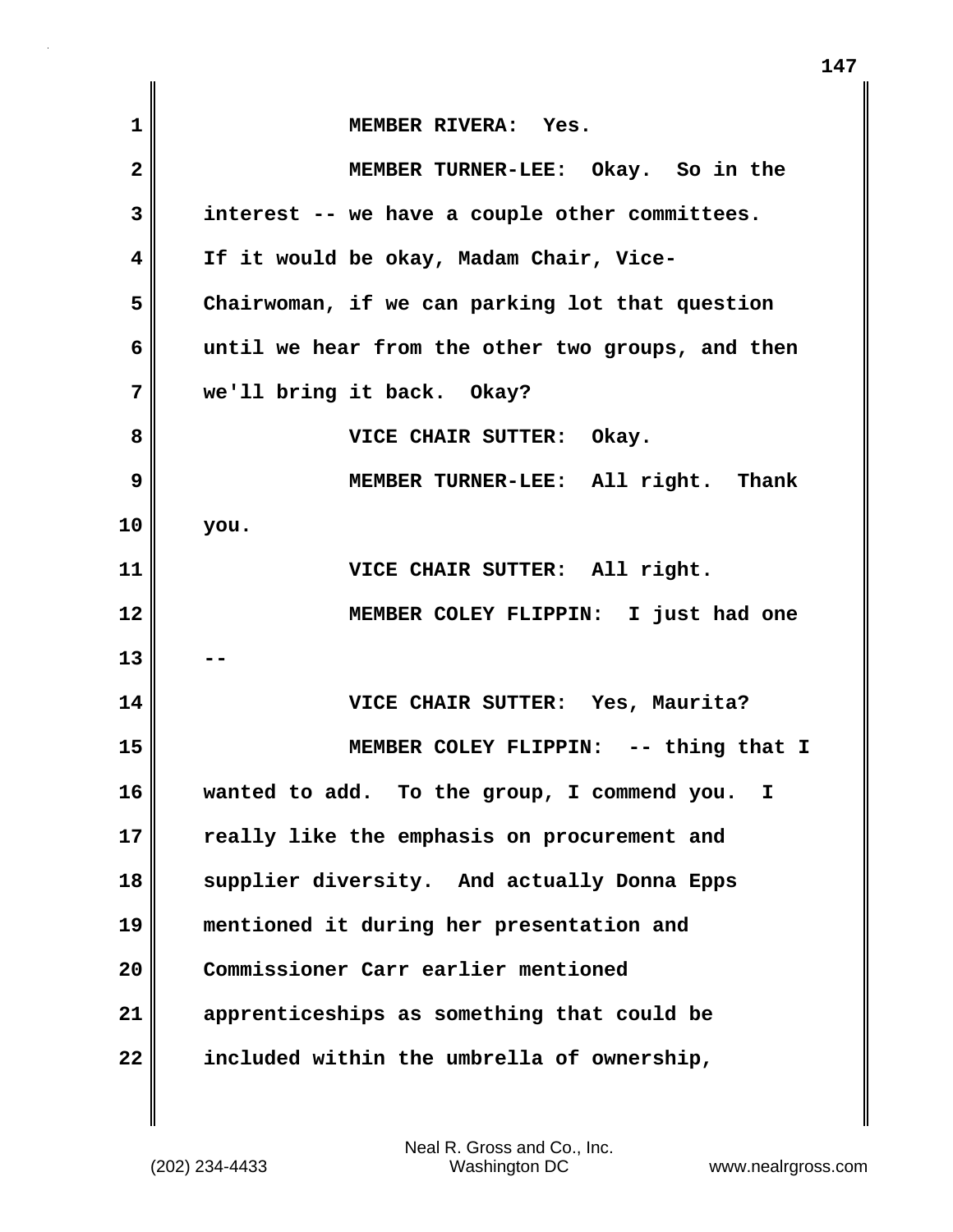**1 because the apprentice just is ---- the 2 apprenticeship train for the jobs of the future. 3 Apprentices are the owners of the future as well. 4 So just wanted to flag that. 5 MEMBER EPPS: Well we can go through 6 the individual panels, but the last panel is 7 going to include Government officials, like the** 8 Small Business Administration, to talk about **9 certifications. I mean, what are some of the 10 gating factors to get into business? But also 11 folks from the Department of Labor to talk about 12 apprenticeships. How do we make sure we have 13 more diverse businesses in the pie. And I know 14 we are out of time because we have two other 15 groups to get to, so I will end there. 16 MEMBER TURNER-LEE: We'll come back to 17 18 MEMBER COLEY FLIPPIN: Great. Thank 19 you. 20 MEMBER TURNER-LEE: -- your question. 21 We'll hold questions until the end. 22 VICE CHAIR SUTTER: But I just want to**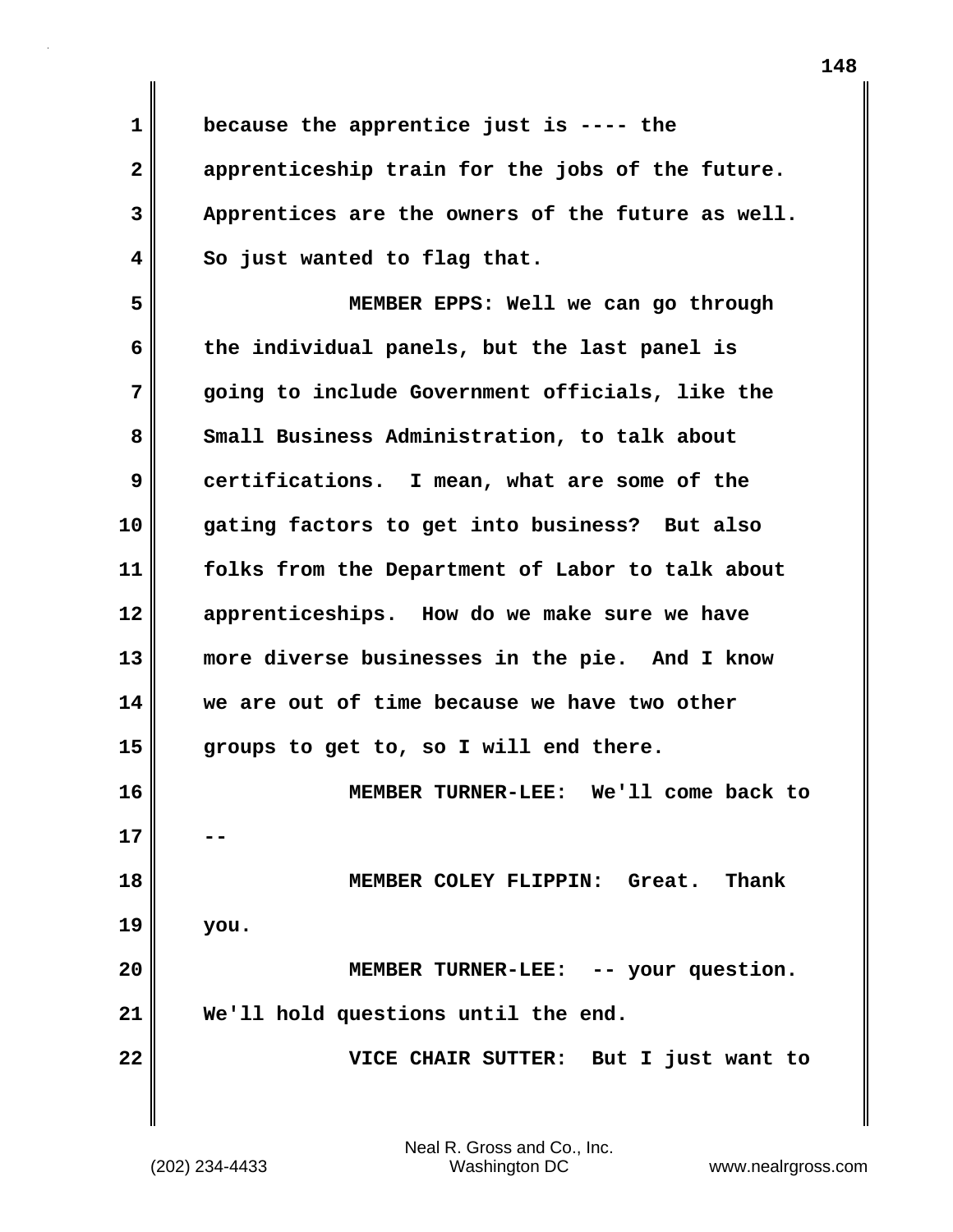**1 say this is the kind of conversation I think we 2 need to be having. It's important to hear what 3 the groups are saying, but I also think this kind 4 of feedback is what gets us to fine honing what 5 we're doing to making it really effective. So 6 thank you all for your comments. This has been a 7 -- I think a healthy conversation and we look 8 forward to hearing the rest of your 9 presentations. So, yes. 10 (Laughter.) 11 MEMBER GATES: Thank you, Rudy and the 12 subgroup, the Deployment Subgroup. 13 Given that presentation we would like 14 to recommend that the Committee support and 15 convening a supply diversity work shop here at 16 the FCC Headquarters in conjunction with FCC's 17 Office of Communications, Business Opportunities 18 and the Media Bureau. The rest of the 19 recommendation is in the folder if you would like 20 to -- 21 VICE CHAIR SUTTER: Do you all have 22 that recommendation? If your folder -- if you**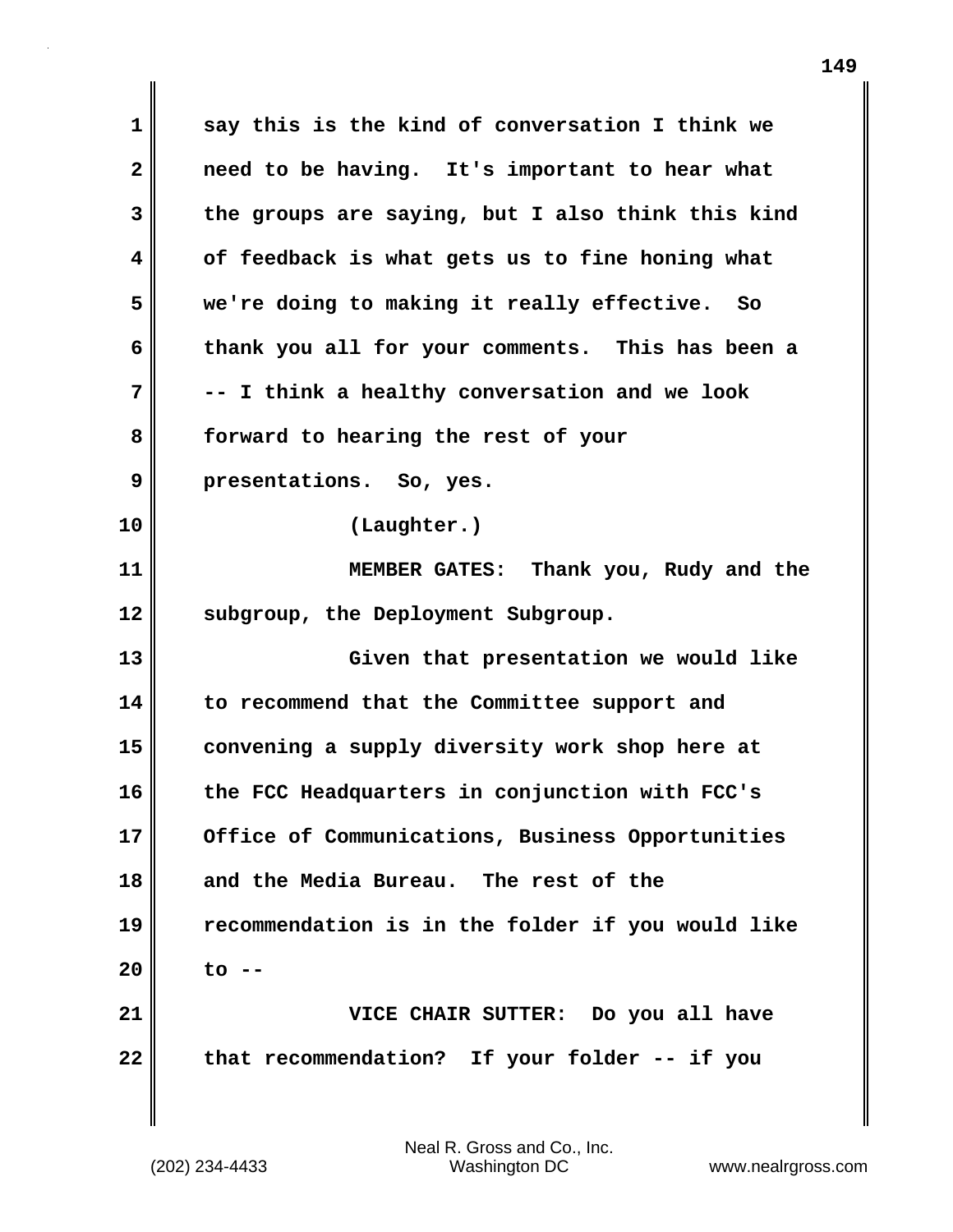**1 would take that out.** 2 **MEMBER GATES: Okay. 3 VICE CHAIR SUTTER: Okay? Thank you. 4 Are you moving that, Heather? 5 MEMBER GATES: Yes. 6 VICE CHAIR SUTTER: Thank you. Do we 7 have a second?** 8 || **MEMBER EPPS: Second. 9 VICE CHAIR SUTTER: Thank you. 10 Discussion? Not that we haven't had -- 11 (Laughter.) 12 VICE CHAIR SUTTER: -- a little 13 discussion already. But if not, I'm going to 14 call the question. 15 MEMBER CONTRACTOR: Apologies. 16 VICE CHAIR SUTTER: Yes, Harin? 17 MEMBER CONTRACTOR: I have further 18 discussion. But to Henry's point should we not 19 discuss; I know later in the parking lot, whether 20 this is redundant to the BDAC commencing or 21 something the same before we recommend moving on. 22 PARTICIPANT: This is the Supplier**

**150**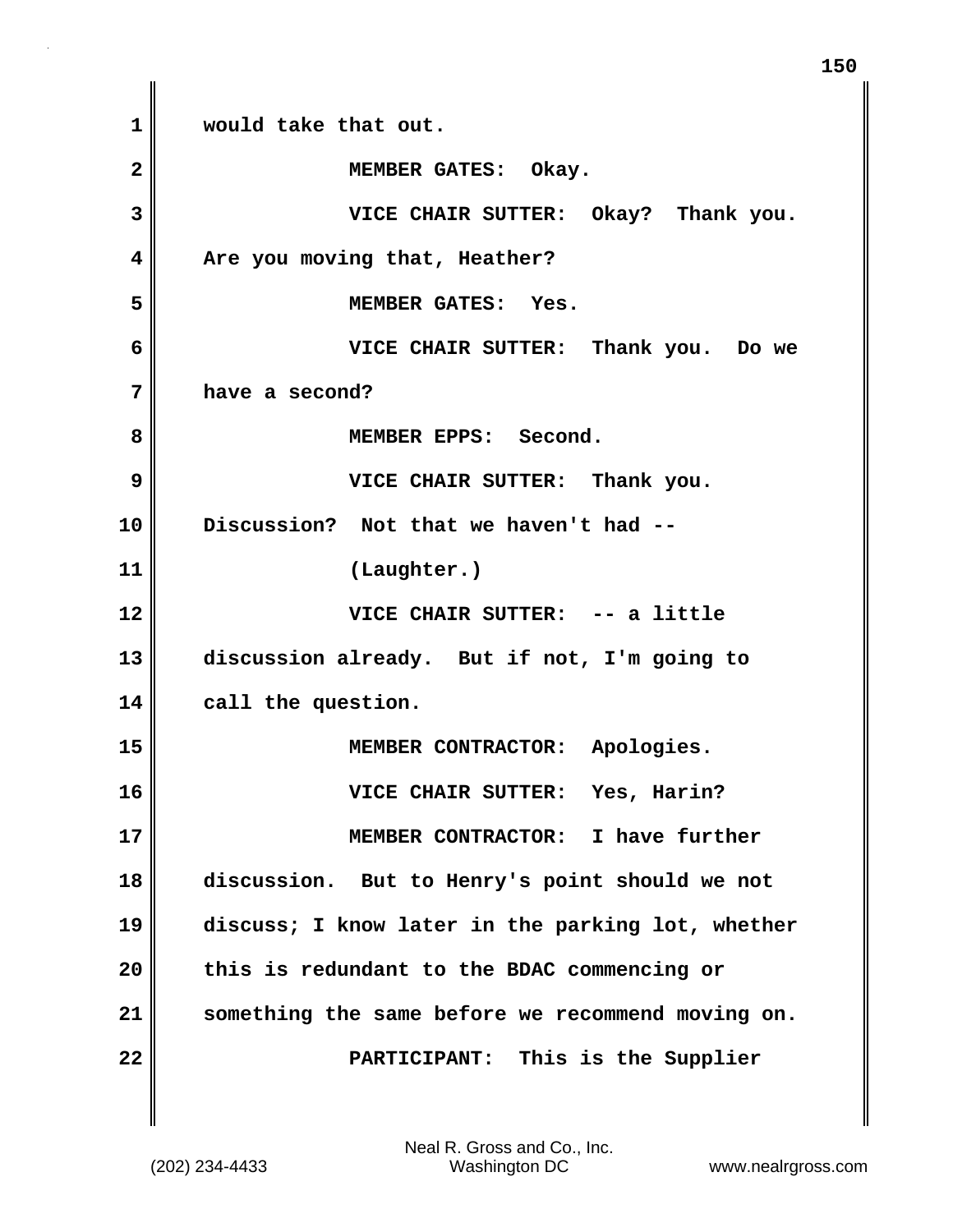**1 Diversity Program, 2 not -- 3 MEMBER CONTRACTOR: Oh, I take it 4 back. 5 PARTICIPANT: Yes. 6 MEMBER CONTRACTOR: Just kidding. 7 (Laughter.) 8 VICE CHAIR SUTTER: Thank you. Yes? 9 MS. BERROCAL: This is Laura from 10 Charter. Can you all hear me? Is it -- 11 VICE CHAIR SUTTER: Yes. 12 MS. BERROCAL: Okay. 13 VICE CHAIR SUTTER: Go ahead. 14 MS. BERROCAL: So just as a follow-up 15 to the last piece of our proposal. And I am part 16 of the working group. And as I'm hearing the 17 conversation, particularly Henry's points, on 18 that one-on-one consultations, I think it would 19 be good to also consider the prospect of having 20 individual -- the panelists that will be on that 21 first panel, all of the companies to have one-on-22 one sessions that are not necessarily one person,**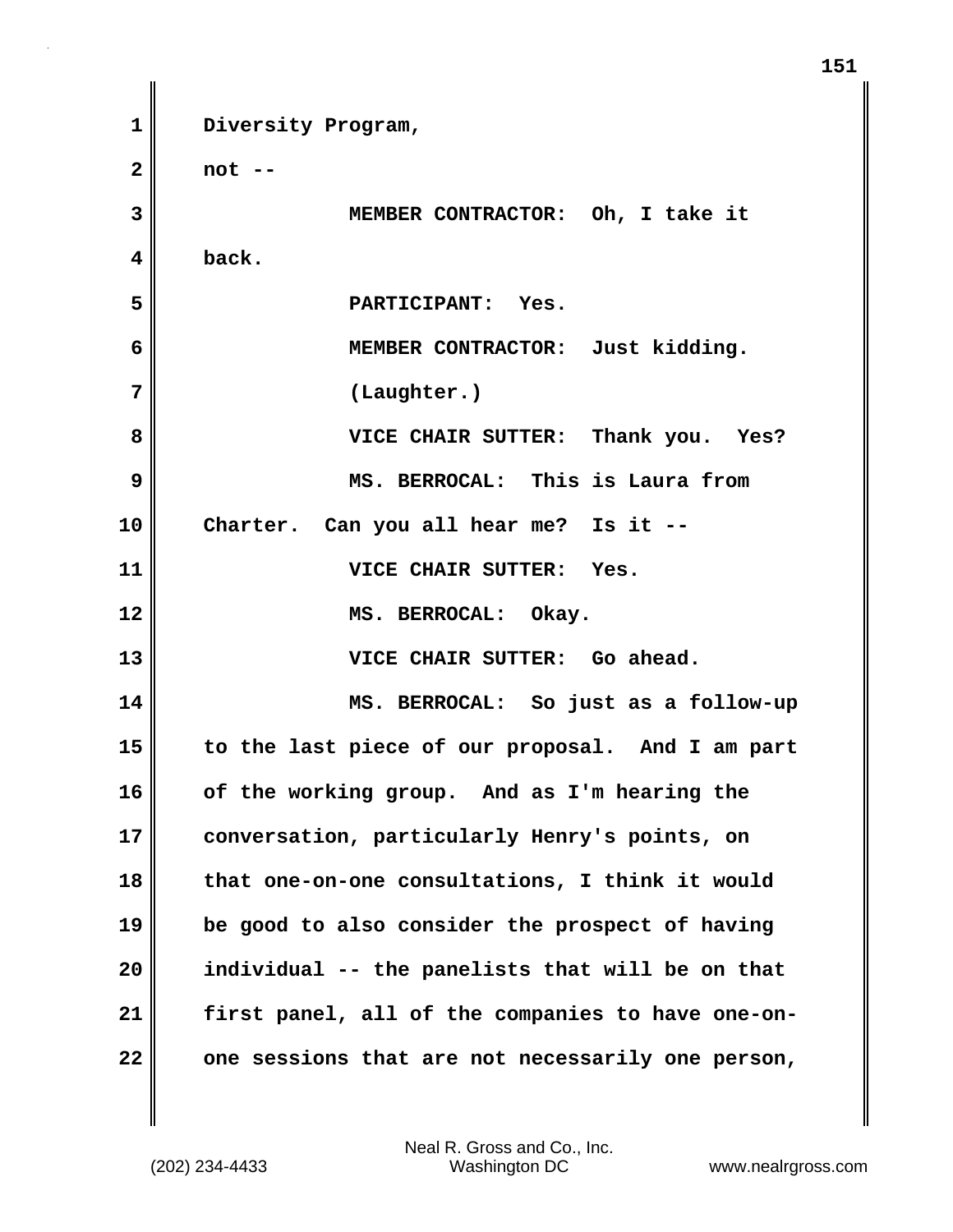**1 but rather each company can host a table for a 2 set amount of time which enables more people to 3 be able to come to the table, hear what each 4 company has to say.**

**5 And it broadens the opportunity to 6 find a match for that company, which improves our 7 follow-up; at least I can speak for Charter --** 8 our follow-up with those individuals to say, **9** okay, well, they would -- they might be good for **10 this business unit, they might be good for that 11 business unit. But it also facilitates the 12 networking opportunity between suppliers, because 13 I think that's really important.** 

**14** So I just wanted to add that caveat **15 and recommendation so that we are -- if we decide 16 to change that one-on-one to more of a company-17 by-company presentation, that that's something 18 that would be permissible.**

**19 VICE CHAIR SUTTER: And are you 20 suggesting an amendment to this proposal or 21 simply information to the working group? 22 MS. BERROCAL: Information to the**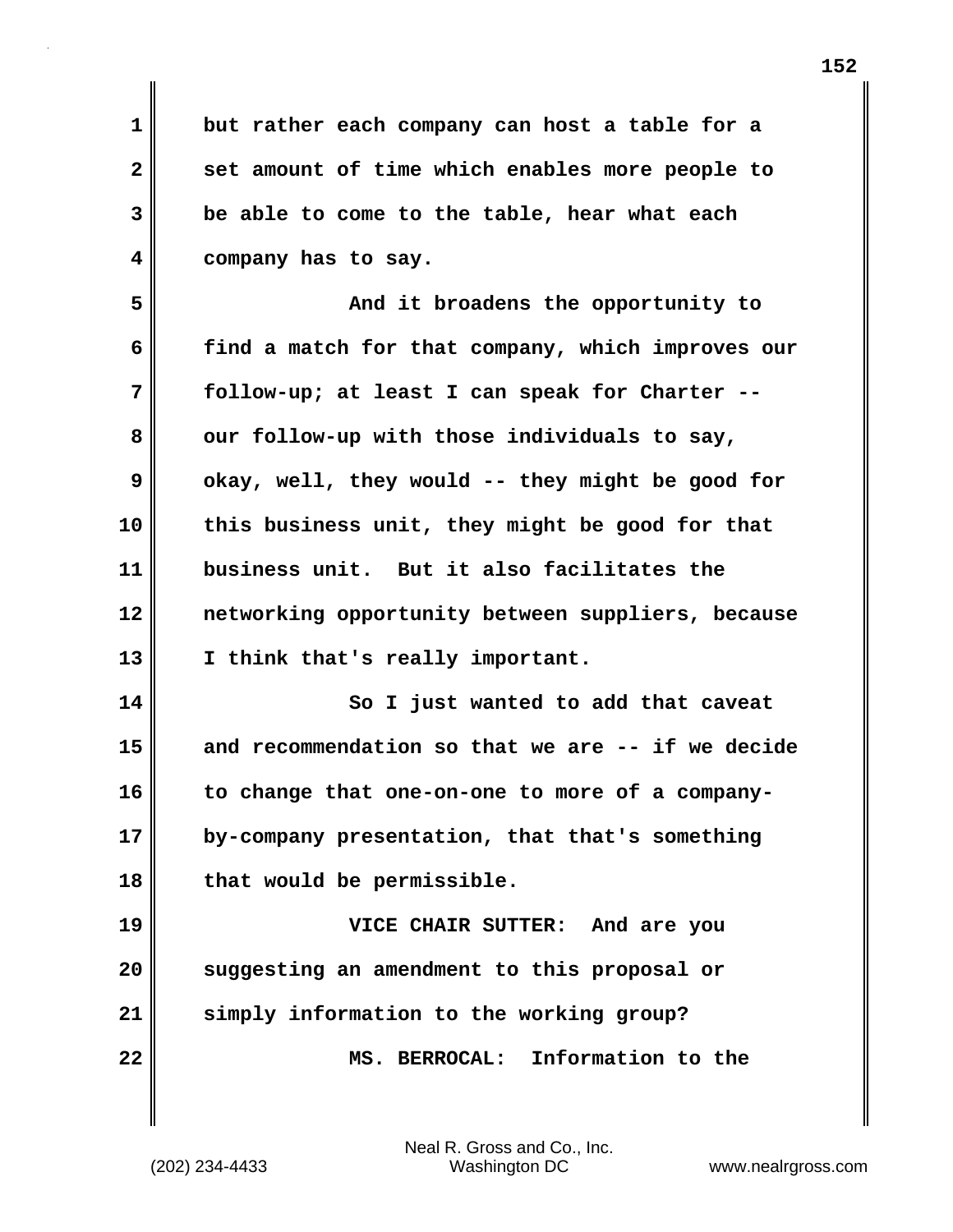| $\mathbf{1}$ | working group as a consideration as we move       |
|--------------|---------------------------------------------------|
| $\mathbf{2}$ | forward and finalize our plan.                    |
| 3            | VICE CHAIR SUTTER: Thank you.                     |
| 4            | MS. BERROCAL: Yes.                                |
| 5            | VICE CHAIR SUTTER: Thank you.                     |
| 6            | MEMBER BRIOCHE: All this information              |
| 7            | has been great. One thing we are going to do is   |
| 8            | we are scheduling and have meetings with OCBO.    |
| 9            | So what we'll do is through the Chair we'll       |
| 10           | inform the entire Committee. To the extent you    |
| 11           | have an interest, you'd like to weigh in, we'll   |
| 12           | make sure it's inclusive. So it's beyond just     |
| 13           | this particular working group. It's also the      |
| 14           | other working groups as well so we can get the    |
| 15           | good input.                                       |
| 16           | VICE CHAIR SUTTER: That would be                  |
| 17           | helpful, I think, especially to -- because there  |
| 18           | may be, frankly, overlap between all three of the |
| 19           | working groups in terms of how this might apply.  |
| 20           | Or, if this is a successful program, the other    |
| 21           | groups may find that that's something they would  |
| 22           | want to consider also. So I think that makes a    |

Neal R. Gross and Co., Inc.

(202) 234-4433 Washington DC www.nealrgross.com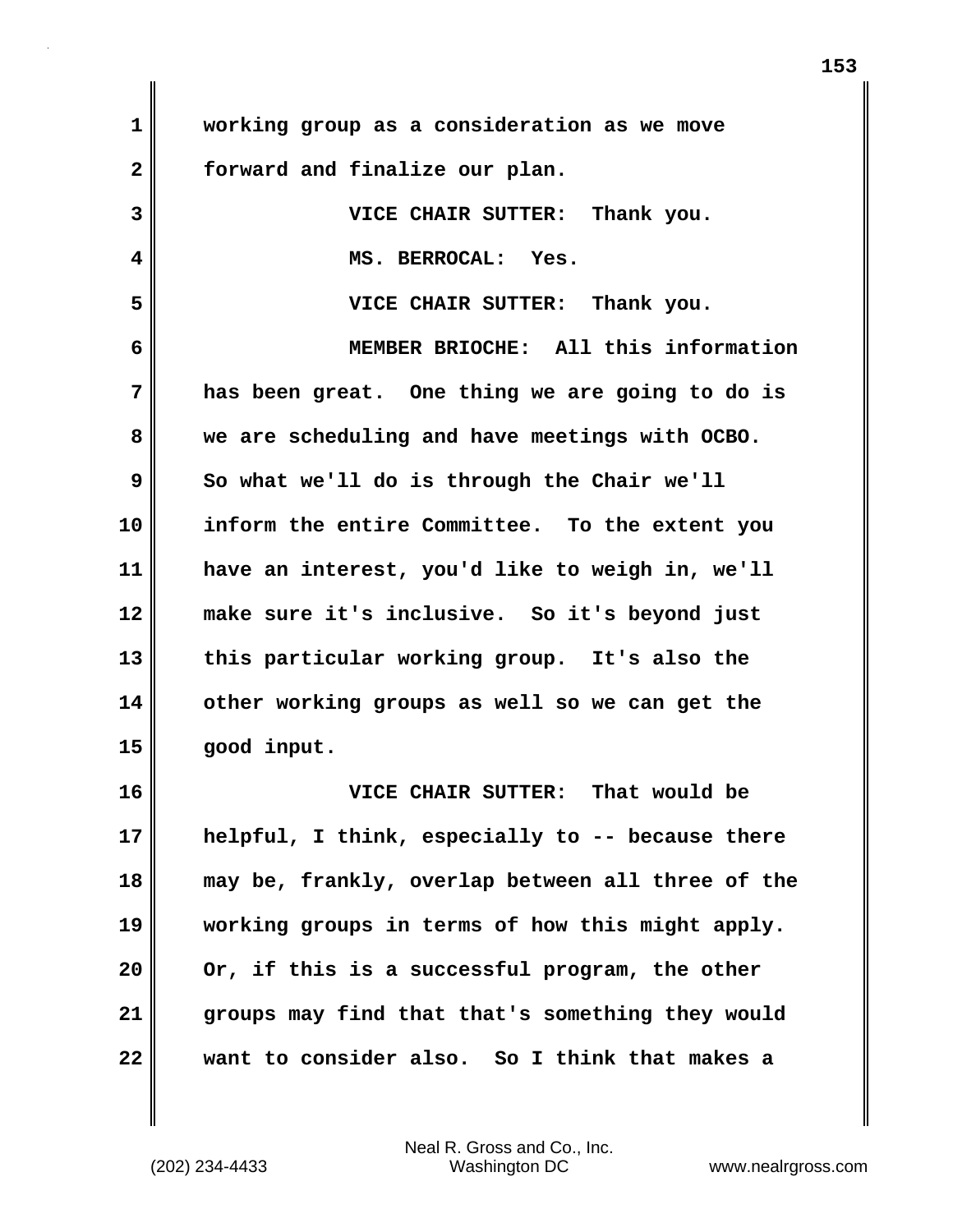**1 good point. 2 MEMBER BRIOCHE: Great. 3 VICE CHAIR SUTTER: All right. Any 4 further discussion before I call the question? 5 (No audible response.) 6 VICE CHAIR SUTTER: All in favor of 7 the motion as presented? 8 (Chorus of ayes.) 9** VICE CHAIR SUTTER: Opposed? **10 (No audible response.) 11 VICE CHAIR SUTTER: The motion has 12 unanimously -- 13 (Laughter.) 14 VICE CHAIR SUTTER: I have a learning 15 curve, Jim. Thank you. 16 (Laughter.) 17 VICE CHAIR SUTTER: The motion has 18 unanimously passed. I thank you very much. And 19 I have been able -- it's been my privilege to 20 listen in on many of this group's activities and 21 I can say that what I love about this group is** 22 that they are a diverse group of individuals who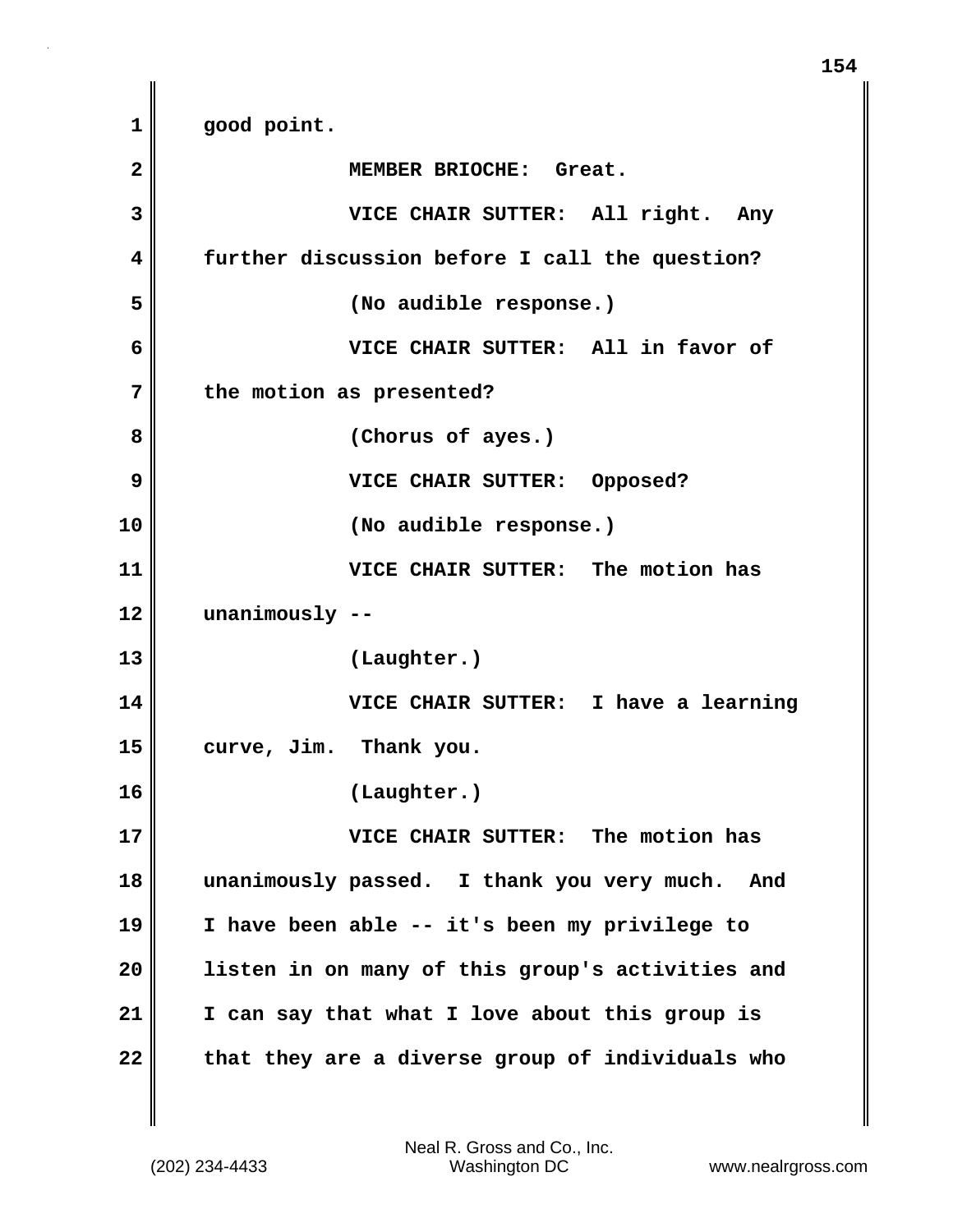| $\mathbf 1$ | all have strong opinions. And what comes out of   |
|-------------|---------------------------------------------------|
| 2           | it I think is really a very well-thought-out and  |
| 3           | healthy discussion of what we need to do to make  |
| 4           | it work. So it's been great and thank you.        |
| 5           | Thank you, Heather.                               |
| 6           | And thank you to all of you. It's                 |
| 7           | been wonderful. Thank you.                        |
| 8           | MEMBER GATES: Okay. Well, I would                 |
| 9           | like to go ahead and introduce the next subgroup. |
| 10          | VICE CHAIR SUTTER: Yes.                           |
| 11          | MEMBER GATES: That is the Adoption                |
| 12          | Subgroup led by Fatema Kothari, who's             |
| 13          | participating via phone. But in terms of the      |
| 14          | presentation I would like to introduce Chris      |
| 15          | Wood, who's a subgroup member, who will be        |
| 16          | leading that presentation.                        |
| 17          | So welcome, Chris.                                |
| 18          | MEMBER WOOD: Thank you, Heather.                  |
| 19          | Thank you everyone and thanks -- it               |
| 20          | has been a very lively conversation on a lot of   |
| 21          | these subgroups, and I have the opportunity to    |
| 22          | serve on a couple of them.                        |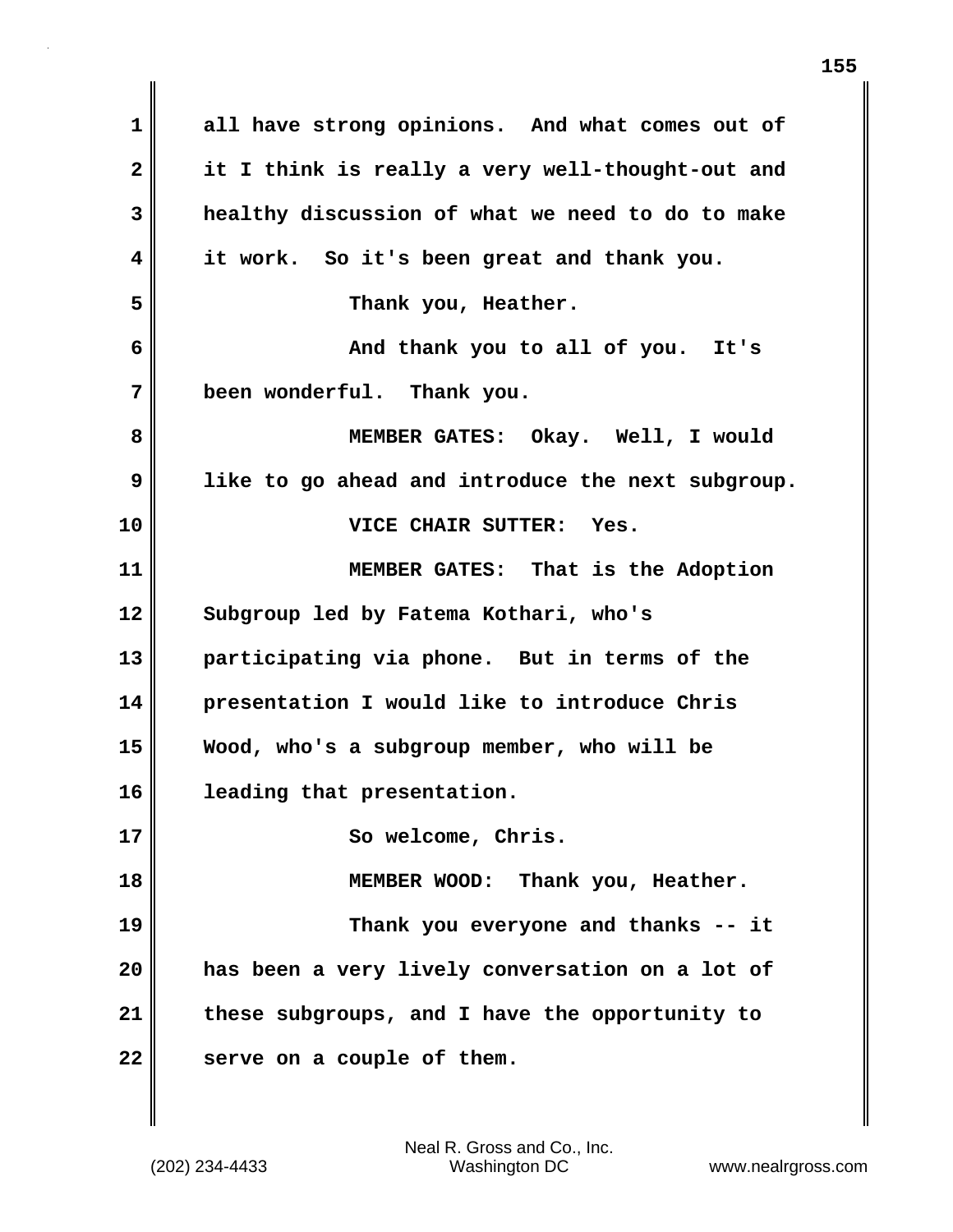| 1                       | My name is Christopher Wood. I'm the              |
|-------------------------|---------------------------------------------------|
| $\overline{\mathbf{2}}$ | Executive Director of the LGBT Technology         |
| 3                       | Institute and -- Partnership and Institute        |
| 4                       | representing the LGBT community around technology |
| 5                       | from a nationwide perspective. We really focus a  |
| 6                       | lot of our efforts on research and understanding  |
| 7                       | the impacts of technology on the LGBT community   |
| 8                       | and with the LGBT community and how we might      |
| 9                       | implement those in both policy and programs.      |
| 10                      | I want to -- coming off of the                    |
| 11                      | Deployment Subcommittee, we're talking about now  |
| 12                      | adoption. So once it's out there, how is it       |
| 13                      | being adopted? And I think this is a crucial      |
| 14                      | point, one that we've seen in the LGBT community  |
| 15                      | and the work that we've done, but also I know     |
| 16                      | many of the panelists -- or many of the subgroup  |
| 17                      | members also have been working on this for a very |
| 18                      | long time and it's been a topic of conversation   |
| 19                      | for a very long time and that, to Nicol's point,  |
| 20                      | it is not a binary conversation anymore and it is |
| 21                      | -- really spans all kinds of different areas      |
| 22                      | including race, age, location, among other        |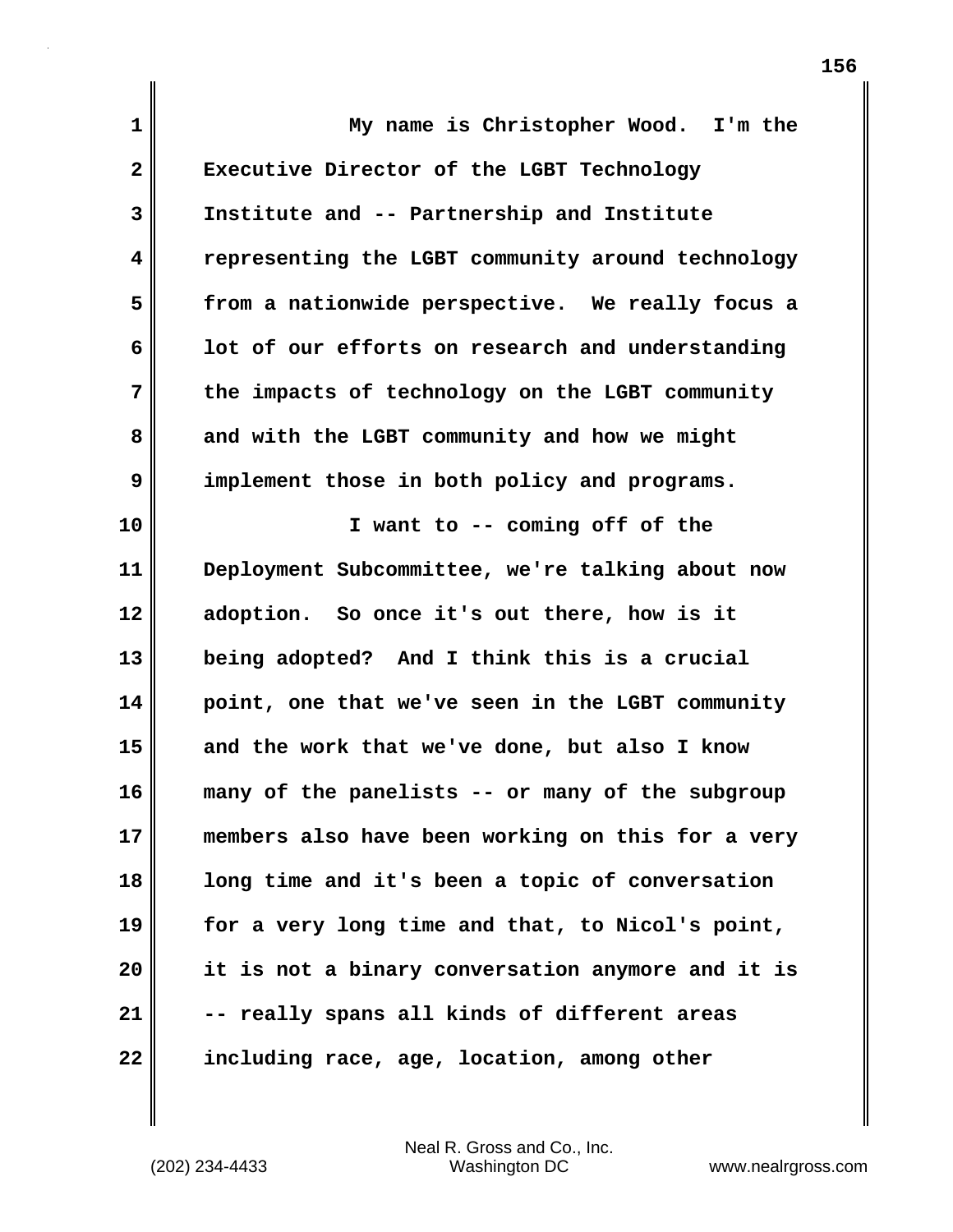**1 factors.**

| $\mathbf{2}$            | With that I'd like to talk about some             |
|-------------------------|---------------------------------------------------|
| $\mathbf{3}$            | of the objectives that have been set out for us.  |
| $\overline{\mathbf{4}}$ | And really I think one of the biggest things that |
| 5                       | comes to mind here that Heather talked about, and |
| 6                       | so did Nicol, is the human element, and the       |
| 7                       | adoption is -- adoption of technology is a very   |
| 8                       | human thing, and technology and creating that --  |
| 9                       | the human element and creating that technology.   |
| 10                      | And we could go into all kinds of                 |
| 11                      | different areas, but I think one thing that we    |
| 12                      | really need to understand is we need to meet the  |
| 13                      | communities where they are. We need to meet the   |
| 14                      | individuals where they are, reviewing existing    |
| 15                      | strategies for measuring both broadband adoption  |
| 16                      | and the related barriers with those, like         |
| 17                      | affordability, lack of awareness, relevancy.      |
| 18                      | As we talk about those who may have               |
| 19                      | gone through most of their life without using     |
| 20                      | technology or a computer, very familiar with      |
| 21                      | walking to the post office or going to the local  |
| 22                      | government office to get the things done is very  |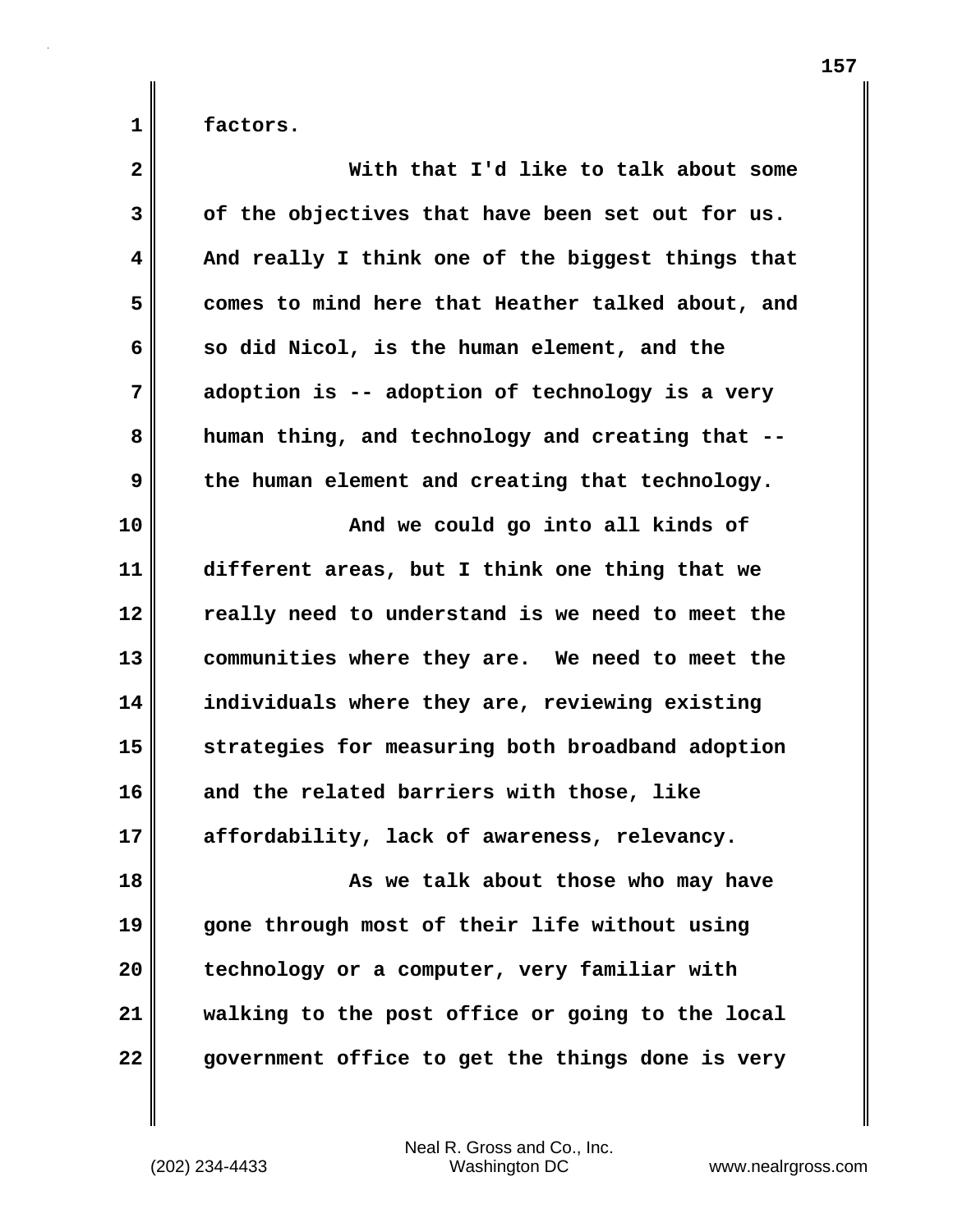**1 different from what my four-year-old does 2 nowadays, where they would rather look at a 3 screen than look at you. So I think really 4 trying to understand -- and in a lot of the 5 conversations we've been having really understand 6 what is the adoption barrier? Does it matter? 7 Is it relevant?** 

**8 Also identifying new approaches to 9 expanding digital equality in underserved and 10 under-connected communities. I think we've 11 talked about this in various approaches. For 12 LGBT communities specifically I think one of the 13 common misconceptions is that a lot of LGBT 14 communities are well off and economically stable, 15 when in fact that's true for individuals that 16 look like me, white gay male, but not for anyone 17 that looks anything but me.**

**18 And so I think it's very important to 19 understand where people are digitally divided, 20 where they are not -- they do not have access, 21 where they have no access to a cell phone or a 22 computer and really understanding what the**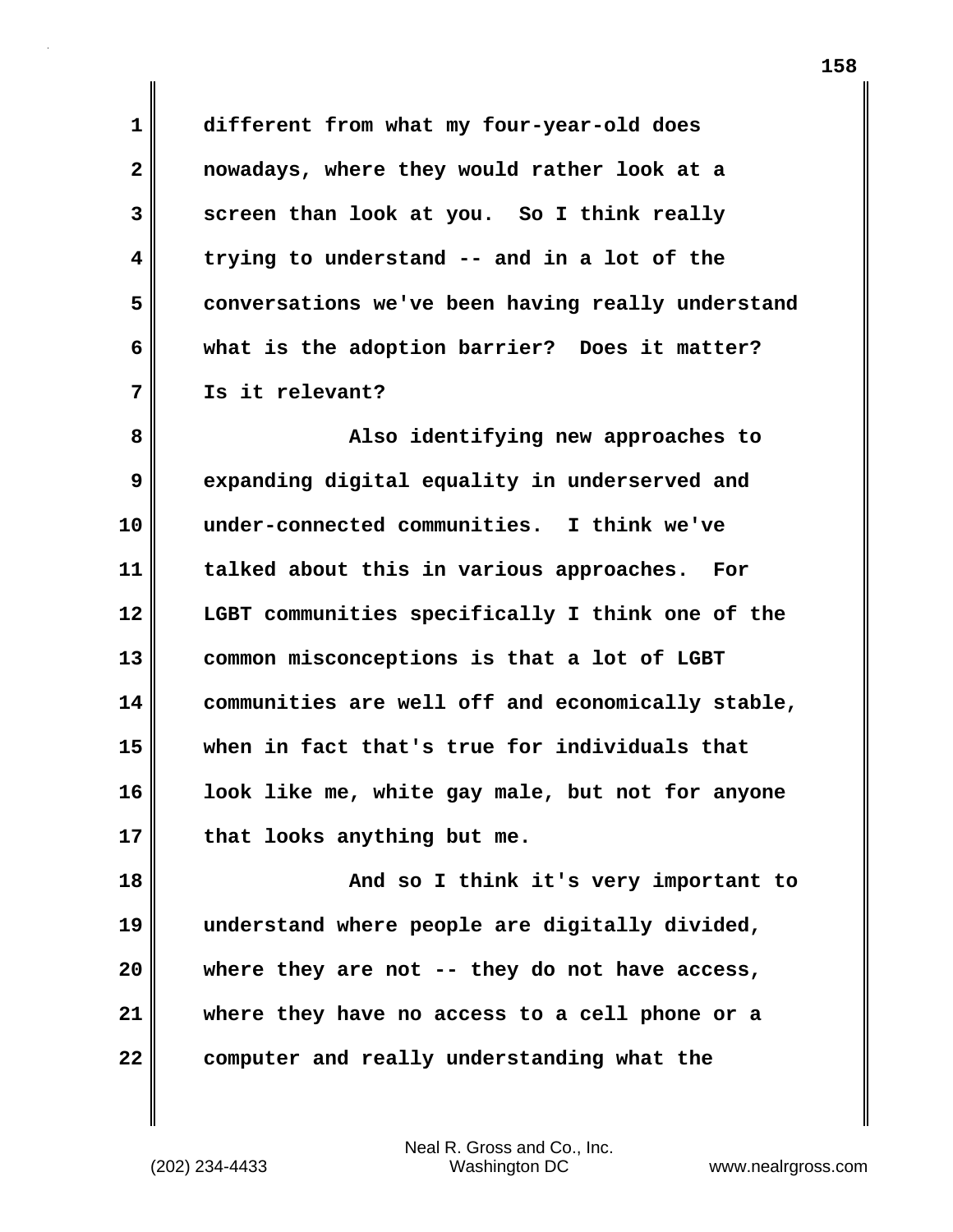**1 connections are in both urban and rural.** 

**2** And so again, going back to those **3 important issues of what is digital equality and 4 what does that look like across the country, not 5 just in our urban centers, and building 6 recommendations using human-centered design 7 approach and address the broadband discussion 8 from an empathetic viewpoint.** 

**9 Nothing has given me more empathy than 10 being and working in the foster care system as a 11 foster father. And I think it also reminds us 12 every day that there are individuals across this 13 country that have never picked up a cell phone, 14 that have never had the opportunity or the luxury 15 to connect.** 

**16 And so we really have to think about 17 it from those human elements and those sheer 18 possibilities that are out there and exist and we 19 need to make sure that we're addressing those in 20 an approach that is empathetic to all situations 21 and being able to bring those as recommendations. 22 So I'd like to kind of go into the**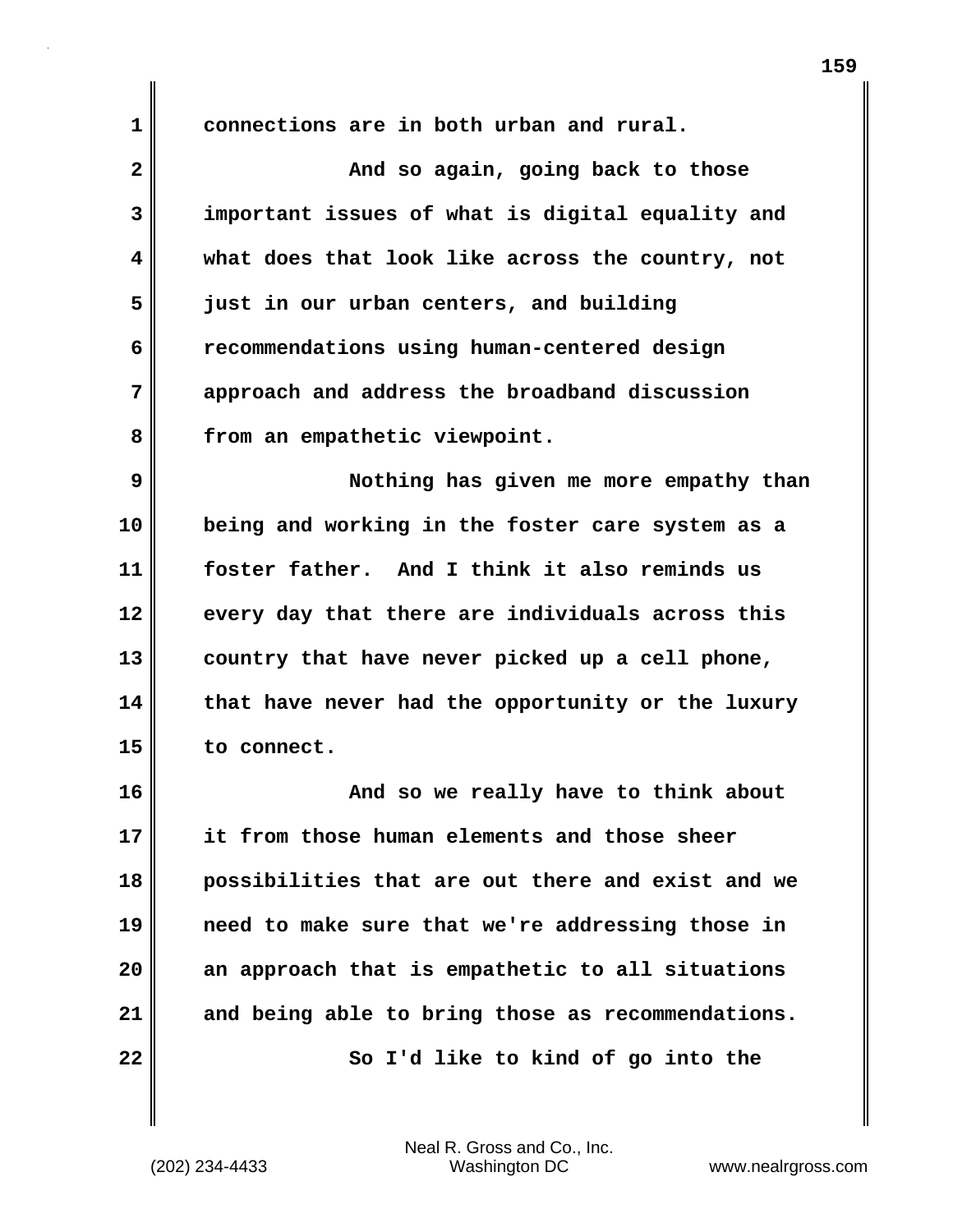**1 recommendations piece, our work plan and the way** 2 that we are really looking at doing this. **3 We're really looking to over the next**

**4 several quarters engage with representatives from 5 communities on digital inclusion initiatives. I 6 know from the experts on the panel like Nicol to 7 many of the other experts across -- with various 8 recommendations, but at a city, state and federal 9 level. So understanding not only what's going on 10 at a -- across the United States, but also at a 11 state and city level, like areas like West 12 Virginia where I have a home where a community 13 college can have one county that is completely 14 connected with fiber and five others that are 15 not.**

**16 Reviewing current policies in place to 17 help underserved and vulnerable communities 18 overcome barriers to adoption, things like 19 Lifeline as was brought up in another -- in the 20 other subgroup, e-rate, private programs and 21 other non-profit initiatives, because we can't do 22 this from a national perspective. Not one**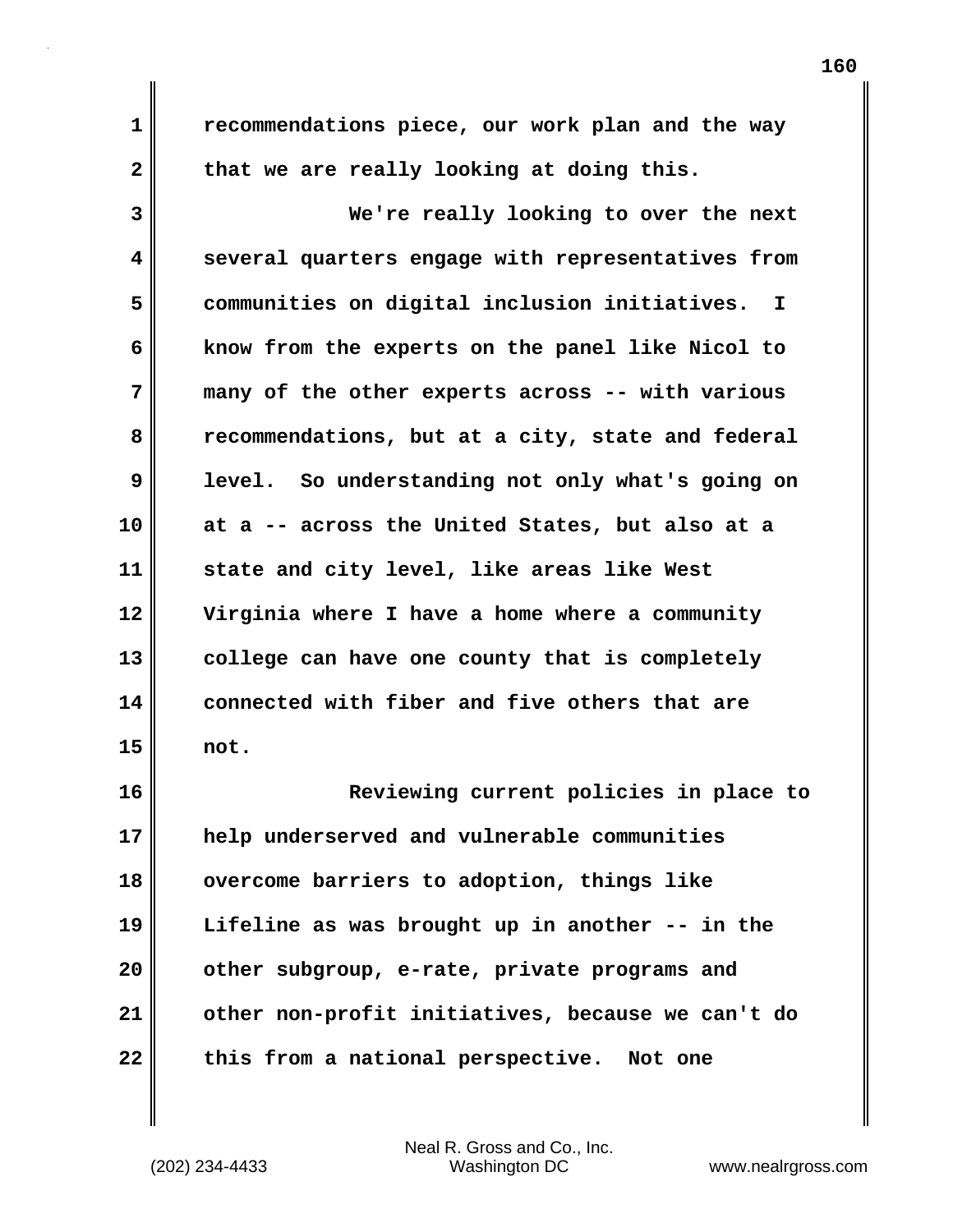**1 organization can take it on.** 

| $\mathbf{2}$ | I think there's opportunities for                 |
|--------------|---------------------------------------------------|
| 3            | organizations to dive in there, but we need to    |
| 4            | make sure that not only does -- do companies      |
| 5            | understand what the problems are, but the non-    |
| 6            | profits understand what the problems are as well  |
| 7            | and how they can have a serious impact.           |
| 8            | I would like to highlight our PowerOn             |
| 9            | Program, which now has -- as of tomorrow will     |
| 10           | have eight centers across the country with access |
| 11           | to over 7,000 homeless or at-risk LGBT youth,     |
| 12           | putting devices in their hands and connections.   |
| 13           | And that can be duplicated and we're building     |
| 14           | that program so it could be duplicated across     |
| 15           | other minority communities.                       |
| 16           | Also inviting speakers and                        |
| 17           | facilitating community engagement with the FCC's  |
| 18           | Chair's Office. So other non-profits that may     |
| 19           | not necessarily have a seat at this table, may    |
| 20           | not necessarily have a voice here, but making     |
| 21           | sure that we're engaging individuals from all     |
| 22           | communities.                                      |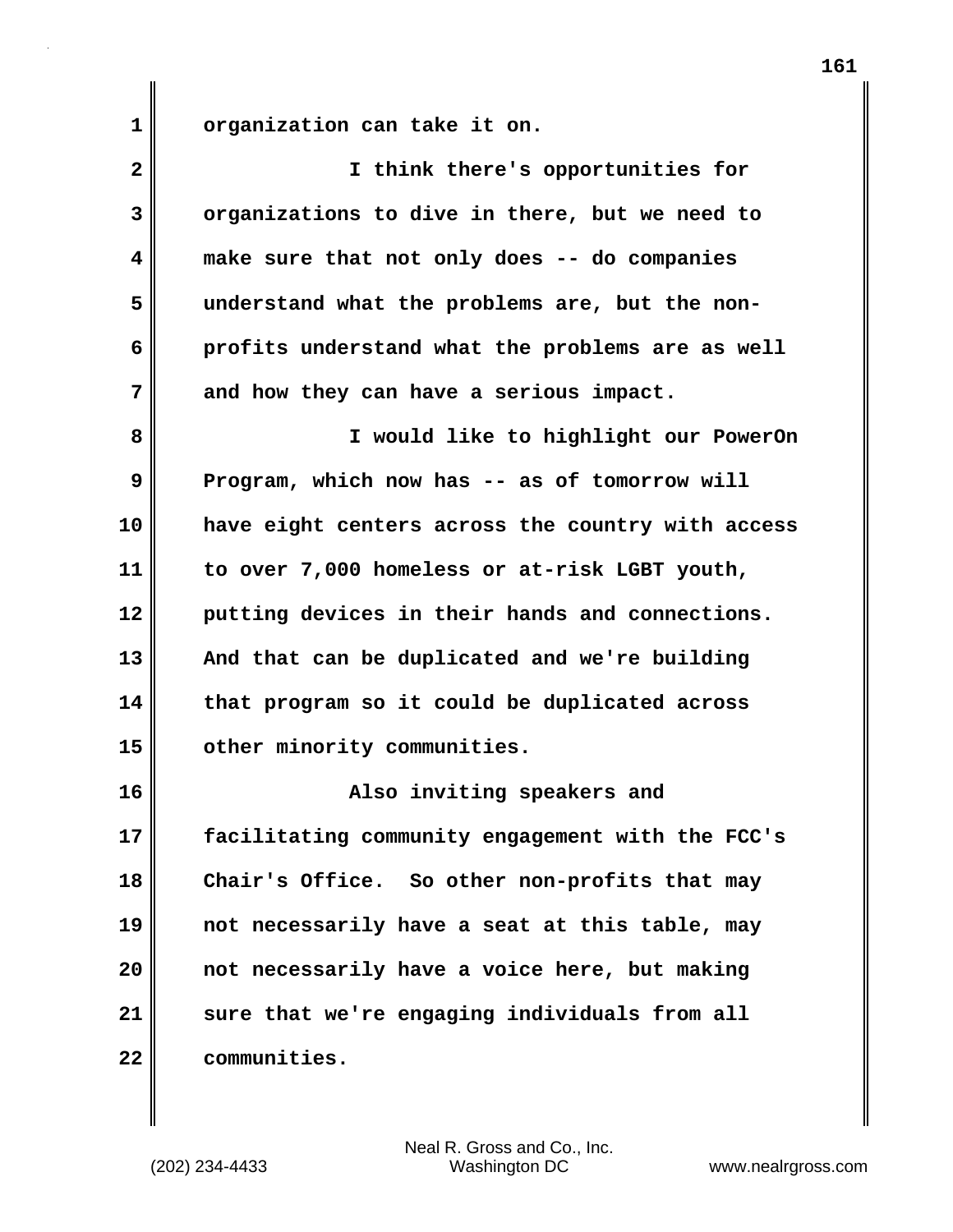**1 I think one of the biggest things that 2 I continuously recommend is that we don't treat 3 every one of our centers or every center -- I'm 4 quite sure you would not treat one of your 5 various regions in any particular way because 6 each region, each city has a different need. 7 Each city has a different need. 8 And so we want to make sure that we're 9 inviting speakers and facilitating engagement 10 from members who are -- who understand not only 11 what's going on in their community -- and we can 12 begin to figure out the overlaps that we can 13 really make progress and change here. 14 And out of all of this develop --15 highlighting success stories and expanding 16 broadband adoption in underserved and under-17 connected communities. I think I would have to 18 thank some of my best mentors, one of them being 19 Jama Shelton, who actually ran the True Colors 20 Fund, or Cyndi Lauper's organization in New York. 21 She kept telling me you need to tell your story, 22 and those stories are extremely important.**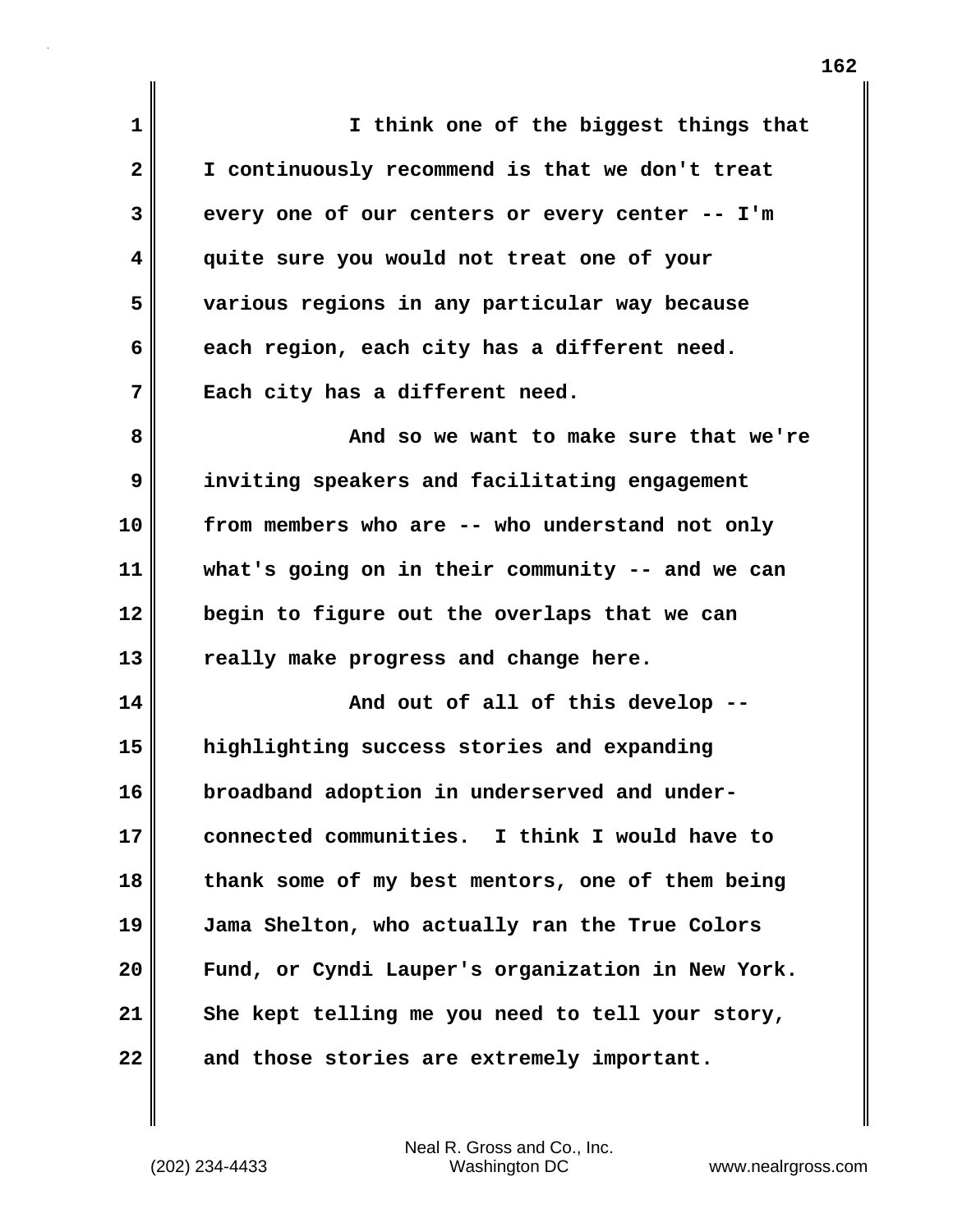**1 Telling the story of how a program a 2 worked and how it was successful allows us to 3 build upon or allows other people to spur the 4 ideas of being able to be successful in their own 5 communities. Although it may not be adopted 6 completely -- a complete copy, it may be an 7 opportunity for them to see a new way, a new 8 perspective and a new approach. 9 I think this is a very -- I just want 10 to close with this: Nicol outlined some barriers 11 to adoption. A lack of interest, and that may be**

**12 for some of our older generations or those that 13 just don't have an interest at all. But two of 14 them being cost and a lack of access. And I 15 think those are areas that we can really help.**

**16 We have a huge obligation not only to 17 minority communities, but rural communities and 18 communities where individuals can really make a 19 difference, thinking about the people I've met 20 along the way, people who are from rural West 21 Virginia who now have worked at some of the 22 largest companies in the world: Facebook, Google,**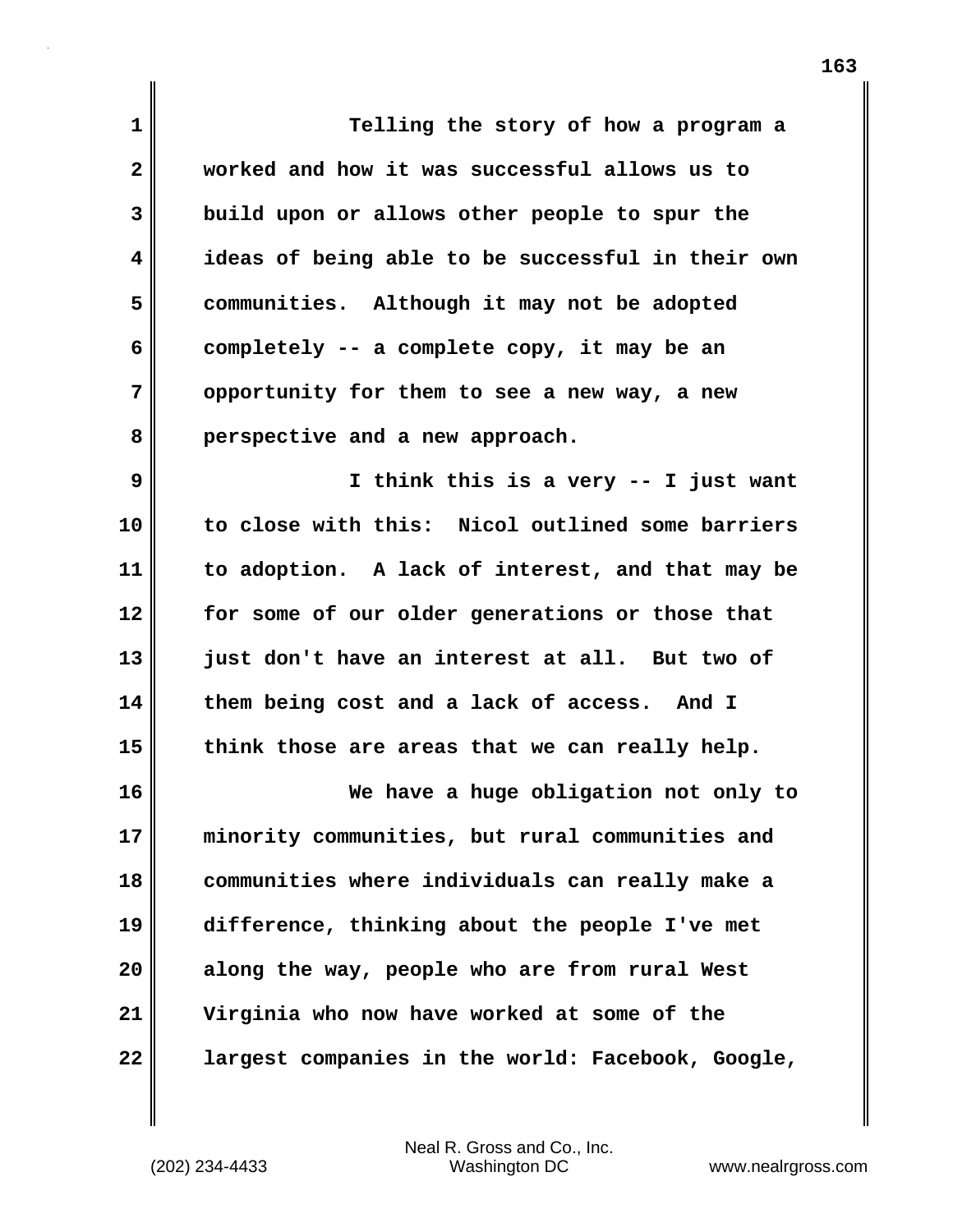| 1                       | and had the opportunity to travel the world where |
|-------------------------|---------------------------------------------------|
| $\overline{\mathbf{2}}$ | otherwise they may have not thought they would    |
| 3                       | have. And it was all because of connection, it    |
| 4                       | was all because of access.                        |
| 5                       | So I'll leave it with that and I'll               |
| 6                       | turn it back to the Chair, and thank you very     |
| 7                       | much.                                             |
| 8                       | VICE CHAIR SUTTER: Thank you.                     |
| 9                       | MEMBER GATES: Thank you, Chris. I'd               |
| 10                      | like for us to hold the questions until the last  |
| 11                      | subgroup has presented.                           |
| 12                      | But just to reiterate some of what                |
|                         |                                                   |
| 13                      | Chris said, I think it's very important for us to |
| 14                      | recognize particularly with the lack of interest. |
| 15                      | One of the things that $I'$ ve -- in my 10 to 15  |
| 16                      | years of being involved in adoption programming   |
| 17                      | is that there's a lot -- there's nuances to that  |
| 18                      | lack of interest, and it's lack of information,   |
| 19                      | communication and knowing the power of the        |
| 20                      | Internet or knowing what you can do when you have |
| 21                      | access to the Internet.                           |

 $\mathbf{I}$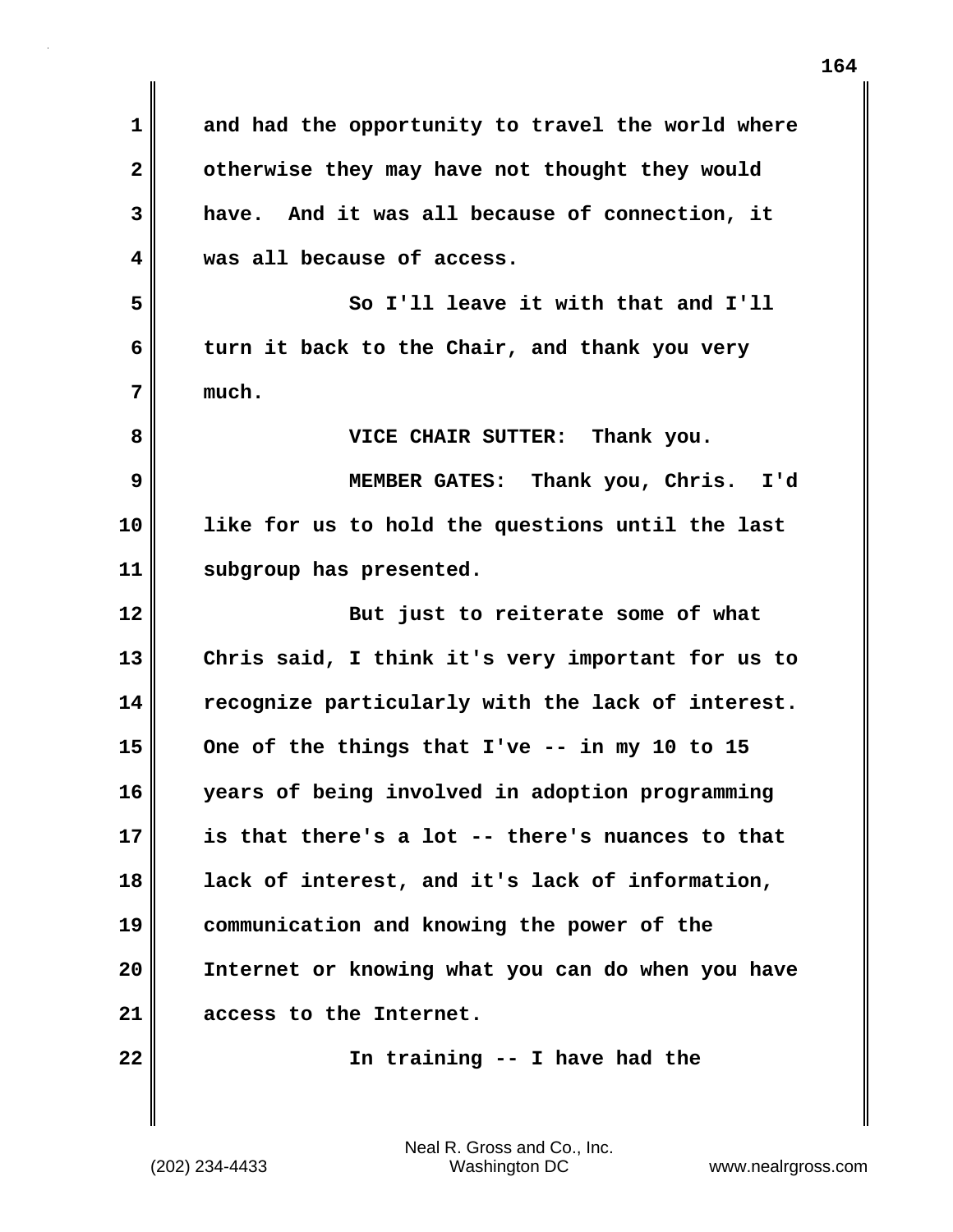**1 opportunity to provide digital literacy training 2 in an urban environment, in Appalachia and in a 3 tribal community, and it's very interesting. One 4 thing that they all had in common was that they 5 did not understand why they should. And after 6 learning about their interests and showing them 7 the power of -- for example, if you're an artist, 8 you can use social media to promote your own art. 9 Then it becomes relevant to them. Then it 10 becomes of interest. So it's really so much more 11 for lack of understanding of the power of the 12 Internet. 13 It's also -- for us as a community and 14 a society it's a loss of potential 15 entrepreneurship, economic opportunity and 16 improving the value of life if we don't translate 17 that lack of interest to people who are more 18 aware of the power of the Internet. 19 So anyway, thank you, Chris. 20 I would like to go ahead and move onto 21 the Use and Digital Readiness Subgroup. The lead 22 for that group is Janice Bryant Howroyd, and**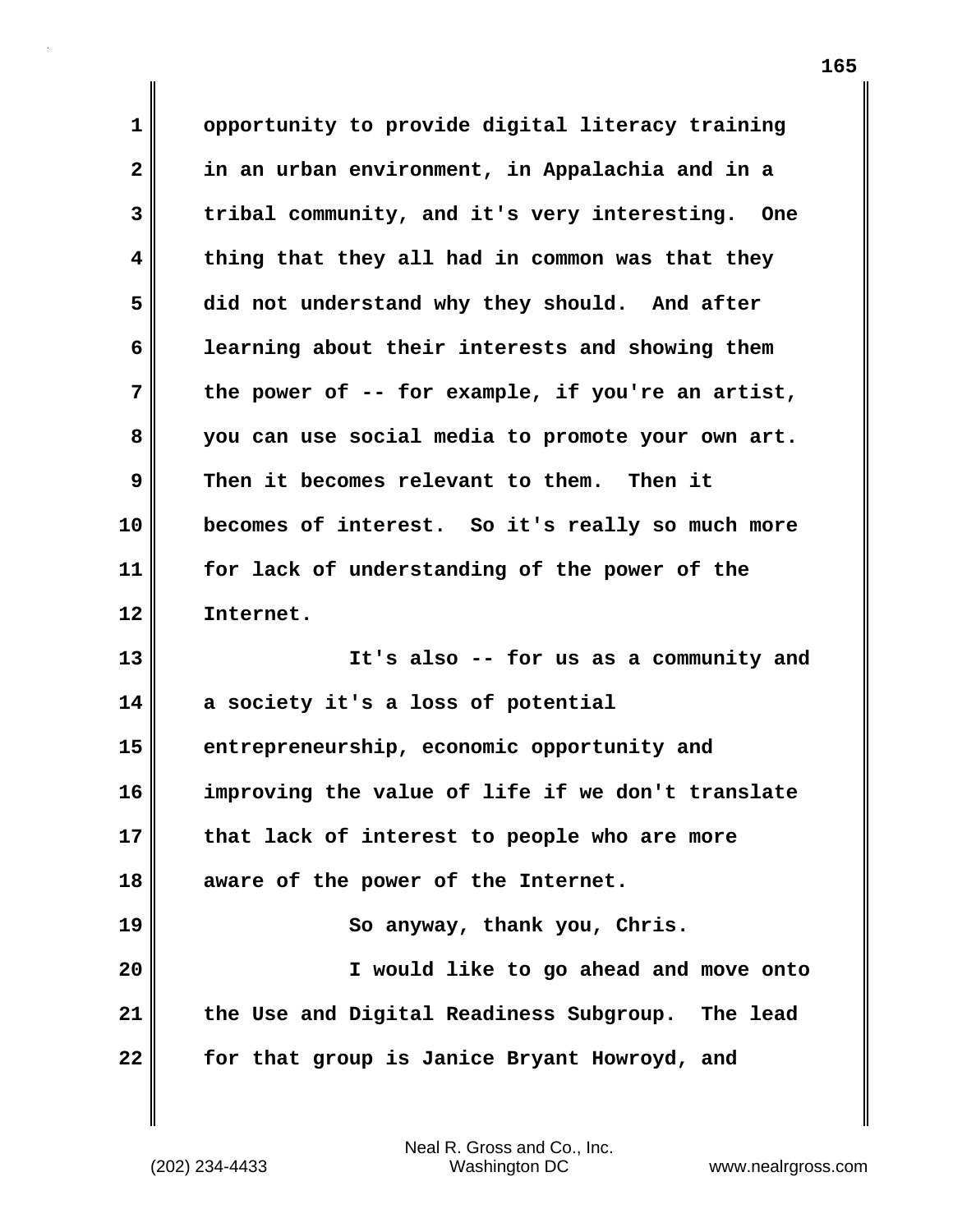**1 she's not with us today, so presenting on behalf 2 of that subgroup is Harin Contractor. 3 Harin, would you like to present for 4 us? 5 MEMBER CONTRACTOR: Yes, ma'am. And I 6 want to say thank you, Madam Chair. You've done 7 a terrific job of herding a lot of our sheep and 8 making us stay on task. 9 (Laughter.) 10 MEMBER CONTRACTOR: Our subgroup was 11 very passionate. We had a lot of very vibrant 12 discussions. This is a very broad topic. And it 13 took some work, but I think we laid the 14 foundation of a few pillars that we can start 15 building off of to start moving this forward and 16 start talking not only about broad things that we 17 agree on, but getting to soup to nuts and start 18 moving the needle. 19** So the basic objective of our subgroup **20 was to provide recommendations on ways to ensure 21 like disadvantaged communities are not denied a 22 wide range to access to opportunities and get**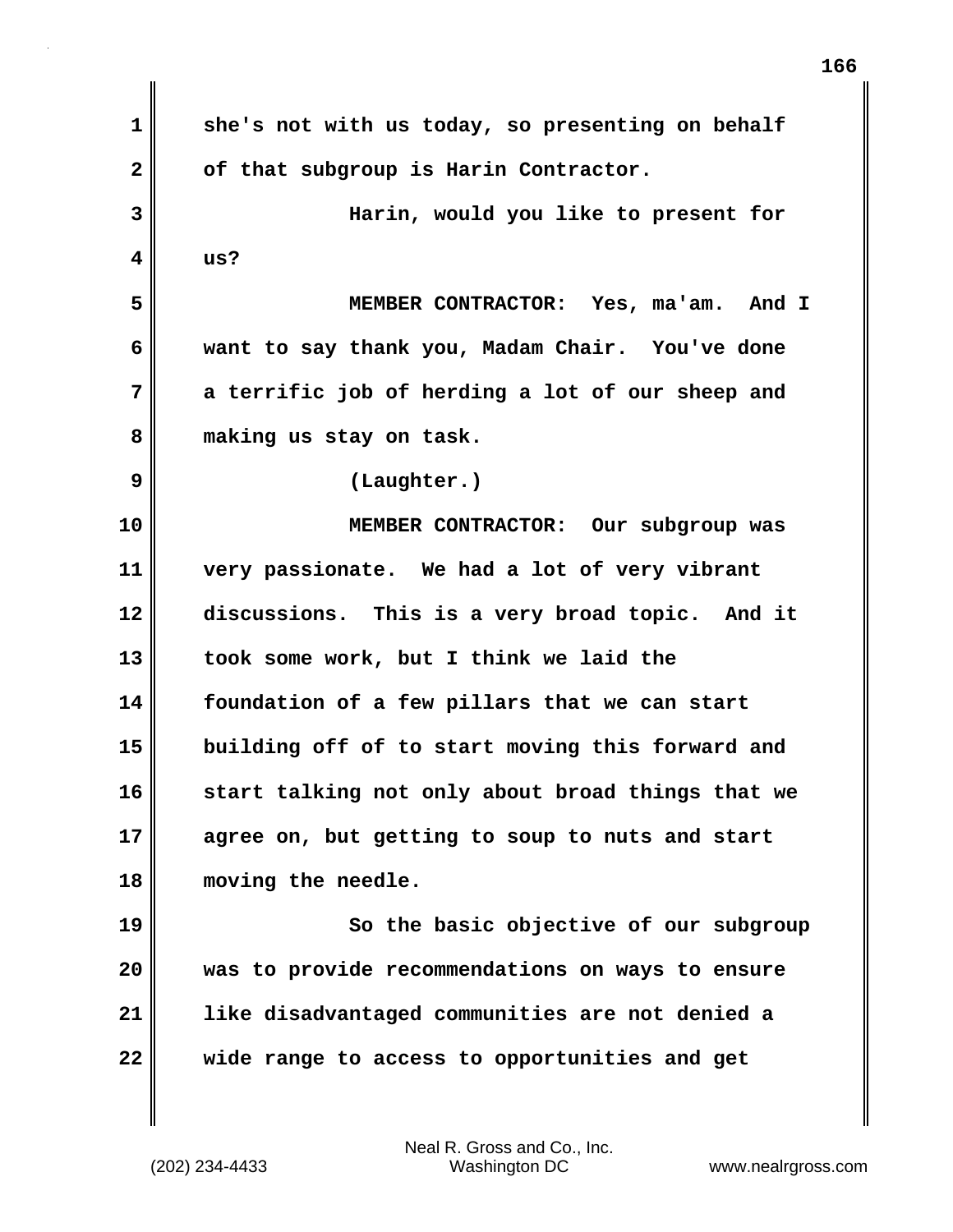**1 awarded the next -- and be part of the next 2 generation networks. And whether it's through 3 education, economic, public safety, civic 4 opportunities, like these are all important. And 5 some of these things overlap and interact with 6 each other, and that's some of the discussion we 7 were having and what we're going to get into a 8 little bit here.** 

**9 So we tried to define our scope into 10 these four major buckets. And Nicol did a really 11 good job of providing numbers to these important 12 pillars because this is some of the foundation of 13 digital readiness and adoption we talked about 14 here is trying to eliminate that homework gap. 15 There are so many students right now that lack 16 broadband at home or basic access to Internet. I 17 don't know how today -- in today's world you 18 could go home without looking on the Internet for 19 support or to do your own homework, yet that's 20 happening.** 

**21 There's about 6 million kids that 22 don't have access to broadband at home or even at**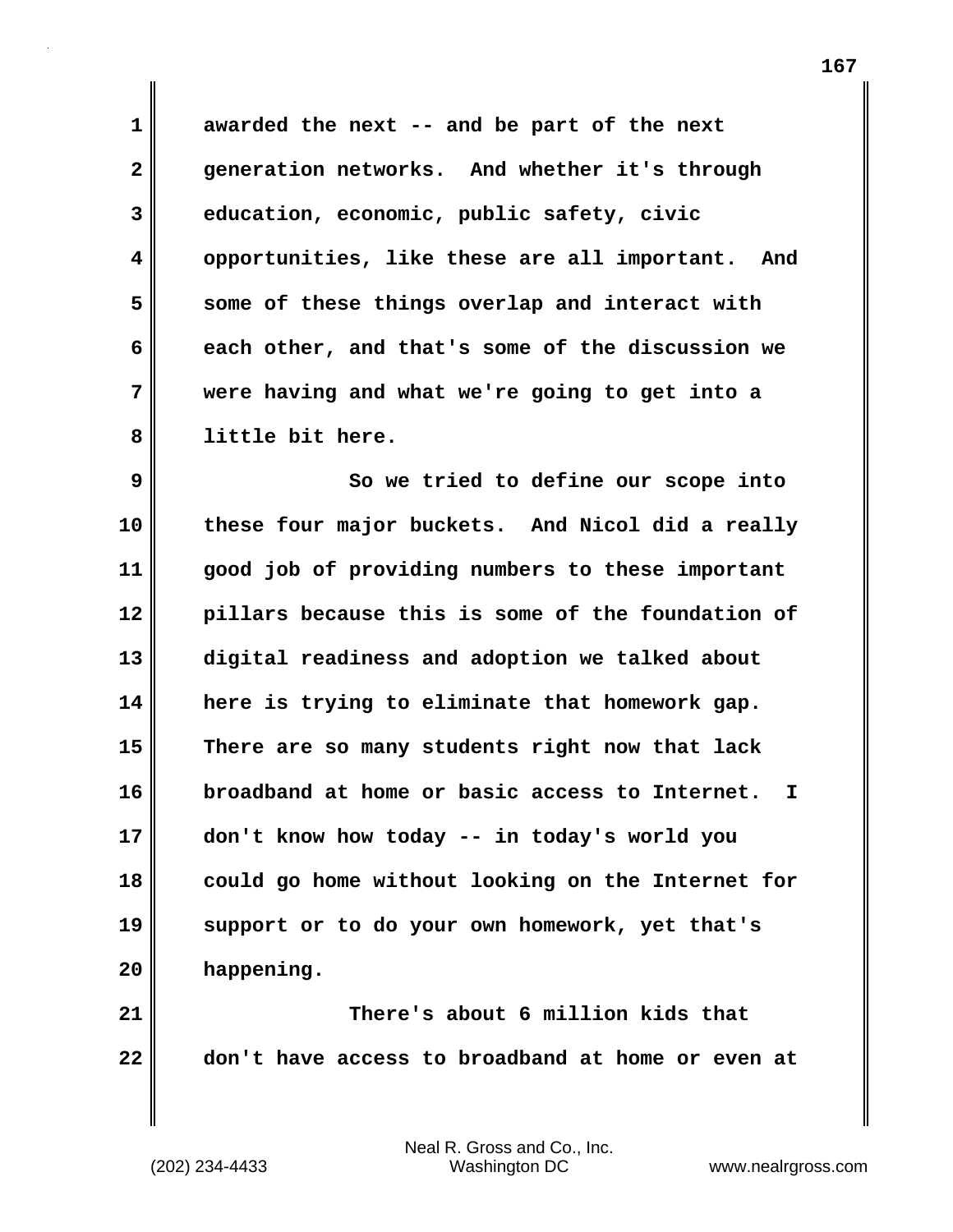**1 school. And Nicol could tell you a lot about** 2 this, but inequality is exacerbated after **3 kindergarten. A lot of students, they're pretty 4 much equal to that point. Early childhood 5 education starts deviating from that point and 6 exacerbates inequality. So we need to start 7 addressing that early on.**

**8 Public safety. There's a huge need to 9 make sure disaster response doesn't depend on 10 your skin color, your location, anything like 11 that, or your income. If there's a disaster 12 coming, then the response and readiness needs to 13 be there regardless of where you live and how you 14 look.**

**15 And civic engagement. A lot of the 16 ways you start interacting now with your local 17 communities and your local representatives are 18 either through Facebook, through Twitter, through 19 local apps to be able to say, hey, there's a 20 pothole down my street, but if you're able to do 21 that or if your government is not digitally 22 active to be able to get those things, it takes a**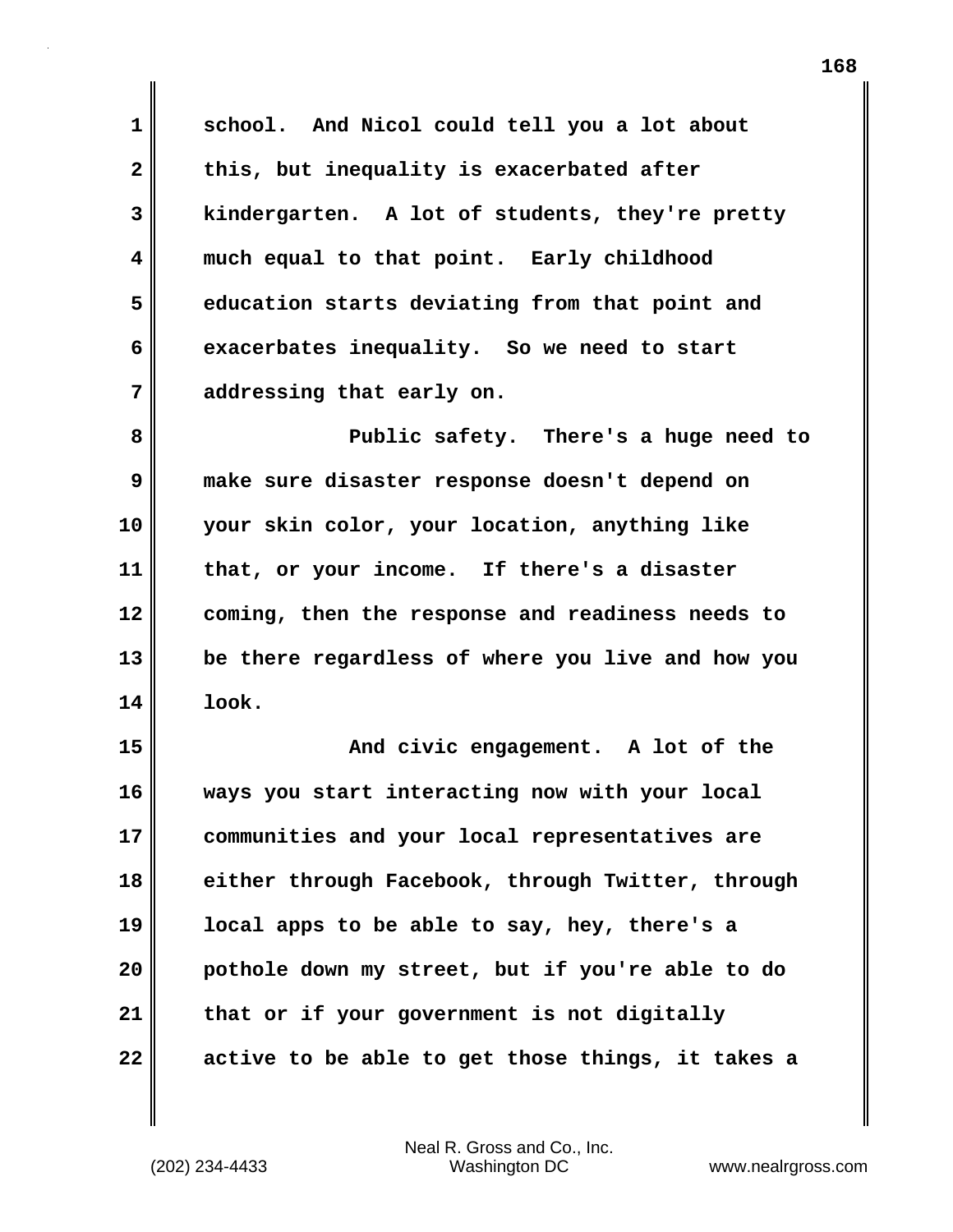**1 lot longer for you to get addressed things that 2 you need.**

**3 One of the things that our chairman 4 was really great about when he was a Commissioner 5 was started getting on Twitter and started 6 interacting with people and start talking about 7 the digital divide conversation through Twitter 8 and he was able to facilitate some of these 9 conversations before the -- they didn't feel like 10 they had a seat at the table. And so that's one 11 way we can really drive adoption and drive 12 digital readiness.** 

13 And workforce development. A lot of **14 these things tie in together. The exacerbation 15 of inequality starts early on and that affects 16 worker readiness later on. There are so many 17 people right now that are not able to join the 18 workforce or be able to get some of the skills 19 that they need to do the current jobs because 20 they're not digitally able to address these 21 things.** 

**22 Up-scaling is pretty key. I had**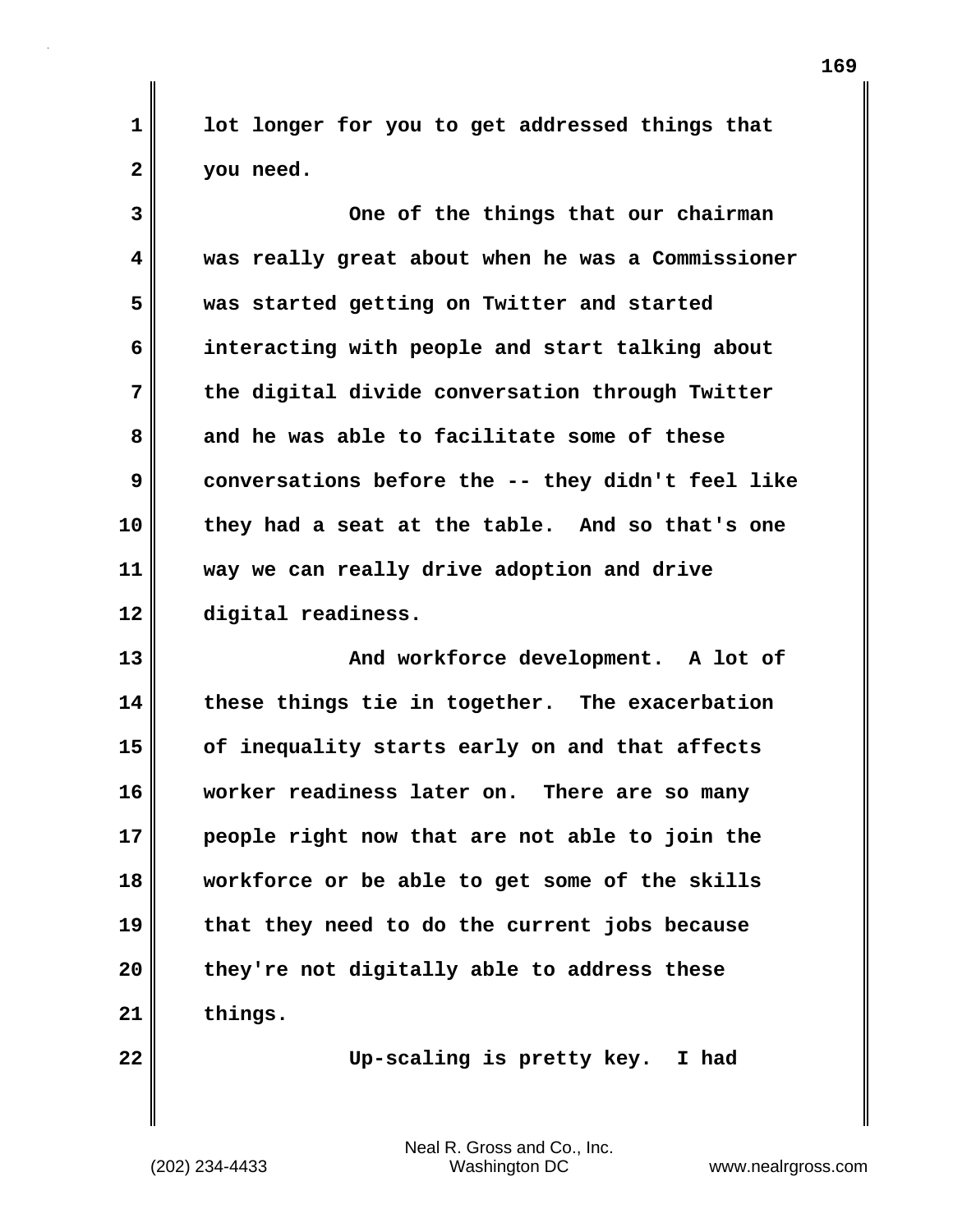**1 people I went to college with that were art 2 history majors and they lost their jobs during 3 the major recession and they're like what am I 4 going to do? They went to a general assembly 5 course for six months and now they're able to get 6 a data science job that gave them \$100,000 pay 7 boost and they have unlimited access to 8 employment opportunities now. But because they 9 had the resource to do that they were able to get 10 to that course. But there are a lot of people 11 that do not have access or the resources to even 12 take something like that.**

**13 I think there -- we talked a lot about 14 this in our subgroup, but there needs to be a lot 15 of up-scaling that needs to happen. We've seen a 16 lot of evaporation of on-the-job training from 17 companies and we've also seen a lack of 18 credentials and ability for people to get into 19 these jobs. And so talking about that, how could 20 we be more inclusive provides an avenue for 21 underserved communities to be able to take 22 advantage of the digital economy.**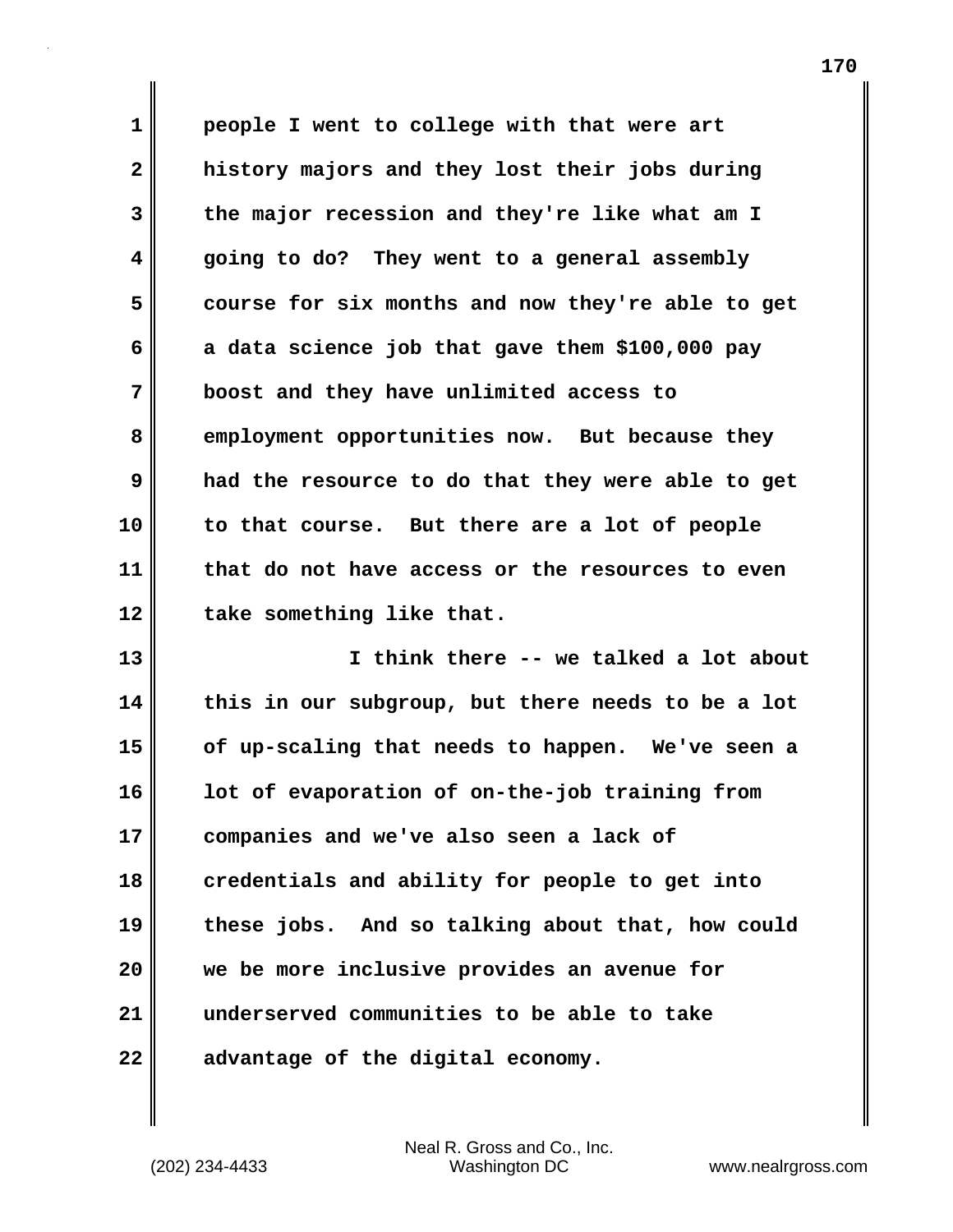| $\mathbf 1$  | So some of the things we want to talk               |
|--------------|-----------------------------------------------------|
| $\mathbf{2}$ | about over the next year, into the next slide       |
| 3            | here, is an acknowledge and review the role the     |
| 4            | digital economy plays not only in childhood         |
| 5            | education, but workforce development, economic      |
| 6            | development, civic engagement and disaster          |
| 7            | response. We want to be able to be more concrete    |
| 8            | with some of our recommendations. Instead of        |
| 9            | just providing recommendations that go in the air   |
| 10           | and collects dust and people forget about it, we    |
| 11           | want to identify metrics so we can monitor and      |
| 12           | track progress on engagement and readiness.<br>- So |
| 13           | we could start saying -- talk about these success   |
| 14           | stories that Chris mentioned, otherwise they're     |
| 15           | just again recommendations that gather dust.        |
| 16           | And again, I've been a broken record                |
| 17           | on this, but we want to make recommendations that   |
| 18           | actually move the needle and leverage and align     |
| 19           | existing resources. A lot of the recommendations    |
| 20           | we talk about, we don't actually need additional    |
| 21           | funding to do because they're being done right      |
| 22           | It's just not aligned. People are not<br>now.       |

(202) 234-4433 Washington DC www.nealrgross.com Neal R. Gross and Co., Inc.

 $\mathsf{l}$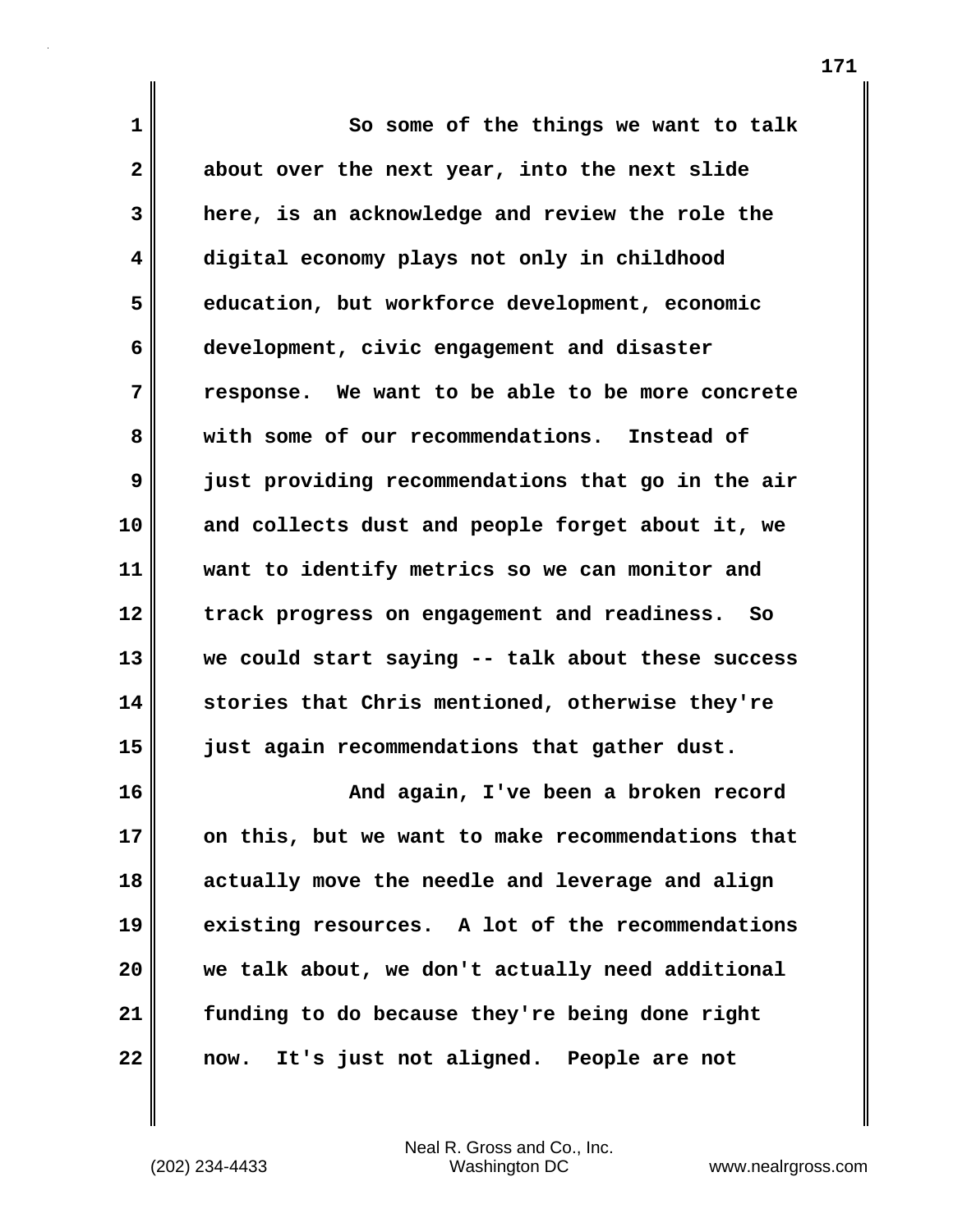**1 rowing the same boat in the same direction. 2 When we talk about worker readiness, 3 there's CareerOneStop Job Centers and 4 apprenticeship programs in local areas supported 5 by the Department of Labor, but people don't know 6 they could go to their local library to be able 7 to get those that access that information. They 8 don't know that their local library hasn't 9 applied for an e-rate grant to get broadband so 10 they could start getting this on-the-job 11 training. 12 A lot of these resources are there. 13 It's aligning that and make people aware and 14 making people vocal. And again, provide 15 recommendations for the FCC to act as a bully 16 pulpit so they could provide a platform so 17 everyone gets on the same page and start rowing 18 the same way. 19** So that's briefly what we talked **20 about. I look forward to the discussion and 21 thank you for everyone for being a part -- I know 22 this is the last group before we have a coffee**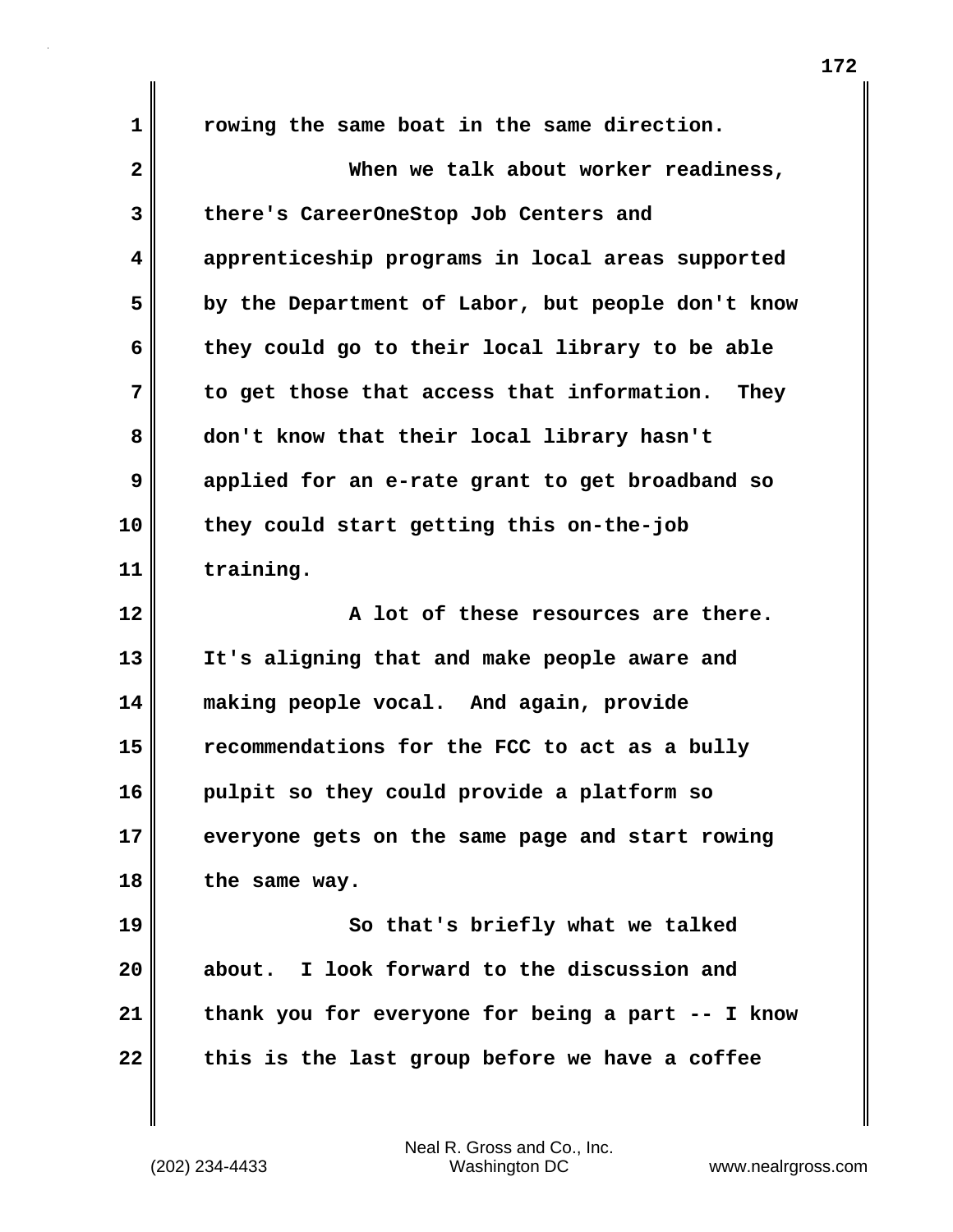**1 break, so thank you for everyone for staying 2 attentive and listening into this great work 3 we've done.**

**4 MEMBER GATES: So with the use 5 category for us -- for some of us speaking, 6 somebody in the non-profit sector, and Nicol, use 7 is where success is realized. That's why we do 8 what we do. We want people to have the 9 foundation, which is the networks. We want 10 people to have the skills, which is adoption. 11 And then use is the -- is what -- at the very end 12 we want people to be able to find jobs online. 13 We want people to be able -- we want children to 14 have access to educational materials and we want 15 the economy -- we want communities to do well. 16 We want improved quality of life in historically 17 disadvantaged communities.**

**18 So while some of the talking points 19 may be outside of the purview of the FCC, we 20 think it's important for the Commission's bully 21 pulpit to recognize what that success looks like. 22 So however some of those item -- line items under**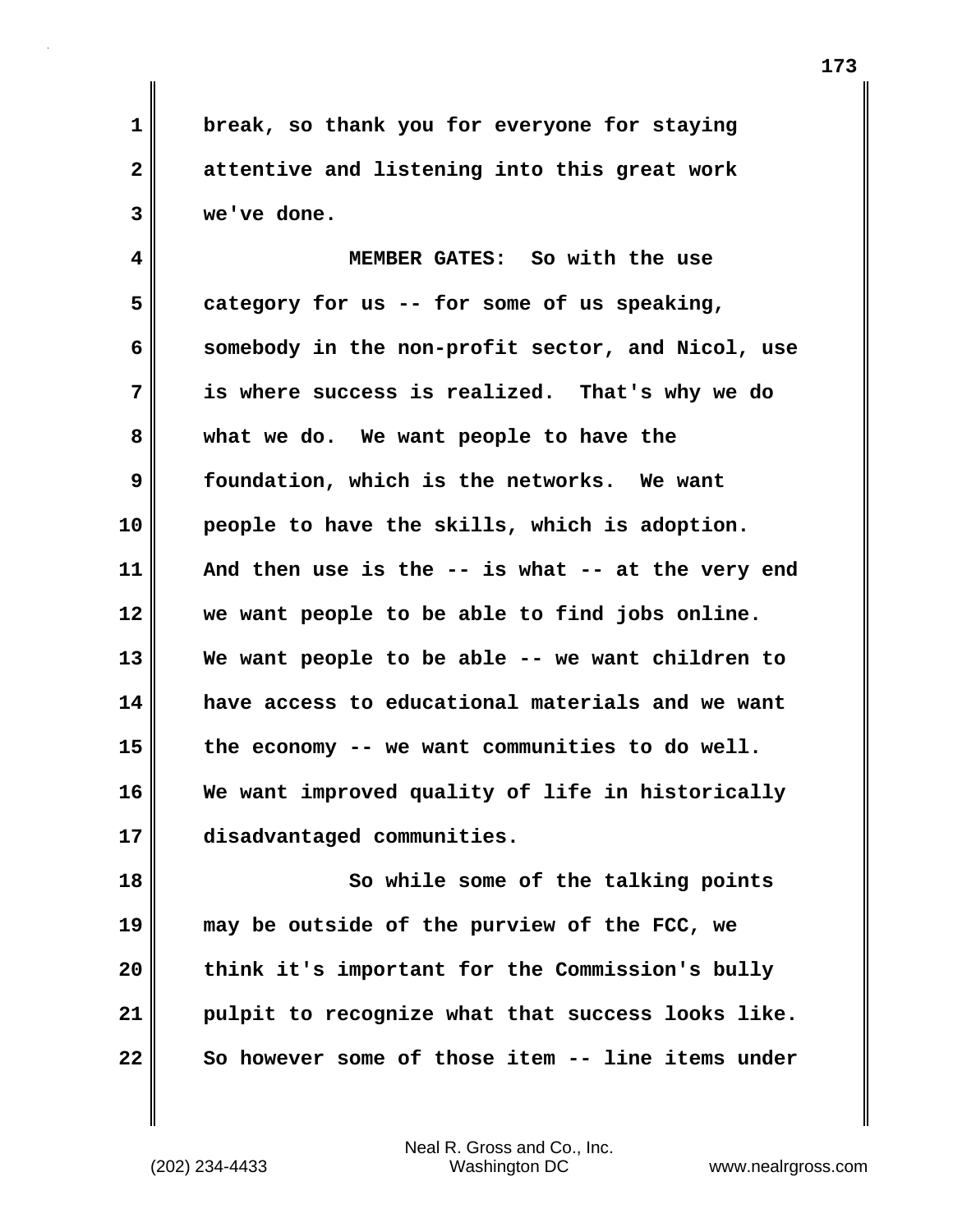**1 use are strategically selected, particularly 2 public safety, with regards to disaster response, 3 we recognize the FCC's current role with the 4 disasters that we've gone through in the past 5 year. So there will be some policy 6 considerations as well.**

**7 MEMBER TURNER-LEE: I just wanted to 8 add as a member of this subgroup just two nuances 9 for the General Committee to sort of grasp onto.** 

**10 The first is we intentionally placed 11 an adoption category by itself and a use category 12 by itself, and that ties specifically -- it's a 13 little break in what has been settled around how 14 we look at this issue, but adoption tends to be 15 more on this whole concept of are we getting it? 16 Once you have the infrastructure are people 17 attaching to adopting the broadband, subscribing 18 to it, using the access or understanding the 19 relevance of the access?** 

**20 Whereas use -- and I would ask this 21 Committee to sort of think of it this way: Is 22 the Agency a broadband? Where are there cases --**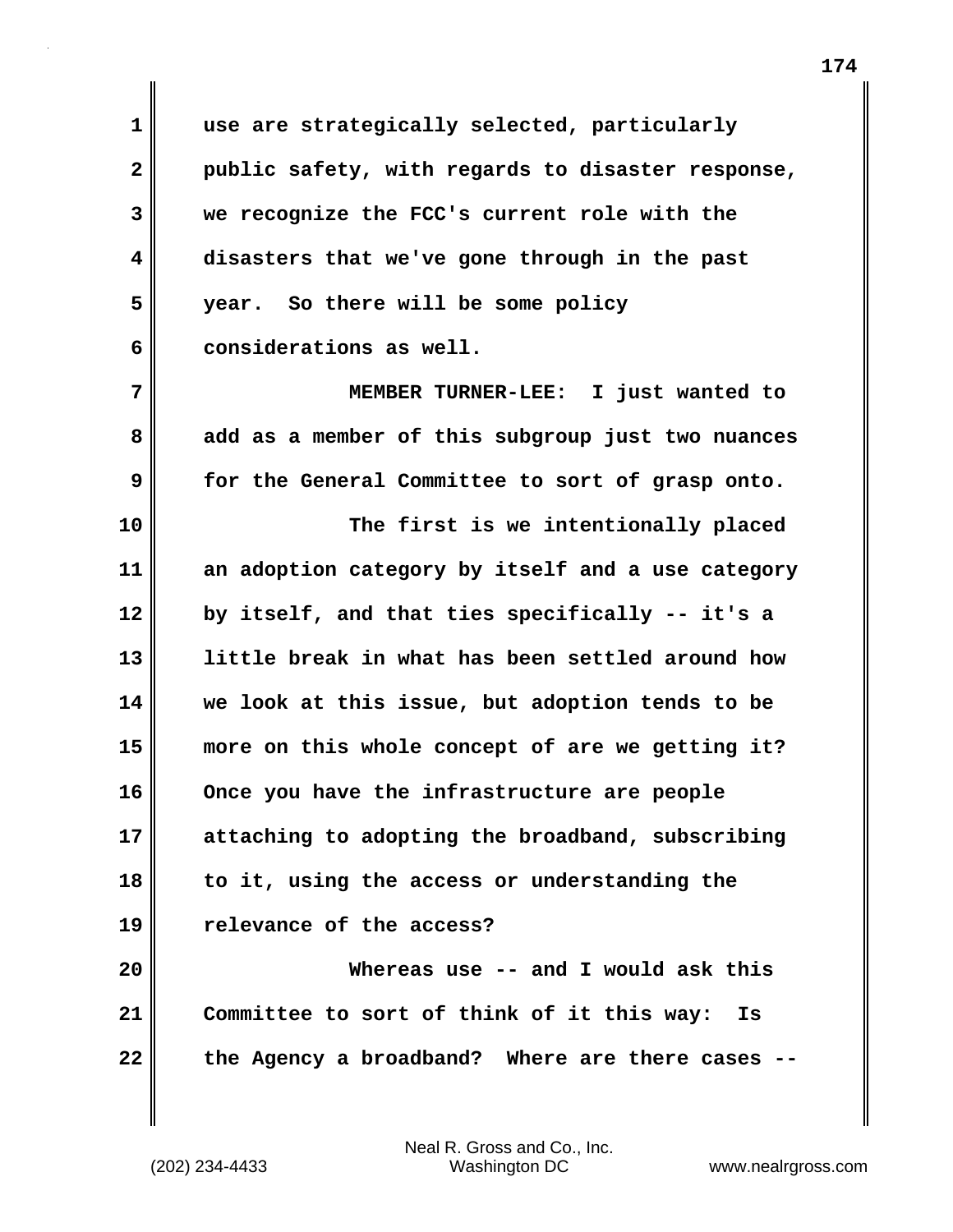**1 and the cases that we picked where we think we 2 could see the biggest impact among underserved 3 and historically disadvantaged communities? And 4 again, that's workforce, education, etcetera. So 5 just something to think about.** 

**6 It's a concept of -- the concept of 7 agency has not been specifically explored by the 8 FCC and this Committee in the past -- having 9** served on previous terms, and going deeper into **10 the scope of that agency. How are people using 11 broadband to improve quality of life? To better 12 engage with verticals that improve quality of 13 life is really at the heart I think of the 14 presentation of our last subcommittee.** 

**15 MEMBER GATES: Okay. That is -- that 16 constitutes the end of our subgroup presentations 17 and now we'd like to open for questions. And I 18 think it will be great for us to start off by 19 responding to Henry's question.**

**20 MEMBER TURNER-LEE: So, Henry, I'll 21 respond to that having been one of the Committee 22 members that served double duty between BDAC.**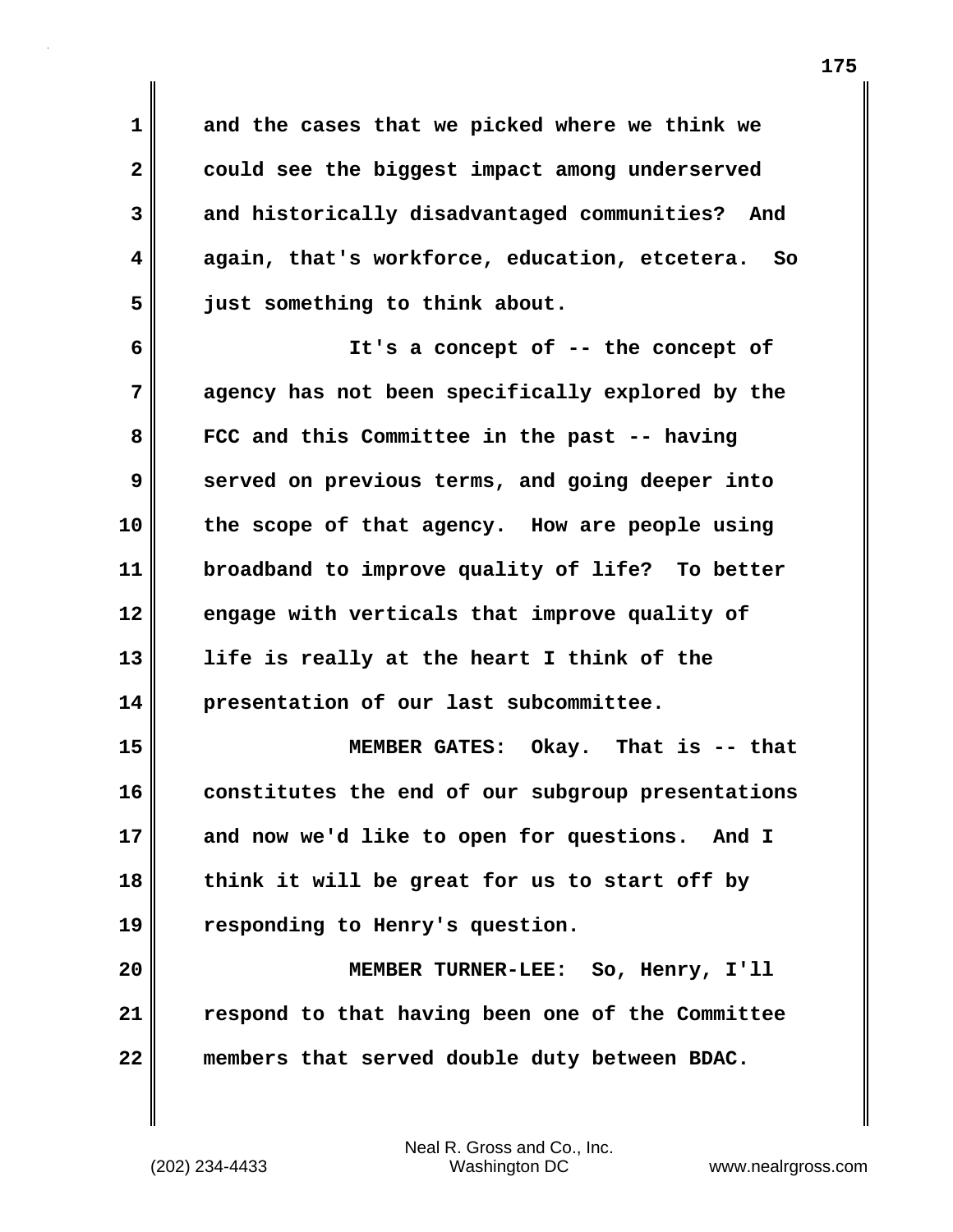| 1            | I think the recommendations and                   |
|--------------|---------------------------------------------------|
| $\mathbf{2}$ | proposals that came out of BDAC that are publicly |
| 3            | listed and available really are around some of    |
| 4            | the challenges in terms of streamlining and       |
| 5            | citing practices that will potentially slow down  |
| 6            | the evolution and acceleration of new             |
| 7            | technologies, advanced technologies.              |
| 8            | So in our case what was not discussed             |
| 9            | in BDAC is the implications for minority supplier |
| 10           | procurement opportunities, supply diversity,      |
| 11           | etcetera. And so this is a great opportunity,     |
| 12           | because the BDAC was specifically charged with    |
| 13           | the nuts of bolts of infrastructure and we're     |
| 14           | specifically charged with the nuts and bolts of   |
| 15           | diversity. And so we see it more complementary    |
| 16           | and the ability to amplify, if not enrich.        |
| 17           | And we did receive positive feedback              |
| 18           | from the BDAC leaders that did participate on a   |
| 19           | call with us where they had not had that question |
| 20           | posed to them. And several members from the       |
| 21           | civil rights, social justice and research         |
| 22           | communities were represented throughout those     |

 $\mathbf{I}$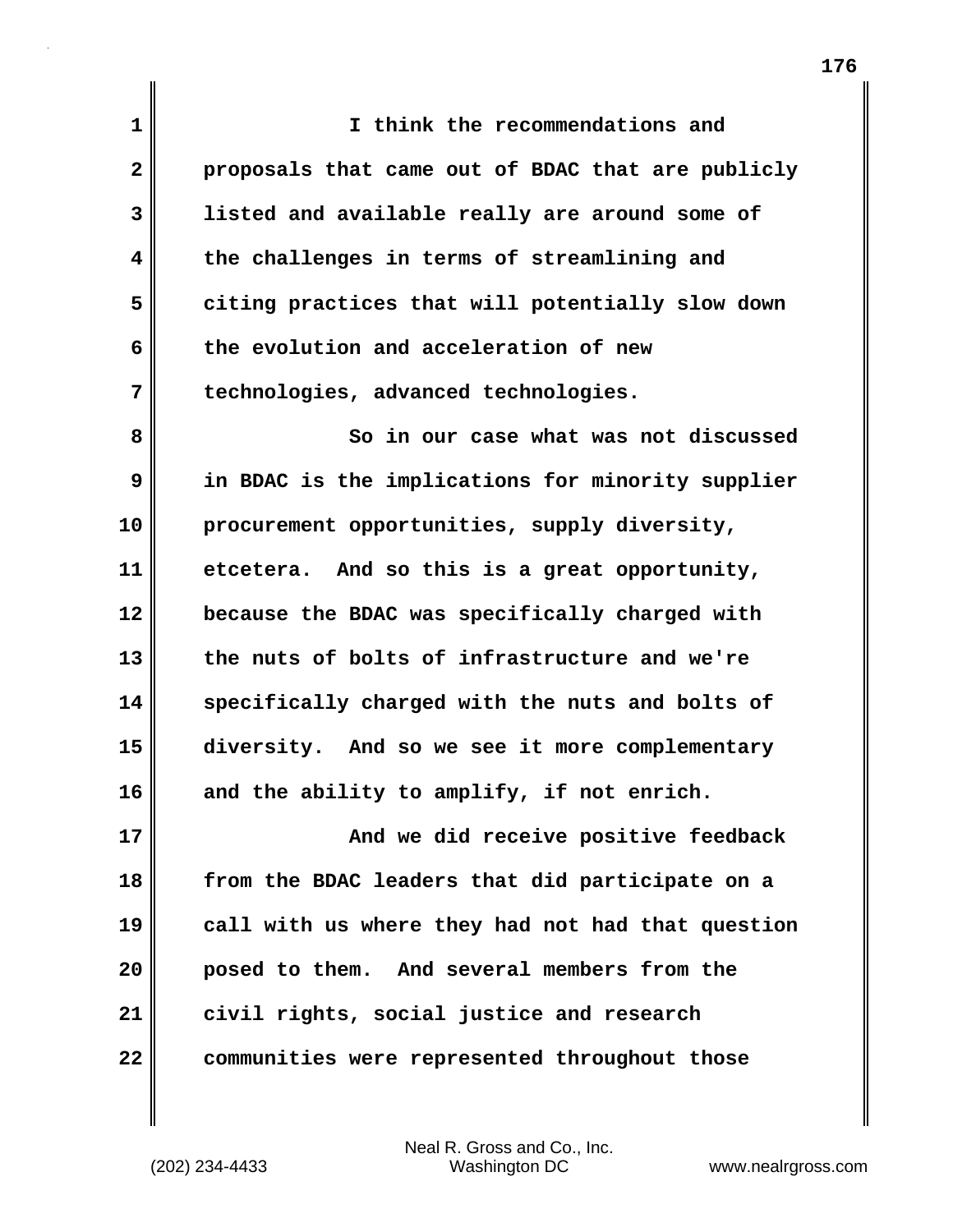**1 committees. And I can say; and I say this 2 because you all know what I feel about civil 3 rights and diversity, it wasn't an intentional 4 excuse for not discussing it. It wasn't just the 5 purpose and the nature of that committee to go 6 into the weeds on that.**

**7 And so we feel it's an opportunity. 8 And it is sort of what Susan was talking about, 9 it's not just an opportunity, but it's our 10 obligation to figure out ways where that 11 committee can be enhanced by the work of this 12 committee, something that we -- for those of us 13 that sat on this committee, we wanted to do more 14 of. And because these advisory committees are 15 very active and they're proactive, we want to be 16 on the right side of history to ensure that the 17 implications that it has for growth and 18 opportunity for communities of color are 19 answered, as well as the implication 20 opportunities for any kind of negative impact. 21** So, yes, we see it as a process that **22 is not necessarily going to overstep the other,**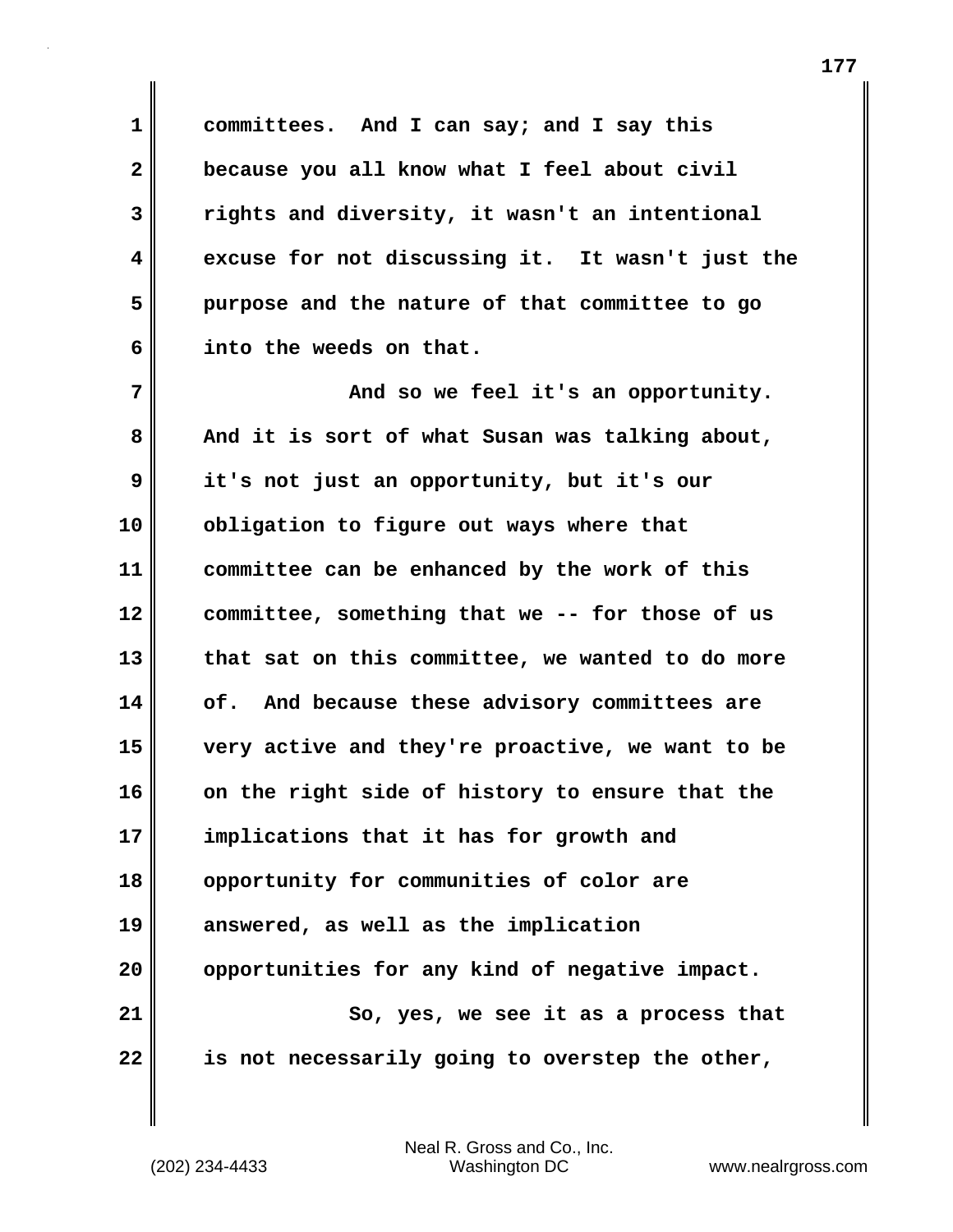| $\mathbf 1$ | but it will amplify --                            |
|-------------|---------------------------------------------------|
| 2           | MEMBER GATES: Be compatible.                      |
| 3           | MEMBER TURNER-LEE: That's right.                  |
| 4           | That's right. And it will align. And if done      |
| 5           | correctly, which we think we can do, we'll be     |
| 6           | able to potentially come out with some            |
| 7           | deliverables that sort of align those areas that  |
| 8           | come out of the BDAC that would be --             |
| 9           | MEMBER GATES: Consistent with --                  |
| 10          | (Simultaneous speaking.)                          |
| 11          | MEMBER TURNER-LEE: -- amplified --                |
| 12          | exactly by the participation of diverse           |
| 13          | communities.                                      |
| 14          | MEMBER GATES: And just to connect it              |
| 15          | back to our supplier diversity discussion, it's   |
| 16          | -- do reduction and regulations and what not that |
| 17          | BDAC proposes -- does that create opportunities   |
| 18          | and can we be a vehicle to make sure that those   |
| 19          | opportunities are communicated to diverse         |
| 20          | communities, whether via the work shop or any     |
| 21          | other opportunities that come after that?         |
| 22          |                                                   |

(202) 234-4433 Washington DC www.nealrgross.com Neal R. Gross and Co., Inc.

 $\mathbf{I}$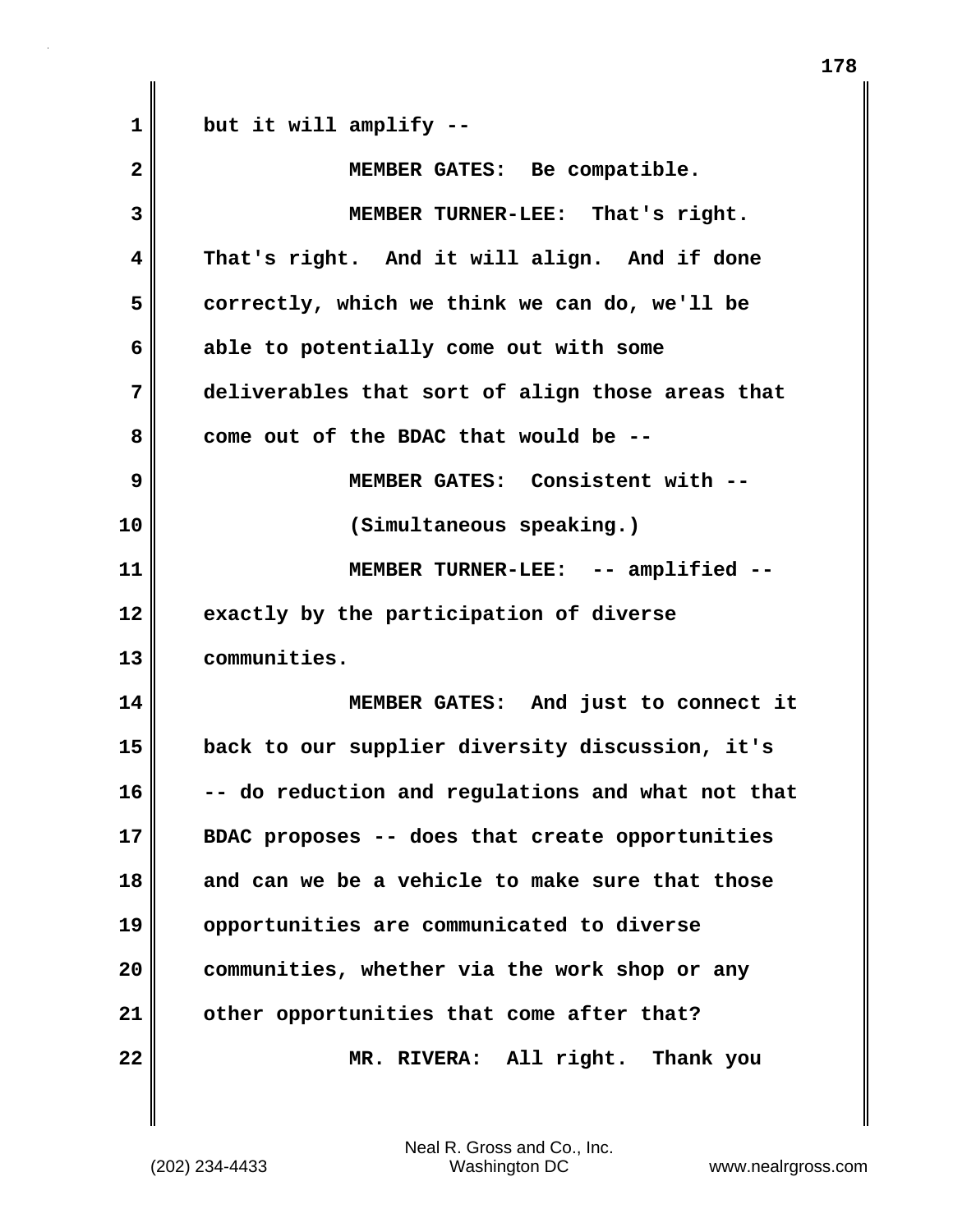1 very much.

| $\overline{\mathbf{2}}$ | VICE CHAIR SUTTER: It's a great                            |
|-------------------------|------------------------------------------------------------|
| 3                       | question, Henry, and a great response. I think             |
| 4                       | that helps see how those two can actually fit              |
| 5                       | together, and that sum being greater than the              |
| 6                       | parts of it. It's a more complete way of looking           |
| 7                       | at the question and hopefully some answers. So             |
| 8                       | thank you.                                                 |
| 9                       | Are there other questions, comments,                       |
| 10                      | anything that you would like to put to this                |
| 11                      | group, which has clearly been active and busy and          |
| 12                      | working on all kinds of great things to bring to           |
| 13                      | us?                                                        |
| 14                      | Yes, Henry? Please.                                        |
| 15                      | MEMBER RIVERA: I just -- other                             |
| 16                      | diversity committees, advisory committees have             |
| 17                      | put on a supplier diversity -- I mean, a supplier          |
| 18                      | and procurement work shop. And I'm just think              |
| 19                      | that they're -- and in conjunction with OCBO.<br><b>So</b> |
| 20                      | I -- there may be records that you might want to           |
| 21                      | try to find or avail yourself of. And there                |
| 22                      | could have been some recommendations that came             |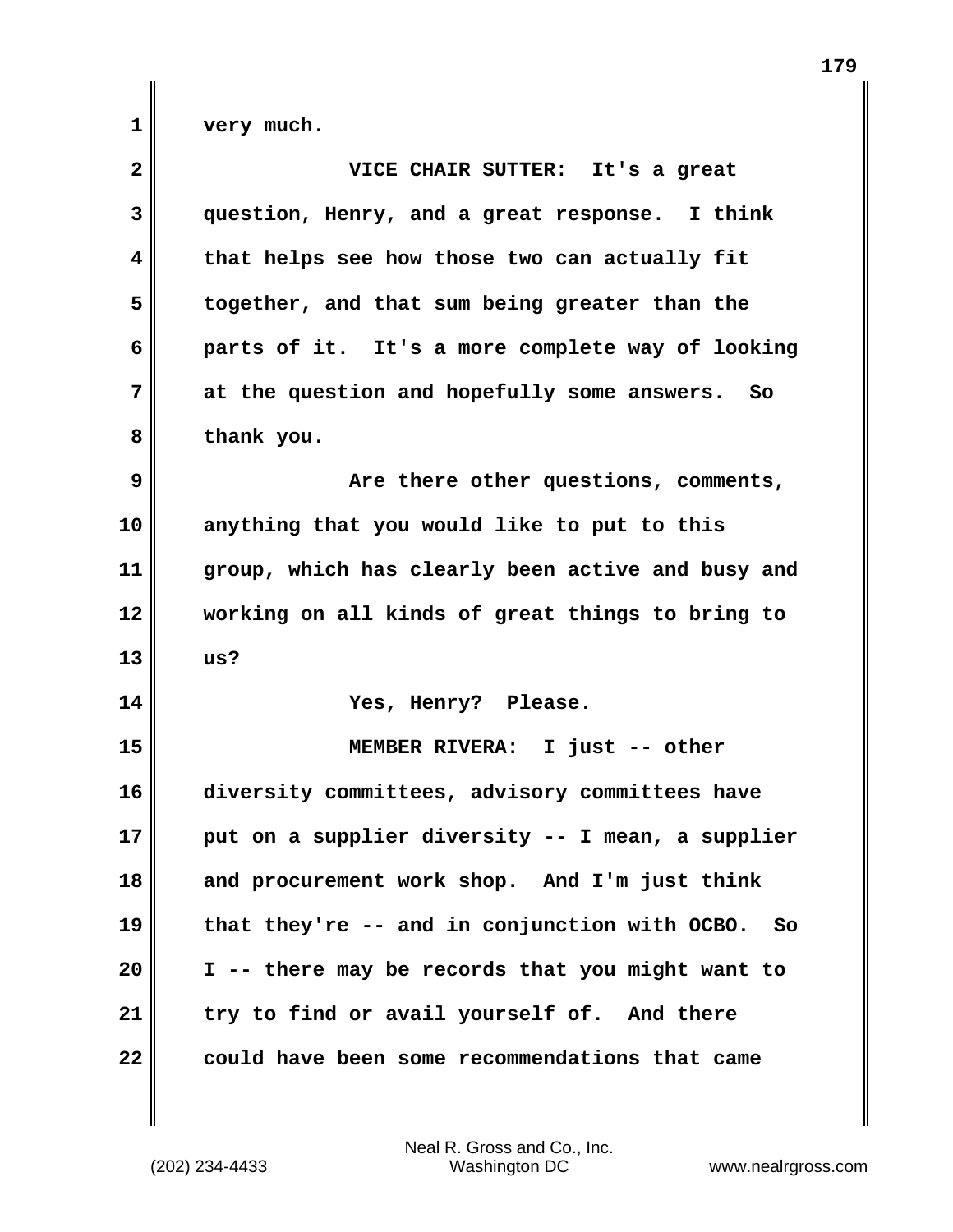**1 out of such an effort that might be instructive 2 to your effort. 3 MEMBER GATES: Yes, our next step 4 currently is to meet with OCBO and gather that 5 intel and take it from there. 6 MEMBER BRIOCHE: And you know, Henry, 7 I would say I think there are these at a minimum 8 two great minds sitting in one 9 corner -- 10 (Laughter.) 11 MEMBER BRIOCHE: -- of this table here 12 who can actually help us as well. So -- 13 VICE CHAIR SUTTER: We've perhaps been 14 down this road before. 15 MEMBER BRIOCHE: Exactly. 16 (Laughter.) 17 VICE CHAIR SUTTER: Yes. Yes, we 18 have. Thank you, Henry. 19 Other questions, comments? 20 (No audible response.) 21 VICE CHAIR SUTTER: Thank you. That 22 was a really illustrative report and I think you**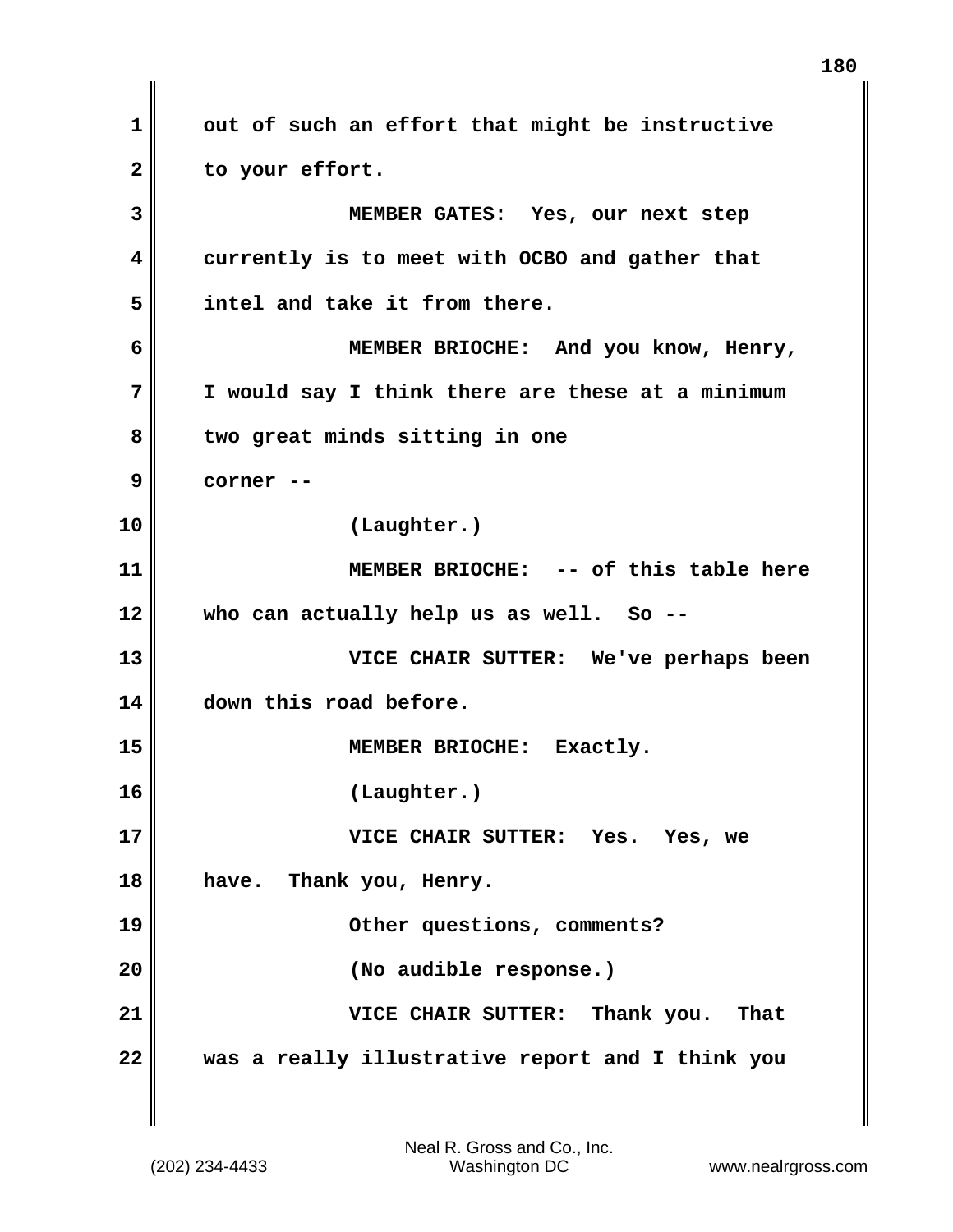| 1            | all have done a great job, so thank you so very   |
|--------------|---------------------------------------------------|
| $\mathbf{2}$ | much for all your hard work and all the hard work |
| 3            | we've set you out to do going forward.            |
| 4            | (Laughter.)                                       |
| 5            | VICE CHAIR SUTTER: So thank you.                  |
| 6            | Thank you.                                        |
| 7            | And now I'd like to move to our                   |
| 8            | Diversity and Tech Working Group. We all were     |
| 9            | able to hear Marc's presentation this morning,    |
| 10           | and thank him for that.                           |
| 11           | And now, Gavin and Kathleen, if you               |
| 12           | two would lead us down the rest of the work of    |
| 13           | your group, that would be great. Thank you.       |
| 14           | MEMBER LOGAN: Thank you, and I also               |
| 15           | appreciate the esteemed honor of being the last   |
| 16           | thing between you all and adjournment, but we     |
| 17           | will be succinct.                                 |
| 18           | VICE CHAIR SUTTER: I have no doubt                |
| 19           | you will keep us scintillated.                    |
| 20           | MEMBER LOGAN: We will. We will.<br>We             |
| 21           | will.                                             |
| 22           | So as you heard Marc Morial, the chair            |
|              |                                                   |
|              |                                                   |

 $\mathbf{I}$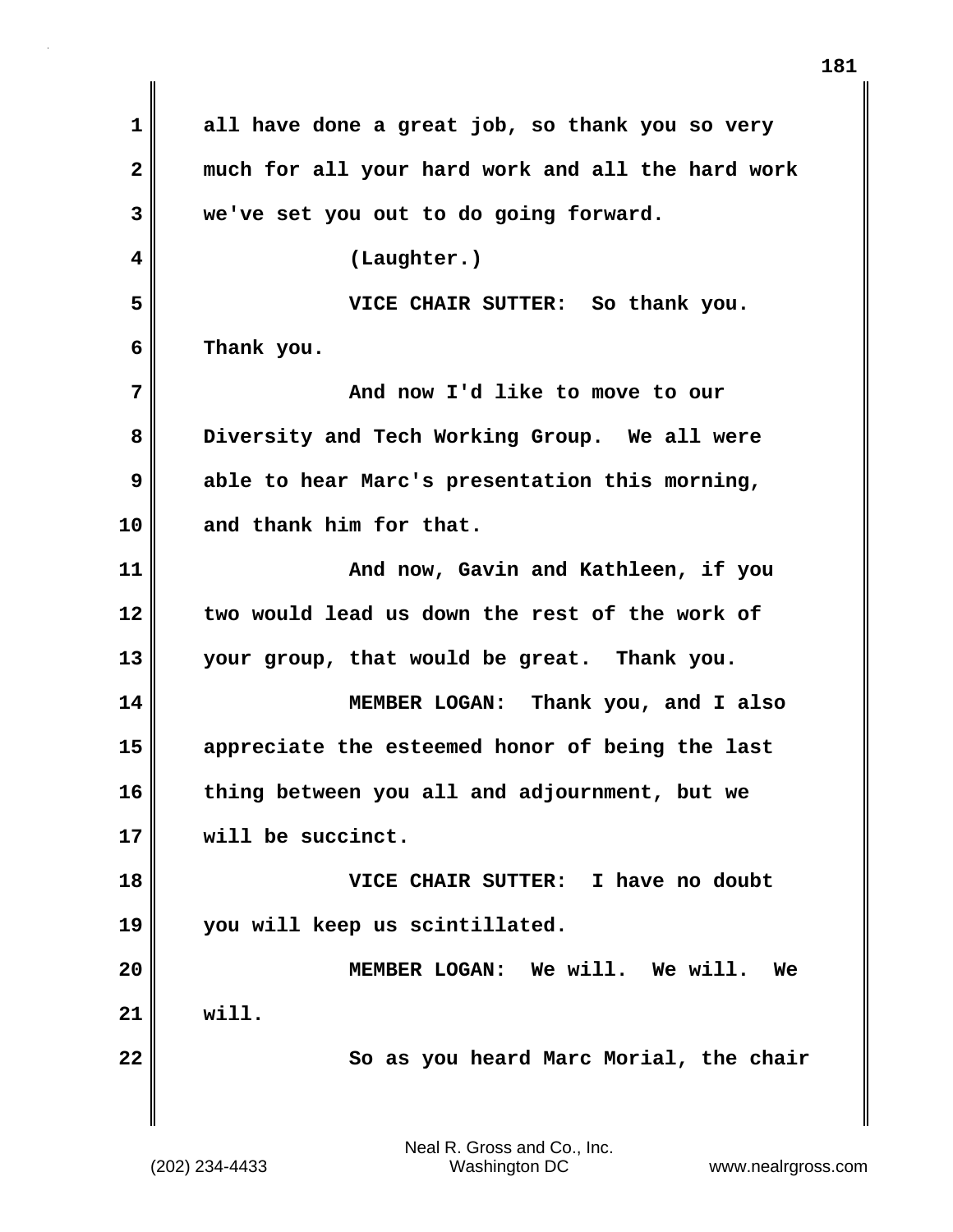**1 of the working group, he set the framework and 2 the backdrop behind why this working group in 3 particular is important. And it's actually quite 4 fortunate that we are the last of the group, 5 because in a lot of ways it's the culmination of 6 the work that you all are doing in your 7 perspective working groups, meaning that once you 8 have created these avenues, how do we make sure 9 that there's full inclusion in the tech 10 ecosystem, and particularly the tech industry. 11** To put it bluntly, diversity and **12 inclusion is not just a business imperative, but 13 it is an American imperative to ensure that we 14 continue to grow together as a nation. So -- and 15 I think that is at the heart of what's driving 16 all of us, to make sure that we are fully 17 included and represented. 18 So from our perspective we are 19 addressing it through first hold tech roundtables 20 and ultimately providing what are in a sense best 21 practices for incorporating and implementing 22 diversity and inclusion.**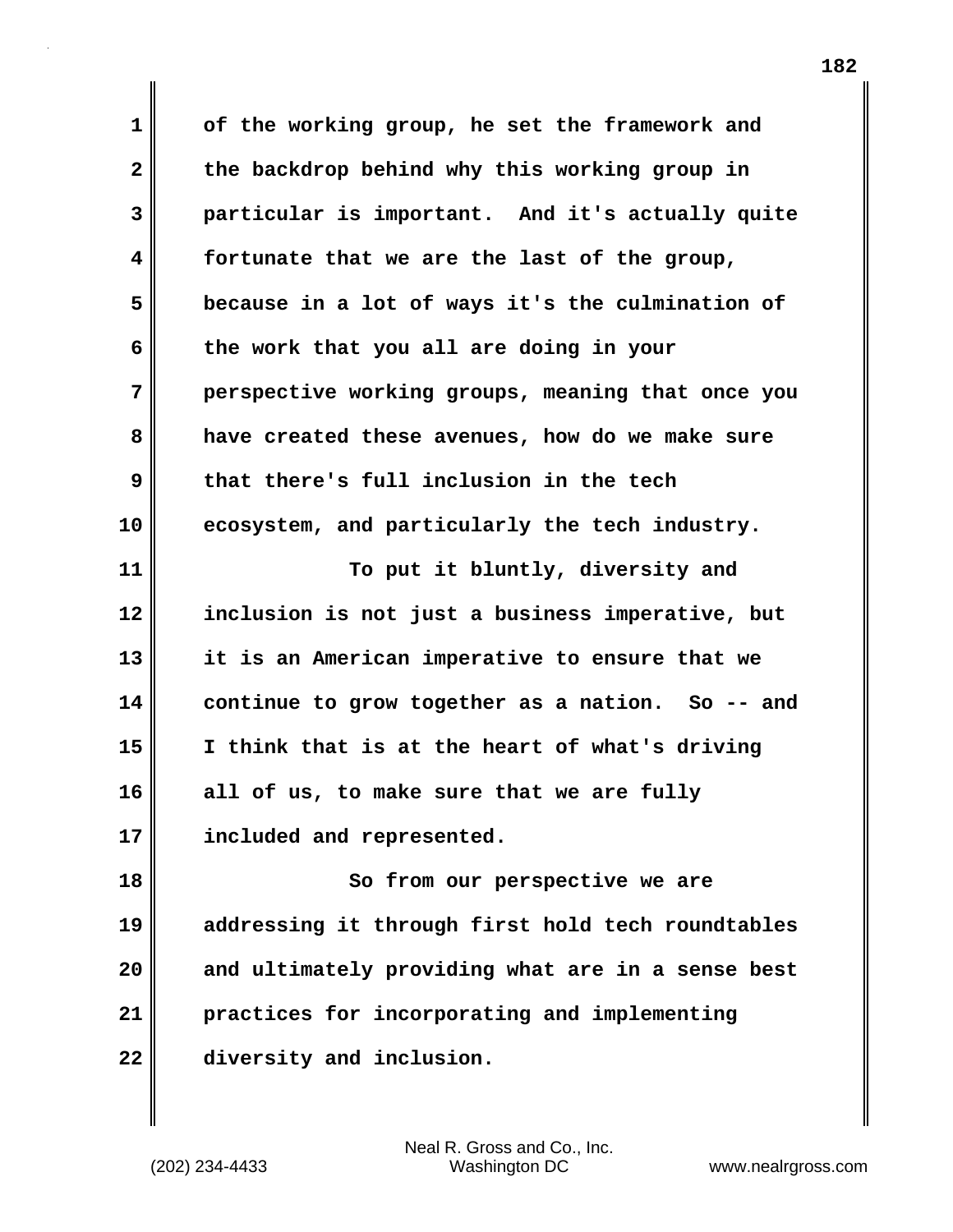| $\mathbf 1$  | Kathleen Abernathy will do the honors             |
|--------------|---------------------------------------------------|
| $\mathbf{2}$ | of discussing the tech roundtables in detail and  |
| 3            | then will come back to me to discuss the timeline |
| 4            | as well as who we think will fit into our         |
| 5            | definition of the tech industry. Thank you.       |
| 6            | Kathleen?                                         |
| 7            | MEMBER ABERNATHY: Thank you. And                  |
| 8            | I'll talk fast because I know we are getting to   |
| 9            | the end of the day.                               |
| 10           | One of the big challenges we had, and             |
| 11           | it was pointed out early on in the process, is    |
| 12           | that the scope of the FCC's jurisdiction over     |
| 13           | technology companies is somewhat limited and yet  |
| 14           | they have a huge impact on our society, on our    |
| 15           | economy, on our hiring. They reach out and touch  |
| 16           | everyone's lives. And so the question is how do   |
| 17           | we wrap our arms around this group and really try |
| 18           | to move forward on diversity and inclusion        |
| 19           | hiring?                                           |
| 20           | We had a great group together.<br>I               |
| 21           | can't thank Gavin enough for juggling multiple    |
| 22           | balls and keeping us on track.                    |
|              |                                                   |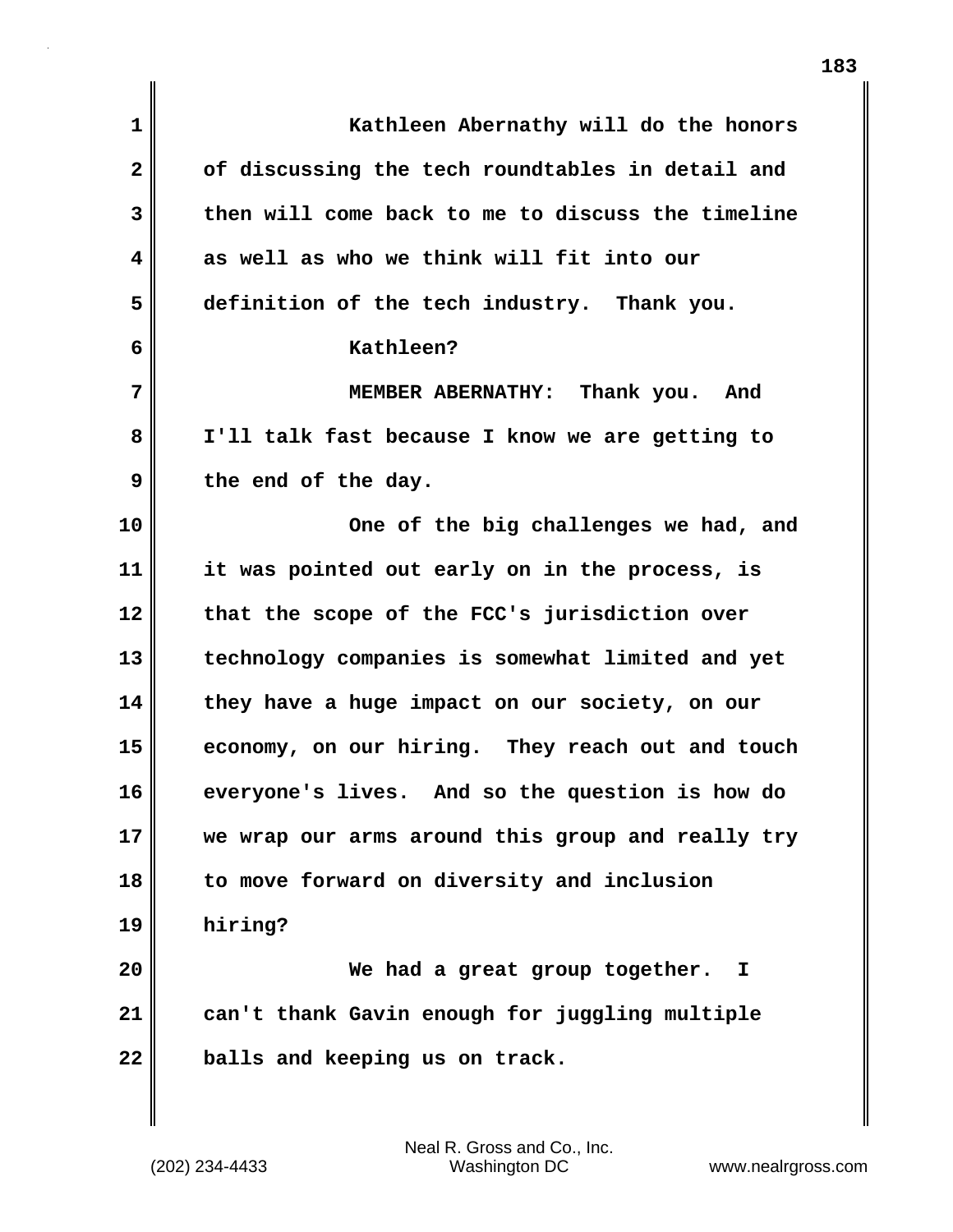| $\mathbf 1$  | The other person that was really                  |
|--------------|---------------------------------------------------|
| $\mathbf{2}$ | instrumental in this but ultimately ended up      |
| 3            | having to step down from our group was Linda      |
| 4            | Spradley Dunn who's the CEO of Odyssey Media,     |
| 5            | because as we started talking about how do we     |
| 6            | gather and get information, she pointed out that  |
| 7            | a lot has been tried; some has worked, some has   |
| 8            | failed.                                           |
| 9            | And we don't want to reinvent the                 |
| 10           | wheel at this stage, so our thought was, all      |
| 11           | right, let's go to them. Let's go and have a      |
| 12           | work shop and organize roundtables with members   |
| 13           | of the tech community. And originally we thought  |
| 14           | about having folks altogether in a room, but      |
| 15           | there's lots of good and sound legal reasons why  |
| 16           | we cannot do that as a single group.              |
| 17           | And in some respects as we rethought              |
| 18           | our proposal, the idea of having senior people    |
| 19           | come in one or two at a time is probably better   |
| 20           | because I think we'll have a better conversation. |
| 21           | It will make for a couple of long days in the     |
| 22           | sense that we would go out to California using    |

(202) 234-4433 Washington DC www.nealrgross.com Neal R. Gross and Co., Inc.

 $\mathbf{l}$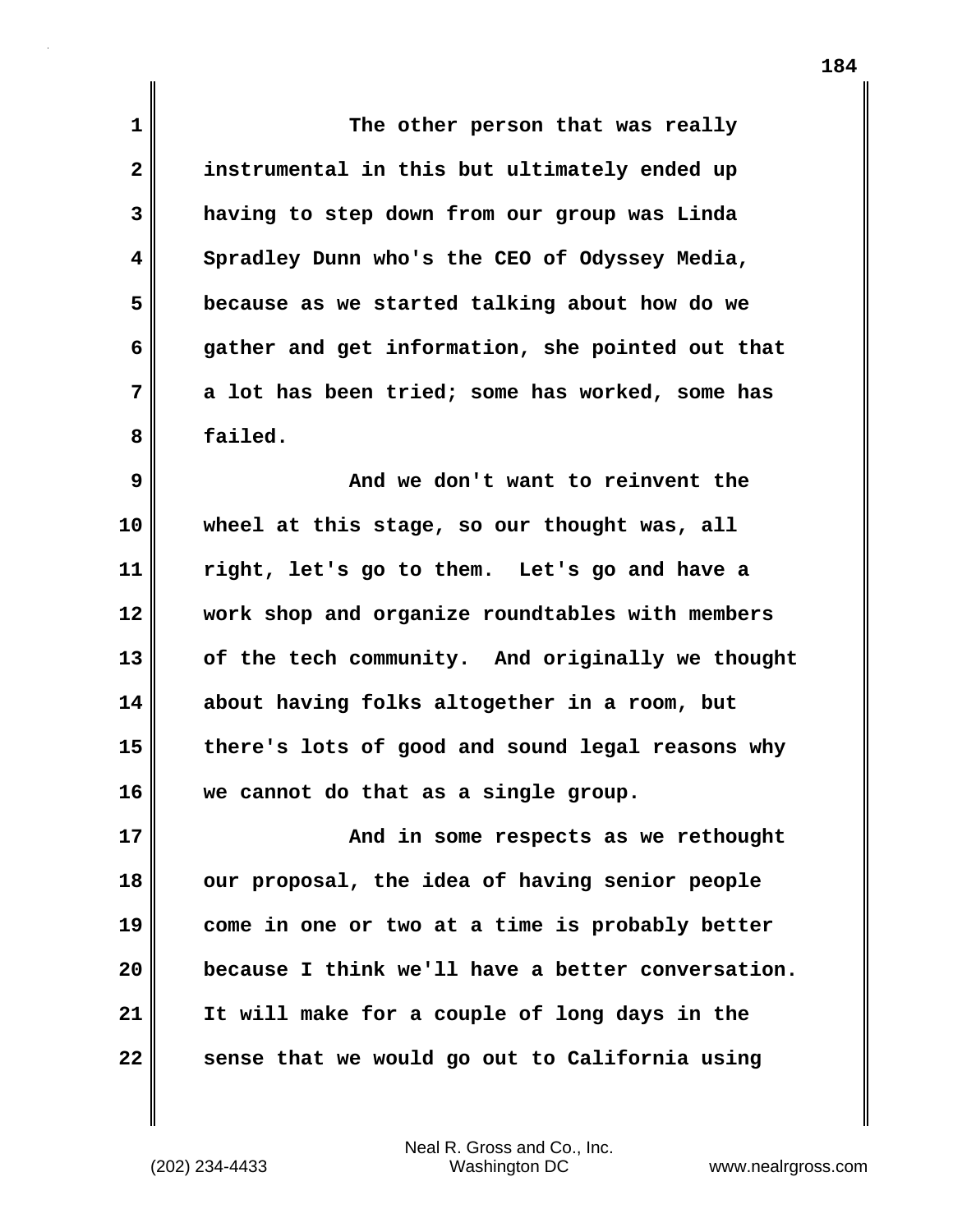**1 maybe university facilities, have everything 2 tightly scheduled in advance where we'll invite 3 the senior people into say, okay, what if 4 anything are you doing? And if you're doing 5 nothing, just tell us. Fair enough. Don't waste 6 your time. Don't waste our time. If you're 7 doing -- if you've tried a couple things, tell us 8 what was effective, what wasn't effective, 9 lessons learned, where you're going from here. 10 The goal is that this is a way to 11 encourage them to participate with us even though 12 there is a lack of jurisdictional oversight that 13 would necessarily force them into the room, but I 14 think there is -- I suspect a lot of them have 15 actually been thinking about this. It's an 16 important conversation, an important topic and I 17 suspect that there have been some steps forward, 18 probably some steps backward. We need to know 19 what that information is. Right now we don't 20 have that information. 21** So not unlike what I think Chris

**22 discussed as far as going out and engaging with**

(202) 234-4433 Washington DC www.nealrgross.com Neal R. Gross and Co., Inc.

**185**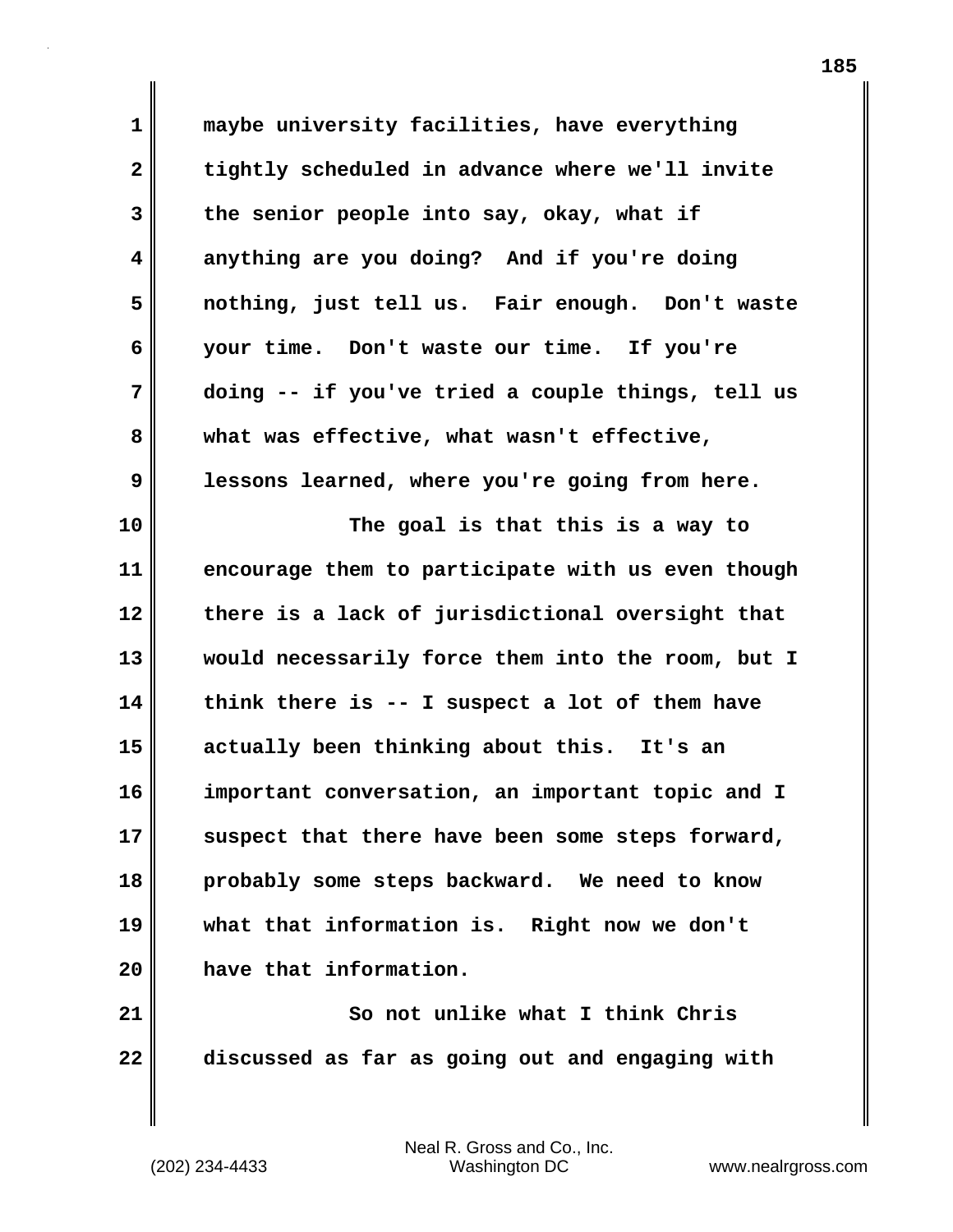**1 the players that are making a lot of these 2 decisions, we want to go out and engage with 3 these folks out there, talk about diversity and 4 inclusion initiatives, gather the data and the 5 information together, create some best practices, 6 probably supplement it with a lot of what's going 7 to be going on in other areas of this advisory 8 committee and then end up with a product that can 9 then be used to inform and hopefully continue to 10 push for improved diversity and inclusion 11 policies all across the tech sector. So in a 12 nutshell that's what we're doing.**

**13 But then the question became, well, 14 everyone's a tech company. How many -- are you 15 going to meet with 200 companies? And, no, we're 16 not. But we want to make sure that we identify 17 the keys ones that are most likely to have an 18 impact. And for that I'm going to turn to Gavin 19 and let him chat a little bit about how we tried 20 to figure all of this out.** 

**21 And to the extent that we host this; 22 and we're planning on hosting it in -- later on**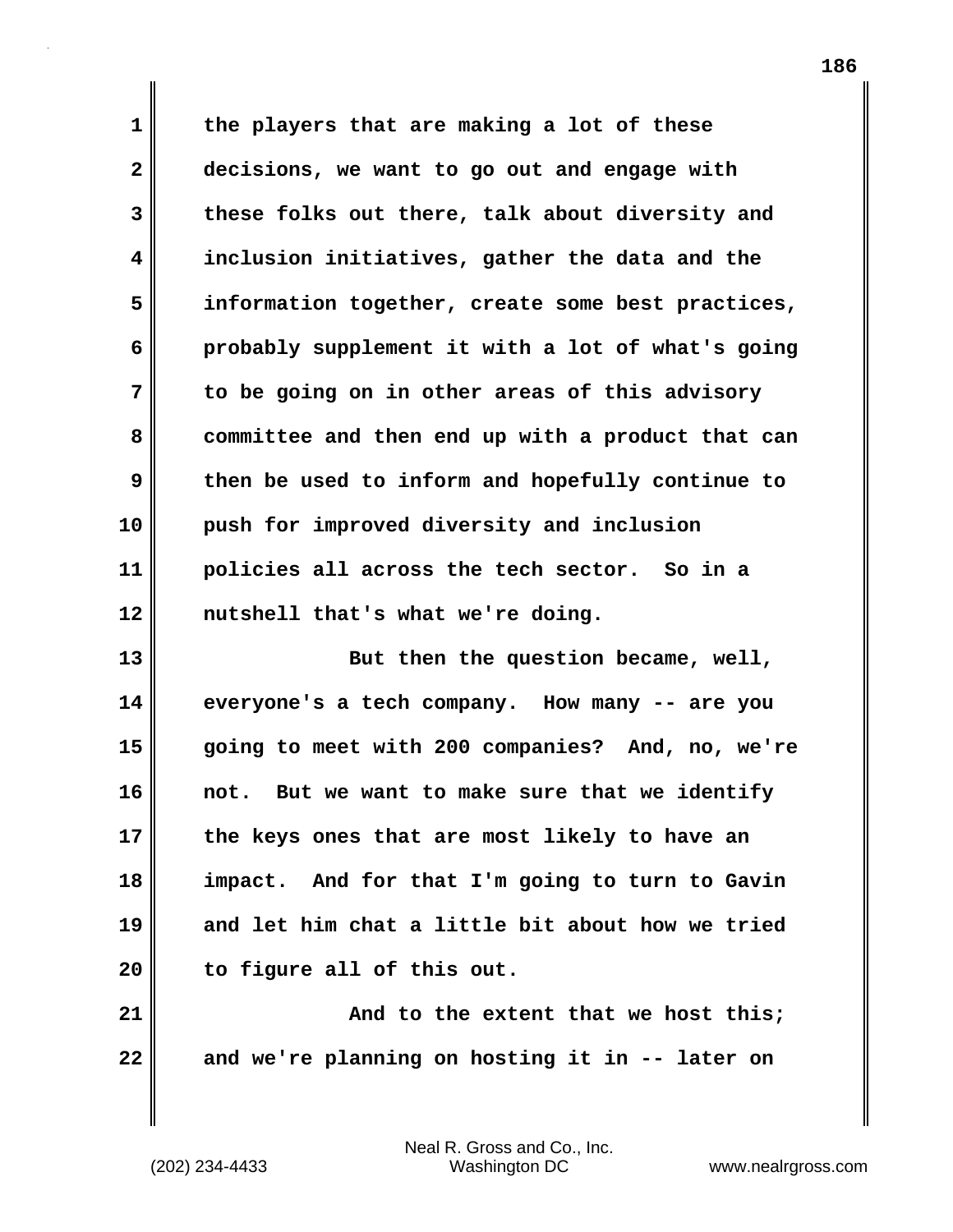**1 this year, maybe we roll in some -- I mean, if 2 we're going to have these things, maybe we roll 3 in some other dialogue, too. We're always open 4 to modifications and adjustments based on 5 everything we heard here today so that we're note 6 duplicating efforts, but I think the goal again 7 is to actually create some sort of document with 8 useful information that we pretty much push out 9** to the tech industry and say, look, there's stuff **10 that works and you're not doing it and here's 11 what you can do. 12 MEMBER LOGAN: So as far as the time 13 table we will begin hosting the roundtables**

**14 during the rest of 2018. And through the first 15 quarter of 2019 up through the third quarter of 16 2019, which is at the end of the charter for this 17 Committee, we will work on and ultimately produce 18 that best practices guide.**

**19 Now for the big one as to who would be 20 invited to these roundtables, we first had to 21 decide what is a tech company, because frankly, 22 in a lot of ways a tech company has been the cool**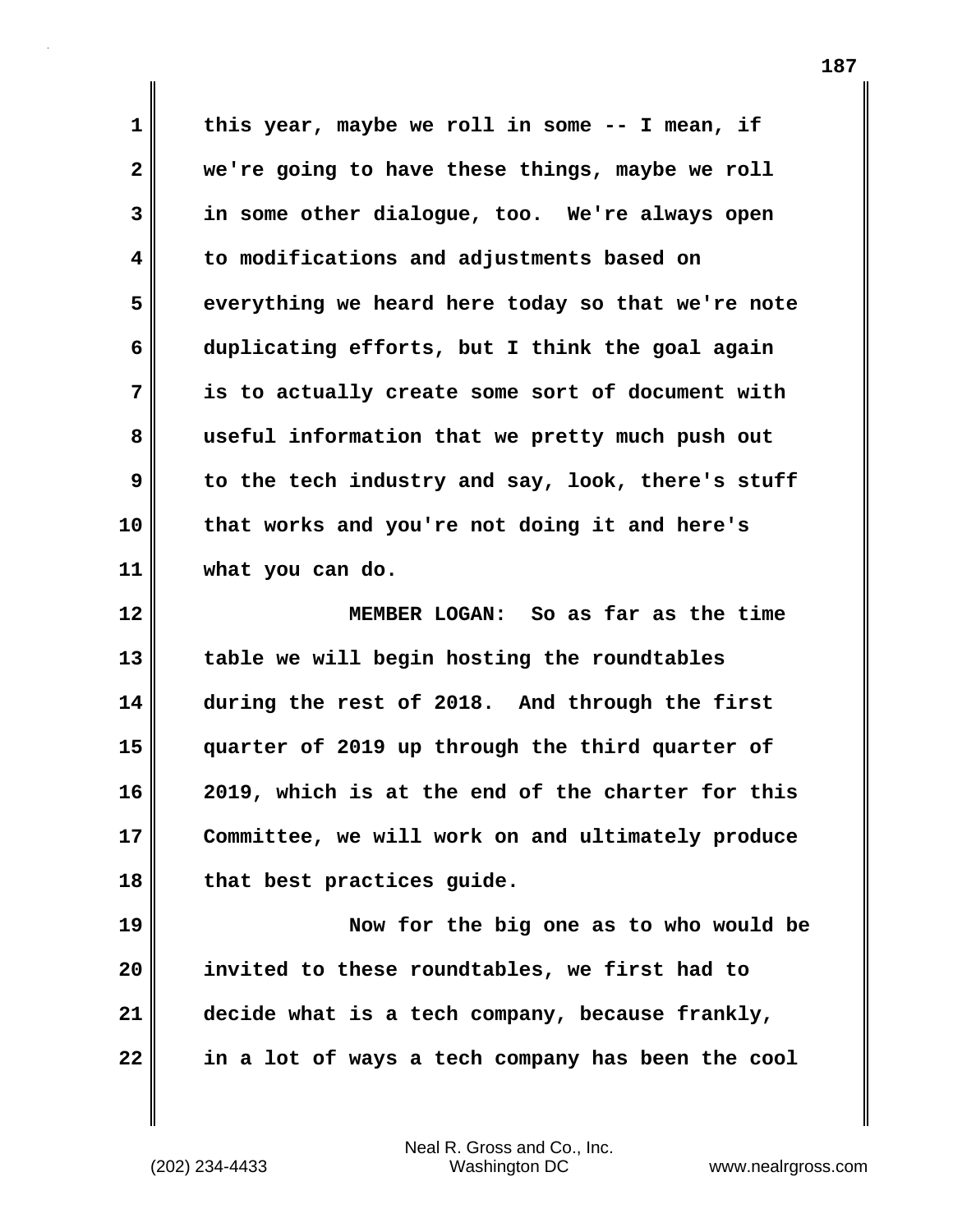**1 cats thing to be. So you have a lot of companies 2 claiming tech company, but we might not 3 necessarily be focused on for the purposes of 4 this event.**

**5 So we defined the tech company more by 6 the core functions and not the -- its simple use 7 of technology to supplement those core functions. 8 And what we came to is; and I'll read directly: 9 "A tech company and industry is comprised of 10 companies engaged in the design, development, 11 support and/or deployment of computer information 12 and communication systems, applications or 13 services. These include industries associated 14 with information distribution technologies such 15 as television, telephone and the Internet, and 16 companies providing e-commerce, cloud computing, 17 social media, search and online advertising 18 services."**

**19 So even though we narrowed the scope, 20 we were able to still make it comprehensive 21 enough because we understood that this industry 22 is wide-ranging and what it does, the fields that**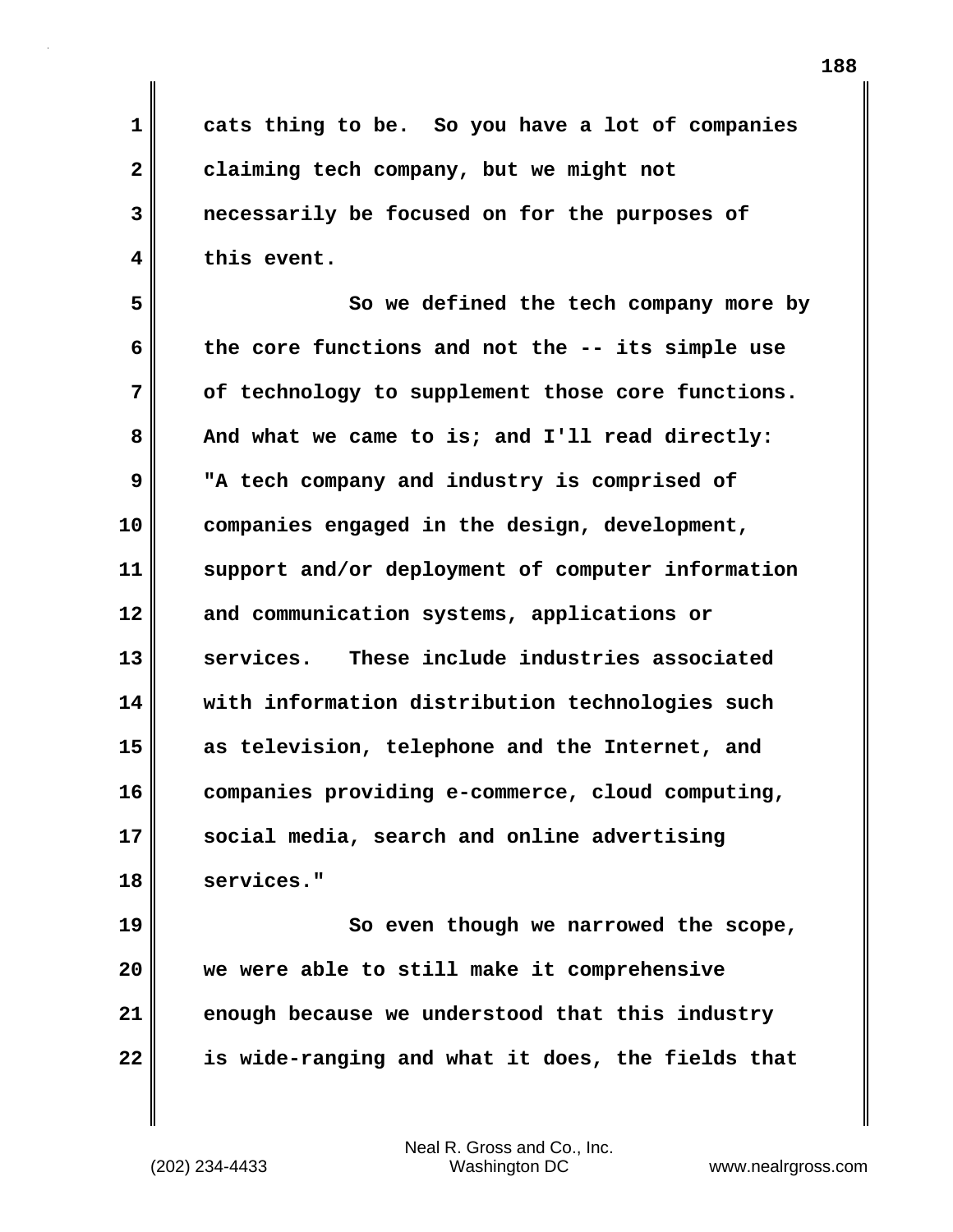**1 it plays in.**

| $\mathbf{2}$            | One of the things we looked at in                 |
|-------------------------|---------------------------------------------------|
| 3                       | terms of trying to find -- make sure that we had  |
| $\overline{\mathbf{4}}$ | enough companies to fit within that definition,   |
| 5                       | we looked initially to, frankly, Forbes because   |
| 6                       | we knew that in order for this to be -- to        |
| 7                       | maximize impact we needed some of the more -- the |
| 8                       | larger companies, those companies that have a lot |
| 9                       | clout behind them to buy in. And so they would    |
| 10                      | need to be invited.                               |
| 11                      | So we simply looked at Forbes' top 25             |
| 12                      | tech companies and found those companies that met |
| 13                      | our definition. So some examples for the record   |
| 14                      | are Apple, Samsung, Google, IBM, Intel, to name a |
| 15                      | few.                                              |
| 16                      | VICE CHAIR SUTTER: And all these --               |
| 17                      | these are listed in the sheet that's in your      |
| 18                      | packet, so if you want to be able to follow along |
| 19                      | with Gavin as he's speaking.                      |
| 20                      | MEMBER LOGAN: Yes. And we also did                |
| 21                      | acknowledge that we would -- in order for this to |
| 22                      | be the most robust and most impactful and         |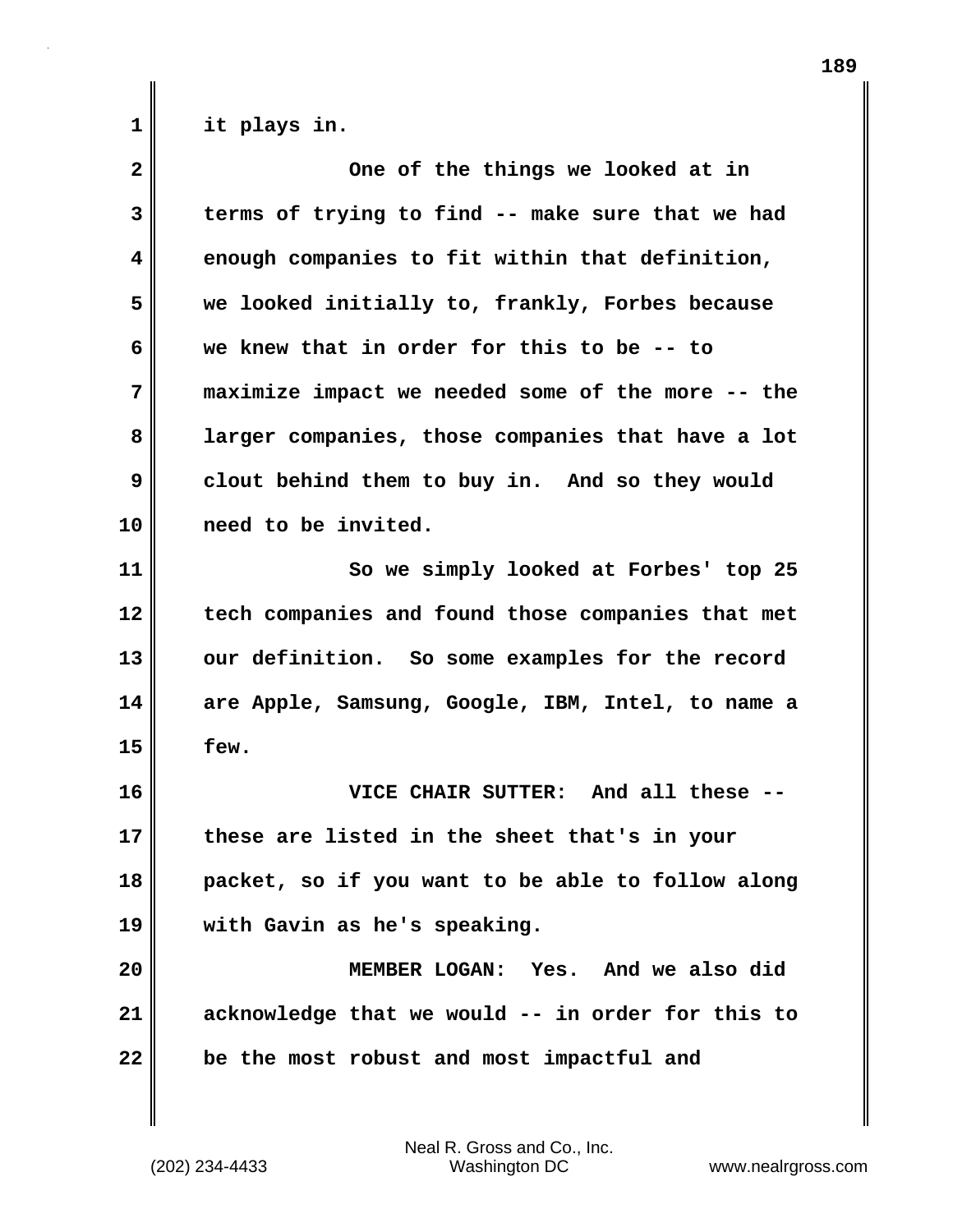**1 informative we would need to look at some smaller 2 companies, too. So we will be inviting some of 3 those companies with smaller market share, and 4 frankly, small businesses as well, small business 5 startup tech companies as well. 6** So that is our proposal in its **7 entirety. We're open to questions/comments and 8 move from there. 9 MEMBER ABERNATHY: And we have a 10 recommendation. 11 MEMBER LOGAN: Oh, yes. 12 VICE CHAIR SUTTER: One thing I would 13 ask is have you considered talking to the private 14 equity companies that in many cases are the ones 15 that invest in these companies, the Ubers of the 16 world and whatnot that are looking at private 17 equity? 18 If you can get the private equity 19 companies to be concerned about those companies 20 in whom they invest, then I think it gets the 21 attention of those companies to be much more** 22 **concerned** about it.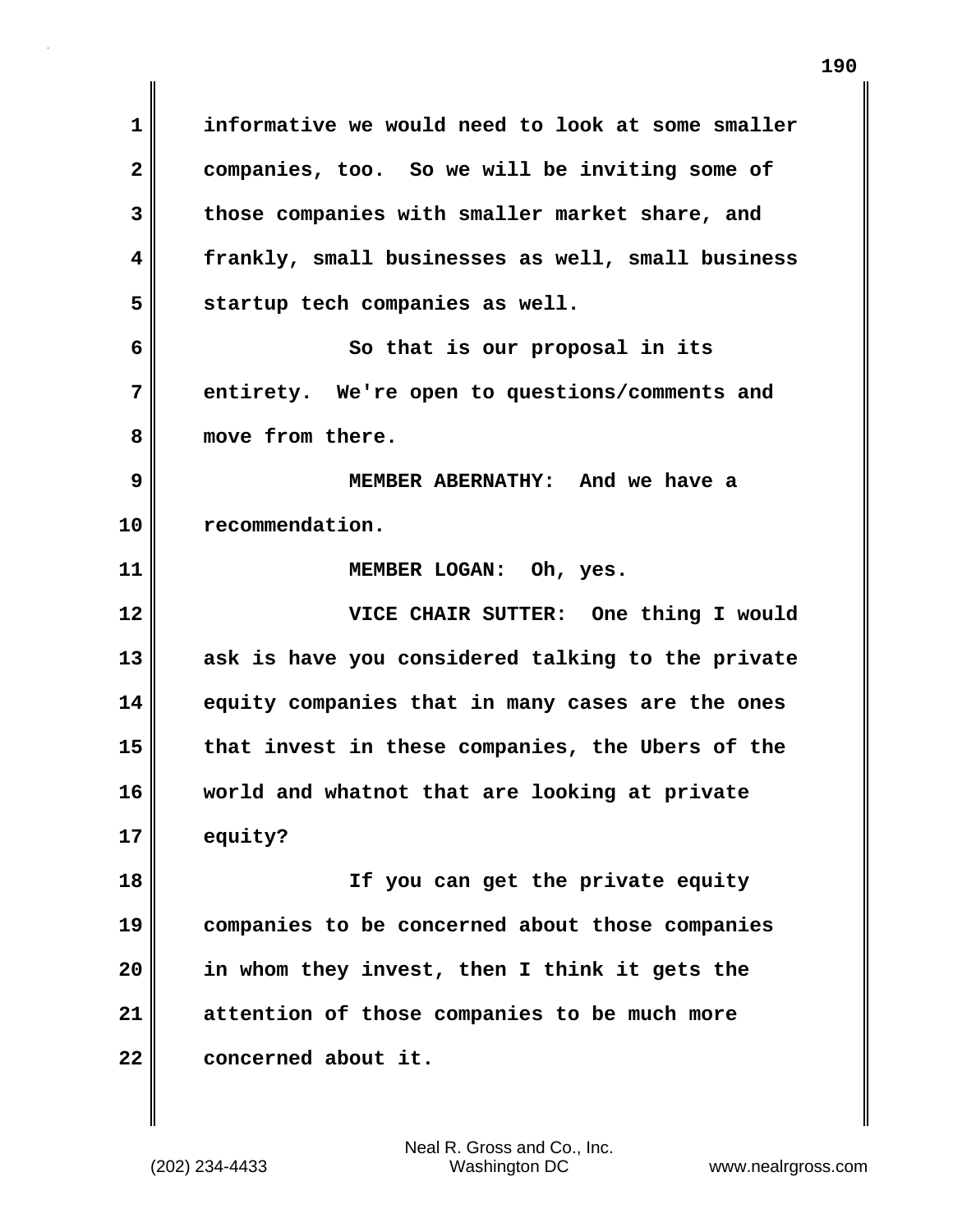| 1            | The CEO of BlackRock, which many of               |
|--------------|---------------------------------------------------|
| $\mathbf{2}$ | you know is a major private equity investor out   |
| 3            | of New York -- the CEO Larry Fink did an open     |
| 4            | letter to CEOs in January where he talked about   |
| 5            | the fact he would -- they were only going to be   |
| 6            | investing in those companies that had concern for |
| 7            | all of their stakeholders. They were only going   |
| 8            | to be investing in those companies that had       |
| 9            | purpose and could articulate that purpose and     |
| 10           | that were concerned about the ecosystem in which  |
| 11           | they did business. That is a pretty huge          |
| 12           | statement from one of the country's largest       |
| 13           | private equity investors.                         |
| 14           | So I think that looking at private                |
| 15           | equity in terms of this also would be an          |
| 16           | important piece.                                  |
| 17           | MEMBER ABERNATHY: They're -- they'd               |
| 18           | be the East Coast meeting. If you look, there's   |
| 19           | sort of -- there's a West Coast and then an East  |
| 20           | Coast more or less. But the -- I think private    |
| 21           | equity will be important. We'll have to figure    |
| 22           | out how to -- the roundtables are what are you    |

 $\mathbf{I}$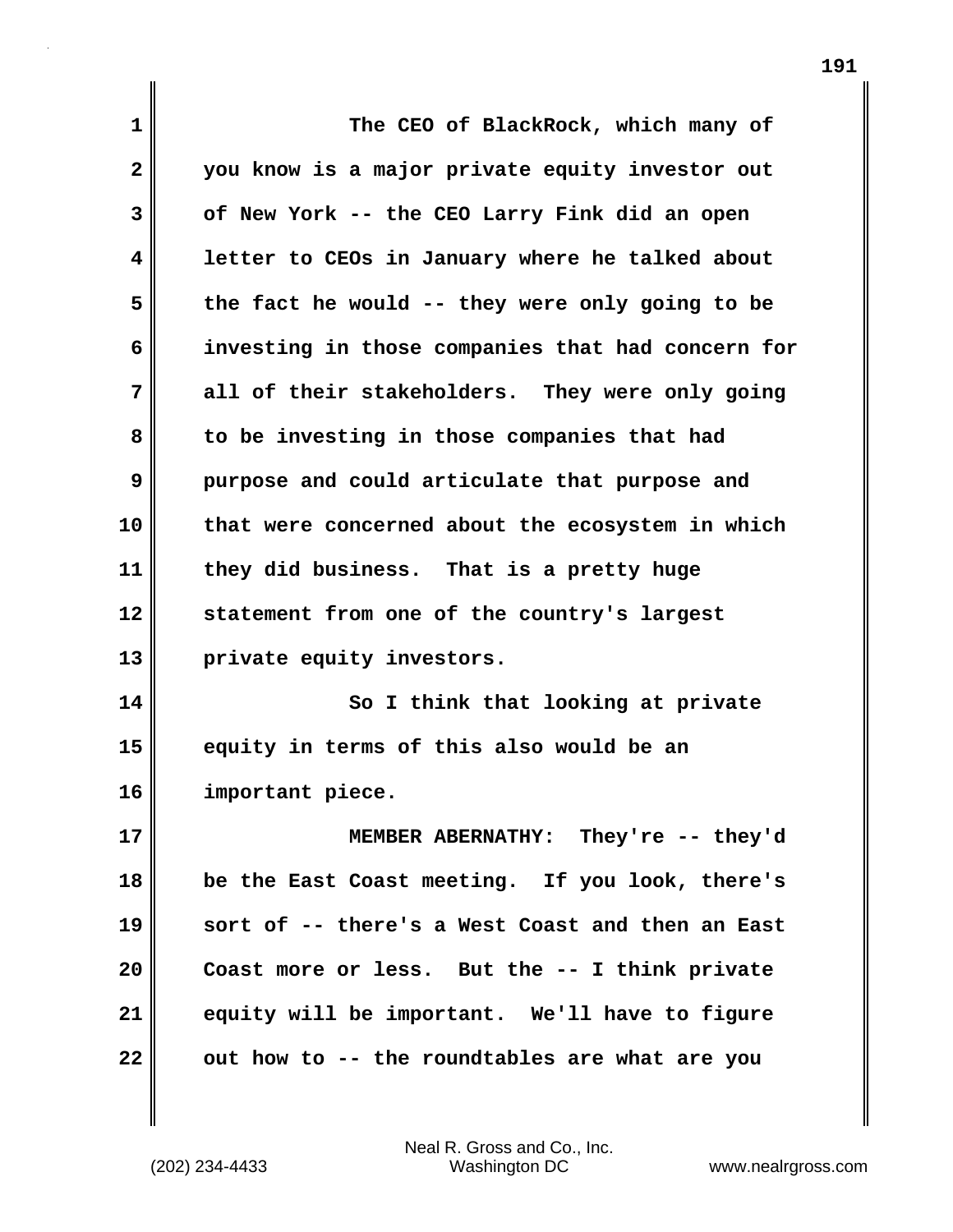**1 doing now and how are you doing it? I think the 2 private equity, it's a different conversation. 3 And you're right, they could supplement what 4 we're trying to do with the tech companies, but 5 it will be a slightly different conversation, 6 because the conversation will be, and by the way, 7 we need you to agree that -- although I guess 8 Apple doesn't need their money anymore, but -- 9 (Laughter.) 10 MEMBER ABERNATHY: -- for future 11 companies that this will be an important factor. 12 VICE CHAIR SUTTER: And Silicon Valley 13 has a ton of these. 14 MEMBER ABERNATHY: Right. 15 VICE CHAIR SUTTER: That's where most 16 of them actually are. 17 MEMBER ABERNATHY: Okay. 18 VICE CHAIR SUTTER: BlackRock does all 19 kinds of companies, but there is -- 20 MEMBER ABERNATHY: I guess we'll have 21 to do two different days, yes. And that's okay, 22 because once we're out there --**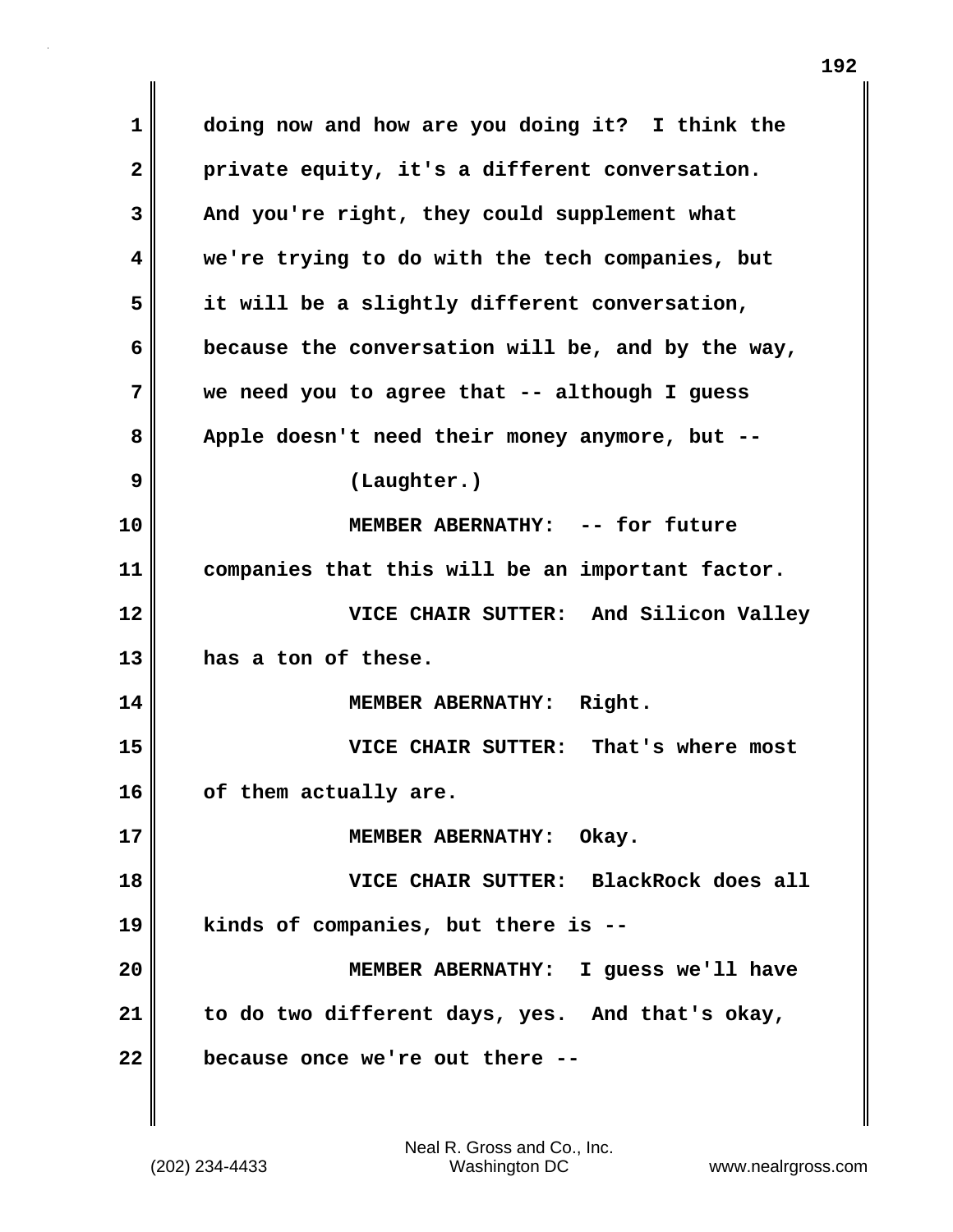| 1            | VICE CHAIR SUTTER: Well, the other                |
|--------------|---------------------------------------------------|
| $\mathbf{2}$ | side of this is when you start to publicize those |
| 3            | that are the most successful -- rather than the   |
| 4            | carrot and the stick, forget the stick and focus  |
| 5            | on the carrot. If you start to publicize those    |
| 6            | companies with their best practices and they      |
| 7            | become kind of the poster children, the investors |
| 8            | like to invest in those companies that are doing  |
| 9            | well. So it's just something to think about,      |
| 10           | because that's -- you want to get them to care.   |
| 11           | MEMBER ABERNATHY: Right.                          |
| 12           | VICE CHAIR SUTTER: Their invested                 |
| 13           | money will be what will help them care about what |
| 14           | they're doing.                                    |
| 15           | MEMBER ABERNATHY: Right.                          |
| 16           | VICE CHAIR SUTTER:<br>Yes.                        |
| 17           | MS. BERROCAL: I'd like to add                     |
| 18           | something.                                        |
| 19           | VICE CHAIR SUTTER: Yes?                           |
| 20           | MS. BERROCAL: Laura Berrocal with                 |
| 21           | Charter. I think that's a great point. And I      |
| 22           | think the other piece that you all could consider |

 $\mathbf{I}$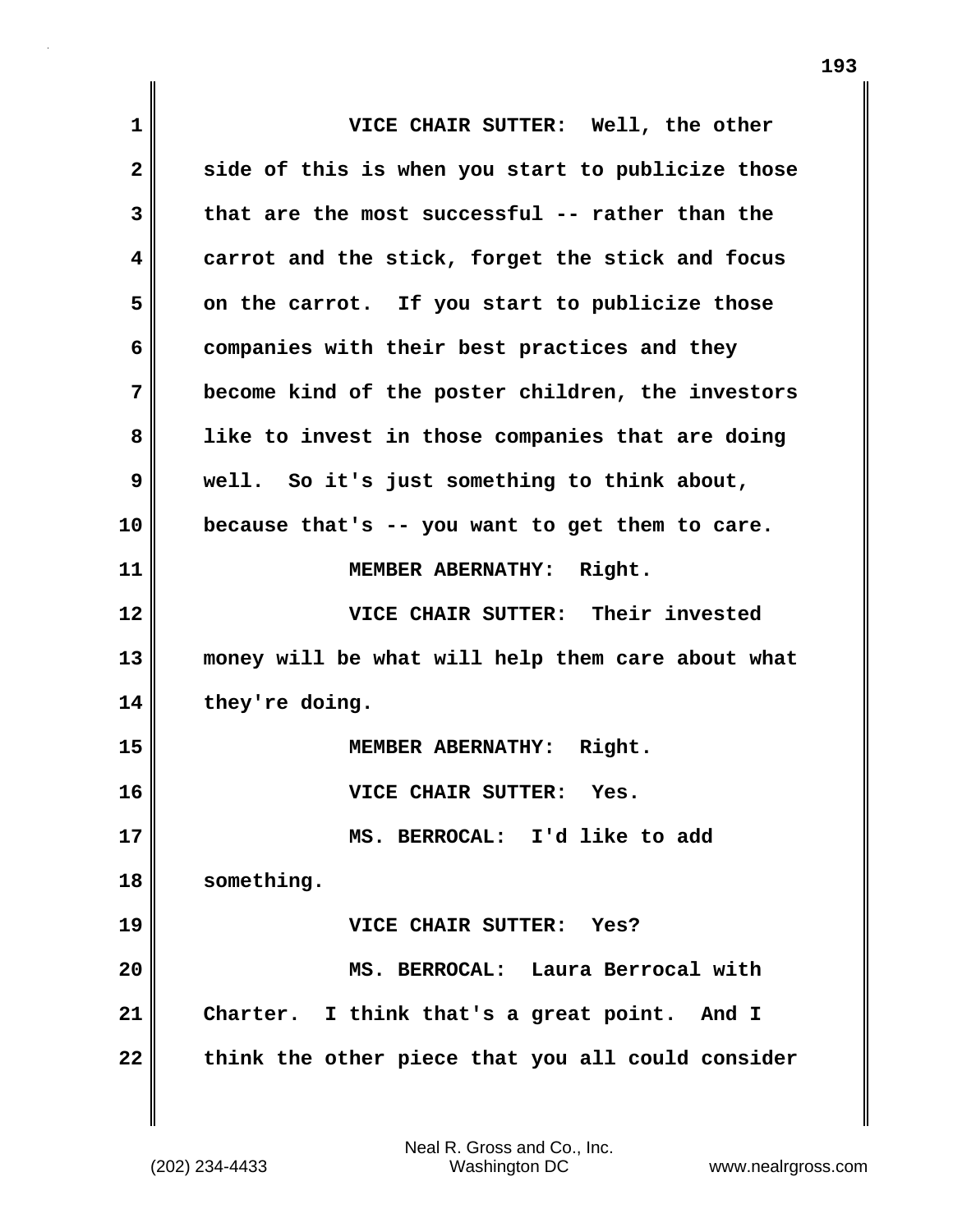**1 is when you highlight some of the smaller tech 2 companies and you're also addressing the private 3 equity issue that Diane just brought up, it also 4 creates an opportunity to showcase successful 5 smaller tech companies that these private equity** 6 companies can actually invest in. **7** So you're creating a network where **8 you're not only looking at these larger 9 companies, but you're also considering how can we 10 help support some of these smaller minority tech 11 companies and get them some funding as well. 12 VICE CHAIR SUTTER: Yes, Harin? 13 MEMBER CONTRACTOR: A couple points. 14 Great work to your team. 15 I was a part of the My Brother's 16 Keeper conversations of the Obama administration, 17 along with Secretary Tom Perez, and we got a lot 18 of these companies at the table to talk about 19 what we could do to get disadvantaged communities 20 into these rising industries. We heard a couple 21 things over and over that we didn't think were -- 22 that you may hear in your conversations where,**

Neal R. Gross and Co., Inc.

(202) 234-4433 Washington DC www.nealrgross.com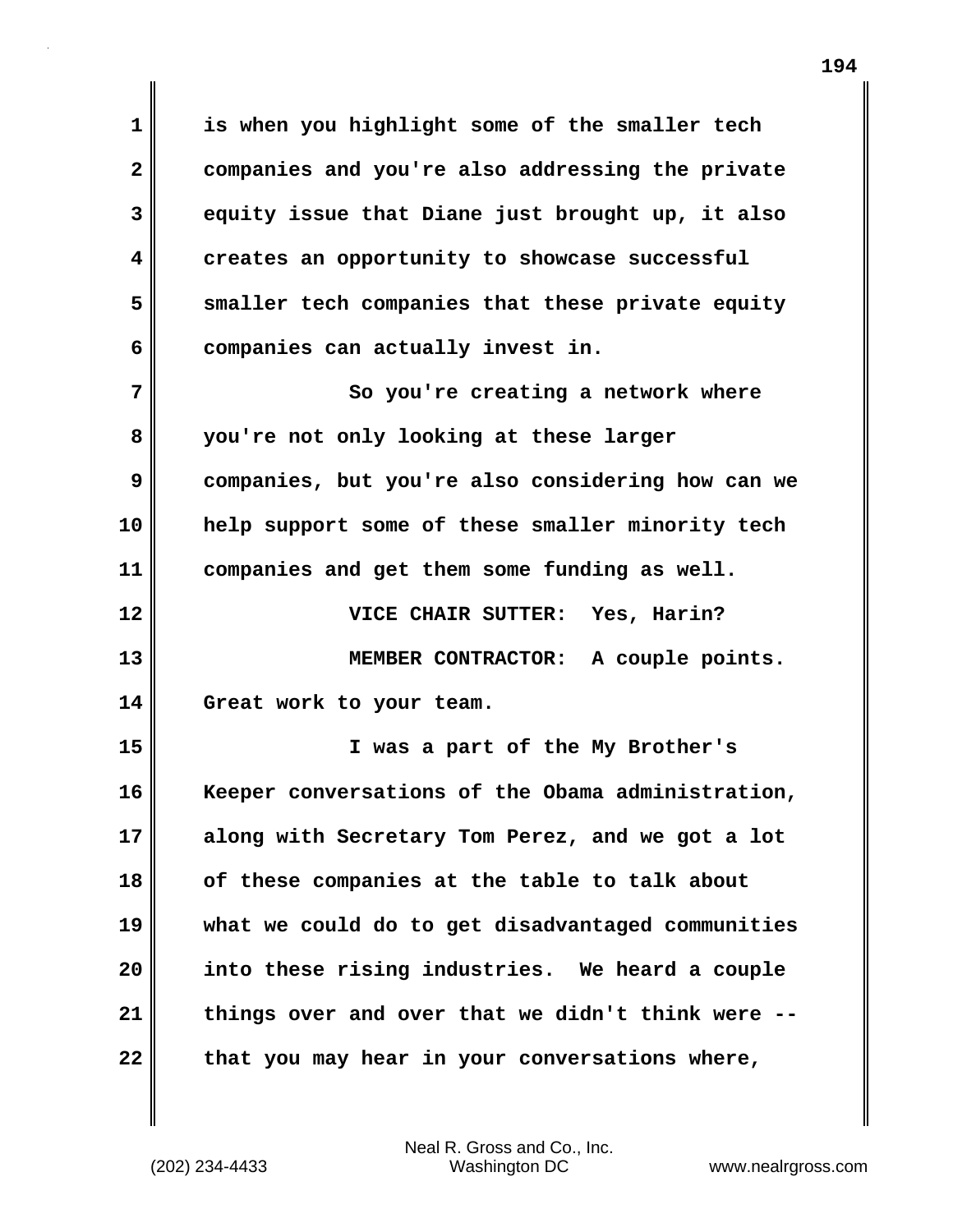**1 well, a lot of these communities don't have the** 2 skills that we're looking for, right? And so if **3 you help us invest in these skills, then we can 4 start hiring these folks. 5 Some of it is, well, one, they're not 6 actually investing in on-the-job training for -- 7 to develop these skills. Two, they -- some of -- 8 since those conversations they've done a really 9 good job of investing in groups like Black Girls 10 Who Code or Girls Who Code to help some of this 11 divide. That's great, but I think a lot of it is 12 -- has to -- part of it is a supply and demand 13 disconnect that exacerbates inequality here. 14 Some of it is purposely limiting the 15 supply of people who can actually do some of 16 these jobs by saying, oh, you have to have a 17 college degree or a master's degree for things 18 that you probably just could have an 19 apprenticeship or a credential to get across. 20 And so working with these 21 organizations that have a standardized credential 22** that would allow communities, underserved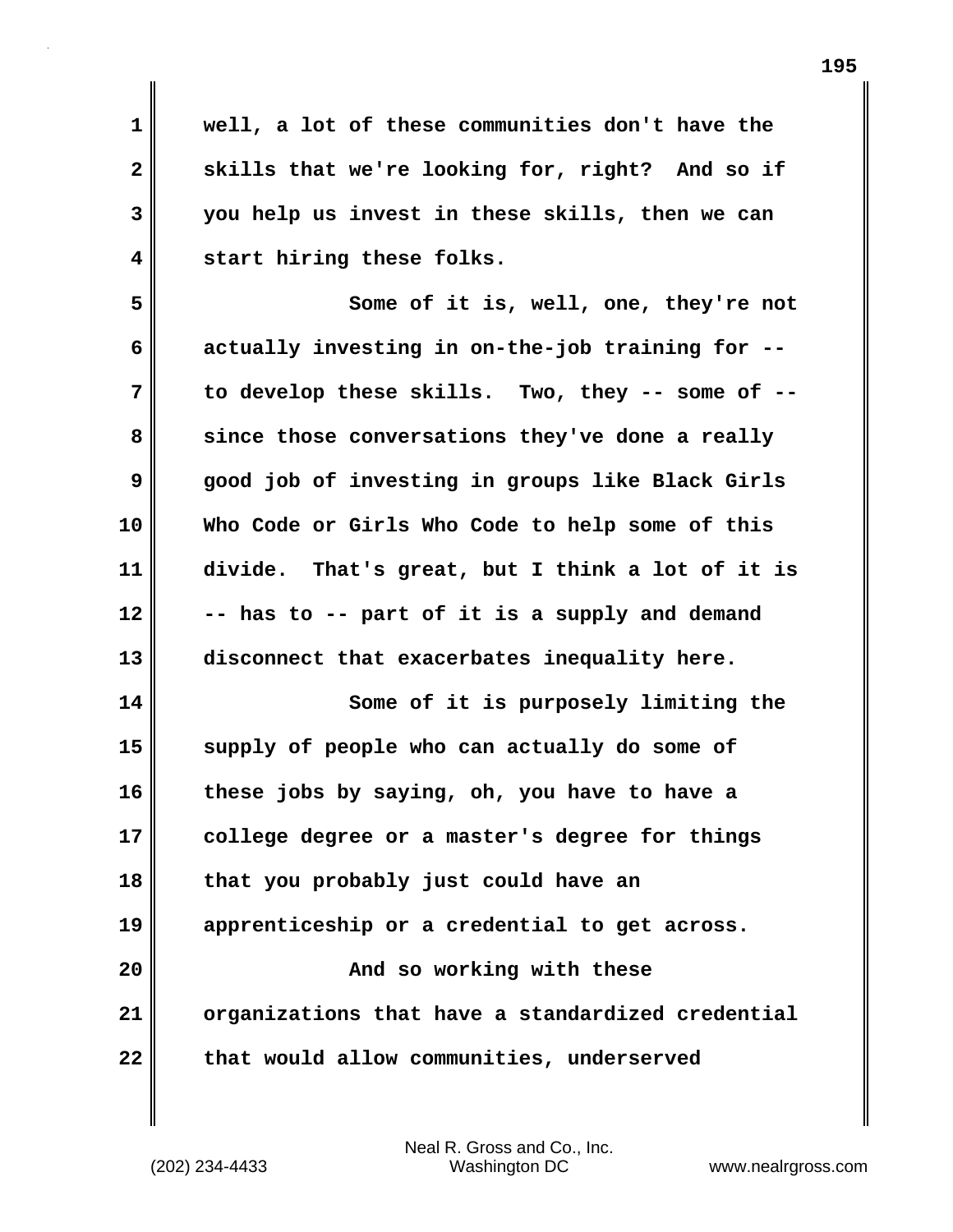**1 communities a pathway to get to these jobs, 2 whether they're ex-offenders or from communities 3 that weren't as advantaged to get to those 4 employment opportunities, that would be great. 5 VICE CHAIR SUTTER: You mean maybe an 6 incubator or an apprentice program? 7 MEMBER CONTRACTOR: Could be 8 potentially. 9 (Simultaneous speaking.) 10 MEMBER CONTRACTOR: Potentially. 11 VICE CHAIR SUTTER: I'm just 12 wondering. 13 MEMBER CONTRACTOR: Yes. Yes. So I 14 think that was one thing I wanted to bring up for 15 you all. 16 And then if there are best practices 17 from the My Brother's Keeper initiative, I think 18 there's still stuff with the Obama Foundation 19 they're working on really today. 20 VICE CHAIR SUTTER: Great. Okay. 21** MEMBER LOGAN: One thing that I will **22 say though, too, is one of the things we want to**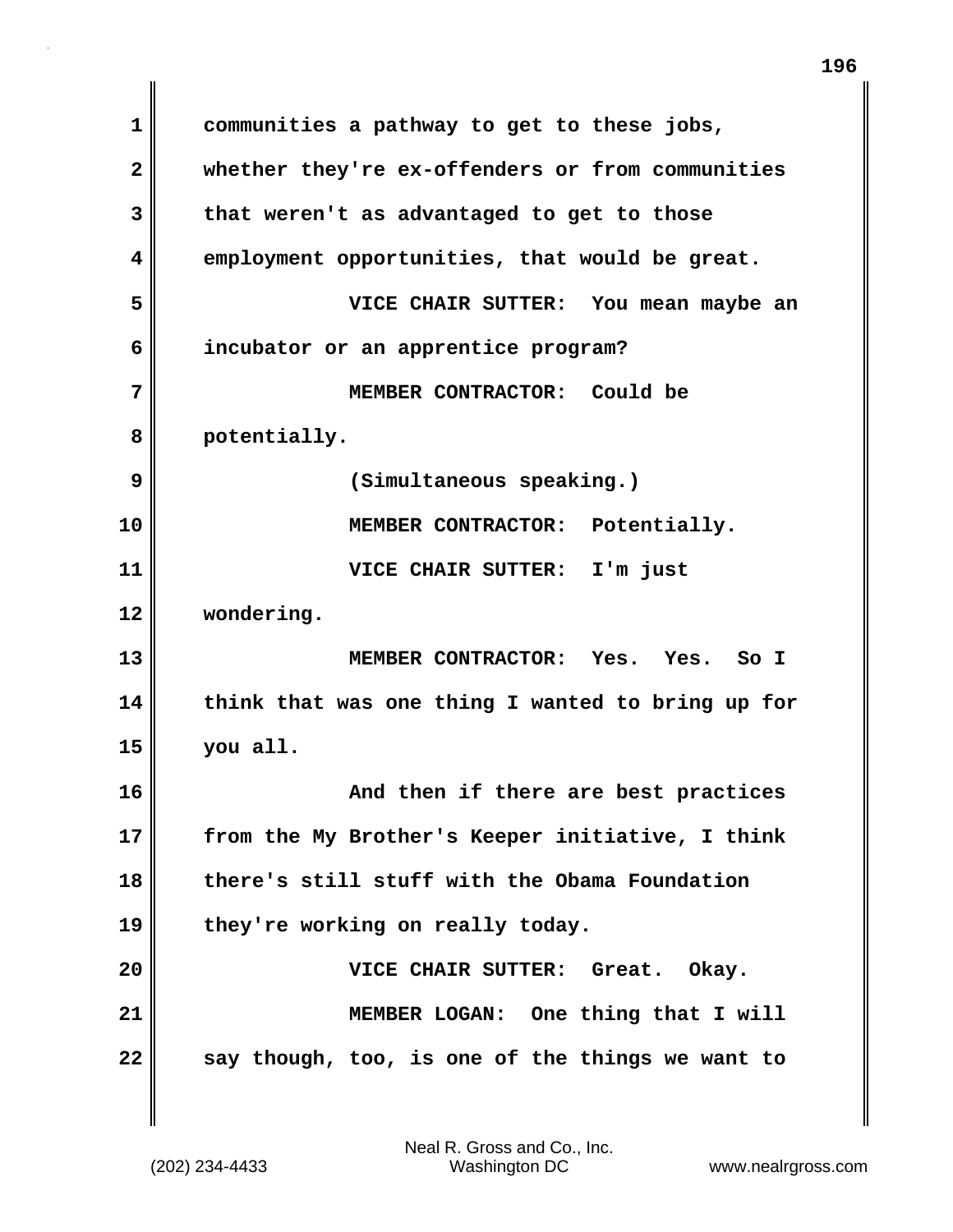**1 truly understand is when they do make that 2 argument to not being able to find the diverse 3 groups for these particular jobs, where are they 4 looking? Because there's a lot of folks out 5 there who would challenge that very notion, 6 right? 7 MEMBER CONTRACTOR: Yes, exactly. 8 MEMBER LOGAN: So, and also one of the 9 things we will look into is the question as to 10 whether or not the qualifications they are 11 looking for actually fit the functions of the 12 position. 13 MEMBER CONTRACTOR: Exactly. Yes. 14 MEMBER LOGAN: I would dare to say 15 that a lot of the leaders of these organizations 16 aren't necessarily engineers, but they do have -- 17 MEMBER ABERNATHY: Or college 18 graduates. 19 MEMBER LOGAN: Or even college 20 graduates, right. So, but they do have -- so we 21 will be exploring that. And one of the reasons 22 why we think that this is a good venue is because**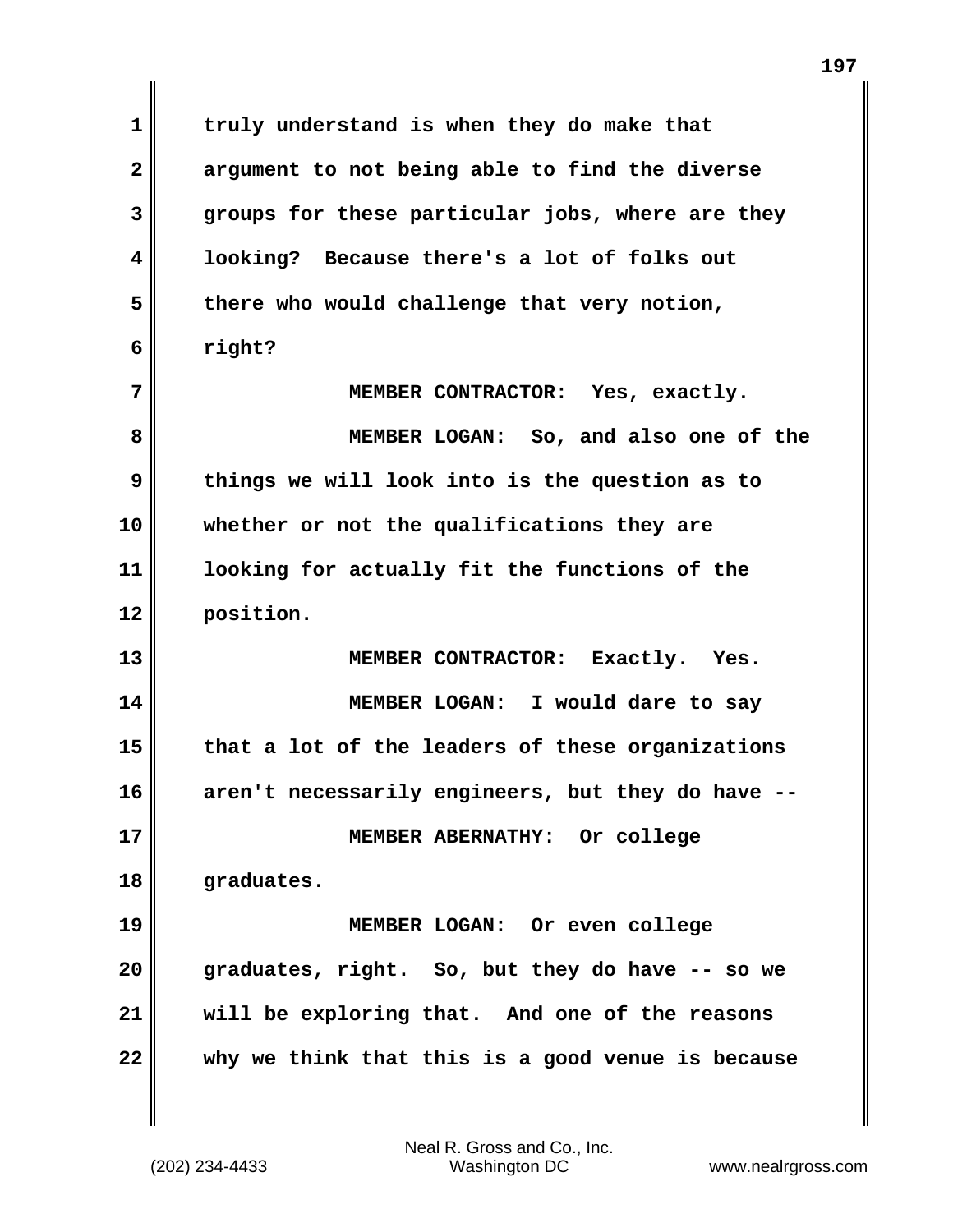**1 it will allow them to be more transparent without 2 risk or fear of that being used against them, but 3 rather sharing challenges so that we can use 4 other learned experiences, and those who have 5 done it successfully to share those successes as 6 well. 7 MEMBER CONTRACTOR: Right. So I guess 8 my -- 9 MEMBER ABERNATHY: There's also -- 10 MEMBER CONTRACTOR: I'm sorry. 11 MEMBER ABERNATHY: Oh, I'm sorry. 12 MEMBER CONTRACTOR: No. 13 MEMBER ABERNATHY: There's also a lot 14 of conversation right now about instead of a 15 four-year college for many at these jobs you 16 don't even do a four-year college. You do a two-17 year specialized training for particular job 18 skills. And one thing that was triggered in the 19 discussion about philanthropy was that that -- 20 these companies, many of them, have a lot of 21 money. And so to the extent you can get them 22 interested in a philanthropy that's actually good**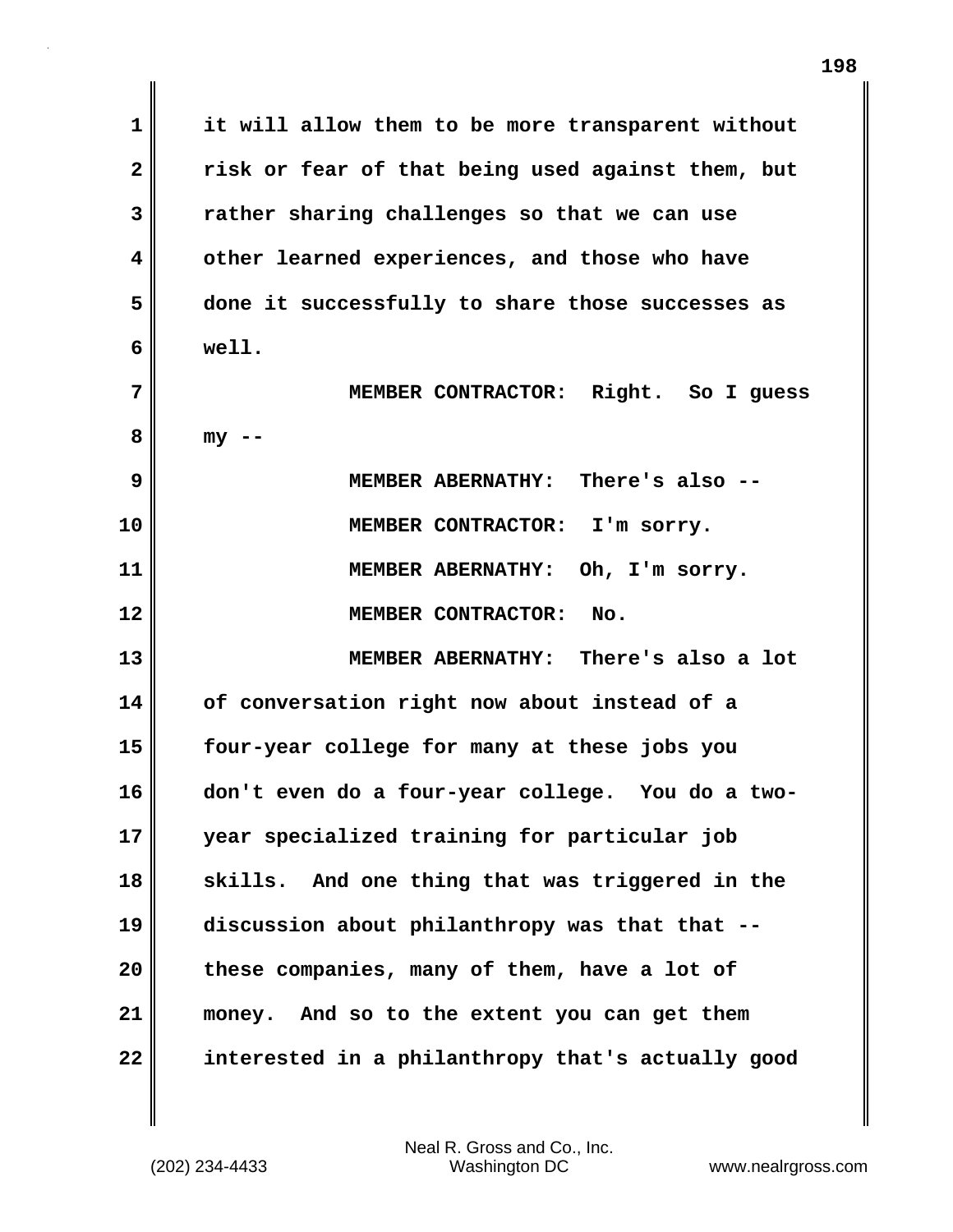| $\mathbf 1$  | for them, too, which is a two-year training       |
|--------------|---------------------------------------------------|
| $\mathbf{2}$ | that's a pipeline into their companies for job    |
| 3            | skills that frankly you don't have to go out and  |
| 4            | get \$150,000 in debt, is just a great solution I |
| 5            | think.                                            |
| 6            | So there's a lot of tie-ins to what's             |
| 7            | been discussed today that I think could be very   |
| 8            | helpful as we're brainstorming.                   |
| 9            | MEMBER CONTRACTOR: So I think a part              |
| 10           | of that, if -- again, for the fear of inviting    |
| 11           | too many people to this table that you're         |
| 12           | proposing, is there was a great initiative also   |
| 13           | that we did at Labor that's continuing on called  |
| 14           | TAACCCT with the Trade -- for community colleges  |
| 15           | to work with local businesses to get into these   |
| 16           | on-demand jobs; and some of these tech firms were |
| 17           | working with local communities to do that, but    |
| 18           | inviting some of those success stories to the     |
| 19           | table.                                            |
| 20           | And also if there -- there are --                 |
| 21           | obviously a bunch of groups of these tech         |
| 22           | companies are a part of -- maybe having them at   |

 $\mathbf{I}$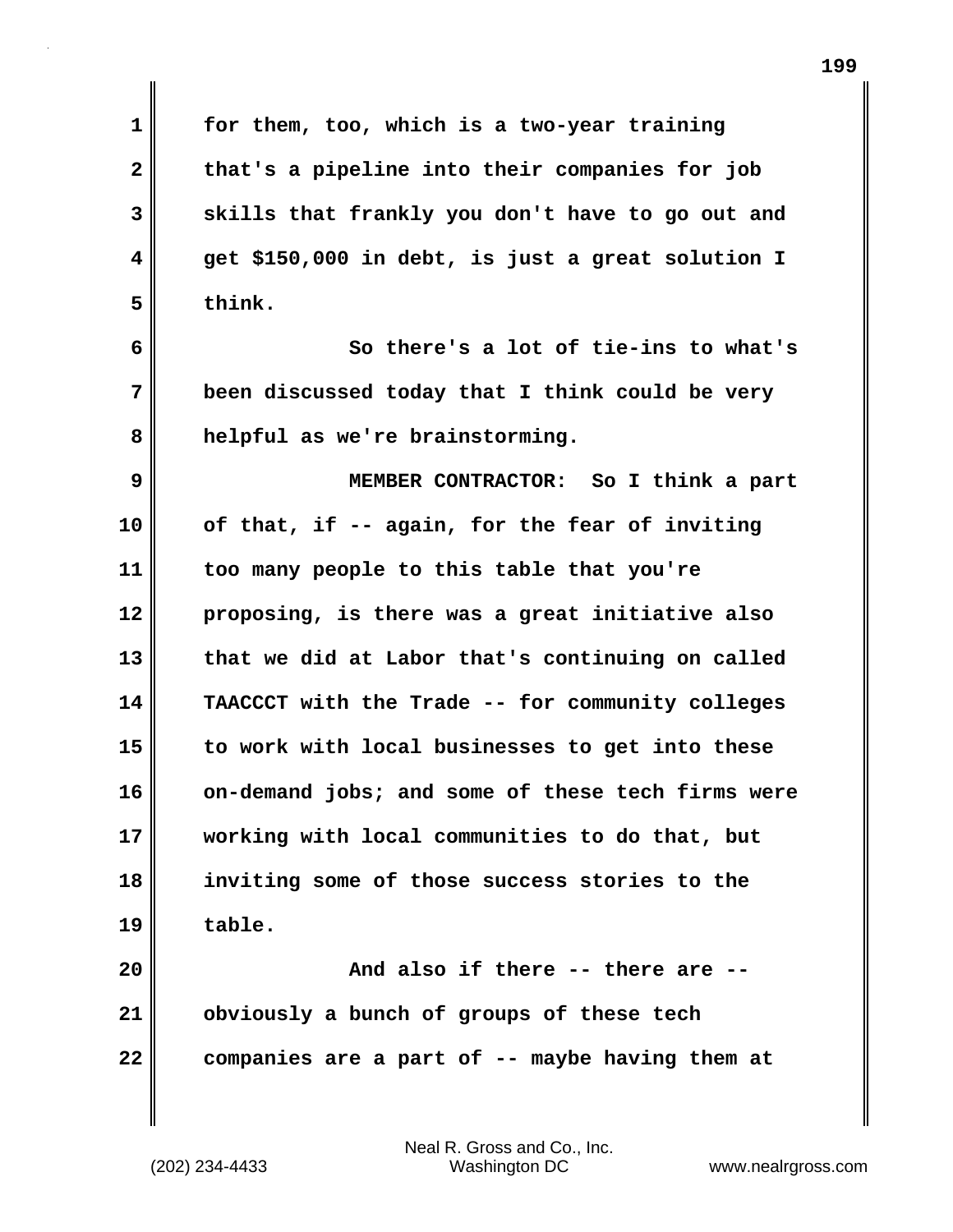| 1            | the table to be like if we can agree on a         |
|--------------|---------------------------------------------------|
| $\mathbf{2}$ | baseline credential for allowing people to get    |
| 3            | into these jobs, that might be another way to     |
| 4            | reduce that supply.                               |
| 5            | The supply.<br>VICE CHAIR SUTTER:                 |
| 6            | MEMBER CONTRACTOR: Yes.                           |
| 7            | VICE CHAIR SUTTER: All right. Nicol,              |
| 8            | you want to go next? And then Susan and Heather,  |
| 9            | we'll let you round it out.                       |
| 10           | MEMBER BRIOCHE: Can I --                          |
| 11           | VICE CHAIR SUTTER: And, Rudy, I                   |
| 12           | wouldn't suggest you wouldn't also be part of     |
| 13           | that discussion.                                  |
| 14           | (Laughter.)                                       |
| 15           | MEMBER TURNER-LEE: So I want to                   |
| 16           | congratulate the working group on putting         |
| 17           | together substantial efforts to figure out how to |
| 18           | do this given the FCC's lack of jurisdiction over |
| 19           | this issue, and obviously it's been an issue of   |
| 20           | the previous committees to sort of figure this    |
| 21           | out, but I would also urge the -- I also want to  |
| 22           | put out a couple of points that I think the       |

(202) 234-4433 Washington DC www.nealrgross.com Neal R. Gross and Co., Inc.

 $\mathbf{I}$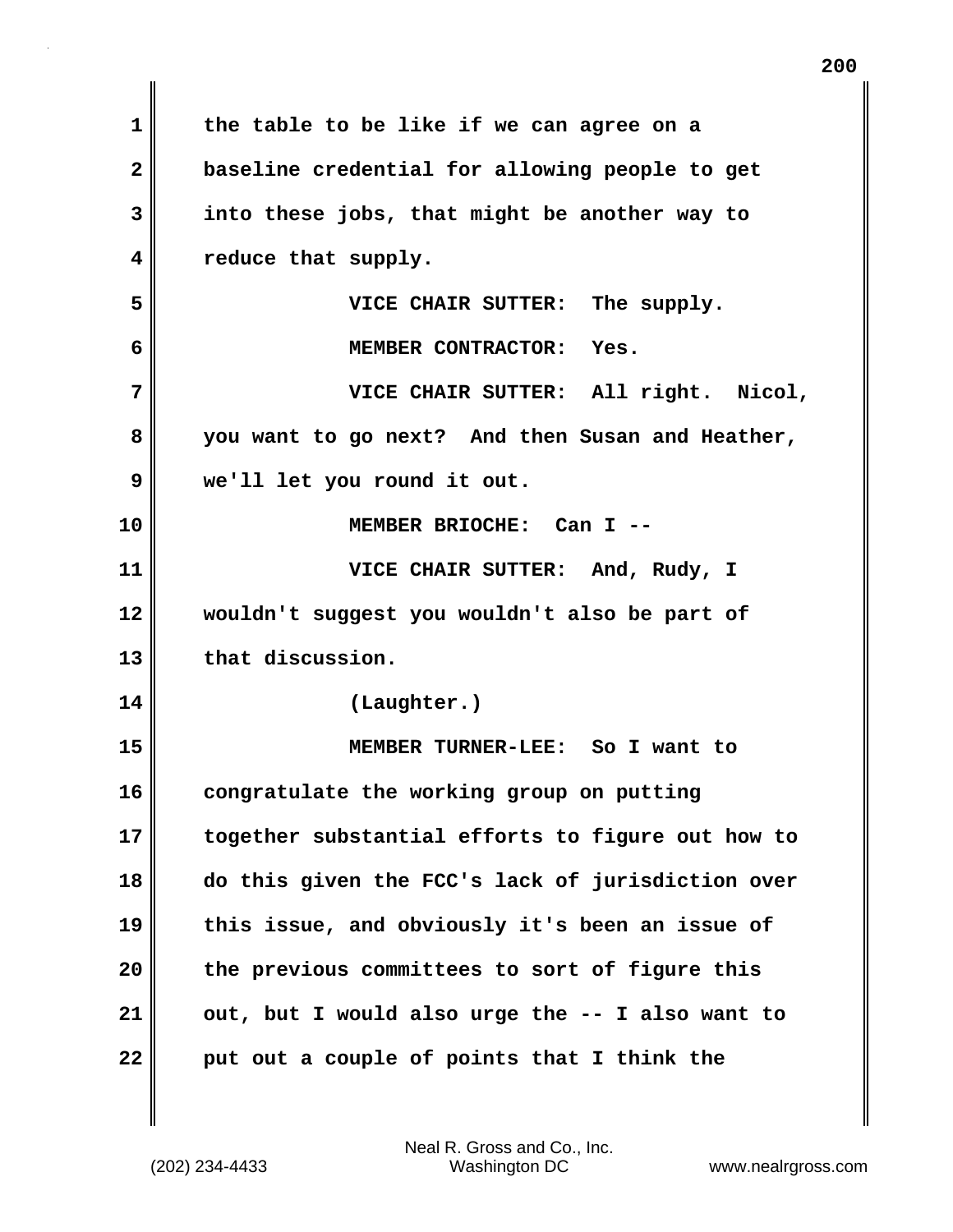**1 working group should also think about when they 2 go in and they talk to tech companies. 3 I think this definition of what 4 constitutes a tech company is much more blurry, 5 that they are both pragmatic in terms of the 6 digital share economy and some of them are very 7 rudimentary and tied to the IT, traditional IT 8 skills economy. And when you begin to look at 9 how that has actually shaped out, employment is 10 one key of this. 11 How do you place people in substantial 12 C-suite positions, board, Rainbow PUSH 13 Coalitions, talk about even accounting 14 assistants, lawyers, things that are non-15 technical? But there's also this question of how 16 do you place them in positions where they impact 17 the design of products and how that impacts us? 18 So this whole concept of diversity and design is 19 also a piece that I think is tied to employment 20 as it looks today.** 21 **And so if we're going to be forward-**

22 thinking about looking at technology diversity,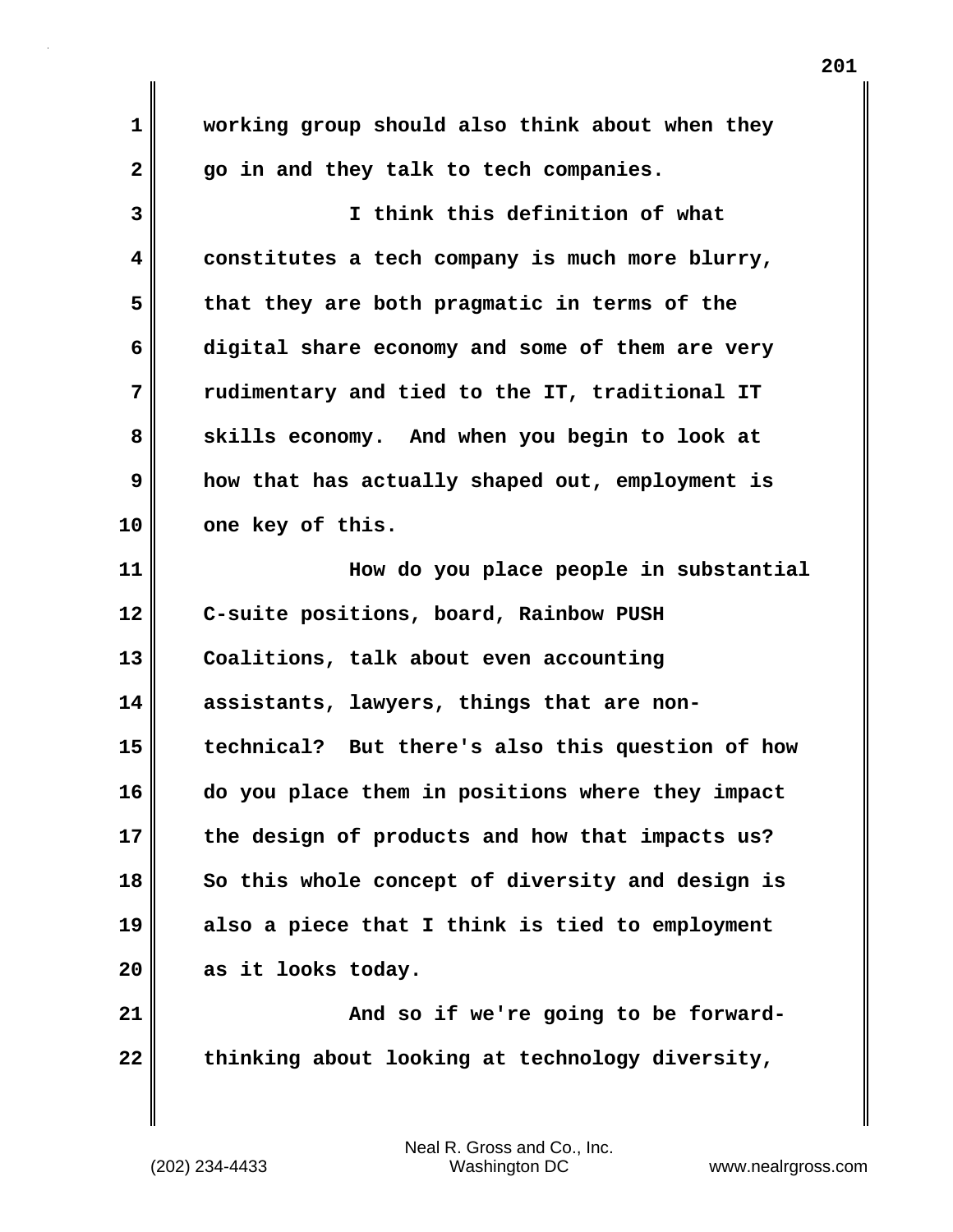**1 it's very important to look at how companies that 2 have and use -- enable tech to creates profitable 3 models are also involving communities of distinct 4 interest in the design of their products. And so 5 I think that's an extension of this conversation 6 that has to do with the diversity they have in 7 employment because when not properly done, you 8 actually get explicit bias, implicit bias or 9 unconscious bias. And that affects diverse 10 communities. So I would put that out there. 11 I also think the pipeline issue is 12 really important, but I think it's also in 13 developing the questionnaire and again focusing 14 on these working groups, as it's been suggested, 15 to sort of dismantle and unpack some of these 16 perceived barriers to improving upon pipeline. 17 But there's also this piece that I think is also 18 important for people to -- for our committee to 19 look at, which is the nature of the future of 20 work and how the pipeline again maybe more 21 intuitive.** 

**22 When I go out to Silicon Valley,**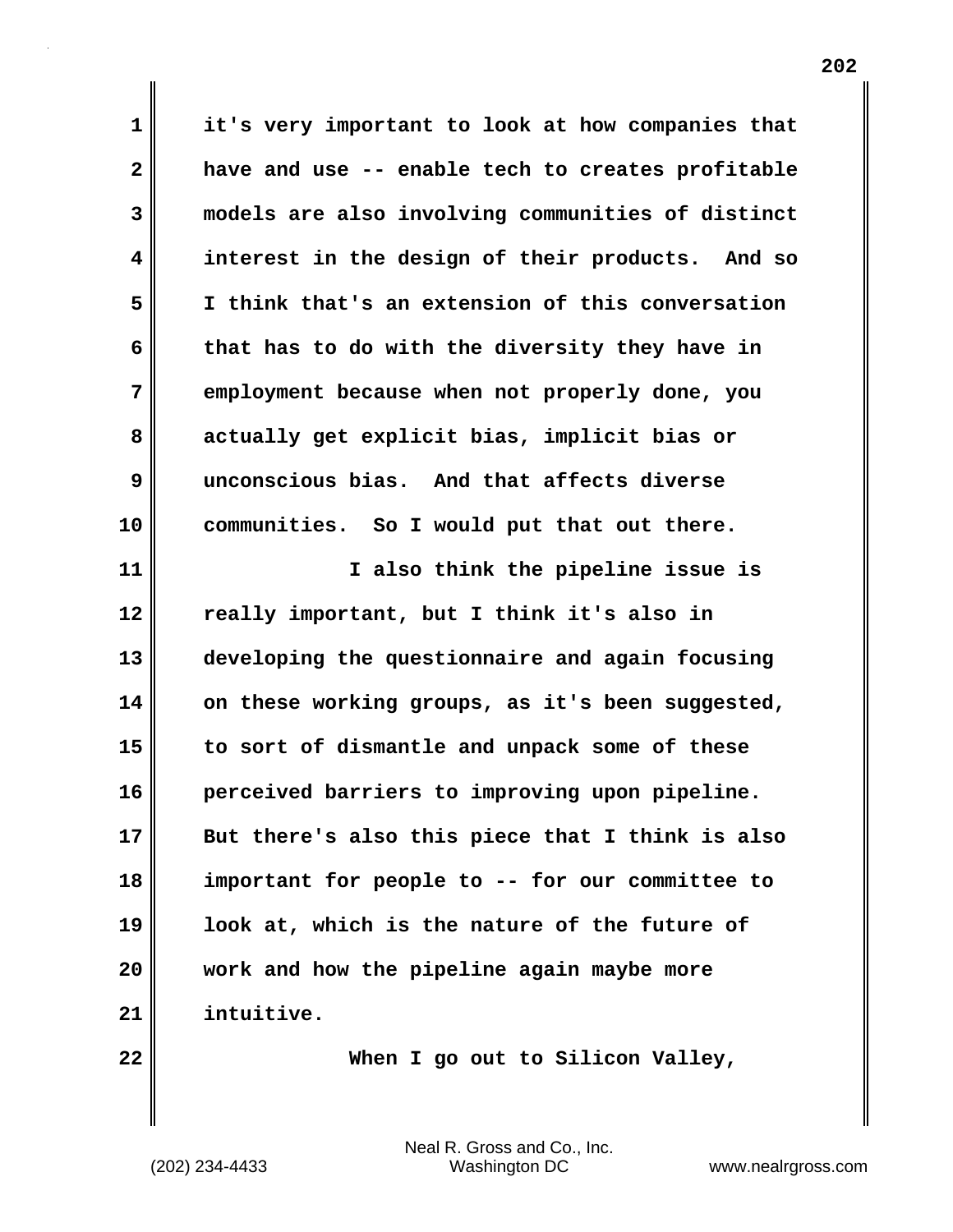**1 outside of not looking at people that look like 2 myself, I also see a different skill set that may 3 not just be based on a coding background, but 4 it's based on how they actually imagine the 5 world, which in some cases is good and for policy 6 makers in some cases it's dangerous. But the key 7 thing is it's not this very -- and I'll point my 8 head over to David and Henry, right? Back in the 9 days there were set skill qualifications for 10 broadcasting or set qualifications for telecom, 11 right? And i think what tech has done is 12 disrupted various verticals. 13 So again, what's the skill set if you**

**14 want to do tech at a big box store versus doing 15 tech in Apple or in a -- what we've considered to 16 be the new high-tech industry? What's the 17 difference of doing tech in a small startup where 18 you're collecting data to be able to do a calorie 19 intake application versus doing tech in a place 20 that's dealing on the areas of fintech? 21** So I would really push the committee **22 to sort of be more forward-thinking and to break**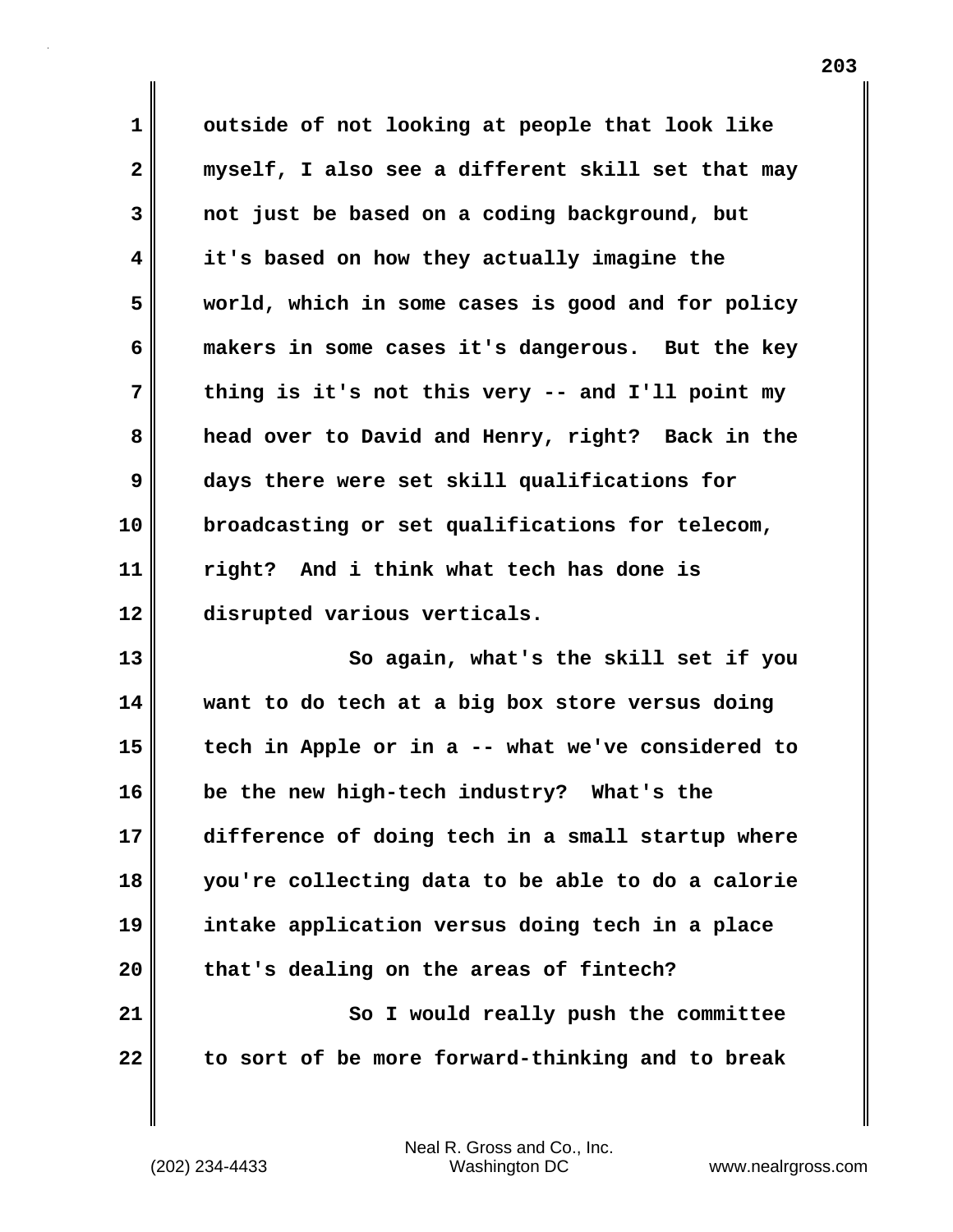**1 out of just what does the representation look 2 like, but how does the representation in many 3 ways affect the products and services that get 4 delivered to communities of color and do they 5 have the right people that are sort of checking 6 and balancing not just the engineering side of 7 it, not just the side of -- I love what Diane** 8 said, like it's the -- it's the whole ecology **9 that needs to be brought to the table to better 10 understand how that impacts our communities. 11 VICE CHAIR SUTTER: Thank you. Susan? 12 MS. ALLEN: Very impressive list, but 13 I suggest that we also look at the mid-tier as 14 well. Everybody wants to work for Apple and IBM, 15 but there are companies which are more reachable, 16 who are on the ground floor, who understand the 17 community of color as well, or a diverse 18 community we call it now. I'm changing my 19 rhetoric from that. 20 Some of our members are small 21 businesses. They run from about 50 to \$100 22 million, or maybe even less than that. I'm**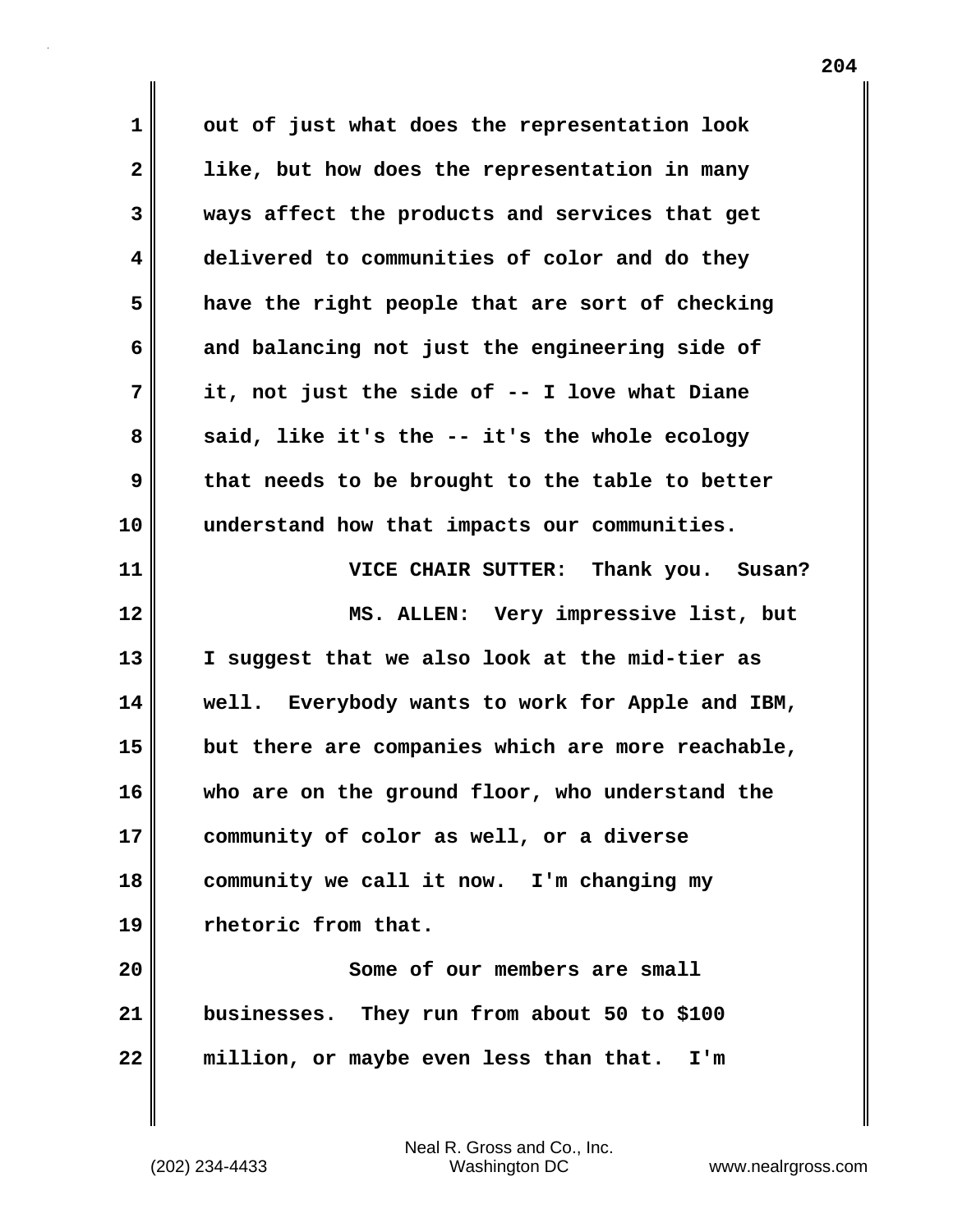**1 talking about those. They -- in the country we 2 have to have this big discussion on H-1B Program. 3 Anybody not hear about that? H-1B Program. And 4 we have for many years relied on this particular 5 visa program to bring foreign workers in to 6 fulfill the gap.** 

**7 And there is resistance there because 8 some of my members say that -- corporate members 9 say, well, I really do not need to pay so much 10 money for somebody who can have a college degree 11 with -- in computer who can -- who would help, 12 who would learn on the job. So now there is a 13 fear about the President would stop or terminate 14 or chop, diminish the program. So corporate 15 America is worried about the source of the 16 pipeline for foreign workers. Okay?**

**17 So looking forward our members are 18 Asian-American business owners. Well, how am I 19 going to fill that gap? So this is what they've 20 done: And this is how we can all put together 21 for the corporation, the mid-tier companies and 22 the community who need that access to training**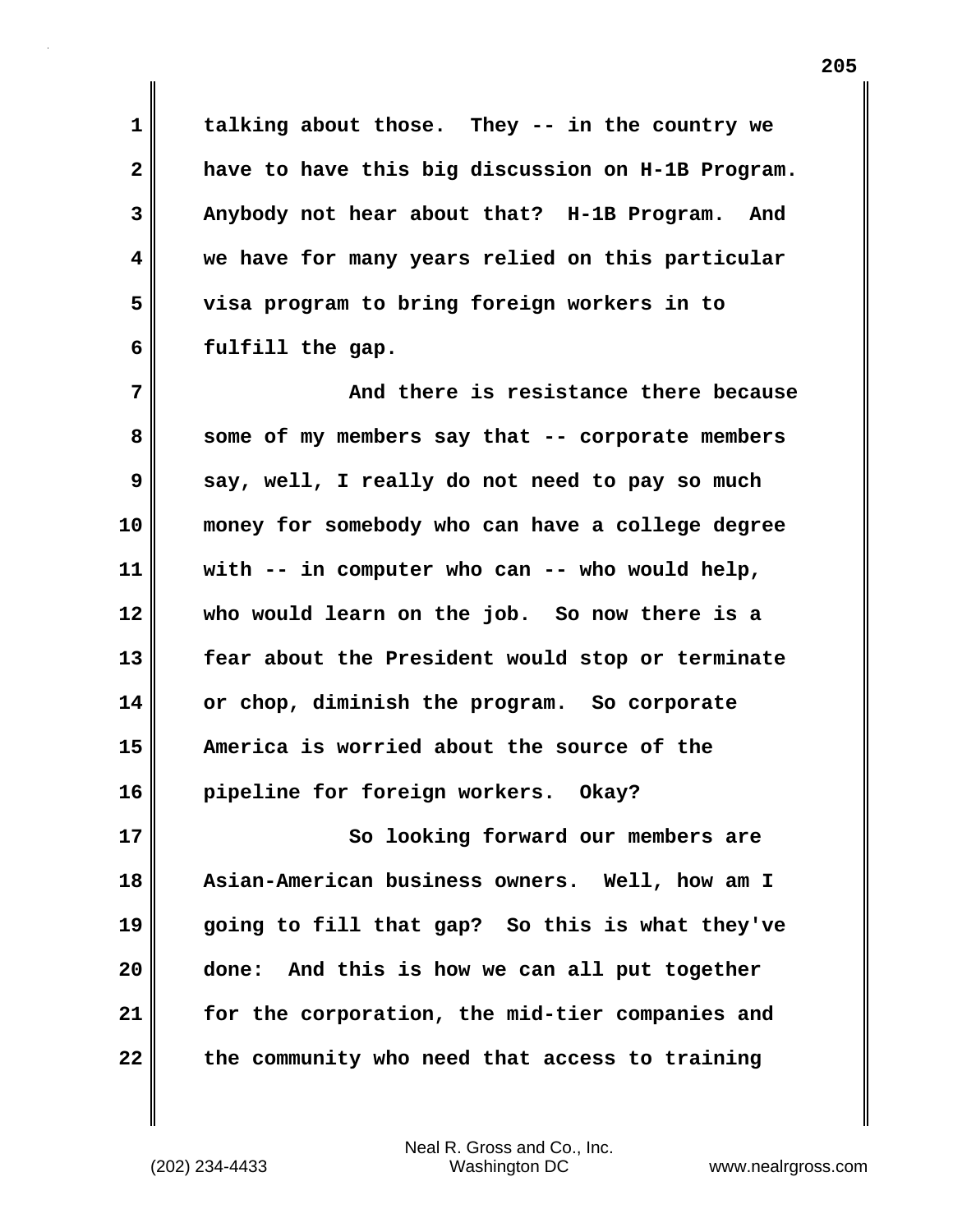**1 and job opportunities. Some of the members are 2 going to the colleges, or even going to places 3 where they're high school dropouts or single moms 4 or folks who have retired don't have those 5 skills, take them into the company and give them 6 six months training for free with the proviso -- 7 promise that they allow them to place them to 8 work. And that model has work.** 

**9 And we can take a look at that. And 10 our members are many of the Asian-Americans in 11 high-tech and things in engineering. They love 12 to work with you. And we -- I see that there is 13 -- there are projects in Wall Street and in New 14 York with the African-American/Hispanic. When I 15 -- my friends share that with me, I said where is 16 the -- where are the Asians? Where are the 17 Asians?** 

**18** And before Ron Busby, the President of **19 the National -- U.S. Black Chamber is on the -- 20 is on our committee. And way back -- I've known 21 him for eight years, as long as he been in 22 Washington, D.C. from Phoenix. And I said, Ron,**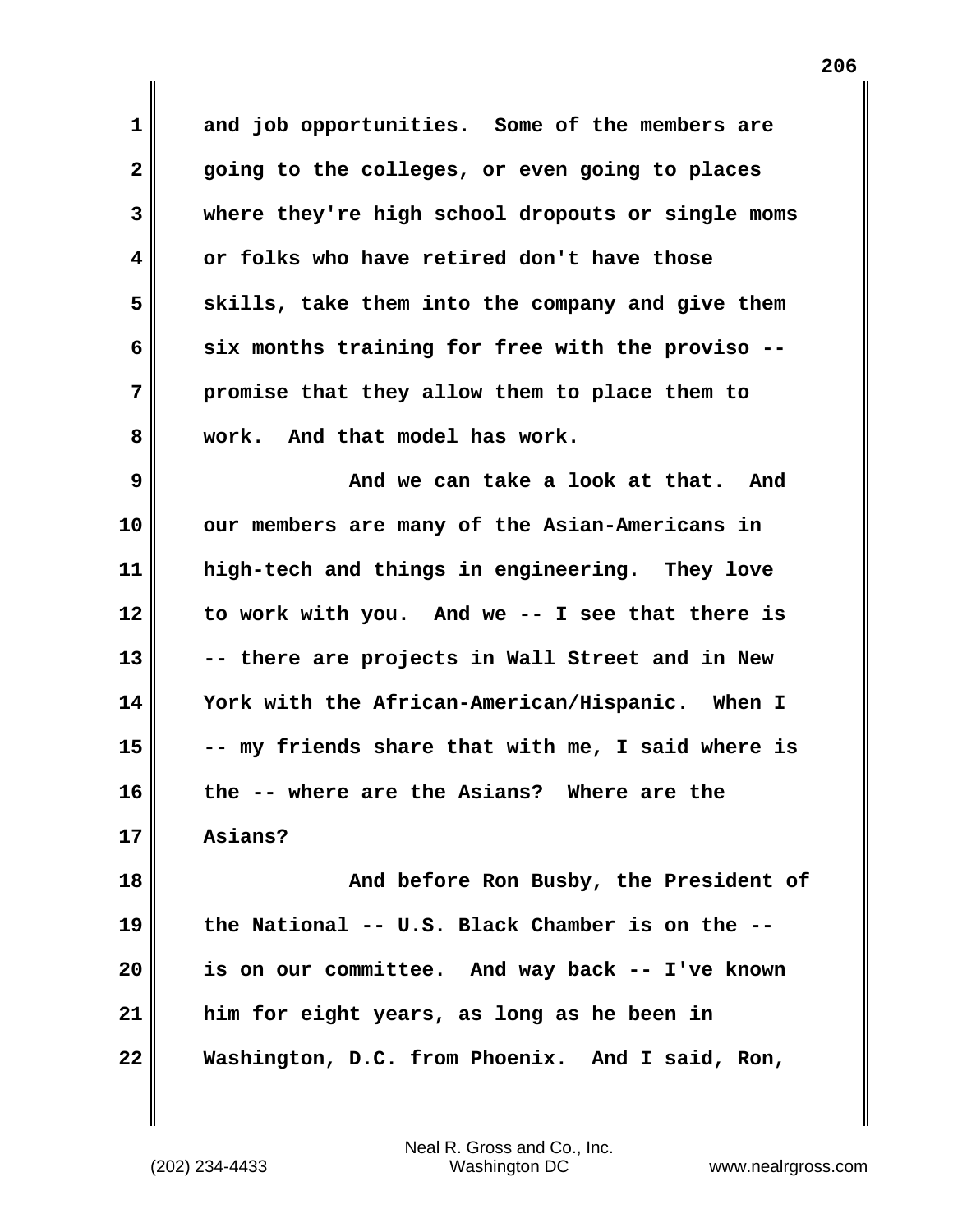**1 your community any technology help with Mandarin, 2 let me know. I'll gladly get some of my members 3 that go into place which is near where your 4 communities are and help and mentor and then 5 collaborate. Maybe we can partner together, 6 because we have so many assets in our community 7 and you have your assets, too. Together we can 8 be a stronger force.**

**9 So think about that and see what we 10 can -- bring these corporations together. There 11 are many of them we work with. And then look at 12 how can we use the mid-tier, the small and 13 minority business community who are already in 14 that space, but who understand your culture much 15 better than those people upstairs.**

**16 MEMBER LOGAN: Thank you. And I would 17 be remiss to -- if I didn't say that we've had a 18 lot of extensive conversation on making sure we 19 include the small business community. And I 20 would be irresponsible if I didn't reach out and 21 say should this recommendation move forward, we 22 would definitely welcome and ask any of you who**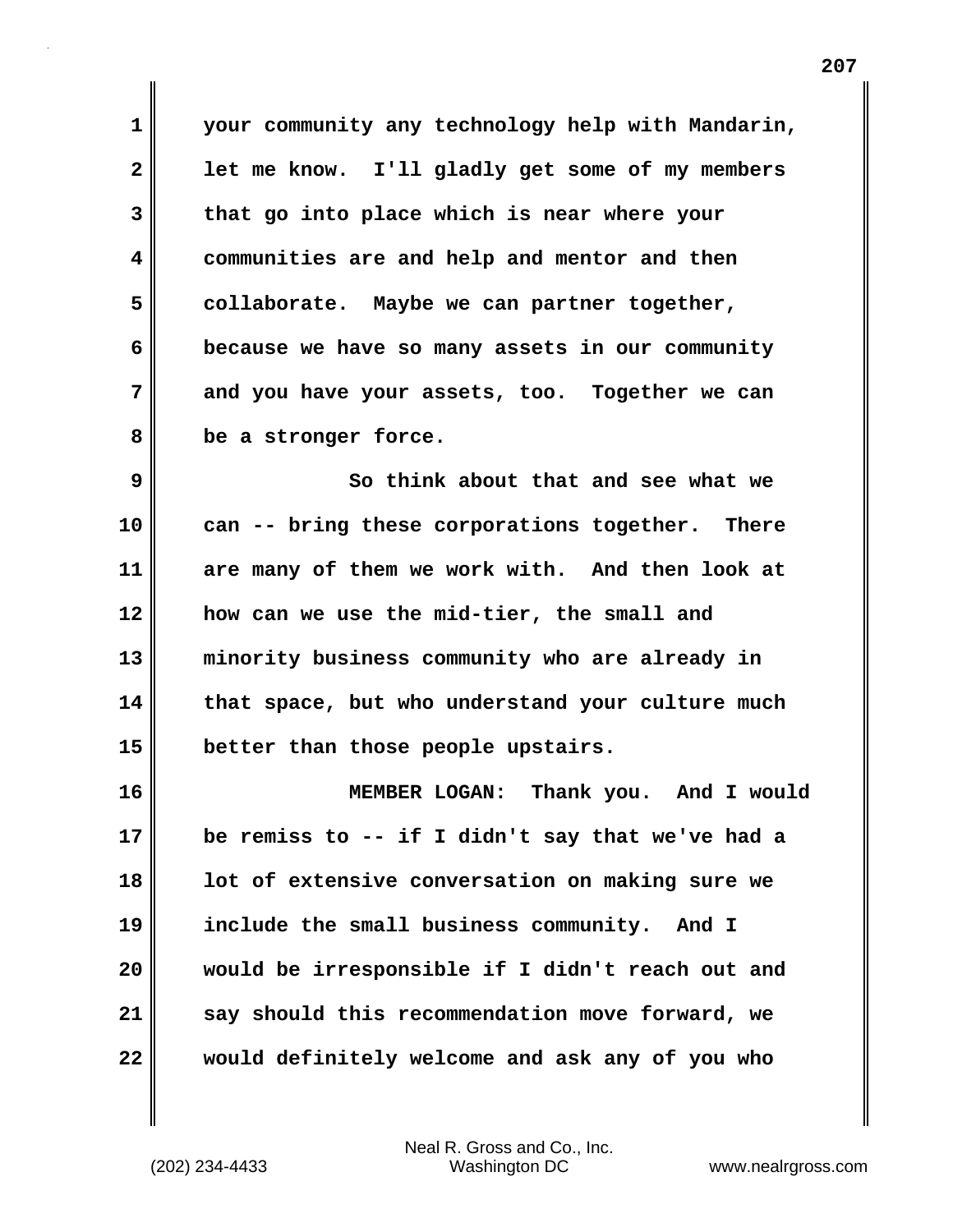**1 have any particular companies in mind that you 2 think would be someone we should talk to to 3 please provide us, because one of the things we 4 are very adamant about trying to make sure that 5 we get a full -- get the gamut of -- in terms of 6 company size and impact. 7 VICE CHAIR SUTTER: A lot of the 8 companies that both Susan and Nicol were talking 9 about are also in Los Angeles with -- the whole 10 Silicon Beach area and Los Angeles -- 11 MEMBER LOGAN: Yes. 12 VICE CHAIR SUTTER: -- which has 13 become huge in the last five years. And there's 14 a whole enclave in Santa Monica -- 15 MEMBER LOGAN: Yes. 16 VICE CHAIR SUTTER: -- that is Silicon 17 Beach where there are a lot of these incubator 18 startup companies that are all right in the same 19 area. So that's something else to think about. 20 MEMBER ABERNATHY: We should have done 21 this in February out in California. 22 (Laughter.)**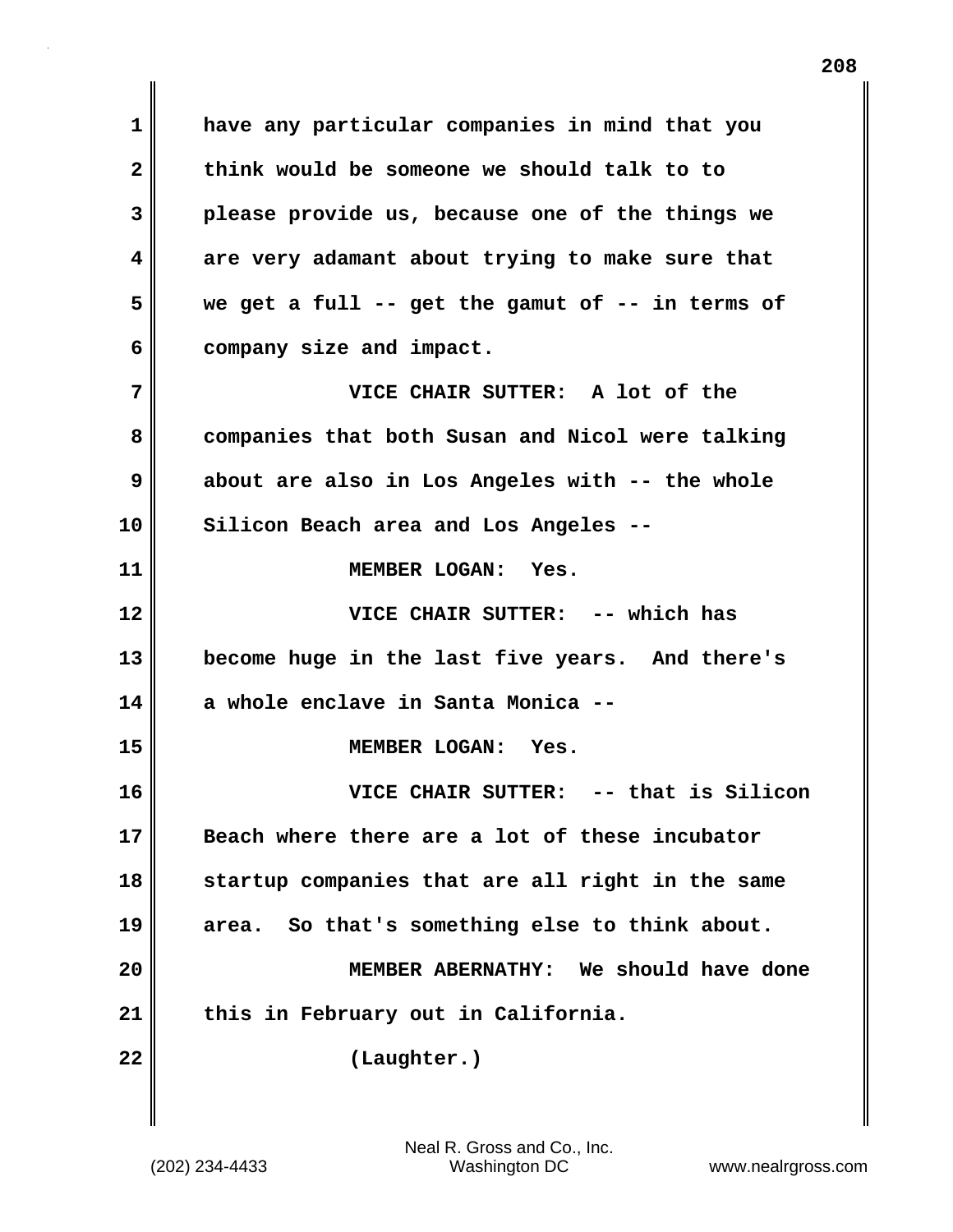| 1            | MEMBER ABERNATHY: For the month.                    |
|--------------|-----------------------------------------------------|
| $\mathbf{2}$ | VICE CHAIR SUTTER: Yes, exactly.                    |
| 3            | Heather, if you will allow me to have               |
| 4            | Rudy go, because I want you to have the last word   |
| 5            | on this. So --                                      |
| 6            | MEMBER BRIOCHE: No, I'll be brief                   |
| 7            | because Nicol answered some of my questions, but    |
| 8            | that's okay though.                                 |
| 9            | But one question I do have is how does              |
| 10           | this -- your definition of "tech" and how does      |
| 11           | that differ from ICT sector? I'm wondering          |
| 12           | before us -- you would think that tech is within    |
| 13           | ICT, but in reading the definition it sounds a      |
| 14           | lot like just the ICT sector and I'm wondering if   |
| 15           | that's the focus or is the focus tech? Because      |
| 16           | on one hand you want to focus on the core           |
| 17           | functions, but yet I imagine that there are         |
| 18           | aspects that are made that may be different.<br>For |
| 19           | example, firms that operate in -- regulated         |
| 20           | environments for example is one area of             |
| 21           | distinction.                                        |
| 22           | There may be a distinction in terms of              |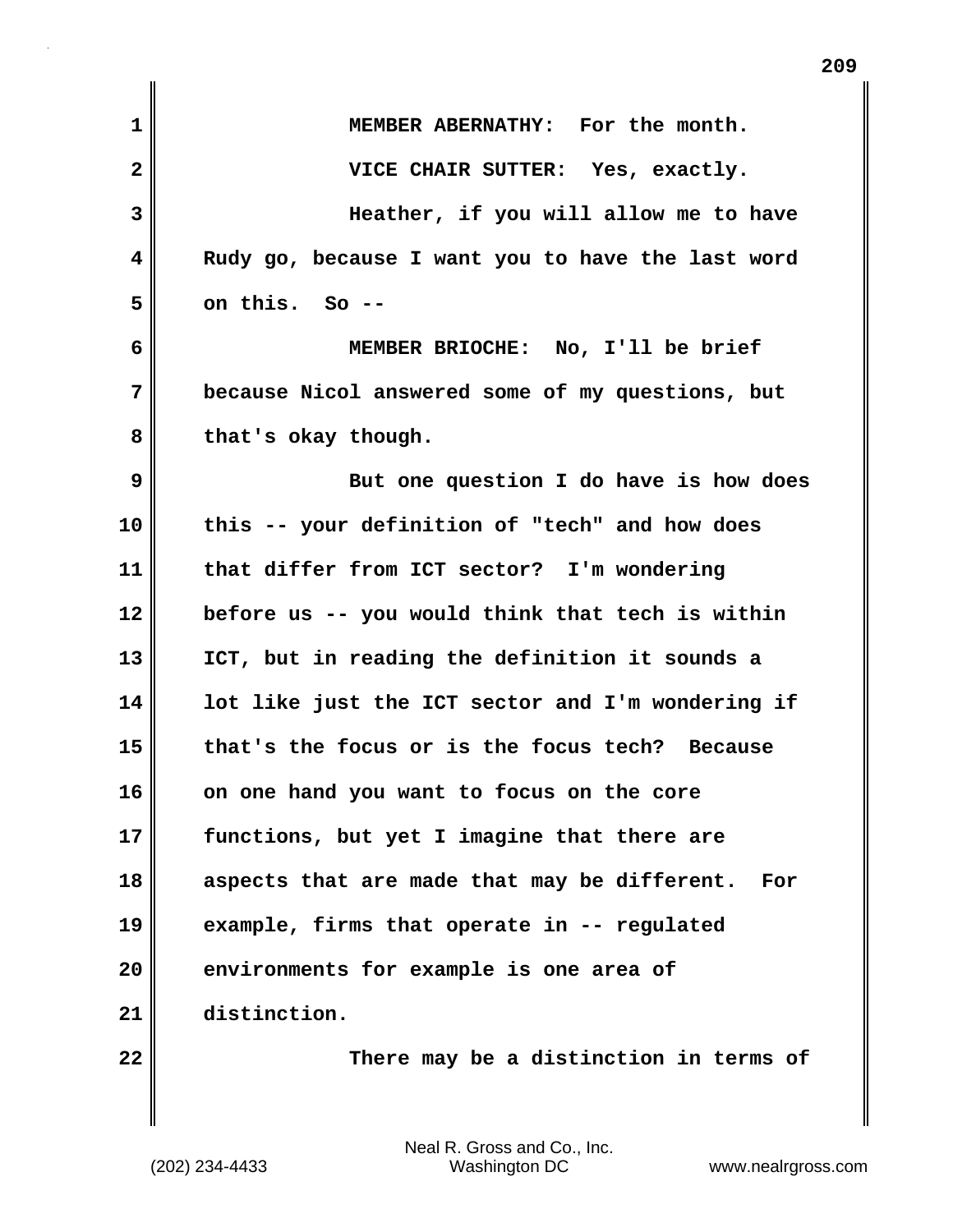**1 development as well, historical development. It 2 would be interesting, because IBM is an 3 interesting case where IBM has been around 4 forever, but who would say IBM is not a tech 5 company, right? So I recognize it's not entirely 6 clean, but I'm wondering how did you guys think 7 about that in developing the definition? And it 8 seems to that ICT seems to be very much reflected 9 in the definition. How is that distinct from 10 tech?**

**11 MEMBER LOGAN: I would agree that it 12 is in large part -- you are correct, but we also 13 thought about a lot of instances. So I mean, the 14 easiest example that I could give is the example 15 where you had the CEO of Under Armour saying 16 Under Armour is a tech company. And while it's 17 undoubted that technology is influencing and 18 permeating throughout all aspects of American 19 business and, frankly, society, there -- we were 20 trying to distinguish those companies that 21 provide or enhance services through the use of** 22 technology.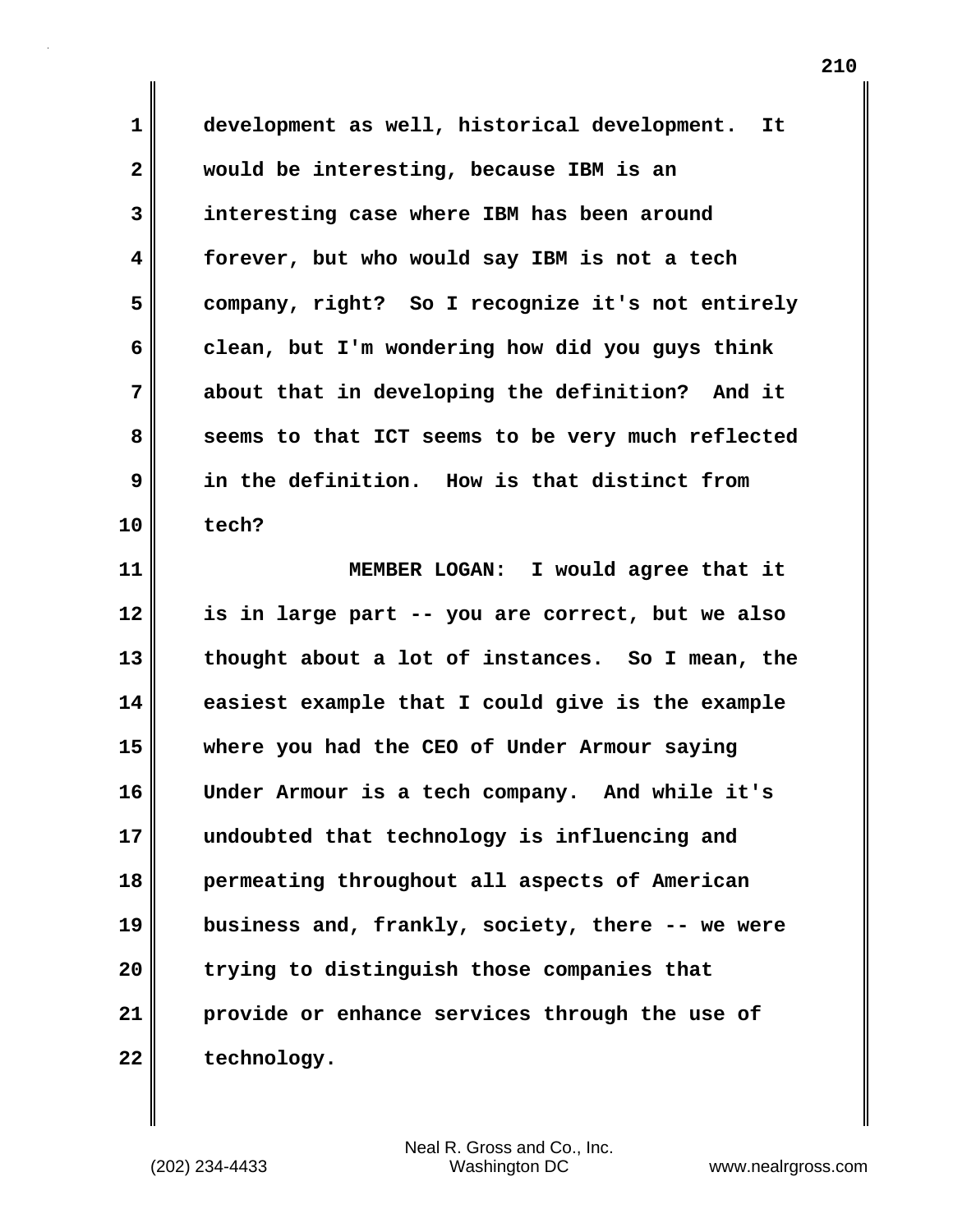**1 So for example, the subcontractor that 2 creates the software program that is being used 3 to read the health data information, analyze 4 that. They might qualify versus just the company 5 -- the doctors, for example, right, who is 6 utilizing that information. 7** So that's why we're trying to get **8 towards -- it's not a clean -- one of the things 9 we struggled with was understanding that because 10 technology is so pervasive that it is hard to 11 make a clean break. So at least with respect to 12 this we wanted to be able to make sure that we 13 didn't -- we limited a lot of the tangential 14 services outside of the tech industry. 15 MEMBER TURNER-LEE: Right, if I can, 16 you might want to go to the Department of Labor 17 report that actually did the EEO. They did a 18 nice clear definition of tech diversity when it 19 came to -- and I'm pointing to David because when 20 I was at MMTC we looked a lot at -- we were 21 trying to justify -- I think the regulated 22 industries; I think to Rudy's point, may have**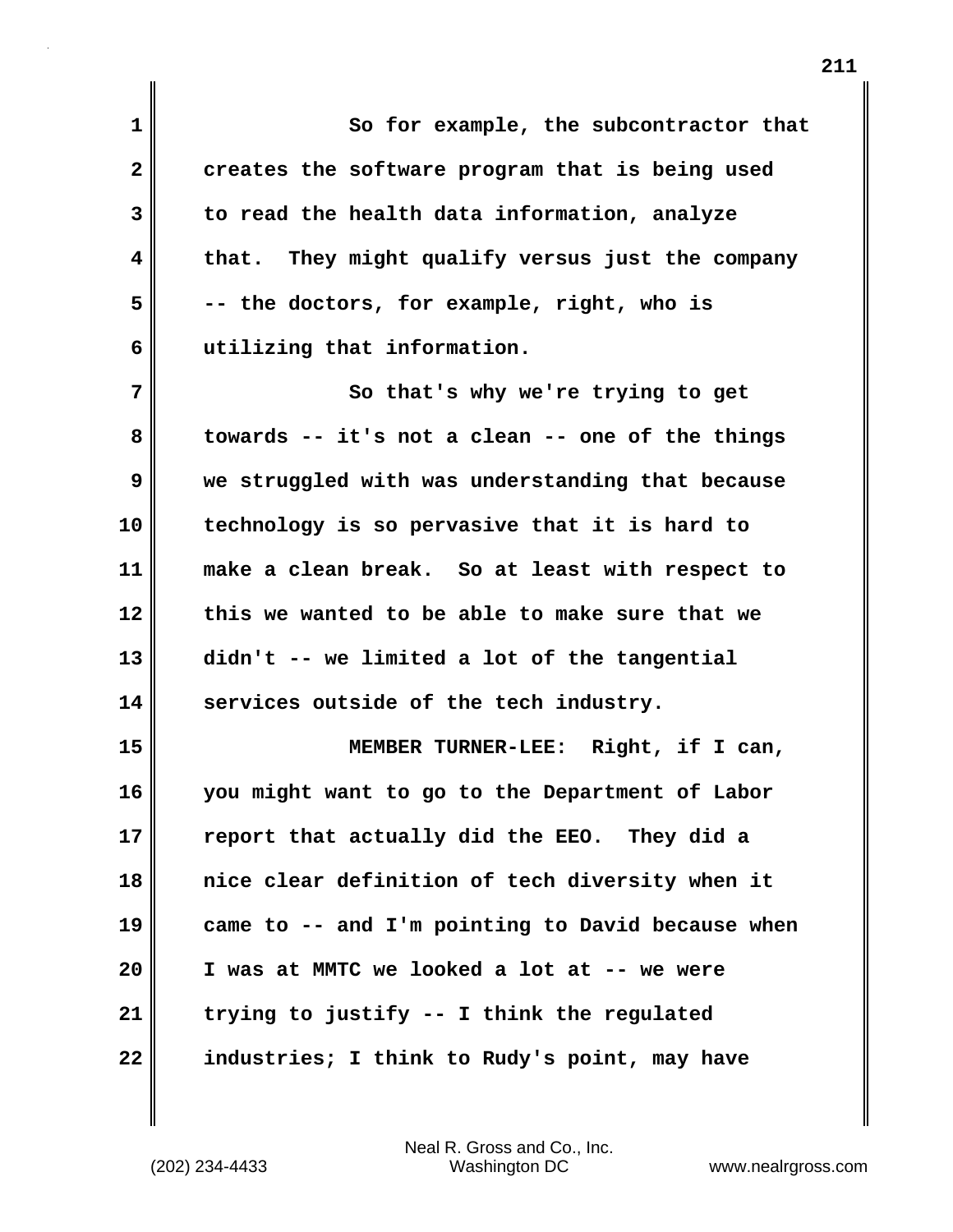**1 those markers in place for some level of 2 accountability when it comes to employment 3 diversity, but what the Department of Labor 4 report basically laid out was in unregulated 5 industries you don't have those markers. 6 So they gave this -- they embraced 7 this definition that I think was very useful for 8 us to distinguish between direct service tech 9 companies versus tech companies at -- or 10 companies that benefit from being on broadband 11 platforms or leveraging ICT. 12** So I'm more than happy to be helpful **13 in that, but there's some data that can help 14 frame that definition. 15 MEMBER CONTRACTOR: To Nicol's point 16 on the data, BLS does a really good job of 17 breaking down the NAICS code. So if you're a 18 Walmart, but -- they have a huge IT shop, if 19 you're interested in tech. If you employ -- if 20 you're in that and then sort of -- say part of 21 the tech economy? 22 MEMBER TURNER-LEE: That's right.**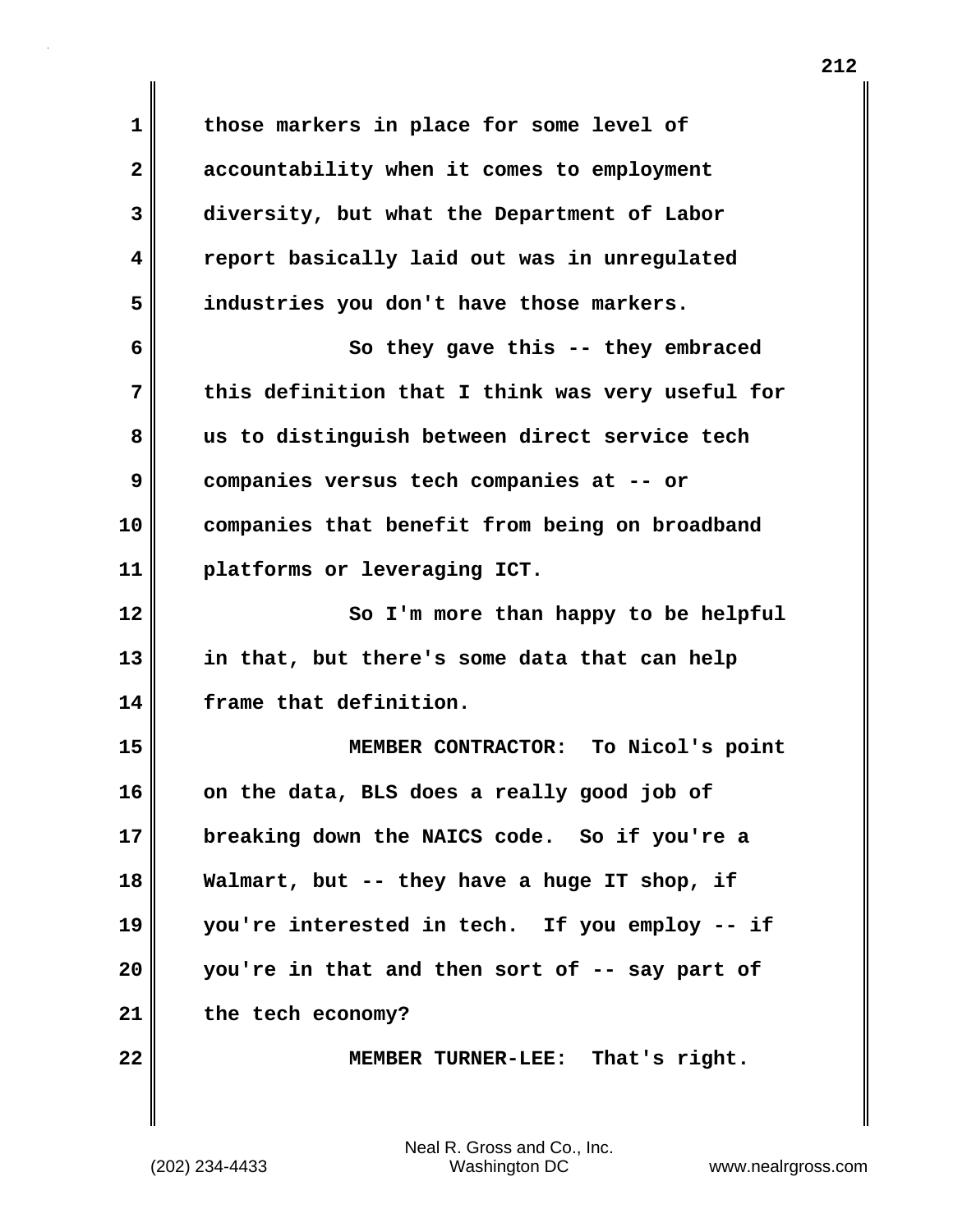**1 MEMBER CONTRACTOR: Yes, rather -- 2 yes. 3 MEMBER TURNER-LEE: And you have to 4 identify where the problem is -- 5 MEMBER CONTRACTOR: Yes. 6 MEMBER TURNER-LEE: -- right? 7 MEMBER ABERNATHY: And we should marry 8 it up -- 9 MEMBER TURNER-LEE: Yes. 10 MEMBER ABERNATHY: -- with the chart 11 you have -- 12 MEMBER TURNER-LEE: That's right. 13 That's right. 14 MEMBER ABERNATHY: -- because frankly, 15 we don't really care what they call themselves. 16 We care about the companies that on your chart 17 demonstrate that from a hiring perspective -- 18 MEMBER TURNER-LEE: That's right. 19 MEMBER CONTRACTOR: Right. 20 MEMBER ABERNATHY: -- they don't have 21 a good diverse hiring. So I think we'll -- we 22 should take your data --**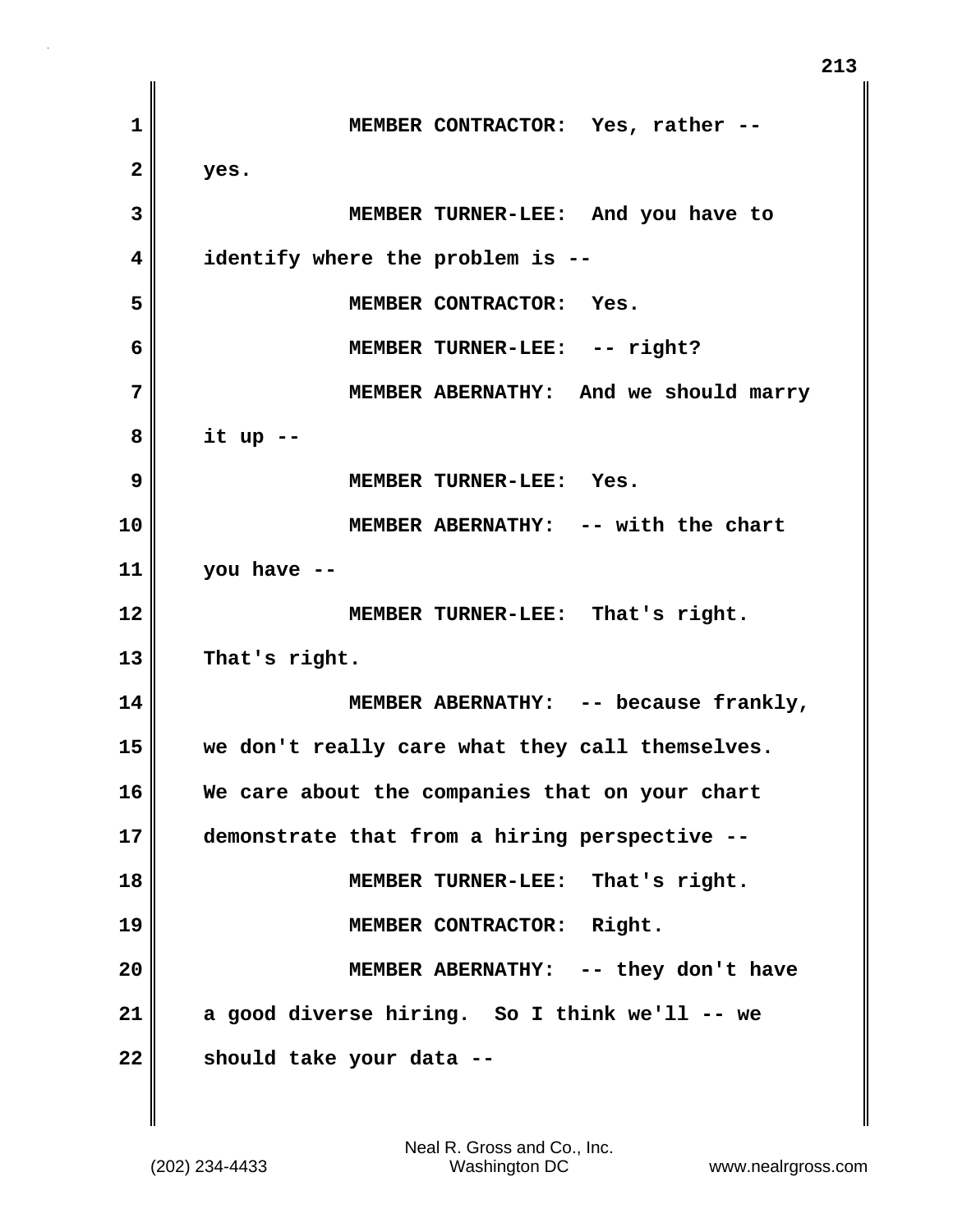| $\mathbf 1$  | MEMBER TURNER-LEE: We'll sync that                |
|--------------|---------------------------------------------------|
| $\mathbf{2}$ | up. That's right.                                 |
| 3            | MEMBER ABERNATHY: -- marry it up and              |
| 4            | then -- because we can't boil the ocean, but we   |
| 5            | can certainly focus on the biggest pieces of the  |
| 6            | pie that are not engaging in the right -- what we |
| 7            | think of as appropriate hiring.                   |
| 8            | MEMBER TURNER-LEE: I'll volunteer,                |
| 9            | too.                                              |
| 10           | MEMBER ABERNATHY: Because you're not              |
| 11           | very busy, so --                                  |
| 12           | (Laughter.)                                       |
| 13           | MEMBER GATES: Well, thank you. Very               |
| 14           | excited.                                          |
| 15           | So this month is Women's History Month            |
| 16           | and I would be remiss if I didn't talk about      |
| 17           | women in tech. We can have lots of women in       |
| 18           | tech. We used to have lots of women in tech       |
| 19           | until the '80s. In the '50s women were used as    |
| 20           | human programmers, and that was illustrated last  |
| 21           | year in the movie Hidden Figures that showed the  |
| 22           | contribution of three African-American women in   |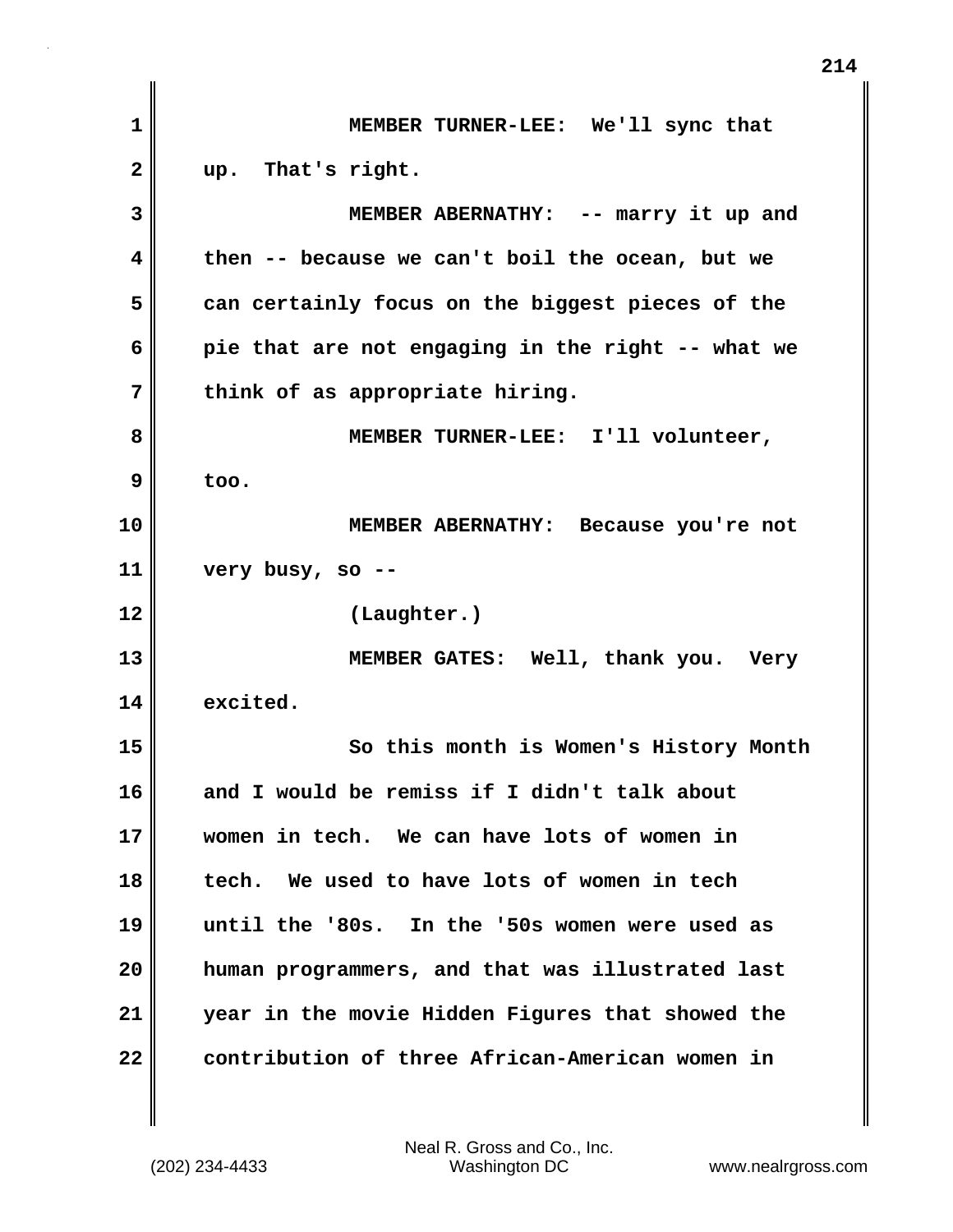1 the NASA programs.

| $\overline{\mathbf{2}}$ | But in addition to that, actually                 |
|-------------------------|---------------------------------------------------|
| 3                       | during that time up until the '80s I think over   |
| 4                       | 50 percent of people in tech were women. And      |
| 5                       | something happened in the '80s. And maybe -- I    |
| 6                       | don't know what happened. Maybe it was that we    |
| 7                       | developed this perception of who was a programmer |
| 8                       | and who was a person in tech.                     |
| 9                       | So in doing analysis we need to kind              |
| 10                      | of go back and get an understanding of that       |
| 11                      | history, because as a parent of a daughter and as |
| 12                      | a person who graduated in tech there were so many |
| 13                      | barriers to me to -- advisors telling me why      |
| 14                      | don't you do something simpler, to me being the   |
| 15                      | only girl in my graduate class in graduate        |
| 16                      | school.                                           |
| 17                      | So we need to look at what's happening there.     |
| 18                      | One of my pet peeves is going to the              |
| 19                      | toy store and seeing all the drills and the tech  |
| 20                      | toys in the boy's section. That in itself         |
| 21                      | creates this perception of who needs to be in     |
| 22                      | So we need to address those perceptions.<br>tech. |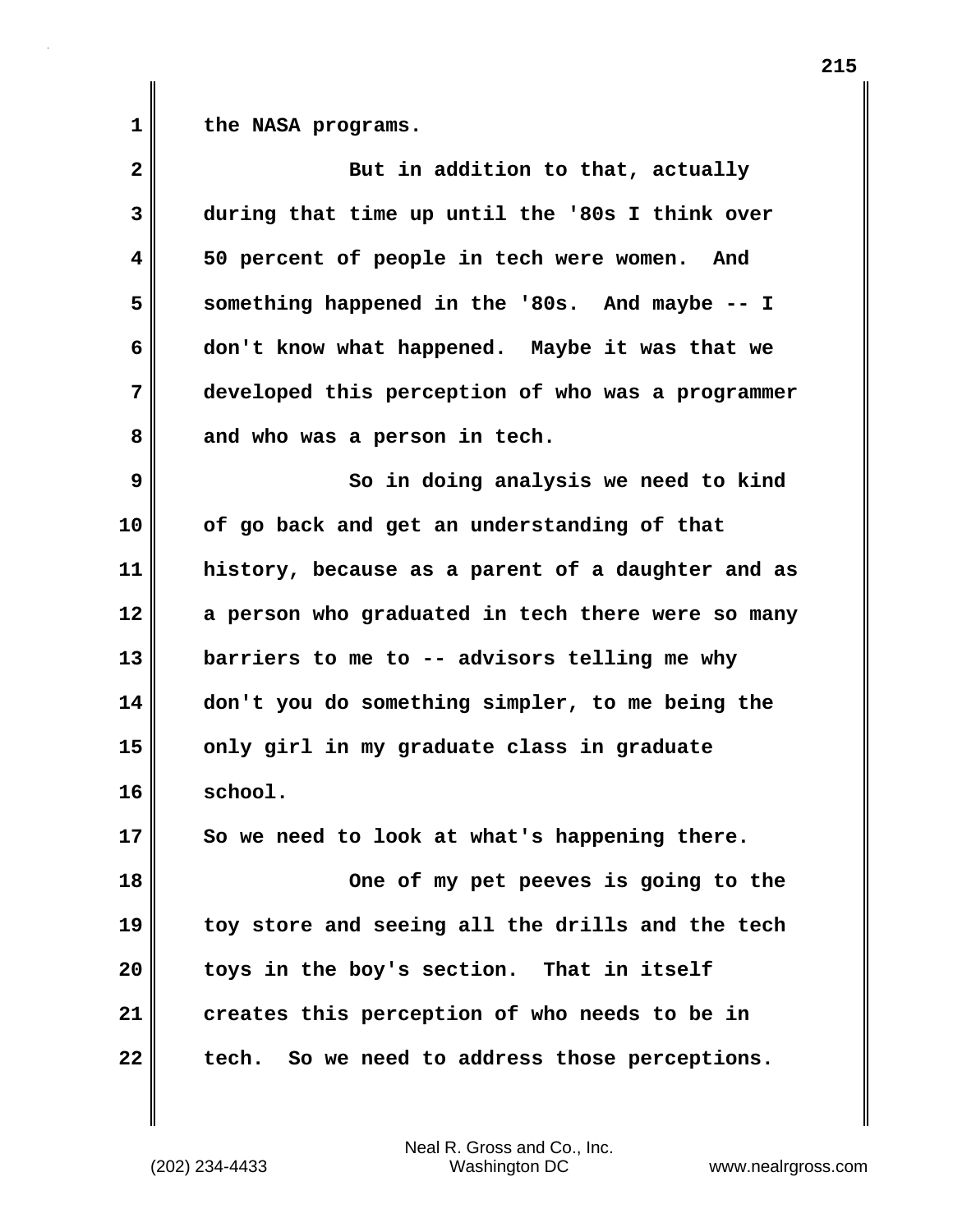**1 Last year the University -- North 2 Carolina State University conducted a study on 3 how women programmers were perceived and as part 4 of that study they used the platform GitHub to 5 post some programs where people could offer 6 feedback. They found that women who submitted 7 contributions and had their profile picture and 8 their name on it had a lower acceptance than 9 women who did not put a profile. And as a matter 10 of fact those women that did not put a profile 11 tended to perform better than the men in terms of 12 their -- the acceptance of their submissions. So 13 clearly there's a talent. Clearly there's a 14 problem with perception when a woman programmer 15 walks in the room that they're probably not as 16 talented as a man. 17** So in the interest of celebrating **18 Women's History Month I applaud you on your work**

**19 and I look forward to seeing more research and 20 information on how we can overcome these 21 perceptions of the talent and the skill of women 22 in tech. That's it.**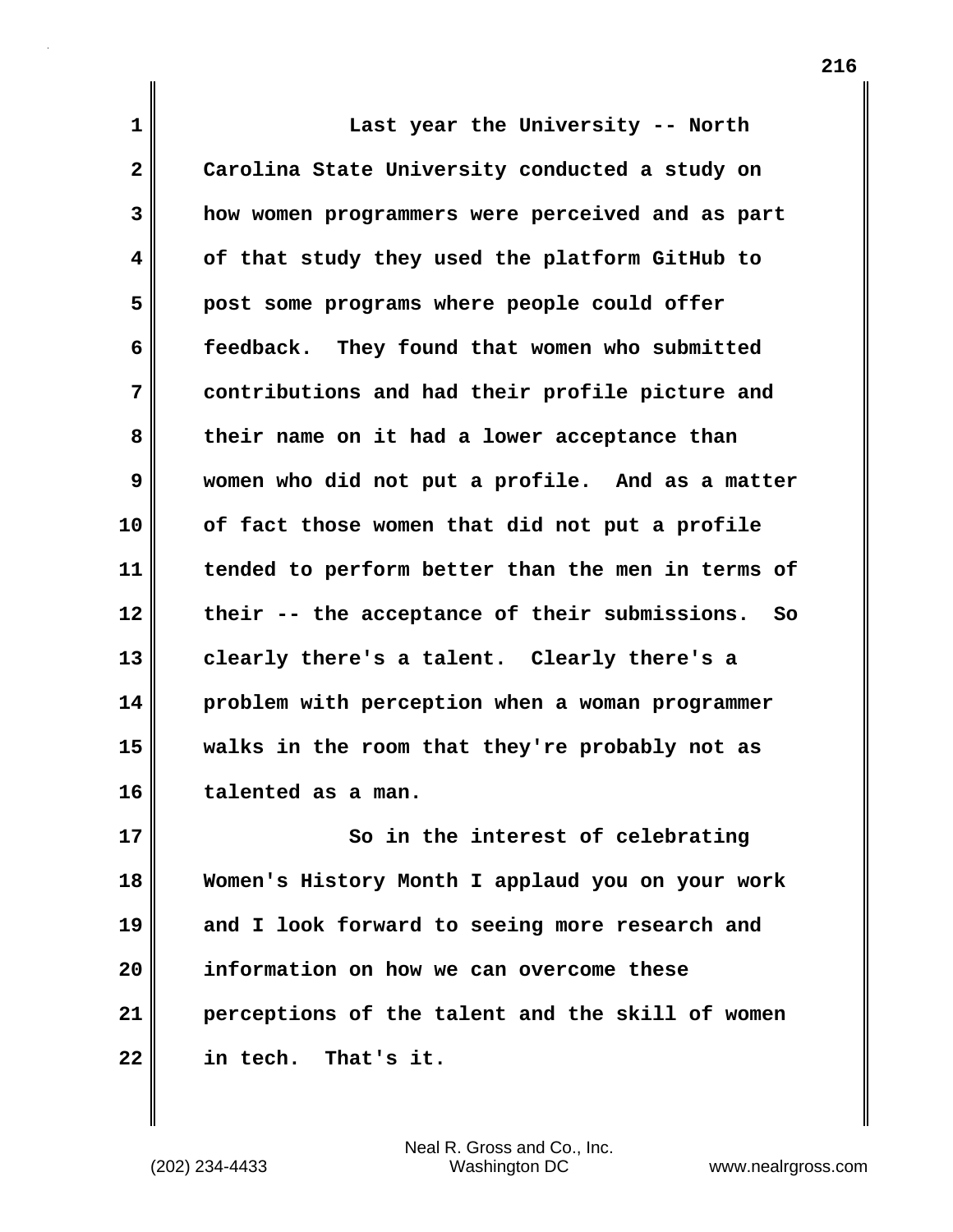| 1            | VICE CHAIR SUTTER: Thank you. Thank               |
|--------------|---------------------------------------------------|
| $\mathbf{2}$ | you all for your very insightful comments.        |
| 3            | Yes, David?                                       |
| 4            | MEMBER HONIG: Just a point of                     |
| 5            | information and that we might take note of to be  |
| 6            | sure that this doesn't play out in this way.      |
| 7            | The previous advisory committee, the              |
| 8            | Career -- the Advisory Committee for Diversity    |
| 9            | and Communications in the Digital Age on June     |
| 10           | 14th, 2004; and I have this before me because     |
| 11           | it's still on the Commission's web site, adopted  |
| 12           | -- and it took five seconds to pull it up --      |
| 13           | adopted a best practices guide called "Workplace  |
| 14           | Diversity, Global Necessity and Ongoing           |
| 15           | Commitment." June 14th, 2004 the Career           |
| 16           | Advancement Subcommittee of the FCC's Advisory    |
| 17           | Committee.                                        |
| 18           | Among the members were Julia Johnson,             |
| 19           | Chair, Henry Rivera, myself, Maria Brennan, among |
| 20           | other members. And we recommended, among many     |
| 21           | other things, a role for the CEO in promoting     |
| 22           | diversity, diversity structure, how to achieve    |

(202) 234-4433 Washington DC www.nealrgross.com Neal R. Gross and Co., Inc.

 $\mathbf{I}$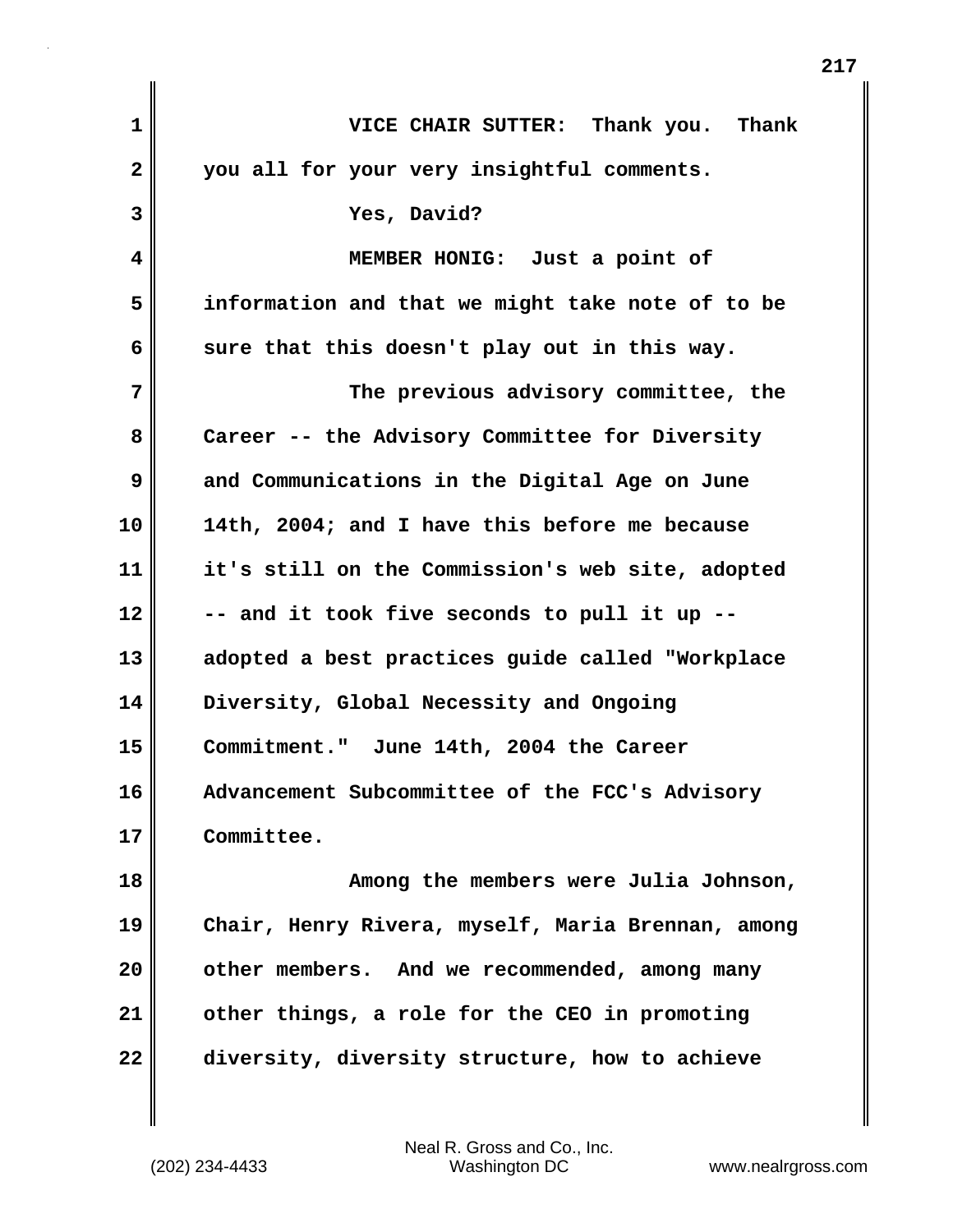**1 workforce diversity, professional development 2 programs, diversity management, including 3 training, benefits and recognized that the -- 4 specifically the nature of broadcast workforce 5 was changing such that it would be better to 6 transition to more efforts to promote retention 7 as opposed to just recruitment.** 

**8 Those recommendations by the advisory 9 committee 14 years later are still pending, have 10 not been acted upon and are still active in the 11 docket. The Commission hasn't gotten to them 12 yet, but they're still waiting.** 

**13 Is there anything that we can do when 14 we propose new recommendations to be sure that 15 perhaps they won't be pending 14 years from now 16 when some of us will be dead?**

**17 VICE CHAIR SUTTER: Well, at the very 18 least I think that gives this Committee a frame 19 of reference for at least where we've been and 20 perhaps a more helpful guide to where we can go. 21 So thank you, David, for that context.**

22 **And this group has a recommendation,** 

(202) 234-4433 Washington DC www.nealrgross.com Neal R. Gross and Co., Inc.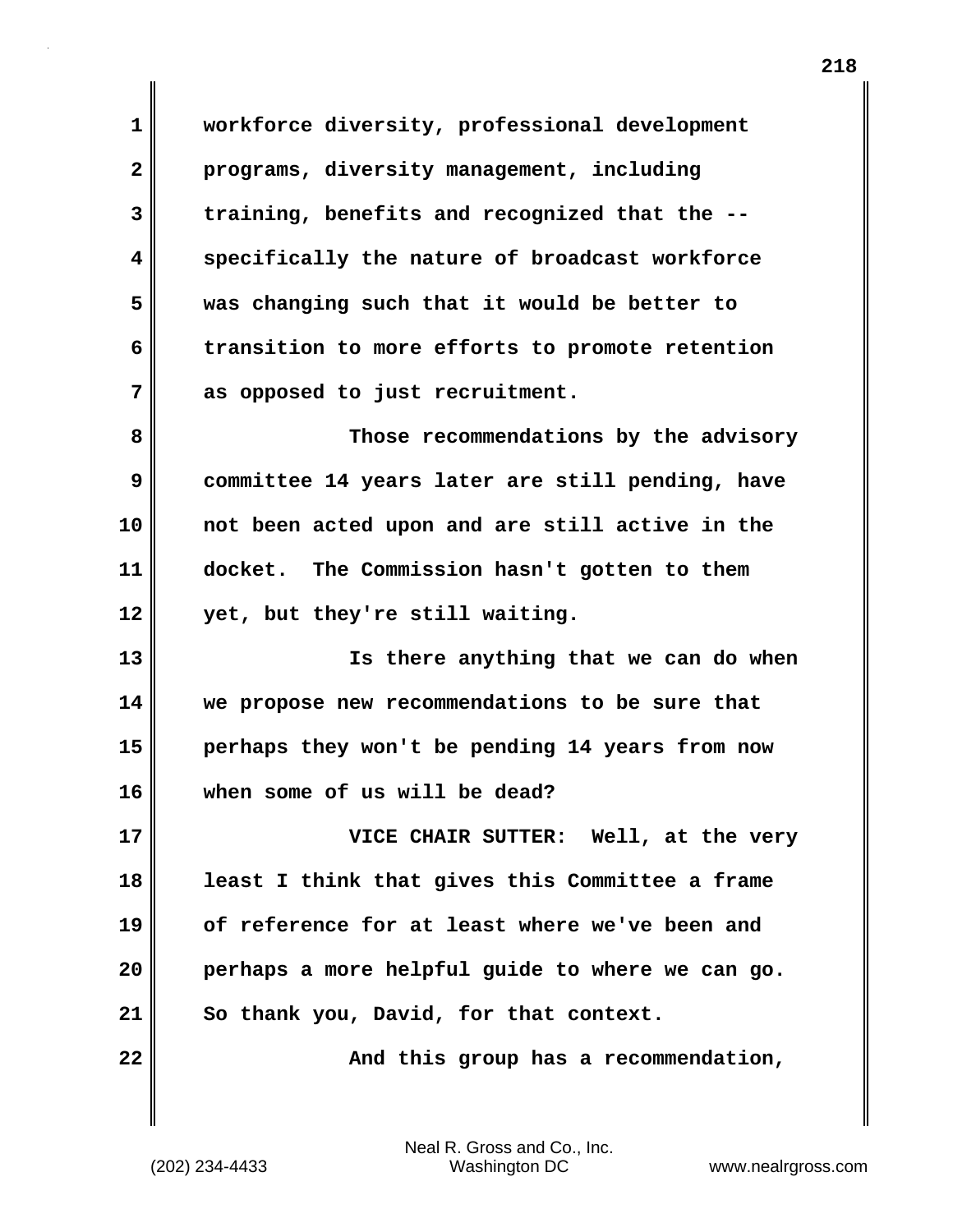**1 do you not? Would you care to make that to the 2 group, please? 3 MEMBER LOGAN: So the -- 4 VICE CHAIR SUTTER: It also of course 5 is in your packet. 6 MEMBER LOGAN: So the recommendation 7 is that the advisory committee support a series 8 of roundtable discussions in the development of a 9 best practices guide. The roundtable discussions 10 and best practices guide will be developed by the 11 working group and hosted by a working group 12 member. The working group intends to hold the 13 first roundtables on the West Coast and if 14 necessary a second or further on the East Coast. 15 The roundtables will focus obtaining a 16 firm understanding of the challenges, concerns 17 and success of the tech community and informing a 18 diverse and inclusive workplace. 19 VICE CHAIR SUTTER: And are you making 20 that motion? 21 MEMBER LOGAN: I am. 22 VICE CHAIR SUTTER: And do we have a**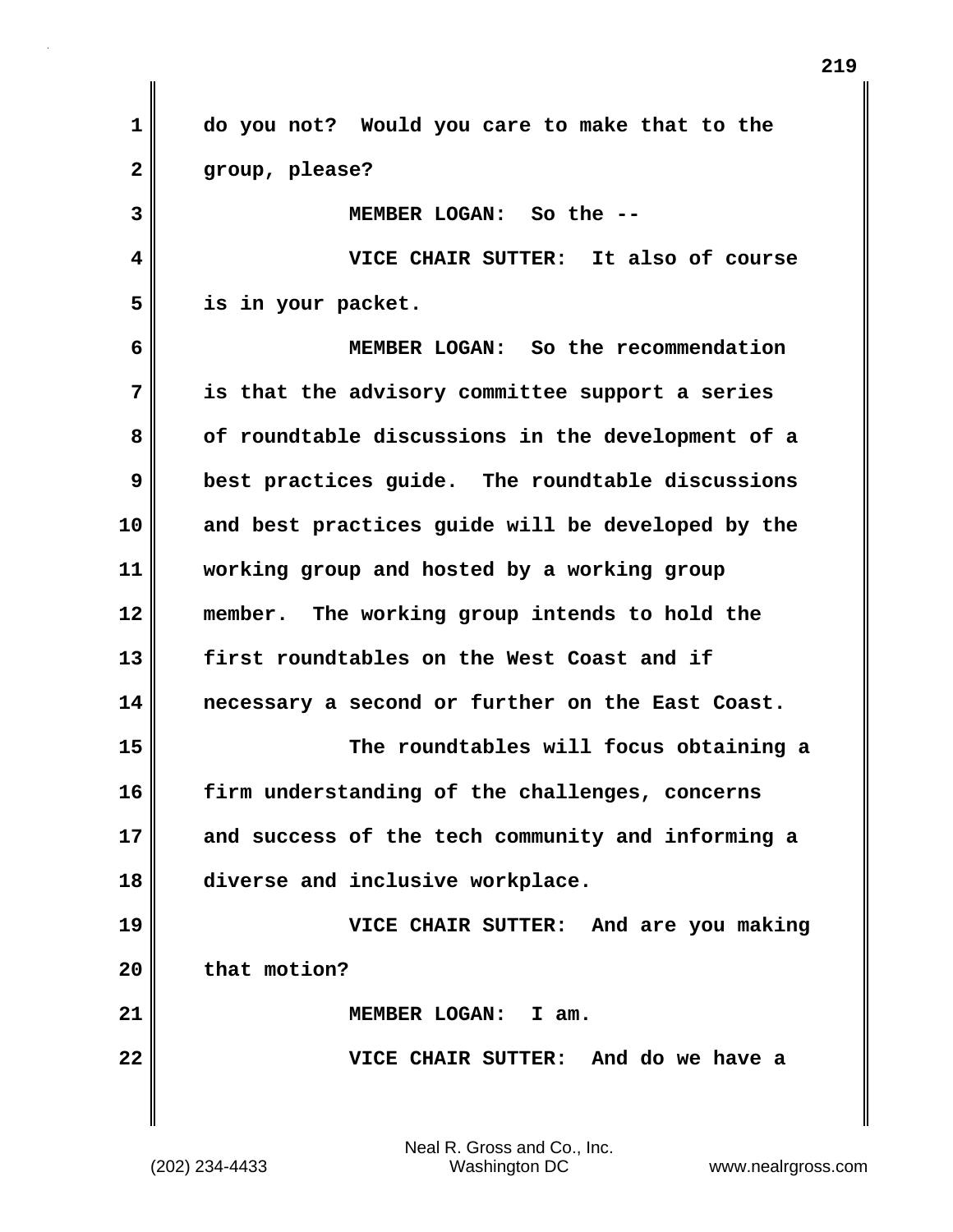| 1            | second?                                           |
|--------------|---------------------------------------------------|
| $\mathbf{2}$ | MEMBER ABERNATHY: Second.                         |
| 3            | VICE CHAIR SUTTER: Thank you.                     |
| 4            | Further discussion?                               |
| 5            | (No audible response.)                            |
| 6            | VICE CHAIR SUTTER: All right.                     |
| 7            | MS. ALLEN: When do you do that would              |
| 8            | you include the other working group, because what |
| 9            | you do is very basic. So you said that you        |
| 10           | wanted to -- we have speakers and you want me to  |
| 11           | give you the names. And we can work together so   |
| 12           | that at least the Asian -- especially in Los      |
| 13           | Angeles in the Orange County area is a huge Asian |
| 14           | community, the university there, I think we could |
| 15           | truly make it diverse.                            |
| 16           | VICE CHAIR SUTTER: Great.                         |
| 17           | MEMBER LOGAN: We can assure you we                |
| 18           | will be reaching out to out friends on the        |
| 19           | Committee.                                        |
| 20           | MS. ALLEN: Thank you.                             |
| 21           | VICE CHAIR SUTTER: Thank you. May I               |
| 22           | call the question?                                |
|              |                                                   |

 $\mathbf{I}$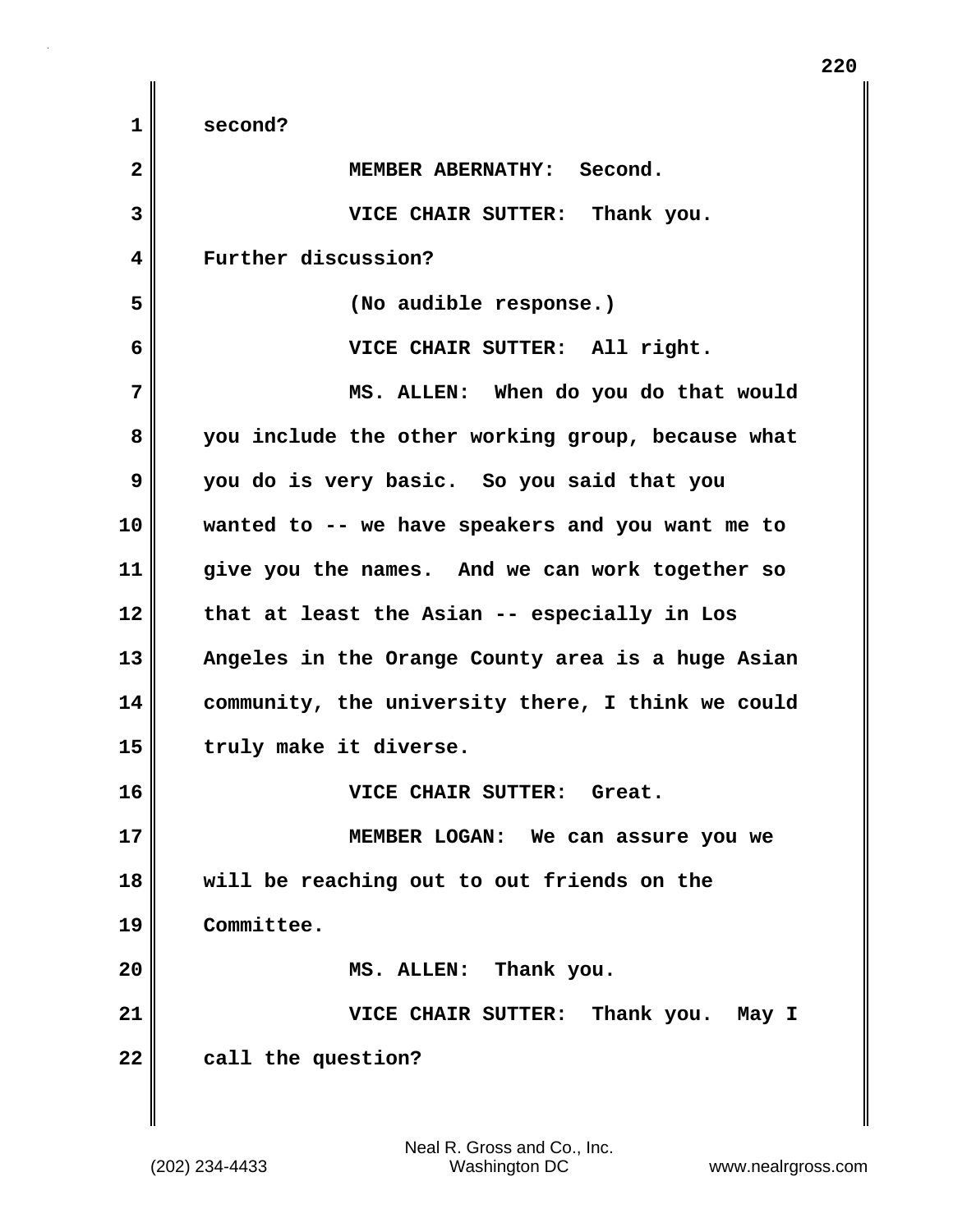| $\mathbf{1}$   | (No audible response.)                   |
|----------------|------------------------------------------|
| $\overline{2}$ | VICE CHAIR SUTTER: All those in          |
| 3              | favor, please say aye?                   |
| 4              | (Chorus of ayes.)                        |
| 5              | VICE CHAIR SUTTER: Opposed?              |
| 6              | (No audible response.)                   |
| 7              | VICE CHAIR SUTTER: It has passed by a    |
| 8              | unanimous vote.                          |
| 9              | MEMBER JOHNSON: This is Ronald           |
| 10             | Johnson on the line. I vote yes.         |
| 11             | VICE CHAIR SUTTER: And I thank you       |
| 12             | for that.                                |
| 13             | MEMBER JOHNSON: Ronald Johnson --        |
| 14             | (Simultaneous speaking.)                 |
| 15             | VICE CHAIR SUTTER: Yes, and some are     |
| 16             | on the line?                             |
| 17             | MEMBER JOHNSON: Yes, Ronald Johnson.     |
| 18             | I vote yes.                              |
| 19             | VICE CHAIR SUTTER: Why thank you,        |
| 20             | sir.                                     |
| 21             | (Laughter.)                              |
| 22             | VICE CHAIR SUTTER: We so appreciate<br>D |
|                |                                          |

**221**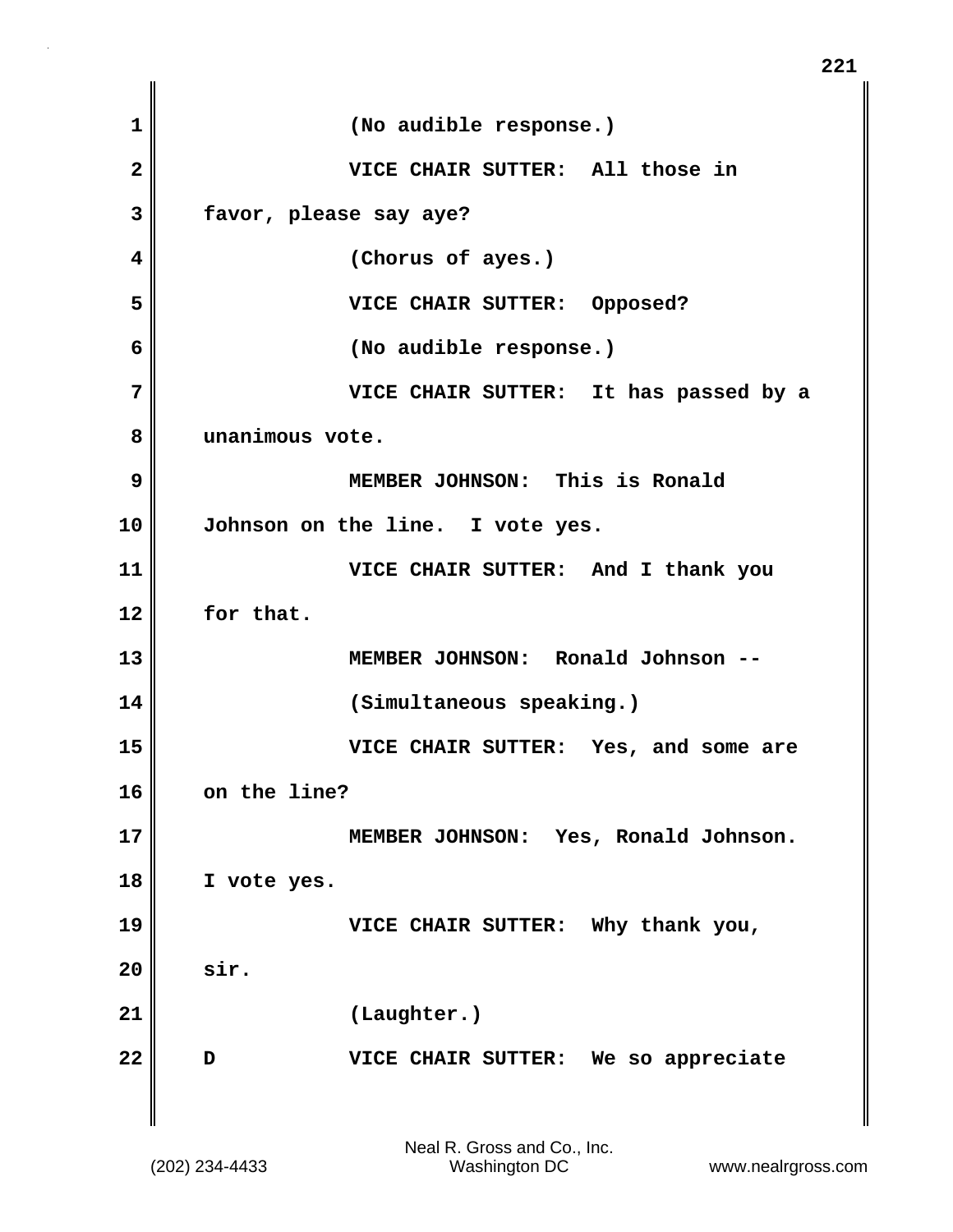**1 that. Anyone else? 2 (No audible response.) 3 VICE CHAIR SUTTER: I thought I just 4 heard you in the ayes, Ron. Thank you. 5 MEMBER JOHNSON: Yes, I was in the 6 ayes. Yes, thank you. 7 VICE CHAIR SUTTER: Excellent. Thank 8 you so much. We appreciate that. 9 If there's one thing I think we've 10 gotten out of today's conversation it's the fact 11 that each group is working extremely hard and 12 aggressively toward their goals, but that there 13 are opportunities within the rest of the group to 14 share both skills, talents and resources, not to 15 mention, as Henry and David have so eloquently 16 pointed out, we might also need to be checking 17 the history on what this Committee has done in 18 the past because if we don't recognize it, we're 19 destined to repeat it. And I think our goal for 20 all of us is to come out with actionable items 21 that we can all look to and say something has -- 22 we've moved the needle.**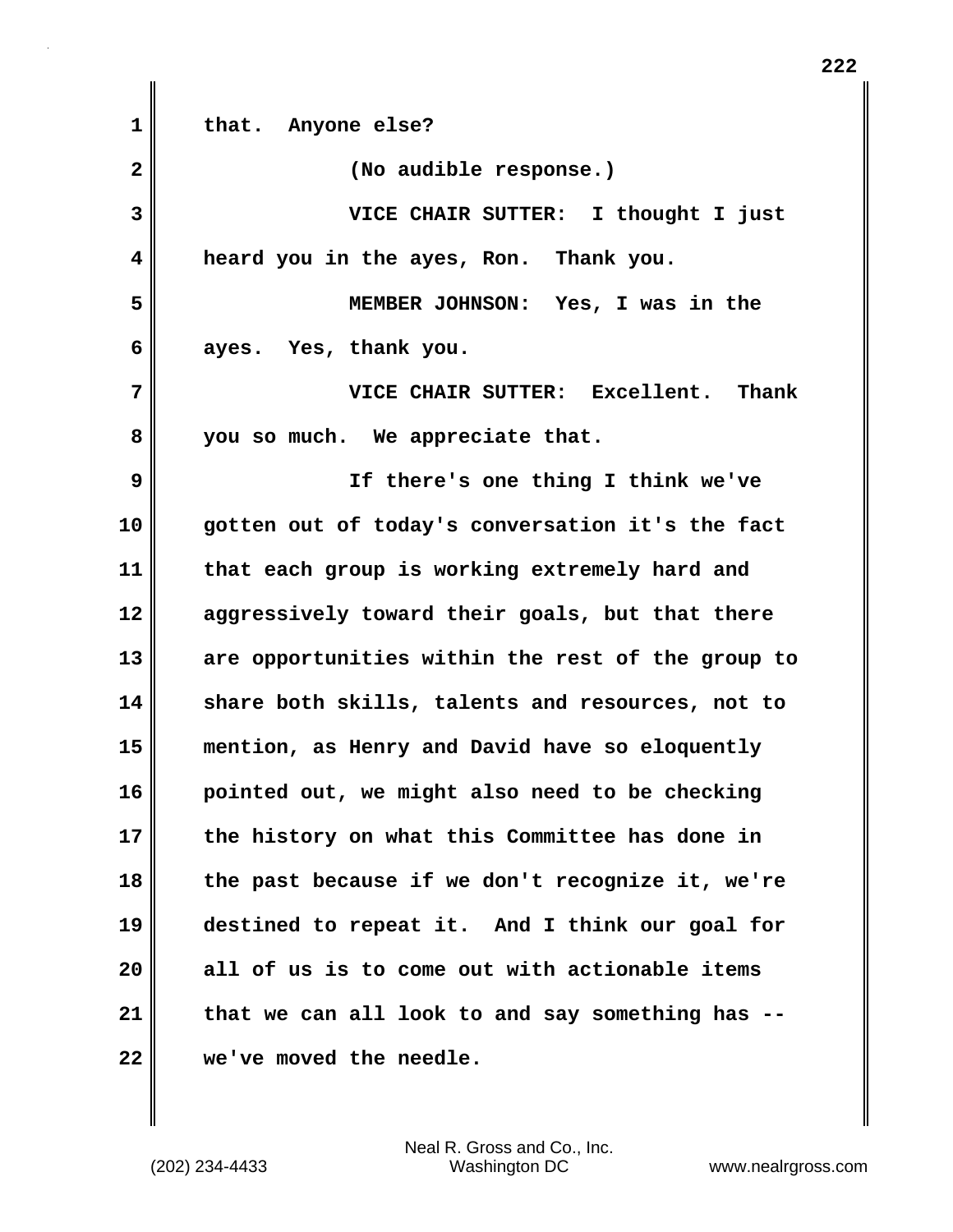| 1                    | So I would encourage you to go back              |
|----------------------|--------------------------------------------------|
| 2                    | and take a look at what previous Diversity       |
| 3                    | Committees have recommended, especially as they  |
| 4                    | refer to your particular group's work.           |
| 5                    | Second, I thank everyone for their               |
| 6                    | offer of help and support, and I think we've     |
| 7                    | gotten a lot of that from this meeting today.    |
| 8                    | I would also like to ask if there are            |
| 9                    | any public comments, anyone on the vast group we |
| 10                   | have here that --                                |
| 11                   | (Laughter.)                                      |
| 12                   | VICE CHAIR SUTTER: -- is -- it's                 |
| 13                   | important to make that available. Anybody        |
| 14                   | looking to make comments from the public? No one |
|                      |                                                  |
|                      | over there that's dying to -- okay. Great.       |
|                      | Thank you.                                       |
|                      | We've got a lot of important work to             |
| 15<br>16<br>17<br>18 | do and I think we have made some really great    |
| 19                   | strides toward that. And hopefully if nothing    |
| 20                   | else, besides some great food from T-Mobile --   |
| 21                   | thank you. Again thank you --                    |
| 22                   | (Applause.)                                      |

 $\mathbf{I}$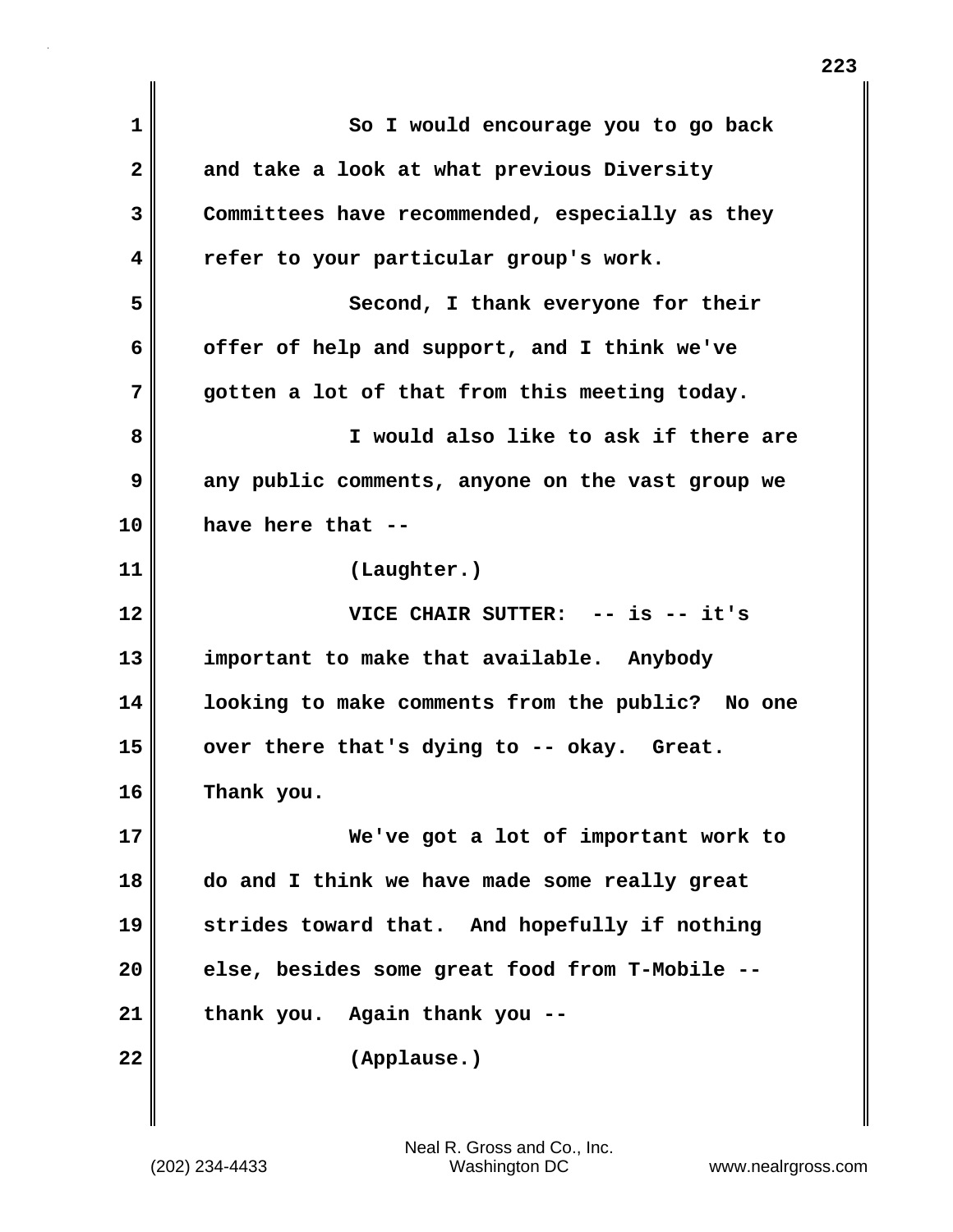| $\mathbf 1$ | VICE CHAIR SUTTER: -- it's also give              |
|-------------|---------------------------------------------------|
| 2           | us a chance to really get to know one another     |
| 3           | better and to be able to recognize the strengths  |
| 4           | and the resources that each one of us bring. We   |
| 5           | have some really good recommendations in front of |
| 6           | us which we have adopted unanimously, so thank    |
| 7           | you. And again I want to focus that this is the   |
| 8           | beginning and how we work with the Commission     |
| 9           | going forward.                                    |
| 10          | Jamila, I would like to ask if we                 |
| 11          | could also get OCBO to be more involved with      |
| 12          | coming, perhaps having a representative at these  |
| 13          | meetings.                                         |
| 14          | MS. JOHNSON: Yes.                                 |
| 15          | VICE CHAIR SUTTER: I think it's                   |
| 16          | really important. Everyone of us is going to be   |
| 17          | needing to interact with them, so I think it      |
| 18          | would be helpful for them to get to know us and   |
| 19          | for us to get to know them since it's a new       |
| 20          | office staff, if you will.                        |
| 21          | MS. JOHNSON: Right.                               |
| 22          | VICE CHAIR SUTTER:<br>So                          |
|             |                                                   |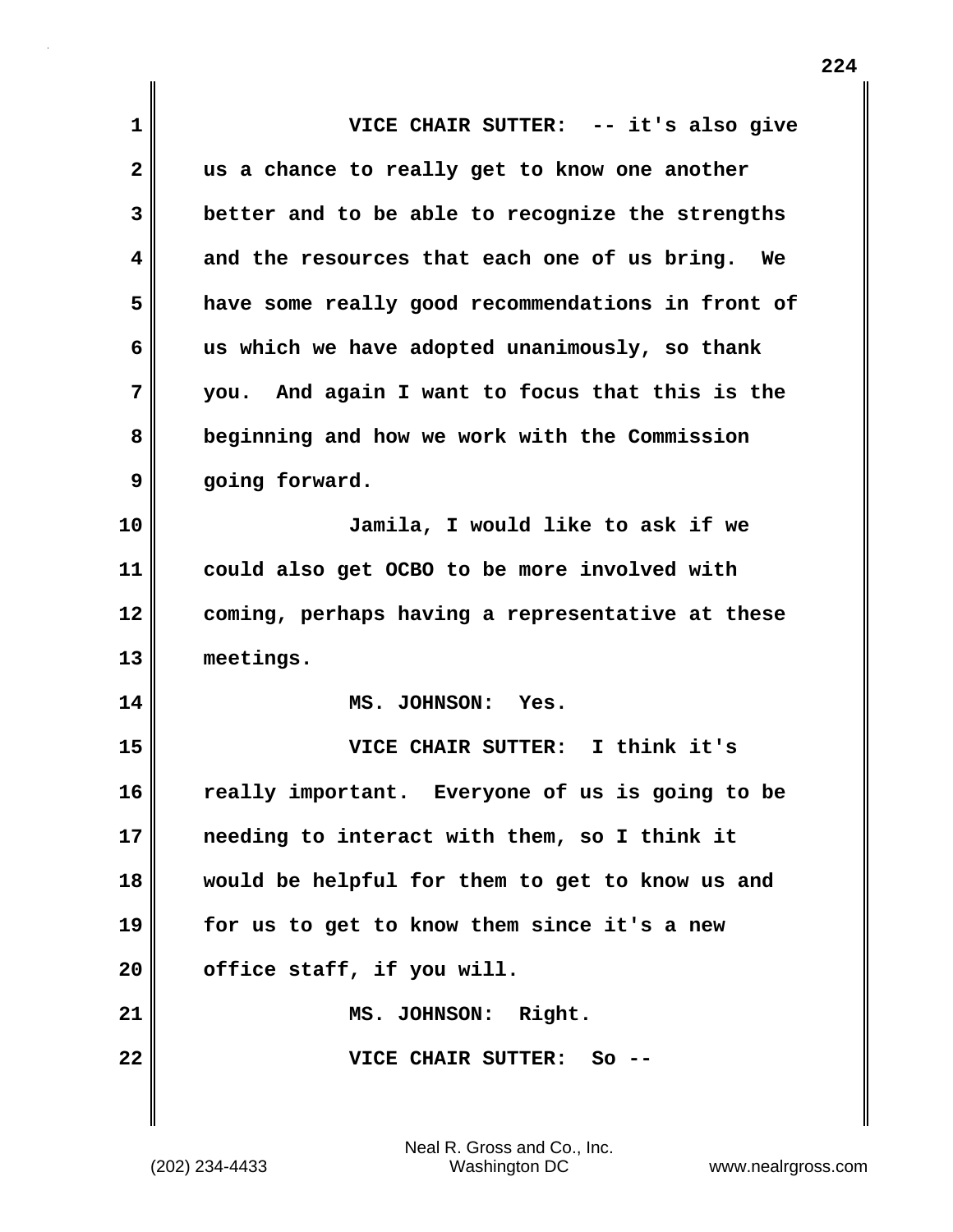| $\mathbf{1}$   | MS. JOHNSON: I think traditionally                |
|----------------|---------------------------------------------------|
| $\overline{2}$ | they have come and actually been present at the   |
| 3              | table.                                            |
| 4              | VICE CHAIR SUTTER: Sometimes.                     |
| 5              | MS. JOHNSON: Yes. So I think it was               |
| 6              | probably just scheduling, but the head of the     |
| 7              | office Sanford Williams has indicated that he     |
| 8              | would like to sit in on some of the working group |
| 9              | meetings starting of course with digital          |
| 10             | empowerment as they plan for their one-day event. |
| 11             | $So$ --                                           |
| 12             | VICE CHAIR SUTTER: Especially because             |
| 13             | we've worked with different heads of --           |
| 14             | MS. JOHNSON: Yes.                                 |
| 15             | VICE CHAIR SUTTER:<br>-- OCBO in the              |
| 16             | past. And with him having a new --                |
| 17             | MS. JOHNSON: Yes.                                 |
| 18             | VICE CHAIR SUTTER: -- role in the                 |
| 19             | last six months --                                |
| 20             | MS. JOHNSON: Yes.                                 |
| 21             | VICE CHAIR SUTTER: -- it would also               |
| 22             | perhaps be helpful at our next meeting if we      |

**225**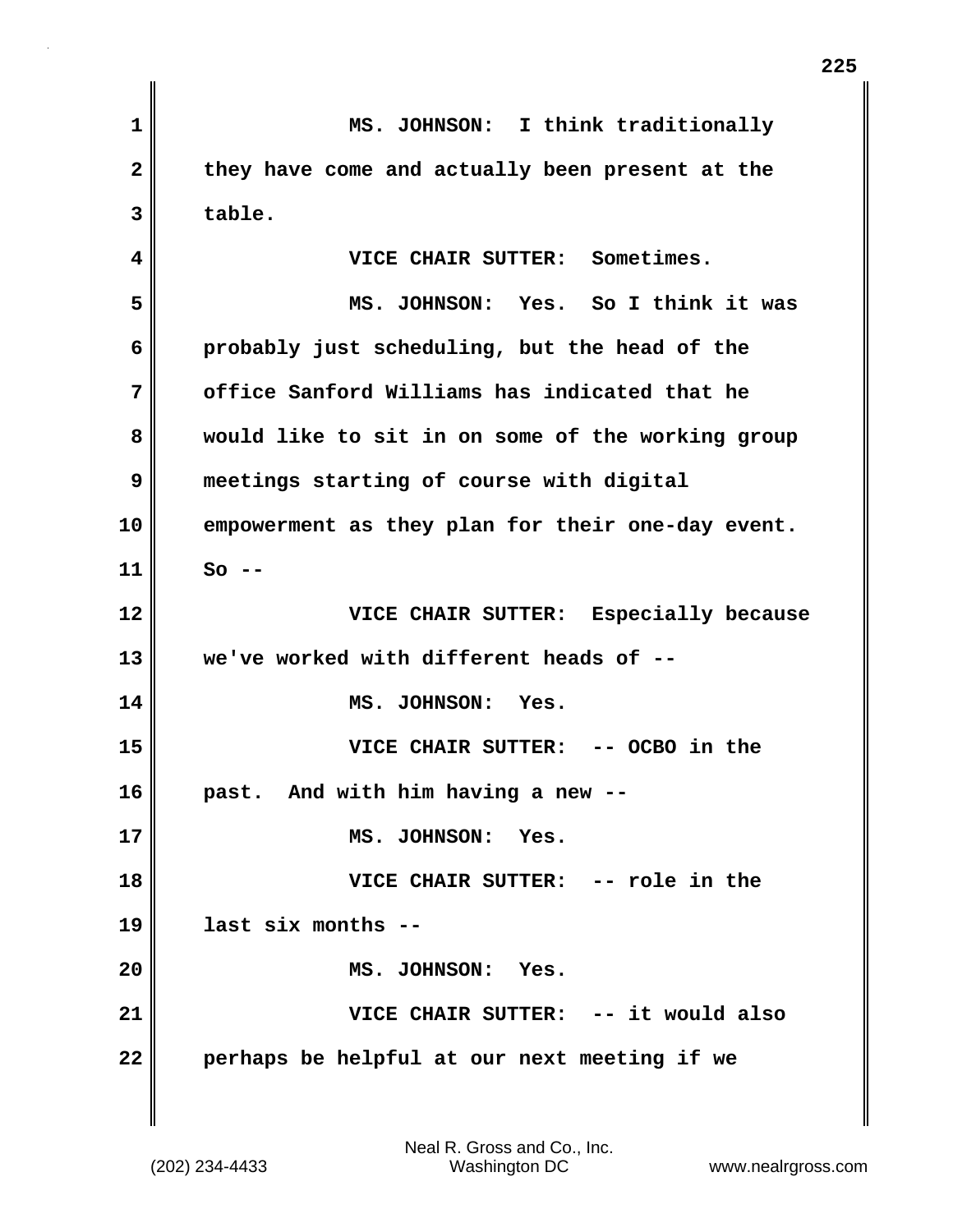**1 could get some comments from him about where 2 their focus is -- 3 MS. JOHNSON: Yes. 4 VICE CHAIR SUTTER: -- what their 5 staffing is, how they work and how we can best 6 work with them. 7 MS. JOHNSON: Absolutely. 8 VICE CHAIR SUTTER: So if we could 9 have that -- 10 MS. JOHNSON: Yes. 11 VICE CHAIR SUTTER: -- for our next 12 meeting, I think that would be helpful for all of 13 us. 14 Yes, Susan? 15 MS. ALLEN: Is the new head a 16 political appointee? 17 MS. JOHNSON: I don't believe so. I 18 believe he was already on the staff. 19 MS. ALLEN: Great. 20 MS. JOHNSON: He moved within -- 21 (Simultaneous speaking.) 22 MS. ALLEN: That means that he has the**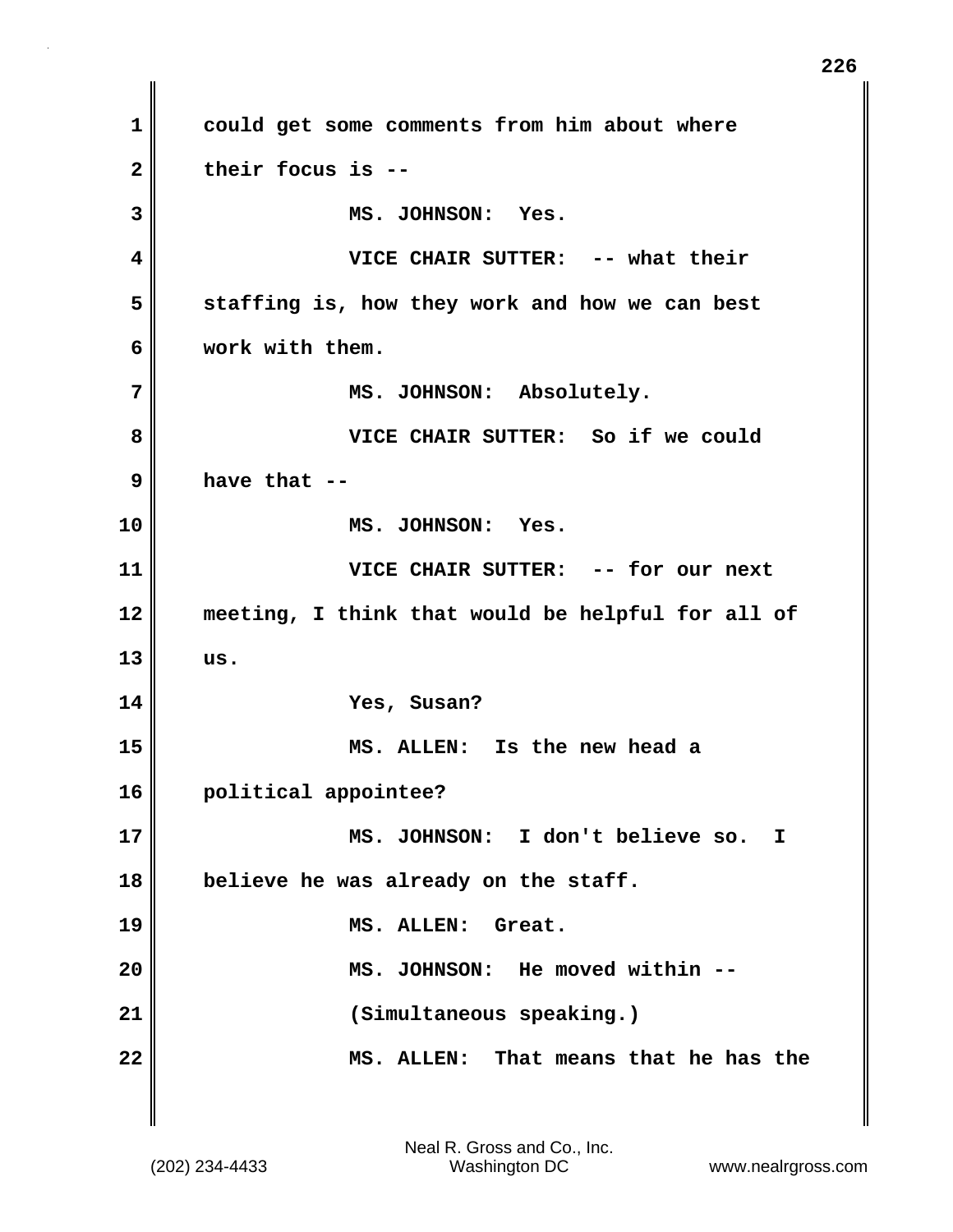**1 depth and breadth of the knowledge of what's 2 going on. 3 MS. JOHNSON: Yes. 4 MS. ALLEN: And otherwise, even with 5 that I would like him to only -- not only him, 6 but bring a staff who is the executive 7 instrumental in actually implementing it, because 8 we find again some time the head talks, the 9 bottom -- 10 MS. JOHNSON: Yes. 11 MS. ALLEN: -- the legs do not walk. 12 VICE CHAIR SUTTER: Well -- 13 MS. ALLEN: You're not getting 14 anywhere. 15 VICE CHAIR SUTTER: Well, the 16 interesting thing about OCBO is it is -- I wish 17 it was a larger entity inside the Commission, 18 frankly, given all the things that we would like 19 to have them working on with us. 20 MS. ALLEN: I know, but the person who 21 is being involved in is -- also doubles up. The 22 woman, Diane or something. What's her name?** 

(202) 234-4433 Washington DC www.nealrgross.com Neal R. Gross and Co., Inc.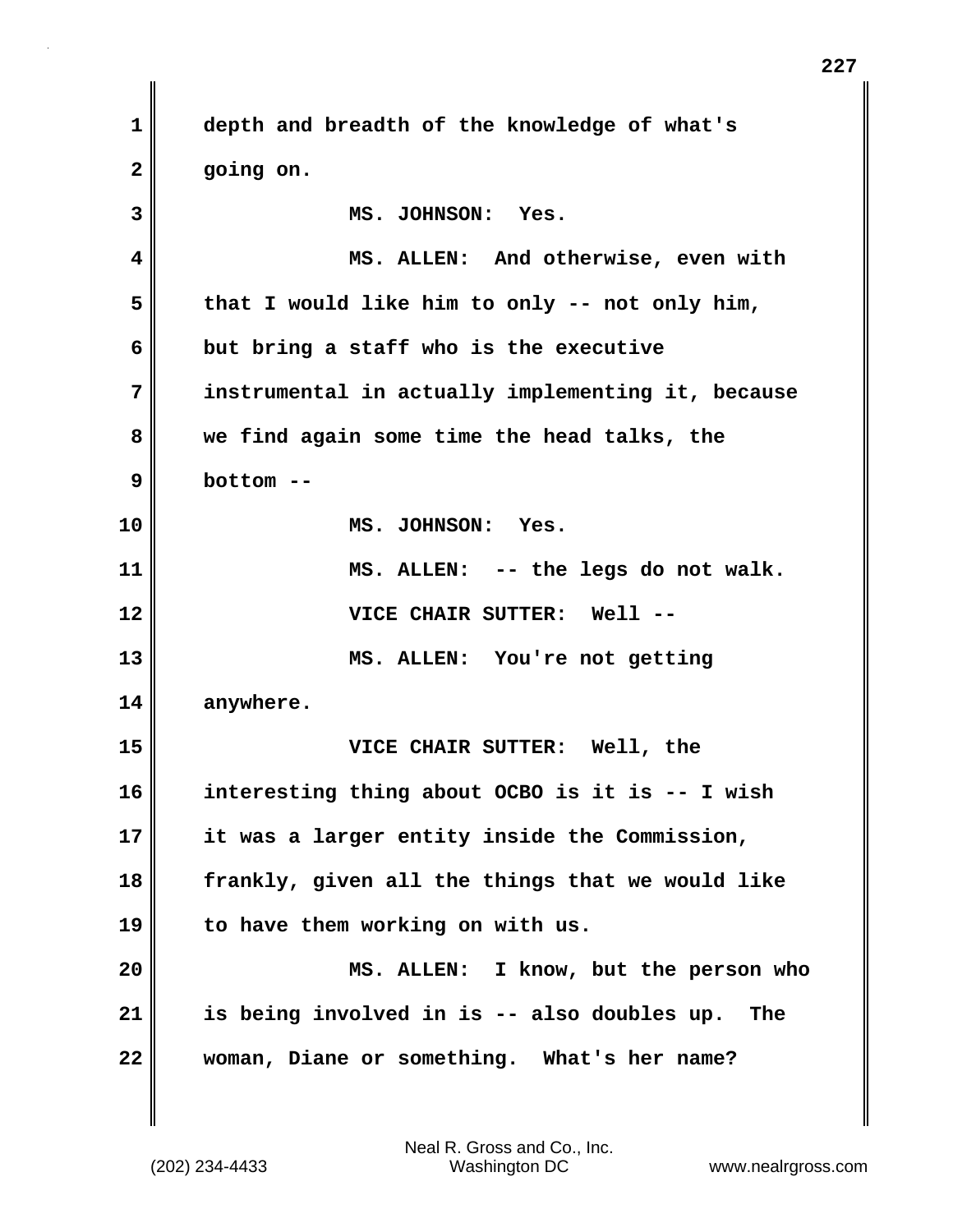**1 Diane?**

| $\overline{\mathbf{2}}$ | MS. JOHNSON: Carolyn Williams is his              |
|-------------------------|---------------------------------------------------|
| 3                       |                                                   |
| 4                       | MS. ALLEN: Carolyn. That's right.                 |
| 5                       | MS. JOHNSON: -- senior person.                    |
| 6                       | MS. ALLEN: So she doubles up on other             |
| 7                       | jobs. She just is -- I know FCC is a small        |
| 8                       | agency. It's got \$11 million and something on    |
| 9                       | just small business band compared to the hundreds |
| 10                      | of million dollar year. But nevertheless, what    |
| 11                      | it dribbles down to is -- impact on the private   |
| 12                      | sector is important.                              |
| 13                      | MS. JOHNSON: Yes.                                 |
| 14                      | MS. ALLEN: So if I could -- we could              |
| 15                      | have at our meetings have meaningful              |
| 16                      | representation from not just the head but also    |
| 17                      | the executive who will actually help to implement |
| 18                      | it, that would be very helpful, because then we   |
| 19                      | can hold them accountable. Otherwise, we're       |
| 20                      | going to go through another 2004 reading, read    |
| 21                      | the 2004 memo again.                              |
| 22                      | VICE CHAIR SUTTER: Well, I think that             |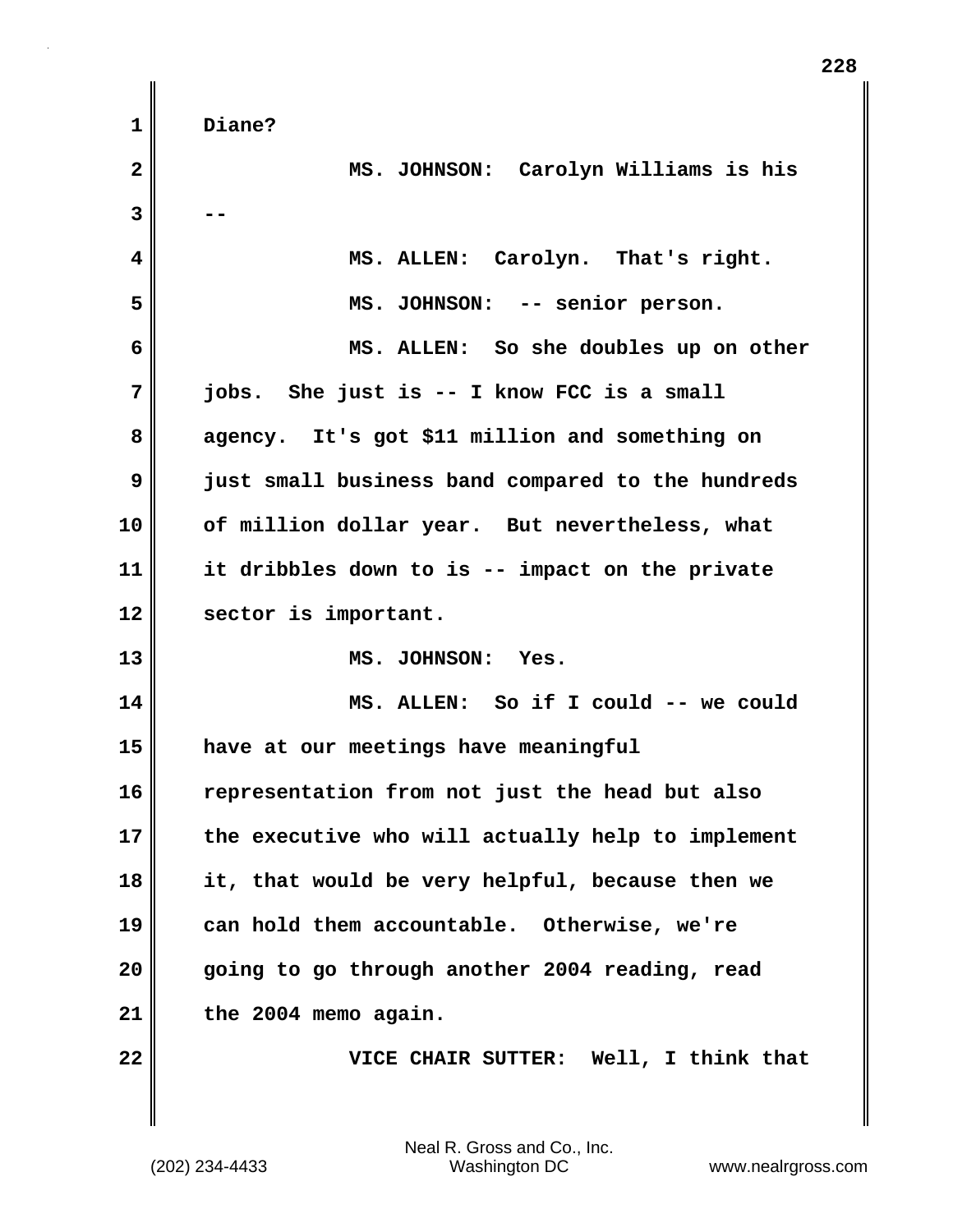| $\mathbf 1$  | would be great if we could have OCBO's            |
|--------------|---------------------------------------------------|
| $\mathbf{2}$ | participation in --                               |
| 3            | (Simultaneous speaking.)                          |
| 4            | MS. JOHNSON: And I'll speak to him.               |
| 5            | VICE CHAIR SUTTER: Yes, Henry?                    |
| 6            | MEMBER RIVERA: Yes, I don't want to               |
| 7            | throw a wet blanket on the proceedings, but again |
| 8            | in the past we have had OCBO participation and we |
| 9            | leaned on them too much. They're a very small     |
| 10           | $statf -$                                         |
| 11           | VICE CHAIR SUTTER: That was my point.             |
| 12           | MEMBER RIVERA: -- and they can't --               |
| 13           | VICE CHAIR SUTTER: They are very                  |
| 14           | small.                                            |
| 15           | MEMBER RIVERA: -- do everything. And              |
| 16           | they want to be helpful, but you have to use them |
| 17           | judicially and you have to understand that they   |
| 18           | have limited resources.                           |
| 19           | So as you $-$ as we dialogue with them,           |
| 20           | we just need to keep that in mind and try to use  |
| 21           | them judicially and not pile everything on them.  |
| 22           | Because if you do that, nothing happens.          |

**229**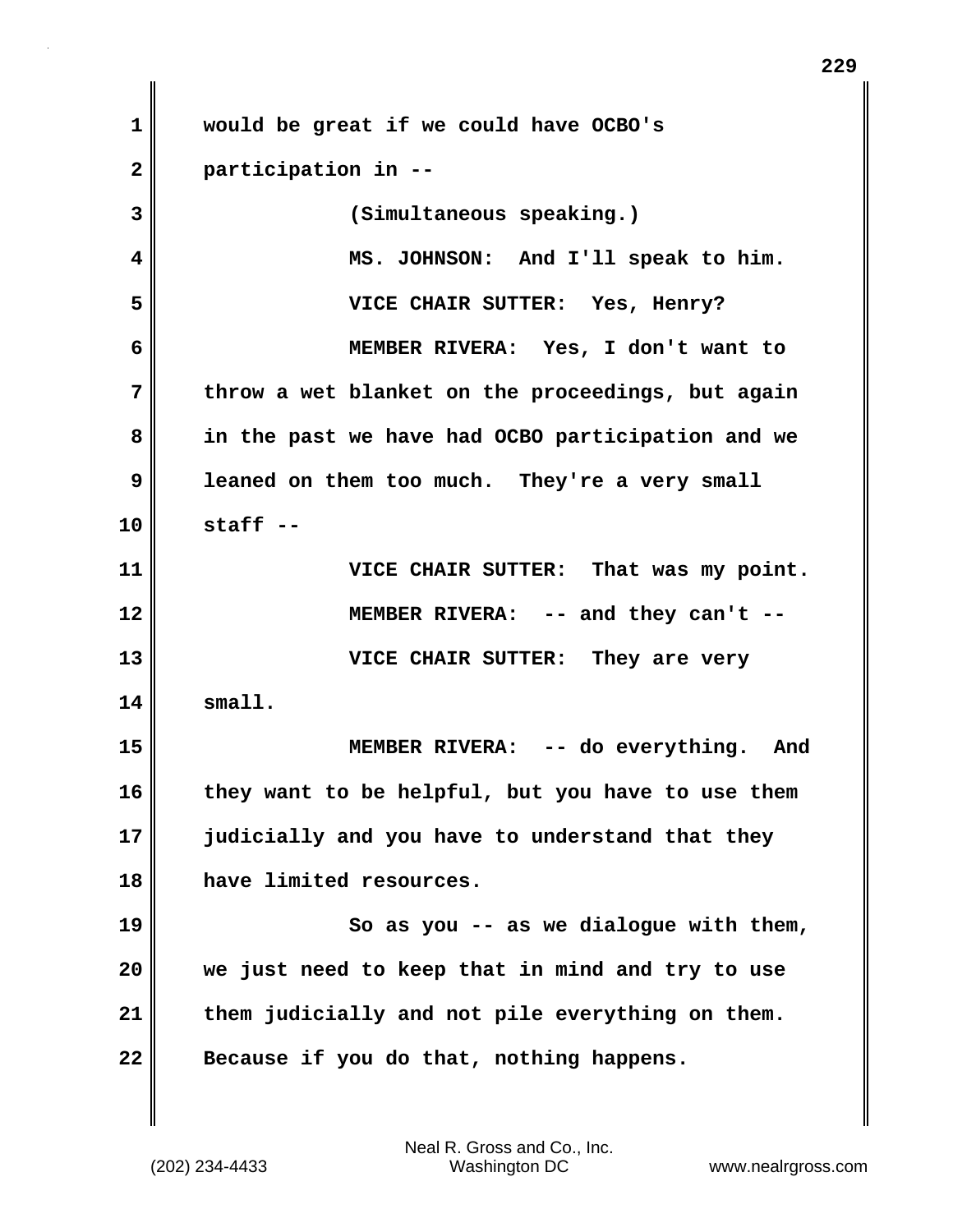**1 VICE CHAIR SUTTER: They simply can't. 2 I mean -- 3 MEMBER RIVERA: They can't do it, no. 4 VICE CHAIR SUTTER: -- they would be 5 looking for us to supply them with a lot of the 6 resources necessary. Now there are things they 7 can do. We have talked in the past about web 8 site and creating informational pieces for the 9 web site. There have been a number of things 10 that we've talked with them about before. A lot 11 of their challenge is not being able to get 12 necessarily all the content and all the people. 13 But I think having them as a part of 14 this group is really important if for no other 15 reason than just so that inside the Commission 16 there is a greater understanding of what we're 17 doing and what we're working on and that is 18 something that's a more cohesive process. So 19 thank you. 20 MS. ALLEN: I don't think we want them 21 to do things. I want them to tell us where 22 things are, who to talk to, the right people as a**

(202) 234-4433 Washington DC www.nealrgross.com Neal R. Gross and Co., Inc.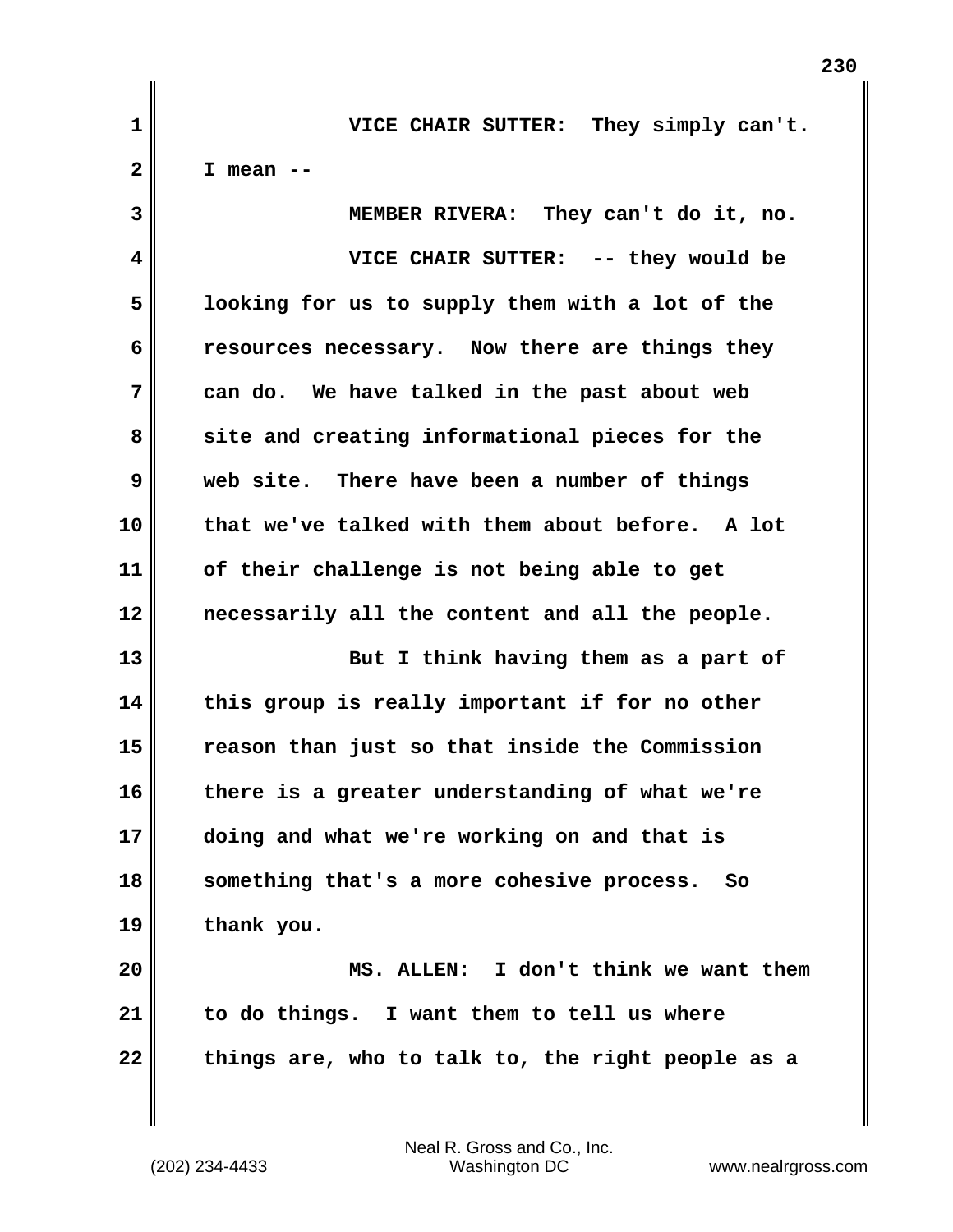| 1            | contact, the contacts, not to print this, do that |
|--------------|---------------------------------------------------|
| $\mathbf{2}$ | for us. We could do that and we can in fact help  |
| 3            | them out. But if they can give us the             |
| 4            | information --                                    |
| 5            | (Simultaneous speaking.)                          |
| 6            | VICE CHAIR SUTTER: And I found them               |
| 7            | to be very willing to do that. So we will get     |
| 8            | them here and have that happen. Thank you.        |
| 9            | Are there any other comments?                     |
| 10           | (No audible response.)                            |
| 11           | VICE CHAIR SUTTER: I want you to know             |
| 12           | we've given you 15 minutes back, but thank you    |
| 13           | for your day's worth of activity. And I           |
| 14           | especially thank those from the working group who |
| 15           | have joined us and been part of it and clearly    |
| 16           | been an essential addition to all of our          |
| 17           | Committee. So I thank you very much. And thank    |
| 18           | you all and have a good day. We are adjourned.    |
| 19           | (Whereupon, the above-entitled matter             |
| 20           | went off the record at 2:37 p.m.)                 |
| 21           |                                                   |
| 22           |                                                   |
|              |                                                   |

 $\mathbf{I}$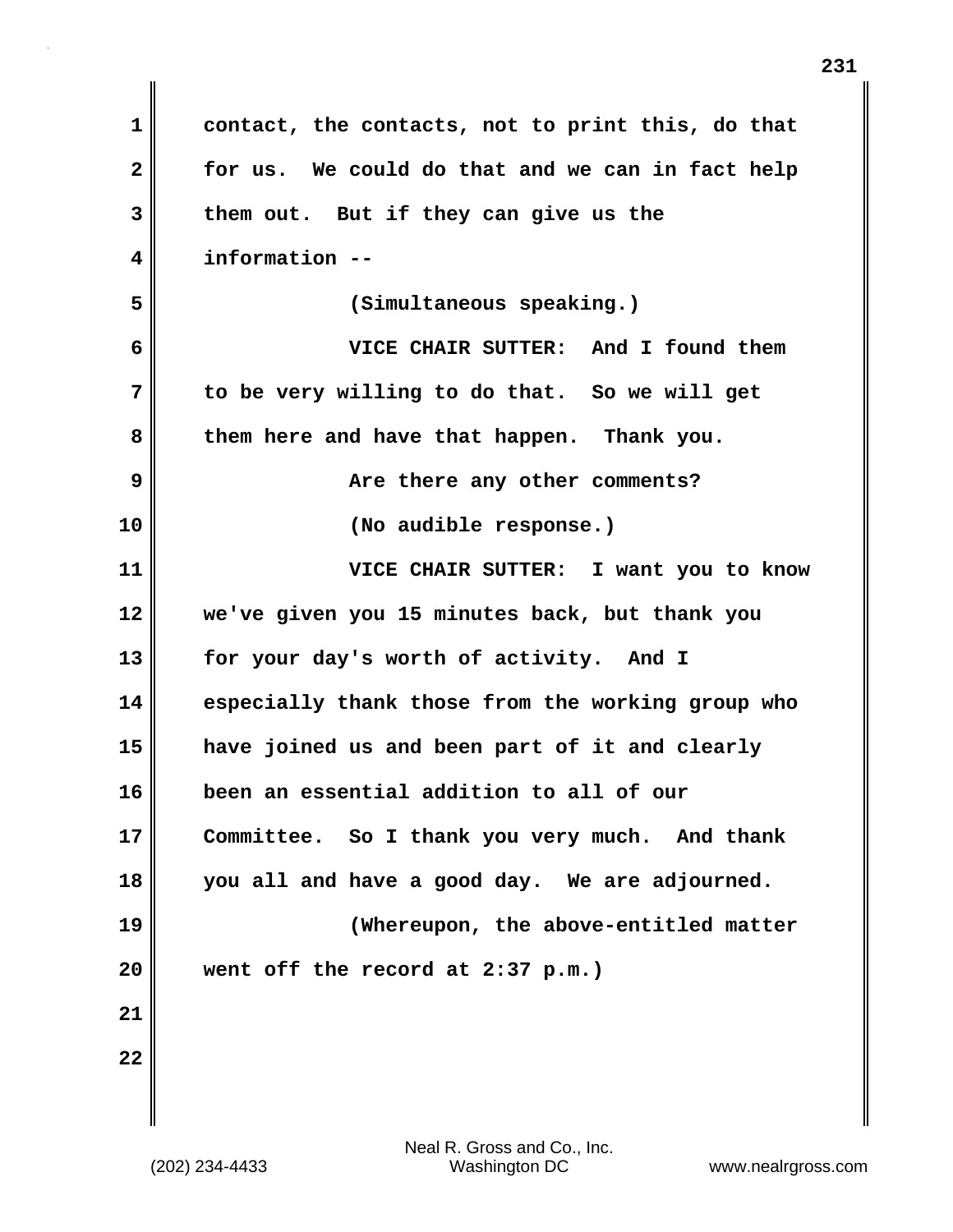A a.m 1:11 5:2 75:7 Abernathy 2:2 23:21,22 61:18 135:5 183:1.7 190:9 191:17 192:10 192:14.17.20 193:11 193:15 197:17 198:9 198:11.13 208:20 209:1 213:7,10,14,20 214:3,10 220:2 ability 140:4,18 170:18 176:16 able 6:9 15:18,20,21 23:4 27:16 32:6 54:6 61:6 69:20 93:18 95:12 97:18 98:4.14 99:4 117:1 120:18,22 121:2,13 131:20 138:8 146:11 152:3 154:19 159:21 163:4 168:19,20,22 169:8 169:17,18,20 170:5,9 170:21 171:7 172:6 173:12,13 178:6 181:9 188:20 189:18 197:2 203:18 211:12 224:3 230:11 ably 23:11 above-75:6 above-entitled 231:19 absolutely 13:6 49:5 93:4 126:7 226:7 **Abstentions 68:20** abundantly 9:5 abuse 12:3 34:16 36:12 51:1,4,5,10,15 abysmal 10:4 academia 33:3 academics 93:16 acceleration 136:16 176:6 accept 8:22 acceptance 216:8,12 accepted 101:19 access 17:4 21:17 60:19 61:1 76:14.19 79:6,9 81:17,17,18,18 82:15,16 83:16 84:17 85:8 87:5 88:4 89:7 90:20 97:17 98:6 118:9 131:6 133:8 143:8.15 158:20.21 161:10 163:14 164:4 164:21 166:22 167:16 167:22 170:7,11 172:7 173:14 174:18 174:19 205:22 accomplish 126:14

accountability 212:2 accountable 116:10,21 117:13 228:19 accounting 201:13 accustomed 45:6 **ACDDE 4:6.8** achieve 217:22 acknowledge 23:20 27:3 42:10 43:11 65:4 70:7 171:3 189:21 acquire 34:2 38:11 acronym 137:4 ACS 89:3 act 45:7 66:6 172:15 ACT-178:18 **ACT/The 2:16** acted 218:10 acting  $48:14$ action 8:13 44:17 actionable 222:20 active 22:19 23:6 110:21 168:22 177:15 179:11 218:10 activities 30:12 36:2 91:13 113:18 154:20 activity 122:6 231:13 actor 59:20 actress 60:3 actual 19:15 95:4 98:17 137:17 ad 125:22 126:1 adamant  $208:4$ add 53:13 73:7 95:3,15 98:17 101:5.21 123:19 129:17 147:16 152:14 174:8 193:17 addition 40:7 215:2 231:16 additional 12:21 106:1 171:20 additions 43:12 address 9:15 29:20 35:22 44:12 50:18 56:13 57:16 58:2 67:15 79:2 99:19 101:1 104:17 109:11 124:1 146:11 159:7 169:20 215:22 addressed 30:3.10.10 30:15 169:1 addresses 62:13 79:16 79:21 addressing 105:14 159:19 168:7 182:19 194:2 adequate 98:6 adequately 79:2 Adjourn 4:20

adjourned 231:18 adjournment 181:16 adjustments 187:4 administer 36:11 administration 148:8  $194.16$ ado 6:21 20:21 23:12  $77:14$ adopt 80:1 adopted 5:9 12:17 43:2 47:19 48:4,7 156:13 163:5 217:11,13 224:6 adopting 79:18 174:17 adoption 29:5 67:22 79:6,16 83:21 85:9 88:15 155:11 156:12 157:7,7,15 158:6 160:18 162:16 163:11 164:16 167:13 169:11 173:10 174:11,14 ads 124:13 advance 43:5 56:13 99:7 185:2 advanced 87:6 95:2 96:6 103:21 176:7 Advancement 217:16 advances 93:19,20 advancing  $42:387:19$ advantage 121:14 122:10 131:21 170:22 advantaged 196:3 advantages 38:19  $97:18$ advertising 121:19 133:9.13 188:17 advise 101:22 advisor 20:18 47:19 advisors 215:13 advisory 1:3,10 5:6 7:15 11:9 21:4,9 22:17 29:7 32:21 33:1 33:1 36:20 56:3 58:7 68:1 104:14 143:22 146:15 177:14 179:16 186:7 217:7,8,16 218:8 219:7 advocate 112:1 140:5 advocates 139:16 advocating 145:15 affect 204:3 affiliates 52:16 affluent 18:2 affordability 157:17 afloat 145:10 African 86:14 112:11 114:12 115:14 120:15 121:20

**African-59:20** African-American 214:22 African-American/Hi... 206:14 **African-Americans**  $71:2$ after-sale 142:1 after-school 16:19 afternoon 11:8 64:14 75:5,10,14 76:3 age 36:21 84:14 86:12 90:6 99:1 156:22 217:9 agencies 111:16 agency 93:11 117:6 174:22 175:7,10 228:8 agency's 111:10 agenda 21:7 69:19 70:2 75:18 aggressively 222:12 aging 84:21 ago 15:12 33:10 56:10 91:1 117:10 138:14 agree 7:13 47:9 50:4 65:3 125:13 129:17 166:17 192:7 200:1 210:11 agreed 6:12 29:15 30:20 agreeing 70:4 Agreements 39:7,8 ahead 135:3 137:19 151:13 155:9 165:20 AI 91:22 air 171:9 airways 34:13 alarm  $85:10$ **Alfred 33:10** Alfredo 2:16 25:18 alienate 89:20 92:1 align 171:18 178:4,7 aligned 76:11 171:22 aligning 172:13 **Alison 20:17** Allen 3:2 77:18,18 95:6 95:7 110:2,3 125:13 127:10 138:13 204:12 220:7,20 226:15,19 226:22 227:4,11,13 227:20 228:4,6,14 230:20 allow 65:14 105:11 146:3 195:22 198:1 206:7 209:3 allowed 5:15 allowing 34:6 46:7 87:2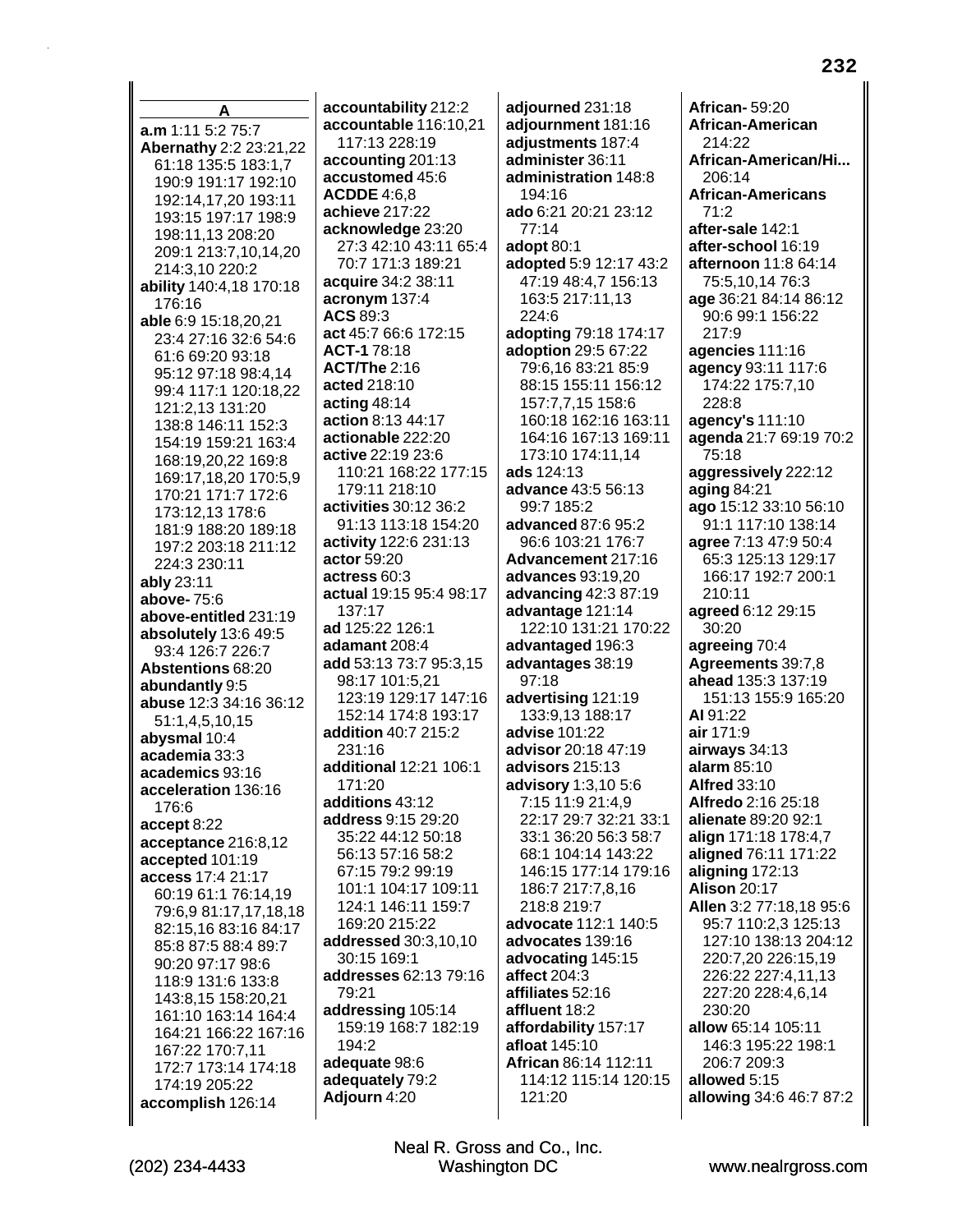$200:2$ allows 87:8 163:2,3 alternate 2:3 3:6 26:12 78:9 altogether 184:14 amendment 152:20 America 1:1 53:10 54:10,12,15 73:1 205:15 **American 2:17 3:2.3** 37:6 40:11 51:3 59:21 71:17 72:18 73:3 77:19 86:14 110:8.15 112:7,11 114:12 115:14 118:10 120:15 120:16 121:21 137:3 138:18 182:13 210:18 **Americans 18:15 41:21** 84:13 91:12 110:21 115:14 amount 14:7 21:8 40:15 87:14 111:8 152:2 amplified 178:11 amplify 104:17 176:16 178:1 analysis 34:17 42:11  $215:9$ analyze 102:21,21 211:3 analyzed 41:16 and/or 188:11 anecdotes 99:22 **Angeles 208:9,10** 220:13 **Anna 78:2** anniversary 139:9 announced 5:10 annual 66:22 116:6,18 139:9 answer 10:9 35:21,21  $123:15$ answered 177:19 209:7 answers 51:13 179:7 anticipated 29:7 anxious 140:7 Anybody 205:3 223:13 anymore 126:4 156:20 192:8 anyone's 22:5 anyway 165:19 Apologies 150:15 apologize 23:4 App 2:16 Appalachia 165:2 apparently 46:8 appeal 58:6 appealed 54:4 appeared 36:10

appears 68:21 applaud 216:18 **Applause 69:4 75:12** 119:4 223:22 Apple 189:14 192:8 203:15 204:14 application 79:21 90:3 90:9 203:19 applications 188:12 applied 172:9 applies 7:18 8:18 apply 153:19 appointee 226:16 appointment 106:9 appreciate 7:4 23:17 27:2 28:4 50:7 69:2 80:15 181:15 221:22 222:8 appreciated 93:5 121:9 appreciation 8:2 apprentice 148:1 196:6 Apprentices 148:3 apprenticeship 20:4 148:2 172:4 195:19 apprenticeships 124:16 147:21 148:12 apprised 40:15 approach 18:18 38:20 39:16.18 79:4 113:14 124:20 159:7,20  $163.8$ approaches 76:14 158:8.11 appropriate 29:12 36:2 136:18 214:7 approval 44:9 45:1,6,21 approve 32:9 45:16 approved 43:3 51:6 105:3 approximately 83:17 apps 168:19 arbitrary 12:3 architecture 87:20 arduous 31:9 area 2:12 17:8 78:15 95:16 97:3 98:2 99:21 100:4 102:10 109:18 110:22 111:1 208:10 208:19 209:20 220:13 areas 8:11 60:21 94:18 95:13,20,21 100:11 100:18 105:15 110:19 120:18 144:18 146:1 156:21 157:11 160:11 163:15 172:4 178:7 186:7 203:20 arque 81:20 argument 103:11 197:2

**Armour 210:15.16** arms 183:17 arrived 27:7 37:10 art 165:8 170:1 articulate 191:9 artist  $165.7$ Asian 2:17 3:2 77:19 110:8,15,21 112:5,7 114:12 115:13 120:15 220:12.13 Asian-American 71:6 143:10 205:18 **Asian-Americans** 70:22 206:10 Asians 206:16.17 asked 5:16 10:7 29:16 35:22 37:9 45:15 61:20 62:9 asking 44:7 61:21 142:21 asks 45:5 aspect 79:16,21 aspects 109:22 209:18 210:18 aspire 112:17 assembled 77:1 assembly 170:4 assessment 30:19 **assets** 38:22 39:1,22 56:8 58:3 207:6,7 assist 29:8.14 39:14 assistance 12:8 assistants 201:14 associated 19:15 21:9 114:19 188:13 **Association 2:11,16,19** 43:20 47:2 52:8 64:17 assume 29:12 assure 220:17 at-risk 161:11 AT&T 121:18 130:19 attaching 174:17 attack 51:9 attainment 85:12.14 attempting 98:20 attendant 36:5 attending 21:6 22:12 attention 46:2 83:2 85:4 85:22 111:21 190:21 attentive 173:2 Au 3:2 110:3 audible 154:5,10 180:20 220:5 221:1,6 222:2 231:10 audience 64:9 authority 8:12 140:18 authorize 41:11 authorizes 40:14

233 authorizing 38:14 automation 82:18 autonomous 17:19 availability 79:11 98:21 available 72:4 87:15

223:13 avenue 170:20 avenues 182:8 avoid 34:10 80:21 award 116:13.13 awarded 76:20 167:1 aware 108:22 165:18 172:13 awareness 108:18 109:9 157:17 aye 68:17,18 221:3 ayes 154:8 221:4 222:4 222:6

 $91:22$ 

 $103:1$ 

avail 179:21

108:3.13 176:3

## В

**B** 30:8 146:2.18 **baby 14:5 91:3** back 3:4 17:10 18:7 26:16 45:12 46:8,8 48:21 49:21 50:9.9 70:1.1 74:21 75:2 78:5 92:5 102:11 139:2,16 141:9 147:7 148:16 151:4 159:2 164:6 178:15 183:3 203:8 206:20 215:10 223:1 231:12 back-end 62:14 backdrop 82:17 89:14 89:22 182:2 background 12:14 132:4 203:3 backgrounds 42:9 **backing 19:2 61:6** backward 185:18 bad 14:9 48:5 50:4 bailiwick 20:1 balancing 204:6 **balls 183:22** Baltimore 16:18 band  $228.9$ **bankers** 128:18 bar 87:13 barely 36:13 Barker 2:2 barrier 104:4 158:6 **barriers** 79:18 88:15 89:12 96:3 102:9.18 102:22 103:20 104:11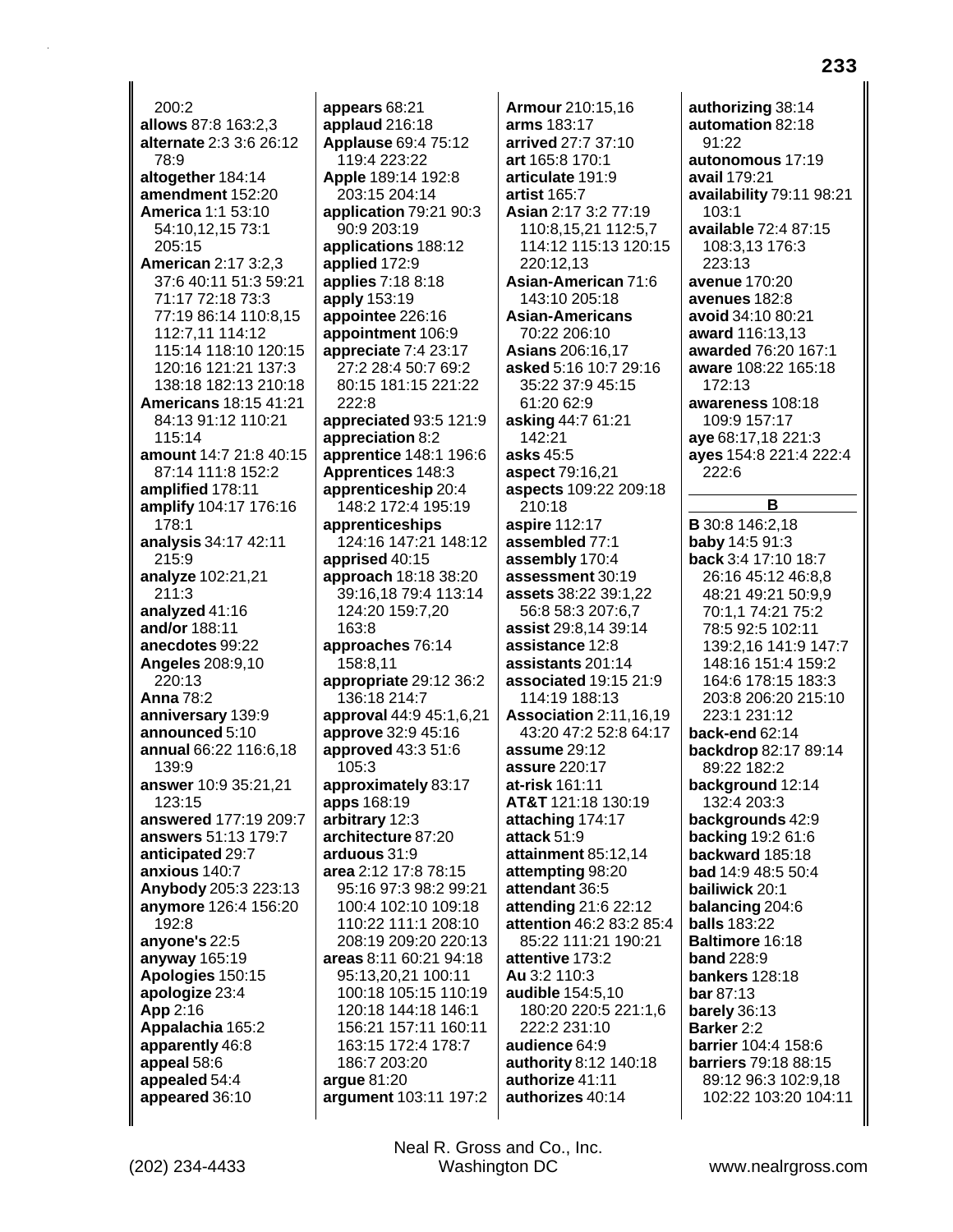104:18 106:12 109:11 136:13 157:16 160:18 163:10 202:16 215:13 based 12:5 40:10 44:22 46:13 49:6 51:9 80:19 85:15 95:4 187:4 203:3.4 baseline 72:7 200:2 basic 166:19 167:16 220:9 basically 83:14 86:13 212:4 **basis 78:21 131:17** 145:11 Bay 2:12 78:15 **Bayou** 3:5 43:16 52:4 **BDAC** 104:15,17,22,22 105:16,21 136:16 146:21 150:20 175:22 176:2,9,12,18 178:8 178:17 beach 115:3 208:10.17 **bear 107:2 becoming 72:3 82:2** 109:12 **began** 31:9 33:20 **beginning 48:1 117:4** 118:12 132:9 139:8 224:8 **begun** 129:10 behalf 21:8 33:18 49:17 65:9 70:5 76:5 166:1 **believe** 10:14 12:4 27:12 41:9 42:6 71:14 78:4 100:3 125:19 226:17,18 believed 11:9 29:10 **Belt 86:15 bend** 39:21 **bene 19:21 benefit 39:1 55:12** 110:19 113:19 123:2 124:22 212:10 benefits 36:2.5 84:22 97:11 131:10 218:3 benefitting 106:22 Berrocal 3:3 26:17,17 77:21 151:9,12,14 152:22 153:4 193:17 193:20,20 **Bess 1:18 20:22** best 9:12 12:5 29:19 33:2 41:5,10 50:18 72:12 99:18 109:7 115:21 116:12 132:1 141:22 142:1.1 162:18 182:20 186:5 187:18 193:6 196:16

217:13 219:9.10 226:5 bet 116:19 Bethesda 139:7 better 10:1 13:16 40:13 46:11.12 58:17 75:11 100:20 118:17 122:13 127:13,14 133:8 175:11 184:19,20 204:9 207:15 216:11 218:5 224:3 beyond 44:10 97:15 130:21 131:2 153:12 bias 66:20 140:11 202:8 202:8.9 bid 127:1 big 73:18 125:17,18 126:15 143:16 183:10 187:19 203:14 205:2 bigger 57:21 126:14,16 138:19 biggest 54:11 98:16 102:2 157:4 162:1 175:2 214:5 **billion** 19:18 107:13 110:20 112:18 119:21 binary 82:2,6 91:17 156:20 **bit** 81:2 167:8 186:19 biweekly 78:20 **Black** 2:19 47:2 86:15 195:9 206:19 BlackRock 191:1 192:18 **Blake 42:18 Blakeney 2:3 26:11,11** 78:8 blanket 229:7 **blind 136:17 BLS** 212:16 BLT 52:10,10 127:21 128:13 129:4 134:9 blue 85:5,16 86:2 87:13 bluntly 182:11 **blurry** 201:4 **board** 201:12 boards  $73:12$ **boat 172:1** body 36:22 51:7 80:19 **boil 214:4** bolts 176:13,14 **bono** 42:15 **book 8:13** boomers 91:4 **boost 170:7 boots** 13:16 **bottom** 55:10 85:3 111:17 227:9

bottom-up 105:15 bought 52:15 128:17 **Bowen 2:15** box 203:14 boy's 215:20 boys 125:17 boys' 115:7 brag 116:5 **brain** 138:21 brainstorming 199:8 breadth 227:1 break 4:11 20:20 173:1 174:13 203:22 211:11 breakfast 21:21 74:13 breaking 212:17 Brenda 1:19 6:19 22:12 22:13,14 23:8 **BRENDAN 1:14 Brennan 2:4 24:1,2** 30:3 42:14 217:19 Brian 2:16 25:21 70:9 **brick 136:8** bridge  $86:18$ brief 32:13,17 65:8 209:6 **briefly** 64:13 172:19 **Brigitte 2:7 24:8 60:11** 70:10 brilliant 8:17 **bring** 19:8 34:11 46:7 67:3 117:15 138:12 141:5.5 147:7 159:21 179:12 196:14 205:5 207:10 224:4 227:6 **bringing 48:21 107:2** 111:20 113:4,18 brings  $67:1$ **Brioche 2:5 24:3,4** 77:22 93:3,4 95:8 106:15 129:16 131:1 153:6 154:2 180:6.11 180:15 200:10 209:6 Britannica 90:10 broad 97:9 98:11 105:10 166:12,16 broadband 14:15 15:17 16:2,8,14 17:11 18:6 18:14 19:15 21:16 79:11.15 83:20 88:11 89:3 90:20 95:1 96:5 96:22 97:5 98:22 102:9 103:2,21 104:14 107:1.7 119:22 121:2 157:15 159:7 162:16 167:16 167:22 172:9 174:17 174:22 175:11 212:10 broadcast 4:9 9:16

21:15 28:20 29:11 33:6,7,17 34:2,21 35:1,17 41:3,22 42:20 52:13 56:7 61:3.4 68:15 218:4 broadcaster 9:3 10:20 broadcasters 2:20 42:8 43:20 47:3 52:12 54:20 133:8 **Broadcasters' 52:9** broadcasting 3:5 14:16 18:17,19 43:17 52:5 55:6 203:10 broadens 152:5 broader 57:21 89:15 97:8 130:20,21 131:2 broadly 71:13 107:2 **broken** 171:16 Brooke 3:6 26:20 70:11 **Brookings 2:18 78:11** 94:19 **Brother's 194:15** 196:17 brought 160:19 194:3 204:9 **Brown 33:13 Bryant 24:20 78:18** 165:22 bucket 98:16,16,19 **buckets** 167:10 **Budget 41:18** build 12:16 88:16 109:20 121:2 128:3 132:21 163:3 building 108:20 128:14 128:22 159:5 161:13 166:15 **built 38:21** bully 172:15 173:20 **bunch 199:21 bundle** 126:20 bundling 126:17 **Bureau 1:17 2:14** 149:18 **Burling's 42:18 Busby 24:5 206:18 business 15:18 18:13** 18:21,21 19:9 45:14 53:20 59:15 63:11 71:17 108:12 109:2 109:18 110:8,15 111:9,11,13 112:3 114:9,16 115:2,20 117:7,18 119:3 122:4 127:2 128:4,16 129:12,14 132:18 137:15,17 138:15 139:3 140:5,10 142:3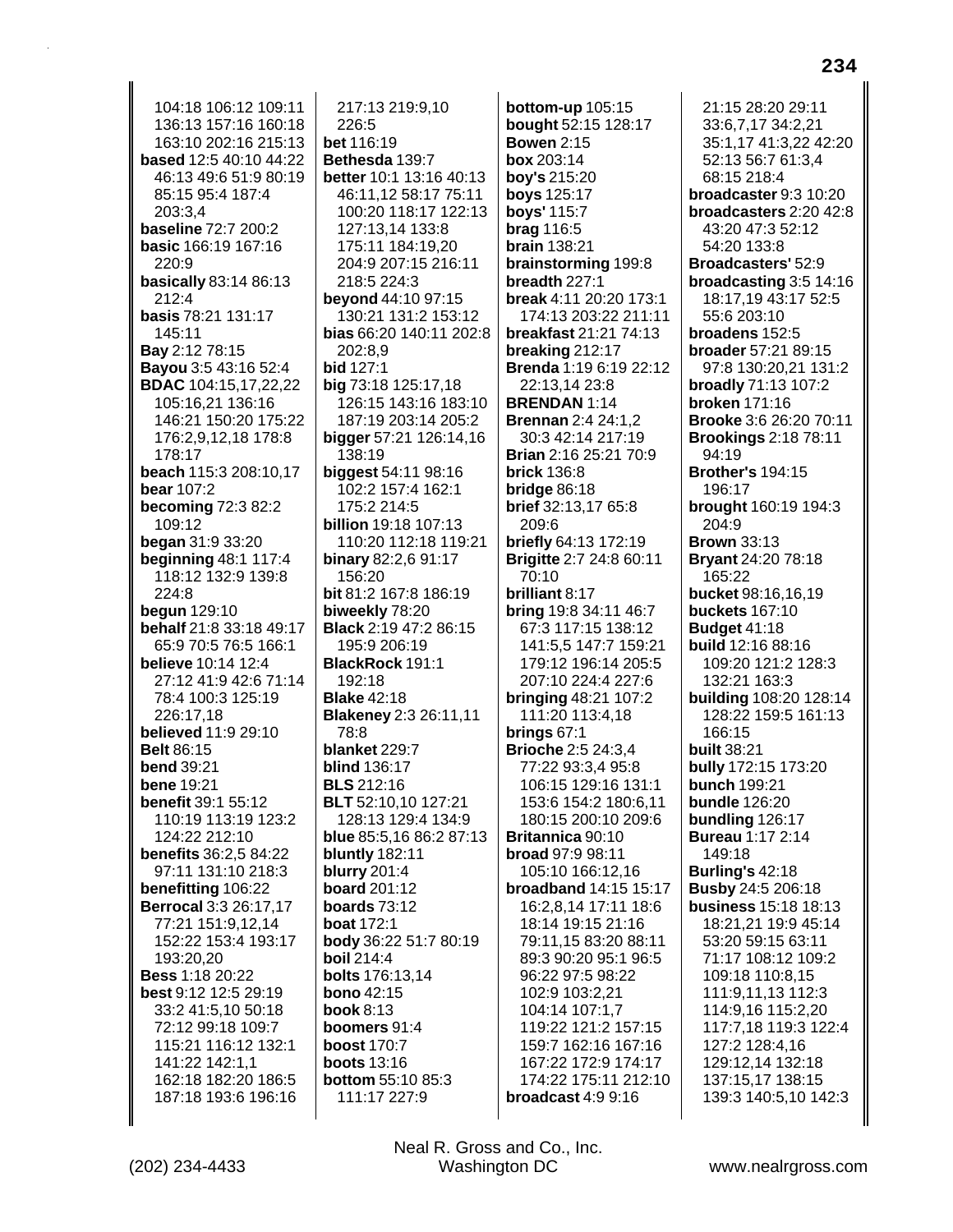142:7,8 145:1,10 148:8,10 149:17 152:10,11 182:12 190:4 191:11 205:18 207:13,19 210:19  $228.9$ businesses 15:21 34:7 55:6 105:21 106:21 107:19 108:7 109:12 109:22 112:17 114:12 115:19 116:10 119:19 120:16 121:13,21 124:3 125:16 126:15 138:2.6.9 141:4 145:2 145:4 148:13 190:4 199:15 204:21 busy 179:11 214:11 buy 125:22 141:15,20 189:9 **buyers** 139:17 buying 52:19 139:15 141:1,17,22 by-company 152:17 Byte 3:4 26:16 78:5  $\mathbf{C}$  $C$  30:14 C-suite 201:12 cable 2:4 87:18.21 88:1 calibrated 34:21 California 184:22 208:21 call 4:5,7 15:13 22:5 25:1 26:8 37:12 38:11 68:13 117:6 127:6 142:9.9 150:14 154:4 176:19 204:18 213:15 220:22 called 36:17 37:18 52:8 52:10 90:9 199:13  $217:13$ calling 23:13 67:4 calls 27:21 calorie 203:18 candidly 58:15 cap 45:18 capable 12:15 capacity 64:15 138:8 138:10 capita 87:2 capital 12:7 38:16 61:1 66:11 87:2 capitalization 73:1 caps 62:18 card 142:8 care 114:13,14,15 159:10 193:10.13 213:15,16 219:1

Career 217:8.15 CareerOneStop 172:3 careers 16:13 34:9 carefully 64:6 CAREY 1:17 5:3 13:3  $20.13$ Carolina 216:2 Carolyn 228:2,4 Carr 1:14 4:4 13:4,6 20:14 21:3 107:12 147:20 carrot 193:4,5 cars 17:20 case 18:13 33:6 45:10 59:21 60:4 91:16 176:8 210:3 cases 37:21 90:15 174:22 175:1 190:14 203:5,6 categories 12:1 84:11 85:7 category 173:5 174:11 174:11 cats 188:1 cause 86:17 caused 48:5 causes 63:19 77:4 caveat 152:14 CBO 41:17  $CD$  90:10 celebrating 216:17 cell 16:10 158:21  $159:13$ cells 16:22 17:7 18:10 census 35:4.5 center 2:18 3:3 83:19 103:9 137:3 162:3 centers 94:19 159:5 161:10 162:3 172:3 century 82:20 CEO 49:11 110:11 112:9 116:14 184:4 191:1.3 210:15 217:21 CEOs 191:4 Cerda 24:6 certain 97:5 98:5 101:18 111:8 certainly 21:19 22:5 23:9 28:1 56:20 73:21 87:7 119:13 122:3 123:7 124:9 133:21 214:5 certificate 11:19 38:16 40:1 41:1,6,13 44:14 45:11 47:5,13,17,18 48:3,7,12,13,18 49:4 49:16,22 50:3,9 54:16 certifications 148:9 cetera 106:2 chair's 31:5 161:18 chaired 30:2,8,14 chairman 8:9 9:6 10:7 20:14 21:11 28:11 33:10 37:1 169:3 Chairman's 9:8 chairmans 120:10 chairs 22:16 32:1 Chairwoman 51:20 65:5 147:5 challenge 58:2 79:22 197:5 230:11 challenges 71:14 79:3 82:12 109:6 118:7 131:8 176:4 183:10 198:3 219:16 challenging 94:10 chamber 2:17 3:2 77:19 118:4 127:15 144:22 206:19 chambers 124:8 125:7 144:19,20 145:12,13 chambers' 145:16 champion 77:8 championing 77:4 chance 11:7 16:17 41:6 129:4 224:2 change 60:7 141:15 152:16 162:13 changed 81:12 134:22 changes 10:22 11:15 16:1 34:20,22 60:5 changing  $59:7,10$ 204:18 218:5 channels 124:15 chapters 110:13 charge 65:6 96:11 charged 21:12 93:12 176:12,14 chart 213:10,16 charter 3:3 26:17 77:21 121:18 151:10 152:7 187:16 193:21 chartered 36:22 104:22 chat 20:19 186:19 checking 204:5 222:16 **Chief 1:17** childhood 168:4 171:4 children 77:10 90:19 173:13 193:7 choice 40:21 126:21 choke 127:3 chop 205:14 Chorus 68:18 154:8 221:4 Chris 2:20 3:3 13:22

15:12 26:5 70:11 78:11 155:14,17 164:9,13 165:19 171:14 185:21 **Christ 137:2** Christopher 42:19 144:17 156:1 Cindy 2:17 26:1 27:7 70:9 Circuit 5:14 circumstances 39:9 citing 176:5 city 3:5 43:16 52:5 160:8.11 162:6.7 civic 91:13 167:3 168:15 171:6 civil 93:15 176:21 177:2 claiming 188:2 clarification 69:6,16 class 53:5,7 96:15 128:2 129:5,5 215:15 classic 96:4 classical 34:17 Claudia 70:11 clean 210:6 211:8.11 cleanse 110:4 clear 9:5 11:8 71:15 130:4 135:20 144:8 211:18 clearer 72:1 clearinghouse 133:20 clearly 47:13 48:11 59:21 60:4 83:13 107:21 179:11 216:13 216:13 231:15 clears  $22:9$ close 163:10 closer 12:9 closing 38:13 41:22 82:21 96:12 113:15 cloud 188:16 clout 189:9 co-chair 94:4 co-chairing 33:12 Co-Founder 64:16 Coalitions 201:13 Coast 191:18,19,20 219:13,14 code 195:10,10 212:17 coding  $203:3$ coffee 8:5 21:21 172:22 cohesive 230:18 Coley 2:5 24:14,15 49:10,11 147:12,15  $148.18$ collaborate 207:5 collaboration 130:3 collapse 62:15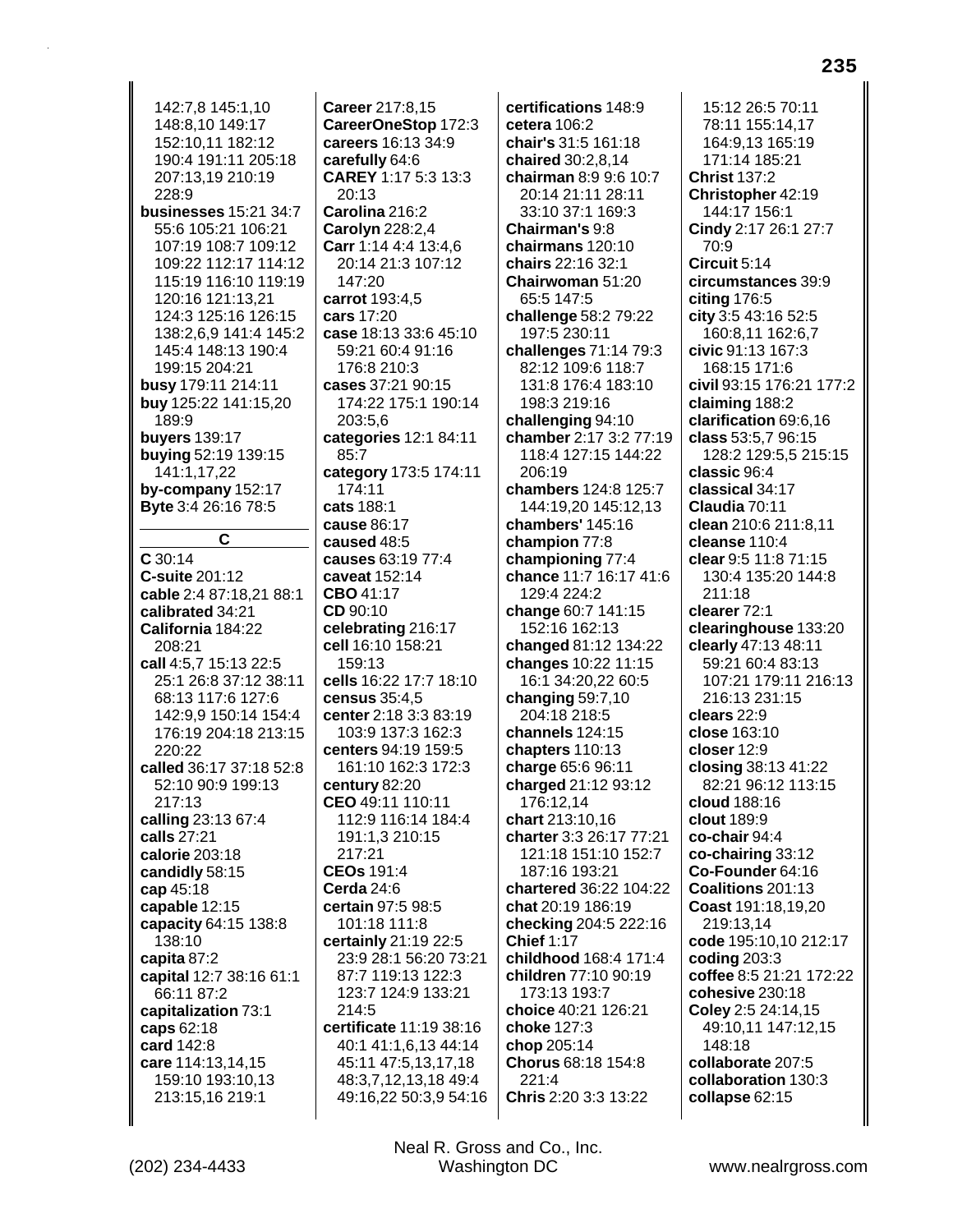colleague's 119:18 collect 93:18 collecting 203:18 collective 9:10 collects 171:10 college 160:13 170:1 195:17 197:17,19 198:15,16 205:10 colleges 37:3 199:14  $206.2$ color 63:12 73:12 84:5 168:10 177:18 204:4 204:17 **Colors 162:19** Combined 126:17 **Comcast 2:5 77:22** 117:16 121:17 130:18 come 12:21 16:1 23:4 44:13 46:8 58:17 70:1 72:21 75:2 77:6 88:17 90:12 95:12 99:9 105:2,11 106:7,10 116:15,15,21 118:6 123:13 129:3 134:19 140:6,8,19 141:7 143:1 144:1 146:8 148:16 152:3 178:6.8 178:21 183:3 184:19 222:20 225:2 comedian 7:17 comes 15:10 56:7 84:17 88:19 91:5 104:7 113:9 124:5 144:15 155:1 157:5 212:2 coming 5:4 21:3 44:14 50:9,9 56:1 60:8 82:14 139:1 142:5 144:5 156:10 168:12 224:12 commence 8:13 commencing 150:20 commend 137:6 147:16 commends 42:1 comment 5:13 31:12 46:21 64:10 129:15 143:21,21 comments 4:18 7:16 8:10 23:17 28:1 29:13 31:1,10,18 32:3,6,9 32:15 35:19 43:3,10 44:2 46:19 47:4,6 49:8 50:12,14 51:13 53:16 60:13 64:8 65:8 67:14,16,22 68:2 69:19.22 70:17 74:9 94:7 100:16,18,22 119:11,14,18 121:4,7

121:9 123:5 129:18 135:1 142:11 149:6 179:9 180:19 217:2 223:9.14 226:1 231:9 **Commerce 2:17 3:2** 77:20 118:4 124:8 125:7 127:15 commercial 126:10,11 commission  $1:1,155:8$ 7:11 8:12 11:3,11 12:18 14:15 15:2 19:4 20:1 23:16 27:1 28:9 29:4,7,14,16 35:20,22 36:19 37:17 45:4,5,21 48:8,12,14 50:1,17 57:9 61:20,21 69:1 72:12 76:4 99:10 101:21,22 104:22 105:2 116:16 117:11 118:19 119:3 123:10 127:19 218:11 224:8 227:17 230:15 Commission's 5:5 9:2 50:3 173:20 217:11 Commissioner 1:14.14 4:3.4 7:2.3 8:1 13:3.4 13:6,11 20:13 21:2,3 44:8 47:3,20 50:14 52:2 90:18 107:12 111:22 134:9 147:20  $169.4$ commissioners 1:11 1:13 6:22 22:16 118:20 120:10 commitment 5:11  $217:15$ committed 62:19 64:21 77:12 78:21 135:9,11 committee 1:3,10 2:1,2 5:6.18 8:11.20 12:14 12:17 13:9 14:12,22 21:4,9 22:17 28:15 29:8 32:21 33:1 36:20 42:2,12 43:10,12 44:7 48:19 56:3 58:7 65:2 65:22 66:4,13,14 68:1 76:3 77:1 80:5,14 81:4,10 82:8 83:2 84:22 86:8 89:14,15 89:22 96:12 99:14 100:5 102:6 103:7,8 103:11 104:10,15 105:4,6 122:7 134:6 136:11 142:14 146:16 149:14 153:10 174:9 174:21 175:8,21 177:5,11,12,13 186:8 187:17 202:18 203:21

206:20 217:7,8,17 218:9,18 219:7 220:19 222:17 231:17 committee's 8:22 12:4 49:14 50:8 65:10  $76.11$ committees 7:16 11:9 33:1 143:22 147:3 177:1,14 179:16,16 200:20 223:3 common 64:18 158:13 165:4 commonly 101:19 communicate 130:15  $131.18$ communicated 178:19 communicating 122:13 communication 56:8 103:21 124:15 130:11 130:18 131:13 132:18 145:8 164:19 188:12 communications 1:1 2:8 3:3 26:18 35:15 36:21 49:21 72:12 77:22 87:6 91:9 114:18 131:3 149:17 217:9 communities 14:20 16:3 17:2,13 18:13 59:13 76:16,19 77:4,9 79:13.18.22 80:1 86:3 86:4 96:6,8,9,9 97:17 103:4 104:2,5,20 105:8,19 119:19 120:8 133:14 143:17 146:4 157:13 158:10 158:12,14 160:5,17 161:15,22 162:17 163:5,17,17,18 166:21 168:17 170:21 173:15,17 175:3 176:22 177:18 178:13 178:20 194:19 195:1 195:22 196:1.2 199:17 202:3,10 204:4,10 207:4 community 16:18,20 65:12 66:1 77:9 91:18 110:9,15 111:9,11,13 111:19 112:3,21 116:18 117:1 125:21 126:8 132:13 139:4 141:19 142:3,17 145:1,5 156:4,7,8,14 160:12 161:17 162:11 165:3,13 184:13 199:14 204:17,18 205:22 207:1,6,13,19

219:17 220:14 companies 3:7 36:7 40:19 43:18 54:21 55:7.8.10 59:10.16 60:22 66:10.12 73:1 73:15,18 108:17 117:17 118:2 122:8 123:8,9 125:10 130:8 130:9 135:19 136:8 137:22 145:22,22 151:21 161:4 163:22 170:17 183:13 186:15 188:1,10,16 189:4,8,8 189:12,12 190:2,3,5 190:14,15,19,19,21 191:6,8 192:4,11,19 193:6,8 194:2,5,6,9 194:11,18 198:20 199:2,22 201:2 202:1 204:15 205:21 208:1 208:8,18 210:20 212:9.9.10 213:16 company 37:14,15 38:1 38:3,6,9,10,15 40:12 55:1,13 71:16,19,20 72:1 116:12 135:9.10 140:13 152:1.4.6 186:14 187:21,22 188:2,5,9 201:4 206:5 208:6 210:5,16 211:4 company- $152:16$ comparable 38:17  $41:12$ compare 71:3 compared 228:9 compatible 178:2 compete 94:17 competitive 88:2,2,5 compiled 91:15 complain 116:5 complementary 176:15 complete 23:10 105:13 163:6 179:6 completely 160:13 163:6 compliance 30:19 50:2 complicated 21:13 compliment 55:22 complimenting 56:19 compound 86:12 comprehensive 188:20 comprised 188:9 computer 89:7 157:20 158:22 188:11 205:11 computing 188:16 conceived 42:22 concentrated 56:17 concept 36:19 43:1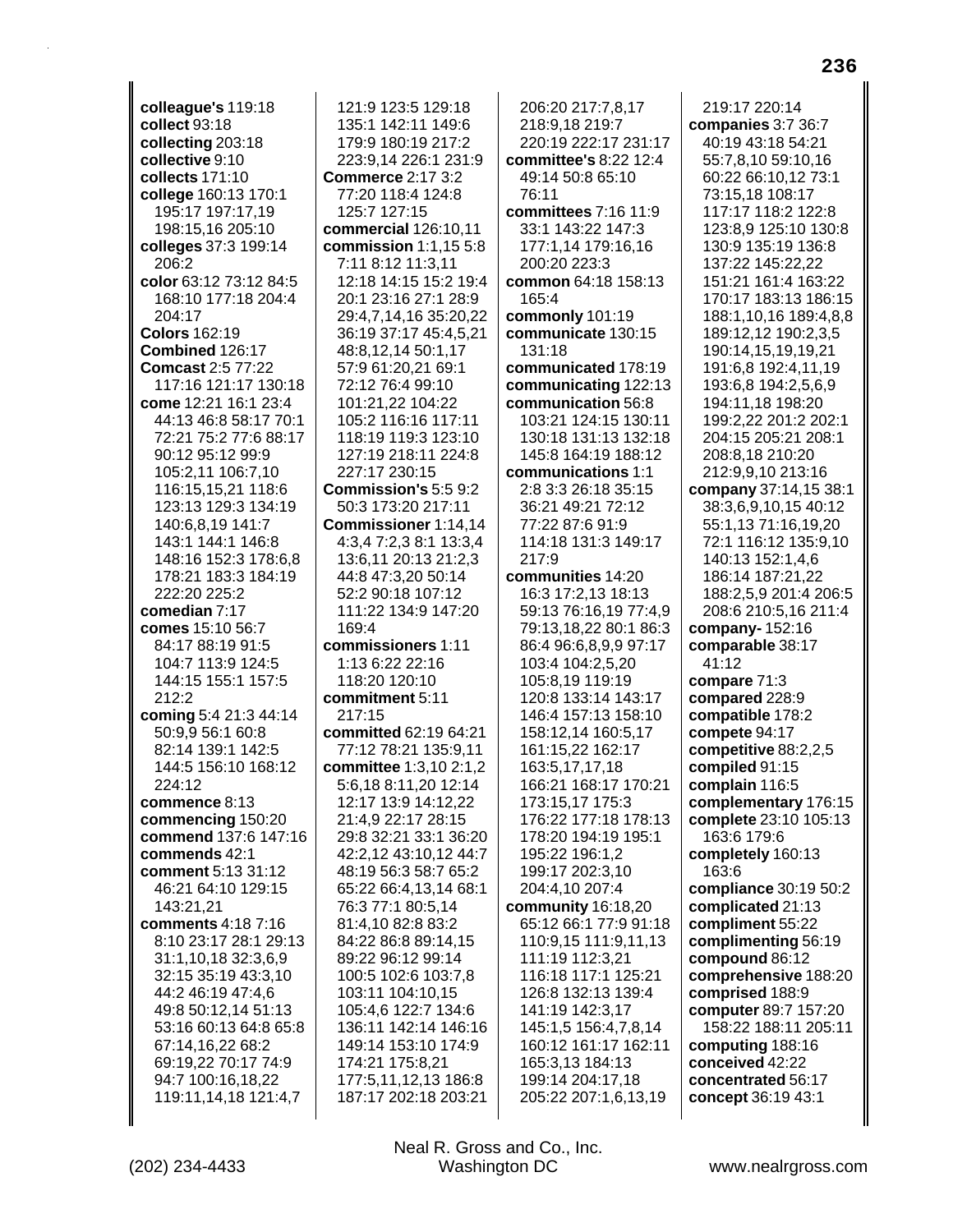56:2 81:14 97:1,9,9 174:15 175:6,6 201:18 **concepts** 101:15 **concern** 50:22 85:10 86:17 191:6 **concerned** 63:19,21 105:19 146:17 190:19 190:22 191:10 **concerning** 79:10 **concerns** 11:6,22 50:14 50:20 219:16 **conclude** 102:5 **concluded** 41:4 **conclusion** 38:9 **conclusions** 31:6 **concrete** 98:8 171:7 **conducted** 216:2 **conference** 24:22 27:21 139:7,9 140:6 **confident** 12:13 **congratulate** 200:16 **congress** 34:21 38:14 40:14 41:11 44:15 45:4,7 46:4 47:9 48:5 48:16 57:11,13 66:8 67:6 101:11 116:15 **Congress'** 46:2 **Congressional** 10:6 41:18 44:17 45:1,2,6 **conjunction** 149:16 179:19 **connect** 133:21 159:15 178:14 **connected** 2:9 76:1 79:10 88:22 160:14 162:17 **connection** 16:8 125:15 164:3 **connections** 15:17 88:1 115:8 159:1 161:12 **connectivity** 15:22 16:14 **conscious** 111:21 **consensus** 54:14,19 64:20 **consent** 69:12 74:5 **consequence** 91:21 **consider** 12:20 121:19 151:19 153:22 193:22 **consideration** 32:7 55:18 153:1 **considerations** 174:6 **considered** 190:13 203:15 **considering** 194:9 **consistent** 10:12 178:9 **consolidation** 34:11,12

59:8,9 62:1 126:18 **consortium** 120:19 **constantly** 135:15 **constituent** 105:12  $133.5$ **constituted** 8:14 **constitutes** 119:9 175:16 201:4 **constitutionally** 36:10 **constrain** 82:7 **constraint** 82:6 **construct** 92:7 **consultants** 120:20 **consultations** 151:18 **Consulting** 2:15 **consumers** 42:9 **contact** 231:1 **contacts** 231:1 **content** 59:12,17 88:3 230:12 **CONTENTS** 4:1 **context** 61:8 82:3,16 89:18 92:7 218:21 **continue** 66:4 72:20 75:17 92:19 182:14 186:9 **continued** 75:5 **continues** 91:3 **continuing** 144:7 199:13 **continuously** 162:2 **contract** 114:17 126:17 126:18 127:1 128:11 **Contractor** 2:6 24:6,7 58:21 59:3,4 60:1 78:2 119:15,17 143:6 150:15,17 151:3,6 166:2,5,10 194:13 196:7,10,13 197:7,13 198:7,10,12 199:9 200:6 212:15 213:1,5 213:19 **contractors** 117:19,20 117:21 **contracts** 106:1 126:21 126:22 **contributed** 28:16,17 38:8 42:12 **contribution** 214:22 **contributions** 143:3 216:7 **control** 38:2 53:18 **controlled** 120:19 **convene** 74:10 **convening** 136:13 149:15 **converge** 84:3 **conversation** 92:3 94:3

94:6 103:16,17 105:13 132:9 133:15 133:22 149:1,7 151:17 155:20 156:18 156:20 169:7 184:20 185:16 192:2,5,6 198:14 202:5 207:18 222:10 **conversations** 144:7 158:5 169:9 194:16 194:22 195:8 **Conversely** 65:21 **convincing** 8:15 **cool** 187:22 **cooperation** 72:15 **coordinated** 62:18 **copy** 163:6 **core** 14:14 15:1 71:18 71:21 188:6,7 209:16 **corner** 180:9 **corporate** 108:14 116:3 117:16 118:16 137:9 205:8,14 **corporation** 2:5 116:4 126:13 127:5 138:22 205:21 **Corporation's** 139:12 **corporations** 117:16 118:14 128:9 207:10 **correct** 210:12 **correctly** 178:5 **Correspondents** 64:17 **cost** 18:10 19:8 89:3 163:14 **cost-benefit** 34:17 **costs** 19:4 36:5 **cotton** 90:11 **Council** 2:6 49:12 **Counsel** 22:9 **countless** 22:21 **country** 58:4 59:7 73:19 77:5 85:6 91:12 110:9 112:7 119:2,22 136:4 137:13 138:17 159:4 159:13 161:10 205:1 **country's** 191:12 **county** 160:13 220:13 **couple** 13:8 15:12 71:14 101:6 137:11 147:3 155:22 184:21 185:7 194:13,20 200:22 **course** 101:6 170:5,10 219:4 225:9 **court** 11:1 **covered** 30:5 **Covington** 42:17 **crafted** 10:3

**crafting** 65:2 **crazy** 135:14 **create** 9:3 19:19 20:3 33:19,21 34:4,5 39:18 39:19 50:15 61:11 107:18 111:21 115:18 120:11 134:8 178:17 186:5 187:7 **created** 64:18 182:8 **creates** 87:7 194:4 202:2 211:2 215:21 **creating** 9:13 34:10 72:13 73:5 134:12 157:8,9 194:7 230:8 **creative** 62:3,7 **credential** 195:19,21 200:2 **credentials** 170:18 **credibly** 72:8 **credit** 38:8 40:14 62:15 **criteria** 36:1 **critical** 76:10 79:5 82:21 **cross** 95:11 **cross-fertilize** 134:18 **crucial** 72:17,18 156:13 **culmination** 182:5 **culture** 141:14 207:14 **current** 9:20 54:7 60:6 103:17 130:4 160:16 169:19 174:3 **currently** 11:1 12:11 52:21 87:22 94:16 100:12 180:4 **curve** 154:15 **customer** 142:2 **cut** 19:3 **cutting** 18:12 **cycle** 5:13 **Cyndi** 162:20 **cynical** 10:21 **D D** 221:22 **D.C** 1:11 15:11 110:12 206:22 **dangerous** 203:6 **Daniel** 2:7 24:8,9 60:11 60:11 **dare** 197:14 **data** 9:19 72:3,4,7 80:7 80:22,22 82:11 85:15 87:12,15 88:14 89:2 92:5 102:17 170:6 186:4 203:18 211:3 212:13,16 213:22

**date** 23:3

**Dates** 2:8 24:10,11 30:9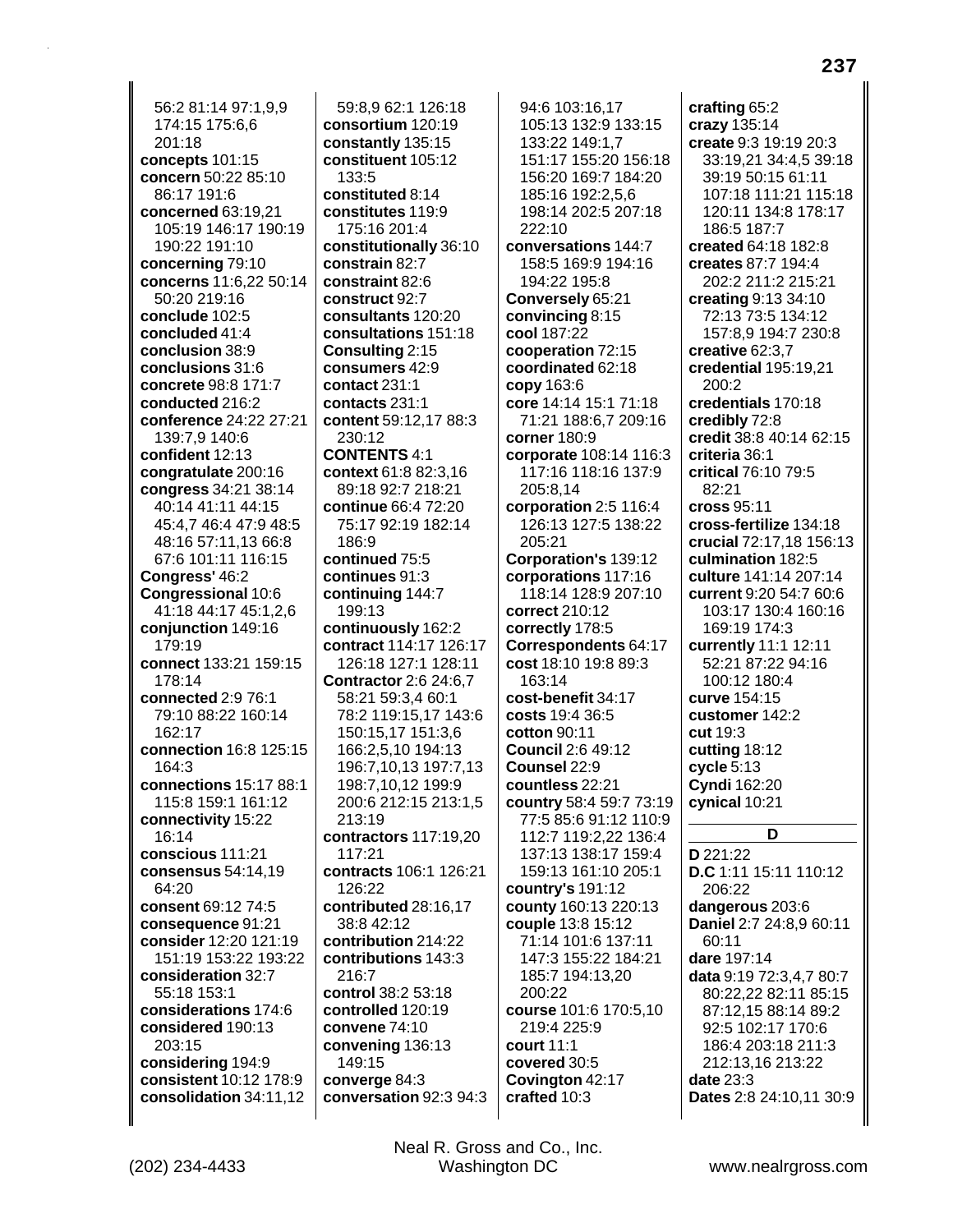42:14 63:17.17 daughter 215:11 David 2:10 13:22 24:18 30:20 31:9 32:4,5,12 32:16.18 43:9 46:18 47:15 48:17 50:13 62:19 64:14 203:8 211:19 217:3 218:21 222:15 day 49:21 70:2 99:9 133:4,9,17 140:22 141:13 145:20 159:12 183:9 231:18 day's 231:13 day-to-day  $145:11$ days 184:21 192:21 203:9 de-34:11 dead 218:16 deal 51:14 57:5 61:22  $93:18$ dealing 30:4,11,16 203:20 death 127:3 debate 103:17 debt 199:4 decade 107:12 decades 33:5 decide 137:14 152:15 187:21 decided 33:18 107:9.17 decision 17:15 138:1 decisions 186:2 declined 56:16 declining 85:20 deconsolidation 39:21 deduction 40:13 44:22 deemed 29:19 deeper 103:15 112:2 175:9 deeply 97:4 deference 87:10 deferral 38:16 defied 33:4 define 99:3,7,12 102:20 167:9 defined 37:4.8 51:3.4 81:12 96:14 103:10 188:5 definitely 60:22 103:19 120:14 207:22 definition 71:16,22 82:6 103:12 106:7,11 183:5 189:4,13 201:3 209:10,13 210:7,9 211:18 212:7.14 definitions 36:8 82:7 degree 120:3 195:17,17

 $205:10$ delays 120:7 deliver 34:12 46:9,10 98:8 113:12 deliverables 178:7 delivered 204:4 delivery 82:21 demand 195:12 demanded 59:17 demographic 34:22 84:11 88:14 demographics 34:20 59:6,11 demonstrate 21:14  $213.17$ denied 48:12 76:19 166:21 Department 20:2 148:11 172:5 211:16 212:3 depend 168:9 dependency 73:4 deploy 101:9,10 deployed 17:1 107:22 deploying  $18:1020:5$ 145:7 deployment 18:9 19:16 19:19 79:9,11,14 88:10 93:2,10,16 94:11 95:1 96:4.20.22 98:21 102:9.18 103:1 103:20 104:8.14 106:13 107:10,19,21 113:2,15 114:19 118:6 119:6.10.22 136:14 149:12 156:11 188:11 deployments 18:4,8 depth 227:1 Deputy 1:19 6:18 22:11  $23:10$ design 34:14 159:6 188:10 201:17,18  $202:4$ Designated 1:18,19 22:11 designed 134:15 desire 65:9 desk 141:11 despite 93:20 destined 222:19 destructive 10:21 detail 183:2 details 138:20 determined 37:17 develop 10:11 101:16 131:16 162:14 195:7 developed 101:9 215:7

 $219:10$ developing 29:8 202:13 210:7 development 3:4 4:9 17:8 19:13 28:20 29:11 33:17 41:22 42:20 68:15 82:20 90:22 137:4 169:13 171:5,6 188:10 210:1 210:1 218:1 219:8 deviating 168:5 deviation 69:18 device 81:18,19 89:8 devices 161:12 devils 138:20 devoted 62:11 DFO 6:18,19 20:22 dialogue 187:3 229:19 Diane 1:11 2:2 6:11 23:11,13,14 29:1 32:20 63:1 65:6 69:5 123:19 194:3 204:7 227:22 228:1 **Diane's 12:9** differ 209:11 difference 42:7 163:19 203:17 different 17:12 33:14 51:15 55:18 58:9 84:6 90:5 96:14 107:4 108:1 118:2.2.3 127:17.17.18 136:6 156:21 157:11 158:1 162:6,7 192:2,5,21 203:2 209:18 225:13 difficult 8:15 82:11 89:11 94:9 120:2 135:6 139:21 difficulty 45:10 139:11 dig 97:4 digging 118:5,6 digital 1:4 4:13 5:6 14:21 17:5 36:21 75:18 76:5 77:15 79:3 79:6,17,20,21 80:8 81:5,11,14 82:1,15,16 82:22 86:5,18,21 88:12 89:16 90:2.15 91:8,8,21 92:2,7 93:22 96:13,13 97:1,2 97:16,19 98:1,19,21 99:1,3 103:9 104:6 110:1 113:16 134:21 158:9 159:3 160:5 165:1,21 167:13 169:7,12 170:22 171:4 201:6 217:9 225:9

digitally 88:20 158:19 168:21 169:20  $diqits 9:22$ diligent  $21:14$  $dilute 36:12$ diminish  $205:14$ dinner 66:21 67:1 direct 212:8 direction 11:11 73:15  $172:1$ directions 107:5 directly 188:8 Director 156:2 dis-incentivize 39:4 disadvantaged 66:10 76:18 79:12 103:3 104:1,19 117:7 166:21 173:17 175:3 194:19 disadvantages 30:5 34:2 36:17,18 42:17  $51:6$ disagree 7:13 87:5 disaster 168:9,11 171:6 174:2 disasters 174:4 disconnect 195:13 disconnected 91:20 126:11 discourage 142:6 discrete 29:20 discuss  $122.8150.19$  $183:3$ discussed 23:2 50:21 63:20 95:17 104:9 176:8 185:22 199:7 discussing 177:4 183:2 discussion 68:13 75:5 131:7 142:15 143:1.4 150:10,13,18 154:4 155:3 159:7 167:6 172:20 178:15 198:19 200:13 205:2 220:4 discussions  $14:11$   $23:6$ 27:22 166:12 219:8,9 DishLATINO 2:16 dismantle 202:15 disparity 38:22 disrupted 203:12 disrupting 107:7 disruptive 81:22 dissent 111:2 distinct 38:19 202:3 210:9 distinction 209:21,22 distinguish 210:20 212:8 distinguished 7:9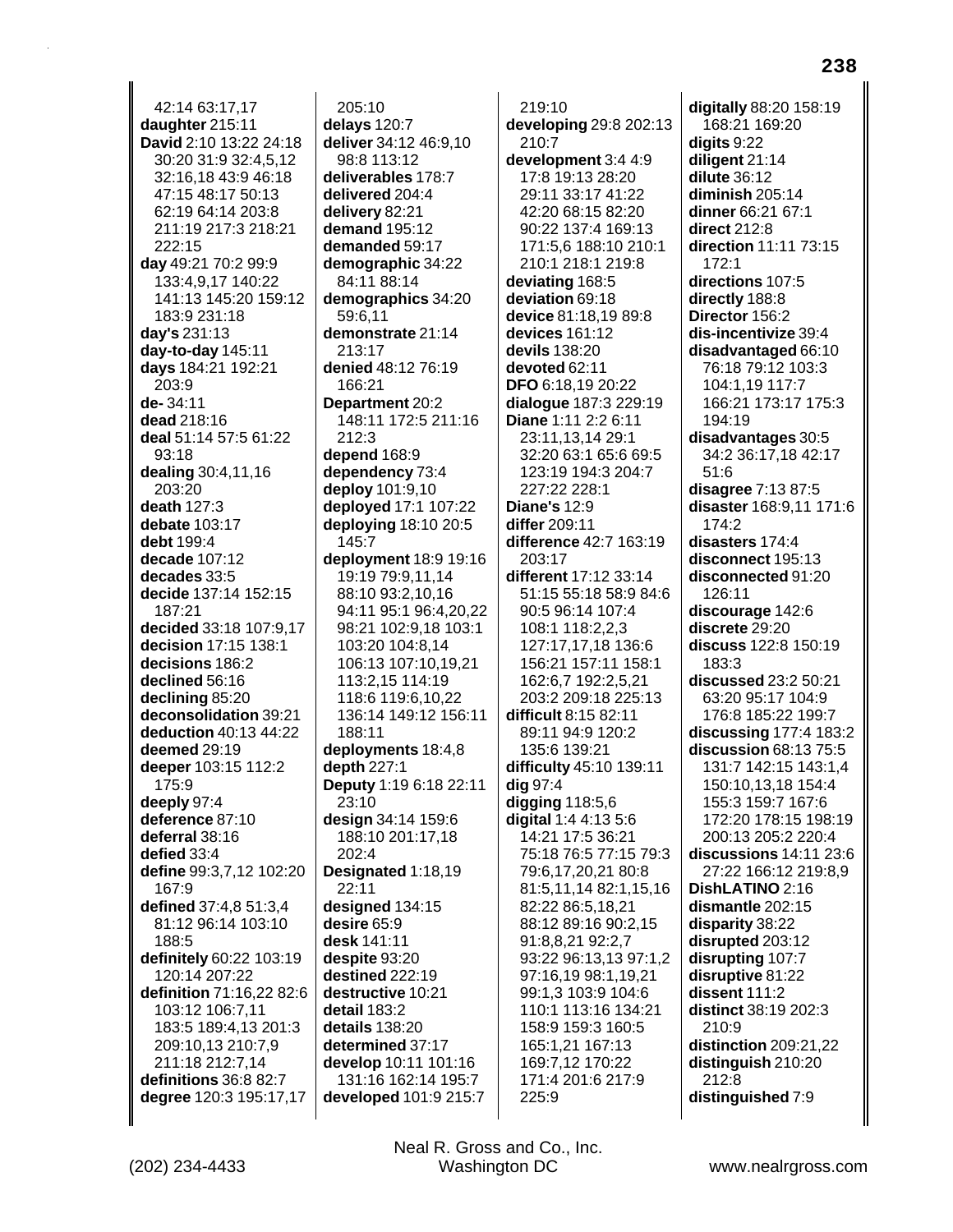distribution  $31:16.84:8$ 97:10.10.11 188:14 district 137:12 dive 21:12 103:15 161:3 diverse 10:14 35:16.18 65:15 66:1 77:4 79:18 79:22 80:1 92:12 96:6 96:7 106:21 107:18 108:7,14 109:5,12,21 114:9,10,11,11,16 115:19 124:3 126:15 148:13 154:22 178:12 178:19 197:2 202:9 204:17 213:21 219:18 220:15 diversity 1:3 2:14 4:9 4:16 5:6 28:20 29:11 36:20 42:3 57:17.18 60:15,20 61:14,15 64:22 67:5 68:15 70:6 71:12 72:3,5 73:10,11 73:17 86:8 96:11 108:5,15 112:15 113:21 124:17 131:7 134:6 139:13 147:18 149:15 151:1 176:10 176:15 177:3 178:15 179:16,17 181:8 182:11,22 183:18 186:3,10 201:18,22 202:6 211:18 212:3 217:8.14.22.22 218:1 218:2 223:2 divested 52:17 divide 29:19 79:3.6.17 79:22 80:8 81:5,11,15 82:1,22 86:18 93:22 96:13,13 97:16 104:7 113:16 169:7 195:11 divided 158:19 Dixon  $2:4$ docket 218:11 dockets 33:16 doctors 211:5 document 31:15,19 32:14,18 187:7 documents 101:17 Dodd-Frank 111:7 112:19 doing 5:22 14:13 20:9 28:18 54:2 55:12 56:4 65:12,14 66:15 67:10 75:21 101:6 111:3 117:11 119:1 124:9 139:21 146:15.18 149:5 160:2 182:6 185:4,4,7 186:12 187:10 192:1,1 193:8

193:14 203:14,17,19 215:9 230:17 dollar 228:10 dollars 116:17 donated 40:16 Donna 2:9 24:12 78:1 94:4 106:16 110:2 114:6 117:3 123:21 147:18 donor 41:15 door 7:12 115:5 double 175:22 doubles 227:21 228:6 doubling-down 10:15 doubt 32:5 181:18 dovetail 63:2 download 88:1 downloads 88:4 dozens 48:6 49:22 Dr 30:9 42:14 78:10 80:6 draft 11:7 12:11 31:17 32:21 35:19 drafted 30:22 drafting 29:13 31:10 drafts  $31:11$ dragged 63:22 draw  $85:4$ draws  $41:5$ dribble 114:15 dribbles 228:11 drill  $116.6$ drills 215:19 drive 120:17 146:3 169:11.11 driven  $91:18$ driver 87:7 drivers 89:9 136:21 driving 73:2 90:15 91:10 182:15 dropouts 206:3 due 78:17 DuJuan 3:5 42:21 43:16 51:20 52:4 **Duke 43:19 Dunn 184:4** duplicated 161:13,14 duplicating 187:6 dust 114:1 171:10,15 duty 175:22 **dying 223:15** E

E 47:20 e-commerce 188:16 e-rate 120:2 160:20 172:9 earlier 11:17 34:8

 $147:20$ early 14:11 31:4 74:10 168:4,7 169:15 183:11 earn 74:5 ease  $41.7$ easier 14:17 easiest 210:14 easily 60:19 61:7,8,12 East 16:18 191:18,19 219:14 easy 36:11 144:5 **ECFS 43:6** echo 49:13 60:12 92:17 119:18 121:4 ecology 204:8 economic 17:8 82:19 97:22 98:6 106:20 107:1 108:1 109:22 120:17 165:15 167:3 171:5 economically 158:14 economics 18:8 113:18 economist 58:22 59:6 86:22 economy 71:8 72:19 80:3 86:5 87:3,7 90:2 97:1,19 98:1 107:3,8 110:1 134:21 170:22 171:4 173:15 183:15 201:6.8 212:21 ecosystem 86:21 88:11 89:19 182:10 191:10 editing  $42:11$ editorial 43:4 68:10 edits 31:13.19 educate 52:11 108:13 educated 105:16 145:14 educating 113:4 education 85:18 86:13 90:18 113:5 167:3 168:5 171:5 175:4 educational 30:7 85:11 85:13 134:8 173:14 EEO 211:17 effect 5:15 39:20 45:8 45:16 47:17 105:7  $108.1$ effective 48:22 49:18 91:10 149:5 185:8,8 efficient 87:9 136:2 effort 65:7 95:14,18 111:22 180:1,2 efforts 9:10 10:11 11:4 19:5 32:4 65:10 67:11 70:14 73:17 156:6 187:6 200:17 218:6

eight 161:10 206:21 eighty- $53:1$ Eighty-nine 52:22 either 130:14 168:18 **Electronic 2:7 60:12** element 71:11,11 157:6 157:9 elements 41:5 82:21 159:17 elevate 67:3.6 eleven 74:11 eligibility 30:4 36:1 eligible 12:1 30:6 36:6 36:9,10,14 45:15 eliminate 48:6 92:10 167:14 Elizabeth 3:4 26:15 78:5 eloquently 114:7 222:15 email 142:9 embodied 144:3 embrace 96:16 97:14 embraced 212:6 embracing 15:9 emerge 92:19 emergency 91:9 emergent 81:22 emerging 76:14 **Emma** 2:15 empathetic 159:8,20 empathy 159:9 emphasis 147:17 emphasize 9:10 emphasizes 51:18 employ 212:19 employed 39:8 employee 113:9,9 employer 128:19 employers 109:10 143:14 employment 122:3 170:8 196:4 201:9,19 202:7 212:2 empower 140:3,17 empowering 111:4 empowerment 1:4 4:13 5:7 14:22 75:19 76:6 77:15 106:20 225:10 enable 17:18 53:19 108:16 202:2 enabled 16:13 enables 152:2 enacted 66:6 **Encarta 90:9.10** enclave 208:14 encompass 79:5 encompasses 106:5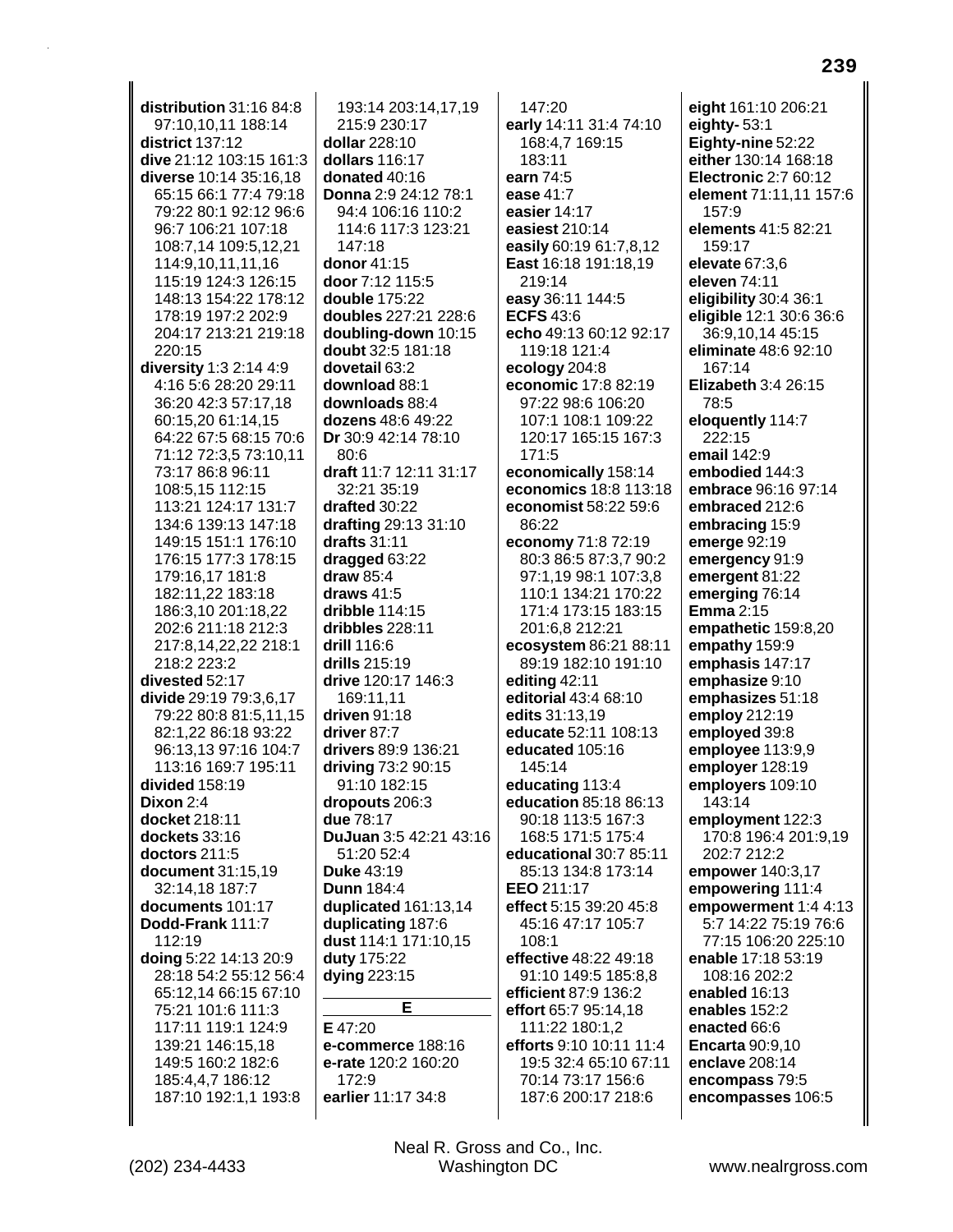encountered 135:12 encourage 66:4,14 117:21 134:17 185:11 223:1 encourages 72:14 encroaching 81:6 Encyclopedia 90:10 ended 52:18 184:2 endorsement 140:18 ends 18:1 enemy 56:22 enforced 36:4 engage 65:14 66:12,17 67:11 84:5 91:13 137:9,14,15 160:4 175:12 186:2 engaged 19:4 100:14 105:1 106:21 109:12 126:6 188:10 engagement 64:19 67:2 109:21 161:17 162:9 168:15 171:6,12 engagements 78:17 engaging 161:21 185:22 214:6 engineering 204:6 206:11 engineers 197:16 English 35:12 enhance 100:11 101:10 107:18 130:6 210:21 enhanced 177:11 enjoyed 34:8 93:5 enormity 29:18 enrich 176:16 enshrine 101:18 ensure 50:2 76:18 96:12 97:16 106:4 166:20 177:16 182:13 ensuring 49:19 enter 65:17 entered 113:22 **Enterprise 3:4 137:4** enterprises 105:21 entire 18:13 31:4,11 39:20 50:6 67:5 136:4 153:10 entirely 210:5 entirety 190:7 entities 9:17 30:6 36:6 36:10,14 37:2 entitled 40:13 75:7 entitling 38:16 entity 9:3 30:18 36:1,3 36:9 40:10 227:17 entrance 30:6 entreaty 45:9 entrepreneurial 97:22

entrepreneurs 33:21 34:1 42:8 98:5 entrepreneurship 165:15 environment 64:19 72:14 120:12 121:5 165:2 environments 209:20 Epps 2:9 24:12,13 78:1 94:4 106:17 123:19 123:22 147:18 148:5 150:8 equal 40:15 168:4 equality 97:8,9 158:9 159:3 equities 98:19 equity 21:17 97:2 98:21 99:3 190:14,17,18 191:2,13,15,21 192:2 194:3,5 eradicate 92:10 erect 18:20 especially 11:20 34:1 34:19 35:2 65:4 153:17 220:12 223:3 225:12 231:14 essential 231:16 establish 129:8,10 established 56:12  $112:6$ establishing 33:20 establishments 60:6 esteemed 80:13 119:18 181.15 estimate 107:13 estimated 19:18 estimates 35:5 et 106:1 etcetera 175:4 176:11 ethnic 35:7 140:16 Evansville 52:19 evaporation 170:16 event 117:9 118:13 132:22 134:2 140:20 188:4 225:10 events 129:1 everybody 5:4 7:5 90:12 116:2 127:12 204:14 everybody's 115:1 everyone's 74:15 183:16 186:14 evidence 140:12 evolution 176:6 evolve 82:4 evolving 57:13 ex-offenders 196:2 exacerbated 168:2

exacerbates 168:6 195:13 exacerbation 169:14 exactly 99:3 178:12 180:15 197:7.13  $209.2$ examine 96:2 100:11 100:17 examined 36:8 examining 21:15 96:21 example 124:17 165:7 209:19,20 210:14,14  $211:1,5$ examples 99:21 189:13 excellent 27:14 41:6 48:18 132:9 137:7,8 143:18 222:7 exception 39:19 exceptional 12:13 39:9 49:15 65:3 excited 21:7 214:14 exclusion 91:21 excuse 25:11 26:21 30:9 119:16 177:4 excuses 56:9 execution 41:8 executive 47:21 70:20 73:11 116:4 156:2 227:6 228:17 exercise  $38:2.10$ exist 86:20 88:15 104:16 109:11 122:18 131:18 136:15 159:18 existing 12:6 80:20 157:14 171:19 exists 94:1 125:12 expand 114:17 136:19 expanding 76:14 158:9 162:15 expect 133:9 expecting 88:3 expenditure 111:19 116:18 experience 12:13 33:22 34:3 77:3 104:7 112:8 119:7 129:11 138:14 experienced 103:22 113:11 experiences 198:4 expert 59:5 80:7 expertise 50:2 experts 77:2 107:13 160:6,7 explain 116:21 explanations 48:18 explicit 202:8 explore 103:19 105:19 explored 175:7

explores 79:10.14 exploring 197:21 express 22:18 23:2 65:9 138:19 expressed 50:20 extension 100:4 202:5 extensive 207:18 extent 153:10 186:21 198:21 extremely 162:22 222:11 eye 136:17

F  $F2:7$ Fabulous 95:9 FACA 27:2 43:18 face 57:18 58:14,14,15 109:7 Facebook 3:6 26:20 163:22 168:18 facilitate 71:20 89:15 97:22 108:7,10 144:6 169:8 facilitates 152:11 facilitating 109:21 161:17 162:9 facilities 185:1 fact 9:19 45:12 60:9 62:1 67:4 84:15 93:17 94:18 127:22 130:6,9 130:11,20,21 131:2 131:12 132:2 137:18 144:1 158:15 191:5 216:10 222:10 231:2 factor 192:11 factors 148:10 157:1 fail 10:18 140:16 failed 10:15 50:5 184:8 failure 63:20 fair 14:20 69:6,14 73:16 185:5 fair-market 40:15 faith 58:8 70:11 familiar 157:20 families 8:4 far 51:22 95:19 99:13 185:22 187:12 fast 183:8 fast-moving 82:18 faster 17:17 87:21 Fatema 2:12 25:5 78:13 78:14 155:12 father 159:11 favor 68:14 154:6 221:3 favorably 46:5,6 favorites 7:17 FCC 7:15 17:14 22:3.8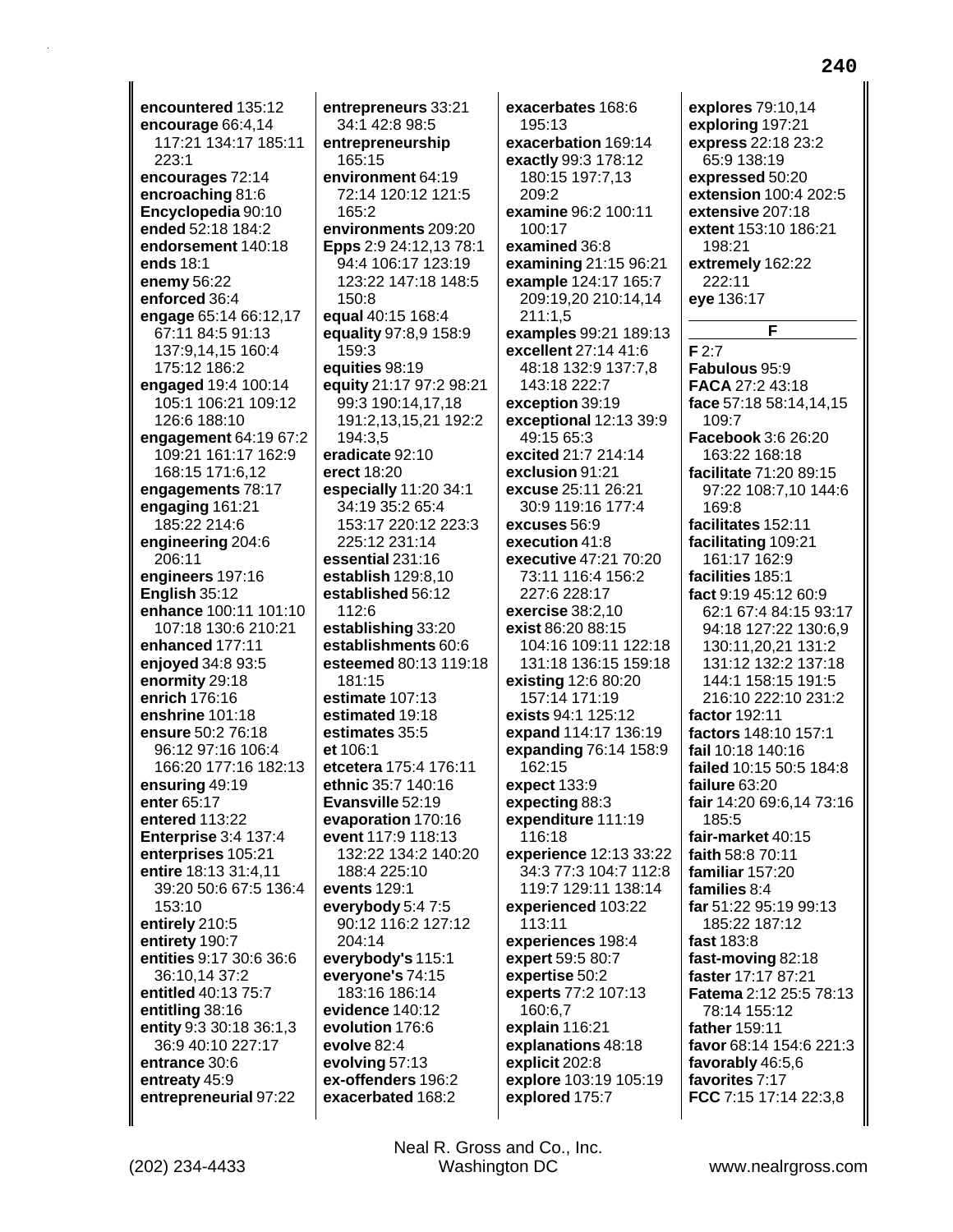33:10 44:10.16 47:18 62:4,8 79:1 93:9,11 94:16 98:3 99:8 100:4 100:14 110:17 111:3 111:7.16 112:12.22 134:13 149:16 172:15 173:19 175:8 228:7 FCC's 40:22 104:13 109:18 111:22 113:15 149:16 161:17 174:3 183:12 200:18 217:16 fear 63:20,20,20 198:2 199:10 205:13 fearless 6:8,11 February 208:21 federal 1:1,18,19 22:11 32:22 57:2 72:12 112:18 126:10.19 137:10 139:18 160:8 feedback 11:14 12:21 149:4 176:17 216:6 feel 11:13 105:4 140:1 169:9 177:2,7 feels 126:8 fellow 80:5 felt 37:20 fertile 134:1 fiber 160:14 fields 188:22 figure 64:3 104:15 162:12 177:10 186:20 191:21 200:17,20 figured 121:18 Figures  $214:21$ file 32:9 filed 100:16,18 files 45:19 filing  $68:1$ fill 120:4 205:19 fill-in  $9:9$ filled 120:1 film 59:20 **filters 122:1** final 31:15 89:21 finalize 153:2 finally 19:12 91:11 104:13 financial 19:2 financing 38:5,7 find 10:4 66:8 91:1,5 101:5 126:5 131:17 132:6 138:2 139:3 142:18 152:6 153:21 173:12 179:21 189:3 197:2 227:8 findings 86:7 fine 149:4 Fink 191:3

fintech 203:20 fired 114:3 firm 14:6 219:16 firmly  $8:14$ firms 130:14 131:13 199:16 209:19 first 7:1 11:16 33:8,21 36:6,15 37:12 38:20 39:9 62:7,15,21 65:1 76:13 80:16 83:20 87:8 90:7 94:22 96:2 99:2,11 102:1,15 108:10 128:17 144:14 151:21 174:10 182:19 187:14,20 219:13 fit 105:12 141:4 179:4 183:4 189:4 197:11 five 52:19 71:7 90:18 107:14 111:13 160:14 208:13 217:12 flag 148:4 flesh 70:18 flip  $18:13$ **FLIPPIN 2:5 24:15** 49:10 147:12,15 148:18 floor 44:2 204:16 flows 134:15 **FM** 40:3 focus 12:12 74:1.15 95:22 100:1.2.6 107:9 107:17 128:8 130:18 156:5 193:4 209:15 209:15.16 214:5 219:15 224:7 226:2 focused 8:11 19:21 41:19 45:22 67:5 188:3 focuses 71:18 106:19 focusing 12:5 98:13 100:3 122:17 202:13 folder 149:19,22 folks 66:16 116:4 118:3 124:21 125:19 127:15 138:22 139:20 141:15 148:11 184:14 186:3 195:4 197:4 206:4 follow 80:9 189:18 follow-up 62:5 144:3,5 145:18 151:14 152:7 152:8 following 27:19 129:7 **follows** 129:5 food 74:17,20 110:3  $223:20$ foothold 65:17 footnote 113:22 **Forbes 189:5** 

**Forbes' 189:11** force 30:2,8,10,14,22 31:2,5 32:1 33:11 42:14 185:13 207:8 forces 29:20 30:1 31:8  $73.2$ foreign 205:5,16 forever 210:4 forget 22:6 171:10 193:4 forgotten 110:19 126:8 form 43:22 120:4 formal 43:5 formation 98:18 formed 79:8 forms 120:2 forth 95:19 fortunate 45:3 46:14  $182.4$ forward 5:19 6:3 15:9 21:18 23:5 28:5 50:16 62:17 67:9 75:4 110:7 111:6 120:14 123:14 149:8 153:2 166:15 172:20 181:3 183:18 185:17 205:17 207:21 216:19 224:9 forward-201:21 forward-thinking 203:22 foster 106:1 159:10.11 fought 135:12 found 189:12 216:6  $231.6$ **foundation 2:15 166:14** 167:12 173:9 196:18 four 38:19 167:10 four-year 198:15,16 four-year-old 13:14 158:1 fourth 34:14 39:22 Fox 52:16 frame 212:14 218:18 framework 182:1 Francisco 2:12 18:3 78:15 frankly 46:15 106:22 108:19 153:18 187:21 189:5 190:4 199:3 210:19 213:14 227:18 fraud 39:5 free 8:5 11:10 206:6 frequent 125:5 fresh 18:18,18 friends 13:21 206:15 220:18 front 62:3,8 68:16 103:9 139:20 140:2,17

 $224:5$ fulfill 205:6 full 21:18 28:1 42:2 50:17 96:8 182:9 208:5 full-37:15 full-equity 38:11 full-power 40:2 full-time 110:12 112:8 fully 47:9 182:16 fulsome 9:11 functions 71:19,21 188:6,7 197:11 209:17 Fund 2:13 78:6 162:20 fundamental 106:11 funding 121:2 171:21 194:11 funny 118:5 further 6:21 20:21 23:12 39:5 41:9 77:14 86:6 89:16,18 92:1 99:15 150:17 154:4 219:14 220:4 future 11:21 91:22 113:7 114:4 148:2.3 192:10 202:19 G  $G2:14$ Gaffigan 7:17 gain  $61:22$ qains 38:17 qame 53:16 146:9 gamesmanship 39:5 gamut 208:5 gap 97:7 122:20 167:14 205:6,19 gardens 16:20 garner 11:15 Gate 2:9 24:16 75:20,22 76:1 78:8 92:13.16 119:5 GATES 24:17 149:11 150:2,5 155:8,11 164:9 173:4 175:15 178:2,9,14 180:3 214:13 gather 171:15 180:4 184:6 186:4 gathering 123:11 gating 148:10 Gavin 2:14 25:14 70:12 73:21 181:11 183:21 186:18 189:19 gay 158:16 gender 49:6 general 22:9 71:8 81:11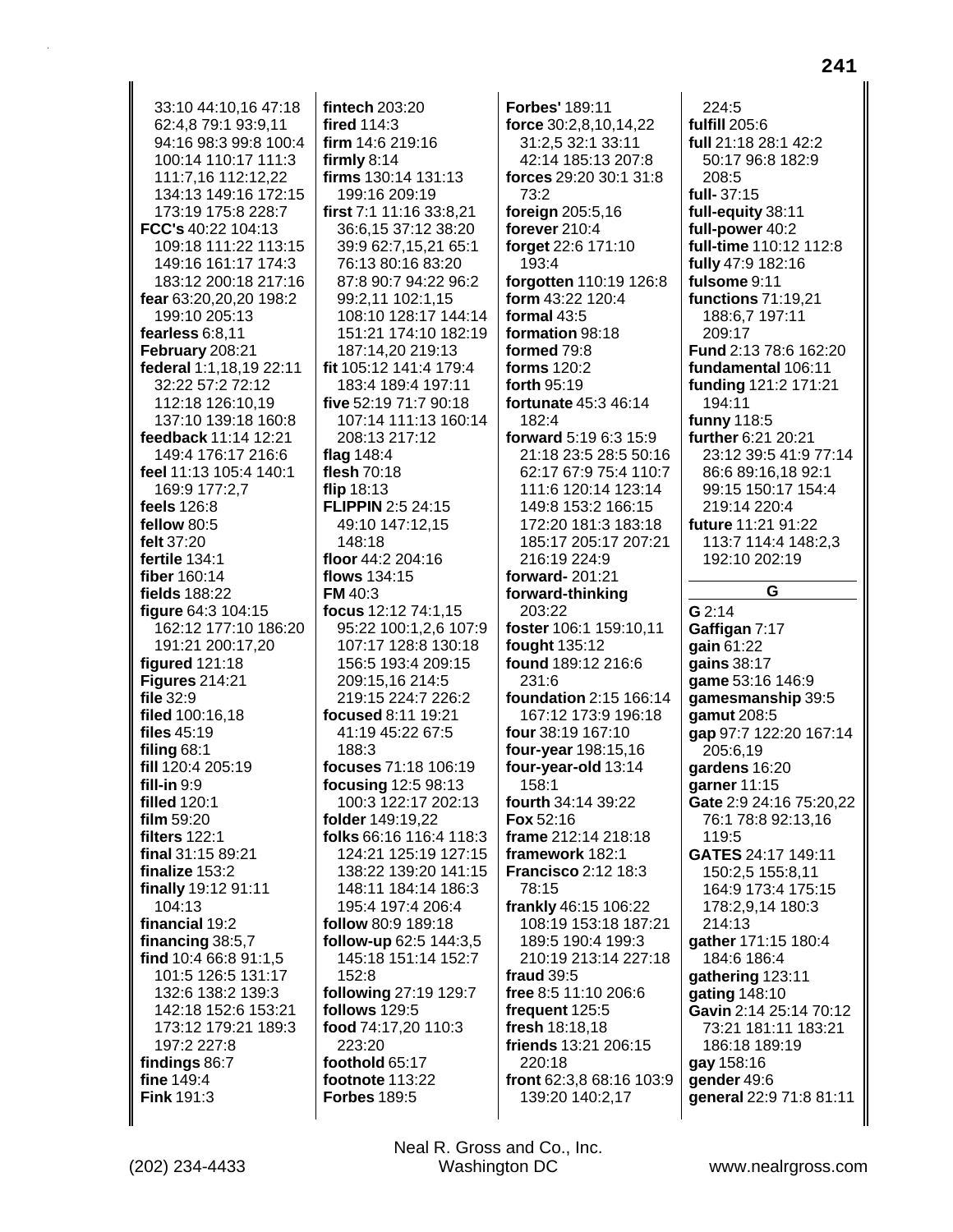88:11 133:10 170:4 174:9 **generally** 37:20 97:4 **generation** 35:14,16 76:20 107:11,16,21 113:5 114:20 167:2 **generations** 163:12 **generosity** 74:12 **geographic** 85:12 **getting** 15:3 16:2,11 18:20 19:8 45:11 47:10 53:22 83:17 88:22 95:14 119:19 120:8 122:22 128:10 129:8 142:18 166:17 169:5 172:10 174:15 183:8 227:13 **gift** 40:9,12 54:3 **gifts** 40:18 44:20 **Gigabit** 101:12 **girl** 215:15 **girls** 125:18 195:9,10 **girls'** 115:7 **GitHub** 216:4 **give** 14:20 15:6 31:6 40:1 59:1 70:16 71:22 132:3 141:18 142:8 206:5 210:14 220:11 224:1 231:3 **given** 29:18 48:17 50:13 81:22 88:13 104:13 127:3 132:1 134:21 149:13 159:9 200:18 227:18 231:12 **gives** 218:18 **giving** 54:3 142:4 **glad** 43:6 50:8 110:6 **gladly** 207:2 **glasses** 83:11 **Global** 217:14 **goal** 9:8 10:19 63:6,7 81:3 99:16 144:9,15 185:10 187:6 222:19 **goals** 28:8 33:20 222:12 **Gomez** 78:2 **Google** 143:12 163:22 189:14 **gotten** 15:11 128:12 218:11 222:10 223:7 **Governance** 2:18 **governing** 73:12 **government** 112:18 126:20 137:10 138:22 139:18 148:7 157:22 168:21 **Government's** 139:12 **graciously** 6:12

**graduate** 40:5 215:15 215:15 **graduated** 215:12 **graduates** 53:2 197:18 197:20 **grand** 15:13 **grant** 48:11 172:9 **granted** 48:8,15 **granular** 104:5 **granularly** 109:15 **grasp** 174:9 **gratuities** 21:20 **greater** 73:6 112:1 131:8 179:5 230:16 **greatest** 131:10 **greatly** 28:18 **ground** 56:6 64:18 113:12 118:5 204:16 **grounded** 40:20 **group's** 8:8 73:8 75:1 119:10 154:20 223:4 **groups** 5:22 6:2 9:18 10:17 20:3 22:17 28:7 61:12 67:1 71:7 77:8 82:17 105:12 132:5 133:5,17 134:4,17,20 147:6 148:15 149:3 153:14,19,21 182:7 195:9 197:3 199:21 202:14 **grow** 34:7 55:5 72:20 82:4 182:14 **grown** 35:6,9,12 **growth** 72:19 85:9 87:12 97:22 120:17 177:17 **guess** 13:16 146:16 192:7,20 198:7 **guest** 139:6 **guidance** 8:18 **guide** 187:18 217:13 218:20 219:9,10 **H H** 2:13 **H-1B** 205:2,3 **half** 120:5 **hand** 209:16 **handle** 96:19 **handled** 128:1 **hands** 63:11 70:10,12 77:17 161:12 **hang-up** 45:20 **happen** 6:16 17:22 55:2 133:18,22 134:2 170:15 231:8 **happened** 5:8 14:10 48:4 56:10 91:14

215:5,6 **happening** 85:21 94:13 167:20 215:17 **happens** 6:17 125:1 229:22 **happy** 9:7 65:13 138:11 212:12 **hard** 6:2 20:10 22:8 23:3 32:3 60:8 65:2 69:2 136:9 144:7 181:2,2 211:10 222:11 **hardware** 15:3 **Harin** 2:6 24:6 59:3 78:1 119:14,15,16 143:5 150:16 166:2,3 194:12 **Harin's** 60:13 **Harris** 42:18 **Harvard** 86:22 **hat** 127:17 **have-nots** 81:16 **haves** 81:16 **HBCU** 40:10 **HBCUs** 37:4 51:4 **head** 115:22 203:8 225:6 226:15 227:8 228:16 **headquarters** 15:14 149:16 **heads** 61:9 225:13 **health** 211:3 **healthy** 94:8 149:7 155:3 **hear** 7:12 47:3 56:9 69:9 74:4 109:5,6,7 122:19 147:6 149:2 151:10 152:3 181:9 194:22 205:3 **heard** 44:7 120:9 142:11 181:22 187:5 194:20 222:4 **hearing** 6:3 10:7 28:6 122:12 123:4 149:8 151:16 **heart** 20:11 127:18,18 127:19 175:13 182:15 **heartening** 13:19 **Heather** 2:9 24:16 75:1 75:20 76:1 80:13 81:3 84:9 92:5,15 142:13 150:4 155:5,18 157:5 200:8 209:3 **heavily** 95:17 **heavy** 11:20 47:8,10 **hefty** 100:13 **held** 57:1 70:21 117:9 117:13

**Hello** 25:7 **help** 14:9,16 20:3 64:4 66:10 79:17 89:19 97:21 99:2,7,16 108:7 109:10 117:1 120:17 124:7 130:14 131:14 131:15 138:11 146:2 146:3 160:17 163:15 180:12 193:13 194:10 195:3,10 205:11 207:1,4 212:13 223:6 228:17 231:2 **helped** 22:3 92:21 **helpful** 66:2 95:10 143:3 153:17 199:8 212:12 218:20 224:18 225:22 226:12 228:18 229:16 **helping** 17:7 43:22 99:12 101:1 128:9 **helps** 179:4 **Henry** 2:15 13:21 14:4,6 14:11 25:16 28:21 32:19 42:13 43:9 62:20 67:17 68:4 143:19 146:12 175:20 179:3,14 180:6,18 203:8 217:19 222:15 229:5 **Henry's** 144:12 150:18 151:17 175:19 **herding** 166:7 **hesitate** 113:13 **hey** 138:9 140:5 168:19 **Hi** 49:10 137:2 **Hidden** 214:21 **high** 16:5,5 85:15,17 90:11 135:14 136:7 206:3 **high-performing** 40:5,6 **high-speed** 87:5 **high-tech** 203:16 206:11 **high-value** 40:2 **higher** 87:1 **highest** 34:15 **highlight** 11:6 95:20 161:8 194:1 **highlighting** 162:15 **highlights** 9:19 **highly-successful** 40:22 **hill** 115:16 140:8 **hired** 113:10 **hiring** 183:15,19 195:4 213:17,21 214:7 **Hispanic** 2:13 78:6 112:11 114:12 115:14

Neal R. Gross and Co., Inc.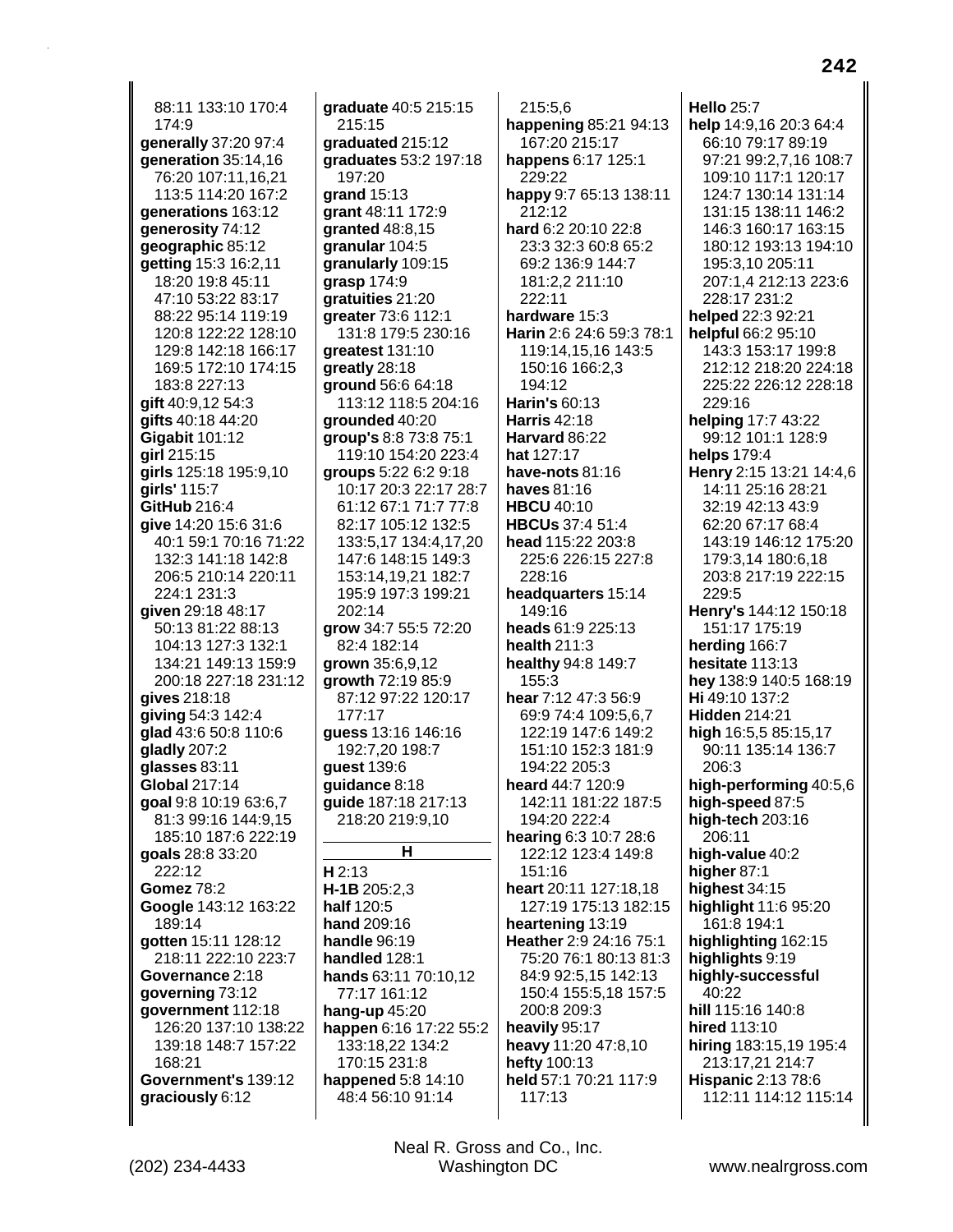**Hispanics 35:8 71:1 historic 102:21** historical 210:1 historically 103:3,22 104:19 112:16 173:16 175:3 historically-black 37:3 history 14:2 33:7 40:20 40:22 48:20 170:2 177:16 214:15 215:11 216:18 222:17 hit 45:18 113:12 115:22 136:8 140:2 hold 116:10.20 117:8 145:19 148:21 164:10 182:19 219:12 228:19 holding 18:7 holistic 96:17 97:15 home 139:2 160:12 167:16,18,22 homeless 161:11 homework 167:14,19 Honig 2:10 13:22 24:18 24:19 30:20 32:19 44:18 50:19 53:13  $217:4$ honing  $149:4$ honor 7:8 181:15 **honors** 183:1 hope 7:5 8:19 12:20 22:13 99:15 104:15 105:13.16 106:3 109:19 111:20 113:14 118:12 124:5 hopefully 20:19 50:9 62:16 74:3 99:13 179:7 186:9 223:19 hoping  $44:8$ horizon 17:16 horizons 16:15 Horrigan's 91:2 host 66:16 152:1 186:21 hosted 219:11 **hosting 66:18,22** 186:22 187:13 hours 7:20 22:7,22 42:11 house 90:11 133:3 households 90:19 Howard 2:8 63:17 Howroyd 24:21 78:18 165:22 HP 138:18 huge 58:2,2 143:14 163:16 168:8 183:14 191:11 208:13 212:18 220:13

human 79:16 157:6.8.9 159:17 214:20 human-centered 159:6 hundred 53:1 hundreds 228:9 hurdle  $50.15$ hurdles 135:12 hurt 135:18

IBM 189:14 204:14 210:2.3.4 ICT 87:2 209:11.13.14 210:8 212:11 idea 9:6 56:1 58:17 139:17 184:18 ideas 5:19 11:16 12:5 12:21 56:13 62:3 65:22 100:20 101:18 143:22 163:4 identification 124:6 identified 71:10 95:21 95:22 **identify 64:11 76:13** 97:7 98:20 99:19 101:2 102:21 171:11 186:16 213:4 identifying 95:12 158:8 illustrated 214:20 illustrative 180:22 imagine 203:4 209:17 immediately 52:15 immemorial 126:1 **impact** 41:7,12 92:10 94:1 129:21 161:7 175:2 177:20 183:14 186:18 189:7 201:16 208:6 228:11 impactful 189:22 impacting 95:1 impacts 84:11 156:7 201:17 204:10 imperative 182:12,13 implement 156:9 228:17 implemented 44:20 implementing 182:21 227:7 implication 177:19 implications 80:3 176:9 177:17 implicit 202:8 implored 8:10 importance 9:2 important 13:10 14:13 14:19 15:8 16:22 17:9 17:15 19:5,13 20:10 23:1 42:4 55:9 57:18

63:8 64:1,6 70:19 71:11,14 72:8 73:18 73:22 79:4 81:10 83:7 94:21 135:20 143:9 143:16 145:19 149:2 152:13 158:18 159:3 162:22 164:13 167:4 167:11 173:20 182:3 185:16,16 191:16,21 192:11 202:1,12,18 223:13,17 224:16 228:12 230:14 importantly 77:11 impressed 74:3 impressive 204:12 improve 10:8,20 20:4 61:22 114:8 175:11 175:12 improved 57:7 91:9 173:16 186:10 improves 152:6 improving 165:16 202:16 inappropriate 48:11 inaugural  $8:876:9$ incarnations 33:14 incented 55:4 incentive 34:5 44:21 53:17 54:22 66:4,11 incentives 30:12 40:4 40:19 66:7 101:9 incentivizes 52:3 54:2 incentivizing 51:22 **include** 49:3 148:7 188:13 207:19 220:8 included 36:13 52:16 147:22 182:17 includes 9:17 11:18 43:15 47:5 including 20:17 22:8 33:22 35:8 156:22  $218.2$ inclusion  $2:14$  4:13 42:3 75:19 76:6 77:16 160:5 182:9,12,22 183:18 186:4,10 inclusive 120:12 121:5 153:12 170:20 219:18 income 85:3,5,7 168:11 incorporated 31:13 incorporating 182:21 incorrect 47:13 increase 35:14 83:22 85:19 91:3 108:17 130:16 131:14,15 increased 90:3 increasing  $48:2259:8$ 64:21 83:11 87:19

increasingly 72:3 incredibly 14:13 15:8 incremental 87:14 incubate 34:18 35:16 incubated 30:17 36:1.7 37:14 38:1,8,10 41:4 incubating 30:13 36:2,3 37:14 38:3,6,15 40:12 40:19 54:20 55:1,7,12 incubation 30:4,12,18 36:15 37:9,18 38:1,9 39:1,15 60:22 incubator 5:11,17 9:3 9:13.15 10:18 12:2.16 29:6 30:16 33:8,15 41:9 42:1 45:14,21 55:1 60:18 63:5,5,6,9 63:12 68:2 196:6 208:17 incubators 33:6 34:6 40:4 41:14 53:3,7 incumbent 141:21 independence 30:17 Indian 3:3 137:3 Indiana 52:20 indicate 87:11 88:8 **indicated 49:20 81:3**  $225:7$ indicates 86:8 indicating 83:15 86:14 individual 100:7 148:6  $151.20$ individually 122:7 individuals  $7:9,36:16$ 121:13 145:6 152:8 154:22 157:14 158:15 159:12 161:21 163:18 industries 42:5 71:4 188:13 194:20 211:22 212:5 industry 33:3 34:5,6 49:1 73:3 77:7 87:11 93:15 182:10 183:5 187:9 188:9.21 203:16 211:14 inequality 168:2,6 169:15 195:13 influence 118:21 influencing 210:17 influential 42:4 inform 5:18 153:10 186:9 information 62:8,10 72:5 87:6 90:4 93:19 108:7,11 109:1 114:18 115:20 121:20 122:1,17 123:1,12,14 124:2,15,21 145:17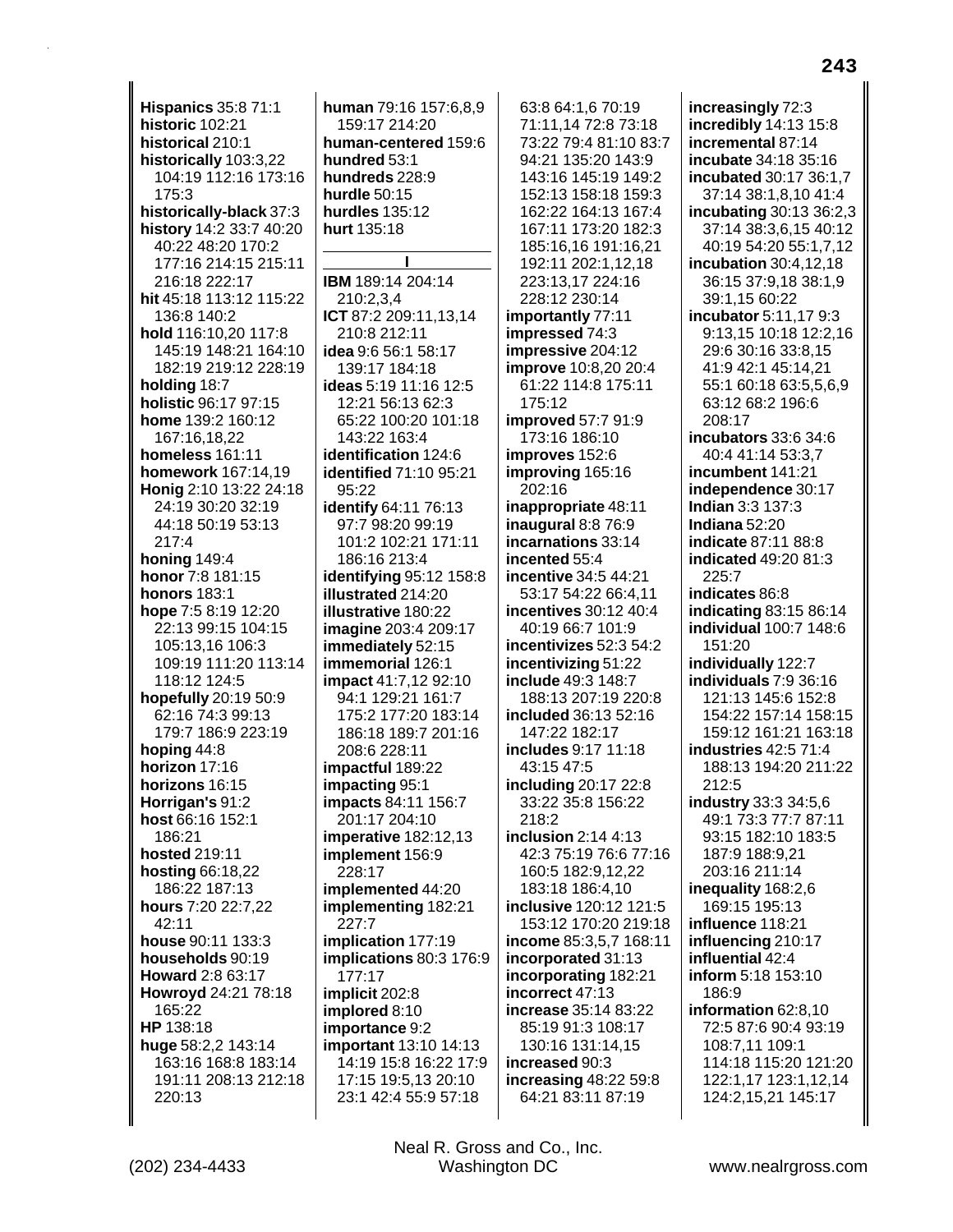152:21,22 153:6 164:18 172:7 184:6 185:19,20 186:5 187:8 188:11,14 211:3.6 216:20 217:5  $231.4$ informational 230:8 informative 190:1 informing 219:17 infrastructure 2:10 14:17 15:4 17:11 82:19 96:3 98:4 102:22 103:2 104:18 105:8 120:7 130:5 144:6 174:16 176:13 inhibits 120:7 initial 11:14 21:10 initially 7:13 36:22 189:5 initials 132:16 initiated 32:10 initiative 196:17 199:12 initiatives 160:5,21 186:4 innovation  $2:18$  82:18 innovations 91:22 inordinate 14:7 input 15:7 28:2 31:7 61:20 94:12 142:16 153:15 inside 139:16 140:4 141:15 227:17 230:15 insight  $103:16$ insightful 217:2 installed 16:10 **instance 19:17 66:3** instances 210:13 **Institute 2:21 78:11,12** 156:3.3 institution  $2:18\,57:13$ institutional 40:9,12,18 44:20 institutions 30:7 instructive 180:1 instrumental 184:2  $227:7$ intake 203:19 integrity 30:16 34:15 intel 180:5 189:14 intends 219:12 intent 9:14 136:20 intentional 177:3 intentionally 174:10 interact 167:5 224:17 interacting 168:16 169:6 interaction 14:2 interdependency 73:3

interest 9:11 32:16 42:7 54:13 88:21 127:13 147:3 153:11 163:11 163:13 164:14,18 165:10.17 202:4  $216:17$ interested 12:8 16:12 53:10 54:16,17 67:8 119:1 198:22 212:19 interesting 17:18 28:6 60:16 61:5 89:4 165:3 210:2,3 227:16 interestingly 87:19 interests 118:22 165:6 interference 11:10 internal 140:11 141:14 internally 135:13 142:4 internet 2:6,12 17:4,5 17:20 49:12 78:15 81:16,17 83:10,16 84:5,12,17 88:4 90:14 91:1.5.10.16 114:22 164:20,21 165:12,18 167:16,18 188:15 interpretation 81:1 86:7 intervention 45:2 introduce 6:22 7:1 28:12 118:14 155:9 155:14 introduction 7:4 introductions 108:19 intuitive 202:21 invest 190:15,20 193:8 194:6 195:3 invested 53:15 193:12 investing 191:6,8 195:6 195:9 **investment** 19:18 66:6 investor 191:2 investors 191:13 193:7 invisible 89:18 invitation 8:22 13:7 invite 80:6 129:3 139:6  $185.2$ invited 187:20 189:10 invitees 137:18 invites 131:12 inviting 129:1 161:16 162:9 190:2 199:10 199:18 involve 44:21 123:9 involved 46:1 120:8 164:16 224:11 227:21 involving 202:3 **iPads** 16:11 irresponsible 207:20 Irving  $81:13$ issue 8:11 9:10 19:12

47:14 48:14 67:3.7 72:9,11,13,17,18 99:6 105:15 106:4 134:6 136:6 143:9 174:14 194:3 200:19.19  $202.11$ issued 5:12 29:5 issues 7:11 12:16 20:7 21:13,15 33:4 35:14 62:14 66:17,20 82:19 93:7,10 94:9,10,20,22 98:11,17 159:3 It'd 60:15 item 173:22 items 173:22 222:20 iteration 31:11 49:15 50:10 iterations 99:14  $J2:6$ **Jama** 162:19 **James 2:19 3:3 26:2** 69:17 137:2,2 Jamila 1:18 6:15.18 20:22 23:16 131:22  $224:10$ Janice 24:20 78:18 165:22 Jann  $30:9$ **Jannette 2:8 24:10** 42:14 63:17 January 45:19 191:4 Jenell 78:19 95:6 Jim 7:17 30:8.14 33:8 42:15 46:21 47:1 49:13,20 62:20 121:7 123:7 154:15 Jim's 124:12 133:1 job 7:20 14:16 49:15 117:12,12 122:13 139:21 166:7 167:11 170:6 172:3 181:1 195:9 198:17 199:2 205:12 206:1 212:16 jobs 19:15,20 21:17 82:19 91:1 148:2 169:19 170:2,19 173:12 195:16 196:1 197:3 198:15 199:16 200:3 228:7 **John 91:2** Johnson 1:18 2:10 6:8 20:22 21:1 23:7,8 24:21,22 27:10,13 29:10 31:16,17 42:12 65:5 132:8,17 134:16 217:18 221:9,10,13

221:13,17,17 222:5 224:14,21 225:1,5,14 225:17,20 226:3,7,10 226:17,20 227:3,10 228:2,5,13 229:4 join 169:17 joined 56:3 231:15 joining 77:20 joint 37:12,22 38:20 39:7,16,18 40:7,17 43:1 51:18,21 53:14 83:19 jointly 37:15 Jonathan 42:18 JSAs 19:7 39:7 judicially 229:17,21 juggling 183:21 **JulGlo 2:10** Julia 6:8 23:8 27:15 42:12 65:5 217:18 jumping 100:15 June 139:8 217:9.15 junior 16:12 jurisdiction 183:12  $200:18$ iurisdictional 185:12 iustice 176:21 justify  $211:21$  $\overline{\mathbf{K}}$  $K2:11$ Kathleen 2:2 23:20

61:17 70:10.17 135:4 181:11 183:1,6 keep 6:13 8:19 44:5 59:18 63:8 74:14 145:9,10 181:19 229:20 Keeper 194:16 196:17 keeping 73:22 183:22 kept 162:21 key 17:21 98:13 100:9 100:17 102:19 103:8 124:6 169:22 201:10 203:6 keys 186:17 Khuong 87:1 kick  $93:3$ kicked 114:1 kidding 151:6 kids 7:19 16:6,11 167:21 killed 48:16 kindergarten 168:3 kinds 135:22 156:21 157:10 179:12 192:19 Kizart 2:11,11 25:3,4 50:13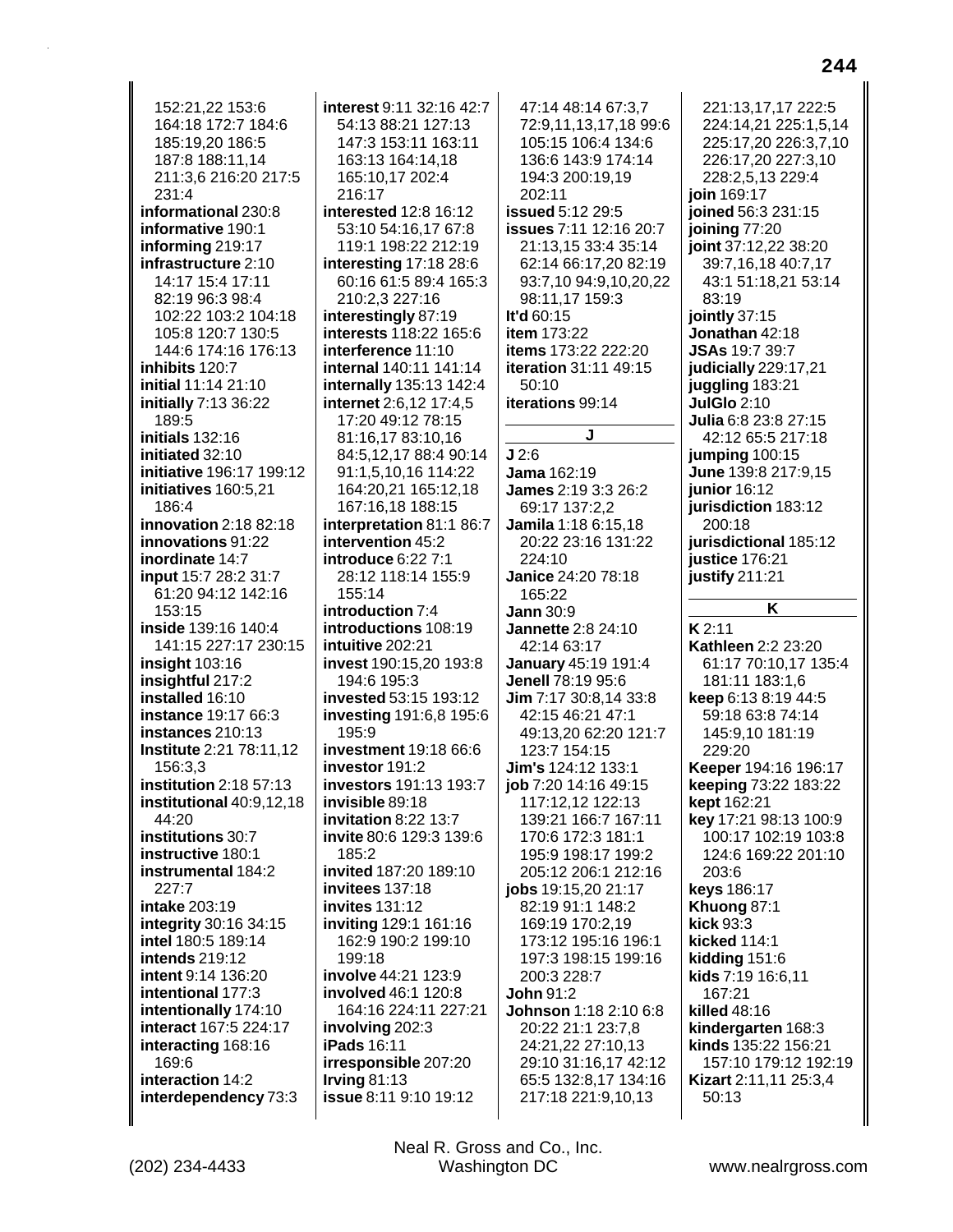**Knauer** 2:2 **knees** 115:16 140:8 **knew** 115:16 128:18 189:6 **know-how** 113:3 **knowing** 164:19,20 **knowledge** 118:21 227:1 **known** 17:17 206:20 **Kothari** 2:12 25:5,6 78:14 155:12 **Koy** 3:6 26:19 **L L** 2:8,19 **Labor** 20:2 148:11 172:5 199:13 211:16 212:3 **lack** 88:21 89:7 90:19 122:1 157:17 163:11 163:14 164:14,18,18 165:11,17 167:15 170:17 185:12 200:18 **lackluster** 9:16 **Lafayette** 52:20 **laid** 88:13 166:13 212:4 **language** 61:13 143:8 143:13,15 **languages** 35:3,12 143:9 **large** 54:15 59:11 86:9 105:6 114:13 117:6 145:21 210:12 **larger** 35:17 71:4,6 112:3 125:17 126:13 130:22 131:1 189:8 194:8 227:17 **larger-market** 52:18 **largest** 112:6 163:22 191:12 **Larry** 81:13,21 191:3 **late** 11:14 33:12 110:3 **Latino** 86:15 **Latinos** 71:1 **Laughter** 7:22 59:22 78:7 149:10 150:11 151:7 154:13,16 166:9 180:10,16 181:4 192:9 200:14 208:22 214:12 221:21 223:11 **launch** 15:18 132:11 **launched** 138:15 **Lauper's** 162:20 **Laura** 3:3 26:17 77:21 151:9 193:20 **law** 10:12 11:20 14:5,5 33:17 51:3,5

**lawful** 5:19 **lawyer** 14:5 49:21 **lawyers** 201:14 **lay** 94:22 **layout** 95:4 **lays** 93:7 **lead** 9:5 59:20 60:3 165:21 181:12 **leader** 6:8,11 109:19 **leaders** 34:5,6,8 42:14 55:3 77:2 135:19 176:18 197:15 **leadership** 2:13 52:9 65:5 70:20 78:6 132:3 **leading** 65:6 155:16 **leads** 89:20 **leaf** 58:10 **League** 2:13 55:22 56:20 **lean** 56:4 **leaned** 229:9 **leap** 87:14 **learn** 56:21 66:14 115:21 140:9,10 205:12 **learned** 127:21 185:9 198:4 **learning** 92:1 154:14 165:6 **leave** 69:20 92:4 164:5 **leaves** 54:12 **led** 10:4 62:14 93:2 106:16 155:12 **Lee** 47:20 **left** 11:10 33:9 48:14 83:14 84:18 85:13 119:19 126:9,16 **legal** 47:19 184:15 **legend** 114:4 **legislation** 38:14 47:10 **legislative** 101:16,17 **legitimizes** 136:21 **legs** 227:11 **lend** 34:16 50:22 **length** 37:17 **Lerman** 78:19 **lesson** 56:21 104:21 **lessons** 185:9 **let's** 11:16 98:15 184:11 184:11 **letter** 191:4 **level** 85:18 87:1 104:4 135:15 160:9,11 212:1 **levels** 85:19 **leverage** 171:18 **leveraged** 90:4 **leveraging** 212:11

**Lewis** 88:19 **LGBT** 2:20 15:13 77:9 78:12 112:10 120:16 133:16 144:18,19 156:2,4,7,8,14 158:12 158:13 161:11 **LGBTs** 115:15 **library** 119:21 172:6,8 **life** 73:3 80:4 157:19 165:16 173:16 175:11 175:13 **Lifeline** 100:13 101:3 160:19 **lift** 11:20 47:8,11 **light** 34:19 40:21 **limitations** 9:20 **limited** 18:3 183:13 211:13 229:18 **limiting** 195:14 **limitless** 16:15 **Linda** 184:3 **Lindsey** 3:4 26:15,15 78:5 **line** 22:13 32:18 38:7 55:10 85:3,4,16 86:3 139:1,20 140:17 173:22 221:10,16 **line-by-** 32:17 **lines** 84:3 **list** 204:12 **listed** 176:3 189:17 **listen** 154:20 **listening** 121:12 173:2 **literacy** 165:1 **little** 72:4 74:10 80:7 81:2 90:5 109:15 118:13 150:12 167:8 174:13 186:19 **live** 168:13 **lively** 155:20 **lives** 42:8 86:14 183:16 **Living** 145:5 **LLC** 2:3 **local** 120:18 157:21 168:16,17,19 172:4,6 172:8 199:15,17 **locate** 13:13 **located** 110:13 **location** 156:22 168:10 **Logan** 2:14 25:14,15 73:22 181:14,20 187:12 189:20 190:11 196:21 197:8,14,19 207:16 208:11,15 210:11 219:3,6,21 220:17 **Lomax-Reese** 3:5 43:15

**lone** 111:2 **long** 11:9 22:8 33:7 35:20 60:2 131:9 133:19 137:4 156:18 156:19 184:21 206:21 **long-term** 13:21 38:3 108:11 **longer** 136:18 169:1 **look** 6:3 11:8 12:9 15:9 18:18 19:17 20:10 23:5 28:5 46:5 59:15 61:10 66:5,17 72:22 73:16 75:4 84:1,2,10 84:12 85:2,3,11 86:1 86:10,17 90:17,21 91:7,14 99:15 101:16 111:6 113:7,16 123:6 149:7 158:2,3,16 159:4 168:14 172:20 174:14 187:9 190:1 191:18 197:9 201:8 202:1,19 203:1 204:1 204:13 206:9 207:11 215:17 216:19 222:21 223:2 **looked** 73:9 121:16 189:2,5,11 211:20 **looking** 5:17 19:6 21:18 65:16 66:19 85:1 96:8 100:10 101:11 102:16 110:7 122:22 129:9 130:7 133:2,4 138:3 145:9 160:2,3 167:18 179:6 190:16 191:14 194:8 195:2 197:4,11 201:22 203:1 205:17 223:14 230:5 **looks** 103:13,16 158:17 173:21 201:20 **Lopez** 2:13 25:9,10,12 78:5 **Los** 208:9,10 220:12 **loss** 165:14 **lost** 56:6 170:2 **lot** 5:8 6:16 17:2,18 18:7 20:8 28:1 54:9 55:17,18 62:10,13 63:3 69:2 83:2 90:1 94:3,12,13 96:19 98:17 107:4 113:1 114:21 120:5,9,15 138:3,13 142:22 147:5 150:19 155:20 156:6 158:4,13 164:17 166:7,11 168:1,3,15 169:1,13 170:10,13,14,16 171:19 172:12 182:5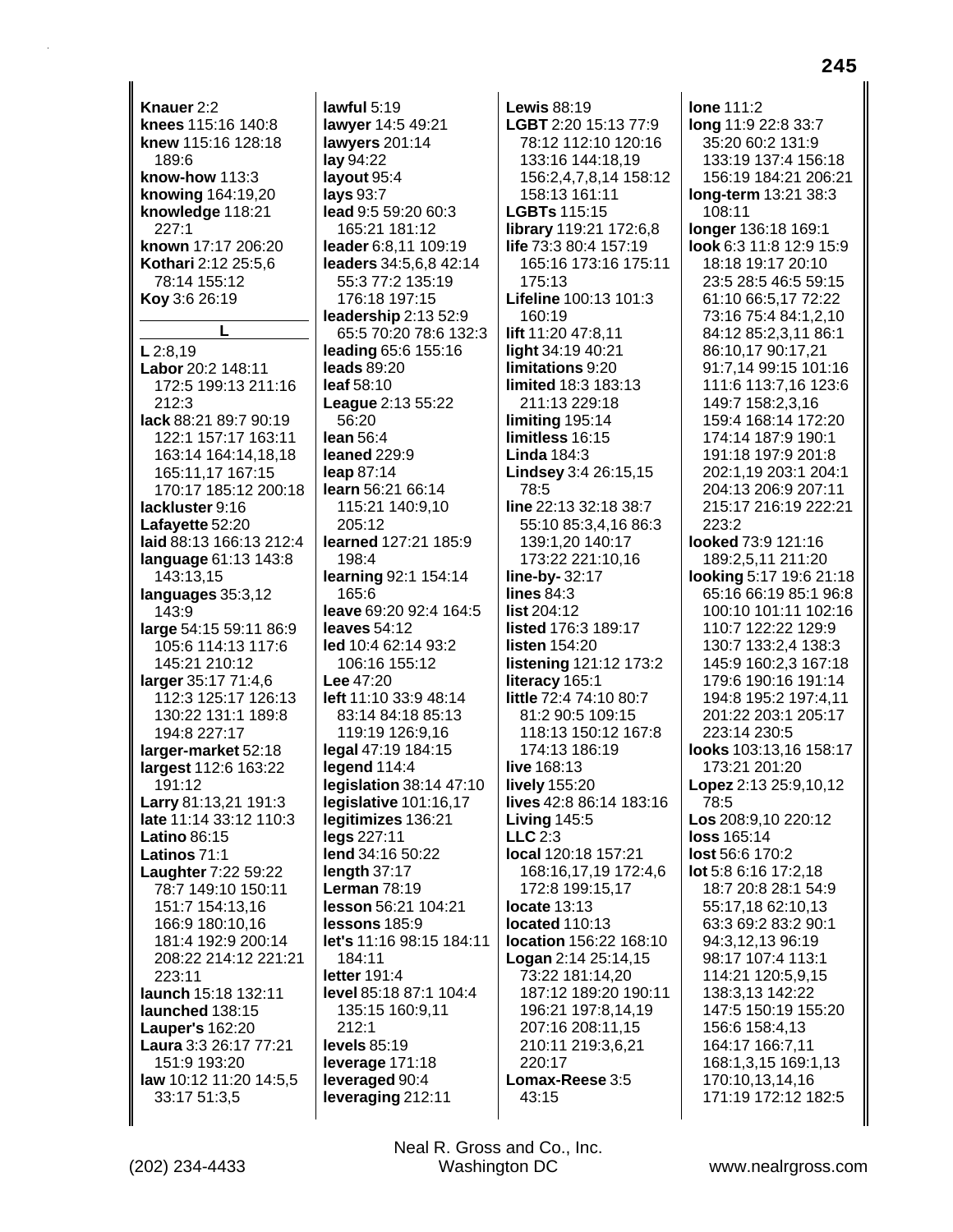184:7 185:14 186:1.6 187:22 188:1 189:8 194:17 195:1,11 197:4,15 198:13,20 199:6 207:18 208:7 208:17 209:14 210:13 211:13,20 223:7,17 230:5,10 lots 184:15 214:17,18 Louisiana 52:20 love 60:13 124:12 154:21 204:7 206:11 **low 85:5** low-income 77:9 low-tech 110:22 lower 83:21 84:16 85:8 216:8 lunch 21:22 74:10,11 74:14 **luxury** 159:14 lynchpin 11:2 M M 2:9 ma'am 166:5 machine 92:1 Madam 51:19 76:2 80:5 119:9 147:4 166:6 magazine 116:13 126:2 magically  $6:16$ main  $8:21$ major 40:3,8,11,18 44:19 73:1 126:19 167:10 170:3 191:2 majority 68:21 69:7 majors 170:2 makers 138:1 203:6 makeup 10:14 98:10 making 6:5 40:11 45:7 60:5 85:7 106:20 127:13 133:18 135:19 138:6 142:16 144:20 145:2,14 146:5 149:5 161:20 166:8 172:14 186:1 207:18 219:19 male 158:16 man 216:16 manage 120:21 management 33:22 91:9 218:2 managers 40:5 133:10 133:10 139:17 141:6 141:6 Mandarin 207:1 Marc 2:13 25:13 55:21 59:7 60:12,14 63:2 69:19 74:8 181:22 Marc's 181:9

March 1:8 31:18,20  $32:15$ marginalization 89:16  $90:16$ margins 89:17 92:2 Maria 2:4 24:1 25:8 30:2 42:14 217:19 Marie 2:3 22:1 26:2,12 78:9 Mario 2:13 25:10,11 78:5 markers 212:1,5 market 10:13 34:20 40:3 65:18 72:22  $190.3$ marketplace 118:15 marry 213:7 214:3 master's 99:5 120:3 195:17 match 139:1 152:6 Matchmaking 138:15 139:10 materials 173:14 matter 8:16 46:10 59:4 75:7 77:2 158:6 216:9 231:19 matters 79:15 Maureen 88:19 Maurita 2:5 24:14 49:10 70:9 147:14 maximize 189:7  $maximum 100.5$ maze 123:17 **MBDA** 137:16 McCoy 3:5 42:22 43:16 51:20 52:4,4,7 53:1,6 54:5 63:1 68:8 mean 13:22 14:13 55:13 57:16 81:4 88:16 99:3 103:7 144:11,12 148:9 179:17 187:1 196:5 210:13 230:2 meaning 182:7 meaningful 228:15 meaningfully 80:1 means 82:15 112:15 126:6 226:22 measured 63:13 measuring 157:15 mechanism  $144:3,6$ media 1:17 2:5,11 5:9 9:20 10:2,22 19:7 20:18 49:11,19 56:16 58:3 59:16 62:1 64:17 64:20.21 65:16 66:1 66:20 67:1,5 78:3 91:11,12 126:5 134:6

149:18 165:8 184:4 188:17 medium-size 145:22 medium-sized 105:20 meet 105:16 117:20 125:15,17 129:4,9 141:7 157:12,13 180:4 186:15 meeting 1:6,11 4:11 5:5 6:13 8:8 21:10,14,18 22:4 23:12,14 70:17 74:15 76:9 77:12 135:17 138:16 139:10 141:5 142:5 145:20 191:18 223:7 225:22 226:12 meetings 6:15 30:22 31:3 153:8 224:13 225:9 228:15 meets 78:20 members 2:1 3:1 12:14 20:17 21:5.5.5 22:10 22:16 27:1,1 28:15 31:8 32:2,20 43:11,12 46:19 70:7 76:3.4.5 77:15 78:16 80:6.14 80:14 115:12.13 145:17 156:17 162:10 175:22 176:20 184:12 204:20 205:8.8.17 206:1.10 207:2 217:18.20 memo 228:21 men 110:18 216:11 mention 44:8 222:15 mentioned 23:8 29:4 52:3 107:13 130:8 147:19,20 171:14 mentor 14:8 207:4 mentoring 61:3 mentors 162:18 messaging 136:7 met 1:10 5:7 7:10 16:11 31:4 163:19 189:12 method 42:3 metrics 104:12 171:11 mic  $135.1$ Michael 1:14 37:1 Michelle 1:17 7:4 21:1 23:8 29:4 43:19 micro 104:4 microphone 64:10 mid-tier 204:13 205:21 207:12 middle 115:3 121:1 millennials 90:22 Miller 3:6 26:19,20 million 19:20 35:6,6,9,9

90:19 167:21 204:22 228:8,10 mind 7:5 11:5 63:9 157:5 208:1 229:20 minds 33:2 180:8 minimal  $34:16$ minimum 180:7 minor 43:3 61:18 minorities 35:8 36:12 55:5 77:8 minority 9:18 33:11,22 41:2 44:14 47:15 49:19 56:7,15 83:20 111:12 116:9 124:8 126:14 137:15 139:3 142:3 145:1 161:15 163:17 176:9 194:10 207:13 minority-owned 108:6 121:21 133:11 minutes 13:14 231:12 misallocation 97:12 misconceptions 158:13 missing  $12:12$ mission 37:4 76:11 99:8 114:5 mission- $40:9$ mission-based 30:7  $37:2$ mistake  $115:22$ mistranslation 143:15 MMCA 65:9 66:15 **MMCADC.ORG 65:19** MMTC 42:16 49:11,17  $211:20$ mobile 17:3,4 26:12 87:12,14 121:18 mobility 87:8 model 33:19 37:22 40:8 41:14,17 46:10 51:19 51:21 61:10,11 206:8 models 37:10 40:17 50:22 202:3 modest 41:18 57:22 60:14 modifications 187:4 moment 6:15 11:6 89:13 moms 206:3 money 53:15,21 111:8 113:7 114:15,21 116:9 125:20,21 192:8 193:13 198:21 205:10 **Monica 2:14 70:12** 208:14 monitor 171:11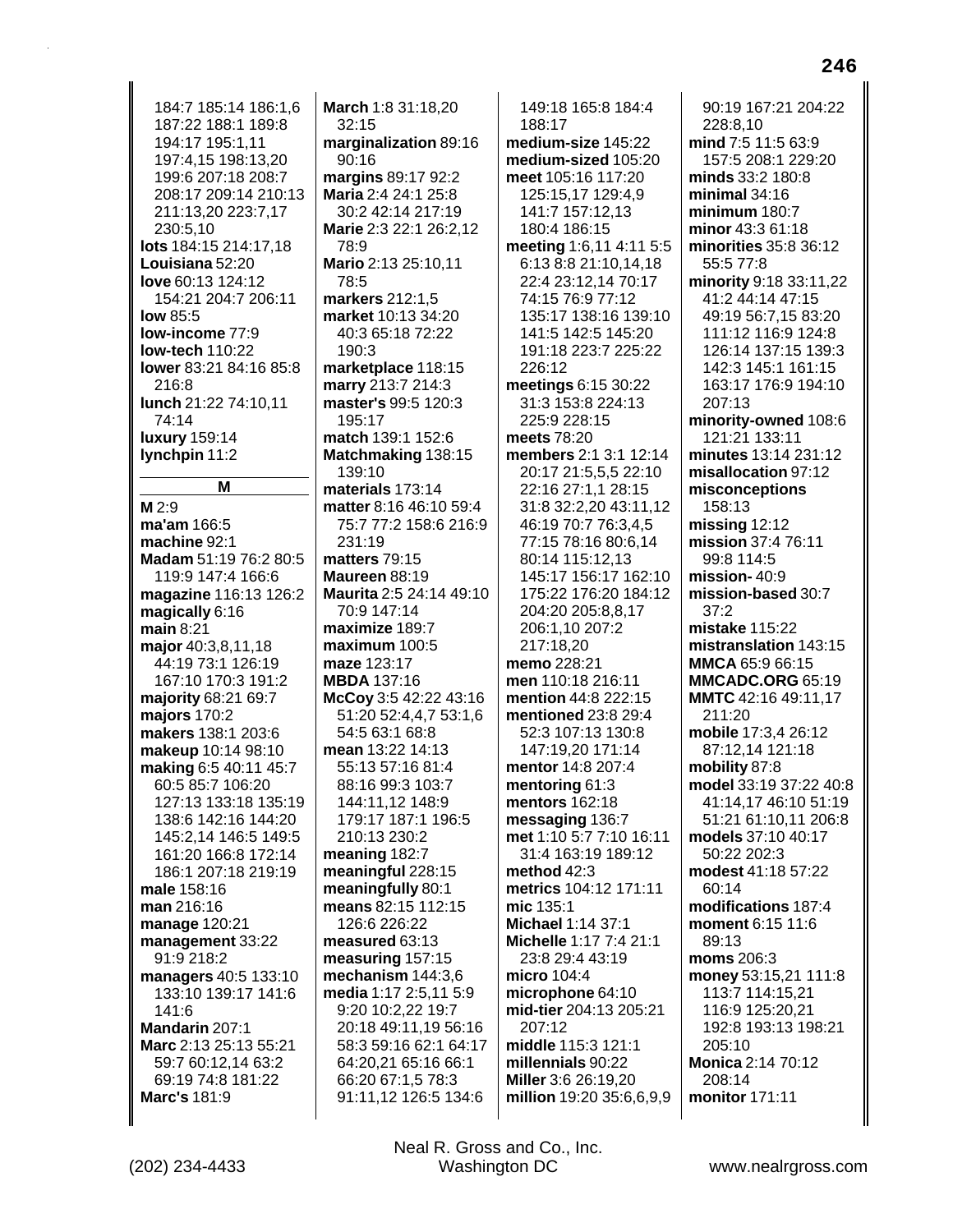**monitored** 36:4 **monitoring** 34:17 **month** 67:5 209:1 214:15,15 216:18 **months** 6:1 22:20 55:16 79:1 101:7 105:1 141:2 170:5 206:6 225:19 **Morgan** 64:13,15 **Morial** 2:13 25:13 55:21 55:21 70:3 181:22 **morning** 5:3 6:10 9:1 13:13,16 21:3,4 22:13 22:15 26:19 70:5 75:4 75:14 181:9 **motion** 139:22 142:6 154:7,11,17 219:20 **move** 5:19 120:14 143:7 153:1 165:20 171:18 181:7 183:18 190:8 207:21 **moved** 68:4 222:22 226:20 **movement** 87:16 **movie** 214:21 **moving** 50:16 91:17 150:4,21 166:15,18 **Multicultural** 2:5 49:11 64:16 **Multiculture** 66:22 **multiple** 39:19 183:21 **multiplier** 107:22 **muster** 14:10 **N NAB** 52:2,8 **NABOB** 33:9 47:22 **NAICS** 212:17 **name** 22:5 26:8,9 27:5 44:4 46:22 59:2 64:14 75:22 77:17 144:17 156:1 189:14 216:8 227:22 **names** 220:11 **narrow** 19:1 **narrowed** 188:19 **narrower** 45:22 **narrowly** 41:19 **narrows** 18:22 **NASA** 215:1 **nation** 2:9 40:11 76:1 182:14 **nation's** 42:4 **national** 2:13,19 3:3 41:16 43:20 47:2 52:8 55:22 56:19 83:20 110:11 137:3 160:22 206:19

**nations** 37:6 51:3 **nationwide** 96:4 103:1 156:5 **Native** 37:6 51:2 **Native-** 40:10 **nature** 99:19 108:18 177:5 202:19 218:4 **navigate** 108:14 **NBC** 77:22 **near** 11:21 207:3 **necessarily** 88:16 94:15 145:20 151:22 161:19,20 177:22 185:13 188:3 197:16 230:12 **necessary** 44:16 103:6 130:11 136:22 219:14 230:6 **necessity** 73:5 217:14 **need** 18:17 34:18 35:1 35:16 39:11 60:22 61:1,2,2 66:11 68:10 71:12,14 72:22 109:1 115:5,6,8,9,9,10,10 122:19 125:20 128:2 128:4,6,6 133:8,12,16 133:17 140:6 141:18 149:2 155:3 157:12 157:12,13 159:19 161:3 162:6,7,21 168:6,8 169:2,19 171:20 185:18 189:10 190:1 192:7,8 205:9 205:22 215:9,17,22 222:16 229:20 **needed** 11:15 60:21 128:15 189:7 **needing** 224:17 **needle** 166:18 171:18  $222:22$ **needs** 61:14 71:15 168:12 170:14,15 204:9 215:21 **negative** 84:11 177:20 **neighborhood** 17:1 113:19 **neighborhoods** 17:3 110:19 **neither** 49:6 **Nemeth** 20:18 **network** 19:19 98:22 115:7,7,19 124:20 194:7 **networking** 108:8,17 152:12 **networks** 20:6 76:21 79:11,15 96:5 102:9 102:19 107:11,16,22

108:2 114:20 167:2 173:9 **never** 39:14 46:8 51:9 56:22 140:16 141:8 141:13 142:9 159:13 159:14 **nevertheless** 228:10 **new** 5:9,15 11:16 16:10 16:19,22 17:6,15 18:2 30:6 34:12,18 35:2,16 39:18 46:10 60:7 62:16 76:13 79:19 90:14 92:19 113:9 132:2 134:20 158:8 162:20 163:7,7,8 176:6 191:3 203:16 206:13 218:14 224:19 225:16 226:15 **newly-proposed** 10:8 **news** 84:6 **next-generation** 17:19 **nice** 142:10 211:18 **Nicol** 2:18 26:2 78:10 80:10 92:13,16,17,21 93:22 99:4 102:10,12 142:13 157:6 160:6 163:10 167:10 168:1 173:6 200:7 208:8 209:7 **Nicol's** 93:6 156:19 212:15 **night** 110:4 **nine** 53:2 **nobody's** 126:3 **non-** 125:7 161:5 201:14 **non-profit** 33:2 64:17 77:7 127:16 160:21 173:6 **non-profits** 161:18 **non-substantive** 43:4 **North** 216:1 **note** 112:13 138:18 187:5 217:5 **noted** 29:6 **notes** 30:22 **noting** 86:21 **notion** 197:5 **November** 5:9 29:3 32:11 **nowadays** 126:3 158:2 **NPRM** 5:12 29:5,6,21 30:11,16 32:11 68:2 **NRPM** 29:17 30:3 **NTIA's** 88:19 **nuances** 118:2 164:17 174:8 **NUL** 2:14

**number** 19:5 35:7,11 83:10,21 91:3 107:20 108:1 111:17 116:17 124:3 135:9 230:9 **numbers** 9:22 84:3 86:11 89:9 116:15,22 135:21 167:11 **numerous** 135:12 **nuts** 166:17 176:13,14 **nutshell** 186:12 **O O'Rielly** 1:14 4:3 7:2,3 8:1 13:4 21:2 47:4 **O'Rielly's** 13:11 50:14 **Obama** 194:16 196:18 **Oberwetter** 3:6 26:20 **object** 56:21 58:11 **objection** 51:16 58:14 69:9 **objections** 69:10 **objective** 76:13,17,22 109:3,4 114:8 166:19 **objectives** 76:11 77:12 102:20 157:3 **obligated** 111:7 **obligation** 56:11 163:16 177:10 **obligations** 19:6 **obstacles** 109:11 **obtaining** 12:8 219:15 **obviously** 15:15 86:1 87:12 88:7 102:16 107:6 108:10 122:6 199:21 200:19 **OCBO** 117:5 130:3,12 131:12 132:1,4,6,11 132:12,15,19 133:20 134:2,8,11,15,20,21 136:12 143:11 153:8 179:19 180:4 224:11 225:15 227:16 229:8 **OCBO's** 229:1 **occasions** 7:11 **occurred** 121:16 **ocean** 214:4 **ODP** 36:18 **Odyssey** 184:4 **offer** 31:7 56:2 119:12 216:5 223:6 **offered** 100:21 **offering** 78:22 **offers** 41:10 **office** 22:9 41:18 109:18 110:12 117:5 117:6,8 132:17 133:12 139:12,13,14 141:11 143:11 149:17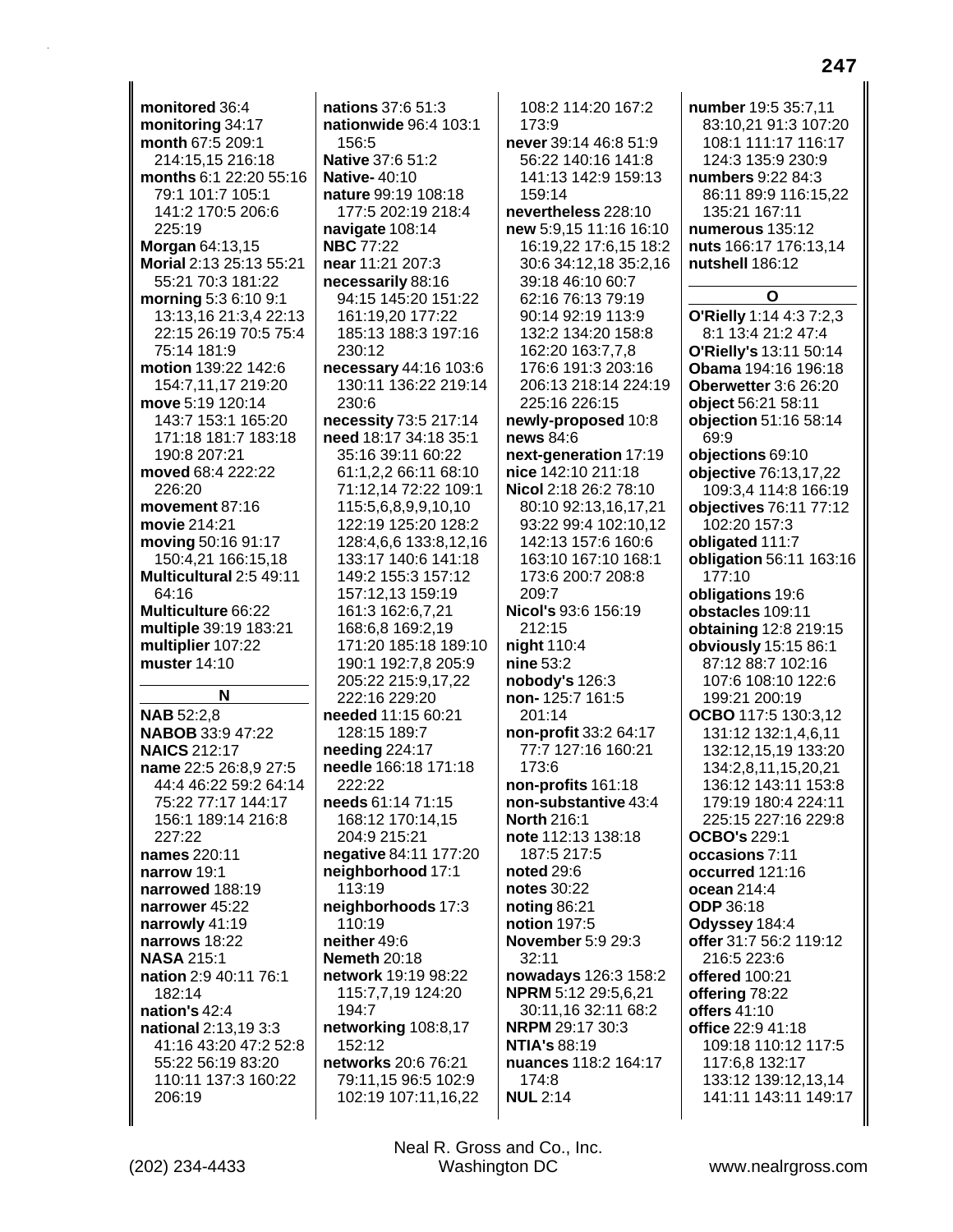157:21,22 161:18 224:20 225:7 **Officer** 1:18,20 22:11 **offices** 137:13 **official** 23:14 **officials** 148:7 **offshoots** 107:20 **old** 11:17 110:10 115:7 115:7 **older** 84:13,19 163:12 **on-demand** 199:16 **on-ramp** 17:4 **on-the-job** 170:16 172:10 195:6 **once** 10:1 101:19 107:21 138:4 140:15 156:12 174:16 182:7 192:22 **one-day** 108:5 117:4,14 132:22 134:2 135:17 225:10 **one-offs** 100:8 **one-on-** 151:21 **one-on-one** 138:15 139:10 151:18 152:16 **ones** 114:14 117:22 120:22 123:2 145:3 186:17 190:14 **ongoing** 101:4 102:3 133:15 217:14 **online** 14:21 15:22 21:6 83:18 84:20 85:6 86:16 88:20 173:12 188:17 **open** 7:12 44:2 48:15 115:5 119:11 175:17 187:3 190:7 191:3 **opening** 15:13 23:14 70:16 **operate** 34:15 37:15,22 40:4 52:12 209:19 **operated** 48:3 **operates** 12:10 **operating** 19:14 40:22 **operation** 39:10 **operators** 54:15,17 **opinion** 8:19 **opinions** 80:18 90:1 155:1 **opportunities** 15:6 17:6 17:19 34:8 76:20 86:20 92:9 96:21 98:7 99:18 104:16 105:20 107:1,6,18 108:2,9,12 108:18,21 109:2,19 114:17 115:18,20 121:10,14 122:14 124:16 129:9 131:18

132:18 136:15,18 149:17 161:2 166:22 167:4 170:8 176:10 177:20 178:17,19,21 196:4 206:1 222:13 **opportunity** 12:22 14:21 16:7,16 19:11 19:16 31:7 41:10 46:7 65:11,17 66:6 73:6 76:7 91:6 97:11 101:13 103:15 123:15 125:11,17 141:20 142:12 152:5,12 155:21 159:14 163:7 164:1 165:1,15 176:11 177:7,9,18 194:4 **opposed** 27:1 32:17 68:19 69:7 100:7 154:9 218:7 221:5 **option** 38:11 58:18 **Orange** 220:13 **orchestration** 6:17 **order** 4:5 45:8 52:17 79:2 97:15 131:17 142:19 189:6,21 **orders** 142:21 **organic** 134:1 **organization** 44:4 46:22 59:2 64:18 75:21 110:10 112:7 138:11 141:2,22 161:1 162:20 **organizations** 125:10 128:10 161:3 195:21 197:15 **organize** 22:4 184:12 **organized** 74:1 **original** 39:12 41:12 49:4 **originally** 184:13 **OSDBU** 117:6 139:12 **OSDBUs** 137:22 **other's** 129:1 **ought** 57:9 140:20 **outdated** 11:2 82:12 **outlets** 35:2 **outlined** 102:17 163:10 **outreach** 139:14 **outside** 10:17 15:11 16:10 173:19 203:1 211:14 **overall** 98:10 **overcome** 34:2 36:16 79:18 160:18 216:20 **overcoming** 30:5 36:17 42:16 51:6 **overlap** 146:14 153:18

167:5 **overlapping** 98:12 **overlaps** 162:12 **oversight** 10:6 185:12 **overstep** 177:22 **overview** 32:13 **Owned** 2:20 47:2 **owner** 42:21 **owner's** 54:22 **owners** 10:15 34:3 35:17 40:6 54:9,11 61:4 128:12 148:3 205:18 **ownership** 5:9 9:16,20 10:3,9,20,22 19:7 21:16 33:11 34:3,10 34:21 38:4,11 39:20 41:3 47:16 48:22 49:19 54:7 56:5,7,15 56:16 57:19 58:3 60:21 61:15 62:1 63:3 63:11 64:22 66:21 67:6 147:22 **owning** 19:14 59:16 **oyster** 115:1 **P P-R-O-C-E-E-D-I-N-G-S** 5:1 **p.m** 75:8 231:20 **PAC** 141:3 **pack** 133:3 **packet** 67:19 189:18 219:5 **packets** 31:21 **page** 172:17 **Pai** 8:9 20:14 21:11 **paid** 83:2 112:9 **palatable** 66:8 **Pan** 3:2 77:19 110:8 115:13 **panel** 66:19 148:6 151:21 160:6 **panelists** 151:20 156:16 **panels** 66:16 129:2 148:6 **paradigm** 45:13,16 **Pardon** 83:12 **parent** 215:11 **parenthood** 7:18 **parents** 13:13 **PARHAM** 2:14 **parking** 147:5 150:19 **part** 5:10 15:16 28:2,17 43:14 54:5 73:7,18 75:6 86:5 95:18 100:15 102:15 106:2

115:6 120:17 122:16 123:22 124:5 131:6 131:14 144:5,7 151:15 167:1 172:21 194:15 195:12 199:9 199:22 200:12 210:12 212:20 216:3 230:13 231:15 **PARTICIPANT** 150:22 151:5 **participate** 12:7 22:10 55:5 106:21 107:19 176:18 185:11 **participated** 52:14 142:14 **participating** 155:13 **participation** 22:19 27:3 28:14 43:22 72:14 74:2 75:3 96:22 98:1 114:9,16 178:12 229:2,8 **particular** 7:14 14:4 15:5 32:3 35:4 42:10 84:10 99:21 100:10 102:12 105:7 122:3 123:8 132:10,12 133:14 140:20 153:13 162:5 182:3 197:3 198:17 205:4 208:1 223:4 **particularly** 17:3 49:15 84:4,13,21 92:11 130:17 151:17 164:14 174:1 182:10 **parties** 39:2 53:15 142:7 **partner** 14:6 124:9 207:5 **partnered** 138:18 **Partners** 2:11 **Partnership** 2:20 156:3 **Partnerships** 78:12 **parts** 179:6 **party** 53:18,20 **pass** 92:4 **passed** 11:20 154:18 221:7 **passes** 38:14 **passing** 145:17 **passionate** 119:8 166:11 **path** 62:16 **pathway** 33:21 196:1 **pay** 7:20 85:22 113:10 170:6 205:9 **pecuniary** 127:12

**peeves** 215:18 **pending** 218:9,15 **248**

(202) 234-4433 Washington DC www.nealrgross.com Neal R. Gross and Co., Inc.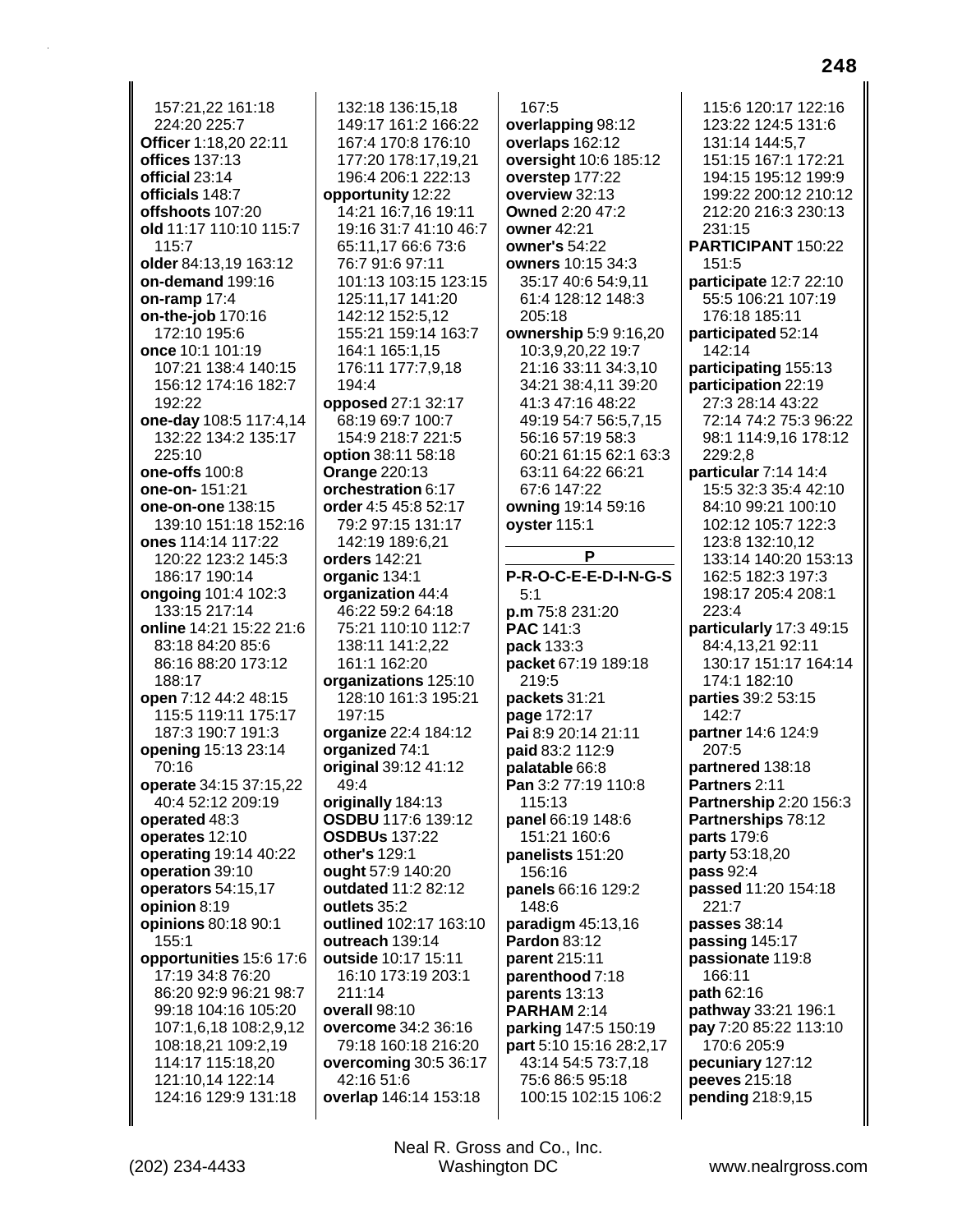people 15:6,20 18:20 18:21,22 19:1,11 20:5 53:10 55:18 59:12,15 59:18.19 60:2 62:11 62:17 63:12 64:4 73:12 83:17 84:5 85:5 89:17 90:13 91:19 95:5 97:17 122:2,9,14 122:19 123:1,13,15 125:4,9,15 129:12 133:2,12,16,21 135:10,13 137:22 139:13 140:4,7,17 142:19.19 146:6 152:2 158:19 163:3 163:19,20 165:17 169:6,17 170:1,10,18 171:10,22 172:5,13 172:14 173:8,10,12 173:13 174:16 175:10 184:18 185:3 195:15 199:11 200:2 201:11 202:18 203:1 204:5 207:15 215:4 216:5 230:12.22 people's 115:22 perceived 202:16 216:3 percent 18:9 35:7,10,13 35:13,13 70:21,22 71:1.5.5 83:17 89:1.3 89:5.6 90:22 91:2.4 91:11 111:10,12,13 111:18 116:9,17 215:4 percentage 112:20 perception 215:7,21 216:14 perceptions 215:22 216:21 Perez 194:17 perfect 56:22 95:9,9 perform 216:11 period 37:16,18,20 38:1 38:10 permeating 210:18 permissible 36:11 51:19 152:18 permits 51:17 person 23:5 58:13 114:2 118:17 121:1 151:22 184:1 215:8 215:12 227:20 228:5 personal 14:2 118:22 128:5 personally 49:17 perspective 54:7,9 56:2 129:21 156:5 160:22 163:8 182:7,18

 $213:17$ perspectives 94:7 95:11 pervasive 71:17 211:10 pessimistic 86:19 pet 215:18 Pew 85:15 phase 130:2 132:11 philanthropic 73:17 philanthropy 198:19,22 **Phoenix 206:22** phone 21:6 22:12 25:6 27:8 67:16 70:11 78:13 142:9 155:13 158:21 159:13 pick 138:21 picked 159:13 175:1 Picking 13:11 picture 216:7 pie 118:10 120:17 130:17,20 131:2,14 148:13 214:6 piece 118:9 135:6 145:19 151:15 160:1 191:16 193:22 201:19 202:17 pieces 214:5 230:8 pile 229:21 pillars 166:14 167:12 pilot 60:17 61:4 pinpoints 110:14 pipeline 199:2 202:11 202:16,20 205:16 pipes  $15:2$ pivot 80:16 136:10 place 84:21 92:2 93:9 98:4 107:11 123:11 123:13 130:5,10 160:16 201:11,16 203:19 206:7 207:3  $212:1$ placed 77:13 174:10 places 93:17 125:3,8 206:2 plan 66:15 106:5 144:3 153:2 160:1 225:10 planning 186:22 plans 134:9 platform 172:16 216:4 platforms 212:11 play 10:21 18:2 217:6 played 146:9 players 186:1 plays 171:4 189:1 please 23:20 26:9 28:21 46:21,21,22 49:9 64:10,11 68:17 75:20 135:3 179:14 208:3

219:2 221:3 pleased 8:22 110:16 plug 109:1 point 13:12 28:5,22 41:16 47:14 53:16 61:19 62:2,4 88:9 89:5 128:20 133:1 136:11 146:2,2 150:18 154:1 156:14 156:19 168:4,5 193:21 203:7 211:22 212:15 217:4 229:11 pointed 47:15 59:7 183:11 184:6 222:16 pointing 211:19 points 137:7 151:17 173:18 194:13 200:22 poisoning 110:4 policies 10:16 11:17 58:8 79:10 160:16 186:11 policing 91:8 policy 35:15 40:20 41:1 41:2,6,13,17 46:10 47:12,19 48:6,13,16 48:19.20 50:3.21 58:7 81:8 92:9 96:3 102:22 118:16 156:9 174:5 203:5 political 91:13 226:16 popular 114:2 138:17 populate 133:3 population 35:5,18 84:17 populations 92:11 portion 29:21 44:18,19 portions 30:3,11,15 posed 176:20 position 118:15,20 125:20 197:12 positions 70:21,21 201:12,16 positive 176:17 possibilities 159:18 possibility 51:10 134:12 possible 18:1 post 157:21 216:5 poster 193:7 posturing 86:6 pot 63:21 potential 18:22 34:16 36:8 37:11 50:15 66:7 146:14 165:14 potentially 66:9 91:20 106:7 176:5 178:6 196:8,10 pothole 168:20

Powell 37:1 power 164:19 165:7,11 165:18 powerful 66:9 103:5 PowerOn 161:8 PowerPoint 76:12 practice 37:10 78:4 practices 109:8 115:21 118:3 176:5 182:21 186:5 187:18 193:6 196:16 217:13 219:9 219:10 pragmatic 201:5 preach 119:2 precedent's 74:6 precisely 107:10 predecessor 36:22  $51.7$ preference 30:5 36:18 42:17 premised 39:17 prepare 53:7 prepared 7:6 53:2 137:20 142:17 146:6 146:11 presence 23:20 present 1:13 2:1 3:1,8 26:8 69:21 78:17 80:18 89:21 111:1 113:16 166:3 225:2 presentation 76:12 80:17 93:6 119:10 147:19 149:13 152:17 155:14.16 175:14 181:9 presentations 93:1 149:9 175:16 presented 100:21 154:7 164:11 presenting 166:1 **President 47:2,21,22** 64:16 110:11 205:13 206:18 presiding 1:12 pretty 53:17 81:21 84:14 100:13 143:16 168:3 169:22 187:8 191:11 previous 45:12 78:17 120:10 128:19 143:13 143:21 144:12 175:9 200:20 217:7 223:2 previously 43:18 144:19 previously-failed 47:12 price 142:1 primary 35:11 108:4 109:2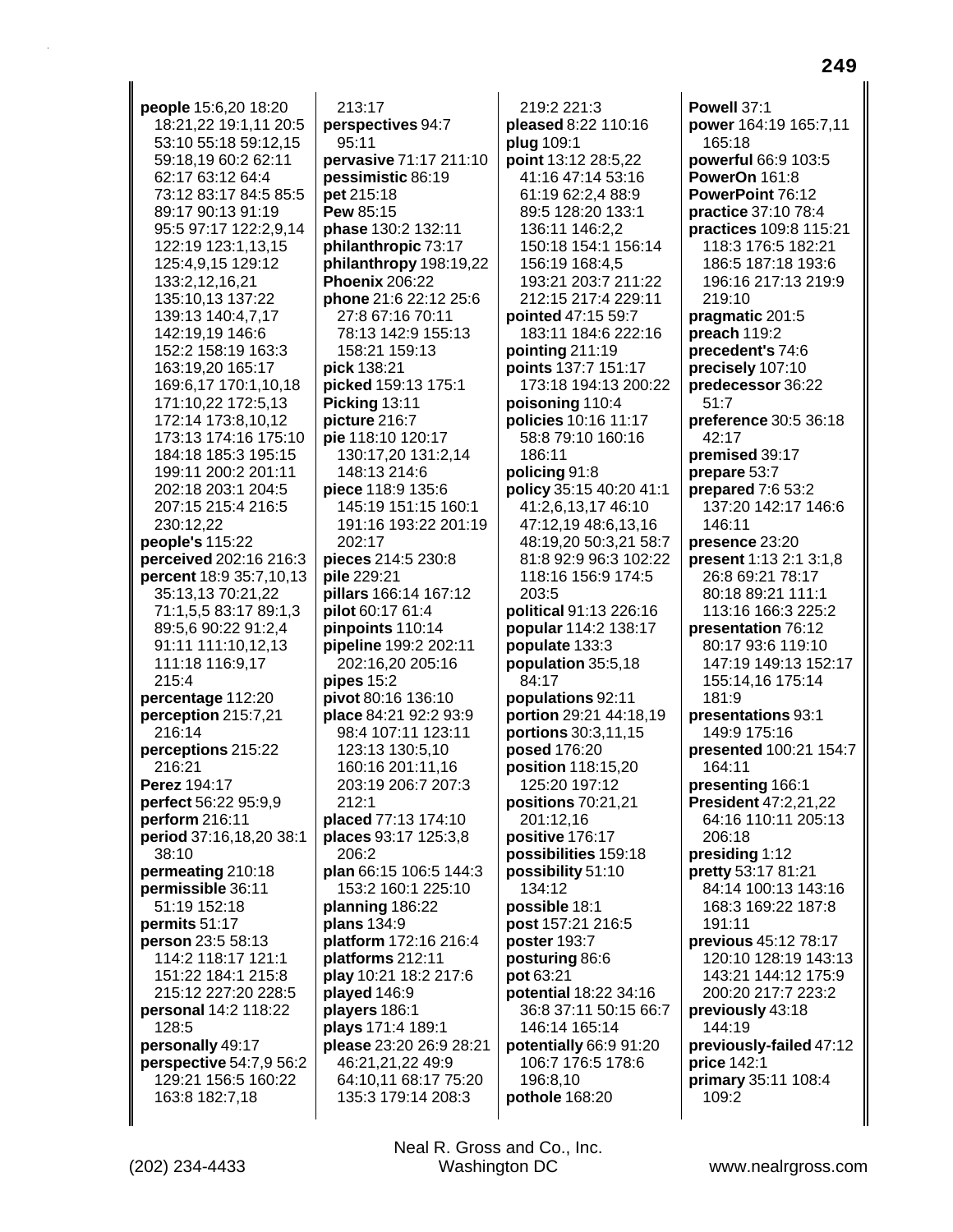**prime** 117:19,21 **principles** 38:2 132:20 **print** 231:1 **printing** 126:3 **prior** 31:3 43:19 69:20 97:21 **priorities** 12:20 **priority** 67:7 **private** 108:12 109:9 131:19 139:19 160:20 190:13,16,18 191:2 191:13,14,20 192:2 194:2,5 228:11 **privilege** 33:12 47:17 154:19 **privileges** 43:4 68:11 **pro** 42:15 **proactive** 132:5 177:15 **probably** 53:8,8 57:7 62:6 87:16 90:7 98:15 102:2 116:11 131:7 184:19 185:18 186:6 195:18 216:15 225:6 **problem** 46:3,16 56:14 57:2,17 58:11 82:8 90:20 96:5 106:12 126:19 130:1 213:4 216:14 **problem-solving** 64:20 **problems** 57:18 89:20 90:5 92:8 99:20 100:2 100:3,7 101:1 118:8 161:5,6 **proceed** 27:15 **proceeding** 5:10 9:2 32:10 68:2 100:13 101:3 **proceedings** 229:7 **proceeds** 8:20 **process** 15:8 102:3 120:11 130:13 131:12 131:14 145:3,14 146:1 177:21 183:11 230:18 **procurement** 107:9 126:10 135:13 147:17 176:10 179:18 **procurements** 135:22 **produce** 32:6 187:17 **producing** 32:3 **product** 15:10 52:7 96:18 124:14 186:8 **Productions** 2:10 **products** 201:17 202:4 204:3 **professional** 8:4 218:1 **profile** 216:7,9,10 **profitable** 53:20 202:2

**profits** 161:6 **profound** 34:19 42:7 **program** 5:11,17 9:4,13 9:15 10:18 11:13,19 11:19 12:2,10,17 29:6 29:9 30:17 33:8,15 34:14 36:3 41:5,11 42:2 46:1 50:6 51:17 52:1,7,9,14,21 53:9 55:2,13 57:3,4 63:10 63:12 100:13 127:22 128:13 134:10 139:17 141:6 151:1 153:20 161:9,14 163:1 196:6 205:2,3,5,14 211:2 **programmer** 215:7 216:14 **programmers** 214:20 216:3 **programming** 164:16 **programs** 16:19 20:4 57:2 63:4 108:15 124:17 130:9 156:9 160:20 172:4 215:1 216:5 218:2 **progress** 162:13 171:12 **prohibitions** 9:21 **projects** 98:13 206:13 **promise** 206:7 **promote** 98:21 138:11 165:8 218:6 **promoting** 217:21 **proof** 39:11 **properly** 87:17 129:6 202:7 **properties** 40:2 **property** 38:18 **proponent** 9:6 **proposal** 11:7 12:12 41:10 46:6 47:4,5 48:10 49:3 57:22 60:13 62:13 65:3,18 69:15 72:15 73:8 74:4 98:9 108:4 124:1 151:15 152:20 184:18 190:6 **proposals** 23:1 30:18 33:16 45:7 48:7 51:8 75:1 101:12,16,17 105:17,22 176:2 **propose** 47:12 67:17 218:14 **proposed** 12:1 33:8,15 42:1 48:19 **proposes** 49:3 178:17 **proposing** 29:5 117:10 199:12

**prospect** 151:19 **protection** 39:5 **protectionist** 10:2 **provide** 5:18 11:13 32:13,17 35:1 44:4 54:6 65:22 76:17 98:14 100:5,19 103:15 123:12 124:2 125:11 130:13 141:16 165:1 166:20 172:14 172:16 208:3 210:21 **provided** 38:6 39:6 42:16 74:20 **provider** 16:9 136:3 **provides** 170:20 **providing** 15:7 53:21 74:13 167:11 171:9 182:20 188:16 **provision** 82:20 **proviso** 206:6 **public** 4:18 21:6 42:6 55:7,9 67:14 76:5 91:7 92:9 112:1 117:9 118:16 126:11 135:18 167:3 168:8 174:2 223:9,14 **publications** 125:6 **publicize** 193:2,5 **publicly** 176:2 **published** 116:12 **pull** 101:20 217:12 **pulled** 64:4 **pulling** 6:19 **pulls** 33:1 **pulpit** 172:16 173:21 **purchase** 52:12,18 **purchases** 116:18 **purchasing** 53:11 **purpose** 15:5 39:13 52:10 177:5 191:9,9 **purposely** 195:14 **purposes** 188:3 **pursuant** 76:22 **pursuing** 66:5 135:11 **purview** 173:19 **push** 136:9 186:10 187:8 201:12 203:21 **pushback** 135:15 136:1 **put** 20:5 58:1,16 62:3,8 62:18 81:1,14 82:10 86:22 93:16 95:18 103:9 108:4 125:18 126:22 128:11 134:3 137:14 179:10,17 182:11 200:22 202:10 205:20 216:9,10 **puts** 20:12 **putting** 61:9 126:1

132:19 145:7 161:12 200:16 **puzzle** 135:6

**250**

**Q quadrupled** 47:16 **quagmire** 84:21 **qualifications** 197:10 203:9,10 **qualify** 211:4 **qualifying** 41:19 **qualitative** 72:4 **quality** 80:4 142:1 173:16 175:11,12 **quarter** 187:15,15 **quarters** 160:4 **question** 51:13,15 61:19 68:13 94:14 100:9 104:3 143:7,21 146:13,16 147:5 148:20 150:14 154:4 175:19 176:19 179:3 179:7 183:16 186:13 197:9 201:15 209:9 220:22 **questionable** 13:17 **questionnaire** 202:13 **questions** 29:16 32:14 35:20 43:7 44:2 51:11 62:5 80:22 103:8 105:18 146:17 148:21 164:10 175:17 179:9 180:19 209:7 **questions/comments** 190:7 **quick** 13:8 104:21 136:10 **quickly** 82:2 **quintupled** 41:2 **quite** 46:5 82:9 95:17 96:18 99:4 103:12 162:4 182:3 **quorum** 27:12 **quote** 35:22 **quote-unquote** 50:4 **R**

**race** 35:8 37:5,8 49:6 84:2 86:12 96:15 156:22 **race-neutral** 36:18 **radio** 3:5 9:22 37:16 43:16 53:7,11 133:11 **Rainbow** 201:12 **raise** 66:10 70:9,12 77:16 85:10 109:9 **raised** 51:11,16 **raising** 7:19

(202) 234-4433 Washington DC www.nealrgross.com Neal R. Gross and Co., Inc.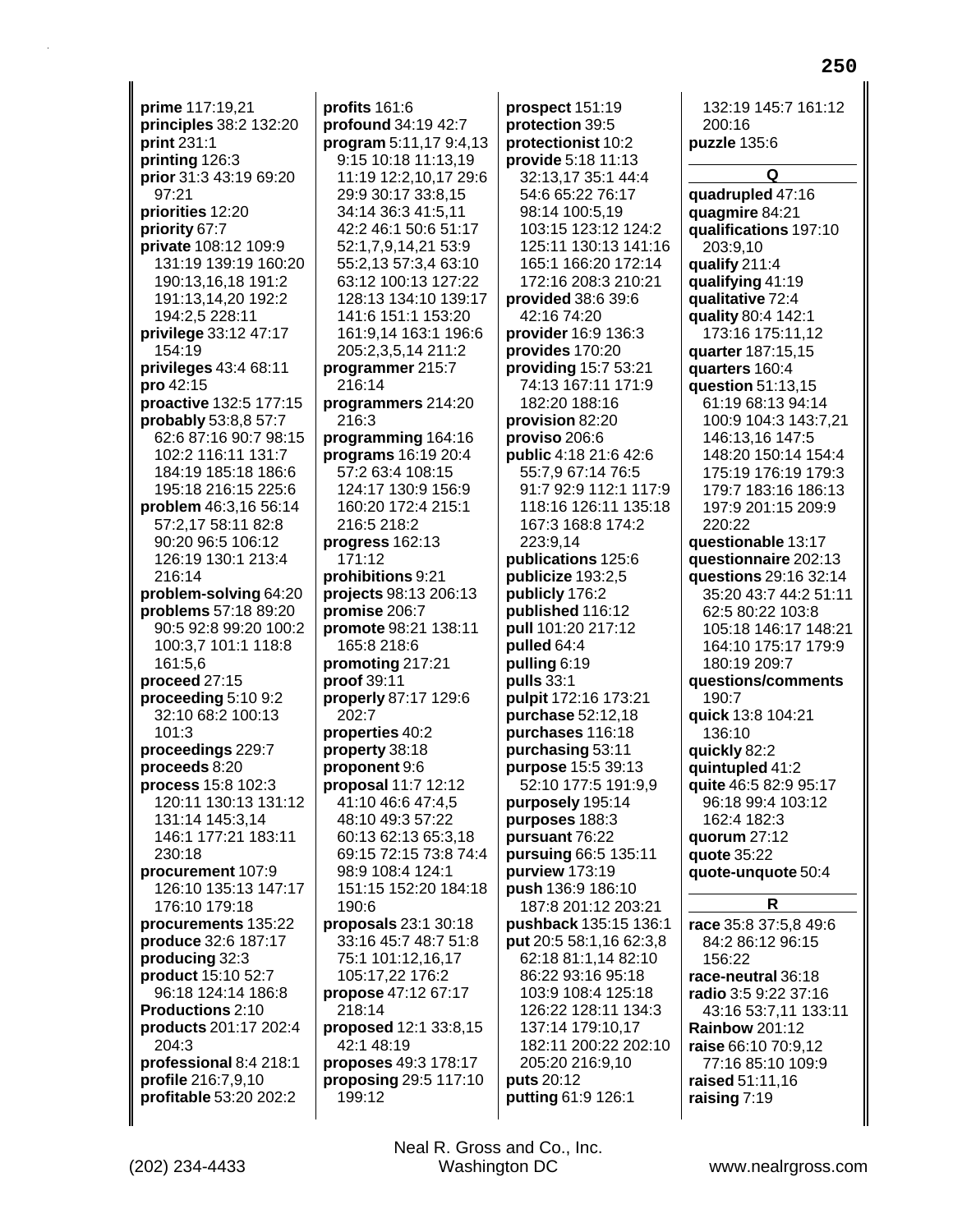ran 162:19 range 76:19 95:11 96:9 142:12 166:22 ranked 111:16 ranks 73:11 rapporteur 30:21 **Raquel 70:12** rate 45:1 87:12,22 rationale 83:3 rationalization 127:6 reach 98:4 113:2 118:9 118:17 122:15 123:14 125:4.9 133:13 143:16 183:15 207:20 reachable 204:15 reaching 111:4 220:18 read 80:21 188:8 211:3  $228:20$ readiness 79:20 165:21 167:13 168:12 169:12 169:16 171:12 172:2 reading 209:13 228:20 ready 80:1 real 7:8 57:5 72:6 113:18 134:1 realities 10:13 reality 56:17,18 realized 173:7 reason 8:21 32:22 57:3 136:22 230:15 reasonable 42:2 reasons 10:2 84:7 184:15 197:21 recall 8:7 receive 38:15 176:17 received 14:10 31:13 31:19,20 receiving 53:19 recently-66:5 recession 170:3 recognize  $10:12,19$ 92:18 103:10 164:14 173:21 174:3 210:5 222:18 224:3 recognized 37:7 218:3 recognizing 124:2 recommend 32:8 36:15 37:19 58:8 68:22 120:14 149:14 150:21  $162:2$ recommendation 8:16 50:16 67:18,19 68:14 68:22 70:19 102:6 117:2 119:12 121:19 134:19 149:19,22 152:15 190:10 207:21 218:22 219:6 recommendations 6:5

9:12 20:11 69:21 76:18 78:22 81:8 99:9 104:17 105:2,7,17,22 134:7 136:16 144:14 159:6.21 160:1.8 166:20 171:8.9.15.17 171:19 172:15 176:1 179:22 218:8,14 224:5 recommended 36:9.19 217:20 223:3 recommends 67:22 reconstituted 8:9 record 9:11 26:10 44:5 44:5 47:22 64:14 69:14 75:7 98:3 109:21 171:16 189:13 231:20 records 179:20 recovery 23:10 recruitment 218:7 red 18:11,12,19 redlining 103:10,13 106:4 redouble 9:9 reduce 92:10 200:4 reduction 178:16 redundant 150:20 reestablishment 11:18 refer 223:4 reference 218:19 referenced 134:9 references 93:22 reflect 21:8 59:10 69:14 135:21 reflected 210:8 reflecting 59:17 60:7 reflects 32:22 regardless 136:8 168:13 regards 66:3 88:14 174:2 region 96:15 162:6 regional 110:13 regions 162:5 regrets 20:14 27:16 requlated 209:19 211:21 regulation 18:6 regulations 178:16 regulatory 12:6 18:11 18:19 19:3 20:1 44:9 reignite 57:22 **Rein 78:2** reinforce 9:1 reinvent 184:9 reinvestment 38:17 reiterate 8:2 164:12

relate 100:22 related 79:3,15 82:19 157:16 relates 44:19 55:6 relating 50:21 51:2 relationship 39:4 45:4 108:20 128:3,4,5 129:8.11 relationships 108:22 124:11 128:1,14,15 128:22 133:18 135:11 142:20 relative 93:14 relevance 174:19 relevancy 105:18 157:17 relevant 9:19 158:7 165:9 relied 205:4 relief 12:6 41:15 reluctant 64:4 rely 124:19 remain 7:12 9:22 91:20 remains 10:10 12:19  $89:8$ remarks 4:3.6 7:6 22:14  $119:11$ remember 9:14 39:12 115:3 remind  $92:6$ reminded 7:16 **reminds** 159:11 remiss 22:2 207:17 214:16 remote 17:20 removal 102:18 remove 102:8 renowned 53:9 repeat 94:15,16 222:19 repeatable 130:13 replaced 90:9,13 replicate 17:12 replies 62:6 report 5:16 31:5 88:19 88:22 91:2 116:7 180:22 211:17 212:4 reporting 19:6 reports 4:8 28:10 72:6 80:9 represent 110:8 112:5 112:6 representation 105:5 204:1,2 228:16 representative 81:15 224:12 representatives 160:4 168:17 represented 71:7

176:22 182:17 representing 78:9 144:22 156:4 represents 86:3 reps 105:16 requested 43:5 require 19:18 44:9,22 45:2.5 requirements 8:14 39:6 research 77:7 80:18,20 84:14 156:6 176:21 216:19 researcher 85:19 reserve 11:2 residence 85:12 86:13 resident 80:7 residents 86:4 resistance 205:7 resolution 33:4 resource 145:4 170:9 resources 39:3 62:12 93:14 97:10.13 122:21 138:12 170:11 171:19 172:12 222:14 224:4 229:18 230:6 respect 111:4 211:11 respected 53:9 respectfully 43:5 respects 184:17 respond 29:15 32:14 43:6 47:6 61:19 175:21 responding 175:19 **response** 154:5,10 168:9.12 171:7 174:2 179:3 180:20 220:5 221:1,6 222:2 231:10 responsibilities 8:5 145:16 responsibility 29:13 92:18 93:13 responsible 118:16 rest 13:1 84:16 149:8 149:18 181:12 187:14 222:13 result 22:7 90:11 97:12 results 17:12 resumed 75:8 retention 218:6 rethought 184:17 retired 63:18 206:4 return 53:22 142:9 revenue-based 30:6 review 11:1 30:18 31:12 31:15,18 32:18 48:20 101:15 102:3 171:3 reviewed 32:21 36:4 100:12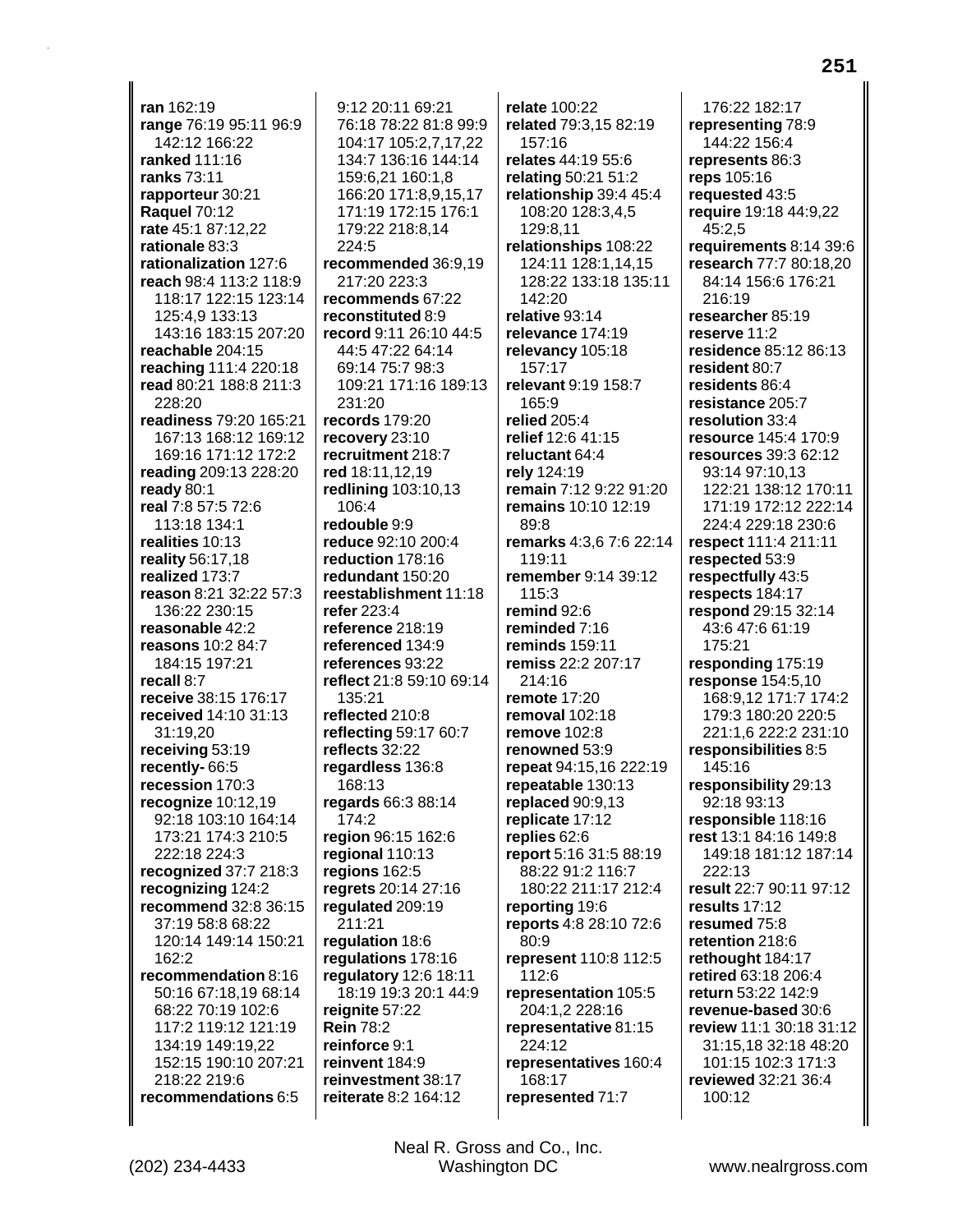**reviewing** 94:17 157:14 160:16 **revolutionary** 8:17 **RFPs** 123:16 **rhetoric** 56:9 204:19 **ridiculous** 7:20 **rights** 176:21 177:3 **ripe** 12:3 **rise** 40:1 **rising** 194:20 **risk** 39:3 198:2 **Rivera** 2:15 13:21 25:16 25:17 29:1,3 42:13 67:21 68:5,10 143:20 144:10 146:13 147:1 178:22 179:15 217:19 229:6,12,15 230:3 **road** 16:4 180:14 **Robert** 47:20 **Roberts** 3:7,7 43:17,17 **robust** 9:12 82:14 87:3 94:2 189:22 **Rodriguez** 2:16 25:19 25:20 **role** 23:13 171:3 174:3 217:21 225:18 **roll** 4:7 21:12 23:19 187:1,2 **roll-out** 17:22 **rollout** 107:15 **Ron** 24:5,21 70:10 206:18,22 222:4 **Ronald** 2:10 221:9,13 221:17 **room** 1:11 74:19 87:4 88:8 104:9 120:1 121:17 124:4 133:3 133:16,17 184:14 185:13 216:15 **Rosenworcel** 90:18 **round** 200:9 **roundtable** 219:8,9 **roundtables** 182:19 183:2 184:12 187:13 187:20 191:22 219:13 219:15 **rowing** 172:1,17 **rudimentary** 201:7 **Rudy** 2:5 24:3 77:22 93:2,3 102:14,15 106:14,17 119:5 129:15 142:14 149:11 200:11 209:4 **Rudy's** 211:22 **rule** 10:22 **rulemaking** 18:6 **rules** 5:9,15 10:3,8 11:2 19:7 34:22 39:20

120:21,21 **run** 53:19 60:9 139:14 142:12 204:21 **running** 5:12,14 6:13 113:12 **rural** 15:16 16:5 86:3,3 86:4,13 145:5 159:1 163:17,20 **S S.W** 1:11 **safety** 91:7 167:3 168:8 174:2 **sales** 39:7 133:10 **Samsung** 189:14 **San** 2:12 18:2 78:14 **Sanford** 225:7 **Santa** 208:14 **SARA** 3:5 **Sarah** 43:15 **sat** 27:20 177:13 **saved** 48:13 **saw** 18:5,9 50:1 **saying** 59:18 60:2 143:11 149:3 171:13 195:16 210:15 **says** 7:6 62:10 **SBA** 137:12,15 138:17 **scandal** 57:3 **Scarpelli** 2:16 25:21,22 **scenes** 6:17 **schedule** 14:8 **scheduled** 185:2 **scheduling** 153:8 225:6 **school** 2:8 13:15 14:5 16:5,5,10,15 85:15,17 119:21 168:1 206:3 215:16 **school-age** 90:19 **schools** 121:1 **science** 170:6 **scintillated** 181:19 **scope** 96:1 99:19 167:9 175:10 183:12 188:19 **scored** 41:17 46:9 **screen** 158:3 **script** 7:7 **search** 11:16 188:17 **searching** 13:15 **seat** 161:19 169:10 **seated** 33:9 **second** 5:5 11:22 34:4 37:2 39:2 50:21 68:7 68:8 76:17 96:21 102:7 150:7,8 219:14 220:1,2 223:5 **secondary** 109:4 **Secondly** 72:2

**seconds** 217:12 **secret** 141:16 **Secretary** 194:17 **section** 215:20 **sector** 33:3 70:20 71:3 71:8 72:19,20 73:10 77:7 107:7,15 108:12 109:10 114:18 127:16 131:19 139:19 173:6 186:11 209:11,14 228:12 **sectors** 73:6 **seeing** 9:11 60:6 82:4 83:22 84:4 215:19 216:19 **seek** 9:9 **seen** 51:9,11 83:16 156:14 170:15,17 **selected** 174:1 **self-selected** 29:22 **sell** 139:17 **seller** 41:15 **send** 125:22 **sending** 31:15 **sends** 20:14 **senior** 135:10 184:18 185:3 228:5 **senior-level** 52:11 **seniors** 16:12 **sense** 10:16 59:14,15 72:1 96:17 99:10 130:4 135:3 182:20 184:22 **sent** 31:14,17 **Senter** 78:19 **September** 5:8 8:9,10 21:11 76:10 **series** 219:7 **serious** 161:7 **serve** 8:3 30:20 35:17 42:6 76:7 155:22 **served** 12:5 43:18 96:10 111:5 130:12 175:9,22 **service** 13:9 21:16 37:16 42:15 82:20 89:4 101:10 124:14 142:2 212:8 **services** 39:7 97:6 103:22 125:10 188:13 188:18 204:3 210:21 211:14 **serving** 47:18 **session** 75:10 **sessions** 151:22 **set** 28:9 29:15 30:21 74:6,7 80:8 92:21 99:16 101:18 102:15

152:2 157:3 181:3 182:1 203:2,9,10,13 **sets** 84:20 **setting** 142:20 **settled** 84:15 88:18 103:12 174:13 **seven** 33:16 52:15 **severely** 85:8 **shake** 57:11 58:10 **Shao** 2:17 26:1 **shaped** 201:9 **share** 55:11 65:11 71:4 71:6 75:20 92:5 115:19 118:7 131:16 190:3 198:5 201:6 206:15 222:14 **shared** 39:7 102:17 114:7 122:18 **shareholders** 55:12 **sharing** 21:20 34:7 67:8 108:8,11 198:3 **sheep** 166:7 **sheer** 159:17 **sheet** 137:18 189:17 **Shellie** 2:3 22:1 26:11 78:8 **Shelton** 162:19 **Shenandoah** 15:16 **Sherman** 2:11 25:3 46:20 50:12 **shifted** 90:3 **shock** 83:6 **shoes** 6:12 13:14,17 **shop** 137:8,14 144:4,4 149:15 178:20 179:18 184:12 212:18 **shops** 144:1,1 **short-term** 108:12 **shortage** 94:6 **shot** 14:21 **show** 28:7 88:15 116:1 125:14,14 138:7,9 **showcase** 194:4 **showed** 214:21 **showing** 85:18 165:6 **shows** 85:13 87:14 91:16 **sick** 6:9 **side** 18:7,17 60:8 73:5 85:2 87:18 88:6 104:6 122:3,4 177:16 193:2 204:6,7 **sidelined** 11:4 **significant** 19:2 36:16 89:13 95:18 **significantly** 84:16 **Sikes** 33:10 **Silicon** 192:12 202:22

(202) 234-4433 Washington DC www.nealrgross.com Neal R. Gross and Co., Inc.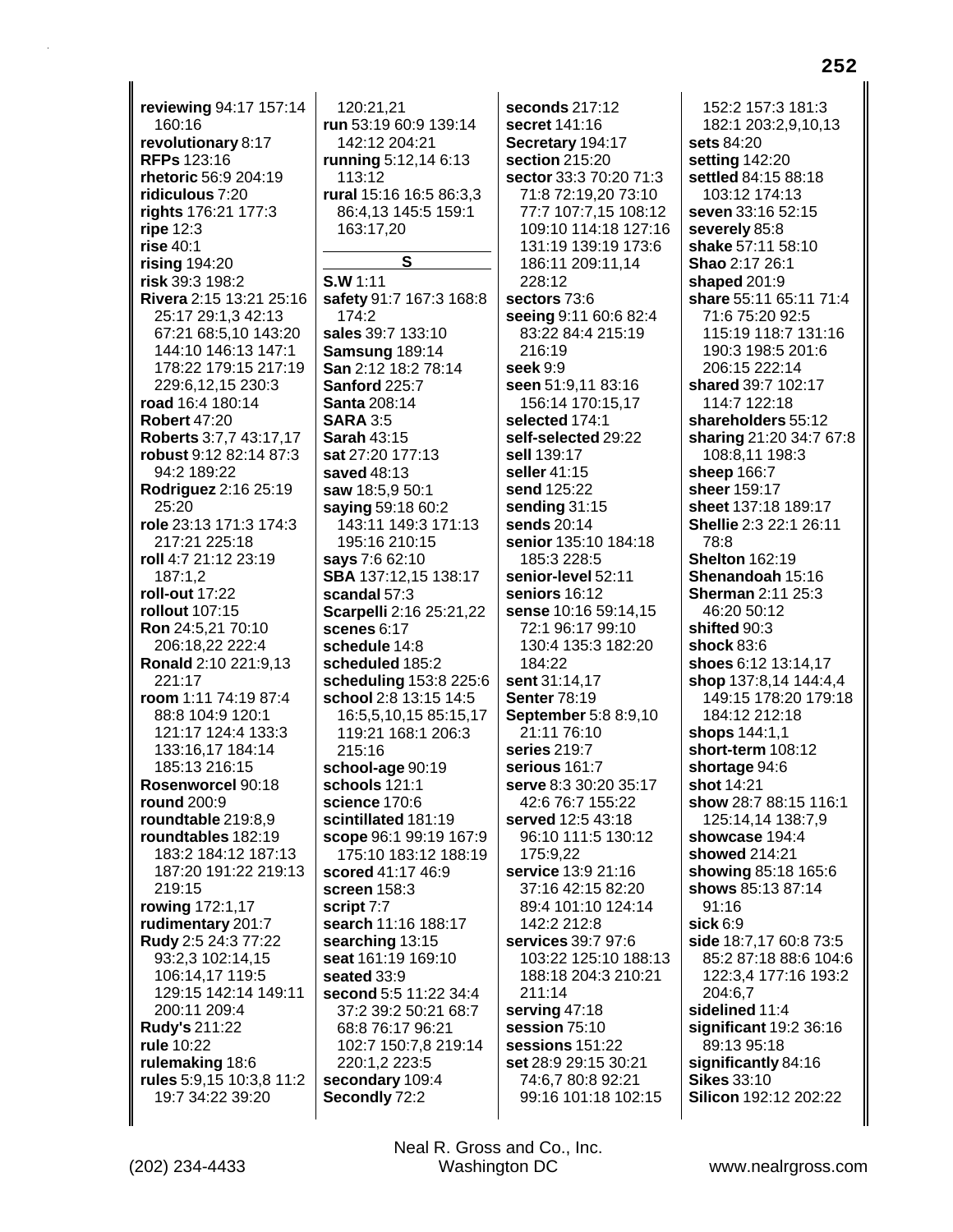208:10.16 similar 97:19 simple 188:6 simpler  $215:14$ simplifying 120:11 simply 71:19 152:21 189:11 230:1 Simultaneous 146:22 178:10 196:9 221:14 226:21 229:3 231:5 single 9:22 123:12 136:3 184:16 206:3 single-digit 89:8 single-most 49:18 sir 221:20 sit 57:10,14 58:9,13,17 60:14 141:11,11 225:8 site 217:11 230:8,9 sits 57:14,15 102:10 sitting 57:15 64:9 93:9 112:4 180:8 situated 87:17 situation 10:9 48:9  $125:1$ situations 159:20 six 6:1 55:16 110:13 170:5 206:6 225:19 **size** 41:18 208:6 skill 203:2,9,13 216:21 **skills** 169:18 173:10 195:2.3.7 198:18 199:3 201:8 206:5 222:14 skin 53:16 168:10 sleeves 21:12 slide 82:5 83:5,12,14 84:1,10,18 85:13 86:2 86:22 87:13 88:8 89:13.21 171:2 slightly 192:5 slow 176:5 small 9:3 16:5,10,22 17:7 18:10 45:13 55:5 63:11 69:18 105:20 108:6 111:8,11 112:17 114:9,10,16 115:2,19 116:9 117:7 118:13 120:16.19 121:12 122:4 127:2 139:3 142:3,7 145:1,1 145:4,6 148:8 190:4,4 203:17 204:20 207:12 207:19 228:7,9 229:9 229:14 small-entity 10:9,20 smaller 9:17 112:2 117:22 190:1,3 194:1

194:5.10 **SME 78:2 SME/SGE 2:3,6,8** snow 13:15 social 87:8 91:11.12 126:5 165:8 176:21 188:17 society 2:12 59:11,16 78:15 89:17 93:15 165:14 183:14 210:19 Socrata 2:6 software 90:9 211:2 solution 82:7 103:18  $199.4$ solutions 10:11 91:8 105:11 solve 89:19 90:4 solved 130:1 solves 46:3,16 somebody 173:6 205:10 somewhat 82:11,12 183:13 sorry 44:13 46:20 110:3 135:3 140:1 143:6 198:10.11 sort 14:2 65:14 66:16 66:19 81:3,7,10 90:2 103:6 107:20 122:2 123:11 133:20 134:1 134:12 174:9.21 177:8 178:7 187:7 191:19 200:20 202:15 203:22 204:5 212:20 sound 40:21 184:15 sounds 135:14 209:13 soup 166:17 source 205:15 sources 80:22 space 19:11 96:20 130:18 207:14 spaces 79:5 94:12 136:19 **Spanish 143:13** spans 156:21 speak 7:8 12:22 33:18 44:3 51:21 81:2 114:3 129:4 152:7 229:4 speakers 35:11 161:16 162:9 220:10 speaking 35:3 58:21 59:5 146:22 173:5 178:10 189:19 196:9 221:14 226:21 229:3 231:5 specialists 139:15 specialized 198:17 specific 8:16 37:19

38:21 62:8 66:19 93:13 96:18,19 97:20 98:8,13 102:6 specifically 61:20,21 62:9 65:10 86:9 96:7 100:6 144:20 158:12 174:12 175:7 176:12 176:14 218:4 specifics 70:18 102:5 speeds 87:21 88:5 speedy  $23:10$ spend 111:8,10,10,18 112:20,20 116:6,16 116:17 122:22 125:20 125:21 spending 110:20 111:17 113:6 spent 22:21 81:6 107:14 111:11 112:18 114:21 116:8 spirited 27:22 spoke 8:7 90:16 sponsoring 21:22 spots 110:14 **Spradley 184:4** sprouting 16:20 spur 17:7 163:3 squarely 102:10 **SSAs** 19:7 39:8 stable 158:14 staff 1:15 7:6 20:17 76:4 110:13 224:20 226:18 227:6 229:10 staffers  $22:3,8$ staffing  $226:5$ stage 80:8 92:22 99:17 184:10 stagnated 85:9 stakeholders 64:20 65:16 66:1 106:4.6 124:6,11 191:7 stand 116:11,14 standard 57:1 74:6 standardized 195:21 **standpoint** 54:7,21,22 stands 12:11 **Stanton 15:14,15** start 15:21 18:18 28:19 33:19 44:6 59:16,17 60:5,6,7 63:14 74:22 84:10 98:15 117:3,4 117:14 124:1 128:10 128:21 132:21 166:14 166:15,16,17 168:6 168:16 169:6 171:13 172:10,17 175:18 193:2,5 195:4 started 6:7 17:10 52:2

63:10 81:9.21 89:5 90:8 105:12 169:5,5 184:5 starting 13:21 225:9 starts 168:5 169:15 startup 39:10 190:5 203:17 208:18 state 10:4 26:9 46:21 96:7 160:8.11 216:2 stated 11:17 78:21 statement 103:5 138:8 191:12 statements 135:18 States 1:1 71:9 83:10  $160:10$ static 91:18 station 10:15 19:14 37:16 38:12,21 40:9 40:16 42:21 128:18 **stations**  $9:16$  12:6,9 30:13 40:3,3 52:13,15 52:17.18.19 53:11,12 61:3 133:11 statistics 111:15 status 5:16 80:8 140:4 stay 7:7 8:11 74:18 166:8 **staying 18:21 19:9** 173:1 stem 16:13 108:2 step 6:12 9:8 62:7.21 63:6 122:2 123:2 144:15 180:3 184:3 stepped 78:6 steps 73:14 99:13 185:17,18 Steve 3:7 43:17 stick 193:4,4 stock 87:2 stomachs 74:16 stop 62:4 109:14 118:12 205:13 stopped 89:2 store 203:14 215:19 stories 15:22 118:7 162:15,22 171:14 199:18 story 84:6 162:21 163:1 strategic 64:19 strategically 64:2 174:1 strategies 157:15 strategize 64:2,6 streamlining 19:6 176:4 street 1:11 139:7 168:20 206:13 strengths 224:3 strict 39:6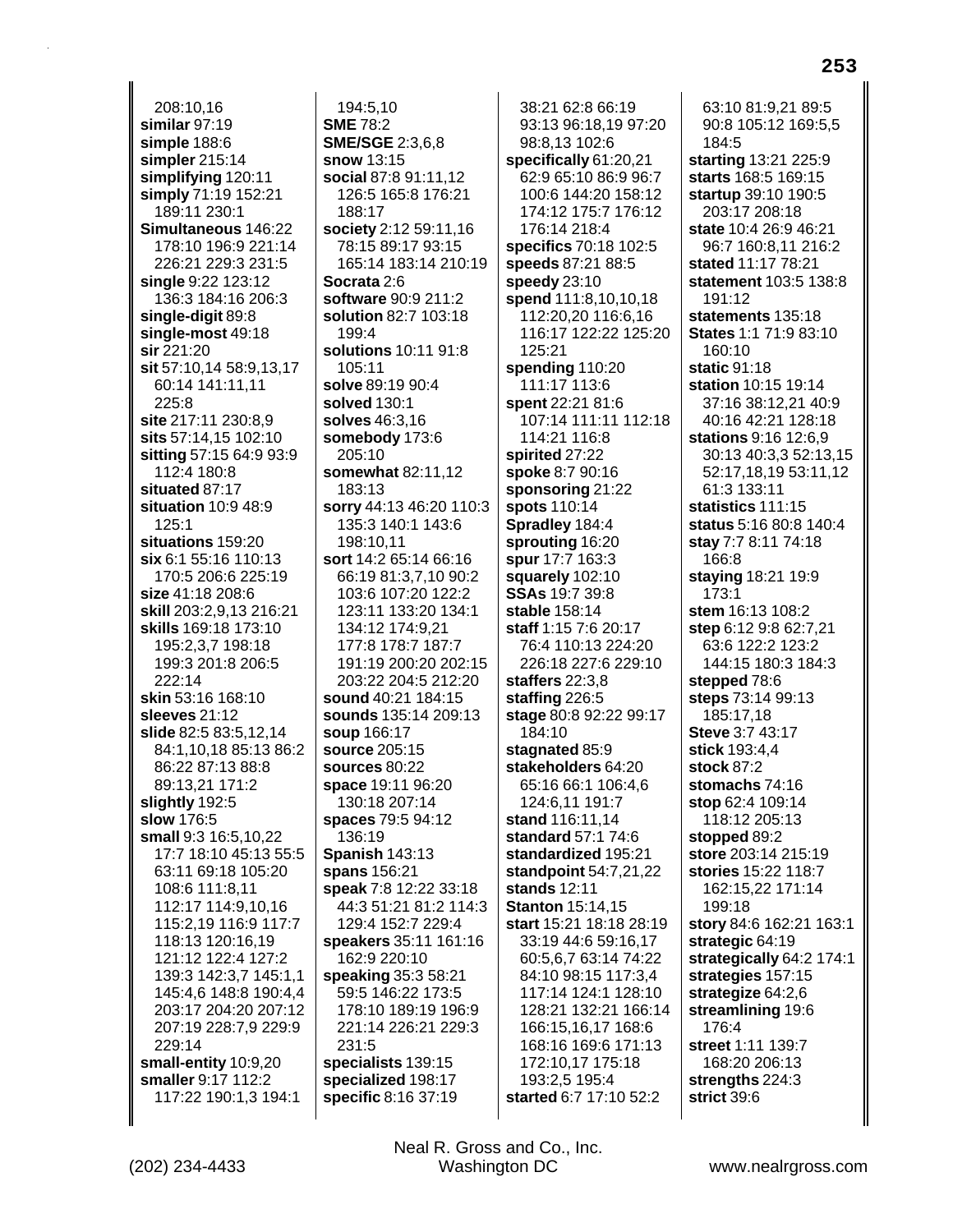**strides** 223:19 **strong** 40:4 98:3 155:1 **stronger** 207:8 **strongly** 11:12 57:6 **struck** 146:14 **structural** 120:6 **structure** 39:3 54:1 66:7 217:22 **struggled** 211:9 **students** 167:15 168:3 **Studies** 2:19 **study** 83:21 216:2,4 **stuff** 91:15 187:9 196:18 **STUTTER** 23:15 24:1,3 24:5,8,10,12,14,16,18 24:20 25:2,5,8,11,13 25:16,18,21 26:1,5,7 26:14 **sub-** 5:21 **subbing** 26:20 **subcommittee** 67:9 86:9 134:7 156:11 175:14 217:16 **subcontractor** 211:1 **subgroup** 79:9,14,16 79:20 80:9,15 92:22 93:2 94:3 98:11 102:16 105:5 109:5 119:6 149:12,12 155:9,12,15 156:16 160:20 164:11 165:21 166:2,10,19 170:14 174:8 175:16 **subgroups** 79:9 81:7 83:4 155:21 **subject** 38:22 39:1 59:4 77:2 **subjective** 51:12 **subjectivity** 51:14 **submission** 43:6 **submissions** 216:12 **submitted** 216:6 **subscribing** 174:17 **substantial** 200:17 201:11 **substitute** 39:14 **suburbs** 115:2 **succeed** 64:5 **success** 17:21 18:4 37:11 41:7 104:12 118:7 162:15 171:13 173:7,21 199:18 219:17 **successes** 198:5 **successful** 12:16 19:1 48:7 153:20 163:2,4 193:3 194:4

**successfully** 198:5 **succinct** 181:17 **sucks** 7:21 **suffer** 91:20 **sufficient** 34:4 112:20 **sufficiently** 51:17 **suggest** 71:22 72:15 137:18 200:12 204:13 **suggested** 31:13,19 44:10 202:14 **suggesting** 87:15 152:20 **suggestion** 124:12 **suggestions** 137:12 **sum** 179:5 **summary** 32:17 **superhero** 59:20 **supplement** 104:16 114:6 186:6 188:7 192:3 **supplier** 108:5,15 112:14 113:21 116:3 124:17 131:6 139:13 147:18 150:22 176:9 178:15 179:17,17 **suppliers** 108:14 109:6 112:16 127:7 141:4 145:21 152:12 **supply** 127:6 149:15 176:10 195:12,15 200:4,5 230:5 **support** 9:7 11:15 22:4 23:17 48:21 49:17 56:20 57:6,20 61:7 65:10 67:2,10 68:22 69:15 74:13 75:15 115:13 149:14 167:19 188:11 194:10 219:7 223:6 **supported** 172:4 **supporters** 64:21 **supporting** 68:14 **supposed** 17:17 89:19 **supposedly** 59:4 **surgery** 17:20 **Susan** 3:2 77:18,18 95:5 106:16 109:15 110:3 177:8 200:8 204:11 208:8 226:14 **susceptible** 36:11 51:4 51:5 **suspect** 185:14,17 **sweats** 118:8 **sweet** 110:14 **Sylla-** 2:3 **Sylla-Dixon** 26:2,12 78:10 **sync** 214:1

**system** 131:11 159:10 **systematic** 131:17 **systemic** 99:20 100:2,3 100:7 101:1 102:21 103:18 129:21 **systems** 2:7 60:12 130:5 131:16 188:12 **T T-** 26:11 121:17 **T-Mobile** 2:4 21:19 22:1 74:12 75:10 78:9,10 223:20 **T-Mobiles** 130:19 **TAACCCT** 199:14 **table** 28:3 62:11 64:8 74:18 81:14 122:12 138:1,7,12 143:2 144:21 152:1,3 161:19 169:10 180:11 187:13 194:18 199:11 199:19 200:1 204:9 225:3 **tackle** 33:3 71:15 72:8 72:11,13 95:13 **tackled** 94:20 **tags** 27:6 **tailored** 105:11 **tainted** 50:5 **taken** 55:17 114:13 128:20 **takes** 8:3 104:3 168:22 **talent** 2:14 216:13,21 **talented** 216:16 **talents** 222:14 **talk** 14:8 15:20 58:14 63:4 80:7 81:5 102:12 106:3 109:15 113:4 115:11 117:21 131:5 133:5 134:3 140:19 148:8,11 157:2,18 171:1,13,20 172:2 183:8 186:3 194:18 201:2,13 208:2 214:16 230:22 **talked** 18:8 54:9,11 63:2 87:1 93:10 113:1 157:5 158:11 167:13 170:13 172:19 191:4 230:7,10 **talking** 5:20 102:11 110:7 111:6 119:8 123:8 125:3 132:15 133:7,11 134:11,14 146:10 156:11 166:16 169:6 170:19 173:18 177:8 184:5 190:13 205:1 208:8

**talks** 14:22 227:8 **tangential** 211:13 **tape** 18:11,12,19 **task** 29:18,20,22 30:2,8 30:10,14,21 31:2,5,8 31:9 32:1 33:11 42:13 99:2,11 166:8 **tasked** 76:10 **tax** 11:19 38:15,22 40:1 40:13,14,20,22 41:6 41:12,15,17 44:14,22 45:11 46:10 47:5,13 47:16,18 48:3,7,11,13 48:18 49:4,16,22 50:3 50:8,21 54:16 62:15 66:3 **taxes** 38:17 **taxpayers** 41:20 45:15 **tea** 54:12 **teach** 52:11 119:2 128:2 **teaches** 40:20 **team** 6:19 194:14 **tears** 118:8 **teased** 81:8 **tech** 4:16 15:13 21:17 60:15,20 61:14 70:6 70:13,20 71:3,4,8,13 71:16 72:1,5,19 73:1 73:9 107:6 144:18 181:8 182:9,10,19 183:2,5 184:13 186:11,14 187:9,21 187:22 188:2,5,9 189:12 190:5 192:4 194:1,5,10 199:16,21 201:2,4 202:2 203:11 203:14,15,17,19 209:10,12,15 210:4 210:10,16 211:14,18 212:8,9,19,21 214:17 214:18,18 215:4,8,12 215:19,22 216:22 219:17 **tech-centered** 72:2 **technical** 87:20 113:1,3 201:15 **technologies** 76:15 79:12,19 80:2 87:16 88:9 92:19 95:2 96:6 98:22 103:2 114:20 176:7,7 188:14 **technology** 2:18,20 17:15 60:22 61:15 71:16,20 78:3,12 82:1 82:4 87:6 90:8,14 107:2 110:22 114:18 115:1 131:5,13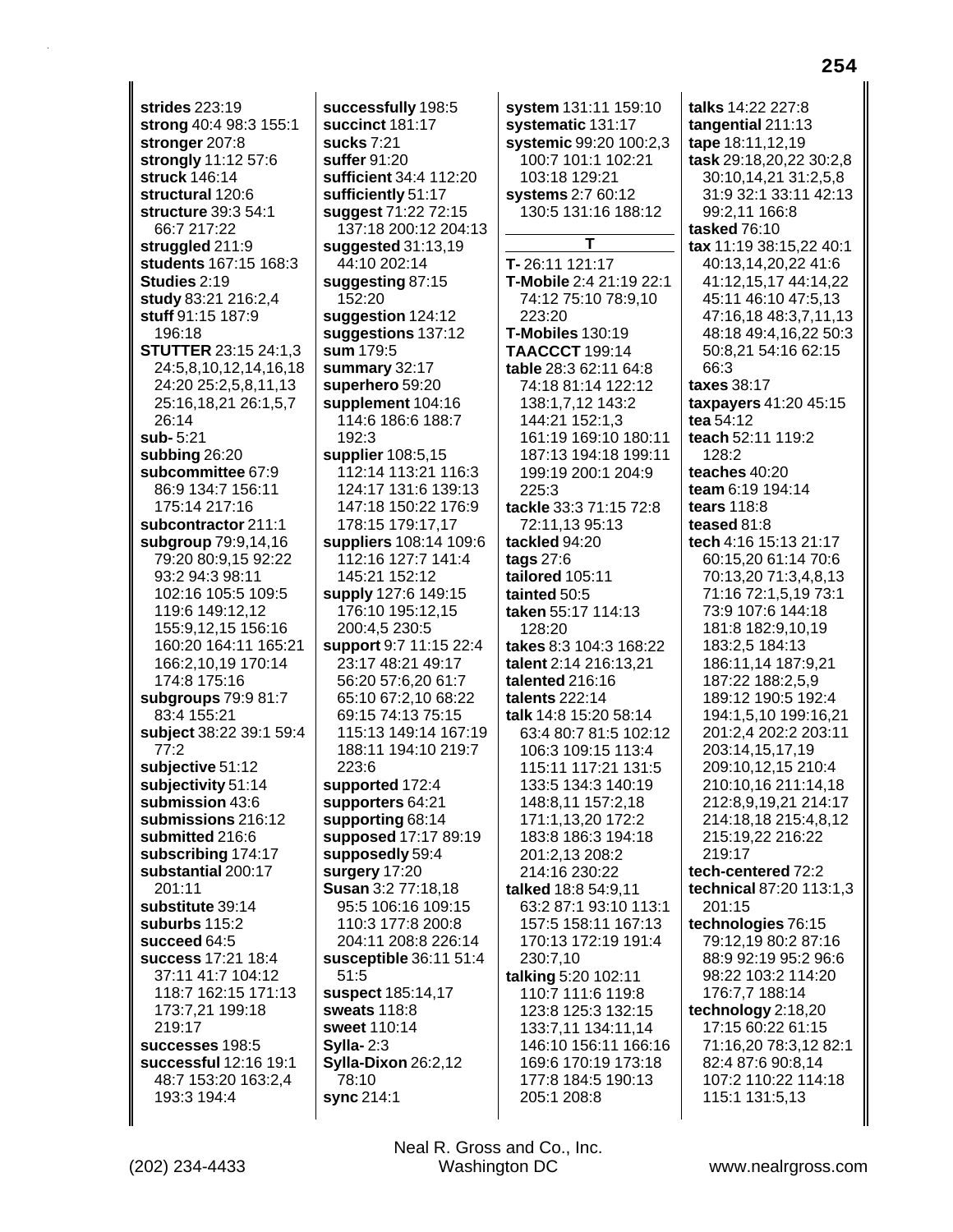136:17 156:2.4.7 157:7,8,9,20 183:13 188:7 201:22 207:1 210:17,22 211:10 telecom 2:6 49:11  $203.10$ telecommunications 2:4 77:6 78:3 teleconference 3:8 telephone 188:15 television  $9:21$  37:16 42:21 52:17 53:8,11 188:15 tell 54:14 115:15 117:11 119:2 140:22 144:2 162:21 168:1 185:5,7 230:21 telling 145:6 162:21 163:1 215:13 ten 70:22 74:11 116:17 126:22 tended 216:11 tends 19:1 174:14 term 97:14 131:10 133:20 terminate 205:13 terms 18:20 49:14 81:8 82:14 87:2 88:2,3 89:14,21 93:14 95:22 105:14.18 106:10 110:18 111:3 113:15 142:16 153:19 155:13 175:9 176:4 189:3 191:15 201:5 208:5 209:22 216:11 terrific 109:20 166:7 testify 48:2 116:16 **Texas** 52:16 text-to-91:8 thankless 7:19 thanks 5:3 13:7,7 15:22 22:18 23:3 32:1,4 106:17 155:19 thesis 99:5 they'd 191:17 things 16:22 17:20 18:5 19:8.21 28:6.18 47:7 57:9 60:7 63:18 93:8 121:20 122:11 126:4 127:20 128:1 129:19 134:8,20,22 137:20 141:22 143:12 157:4 157:22 160:18 162:1 164:15 166:16 167:5 168:22 169:1,3,14,21 171:1 179:12 185:7 187:2 189:2 194:21 195:17 196:22 197:9

201:14 206:11 208:3 211:8 217:21 227:18 230:6,9,21,22 third 5:14 12:4 34:10 37:6 39:16 66:22 106:19 108:16 187:15 thorny 62:14 94:9 thought 47:11 62:12 77:1 79:4 94:21 121:11 164:2 184:10 184:13 210:13 222:3 thoughtful 10:11 thoughts 6:4 thousands 65:15 three 6:1 12:1 16:12 19:19 29:20,22 31:2 36:9,14 37:20 50:20 52:20 57:16 60:21 79:5,8 95:21 105:15 107:14 111:12 127:8 134:17,20 153:18 214:22 throw 229:7 thrown  $54:12$ tie 169:14 tie-ins 199:6 tied 201:7.19 tier 117:19 ties 88:11 97:1 174:12 tightly 185:2  $timeline 183:3$ times 63:3 92:6 108:21 121:12 124:13 130:17 138:3 timing  $95:9,9$ today 5:4,20 6:13,20 9:8 10:5 13:2,20 20:15 21:18,20 22:4 23:2,6,12 31:22 33:18 42:19 57:14 64:15 68:16 70:8 71:17 73:2 73:19 74:6 78:4 80:18 82:16 83:7,9,22 90:13 111:6 119:8 136:22 142:11 166:1 167:17 187:5 196:19 199:7 201:20 223:7 today's 10:13 21:7.13 167:17 222:10 toes  $9:8$ told 115:10 Tom 194:17 tomorrow 113:8 161:9 ton 192:13 tool 49:18 66:10 tools 39:13 145:8 top 12:19 126:12 140:19 141:16 189:11

topic 7:14 9:7 12:19 156:18 166:12 185:16 topics  $23:1$ topped  $91:4$ topping 85:20 toppling 87:13 toss 57:3 tossed 57:4 total 18:10 totally 50:6 touch 110:14 129:22 140:14 183:15 **towers 145:8** toy 215:19 toys 215:20 track 98:3 109:20 171:12 183:22 traction 61:22 trade 125:6 199:14 traded  $31:10$ traditional 125:8 201:7 traditionally 143:10  $225:1$ train 52:11 148:2 trained 38:3 129:6 training 12:7 39:10 51:18,22 52:1,3,9 53:19 54:2 164:22 165:1 170:16 172:11 195:6 198:17 199:1 205:22 206:6 218:3 trajectory 83:15 transaction 38:13 41:20 45:13,17 48:5 50:5.5 transactions 49:22 transformed 81:21 transition 218:6 translate 143:12 165:16 transparent 198:1 travel 141:13 164:1 traveling 20:16 traverse 60:19 traversed 61:13 treat 162:2,4 treaties 37:7 treats 21:21 tremendous 14:7 19:16 21:8 56:6 74:2 106:22 tremendously 13:10 trenches 110:17 118:5 118:6 **trend 83:22** tribal 165:3 tried 35:21 138:4 140:15 141:9 167:9 184:7 185:7 186:19 **Trigg 78:19** 

trigger  $41:15$ triggered 198:18 trip  $6:10$ true 56:12 158:15 162:19 truly 118:19,20 125:19 197:1 220:15 truth 116:19 try 57:22 58:1 99:6 106:9 118:9 124:1,20 125:9 179:21 183:17 229:20 trying 46:2 63:9,10 118:9 119:1 122:15 125:4 129:19 145:9 145:10 158:4 167:14 189:3 192:4 208:4 210:20 211:7.21 tubes  $15:3$ **TUESDAY 1:8** turn 20:21 23:13 32:12 70:5 102:7.11 109:14 164:6 186:18 turned 92:8 Turner-Lee 2:18 26:2 78:10 80:6.12 92:14 102:14 136:10 146:20 147:2,9 148:16,20 174:7 175:20 178:3 178:11 200:15 211:15 212:22 213:3.6.9.12 213:18 214:1,8 turning  $136:17$ tutoring  $61:2$ TV 40:2 52:13,15,19 tweaked 57:7 twenty-five 111:9 Twenty-three 111:9 Twitter 168:18 169:5,7 two 16:11 31:2 37:10 47:7 51:2 52:16.19 53:1 76:10 78:16 97:21 102:4 126:9 146:17 147:6 148:14 163:13 174:8 179:4 180:8 181:12 184:19 192:21 195:7 two-198:16 two-year 106:9 199:1 type 52:1 60:18 80:21 95:3,15 130:13 types 18:3 36:9,14 typically 104:6 U **U.S** 3:2 71:4 77:19

88:20 141:2 206:19 **Ubers 190:15**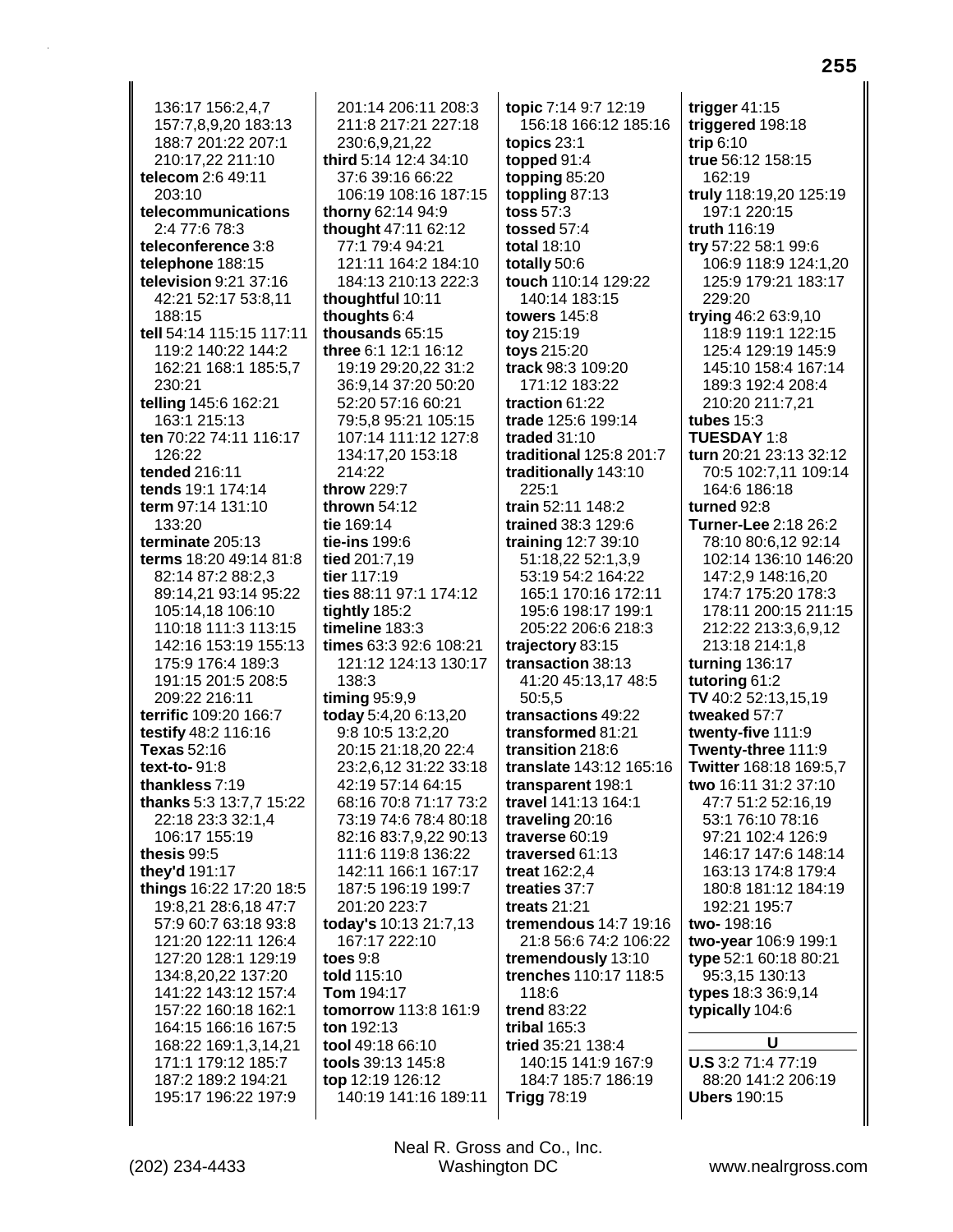ubiquitous 21:16 ubiquitously 17:22 ultimate 10:19 30:22  $34:3$ ultimately 182:20 184:2  $187.17$ umbrella 147:22 unable  $20:15$ unanimous 69:7.12.15 74:5 221:8 unanimously 36:19 51:6 154:12,18 224:6 unavoidably 35:19 Unconnected 88:20 unconscious 66:19  $202:9$ under-162:16 under-connected 158:10 under-served 16:3 underconnected 76:15 undermine 10:22 underscores 35:1 underserved 76:15 79:12 82:17 96:9 103:3 104:1.19 105:9 111:5,19 117:1 143:16 158:9 160:17 162:16 170:21 175:2 195:22 understand 71:13 73:2 94:8 104:5 112:14 113:21 120:5,20 145:2 157:12 158:4,5 158:19 161:5.6 162:10 165:5 197:1 204:10,16 207:14 229:17 understanding 81:11 82:15 97:5 106:11 156:6 158:22 160:9 165:11 174:18 211:9 215:10 219:16 230:16 understood 188:21 undertaken 72:16 underused 112:16 underway 66:15 underwriting 41:20 undoubted 210:17 unequal 84:9 unfair 50:6 121:3 unfortunate 48:9 unfortunately 6:9 20:15 unique 103:20 104:18 106:12 136:13 unit 152:10,11 United 1:1 71:9 83:10 160:10

 $102:22$ universe 88:12 universities 37:3 university 2:8 63:18 185:1 216:1,2 220:14 unlimited 170:7 unpack 103:7 202:15 unpaid 13:12 unquote 36:5 unregulated 212:4 unserved 103:4 104:1 104:20 unusual 45:9 up-scaling 169:22 170:15 upload 87:22 88:5 upstairs 207:15 upswing 16:19 **urban** 2:13 18:2 55:22 56:20 159:1,5 165:2 urge 200:21 urgent 34:19 35:15 **USA 2:4 USAC 119:20**  $usaae84:12$ use 65:20 79:7.20 80:3 81:22 90:4,15,22 91:10,12,16 97:17 111:22 118:20 126:6 127:7.8 132:16 133:13 140:16 143:12 165:8,21 173:4,6,11 174:1,11,20 188:6 198:3 202:2 207:12 210:21 229:16.20 useful 187:8 212:7 users 83:10 88:3 139:18 141:6 uses 71:20 utilization 112:2 117:7 utilizations 112:15 utilizing 124:14 211:6 V Valley 15:17 192:12 202:22 valuable 124:9 value 40:15 41:21 45:2 95:3,15 98:14 100:5 100:19 101:5,20,21 165:16 variety 35:3 84:7 106:3 various 61:13 95:1 100:11 106:6 108:8 124:21 130:8,15 131:19 135:19 145:7

universal 78:1 101:10

 $203:12$ vast 124:3 223:9 vehicle 65:19 130:12 178:18 vendors 112:16 130:15  $131.19$ venture 37:22 38:20 39:16,18 43:1 51:18 53:14 54:1 ventures 37:12 40:7,18  $51:21$ venue 134:13 197:22 Verizon 2:9 78:1 94:5 117:16 121:17 130:19 version 31:14 versus 44:16 71:6 89:20 203:14,19 211:4 212:9 vertical 90:17 verticals 175:12 203:12 **vetted 49:22** vibrant 166:11 Vice-147:4 Victor 24:6 view 41:16 46:16 97:2 129:20 130:6 viewpoint 54:8 159:8 views 7:13 57:8 106:6 **Villanueva 1:19 22:12**  $22:15$ Virginia 15:14,16 16:6 160:12 163:21 virtually  $45:13,16$ visa  $205:5$ vocal 172:14 voice 111:2 161:20 voices 34:12,18 35:2,2 39:18 volunteer 214:8 volunteered 43:13 vote 69:7,7 221:8,10,18 voted 17:14 105:3 voting  $31:21$ Vu 87:1 vulnerable 92:11 160:17 W wait 139:1 waiting 218:12 waiver 44:11,12 waivers 39:17 46:13  $54.18$ walk 115:16 130:1 140:8 227:11 walking 157:21 walks 216:15 wall 116:1 136:8 206:13 **Walmart 212:18** wanted 5:21 6:7,14,18 6:21 47:6 56:4 90:12 147:16 148:4 152:14 174:7 177:13 196:14 211:12 220:10 wants 115:21 204:14 Washington 1:11 2:14 110:12 206:22 wasn't 60:4 177:3,4  $185:8$ waste 141:10,12 185:5 185:6 wasted 141:13 watch 59:19,19 60:3 61:5 way 48:22 50:18 63:14 66:7,8 67:18 68:11 91:21 97:15,19 99:7 99:12 114:4 131:17 132:5 134:21 137:8 143:16 160:1 162:5 163:7,20 169:11 172:18 174:21 179:6 185:10 192:6 200:3 206:20 217:6 ways 64:3 67:10 72:15 76:18 84:6 96:14 98:12 126:5 132:6 166:20 168:16 177:10 182:5 187:22 204:3 wear 127:17 weather 23:9 web 217:11 230:7.9 webinar 137:19 website 65:18 weeds 177:6 week 16:17 17:14 91:14 weekend 91:14 weeks 15:12 weigh 153:11 welcome 4:2,3 5:4 7:5 22:14 65:18 77:15 139:6 155:17 207:22 well-defined 51:7 well-developed 62:13 well-meaning 10:1 well-thought-out 155:2 went 13:15 16:4 31:11 47:21 75:7 89:6 170:1 170:4 231:20 weren't 196:3 West 52:16 160:11 163:20 191:19 219:13 wet 229:7 whatnot 129:2 190:16 wheel 184:10 **When's 141:17** 

Neal R. Gross and Co., Inc. Washington DC

158:11 160:7 162:5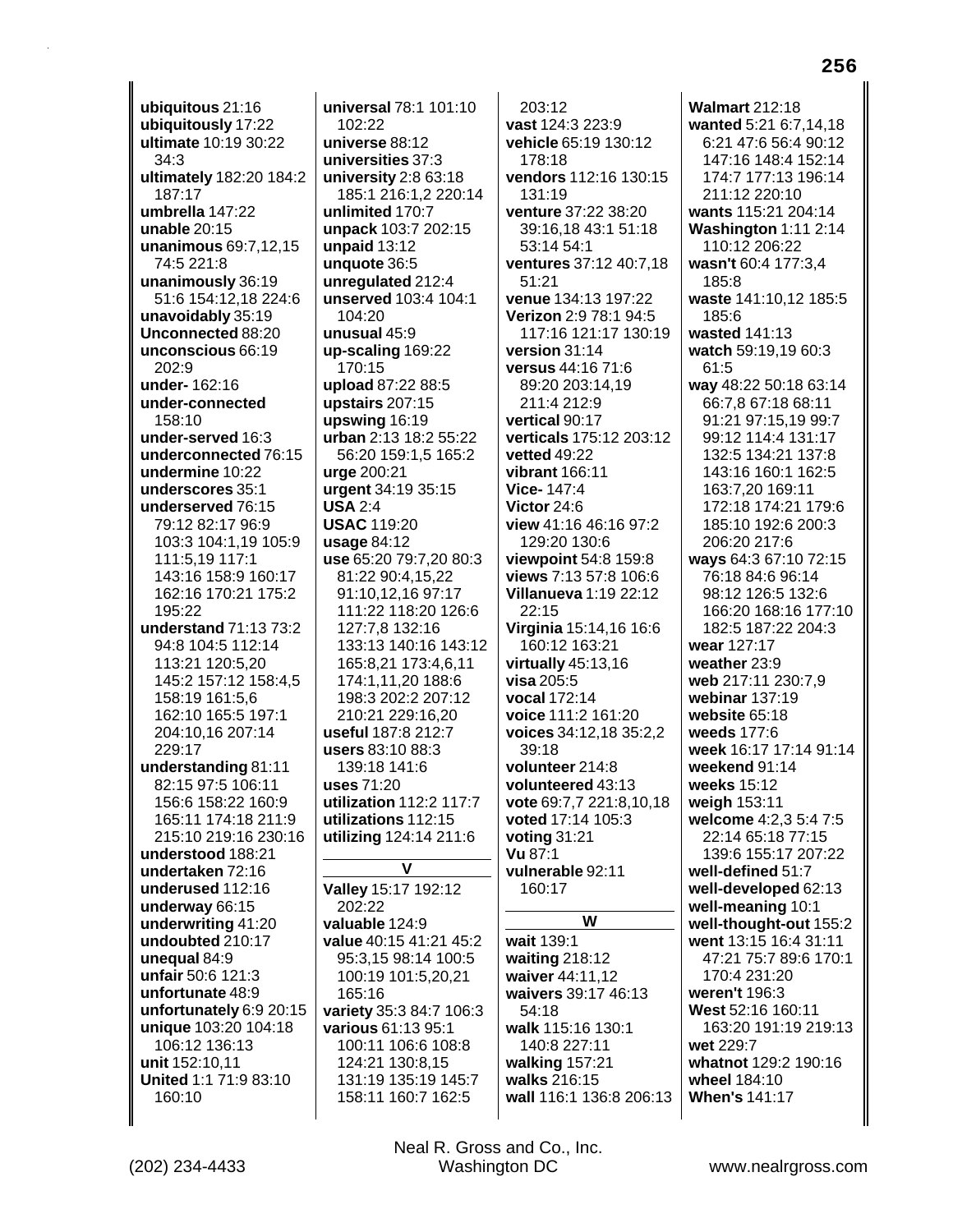| white 71:5 158:16           | 112:17,22 113:1,10     | XYZ 116:18              | 1990 33:9,15 35:4      |
|-----------------------------|------------------------|-------------------------|------------------------|
| whites 70:22                | 113:15 124:18 132:1    |                         | 1990s 34:22            |
| who've 126:12               | 132:5,6 137:8,14       | Y                       | 1995 41:1 48:4,6,10    |
| wide 76:19 142:12           | 139:14 141:12,13       | year 29:4 31:3,4,4 39:9 | 1999 138:14            |
| 166:22                      | 142:4.6 143:22 144:1   | 57:14.15 60:4 92:20     |                        |
| wide-ranging 188:22         | 144:4,4,4 149:15       | 92:20 110:11 111:16     | $\mathbf{2}$           |
| wider 112:2                 | 155:4 156:15 160:1     | 112:19 113:8,13         | 2:37 231:20            |
| widgets 136:3               | 166:13 173:2 177:11    | 117:10 118:13 120:4     | 200 186:15             |
| Wilco 2:7 60:11             | 178:20 179:18 181:2    |                         |                        |
|                             |                        | 171:2 174:5 187:1       | 2000 83:15 85:14       |
| <b>Wiley 78:2</b>           | 181:2,12 182:6         | 198:17 214:21 216:1     | 2001 89:1,5            |
| <b>Wilkinson 2:2</b>        | 184:12 187:17 194:14   | 228:10                  | 2004 36:22 217:10,15   |
| <b>Williams 225:7 228:2</b> | 199:15 202:20 204:14   | years 33:10 37:21       | 228:20,21              |
| willing 12:6 134:3 231:7    | 206:8,8,12 207:11      | 41:10 46:3 56:10        | 2007 52:14             |
| willingness 8:3 135:22      | 216:18 220:11 223:4    | 57:16 62:20 72:20       | 2010 36:20             |
| Wiltshire's 42:18           | 223:17 224:8 226:5,6   | 77:3 91:1 93:21         | 2015 89:2,6            |
| win 116:1                   | workable 10:11         | 107:14 110:10 112:8     | 2016 35:5 84:4         |
| win-win 124:22              | worked 7:10 11:18      | 117:10 119:7 127:22     | 2017 21:11             |
| wins 116:2                  | 55:16 125:22 126:2     | 138:14 164:16 205:4     | 2018 1:8 83:15 84:4    |
| Winston 2:19 26:3,4         | 144:19 163:2,21        | 206:21 208:13 218:9     | 85:14 187:14           |
| 30:9,15 33:9 42:15          | 184:7 225:13           | 218:15                  | 2019 87:13 187:15,16   |
| 47:1,1 49:5,13 69:5         | worker 169:16 172:2    | years' 53:5,6           | 21st 82:20             |
| 69:11 121:8                 | workers 71:5,6 73:21   |                         | 22 4:5                 |
|                             |                        | yell 116:4              |                        |
| wireless 2:10 17:16         | 205:5,16               | yellow 27:5             | 220 52:21              |
| wireline 88:6               | workforce 19:13 77:10  | yesterday 11:8          | 224 4:18               |
| wish 13:1 23:9 227:16       | 90:21 109:13 169:13    | York 18:2 162:20 191:3  | 232 4:20               |
| woman 60:3 216:14           | 169:18 171:5 175:4     | 206:14                  | 24 4:6,7 89:6 141:1    |
| 227:22                      | 218:1,4                | young 49:20 90:13       | 248.7 35:6             |
| women 2:4 9:17 34:1         | workplace 217:13       | youth 161:11            | 24th 66:18             |
| 36:13 49:3 55:5 63:11       | 219:18                 |                         | 25 56:8,10 89:5 189:11 |
| 73:13 77:9 110:18           | works 40:8 46:11 51:22 | Z                       | 25th 111:17            |
| 111:13 112:12 214:17        | 57:5 109:8 187:10      | <b>Zones 101:13</b>     | 271:8                  |
| 214:17,18,19,22             | workshop 108:5 117:5   | <b>Zora</b> 33:12       | 275 19:18 107:13       |
| 215:4 216:3,6,9,10,21       | 117:15 124:4 136:21    |                         | 110:20                 |
| <b>Women's 214:15</b>       | workstream 96:2 98:18  | 0                       | 27th 76:10             |
| 216:18                      | 100:10 102:1,8,8,13    |                         | 28 4:8 33:9            |
| women-owned 108:6           | 106:16,19              | 1                       |                        |
| wonderful 77:1 155:7        | world 114:22,22 163:22 | 1.971:1                 | 3                      |
| wondering 196:12            | 164:1 167:17 190:16    | 10 164:15               | 3.1 70:22              |
| 209:11,14 210:6             | 203:5                  | 10:00 1:11 5:2          | 30 4:9 18:9 35:7 56:8  |
| Wood 2:20 13:22 15:12       | worlds 126:9           | 100 77:3 119:7 204:21   | 30,000 85:8            |
| 26:5,6 78:11 144:17         | worried 205:15         | 100,000 170:6           | 31.8 35:12             |
| 144:18 146:7 155:15         | worries 119:17         | 109 35:13               | 32 111:16              |
| 155:18 156:1                | worry 136:6            | 11 228:8                | 323.1 35:6             |
| Woodstock 16:6              | worth 86:21 110:20     | 11:12 75:7              | 33 110:10 112:8        |
| word 122:9 124:7 209:4      | 141:10 231:13          | 12:15 74:21,22 75:3     | 33rd 139:9             |
| words 7:1 9:1 13:5,8        | wouldn't 135:18 200:12 | 12:18 75:8              | 350 112:18             |
| 32:20                       | 200:12                 | <b>12th 1:11</b>        |                        |
| work 5:22 8:20 9:7          | wrap 183:17            |                         | 4                      |
| 11:13 13:2,12 14:12         | wrapped 135:7 136:12   | 14 4:4 71:6 218:9,15    |                        |
|                             |                        | 14th 31:18,20 32:16     | 445 1:11               |
| 15:9 19:22 20:2,3,5,9       | <b>Wright 42:19</b>    | 217:10,15               | 45 13:14               |
| 21:8 22:8 23:3 27:17        | write 99:4             | 15 164:15 231:12        | 49 35:9 128:12         |
| 28:2,20 31:5,7 32:3         | wrong 47:11            | 150,000 199:4           | 497 127:8              |
| 37:10,13,21 44:15           | wrote 120:20           | 16th 31:11              |                        |
| 50:8 64:3 65:2,12,21        | <b>WURD 3:5 43:16</b>  | 18 31:14 53:4,6 79:1    | 5                      |
| 69:2 70:15 73:9 75:1        |                        | 127:22 138:14 141:1     | 54:2119:20             |
| 79:4 86:10 91:5 92:17       | X                      | 1824:16                 | 50 84:14 91:2 204:21   |
| 96:18 102:4 104:14          | X 116:16               | 1978 41:1 48:4          | 215:4                  |
| 105:1 106:1,5 110:17        | <b>XIN 2:17</b>        | 1982 48:1               | 500 127:7              |
|                             |                        |                         |                        |

Neal R. Gross and Co., Inc.<br>Washington DC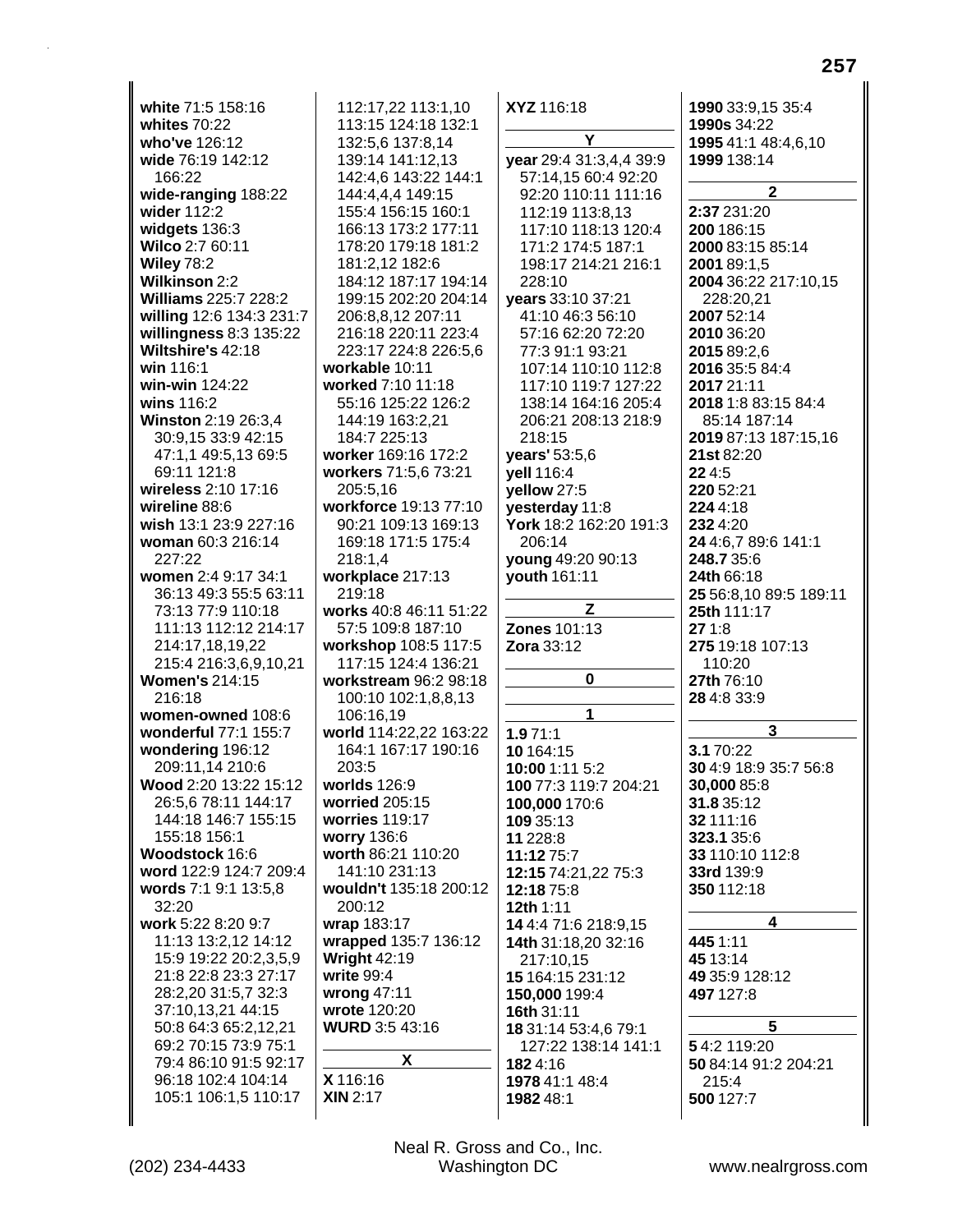| 50s 214:19<br>51 89:1<br>55 89:3<br>57 35:20 91:4                           |
|-----------------------------------------------------------------------------|
| 5G 17:17,21 18:1,14<br>19:17 87:16 107:15<br>121:10<br>6                    |
| 6 167:21<br>60s 10:3<br>63 71:5<br>64.7 35:13<br>66 91:11<br>68 71:5 137:12 |
| 7<br>7,000 161:11<br>70s 10:3<br>764:14<br>78 90:22                         |
| 8<br>84:3 111:17<br>80 35:9<br>80s 214:19 215:3,5<br>83 70:21<br>88.4 35:9  |
| 9<br>90 83:17<br>91191:9                                                    |
|                                                                             |
|                                                                             |
|                                                                             |
|                                                                             |
|                                                                             |
|                                                                             |